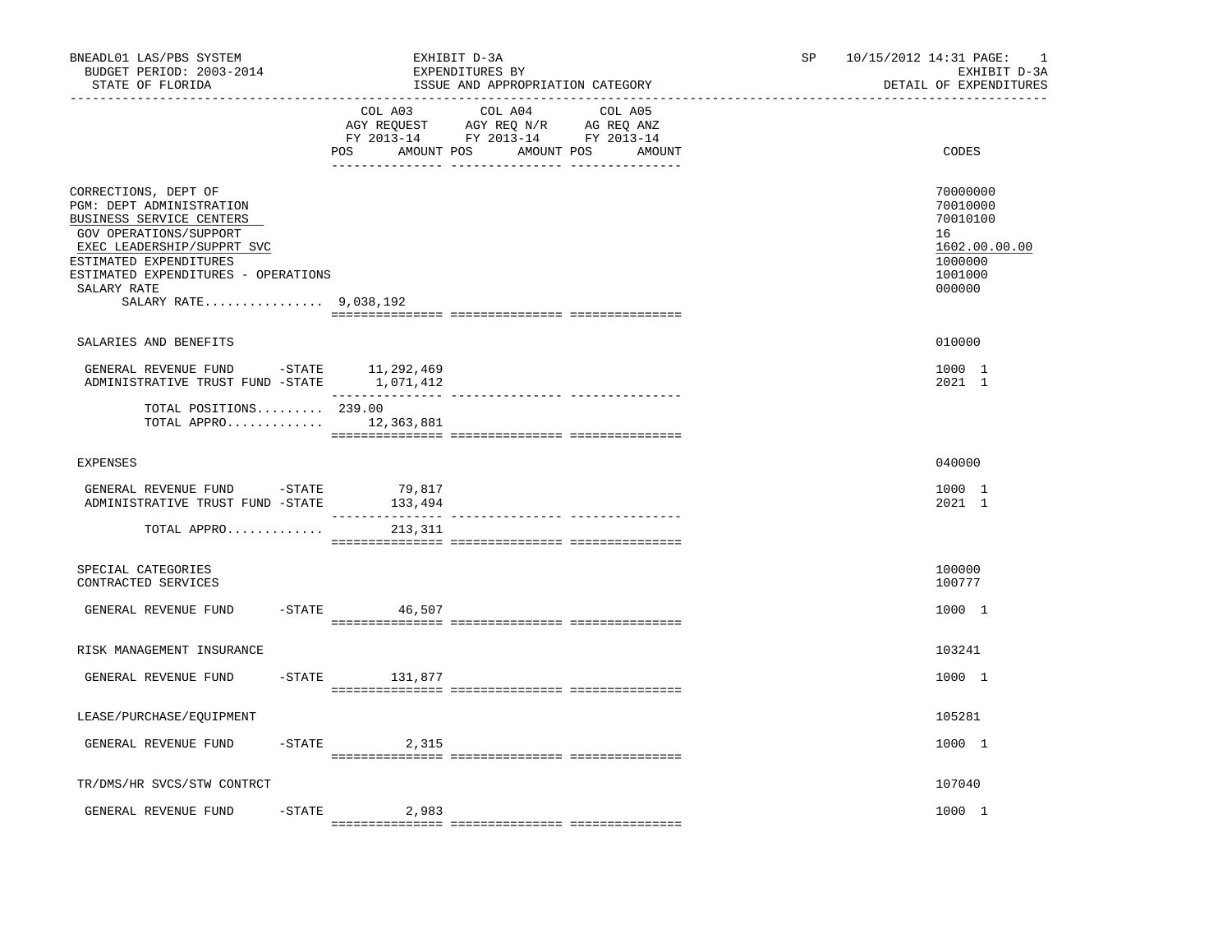| BNEADL01 LAS/PBS SYSTEM<br>BUDGET PERIOD: 2003-2014<br>STATE OF FLORIDA                                                                                                                                      | EXHIBIT D-3A<br>EXPENDITURES BY<br>ISSUE AND APPROPRIATION CATEGORY                                                                         | 10/15/2012 14:31 PAGE:<br>-2<br>SP and the set of the set of the set of the set of the set of the set of the set of the set of the set of the set of the set of the set of the set of the set of the set of the set of the set of the set of the set of the se<br>EXHIBIT D-3A<br>DETAIL OF EXPENDITURES |
|--------------------------------------------------------------------------------------------------------------------------------------------------------------------------------------------------------------|---------------------------------------------------------------------------------------------------------------------------------------------|----------------------------------------------------------------------------------------------------------------------------------------------------------------------------------------------------------------------------------------------------------------------------------------------------------|
|                                                                                                                                                                                                              | COL A03 COL A04<br>COL A05<br>AGY REQUEST AGY REQ N/R AG REQ ANZ<br>FY 2013-14 FY 2013-14 FY 2013-14<br>POS AMOUNT POS AMOUNT POS<br>AMOUNT | CODES                                                                                                                                                                                                                                                                                                    |
| CORRECTIONS, DEPT OF<br><b>PGM: DEPT ADMINISTRATION</b><br>BUSINESS SERVICE CENTERS<br>GOV OPERATIONS/SUPPORT<br>EXEC LEADERSHIP/SUPPRT SVC<br>ESTIMATED EXPENDITURES<br>ESTIMATED EXPENDITURES - OPERATIONS |                                                                                                                                             | 70000000<br>70010000<br>70010100<br>16<br>1602.00.00.00<br>1000000<br>1001000                                                                                                                                                                                                                            |
| TOTAL: ESTIMATED EXPENDITURES - OPERATIONS<br>TOTAL POSITIONS 239.00<br>TOTAL ISSUE 12,760,874<br>TOTAL SALARY RATE 9,038,192                                                                                |                                                                                                                                             | 1001000                                                                                                                                                                                                                                                                                                  |
| CASUALTY INSURANCE PREMIUM<br>ADJUSTMENT<br>SPECIAL CATEGORIES<br>RISK MANAGEMENT INSURANCE                                                                                                                  |                                                                                                                                             | 1001090<br>100000<br>103241                                                                                                                                                                                                                                                                              |
| GENERAL REVENUE FUND -STATE 6,776                                                                                                                                                                            |                                                                                                                                             | 1000 1                                                                                                                                                                                                                                                                                                   |
| FLORIDA RETIREMENT SYSTEM<br>CONTRIBUTION ADJUSTMENT FOR<br>FISCAL YEAR 2012-2013<br>SALARIES AND BENEFITS                                                                                                   |                                                                                                                                             | 1001240<br>010000                                                                                                                                                                                                                                                                                        |
| GENERAL REVENUE FUND - STATE<br>ADMINISTRATIVE TRUST FUND -STATE                                                                                                                                             | 25,702<br>2,440                                                                                                                             | 1000 1<br>2021 1                                                                                                                                                                                                                                                                                         |
| TOTAL APPRO                                                                                                                                                                                                  | 28,142                                                                                                                                      |                                                                                                                                                                                                                                                                                                          |
| ADJUSTMENT TO STATE HEALTH<br>INSURANCE PREMIUM CONTRIBUTION -<br>FISCAL YEAR 2012-13<br>SALARIES AND BENEFITS                                                                                               |                                                                                                                                             | 1001830<br>010000                                                                                                                                                                                                                                                                                        |
| GENERAL REVENUE FUND -STATE 27,708<br>ADMINISTRATIVE TRUST FUND -STATE                                                                                                                                       | 2,630                                                                                                                                       | 1000 1<br>2021 1                                                                                                                                                                                                                                                                                         |
| TOTAL APPRO                                                                                                                                                                                                  | 30,338                                                                                                                                      |                                                                                                                                                                                                                                                                                                          |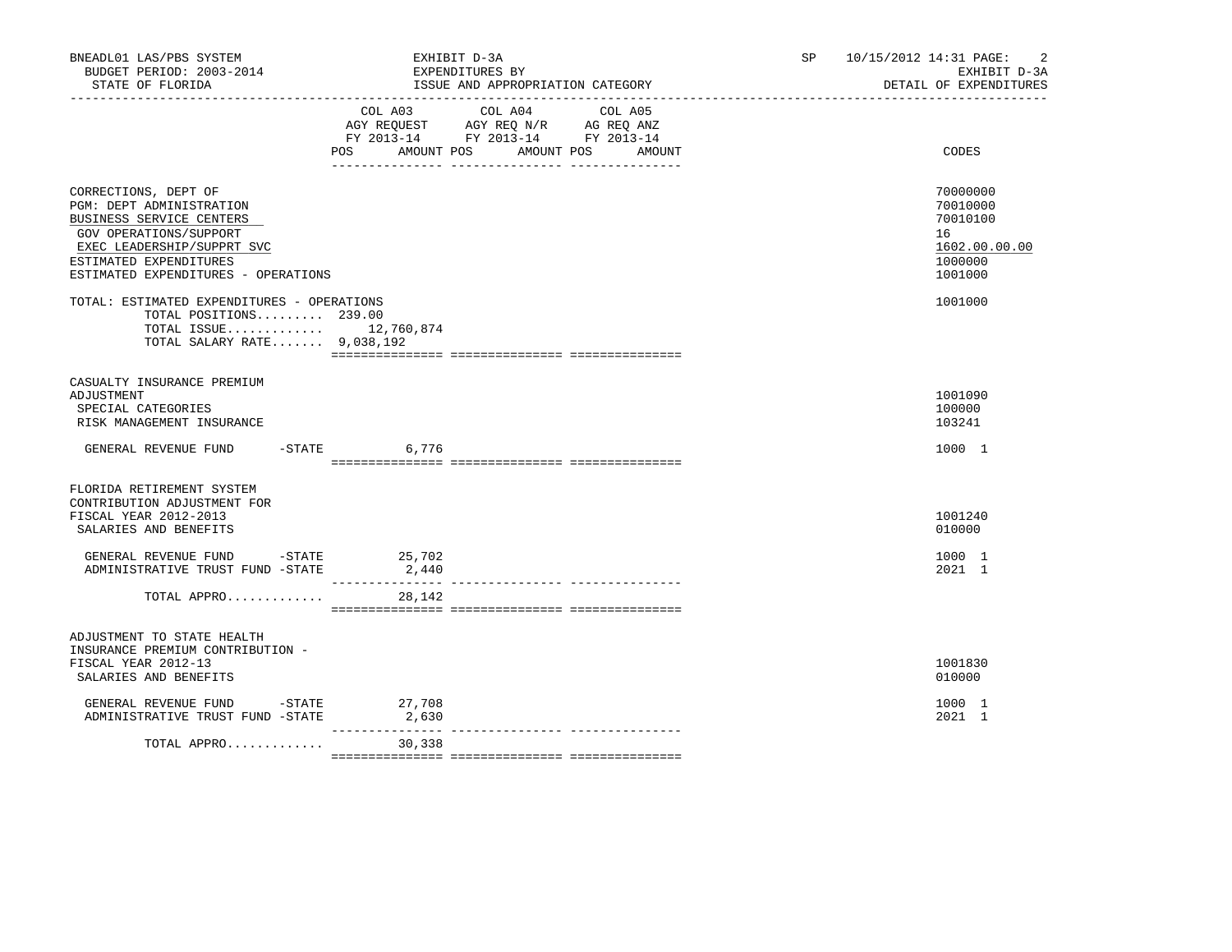| BNEADL01 LAS/PBS SYSTEM<br>BUDGET PERIOD: 2003-2014<br>STATE OF FLORIDA                                                                                                                                                                                              | EXHIBIT D-3A<br>EXPENDITURES BY<br>ISSUE AND APPROPRIATION CATEGORY                                                                           | <b>SP</b><br>10/15/2012 14:31 PAGE:<br>-3<br>EXHIBIT D-3A<br>DETAIL OF EXPENDITURES<br>______________________________________ |
|----------------------------------------------------------------------------------------------------------------------------------------------------------------------------------------------------------------------------------------------------------------------|-----------------------------------------------------------------------------------------------------------------------------------------------|-------------------------------------------------------------------------------------------------------------------------------|
|                                                                                                                                                                                                                                                                      | COL A03<br>COL A04<br>COL A05<br>AGY REQUEST AGY REQ N/R AG REQ ANZ<br>FY 2013-14 FY 2013-14 FY 2013-14<br>AMOUNT POS<br>AMOUNT POS<br>AMOUNT | CODES                                                                                                                         |
| CORRECTIONS, DEPT OF<br>PGM: DEPT ADMINISTRATION<br>BUSINESS SERVICE CENTERS<br>GOV OPERATIONS/SUPPORT<br>EXEC LEADERSHIP/SUPPRT SVC<br>ESTIMATED EXPENDITURES<br>REALLOCATION OF HUMAN RESOURCES<br>OUTSOURCING<br>SPECIAL CATEGORIES<br>TR/DMS/HR SVCS/STW CONTRCT |                                                                                                                                               | 70000000<br>70010000<br>70010100<br>16<br>1602.00.00.00<br>1000000<br>1005900<br>100000<br>107040                             |
| GENERAL REVENUE FUND                                                                                                                                                                                                                                                 | $285 -$<br>$-$ STATE                                                                                                                          | 1000 1                                                                                                                        |
| ANNUALIZATION OF ADMINISTERED<br>FUNDS APPROPRIATIONS<br>STATE HEALTH INSURANCE ADJUSTMENT<br>FOR FY 2012-13 - 10 MONTHS<br><b>ANNUALIZATION</b><br>SALARIES AND BENEFITS                                                                                            |                                                                                                                                               | 26A0000<br>26A1830<br>010000                                                                                                  |
| GENERAL REVENUE FUND -STATE 138,540<br>ADMINISTRATIVE TRUST FUND -STATE                                                                                                                                                                                              | 13,150                                                                                                                                        | 1000 1<br>2021 1                                                                                                              |
| TOTAL APPRO                                                                                                                                                                                                                                                          | 151,690                                                                                                                                       |                                                                                                                               |
| TOTAL: EXEC LEADERSHIP/SUPPRT SVC<br>BY FUND TYPE<br>GENERAL REVENUE FUND<br>TRUST FUNDS                                                                                                                                                                             | 11,754,409<br>1,223,126                                                                                                                       | 1602.00.00.00<br>1000<br>2000                                                                                                 |
| TOTAL POSITIONS 239.00<br>TOTAL PROG COMP 12,977,535<br>TOTAL SALARY RATE 9,038,192                                                                                                                                                                                  |                                                                                                                                               |                                                                                                                               |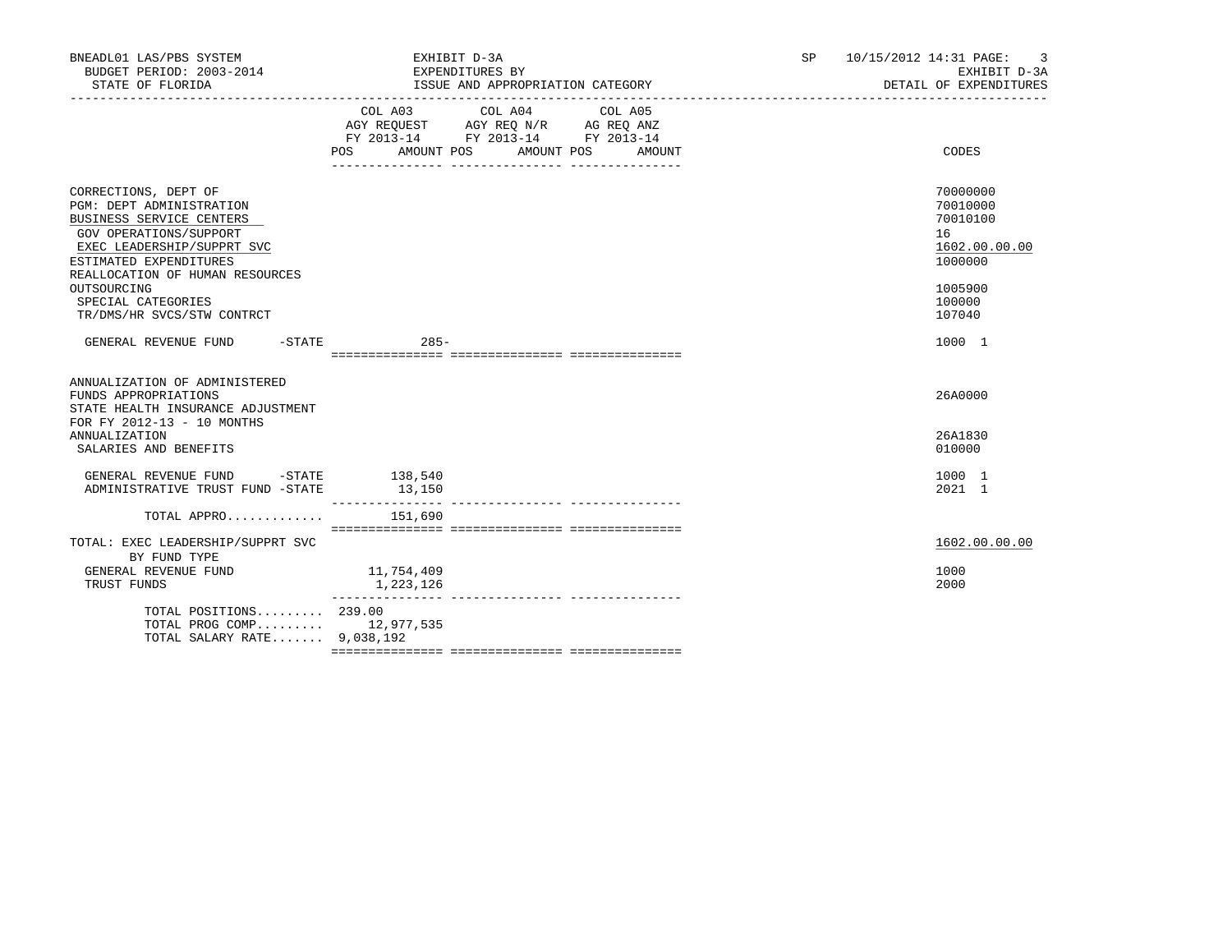| COL A03 COL A04 COL A05<br>POS AMOUNT POS AMOUNT POS AMOUNT<br>CODES<br>CORRECTIONS, DEPT OF<br>70000000<br>PGM: DEPT ADMINISTRATION<br>70010000<br>EXECUTIVE DIR/SUPPORT SVCS<br>70010200<br>GOV OPERATIONS/SUPPORT<br>16<br>EXEC LEADERSHIP/SUPPRT SVC<br>ESTIMATED EXPENDITURES<br>1000000<br>ESTIMATED EXPENDITURES - OPERATIONS<br>1001000<br>000000<br>SALARY RATE<br>SALARY RATE 12,688,626<br>010000<br>SALARIES AND BENEFITS<br>${\small \tt GENERAL REVIEW\quad} \begin{tabular}{lcccc} \multicolumn{2}{c}{\textbf{GENERAL}} & \multicolumn{2}{c}{\textbf{REVENUE}} & \multicolumn{2}{c}{\textbf{FUND}} & \multicolumn{2}{c}{\textbf{-STATE}} & \multicolumn{2}{c}{\textbf{8,678,767}} \\ \multicolumn{2}{c}{\textbf{ADMINISTRATIVE}} & \multicolumn{2}{c}{\textbf{RUST FUND}} & \multicolumn{2}{c}{\textbf{-STATE}} & \multicolumn{2}{c}{\textbf{2,577,472}} \\ \end{tabular}$<br>1000 1<br>2021 1<br>2148 1<br>CRIM JUST STAND & TRAIN TF-STATE<br>77,486<br>TOTAL POSITIONS 263.00<br>TOTAL APPRO $11,333,725$<br>OTHER PERSONAL SERVICES<br>030000<br>GENERAL REVENUE FUND -STATE<br>22,090<br>1000 1<br>ADMINISTRATIVE TRUST FUND -STATE 292,906<br>2021 1<br>TOTAL APPRO<br>314,996<br>040000<br><b>EXPENSES</b><br>GENERAL REVENUE FUND -STATE 946,141<br>1000 1<br>ADMINISTRATIVE TRUST FUND -STATE<br>491,826<br>2021 1 | 10/15/2012 14:31 PAGE:<br>4<br>EXHIBIT D-3A<br>DETAIL OF EXPENDITURES |
|--------------------------------------------------------------------------------------------------------------------------------------------------------------------------------------------------------------------------------------------------------------------------------------------------------------------------------------------------------------------------------------------------------------------------------------------------------------------------------------------------------------------------------------------------------------------------------------------------------------------------------------------------------------------------------------------------------------------------------------------------------------------------------------------------------------------------------------------------------------------------------------------------------------------------------------------------------------------------------------------------------------------------------------------------------------------------------------------------------------------------------------------------------------------------------------------------------------------------------------------------------------------------------------------------------------------------------------------|-----------------------------------------------------------------------|
|                                                                                                                                                                                                                                                                                                                                                                                                                                                                                                                                                                                                                                                                                                                                                                                                                                                                                                                                                                                                                                                                                                                                                                                                                                                                                                                                            |                                                                       |
|                                                                                                                                                                                                                                                                                                                                                                                                                                                                                                                                                                                                                                                                                                                                                                                                                                                                                                                                                                                                                                                                                                                                                                                                                                                                                                                                            | 1602.00.00.00                                                         |
|                                                                                                                                                                                                                                                                                                                                                                                                                                                                                                                                                                                                                                                                                                                                                                                                                                                                                                                                                                                                                                                                                                                                                                                                                                                                                                                                            |                                                                       |
|                                                                                                                                                                                                                                                                                                                                                                                                                                                                                                                                                                                                                                                                                                                                                                                                                                                                                                                                                                                                                                                                                                                                                                                                                                                                                                                                            |                                                                       |
|                                                                                                                                                                                                                                                                                                                                                                                                                                                                                                                                                                                                                                                                                                                                                                                                                                                                                                                                                                                                                                                                                                                                                                                                                                                                                                                                            |                                                                       |
|                                                                                                                                                                                                                                                                                                                                                                                                                                                                                                                                                                                                                                                                                                                                                                                                                                                                                                                                                                                                                                                                                                                                                                                                                                                                                                                                            |                                                                       |
|                                                                                                                                                                                                                                                                                                                                                                                                                                                                                                                                                                                                                                                                                                                                                                                                                                                                                                                                                                                                                                                                                                                                                                                                                                                                                                                                            |                                                                       |
|                                                                                                                                                                                                                                                                                                                                                                                                                                                                                                                                                                                                                                                                                                                                                                                                                                                                                                                                                                                                                                                                                                                                                                                                                                                                                                                                            |                                                                       |
|                                                                                                                                                                                                                                                                                                                                                                                                                                                                                                                                                                                                                                                                                                                                                                                                                                                                                                                                                                                                                                                                                                                                                                                                                                                                                                                                            |                                                                       |
| CRIM JUST STAND & TRAIN TF-STATE 1,083,200<br>2148 1                                                                                                                                                                                                                                                                                                                                                                                                                                                                                                                                                                                                                                                                                                                                                                                                                                                                                                                                                                                                                                                                                                                                                                                                                                                                                       |                                                                       |
| TOTAL APPRO<br>2,521,167                                                                                                                                                                                                                                                                                                                                                                                                                                                                                                                                                                                                                                                                                                                                                                                                                                                                                                                                                                                                                                                                                                                                                                                                                                                                                                                   |                                                                       |
| OPERATING CAPITAL OUTLAY<br>060000                                                                                                                                                                                                                                                                                                                                                                                                                                                                                                                                                                                                                                                                                                                                                                                                                                                                                                                                                                                                                                                                                                                                                                                                                                                                                                         |                                                                       |
| 20,227<br>1000 1<br>GENERAL REVENUE FUND - STATE<br>2021 1<br>ADMINISTRATIVE TRUST FUND -STATE<br>30,160<br>2148 1<br>CRIM JUST STAND & TRAIN TF-STATE<br>240,600<br>FEDERAL GRANTS TRUST FUND -FEDERL<br>101,840<br>2261 3<br>. <u>.</u><br>______________________________________                                                                                                                                                                                                                                                                                                                                                                                                                                                                                                                                                                                                                                                                                                                                                                                                                                                                                                                                                                                                                                                        |                                                                       |
| 392,827<br>TOTAL APPRO                                                                                                                                                                                                                                                                                                                                                                                                                                                                                                                                                                                                                                                                                                                                                                                                                                                                                                                                                                                                                                                                                                                                                                                                                                                                                                                     |                                                                       |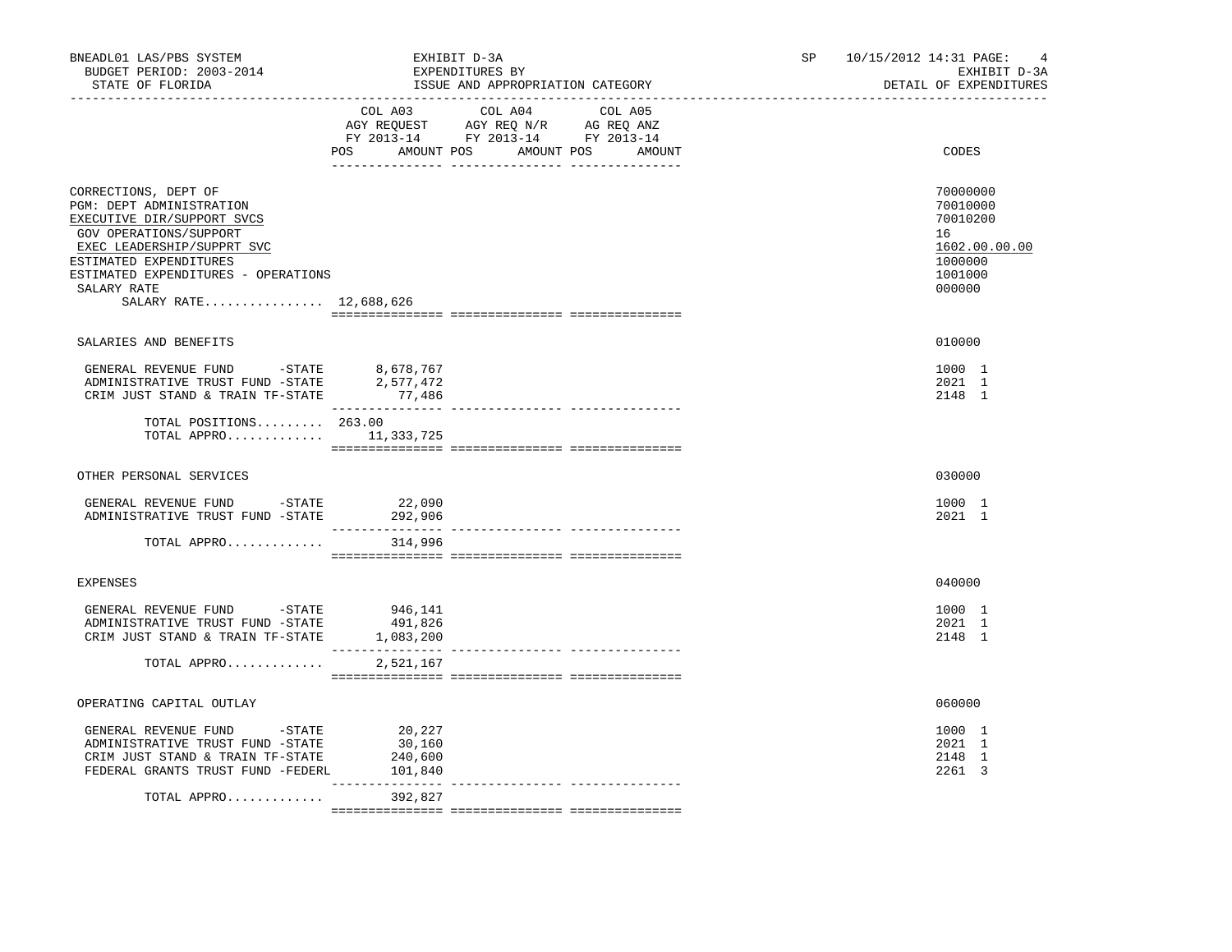| BNEADL01 LAS/PBS SYSTEM<br>EXHIBIT D-3A<br>BUDGET PERIOD: 2003-2014<br>EXPENDITURES BY<br>STATE OF FLORIDA<br>ISSUE AND APPROPRIATION CATEGORY                                                                                                             |  |                                                                                                                                       |  |  |  | SP and the set of the set of the set of the set of the set of the set of the set of the set of the set of the set of the set of the set of the set of the set of the set of the set of the set of the set of the set of the se | 10/15/2012 14:31 PAGE:<br>5<br>EXHIBIT D-3A<br>DETAIL OF EXPENDITURES |                                                                                                   |
|------------------------------------------------------------------------------------------------------------------------------------------------------------------------------------------------------------------------------------------------------------|--|---------------------------------------------------------------------------------------------------------------------------------------|--|--|--|--------------------------------------------------------------------------------------------------------------------------------------------------------------------------------------------------------------------------------|-----------------------------------------------------------------------|---------------------------------------------------------------------------------------------------|
|                                                                                                                                                                                                                                                            |  | COL A03 COL A04 COL A05<br>NGY REQUEST AGY REQ N/R AG REQ ANZ<br>FY 2013-14 FY 2013-14 FY 2013-14<br>POS AMOUNT POS AMOUNT POS AMOUNT |  |  |  |                                                                                                                                                                                                                                |                                                                       | CODES                                                                                             |
| CORRECTIONS, DEPT OF<br>PGM: DEPT ADMINISTRATION<br>EXECUTIVE DIR/SUPPORT SVCS<br>GOV OPERATIONS/SUPPORT<br>EXEC LEADERSHIP/SUPPRT SVC<br>ESTIMATED EXPENDITURES<br>ESTIMATED EXPENDITURES - OPERATIONS<br>SPECIAL CATEGORIES<br>TRANS TO DIV ADM HEARINGS |  |                                                                                                                                       |  |  |  |                                                                                                                                                                                                                                |                                                                       | 70000000<br>70010000<br>70010200<br>16<br>1602.00.00.00<br>1000000<br>1001000<br>100000<br>100565 |
| GENERAL REVENUE FUND -STATE                                                                                                                                                                                                                                |  | 1,294                                                                                                                                 |  |  |  |                                                                                                                                                                                                                                |                                                                       | 1000 1                                                                                            |
| CONTRACTED SERVICES                                                                                                                                                                                                                                        |  |                                                                                                                                       |  |  |  |                                                                                                                                                                                                                                |                                                                       | 100777                                                                                            |
| GENERAL REVENUE FUND - STATE<br>CRIM JUST STAND & TRAIN TF-STATE<br>FEDERAL GRANTS TRUST FUND -FEDERL                                                                                                                                                      |  | 488,509<br>200,000<br>347,650                                                                                                         |  |  |  |                                                                                                                                                                                                                                |                                                                       | 1000 1<br>2148 1<br>2261 3                                                                        |
| TOTAL APPRO $1,036,159$                                                                                                                                                                                                                                    |  |                                                                                                                                       |  |  |  |                                                                                                                                                                                                                                |                                                                       |                                                                                                   |
| TRANSFER TO GEN REV FUND                                                                                                                                                                                                                                   |  |                                                                                                                                       |  |  |  |                                                                                                                                                                                                                                |                                                                       | 103088                                                                                            |
| FEDERAL GRANTS TRUST FUND -FEDERL 8,700,000                                                                                                                                                                                                                |  | -RECPNT 5,200,000                                                                                                                     |  |  |  |                                                                                                                                                                                                                                |                                                                       | 2261 3<br>2261 9                                                                                  |
| TOTAL FEDERAL GRANTS TRUST FUND 13,900,000                                                                                                                                                                                                                 |  |                                                                                                                                       |  |  |  |                                                                                                                                                                                                                                |                                                                       | 2261                                                                                              |
| TOTAL APPRO $13,900,000$                                                                                                                                                                                                                                   |  |                                                                                                                                       |  |  |  |                                                                                                                                                                                                                                |                                                                       |                                                                                                   |
| RISK MANAGEMENT INSURANCE                                                                                                                                                                                                                                  |  |                                                                                                                                       |  |  |  |                                                                                                                                                                                                                                |                                                                       | 103241                                                                                            |
| GENERAL REVENUE FUND                                                                                                                                                                                                                                       |  | $-STATE$ 325, 293                                                                                                                     |  |  |  |                                                                                                                                                                                                                                |                                                                       | 1000 1                                                                                            |
| LEASE/PURCHASE/EOUIPMENT                                                                                                                                                                                                                                   |  |                                                                                                                                       |  |  |  |                                                                                                                                                                                                                                |                                                                       | 105281                                                                                            |
| GENERAL REVENUE FUND                                                                                                                                                                                                                                       |  | $-STATE$ 36,220                                                                                                                       |  |  |  |                                                                                                                                                                                                                                |                                                                       | 1000 1                                                                                            |
| TR/DMS/HR SVCS/STW CONTRCT                                                                                                                                                                                                                                 |  |                                                                                                                                       |  |  |  |                                                                                                                                                                                                                                |                                                                       | 107040                                                                                            |
| GENERAL REVENUE FUND -STATE 9,136,542<br>ADMINISTRATIVE TRUST FUND -STATE<br>CORRECTION WORK PROGRAM TF-STATE                                                                                                                                              |  | 63,116<br>130,168                                                                                                                     |  |  |  |                                                                                                                                                                                                                                |                                                                       | 1000 1<br>2021 1<br>2151 1                                                                        |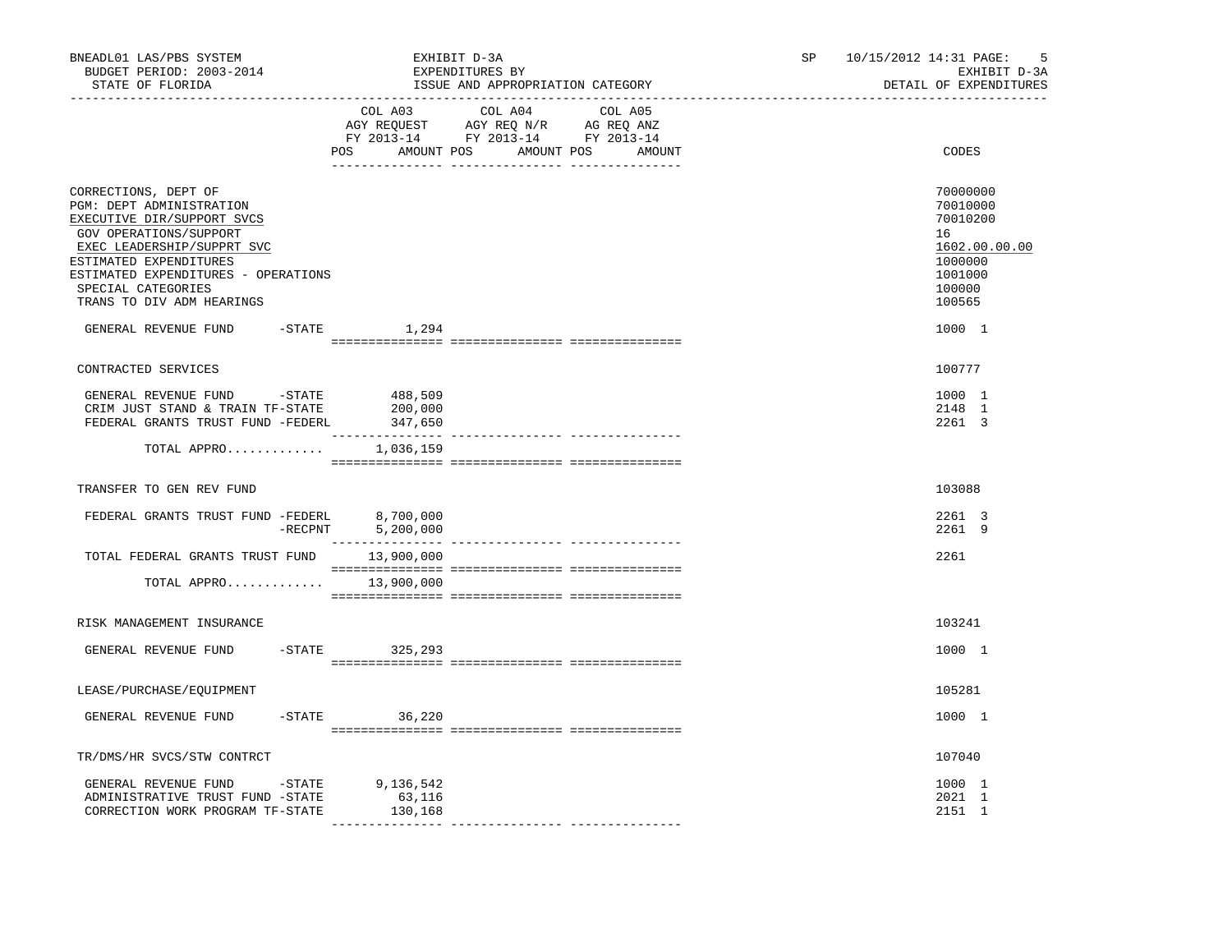| BNEADL01 LAS/PBS SYSTEM<br>BUDGET PERIOD: 2003-2014<br>STATE OF FLORIDA                                                                                                                                                                                                              |                        | EXHIBIT D-3A<br>EXPENDITURES BY<br>ISSUE AND APPROPRIATION CATEGORY                                                                   | SP 10/15/2012 14:31 PAGE: | -6<br>EXHIBIT D-3A<br>DETAIL OF EXPENDITURES                                                      |
|--------------------------------------------------------------------------------------------------------------------------------------------------------------------------------------------------------------------------------------------------------------------------------------|------------------------|---------------------------------------------------------------------------------------------------------------------------------------|---------------------------|---------------------------------------------------------------------------------------------------|
|                                                                                                                                                                                                                                                                                      |                        | COL A03 COL A04 COL A05<br>NGY REQUEST AGY REQ N/R AG REQ ANZ<br>FY 2013-14 FY 2013-14 FY 2013-14<br>POS AMOUNT POS AMOUNT POS AMOUNT |                           | CODES                                                                                             |
| CORRECTIONS, DEPT OF<br>PGM: DEPT ADMINISTRATION<br>EXECUTIVE DIR/SUPPORT SVCS<br>GOV OPERATIONS/SUPPORT<br>EXEC LEADERSHIP/SUPPRT SVC<br>ESTIMATED EXPENDITURES<br>ESTIMATED EXPENDITURES - OPERATIONS<br>SPECIAL CATEGORIES<br>TR/DMS/HR SVCS/STW CONTRCT<br>TOTAL APPRO 9,329,826 |                        |                                                                                                                                       |                           | 70000000<br>70010000<br>70010200<br>16<br>1602.00.00.00<br>1000000<br>1001000<br>100000<br>107040 |
| TOTAL: ESTIMATED EXPENDITURES - OPERATIONS<br>TOTAL POSITIONS 263.00<br>TOTAL ISSUE 39,191,507<br>TOTAL SALARY RATE 12,688,626                                                                                                                                                       |                        |                                                                                                                                       |                           | 1001000                                                                                           |
| CASUALTY INSURANCE PREMIUM<br>ADJUSTMENT<br>SPECIAL CATEGORIES<br>RISK MANAGEMENT INSURANCE                                                                                                                                                                                          |                        |                                                                                                                                       |                           | 1001090<br>100000<br>103241                                                                       |
| GENERAL REVENUE FUND                                                                                                                                                                                                                                                                 | $-$ STATE 16, 717      |                                                                                                                                       |                           | 1000 1                                                                                            |
| FLORIDA RETIREMENT SYSTEM<br>CONTRIBUTION ADJUSTMENT FOR<br>FISCAL YEAR 2012-2013<br>SALARIES AND BENEFITS                                                                                                                                                                           |                        |                                                                                                                                       |                           | 1001240<br>010000                                                                                 |
| GENERAL REVENUE FUND -STATE<br>ADMINISTRATIVE TRUST FUND -STATE<br>CRIM JUST STAND & TRAIN TF-STATE                                                                                                                                                                                  | 32,726<br>9,718<br>291 |                                                                                                                                       |                           | 1000 1<br>2021 1<br>2148 1                                                                        |
| TOTAL APPRO                                                                                                                                                                                                                                                                          | 42,735                 |                                                                                                                                       |                           |                                                                                                   |
| ADJUSTMENT TO STATE HEALTH<br>INSURANCE PREMIUM CONTRIBUTION -<br>FISCAL YEAR 2012-13<br>SALARIES AND BENEFITS                                                                                                                                                                       |                        |                                                                                                                                       |                           | 1001830<br>010000                                                                                 |
| GENERAL REVENUE FUND -STATE<br>ADMINISTRATIVE TRUST FUND -STATE<br>CRIM JUST STAND & TRAIN TF-STATE                                                                                                                                                                                  | 25,436<br>7,553<br>226 |                                                                                                                                       |                           | 1000 1<br>2021 1<br>2148 1                                                                        |
| TOTAL APPRO                                                                                                                                                                                                                                                                          | 33,215                 |                                                                                                                                       |                           |                                                                                                   |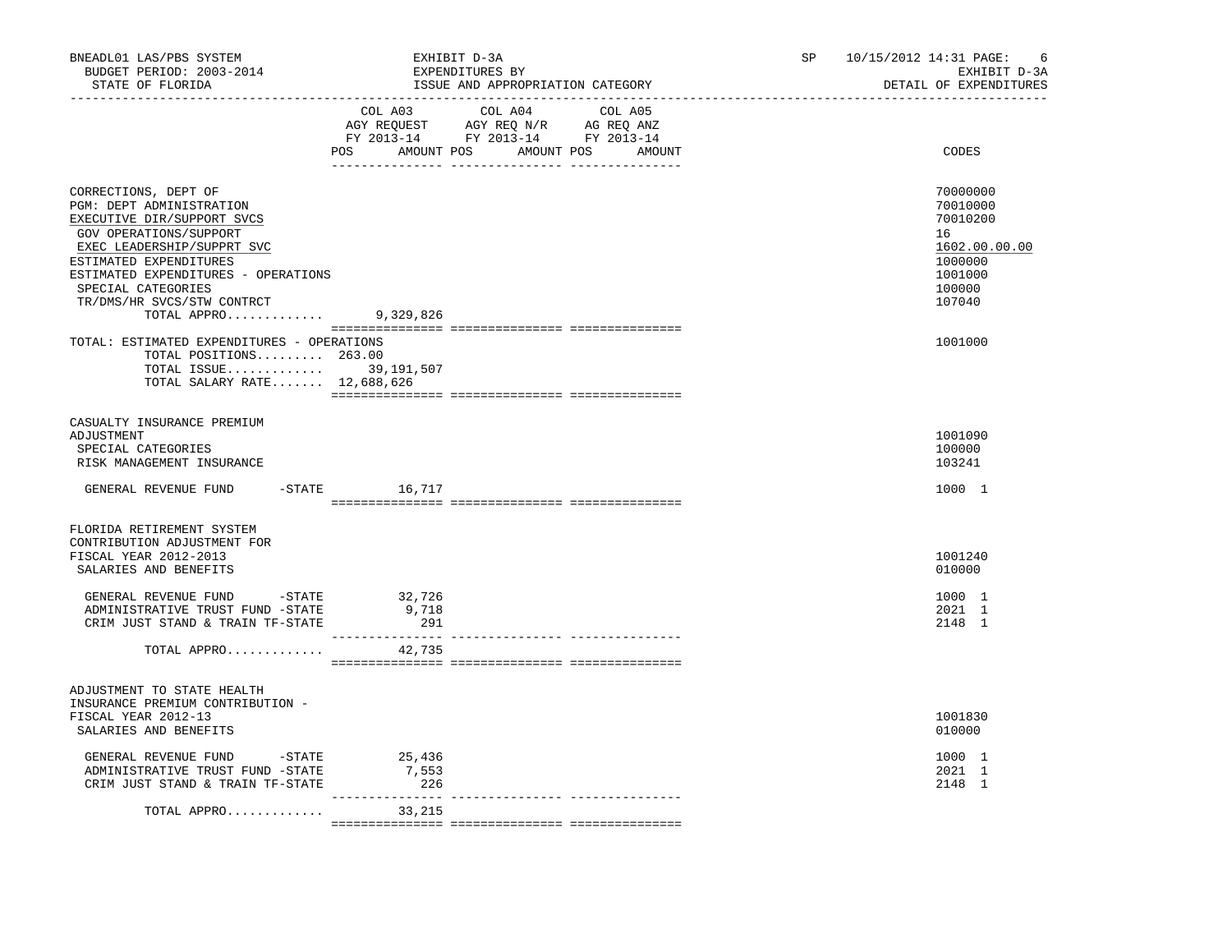| BNEADL01 LAS/PBS SYSTEM<br>BUDGET PERIOD: 2003-2014<br>STATE OF FLORIDA                                                                                                                                                                                                                                                                                 | EXHIBIT D-3A<br>EXPENDITURES BY                                                                                                                                                                                                                                                                                                                    | ISSUE AND APPROPRIATION CATEGORY |                  | SP | 10/15/2012 14:31 PAGE:<br>EXHIBIT D-3A<br>DETAIL OF EXPENDITURES   |
|---------------------------------------------------------------------------------------------------------------------------------------------------------------------------------------------------------------------------------------------------------------------------------------------------------------------------------------------------------|----------------------------------------------------------------------------------------------------------------------------------------------------------------------------------------------------------------------------------------------------------------------------------------------------------------------------------------------------|----------------------------------|------------------|----|--------------------------------------------------------------------|
|                                                                                                                                                                                                                                                                                                                                                         | $\begin{tabular}{lllllllllll} &\multicolumn{4}{c}{\text{COL A03}} &\multicolumn{4}{c}{\text{COL A04}} &\multicolumn{4}{c}{\text{COL A05}} \\ \multicolumn{4}{c}{\text{AGY REQUEST}} &\multicolumn{4}{c}{\text{AGY REQ N/R}} &\multicolumn{4}{c}{\text{AG REQ ANZ}} \end{tabular}$<br>FY 2013-14 FY 2013-14 FY 2013-14<br>POS AMOUNT POS AMOUNT POS |                                  | AMOUNT           |    | CODES                                                              |
| CORRECTIONS, DEPT OF<br><b>PGM: DEPT ADMINISTRATION</b><br>EXECUTIVE DIR/SUPPORT SVCS<br>GOV OPERATIONS/SUPPORT<br>EXEC LEADERSHIP/SUPPRT SVC<br>ESTIMATED EXPENDITURES<br>REALLOCATION OF HUMAN RESOURCES                                                                                                                                              |                                                                                                                                                                                                                                                                                                                                                    |                                  |                  |    | 70000000<br>70010000<br>70010200<br>16<br>1602.00.00.00<br>1000000 |
| OUTSOURCING<br>SPECIAL CATEGORIES<br>TR/DMS/HR SVCS/STW CONTRCT                                                                                                                                                                                                                                                                                         |                                                                                                                                                                                                                                                                                                                                                    |                                  |                  |    | 1005900<br>100000<br>107040                                        |
| GENERAL REVENUE FUND<br>$-STATE$<br>ADMINISTRATIVE TRUST FUND -STATE<br>CORRECTION WORK PROGRAM TF-STATE                                                                                                                                                                                                                                                | 872,028-<br>$6,024-$<br>$12,424-$                                                                                                                                                                                                                                                                                                                  |                                  |                  |    | 1000 1<br>2021 1<br>2151 1                                         |
| TOTAL APPRO                                                                                                                                                                                                                                                                                                                                             | 890,476-                                                                                                                                                                                                                                                                                                                                           |                                  |                  |    |                                                                    |
| ADJUSTMENTS TO CURRENT YEAR<br>ESTIMATED EXPENDITURES<br>TRANSFER FUNDS TO OTHER<br>APPROPRIATION CATEGORY<br>SALARIES AND BENEFITS                                                                                                                                                                                                                     |                                                                                                                                                                                                                                                                                                                                                    |                                  |                  |    | 1600000<br>1601070<br>010000                                       |
| ADMINISTRATIVE TRUST FUND -STATE 22,590-                                                                                                                                                                                                                                                                                                                |                                                                                                                                                                                                                                                                                                                                                    |                                  |                  |    | $2021$ 1                                                           |
|                                                                                                                                                                                                                                                                                                                                                         |                                                                                                                                                                                                                                                                                                                                                    |                                  |                  |    |                                                                    |
| AGENCY ISSUE NARRATIVE:<br>2013-2014 BUDGET YEAR NARRATIVE:<br>Re-Approval of budget amendment transferring administrative trust fund salary authority into the tenant broker<br>commissions category in Executive Direction and Support Services budget entity in the Department Administration program.<br>This amendment was approved on EOG #B0064. |                                                                                                                                                                                                                                                                                                                                                    |                                  | IT COMPONENT? NO |    |                                                                    |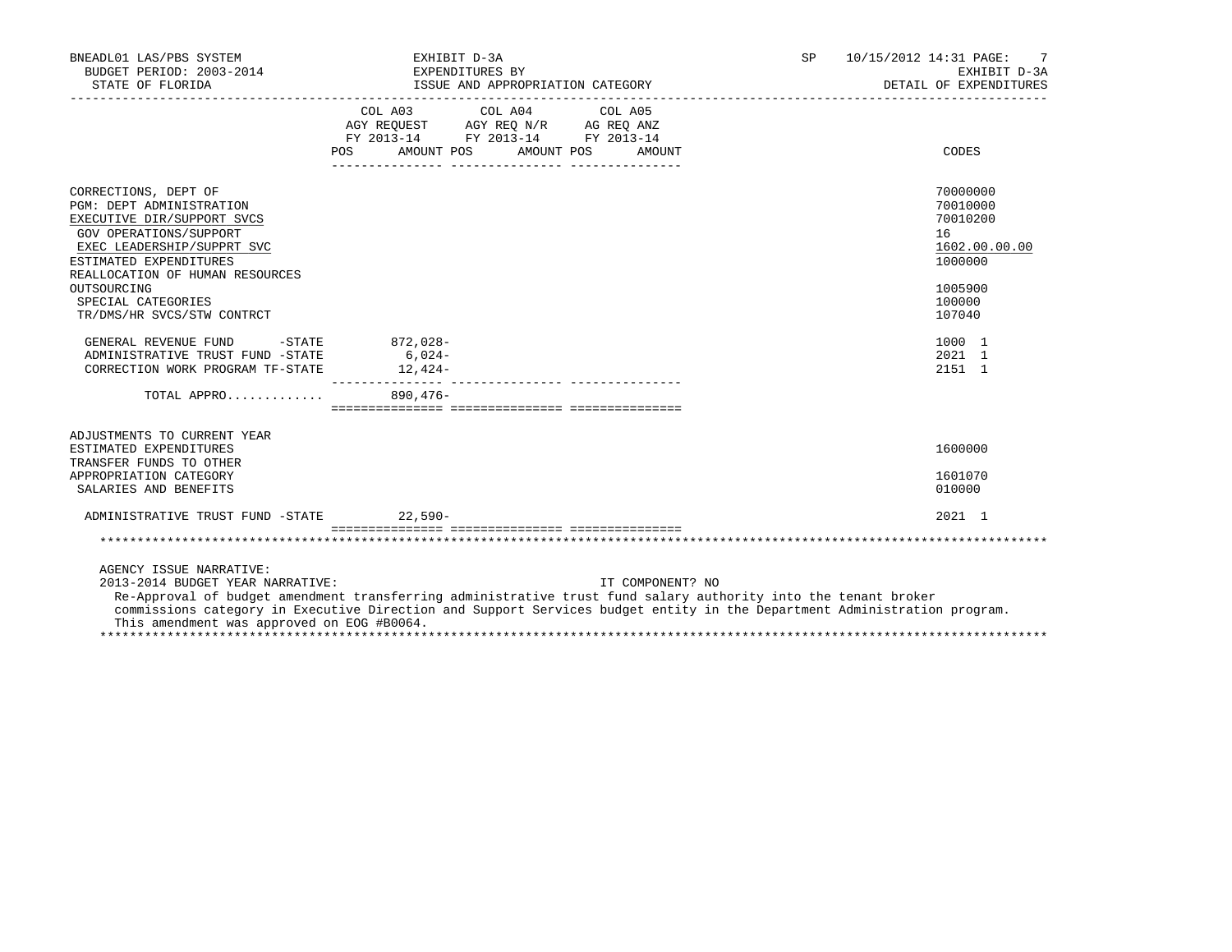| BNEADL01 LAS/PBS SYSTEM<br>BUDGET PERIOD: 2003-2014<br>STATE OF FLORIDA                                                                                                                                                                                                                                                                                 |                                                                                                                                                                                                | EXHIBIT D-3A<br>EXPENDITURES BY | ISSUE AND APPROPRIATION CATEGORY |  |                                  | SP       | _______________________ | 10/15/2012 14:31 PAGE:<br>EXHIBIT D-3A<br>DETAIL OF EXPENDITURES |
|---------------------------------------------------------------------------------------------------------------------------------------------------------------------------------------------------------------------------------------------------------------------------------------------------------------------------------------------------------|------------------------------------------------------------------------------------------------------------------------------------------------------------------------------------------------|---------------------------------|----------------------------------|--|----------------------------------|----------|-------------------------|------------------------------------------------------------------|
|                                                                                                                                                                                                                                                                                                                                                         | $\begin{tabular}{lcccc} COL A03 & COL A04 & COL A05 \\ AGY REQUEST & AGY REQ N/R & AG REQ ANZ \\ FY & 2013-14 & FY & 2013-14 & FY & 2013-14 \end{tabular}$<br>POS AMOUNT POS AMOUNT POS AMOUNT |                                 |                                  |  |                                  |          |                         | CODES                                                            |
| CORRECTIONS, DEPT OF<br>PGM: DEPT ADMINISTRATION<br>EXECUTIVE DIR/SUPPORT SVCS<br>GOV OPERATIONS/SUPPORT<br>EXEC LEADERSHIP/SUPPRT SVC<br>ADJUSTMENTS TO CURRENT YEAR                                                                                                                                                                                   |                                                                                                                                                                                                |                                 |                                  |  |                                  |          |                         | 70000000<br>70010000<br>70010200<br>16<br>1602.00.00.00          |
| ESTIMATED EXPENDITURES<br>TRANSFER FUNDS TO OTHER                                                                                                                                                                                                                                                                                                       |                                                                                                                                                                                                |                                 |                                  |  |                                  |          |                         | 1600000                                                          |
| APPROPRIATION CATEGORY                                                                                                                                                                                                                                                                                                                                  |                                                                                                                                                                                                |                                 |                                  |  |                                  |          |                         | 1601070                                                          |
| POSITION DETAIL OF SALARIES AND BENEFITS:                                                                                                                                                                                                                                                                                                               |                                                                                                                                                                                                |                                 |                                  |  |                                  |          |                         |                                                                  |
|                                                                                                                                                                                                                                                                                                                                                         |                                                                                                                                                                                                |                                 |                                  |  | FTE BASE RATE ADDITIVES BENEFITS | SUBTOTAL |                         | LAPSE LAPSED SALARIES<br>% AND BENEFITS                          |
| A03 - AGY REOUEST FY 2013-14<br>CHANGES TO CURRENTLY AUTHORIZED POSITIONS<br>OTHER SALARY AMOUNT<br>2021 ADMINISTRATIVE TRUST FUND                                                                                                                                                                                                                      |                                                                                                                                                                                                |                                 |                                  |  |                                  |          |                         | 22,590-<br>$22.590 -$                                            |
|                                                                                                                                                                                                                                                                                                                                                         |                                                                                                                                                                                                |                                 |                                  |  |                                  |          |                         | ==============                                                   |
| TRANSFER FUNDS FROM OTHER<br>APPROPRIATION CATEGORY<br>SPECIAL CATEGORIES<br>TENANT BROKER COMMISSIONS                                                                                                                                                                                                                                                  |                                                                                                                                                                                                |                                 |                                  |  |                                  |          |                         | 1601080<br>100000<br>105084                                      |
| ADMINISTRATIVE TRUST FUND -STATE 22,590                                                                                                                                                                                                                                                                                                                 |                                                                                                                                                                                                |                                 |                                  |  |                                  |          |                         | 2021 1                                                           |
|                                                                                                                                                                                                                                                                                                                                                         |                                                                                                                                                                                                |                                 |                                  |  |                                  |          |                         |                                                                  |
| AGENCY ISSUE NARRATIVE:<br>2013-2014 BUDGET YEAR NARRATIVE:<br>Re-Approval of budget amendment transferring administrative trust fund salary authority into the tenant broker<br>commissions category in Executive Direction and Support Services budget entity in the Department Administration program.<br>This amendment was approved on EOG #B0064. |                                                                                                                                                                                                |                                 |                                  |  | IT COMPONENT? NO                 |          |                         |                                                                  |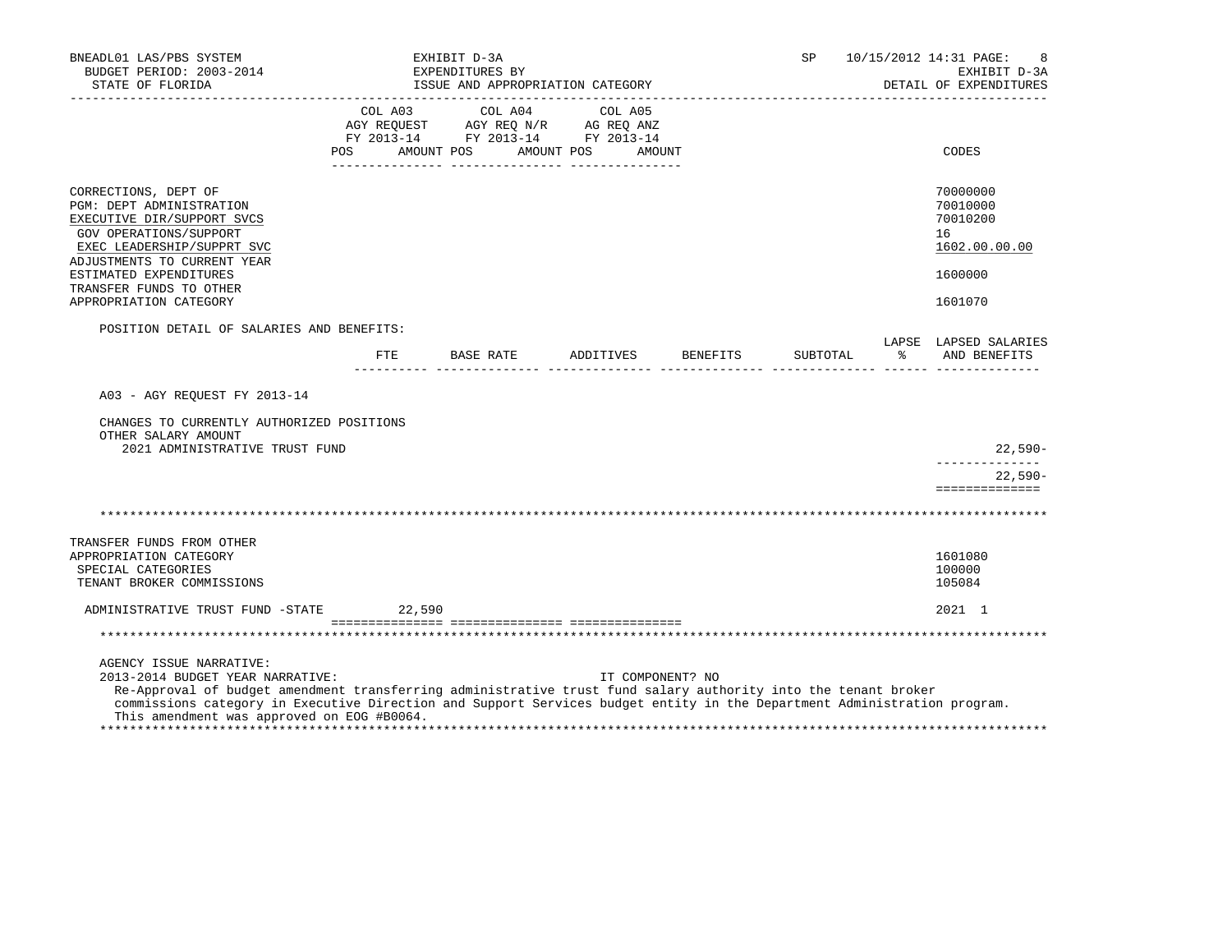| BNEADL01 LAS/PBS SYSTEM<br>BUDGET PERIOD: 2003-2014 EXPENDITURES BY<br>STATE OF FLORIDA                                                                                                                                                                                          | EXHIBIT D-3A<br>ISSUE AND APPROPRIATION CATEGORY                                                                                      | 10/15/2012 14:31 PAGE: 9<br>SP <sub>2</sub><br>EXHIBIT D-3A<br>DETAIL OF EXPENDITURES |
|----------------------------------------------------------------------------------------------------------------------------------------------------------------------------------------------------------------------------------------------------------------------------------|---------------------------------------------------------------------------------------------------------------------------------------|---------------------------------------------------------------------------------------|
|                                                                                                                                                                                                                                                                                  | COL A03 COL A04 COL A05<br>AGY REQUEST AGY REQ N/R AG REQ ANZ<br>FY 2013-14 FY 2013-14 FY 2013-14<br>POS AMOUNT POS AMOUNT POS AMOUNT | CODES                                                                                 |
| CORRECTIONS, DEPT OF<br><b>PGM: DEPT ADMINISTRATION</b><br>EXECUTIVE DIR/SUPPORT SVCS<br><b>GOV OPERATIONS/SUPPORT</b><br>EXEC LEADERSHIP/SUPPRT SVC<br>ANNUALIZATION OF ADMINISTERED<br>FUNDS APPROPRIATIONS<br>STATE HEALTH INSURANCE ADJUSTMENT<br>FOR FY 2012-13 - 10 MONTHS |                                                                                                                                       | 70000000<br>70010000<br>70010200<br>16<br>1602.00.00.00<br>26A0000<br>26A1830         |
| ANNUALIZATION<br>SALARIES AND BENEFITS                                                                                                                                                                                                                                           |                                                                                                                                       | 010000                                                                                |
| GENERAL REVENUE FUND<br>ADMINISTRATIVE TRUST FUND -STATE 37,765<br>CRIM JUST STAND & TRAIN TF-STATE                                                                                                                                                                              | $-STATE$ 127,180<br>1,130                                                                                                             | 1000 1<br>2021 1<br>2148 1                                                            |
| TOTAL APPRO $166.075$                                                                                                                                                                                                                                                            |                                                                                                                                       |                                                                                       |
| TOTAL: EXEC LEADERSHIP/SUPPRT SVC<br>BY FUND TYPE                                                                                                                                                                                                                                |                                                                                                                                       | 1602.00.00.00                                                                         |
| GENERAL REVENUE FUND<br>TRUST FUNDS                                                                                                                                                                                                                                              | 18,985,114<br>19,574,659                                                                                                              | 1000<br>2000                                                                          |
| TOTAL POSITIONS $263.00$<br>TOTAL PROG COMP 38,559,773<br>TOTAL SALARY RATE 12,688,626                                                                                                                                                                                           |                                                                                                                                       |                                                                                       |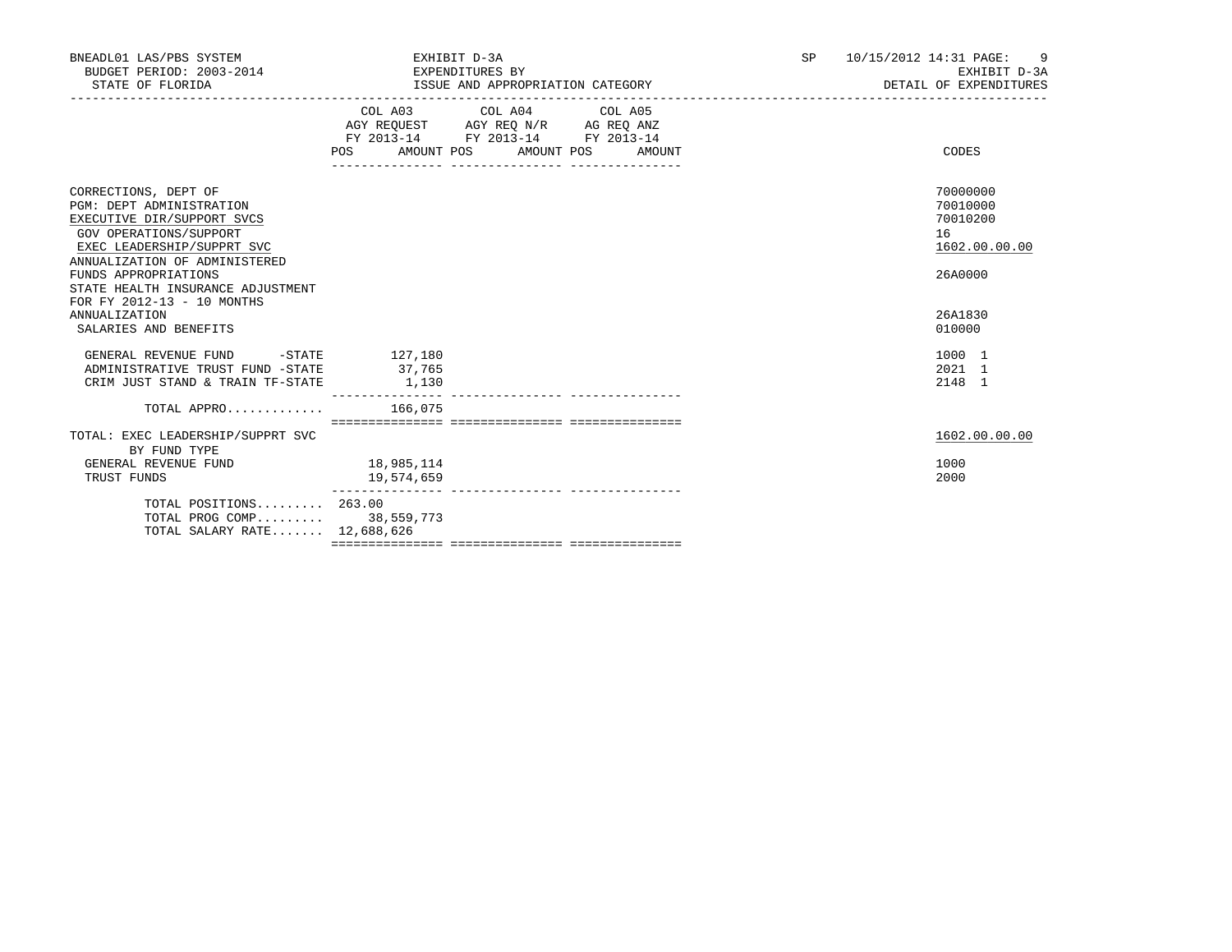| BNEADL01 LAS/PBS SYSTEM<br>BUDGET PERIOD: 2003-2014<br>STATE OF FLORIDA                                                                                                                                                                 |                   | EXHIBIT D-3A<br>EXPENDITURES BY<br>ISSUE AND APPROPRIATION CATEGORY                                                                                                                                                                                   | SP and the set of the set of the set of the set of the set of the set of the set of the set of the set of the set of the set of the set of the set of the set of the set of the set of the set of the set of the set of the se | 10/15/2012 14:31 PAGE: 10<br>EXHIBIT D-3A<br>DETAIL OF EXPENDITURES                     |
|-----------------------------------------------------------------------------------------------------------------------------------------------------------------------------------------------------------------------------------------|-------------------|-------------------------------------------------------------------------------------------------------------------------------------------------------------------------------------------------------------------------------------------------------|--------------------------------------------------------------------------------------------------------------------------------------------------------------------------------------------------------------------------------|-----------------------------------------------------------------------------------------|
|                                                                                                                                                                                                                                         | AMOUNT POS<br>POS | COL A03 COL A04 COL A05<br>$\begin{tabular}{lllllll} \bf AGY & \bf REQUEST & \bf AGY & \bf REQ & \bf N/R & \bf AG & \bf REQ & \bf ANZ \\ \bf FY & \tt 2013-14 & \bf FY & \tt 2013-14 & \bf FY & \tt 2013-14 \\ \end{tabular}$<br>AMOUNT POS<br>AMOUNT |                                                                                                                                                                                                                                | CODES                                                                                   |
| CORRECTIONS, DEPT OF<br>PGM: DEPT ADMINISTRATION<br>INFORMATION TECHNOLOGY<br>GOV OPERATIONS/SUPPORT<br>INFORMATION TECHNOLOGY<br>ESTIMATED EXPENDITURES<br>ESTIMATED EXPENDITURES - OPERATIONS<br>SALARY RATE<br>SALARY RATE 7,856,445 |                   |                                                                                                                                                                                                                                                       |                                                                                                                                                                                                                                | 70000000<br>70010000<br>70010400<br>16<br>1603.00.00.00<br>1000000<br>1001000<br>000000 |
| SALARIES AND BENEFITS                                                                                                                                                                                                                   |                   |                                                                                                                                                                                                                                                       |                                                                                                                                                                                                                                | 010000                                                                                  |
| GENERAL REVENUE FUND -STATE 8,557,487<br>ADMINISTRATIVE TRUST FUND -STATE 1,072,962                                                                                                                                                     |                   |                                                                                                                                                                                                                                                       |                                                                                                                                                                                                                                | 1000 1<br>2021 1                                                                        |
| TOTAL POSITIONS 161.50<br>TOTAL APPRO                                                                                                                                                                                                   | 9,630,449         |                                                                                                                                                                                                                                                       |                                                                                                                                                                                                                                |                                                                                         |
| OTHER PERSONAL SERVICES                                                                                                                                                                                                                 |                   |                                                                                                                                                                                                                                                       |                                                                                                                                                                                                                                | 030000                                                                                  |
| GENERAL REVENUE FUND -STATE 13,500                                                                                                                                                                                                      |                   |                                                                                                                                                                                                                                                       |                                                                                                                                                                                                                                | 1000 1                                                                                  |
| <b>EXPENSES</b>                                                                                                                                                                                                                         |                   |                                                                                                                                                                                                                                                       |                                                                                                                                                                                                                                | 040000                                                                                  |
| GENERAL REVENUE FUND -STATE 659,224<br>ADMINISTRATIVE TRUST FUND -STATE                                                                                                                                                                 | 24,271            |                                                                                                                                                                                                                                                       |                                                                                                                                                                                                                                | 1000 1<br>2021 1                                                                        |
| TOTAL APPRO                                                                                                                                                                                                                             | 683,495           |                                                                                                                                                                                                                                                       |                                                                                                                                                                                                                                |                                                                                         |
| OPERATING CAPITAL OUTLAY                                                                                                                                                                                                                |                   |                                                                                                                                                                                                                                                       |                                                                                                                                                                                                                                | 060000                                                                                  |
| GENERAL REVENUE FUND                                                                                                                                                                                                                    | -STATE 127,720    |                                                                                                                                                                                                                                                       |                                                                                                                                                                                                                                | 1000 1                                                                                  |
| SPECIAL CATEGORIES<br>CONTRACTED SERVICES                                                                                                                                                                                               |                   |                                                                                                                                                                                                                                                       |                                                                                                                                                                                                                                | 100000<br>100777                                                                        |
| GENERAL REVENUE FUND -STATE 2,084,778<br>ADMINISTRATIVE TRUST FUND -STATE 7,812                                                                                                                                                         |                   |                                                                                                                                                                                                                                                       |                                                                                                                                                                                                                                | 1000 1<br>2021 1                                                                        |
| TOTAL APPRO                                                                                                                                                                                                                             | 2,092,590         |                                                                                                                                                                                                                                                       |                                                                                                                                                                                                                                |                                                                                         |
|                                                                                                                                                                                                                                         |                   |                                                                                                                                                                                                                                                       |                                                                                                                                                                                                                                |                                                                                         |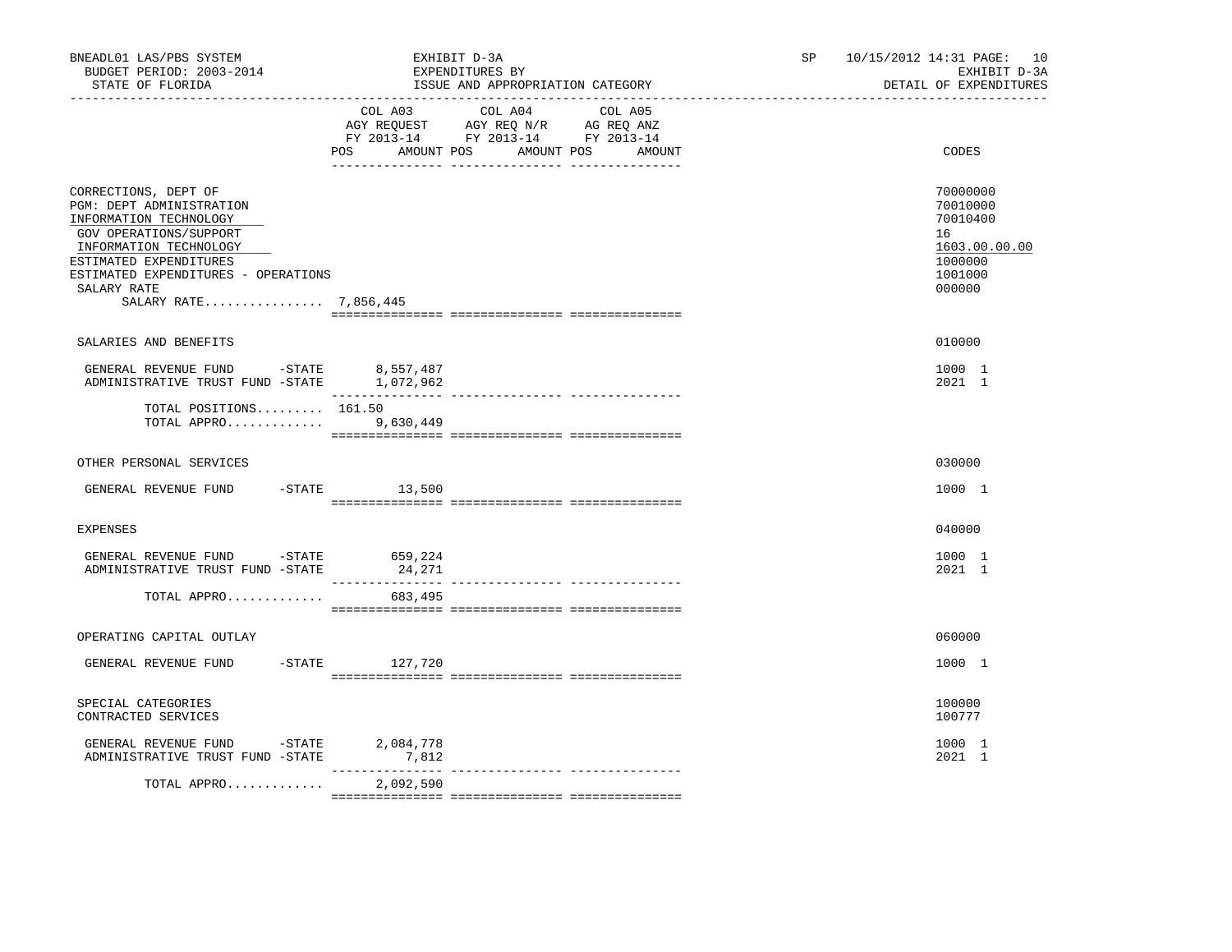| BNEADL01 LAS/PBS SYSTEM<br>BUDGET PERIOD: 2003-2014<br>STATE OF FLORIDA<br>--------------------                                                                                                                                                    |           |                              | EXHIBIT D-3A<br>EXPENDITURES BY<br>ISSUE AND APPROPRIATION CATEGORY                                     | SP     | 10/15/2012 14:31 PAGE: 11<br>EXHIBIT D-3A<br>DETAIL OF EXPENDITURES |                                                                                                   |
|----------------------------------------------------------------------------------------------------------------------------------------------------------------------------------------------------------------------------------------------------|-----------|------------------------------|---------------------------------------------------------------------------------------------------------|--------|---------------------------------------------------------------------|---------------------------------------------------------------------------------------------------|
|                                                                                                                                                                                                                                                    |           | COL A03<br>POS<br>AMOUNT POS | COL A04 COL A05<br>AGY REQUEST AGY REQ N/R AG REQ ANZ<br>FY 2013-14 FY 2013-14 FY 2013-14<br>AMOUNT POS | AMOUNT |                                                                     | CODES                                                                                             |
| CORRECTIONS, DEPT OF<br>PGM: DEPT ADMINISTRATION<br>INFORMATION TECHNOLOGY<br>GOV OPERATIONS/SUPPORT<br>INFORMATION TECHNOLOGY<br>ESTIMATED EXPENDITURES<br>ESTIMATED EXPENDITURES - OPERATIONS<br>SPECIAL CATEGORIES<br>RISK MANAGEMENT INSURANCE |           |                              |                                                                                                         |        |                                                                     | 70000000<br>70010000<br>70010400<br>16<br>1603.00.00.00<br>1000000<br>1001000<br>100000<br>103241 |
| GENERAL REVENUE FUND                                                                                                                                                                                                                               |           | $-STATE$<br>48,354           |                                                                                                         |        |                                                                     | 1000 1                                                                                            |
| DEFERRED-PAY COM CONTRACTS                                                                                                                                                                                                                         |           |                              |                                                                                                         |        |                                                                     | 105280                                                                                            |
| GENERAL REVENUE FUND                                                                                                                                                                                                                               |           | -STATE 295,329               |                                                                                                         |        |                                                                     | 1000 1                                                                                            |
| LEASE/PURCHASE/EQUIPMENT                                                                                                                                                                                                                           |           |                              |                                                                                                         |        |                                                                     | 105281                                                                                            |
| GENERAL REVENUE FUND                                                                                                                                                                                                                               | $-STATE$  | 1,270                        |                                                                                                         |        |                                                                     | 1000 1                                                                                            |
| TR/DMS/HR SVCS/STW CONTRCT                                                                                                                                                                                                                         |           |                              |                                                                                                         |        |                                                                     | 107040                                                                                            |
| GENERAL REVENUE FUND                                                                                                                                                                                                                               |           | $-STATE$<br>1,279            |                                                                                                         |        |                                                                     | 1000 1                                                                                            |
| DATA PROCESSING SERVICES<br>TRC - DMS                                                                                                                                                                                                              |           |                              |                                                                                                         |        |                                                                     | 210000<br>210010                                                                                  |
| GENERAL REVENUE FUND                                                                                                                                                                                                                               |           | $-$ STATE 102, 717           |                                                                                                         |        |                                                                     | 1000 1                                                                                            |
| OTHER DATA PROCESSING SVCS                                                                                                                                                                                                                         |           |                              |                                                                                                         |        |                                                                     | 210014                                                                                            |
| GENERAL REVENUE FUND                                                                                                                                                                                                                               | $-$ STATE |                              |                                                                                                         |        |                                                                     | 1000 1                                                                                            |
| SOUTHWOOD SRC                                                                                                                                                                                                                                      |           |                              |                                                                                                         |        |                                                                     | 210021                                                                                            |
| GENERAL REVENUE FUND<br>ADMINISTRATIVE TRUST FUND -STATE                                                                                                                                                                                           | $-STATE$  | 6,773,122<br>7,046           |                                                                                                         |        |                                                                     | 1000 1<br>2021 1                                                                                  |
| TOTAL APPRO                                                                                                                                                                                                                                        |           | 6,780,168                    |                                                                                                         |        |                                                                     |                                                                                                   |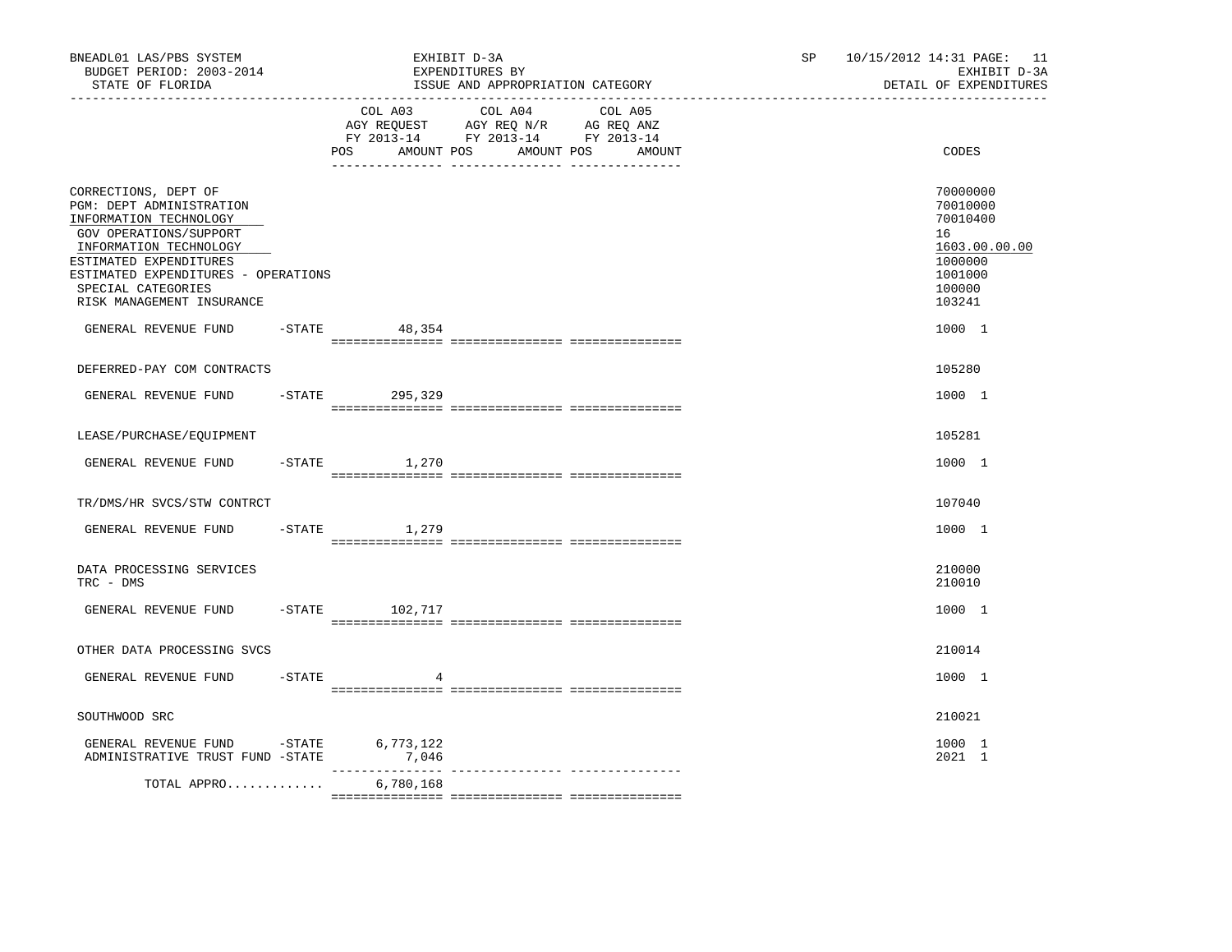| BNEADL01 LAS/PBS SYSTEM<br>BUDGET PERIOD: 2003-2014<br>STATE OF FLORIDA<br>_____________________________________                                                                                | EXHIBIT D-3A<br>EXPENDITURES BY                                                                                                                                                                                                       | ISSUE AND APPROPRIATION CATEGORY  | SP | 10/15/2012 14:31 PAGE: 12<br>EXHIBIT D-3A<br>DETAIL OF EXPENDITURES           |
|-------------------------------------------------------------------------------------------------------------------------------------------------------------------------------------------------|---------------------------------------------------------------------------------------------------------------------------------------------------------------------------------------------------------------------------------------|-----------------------------------|----|-------------------------------------------------------------------------------|
|                                                                                                                                                                                                 | $\begin{tabular}{lllllllll} \bf AGY \,\,\, REQUEST \,\,\, & \bf AGY \,\, REQ \,\, N/R & \,\, AG \,\, REQ \,\, ANZ \\ \bf FY \,\, 2013-14 & \,\, FY \,\, 2013-14 & \,\, FY \,\, 2013-14 \\ \end{tabular}$<br>POS AMOUNT POS AMOUNT POS | COL A03 COL A04 COL A05<br>AMOUNT |    | CODES                                                                         |
| CORRECTIONS, DEPT OF<br>PGM: DEPT ADMINISTRATION<br>INFORMATION TECHNOLOGY<br>GOV OPERATIONS/SUPPORT<br>INFORMATION TECHNOLOGY<br>ESTIMATED EXPENDITURES<br>ESTIMATED EXPENDITURES - OPERATIONS |                                                                                                                                                                                                                                       |                                   |    | 70000000<br>70010000<br>70010400<br>16<br>1603.00.00.00<br>1000000<br>1001000 |
| TOTAL: ESTIMATED EXPENDITURES - OPERATIONS<br>TOTAL POSITIONS 161.50<br>TOTAL ISSUE 19,776,875<br>TOTAL SALARY RATE 7,856,445                                                                   |                                                                                                                                                                                                                                       |                                   |    | 1001000                                                                       |
| CASUALTY INSURANCE PREMIUM<br>ADJUSTMENT<br>SPECIAL CATEGORIES<br>RISK MANAGEMENT INSURANCE                                                                                                     |                                                                                                                                                                                                                                       |                                   |    | 1001090<br>100000<br>103241                                                   |
| GENERAL REVENUE FUND -STATE 2,485                                                                                                                                                               |                                                                                                                                                                                                                                       |                                   |    | 1000 1                                                                        |
| FLORIDA RETIREMENT SYSTEM<br>CONTRIBUTION ADJUSTMENT FOR<br>FISCAL YEAR 2012-2013<br>SALARIES AND BENEFITS                                                                                      |                                                                                                                                                                                                                                       |                                   |    | 1001240<br>010000                                                             |
| GENERAL REVENUE FUND $-$ STATE 22,531<br>ADMINISTRATIVE TRUST FUND -STATE                                                                                                                       | 2,825                                                                                                                                                                                                                                 |                                   |    | 1000 1<br>2021 1                                                              |
| TOTAL APPRO                                                                                                                                                                                     | 25,356                                                                                                                                                                                                                                |                                   |    |                                                                               |
| DATA PROCESSING SERVICES<br>SOUTHWOOD SRC                                                                                                                                                       |                                                                                                                                                                                                                                       |                                   |    | 210000<br>210021                                                              |
| ADMINISTRATIVE TRUST FUND -STATE                                                                                                                                                                | $\overline{4}$                                                                                                                                                                                                                        |                                   |    | 1000 1<br>2021 1                                                              |
| TOTAL APPRO $3,818$                                                                                                                                                                             |                                                                                                                                                                                                                                       |                                   |    |                                                                               |
| TOTAL: FLORIDA RETIREMENT SYSTEM<br>CONTRIBUTION ADJUSTMENT FOR<br>FISCAL YEAR 2012-2013<br>TOTAL ISSUE                                                                                         | 29,174                                                                                                                                                                                                                                |                                   |    | 1001240                                                                       |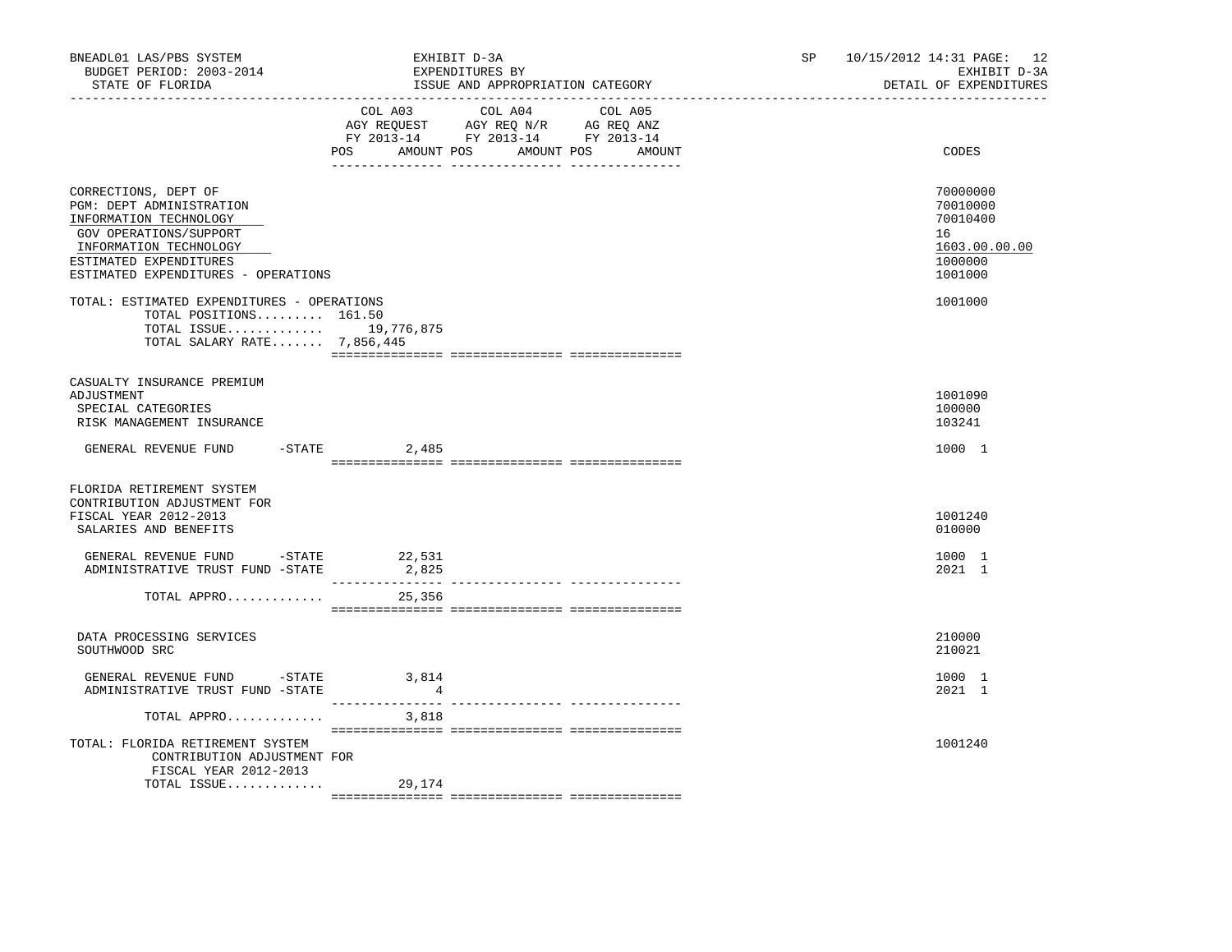| BNEADL01 LAS/PBS SYSTEM<br>BUDGET PERIOD: 2003-2014<br>STATE OF FLORIDA                                                                                                                                                    | EXHIBIT D-3A<br>EXPENDITURES BY<br>ISSUE AND APPROPRIATION CATEGORY                                                                      | 10/15/2012 14:31 PAGE: 13<br>SP<br>EXHIBIT D-3A<br>DETAIL OF EXPENDITURES |
|----------------------------------------------------------------------------------------------------------------------------------------------------------------------------------------------------------------------------|------------------------------------------------------------------------------------------------------------------------------------------|---------------------------------------------------------------------------|
|                                                                                                                                                                                                                            | COL A03 COL A04 COL A05<br>AGY REQUEST AGY REQ N/R AG REQ ANZ<br>FY 2013-14 FY 2013-14 FY 2013-14<br>POS AMOUNT POS AMOUNT POS<br>AMOUNT | CODES                                                                     |
| CORRECTIONS, DEPT OF<br>PGM: DEPT ADMINISTRATION<br>INFORMATION TECHNOLOGY<br>GOV OPERATIONS/SUPPORT<br>INFORMATION TECHNOLOGY<br>ESTIMATED EXPENDITURES<br>ADJUSTMENT TO STATE HEALTH<br>INSURANCE PREMIUM CONTRIBUTION - |                                                                                                                                          | 70000000<br>70010000<br>70010400<br>16<br>1603.00.00.00<br>1000000        |
| FISCAL YEAR 2012-13<br>SALARIES AND BENEFITS                                                                                                                                                                               |                                                                                                                                          | 1001830<br>010000                                                         |
| GENERAL REVENUE FUND -STATE 18,428<br>ADMINISTRATIVE TRUST FUND -STATE 2,310                                                                                                                                               | ________________                                                                                                                         | 1000 1<br>2021 1                                                          |
| TOTAL APPRO                                                                                                                                                                                                                | 20,738                                                                                                                                   |                                                                           |
| DATA PROCESSING SERVICES<br>SOUTHWOOD SRC                                                                                                                                                                                  |                                                                                                                                          | 210000<br>210021                                                          |
| GENERAL REVENUE FUND -STATE 3,453<br>ADMINISTRATIVE TRUST FUND -STATE                                                                                                                                                      | $\overline{4}$                                                                                                                           | 1000 1<br>2021 1                                                          |
| TOTAL APPRO $3,457$                                                                                                                                                                                                        |                                                                                                                                          |                                                                           |
| TOTAL: ADJUSTMENT TO STATE HEALTH<br>INSURANCE PREMIUM CONTRIBUTION -<br>FISCAL YEAR 2012-13<br>TOTAL ISSUE $24,195$                                                                                                       |                                                                                                                                          | 1001830                                                                   |
|                                                                                                                                                                                                                            |                                                                                                                                          |                                                                           |
| REALLOCATION OF HUMAN RESOURCES<br>OUTSOURCING<br>SPECIAL CATEGORIES<br>TR/DMS/HR SVCS/STW CONTRCT                                                                                                                         |                                                                                                                                          | 1005900<br>100000<br>107040                                               |
| $-$ STATE<br>GENERAL REVENUE FUND                                                                                                                                                                                          | $122-$                                                                                                                                   | 1000 1                                                                    |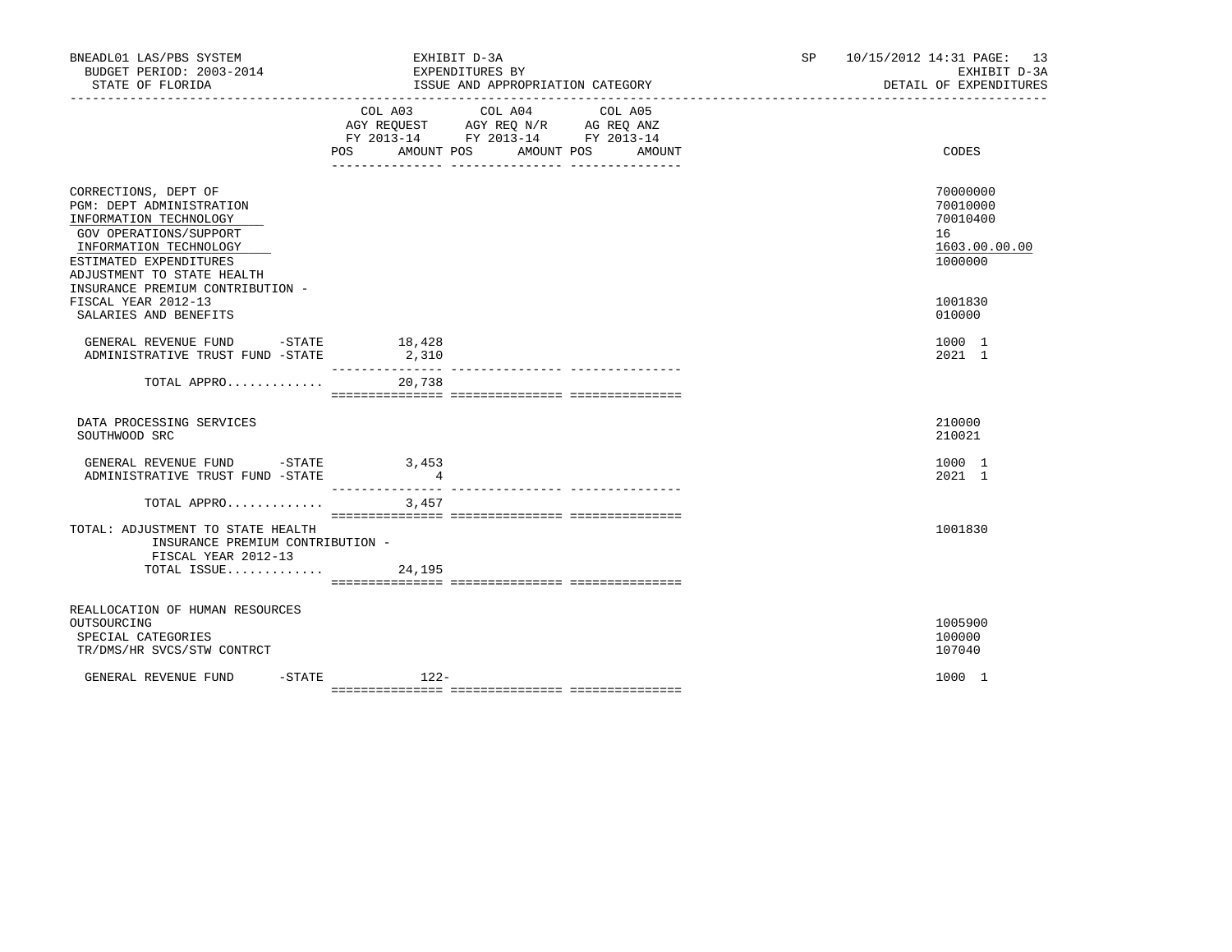| BNEADL01 LAS/PBS SYSTEM<br>BUDGET PERIOD: 2003-2014<br>STATE OF FLORIDA                                                                                                                            | EXHIBIT D-3A<br>EXPENDITURES BY<br>ISSUE AND APPROPRIATION CATEGORY                                                                                                                                                                                                                                                | 10/15/2012 14:31 PAGE: 14<br>SP <sub>2</sub><br>EXHIBIT D-3A<br>DETAIL OF EXPENDITURES |
|----------------------------------------------------------------------------------------------------------------------------------------------------------------------------------------------------|--------------------------------------------------------------------------------------------------------------------------------------------------------------------------------------------------------------------------------------------------------------------------------------------------------------------|----------------------------------------------------------------------------------------|
|                                                                                                                                                                                                    | COL A03 COL A04 COL A05<br>$\begin{tabular}{lllllll} AGY & \texttt{REQUEST} & \texttt{AGY} & \texttt{REG} & \texttt{N/R} & \texttt{AG} & \texttt{REQ} & \texttt{ANZ} \end{tabular}$<br>FY 2013-14 FY 2013-14 FY 2013-14<br>POS AMOUNT POS AMOUNT POS<br>___________________________________<br>-- ---------------- | CODES<br>AMOUNT                                                                        |
| CORRECTIONS, DEPT OF<br>PGM: DEPT ADMINISTRATION<br>INFORMATION TECHNOLOGY<br>GOV OPERATIONS/SUPPORT<br>INFORMATION TECHNOLOGY<br>NONRECURRING EXPENDITURES<br>INCREASED WORKLOAD FOR PRIMARY DATA |                                                                                                                                                                                                                                                                                                                    | 70000000<br>70010000<br>70010400<br>16<br>1603.00.00.00<br>2100000                     |
| CENTER TO SUPPORT AN AGENCY<br>DATA PROCESSING SERVICES<br>SOUTHWOOD SRC                                                                                                                           |                                                                                                                                                                                                                                                                                                                    | 2103005<br>210000<br>210021                                                            |
| GENERAL REVENUE FUND -STATE 1,762,545-                                                                                                                                                             |                                                                                                                                                                                                                                                                                                                    | 1000 1                                                                                 |
| ANNUALIZATION OF ADMINISTERED<br>FUNDS APPROPRIATIONS<br>STATE HEALTH INSURANCE ADJUSTMENT<br>FOR FY 2012-13 - 10 MONTHS                                                                           |                                                                                                                                                                                                                                                                                                                    | 26A0000                                                                                |
| <b>ANNUALIZATION</b><br>SALARIES AND BENEFITS                                                                                                                                                      |                                                                                                                                                                                                                                                                                                                    | 26A1830<br>010000                                                                      |
| GENERAL REVENUE FUND $-$ STATE 92,140<br>ADMINISTRATIVE TRUST FUND -STATE                                                                                                                          | 11,550                                                                                                                                                                                                                                                                                                             | 1000 1<br>2021 1                                                                       |
| TOTAL APPRO                                                                                                                                                                                        | 103,690                                                                                                                                                                                                                                                                                                            |                                                                                        |
| DATA PROCESSING SERVICES<br>SOUTHWOOD SRC                                                                                                                                                          |                                                                                                                                                                                                                                                                                                                    | 210000<br>210021                                                                       |
| GENERAL REVENUE FUND -STATE 17,265<br>ADMINISTRATIVE TRUST FUND -STATE                                                                                                                             | 20                                                                                                                                                                                                                                                                                                                 | 1000 1<br>2021 1                                                                       |
| TOTAL APPRO                                                                                                                                                                                        | 17,285                                                                                                                                                                                                                                                                                                             |                                                                                        |
| TOTAL: STATE HEALTH INSURANCE ADJUSTMENT<br>FOR FY 2012-13 - 10 MONTHS<br>ANNUALIZATION                                                                                                            |                                                                                                                                                                                                                                                                                                                    | 26A1830                                                                                |
| $\texttt{TOTAL}$ $\texttt{ISSUE} \dots \dots \dots \dots \qquad \texttt{120,975}$                                                                                                                  |                                                                                                                                                                                                                                                                                                                    |                                                                                        |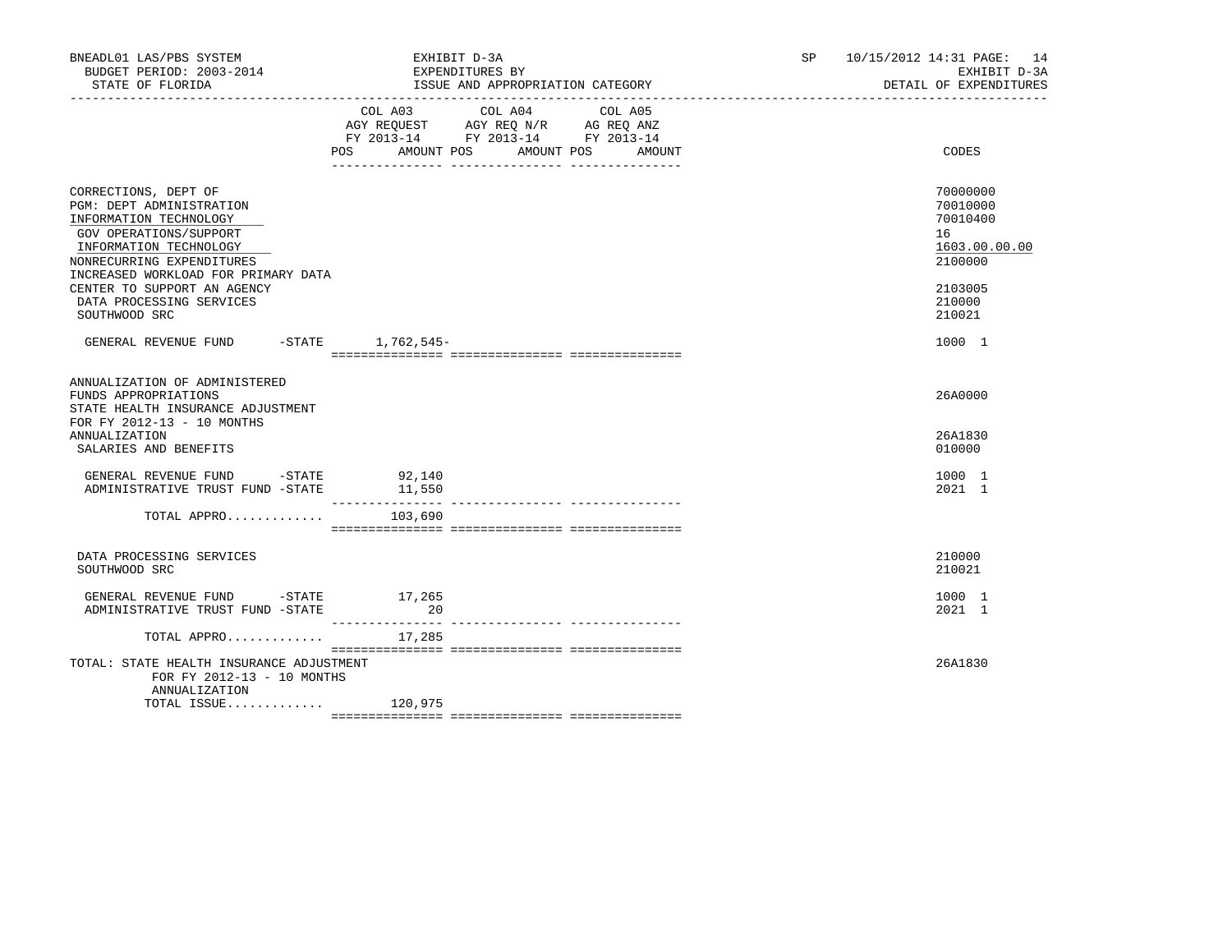| BNEADL01 LAS/PBS SYSTEM<br>BUDGET PERIOD: 2003-2014<br>STATE OF FLORIDA                                                                    |     | EXHIBIT D-3A<br>EXPENDITURES BY                                           | ISSUE AND APPROPRIATION CATEGORY                       |        | <b>SP</b> | 10/15/2012 14:31 PAGE: | 15<br>EXHIBIT D-3A<br>DETAIL OF EXPENDITURES                       |
|--------------------------------------------------------------------------------------------------------------------------------------------|-----|---------------------------------------------------------------------------|--------------------------------------------------------|--------|-----------|------------------------|--------------------------------------------------------------------|
|                                                                                                                                            | POS | COL A03<br>AGY REQUEST AGY REQ N/R AG REQ ANZ<br>FY 2013-14<br>AMOUNT POS | COL A04 COL A05<br>FY 2013-14 FY 2013-14<br>AMOUNT POS | AMOUNT |           |                        | CODES                                                              |
| CORRECTIONS, DEPT OF<br>PGM: DEPT ADMINISTRATION<br>INFORMATION TECHNOLOGY<br>GOV OPERATIONS/SUPPORT<br>INFORMATION TECHNOLOGY<br>WORKLOAD |     |                                                                           |                                                        |        |           |                        | 70000000<br>70010000<br>70010400<br>16<br>1603.00.00.00<br>3000000 |
| INCREASED WORKLOAD FOR PRIMARY DATA<br>CENTER TO SUPPORT AN AGENCY<br>DATA PROCESSING SERVICES<br>SOUTHWOOD SRC                            |     |                                                                           |                                                        |        |           |                        | 30010C0<br>210000<br>210021                                        |
| GENERAL REVENUE FUND<br>-STATE                                                                                                             |     | 4,558,020                                                                 | 468,548                                                |        |           |                        | 1000 1                                                             |

2013-2014 BUDGET YEAR NARRATIVE: IT COMPONENT? YES

 The Department of Corrections requests budget resources for projected data processing services, provided by the Southwood Shared Resource Center, to restore funding shortages accrued due to significantly higher rate structures and additional capacity needs.

 To help achieve the legislative vision of efficiency in a shared resource environment and to avoid reaching the limitations of the existing database platform, a database platform conversion effort was implemented to allow a gradual migration from the legacy system (IMS) to a new relational database structure (DB2) by using a middleware database tool called DL/2. The migration strategy for this project requires three phases. The Department is currently on phase three. The impact on CPU resources as a result of the data now residing in DB/2 was more significant than was forecasted. As a result, the processing capacity shortages impacted mission critical processing which lead to public safety issues, thus requiring emergency processing capacity be added to ensure the Department systems could continue to function, albeit at a significantly reduced throughput. However, the additional capacity did not alleviate the overall system constraints to ensure consistent processing. An increase in system resources are needed to ensure mission critical applications will not encounter adverse reactions to a capacity constrained system.

 Processing services provided by the Southwood Shared Resource Center are billed based upon utilization of the overall resource entity. As a result, the Department has worked with the Southwood Shared Resource Center to gather the software and utilization pricings to mitigate future funding gaps as a result of capacity growth.

# Summary of Request:

 Replace non-recurring funding: Funding was added to the data processing category for the Southwood Shared Resource Center as a one-time option during FY2012-13. The need is recurring for the data processing expenditures. \$1,762,545

 Utilization charges billed by the Southwood Shared Resource Center for emergency capacity needed to process mission-critical applications: The forecasted amount provided by the Southwood Shared Resource Center for FY2012-13; to<br>cover the current utilization requirements on the system. \$1,609,898 cover the current utilization requirements on the system.

 Increase system capacity to alleviate adverse effects on processing performance: The Southwood Shared Resource Center contacted software vendors to gather pricing information for one-time software upgrade charges and yearly increases to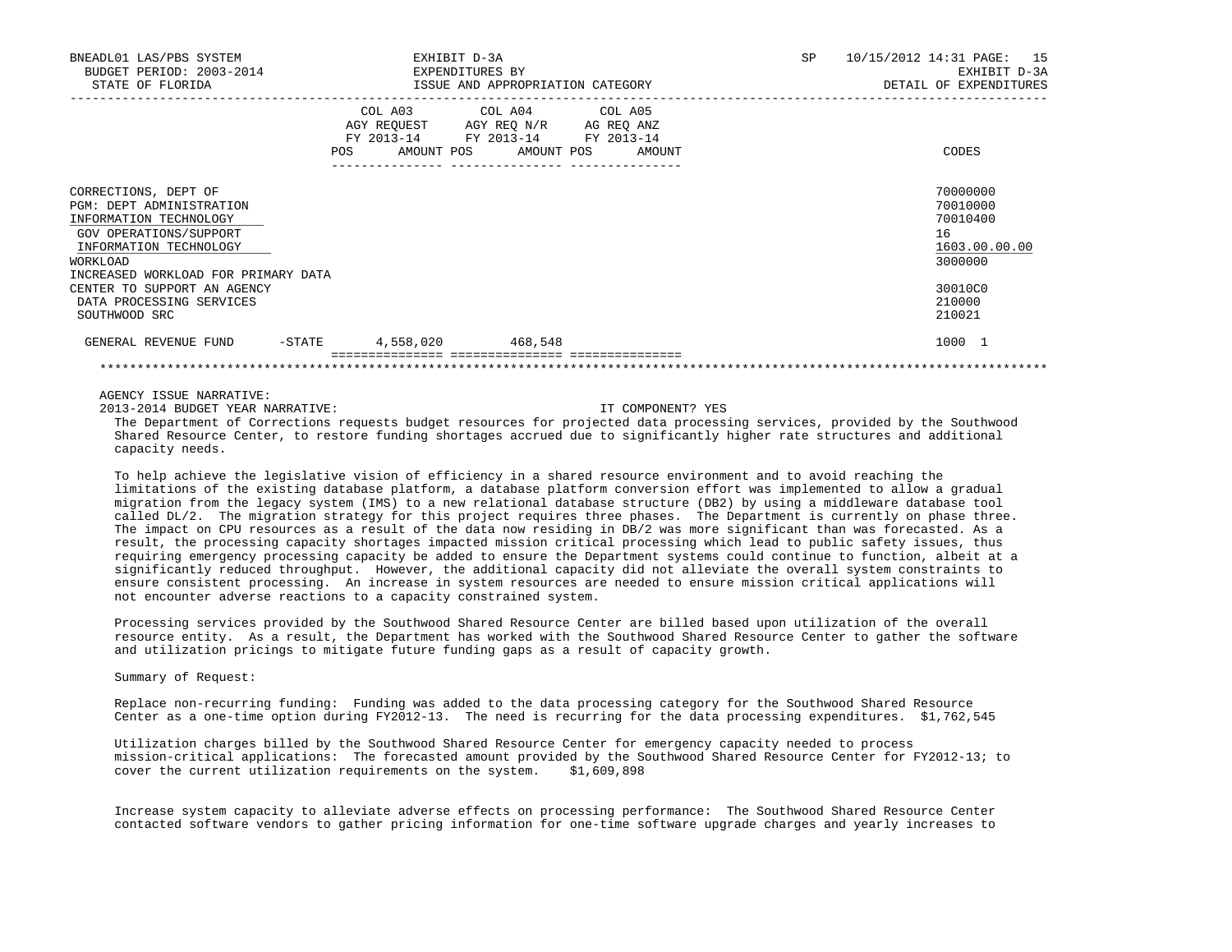| 10/15/2012 14:31 PAGE: 16<br>EXHIBIT D-3A<br>DETAIL OF EXPENDITURES                                                   |
|-----------------------------------------------------------------------------------------------------------------------|
| CODES                                                                                                                 |
| 70000000<br>70010000<br>70010400<br>16<br>1603.00.00.00<br>3000000<br>30010C0                                         |
| maintenance licenses. The utilization costs to receive the increased capacity were calculated based upon the overall  |
| Florida Strategic Plan for Economic Development Reference: #25 Improve the efficiency and effectiveness of government |
|                                                                                                                       |
| 1603.00.00.00                                                                                                         |
| 1000<br>2000                                                                                                          |
|                                                                                                                       |
|                                                                                                                       |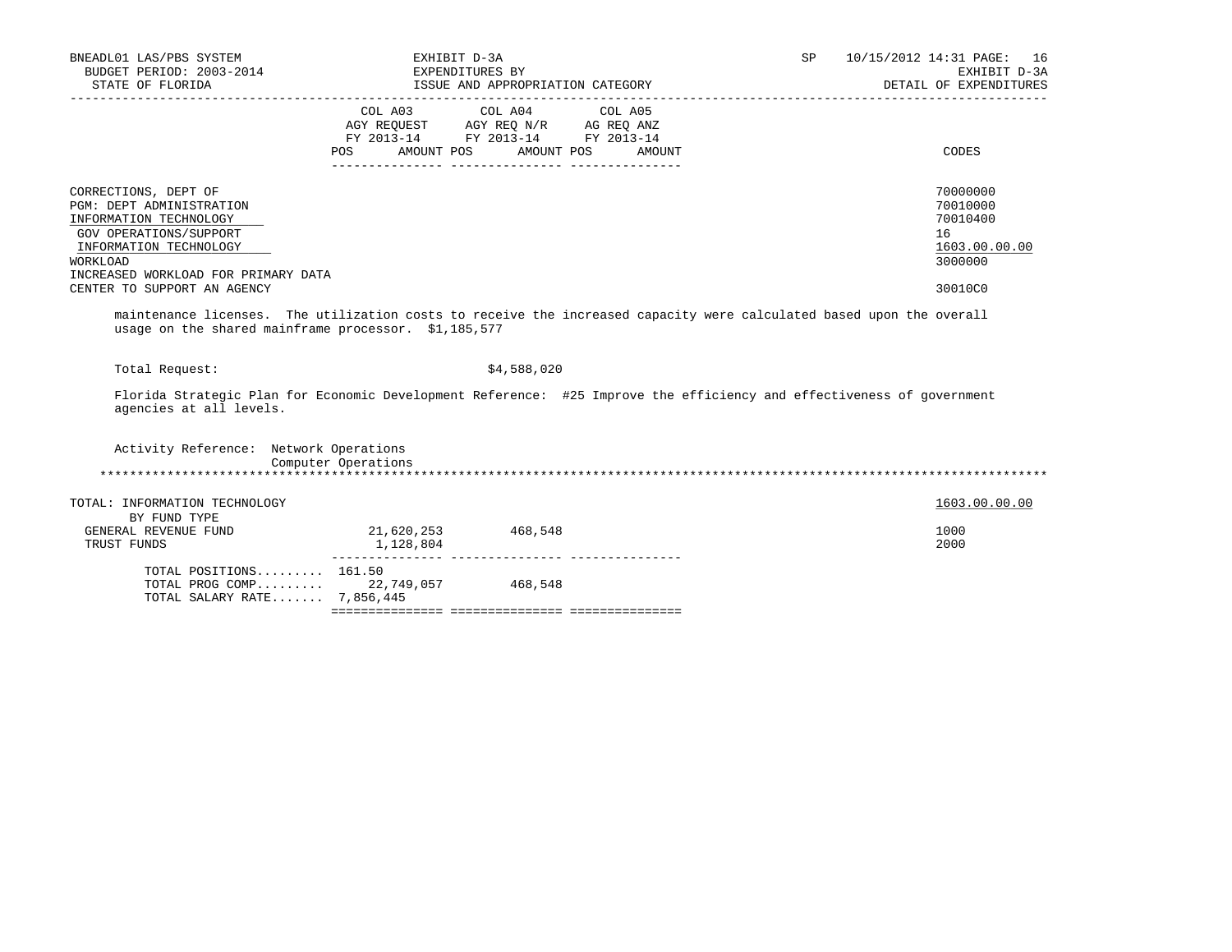| BNEADL01 LAS/PBS SYSTEM<br>BUDGET PERIOD: 2003-2014<br>STATE OF FLORIDA                                                                                                                                                                           |                          | EXHIBIT D-3A<br>EXPENDITURES BY<br>ISSUE AND APPROPRIATION CATEGORY                                                                                                                                                                                        | 10/15/2012 14:31 PAGE: 17<br>SP<br>EXHIBIT D-3A<br>DETAIL OF EXPENDITURES               |  |
|---------------------------------------------------------------------------------------------------------------------------------------------------------------------------------------------------------------------------------------------------|--------------------------|------------------------------------------------------------------------------------------------------------------------------------------------------------------------------------------------------------------------------------------------------------|-----------------------------------------------------------------------------------------|--|
| -------------------                                                                                                                                                                                                                               |                          | COL A03 COL A04 COL A05<br>$\begin{tabular}{lllllll} \bf AGY \,\, REQUEST \,\, &\bf AGY \,\, REQ \,\, N/R &\bf AG \,\, REQ \,\, ANZ \\ \bf FY \,\, 2013-14 &\bf FY \,\, 2013-14 &\bf FY \,\, 2013-14 \\ \end{tabular}$<br>POS AMOUNT POS AMOUNT POS AMOUNT | CODES                                                                                   |  |
| CORRECTIONS, DEPT OF<br>PGM: SECURITY/INSTIT OPER<br>CUSTODY OPERATIONS<br>PUBLIC PROTECTION<br>ADULT PRISONS<br>INTRA-AGENCY REORGANIZATIONS<br>TRANSFER FUNDS FROM CURRENT<br>BUDGET ENTITY STRUCTURE<br>SALARY RATE<br>SALARY RATE 586,397,894 |                          |                                                                                                                                                                                                                                                            | 70000000<br>70030000<br>70031000<br>12<br>1206.00.00.00<br>1800000<br>1800160<br>000000 |  |
| SALARIES AND BENEFITS                                                                                                                                                                                                                             |                          |                                                                                                                                                                                                                                                            | 010000                                                                                  |  |
| GENERAL REVENUE FUND -STATE 739,382,297<br>CORRECTION WORK PROGRAM TF-STATE $5,543,165$<br>FEDERAL GRANTS TRUST FUND -RECPNT 503,864<br>FEDERAL GRANTS TRUST FUND -RECPNT<br>GRANTS AND DONATIONS TF -STATE                                       | 503,864<br>122,330       |                                                                                                                                                                                                                                                            | 1000 1<br>2151 1<br>2261 9<br>2339 1                                                    |  |
| TOTAL POSITIONS $15,181.00$<br>TOTAL APPRO 745,551,656                                                                                                                                                                                            |                          |                                                                                                                                                                                                                                                            |                                                                                         |  |
| OTHER PERSONAL SERVICES                                                                                                                                                                                                                           |                          |                                                                                                                                                                                                                                                            | 030000                                                                                  |  |
| GENERAL REVENUE FUND -STATE 5,860,419<br>GRANTS AND DONATIONS TF -STATE                                                                                                                                                                           | 123,884                  |                                                                                                                                                                                                                                                            | 1000 1<br>2339 1                                                                        |  |
| TOTAL APPRO                                                                                                                                                                                                                                       | 5,984,303                |                                                                                                                                                                                                                                                            |                                                                                         |  |
| EXPENSES                                                                                                                                                                                                                                          |                          |                                                                                                                                                                                                                                                            | 040000                                                                                  |  |
| GENERAL REVENUE FUND $-$ STATE 38,008,831<br>CORRECTION WORK PROGRAM TF-STATE<br>FEDERAL GRANTS TRUST FUND -FEDERL<br>GRANTS AND DONATIONS TF -STATE 291,092                                                                                      | 499,172<br>236,835       | 1,030,170                                                                                                                                                                                                                                                  | 1000 1<br>2151 1<br>2261 3<br>2339 1                                                    |  |
| TOTAL APPRO 39,035,930 1,030,170                                                                                                                                                                                                                  |                          |                                                                                                                                                                                                                                                            |                                                                                         |  |
| OPERATING CAPITAL OUTLAY                                                                                                                                                                                                                          |                          |                                                                                                                                                                                                                                                            | 060000                                                                                  |  |
| GENERAL REVENUE FUND                                                                                                                                                                                                                              | -STATE 3,429,811 105,960 |                                                                                                                                                                                                                                                            | 1000 1                                                                                  |  |
| FEDERAL GRANTS TRUST FUND -FEDERL 100,000                                                                                                                                                                                                         | -RECPNT 1,150,000        |                                                                                                                                                                                                                                                            | 2261 3<br>2261 9                                                                        |  |
| TOTAL FEDERAL GRANTS TRUST FUND 1,250,000                                                                                                                                                                                                         | ________________         |                                                                                                                                                                                                                                                            | 2261                                                                                    |  |
|                                                                                                                                                                                                                                                   |                          |                                                                                                                                                                                                                                                            |                                                                                         |  |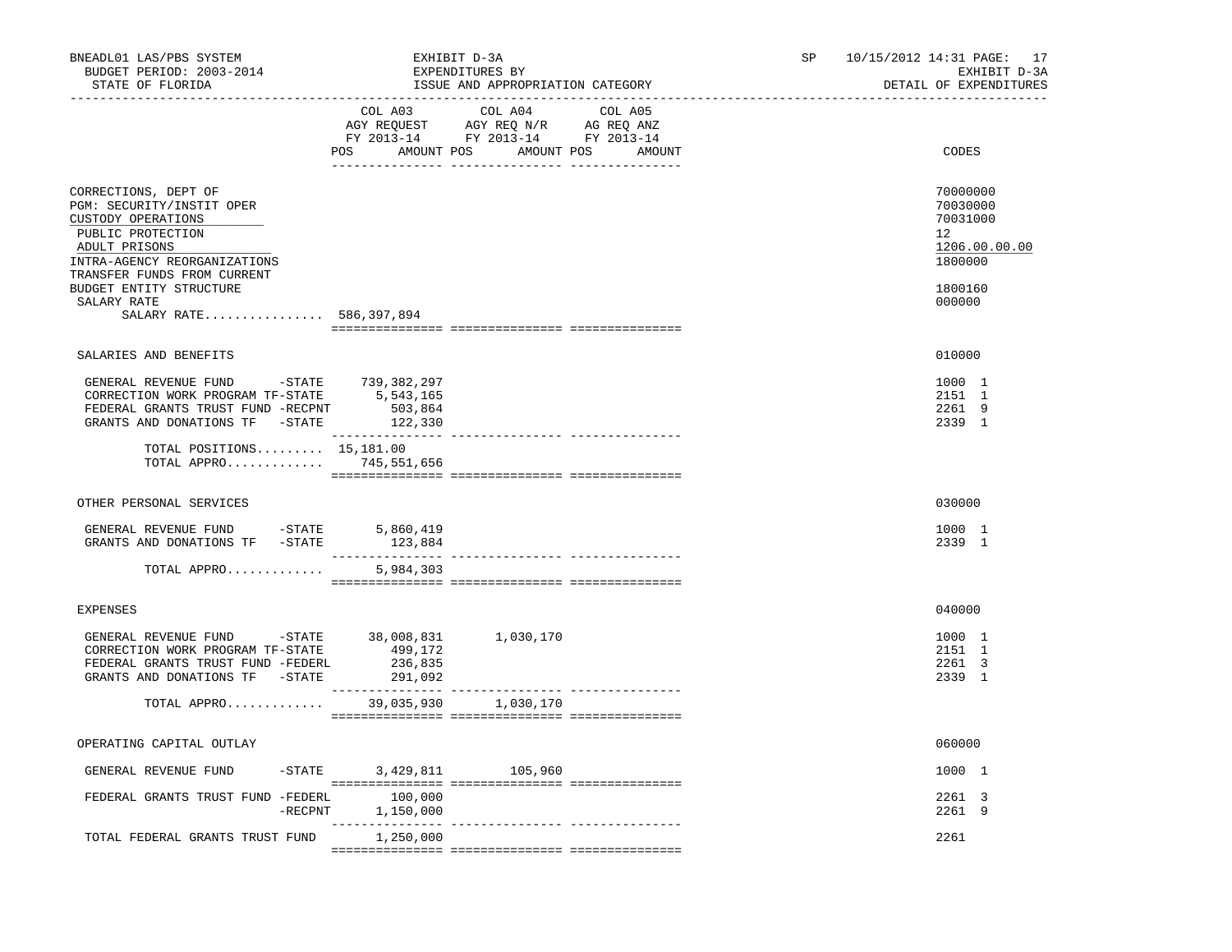| COL A03 COL A04 COL A05<br>AGY REQUEST AGY REQ N/R AG REQ ANZ<br>FY 2013-14 FY 2013-14 FY 2013-14<br>POS AMOUNT POS AMOUNT POS AMOUNT<br>CODES<br>CORRECTIONS, DEPT OF<br>PGM: SECURITY/INSTIT OPER<br>CUSTODY OPERATIONS<br>PUBLIC PROTECTION<br>12 <sup>°</sup><br>ADULT PRISONS<br>INTRA-AGENCY REORGANIZATIONS<br>TRANSFER FUNDS FROM CURRENT<br>BUDGET ENTITY STRUCTURE<br>OPERATING CAPITAL OUTLAY<br>GRANTS AND DONATIONS TF -STATE 250,000<br>TOTAL APPRO<br>4,929,811 105,960<br>FOOD PRODUCTS<br>070000<br>GENERAL REVENUE FUND -STATE 44,192,984<br>CORRECTION WORK PROGRAM TF-STATE<br>352,549<br>FEDERAL GRANTS TRUST FUND -RECPNT<br>567,088<br>15,841<br>GRANTS AND DONATIONS TF -STATE<br>TOTAL APPRO 45,128,462<br>SPECIAL CATEGORIES<br>100000<br>CONTRACTED SERVICES<br>100777<br>GENERAL REVENUE FUND -STATE 6,214,342<br>CORRECTION WORK PROGRAM TF-STATE<br>11,284<br>FEDERAL GRANTS TRUST FUND -FEDERL<br>273,617<br>TOTAL APPRO<br>6,499,243<br>FOOD SERVICE/PRODUCTION<br>102025<br>GENERAL REVENUE FUND -STATE 4,491,060<br>CORRECTION WORK PROGRAM TF-STATE<br>53,567 | SP 10/15/2012 14:31 PAGE: 18<br>EXHIBIT D-3A<br>DETAIL OF EXPENDITURES | EXHIBIT D-3A<br>EXPENDITURES BY<br>ISSUE AND APPROPRIATION CATEGORY | BNEADL01 LAS/PBS SYSTEM<br>BUDGET PERIOD: 2003-2014<br>STATE OF FLORIDA |  |
|--------------------------------------------------------------------------------------------------------------------------------------------------------------------------------------------------------------------------------------------------------------------------------------------------------------------------------------------------------------------------------------------------------------------------------------------------------------------------------------------------------------------------------------------------------------------------------------------------------------------------------------------------------------------------------------------------------------------------------------------------------------------------------------------------------------------------------------------------------------------------------------------------------------------------------------------------------------------------------------------------------------------------------------------------------------------------------------------------|------------------------------------------------------------------------|---------------------------------------------------------------------|-------------------------------------------------------------------------|--|
|                                                                                                                                                                                                                                                                                                                                                                                                                                                                                                                                                                                                                                                                                                                                                                                                                                                                                                                                                                                                                                                                                                  |                                                                        |                                                                     |                                                                         |  |
|                                                                                                                                                                                                                                                                                                                                                                                                                                                                                                                                                                                                                                                                                                                                                                                                                                                                                                                                                                                                                                                                                                  | 70000000<br>70030000<br>70031000<br>1206.00.00.00<br>1800000           |                                                                     |                                                                         |  |
|                                                                                                                                                                                                                                                                                                                                                                                                                                                                                                                                                                                                                                                                                                                                                                                                                                                                                                                                                                                                                                                                                                  | 1800160<br>060000<br>2339 1                                            |                                                                     |                                                                         |  |
|                                                                                                                                                                                                                                                                                                                                                                                                                                                                                                                                                                                                                                                                                                                                                                                                                                                                                                                                                                                                                                                                                                  |                                                                        |                                                                     |                                                                         |  |
|                                                                                                                                                                                                                                                                                                                                                                                                                                                                                                                                                                                                                                                                                                                                                                                                                                                                                                                                                                                                                                                                                                  |                                                                        |                                                                     |                                                                         |  |
|                                                                                                                                                                                                                                                                                                                                                                                                                                                                                                                                                                                                                                                                                                                                                                                                                                                                                                                                                                                                                                                                                                  | 1000 1<br>2151 1<br>2261 9<br>2339 1                                   |                                                                     |                                                                         |  |
|                                                                                                                                                                                                                                                                                                                                                                                                                                                                                                                                                                                                                                                                                                                                                                                                                                                                                                                                                                                                                                                                                                  |                                                                        |                                                                     |                                                                         |  |
|                                                                                                                                                                                                                                                                                                                                                                                                                                                                                                                                                                                                                                                                                                                                                                                                                                                                                                                                                                                                                                                                                                  |                                                                        |                                                                     |                                                                         |  |
|                                                                                                                                                                                                                                                                                                                                                                                                                                                                                                                                                                                                                                                                                                                                                                                                                                                                                                                                                                                                                                                                                                  | 1000 1<br>2151 1<br>2261 3                                             |                                                                     |                                                                         |  |
|                                                                                                                                                                                                                                                                                                                                                                                                                                                                                                                                                                                                                                                                                                                                                                                                                                                                                                                                                                                                                                                                                                  |                                                                        |                                                                     |                                                                         |  |
|                                                                                                                                                                                                                                                                                                                                                                                                                                                                                                                                                                                                                                                                                                                                                                                                                                                                                                                                                                                                                                                                                                  |                                                                        |                                                                     |                                                                         |  |
| FEDERAL GRANTS TRUST FUND -RECPNT<br>309,218<br>GRANTS AND DONATIONS TF -STATE<br>22,509                                                                                                                                                                                                                                                                                                                                                                                                                                                                                                                                                                                                                                                                                                                                                                                                                                                                                                                                                                                                         | 1000 1<br>2151 1<br>2261 9<br>2339 1                                   |                                                                     |                                                                         |  |
| 4,876,354<br>TOTAL APPRO                                                                                                                                                                                                                                                                                                                                                                                                                                                                                                                                                                                                                                                                                                                                                                                                                                                                                                                                                                                                                                                                         |                                                                        |                                                                     |                                                                         |  |
| 102331<br>OVERTIME                                                                                                                                                                                                                                                                                                                                                                                                                                                                                                                                                                                                                                                                                                                                                                                                                                                                                                                                                                                                                                                                               |                                                                        |                                                                     |                                                                         |  |
| GENERAL REVENUE FUND<br>$-STATE$<br>2,133,814                                                                                                                                                                                                                                                                                                                                                                                                                                                                                                                                                                                                                                                                                                                                                                                                                                                                                                                                                                                                                                                    | 1000 1                                                                 |                                                                     |                                                                         |  |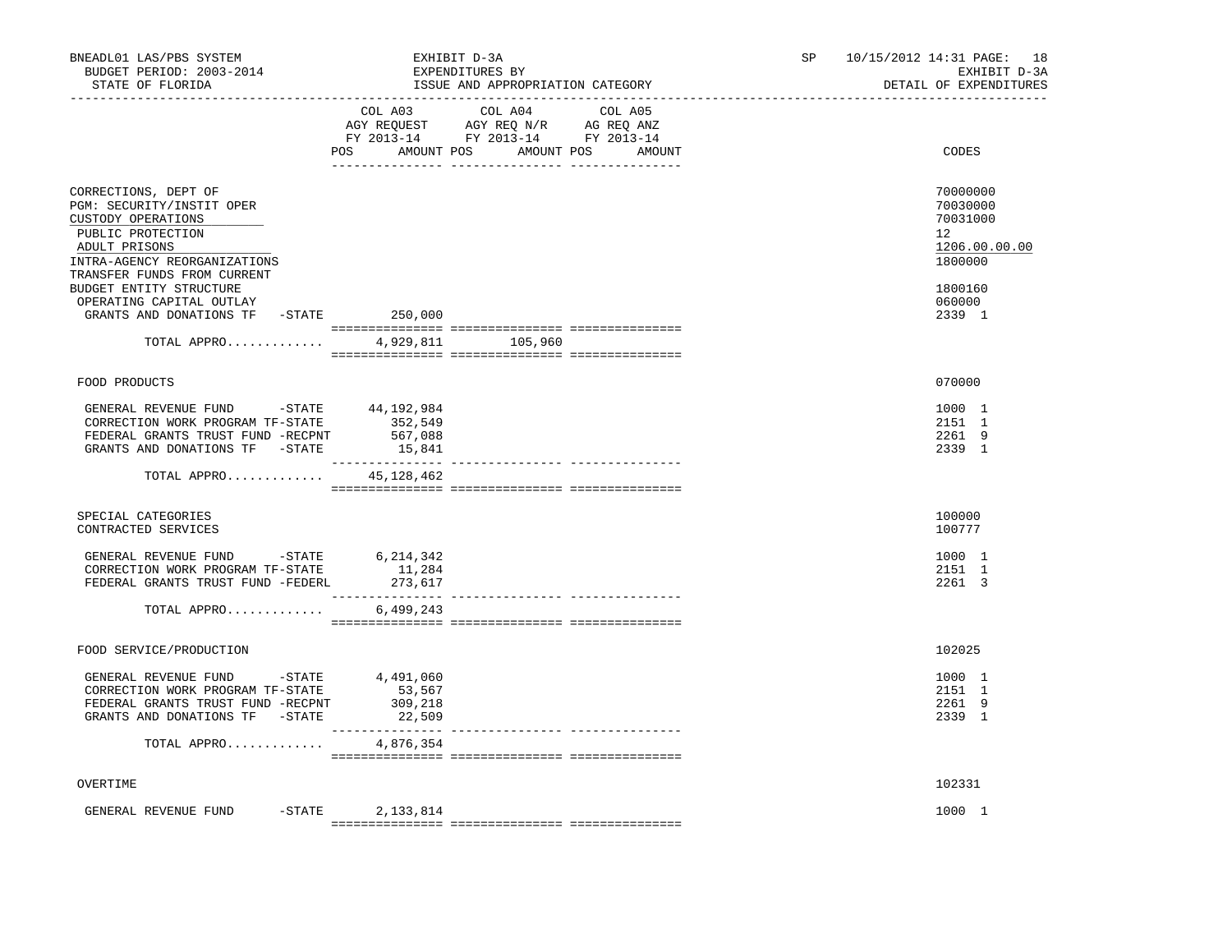| BNEADL01 LAS/PBS SYSTEM<br>BUDGET PERIOD: 2003-2014<br>STATE OF FLORIDA                                                                       | EXHIBIT D-3A<br>EXPENDITURES BY<br>ISSUE AND APPROPRIATION CATEGORY                                                                   | SP and the set of the set of the set of the set of the set of the set of the set of the set of the set of the set of the set of the set of the set of the set of the set of the set of the set of the set of the set of the se | 10/15/2012 14:31 PAGE: 19<br>EXHIBIT D-3A<br>DETAIL OF EXPENDITURES |
|-----------------------------------------------------------------------------------------------------------------------------------------------|---------------------------------------------------------------------------------------------------------------------------------------|--------------------------------------------------------------------------------------------------------------------------------------------------------------------------------------------------------------------------------|---------------------------------------------------------------------|
|                                                                                                                                               | COL A03 COL A04 COL A05<br>NGY REQUEST AGY REQ N/R AG REQ ANZ<br>FY 2013-14 FY 2013-14 FY 2013-14<br>POS AMOUNT POS AMOUNT POS AMOUNT |                                                                                                                                                                                                                                | CODES                                                               |
| CORRECTIONS, DEPT OF<br>PGM: SECURITY/INSTIT OPER<br>CUSTODY OPERATIONS<br>PUBLIC PROTECTION<br>ADULT PRISONS<br>INTRA-AGENCY REORGANIZATIONS |                                                                                                                                       |                                                                                                                                                                                                                                | 70000000<br>70030000<br>70031000<br>12<br>1206.00.00.00<br>1800000  |
| TRANSFER FUNDS FROM CURRENT<br>BUDGET ENTITY STRUCTURE<br>SPECIAL CATEGORIES<br>RISK MANAGEMENT INSURANCE                                     |                                                                                                                                       |                                                                                                                                                                                                                                | 1800160<br>100000<br>103241                                         |
|                                                                                                                                               |                                                                                                                                       |                                                                                                                                                                                                                                | 1000 1<br>2606 1                                                    |
| TOTAL APPRO                                                                                                                                   | 37,171,730                                                                                                                            |                                                                                                                                                                                                                                |                                                                     |
| SALARY INCENTIVE PAYMENTS                                                                                                                     |                                                                                                                                       |                                                                                                                                                                                                                                | 103290                                                              |
| GENERAL REVENUE FUND $-$ STATE $8, 633, 541$<br>CORRECTION WORK PROGRAM TF-STATE                                                              | 24,666                                                                                                                                |                                                                                                                                                                                                                                | 1000 1<br>2151 1                                                    |
| TOTAL APPRO                                                                                                                                   | 8,658,207                                                                                                                             |                                                                                                                                                                                                                                |                                                                     |
| PRIVATE PRISON OPERATIONS                                                                                                                     |                                                                                                                                       |                                                                                                                                                                                                                                | 105235                                                              |
| GENERAL REVENUE FUND -STATE 164,205,077<br>PRIVATE INMATE WELFARE TF -STATE 2,093,348                                                         |                                                                                                                                       |                                                                                                                                                                                                                                | 1000 1<br>2623 1                                                    |
| TOTAL APPRO                                                                                                                                   | 166,298,425                                                                                                                           |                                                                                                                                                                                                                                |                                                                     |
| LEASE/PURCHASE/EQUIPMENT                                                                                                                      |                                                                                                                                       |                                                                                                                                                                                                                                | 105281                                                              |
| GENERAL REVENUE FUND -STATE 1,044,734<br>CORRECTION WORK PROGRAM TF-STATE 8,341                                                               |                                                                                                                                       |                                                                                                                                                                                                                                | 1000 1<br>2151 1                                                    |
| TOTAL APPRO                                                                                                                                   | 1,053,075                                                                                                                             |                                                                                                                                                                                                                                |                                                                     |
| TR/DMS/HR SVCS/STW CONTRCT                                                                                                                    |                                                                                                                                       |                                                                                                                                                                                                                                | 107040                                                              |
| GENERAL REVENUE FUND -STATE<br>FEDERAL GRANTS TRUST FUND -RECPNT                                                                              | 268,601<br>812                                                                                                                        |                                                                                                                                                                                                                                | 1000 1<br>2261 9                                                    |
| TOTAL APPRO                                                                                                                                   | 269,413                                                                                                                               |                                                                                                                                                                                                                                |                                                                     |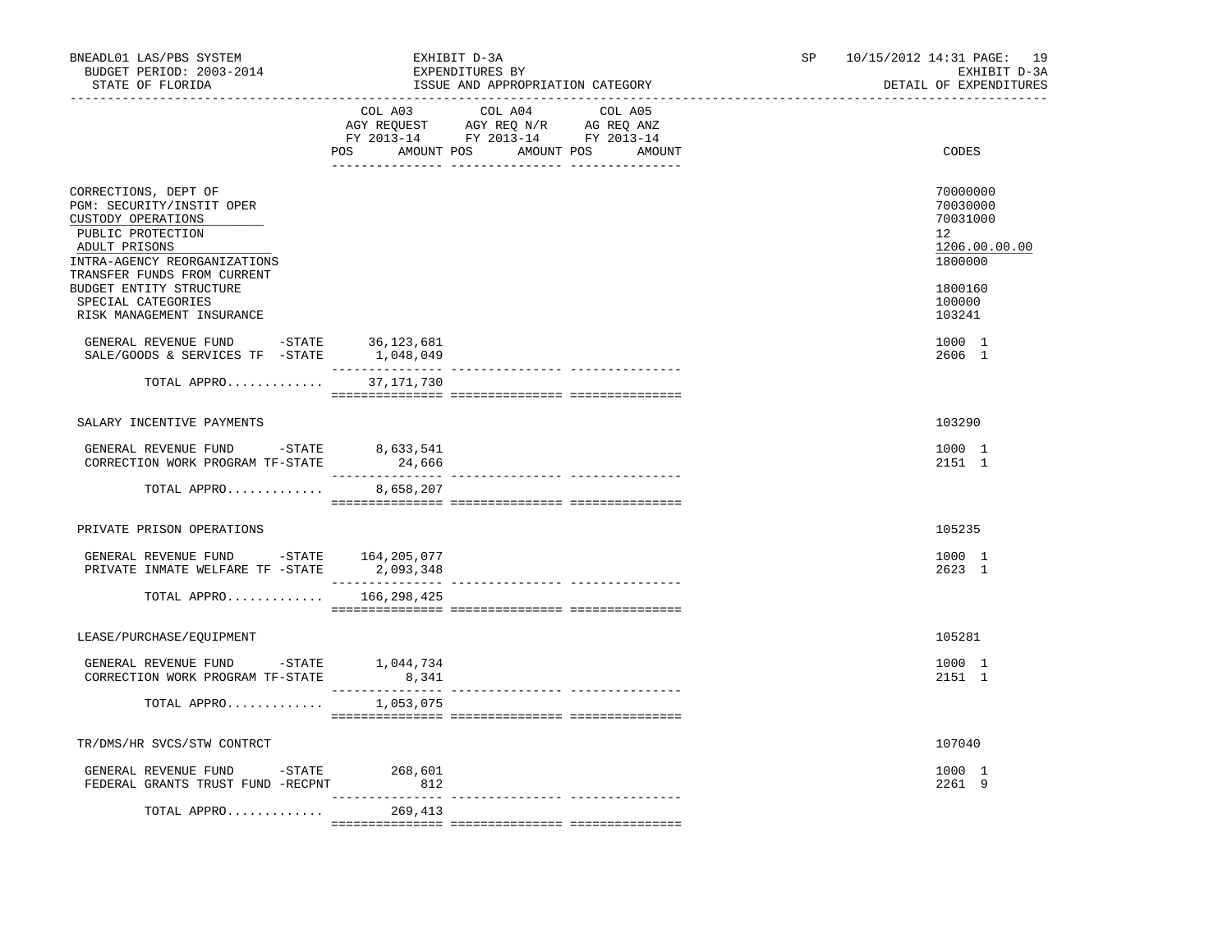| BNEADL01 LAS/PBS SYSTEM<br>EADLOI LAS/PBS SYSTEM<br>BUDGET PERIOD: 2003-2014<br>STATE OF FLORIDA                                                                                                                                                                                                                                                                                                                                                                                                                                                                                                                                                                                                                                                                                                                                                                                                                                                                  |                                                                                      | EXHIBIT D-3A                                     | EXPENDITURES BY<br>ISSUE AND APPROPRIATION CATEGORY | <b>SP</b> | 10/15/2012 14:31 PAGE:<br>20<br>EXHIBIT D-3A<br>DETAIL OF EXPENDITURES        |
|-------------------------------------------------------------------------------------------------------------------------------------------------------------------------------------------------------------------------------------------------------------------------------------------------------------------------------------------------------------------------------------------------------------------------------------------------------------------------------------------------------------------------------------------------------------------------------------------------------------------------------------------------------------------------------------------------------------------------------------------------------------------------------------------------------------------------------------------------------------------------------------------------------------------------------------------------------------------|--------------------------------------------------------------------------------------|--------------------------------------------------|-----------------------------------------------------|-----------|-------------------------------------------------------------------------------|
|                                                                                                                                                                                                                                                                                                                                                                                                                                                                                                                                                                                                                                                                                                                                                                                                                                                                                                                                                                   | AGY REQUEST AGY REQ N/R AG REQ ANZ<br>FY 2013-14 FY 2013-14 FY 2013-14<br><b>POS</b> | COL A03 COL A04 COL A05<br>AMOUNT POS AMOUNT POS | AMOUNT                                              |           | CODES                                                                         |
| CORRECTIONS, DEPT OF<br>PGM: SECURITY/INSTIT OPER<br>CUSTODY OPERATIONS<br>PUBLIC PROTECTION<br>ADULT PRISONS<br>INTRA-AGENCY REORGANIZATIONS<br>TRANSFER FUNDS FROM CURRENT<br>BUDGET ENTITY STRUCTURE                                                                                                                                                                                                                                                                                                                                                                                                                                                                                                                                                                                                                                                                                                                                                           |                                                                                      |                                                  |                                                     |           | 70000000<br>70030000<br>70031000<br>12<br>1206.00.00.00<br>1800000<br>1800160 |
| TOTAL: TRANSFER FUNDS FROM CURRENT<br>BUDGET ENTITY STRUCTURE<br>TOTAL POSITIONS $15,181.00$<br>TOTAL ISSUE 1067,590,423 1,136,130<br>TOTAL SALARY RATE 586,397,894                                                                                                                                                                                                                                                                                                                                                                                                                                                                                                                                                                                                                                                                                                                                                                                               |                                                                                      |                                                  |                                                     |           | 1800160                                                                       |
| AGENCY ISSUE NARRATIVE:<br>2013-2014 BUDGET YEAR NARRATIVE:<br>The Department requests to consolidate the current ten- entity structure for the Security and Institutional Operations<br>program into a more relevant five-entity structure. Currently, the cost of a single institution may be spread over as<br>many as five budget entities. For most reporting purposes, these costs must be merged in order to provide a<br>comprehensive picture of institutional operations. In addition, an institution's mission may change during the fiscal<br>year in order to meet the management needs of the department. All institutional costs have been and will continue to be<br>captured by unique organizational codes that render the current entity structure cumbersome and unnecessary. The<br>Department proposes to consolidate the current structure into the following services for management efficiency and<br>flexibility:<br>Custody Operations |                                                                                      |                                                  | IT COMPONENT? NO                                    |           |                                                                               |
| Reception Center Operations<br>Public Service Work Squads and Work Release Centers<br>Security Management<br>Correctional Facility Maintenance                                                                                                                                                                                                                                                                                                                                                                                                                                                                                                                                                                                                                                                                                                                                                                                                                    |                                                                                      |                                                  |                                                     |           |                                                                               |
| This issue is consistent with the Florida Strategic Plan for Economic Development Strategy to improve the efficiency and<br>effectiveness of government at all levels.                                                                                                                                                                                                                                                                                                                                                                                                                                                                                                                                                                                                                                                                                                                                                                                            |                                                                                      |                                                  |                                                     |           |                                                                               |

 OAD transaction was utilized to balance to the actual appropriation. \*\*\*\*\*\*\*\*\*\*\*\*\*\*\*\*\*\*\*\*\*\*\*\*\*\*\*\*\*\*\*\*\*\*\*\*\*\*\*\*\*\*\*\*\*\*\*\*\*\*\*\*\*\*\*\*\*\*\*\*\*\*\*\*\*\*\*\*\*\*\*\*\*\*\*\*\*\*\*\*\*\*\*\*\*\*\*\*\*\*\*\*\*\*\*\*\*\*\*\*\*\*\*\*\*\*\*\*\*\*\*\*\*\*\*\*\*\*\*\*\*\*\*\*\*\*\*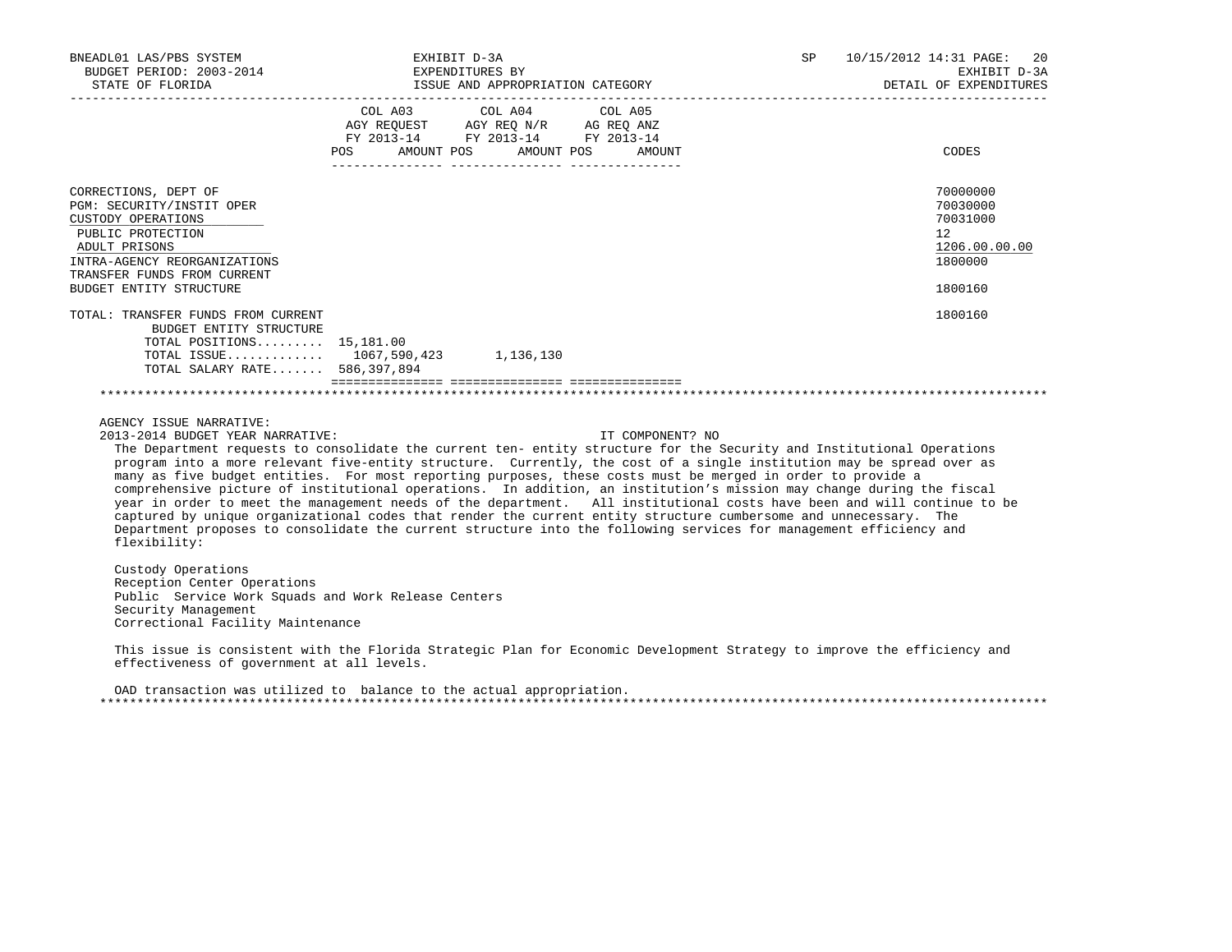| BNEADL01 LAS/PBS SYSTEM<br>BUDGET PERIOD: 2003-2014<br>STATE OF FLORIDA<br>------------------                                                                                                           |                   | EXHIBIT D-3A<br>EXPENDITURES BY<br>ISSUE AND APPROPRIATION CATEGORY                                                                   |                            | SP                      | 10/15/2012 14:31 PAGE:<br>21<br>EXHIBIT D-3A<br>DETAIL OF EXPENDITURES        |
|---------------------------------------------------------------------------------------------------------------------------------------------------------------------------------------------------------|-------------------|---------------------------------------------------------------------------------------------------------------------------------------|----------------------------|-------------------------|-------------------------------------------------------------------------------|
|                                                                                                                                                                                                         | --------- ------- | COL A03 COL A04 COL A05<br>AGY REQUEST AGY REQ N/R AG REQ ANZ<br>FY 2013-14 FY 2013-14 FY 2013-14<br>POS AMOUNT POS AMOUNT POS AMOUNT | _________ ________________ |                         | CODES                                                                         |
| CORRECTIONS, DEPT OF<br>PGM: SECURITY/INSTIT OPER<br>CUSTODY OPERATIONS<br>PUBLIC PROTECTION<br>ADULT PRISONS<br>INTRA-AGENCY REORGANIZATIONS<br>TRANSFER FUNDS FROM CURRENT<br>BUDGET ENTITY STRUCTURE |                   |                                                                                                                                       |                            |                         | 70000000<br>70030000<br>70031000<br>12<br>1206.00.00.00<br>1800000<br>1800160 |
| POSITION DETAIL OF SALARIES AND BENEFITS:                                                                                                                                                               |                   | FTE BASE RATE ADDITIVES BENEFITS                                                                                                      |                            | SUBTOTAL                | LAPSE LAPSED SALARIES<br>% AND BENEFITS                                       |
| A03 - AGY REQUEST FY 2013-14                                                                                                                                                                            |                   |                                                                                                                                       |                            |                         |                                                                               |
|                                                                                                                                                                                                         |                   |                                                                                                                                       |                            |                         |                                                                               |
| CHANGES TO CURRENTLY AUTHORIZED POSITIONS<br>P101 PROPOSED CLASS CODE<br>C3151 001<br>C3311 001<br>C3361 001                                                                                            |                   | 95.00 3,753,364<br>15,079.00 582,386,295<br>$7.00$ 258,235                                                                            |                            | 104,364 362,599 0.00    | 1,813,103 5,566,467 0.00 5,566,467<br>810,549,966<br>362,599                  |
| TOTALS FOR ISSUE BY FUND<br>2151 CORRECTION WORK PROGRAM TF<br>1000 GENERAL REVENUE FUND<br>2261 FEDERAL GRANTS TRUST FUND                                                                              |                   |                                                                                                                                       |                            |                         | 5,566,467<br>810, 549, 966<br>362,599                                         |
|                                                                                                                                                                                                         |                   | 15, 181.00 586, 397, 894                                                                                                              |                            | 230,081,138 816,479,032 | _______________<br>816, 479, 032<br>==============                            |
| OTHER SALARY AMOUNT<br>2261 FEDERAL GRANTS TRUST FUND<br>2339 GRANTS AND DONATIONS TF<br>1000 GENERAL REVENUE FUND<br>2151 CORRECTION WORK PROGRAM TF                                                   |                   |                                                                                                                                       |                            |                         | 141,265<br>122,330<br>71,167,669-<br>23,302-<br>--------------                |
|                                                                                                                                                                                                         |                   |                                                                                                                                       |                            |                         | 745,551,656<br>==============                                                 |
| TOTAL: ADULT PRISONS                                                                                                                                                                                    |                   |                                                                                                                                       |                            |                         | 1206.00.00.00                                                                 |
| BY FUND TYPE<br>GENERAL REVENUE FUND<br>TRUST FUNDS                                                                                                                                                     | 13,601,231        | 1053,989,192 1,136,130                                                                                                                |                            |                         | 1000<br>2000                                                                  |
| TOTAL POSITIONS $15,181.00$<br>TOTAL PROG COMP 1067,590,423 1,136,130<br>TOTAL SALARY RATE 586,397,894                                                                                                  |                   |                                                                                                                                       |                            |                         |                                                                               |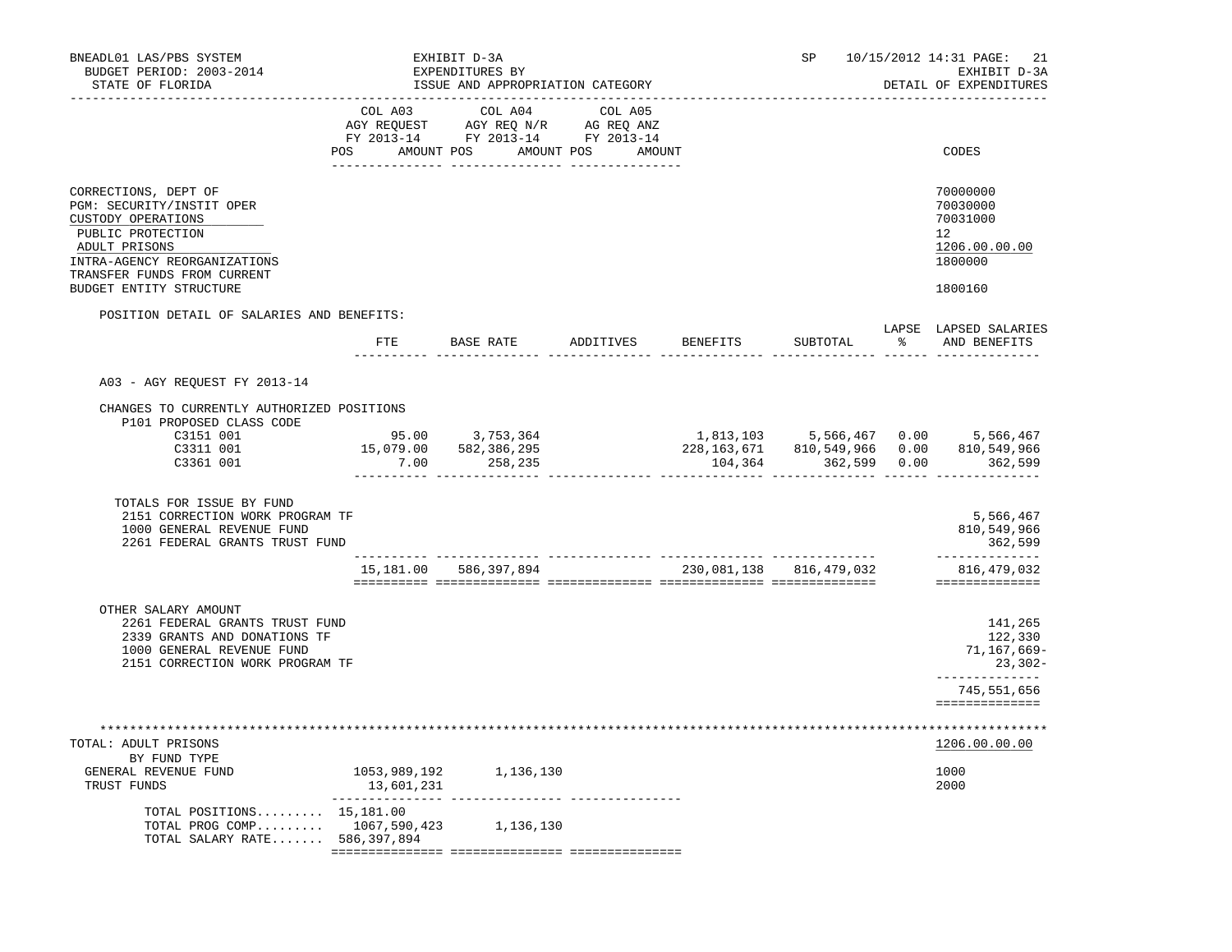| BNEADL01 LAS/PBS SYSTEM<br>BUDGET PERIOD: 2003-2014<br>STATE OF FLORIDA                                                                                                                                                                           | EXHIBIT D-3A<br>EXPENDITURES BY<br>ISSUE AND APPROPRIATION CATEGORY                                                                   | 22<br>SP<br>10/15/2012 14:31 PAGE:<br>EXHIBIT D-3A<br>DETAIL OF EXPENDITURES                      |
|---------------------------------------------------------------------------------------------------------------------------------------------------------------------------------------------------------------------------------------------------|---------------------------------------------------------------------------------------------------------------------------------------|---------------------------------------------------------------------------------------------------|
|                                                                                                                                                                                                                                                   | COL A03 COL A04 COL A05<br>AGY REQUEST AGY REQ N/R AG REQ ANZ<br>FY 2013-14 FY 2013-14 FY 2013-14<br>POS AMOUNT POS AMOUNT POS AMOUNT | CODES                                                                                             |
| CORRECTIONS, DEPT OF<br>PGM: SECURITY/INSTIT OPER<br>ADULT MALE CUSTODY OPER<br>PUBLIC PROTECTION<br>ADULT PRISONS<br>ESTIMATED EXPENDITURES<br>ESTIMATED EXPENDITURES - OPERATIONS<br>SALARY RATE<br>SALARY RATE 317,865,052                     |                                                                                                                                       | 70000000<br>70030000<br>70031100<br>$12^{\circ}$<br>1206.00.00.00<br>1000000<br>1001000<br>000000 |
| SALARIES AND BENEFITS                                                                                                                                                                                                                             |                                                                                                                                       | 010000                                                                                            |
| GENERAL REVENUE FUND -STATE 380,644,343<br>FEDERAL GRANTS TRUST FUND -FEDERL 340,612                                                                                                                                                              | . <u>.</u> .                                                                                                                          | 1000 1<br>2261 3                                                                                  |
| TOTAL POSITIONS $7,992.00$<br>TOTAL APPRO 380,984,955                                                                                                                                                                                             |                                                                                                                                       |                                                                                                   |
| OTHER PERSONAL SERVICES                                                                                                                                                                                                                           |                                                                                                                                       | 030000                                                                                            |
| $\begin{tabular}{lllllllllll} \multicolumn{2}{c}{\textbf{GENERAL}} & \textbf{REVENUE} & \textbf{FUND} & & -\textbf{STATE} & & 4\,,382\,,832 \\ \multicolumn{2}{c}{\textbf{GRANTS AND DOMATIONS TF} & -\textbf{STATE} & & 91\,,000} \end{tabular}$ | 91,000                                                                                                                                | 1000 1<br>2339 1                                                                                  |
| TOTAL APPRO                                                                                                                                                                                                                                       | 4,473,832                                                                                                                             |                                                                                                   |
| <b>EXPENSES</b>                                                                                                                                                                                                                                   |                                                                                                                                       | 040000                                                                                            |
| GENERAL REVENUE FUND -STATE 20,973,057<br>FEDERAL GRANTS TRUST FUND -FEDERL 216,949<br>GRANTS AND DONATIONS TF -STATE                                                                                                                             | 240,389                                                                                                                               | 1000 1<br>2261 3<br>2339 1                                                                        |
| TOTAL APPRO                                                                                                                                                                                                                                       | 21,430,395                                                                                                                            |                                                                                                   |
| OPERATING CAPITAL OUTLAY                                                                                                                                                                                                                          |                                                                                                                                       | 060000                                                                                            |
| GENERAL REVENUE FUND                                                                                                                                                                                                                              | $-STATE$ 303,666                                                                                                                      | 1000 1                                                                                            |
| FEDERAL GRANTS TRUST FUND -FEDERL 100,000                                                                                                                                                                                                         | $-$ RECPNT<br>650,000                                                                                                                 | 2261 3<br>2261 9                                                                                  |
| TOTAL FEDERAL GRANTS TRUST FUND                                                                                                                                                                                                                   | 750,000                                                                                                                               | 2261                                                                                              |
| GRANTS AND DONATIONS TF -STATE 250,000                                                                                                                                                                                                            |                                                                                                                                       | 2339 1                                                                                            |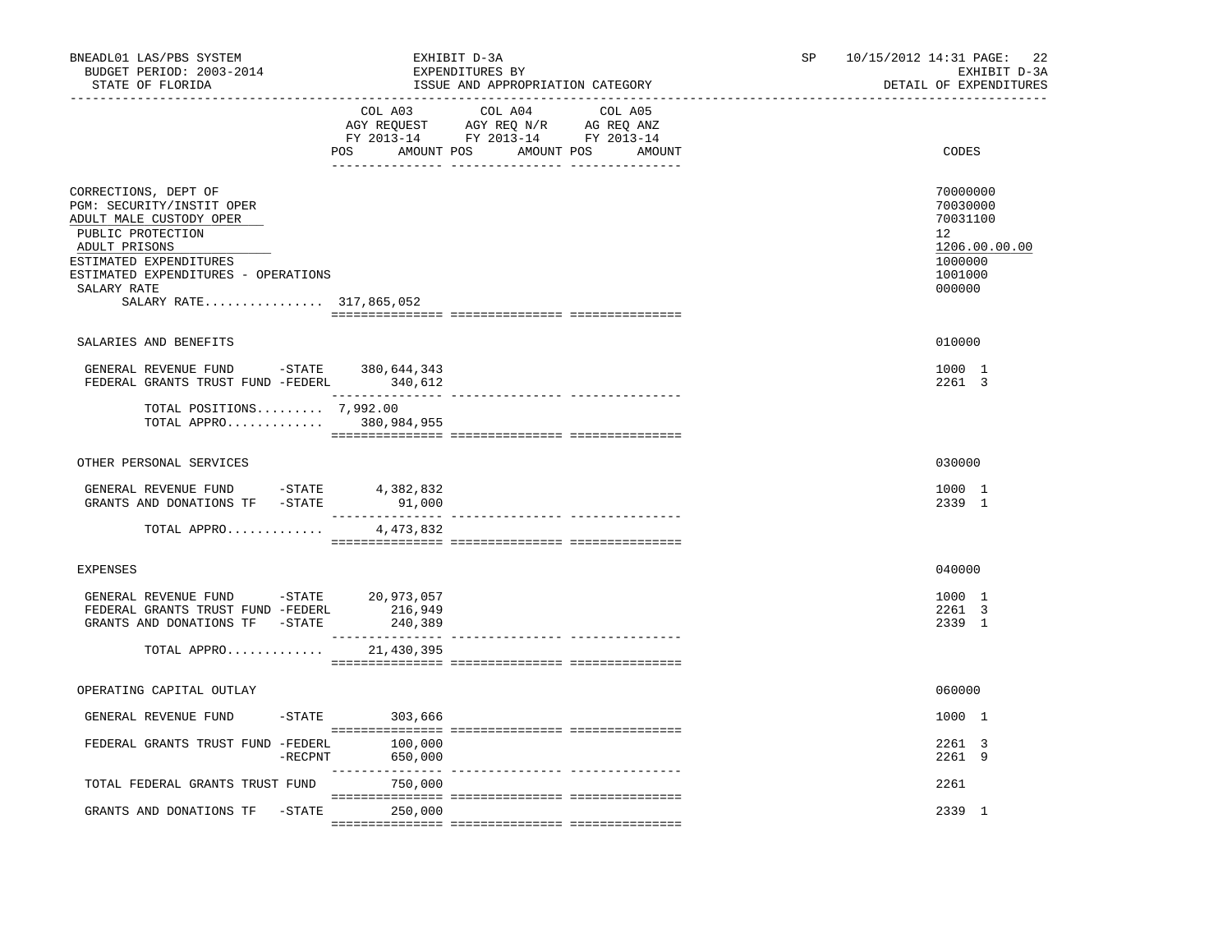| BNEADL01 LAS/PBS SYSTEM<br>BUDGET PERIOD: 2003-2014<br>STATE OF FLORIDA                                                                                                                                                                    | EXHIBIT D-3A<br>EXPENDITURES BY<br>ISSUE AND APPROPRIATION CATEGORY                                                               | SP and the set of the set of the set of the set of the set of the set of the set of the set of the set of the set of the set of the set of the set of the set of the set of the set of the set of the set of the set of the se | 10/15/2012 14:31 PAGE: 23<br>EXHIBIT D-3A<br>DETAIL OF EXPENDITURES                                  |
|--------------------------------------------------------------------------------------------------------------------------------------------------------------------------------------------------------------------------------------------|-----------------------------------------------------------------------------------------------------------------------------------|--------------------------------------------------------------------------------------------------------------------------------------------------------------------------------------------------------------------------------|------------------------------------------------------------------------------------------------------|
|                                                                                                                                                                                                                                            | COL A03 COL A04<br>COL A05<br>AGY REQUEST AGY REQ N/R AG REQ ANZ<br>FY 2013-14 FY 2013-14 FY 2013-14<br>POS AMOUNT POS AMOUNT POS | AMOUNT                                                                                                                                                                                                                         | CODES                                                                                                |
| CORRECTIONS, DEPT OF<br>PGM: SECURITY/INSTIT OPER<br>ADULT MALE CUSTODY OPER<br>PUBLIC PROTECTION<br>ADULT PRISONS<br>ESTIMATED EXPENDITURES<br>ESTIMATED EXPENDITURES - OPERATIONS<br>OPERATING CAPITAL OUTLAY<br>TOTAL APPRO $1,303,666$ |                                                                                                                                   |                                                                                                                                                                                                                                | 70000000<br>70030000<br>70031100<br>12 <sup>°</sup><br>1206.00.00.00<br>1000000<br>1001000<br>060000 |
| FOOD PRODUCTS                                                                                                                                                                                                                              |                                                                                                                                   |                                                                                                                                                                                                                                | 070000                                                                                               |
| GENERAL REVENUE FUND -STATE 25,757,404<br>FEDERAL GRANTS TRUST FUND -RECPNT                                                                                                                                                                | 83,421                                                                                                                            |                                                                                                                                                                                                                                | 1000 1<br>2261 9                                                                                     |
| TOTAL APPRO                                                                                                                                                                                                                                | 25,840,825                                                                                                                        |                                                                                                                                                                                                                                |                                                                                                      |
| SPECIAL CATEGORIES<br>ACQUISITION/MOTOR VEHICLES                                                                                                                                                                                           |                                                                                                                                   |                                                                                                                                                                                                                                | 100000<br>100021                                                                                     |
| GENERAL REVENUE FUND -STATE 450,000                                                                                                                                                                                                        |                                                                                                                                   |                                                                                                                                                                                                                                | 1000 1                                                                                               |
| CONTRACTED SERVICES                                                                                                                                                                                                                        |                                                                                                                                   |                                                                                                                                                                                                                                | 100777                                                                                               |
| GENERAL REVENUE FUND -STATE<br>FEDERAL GRANTS TRUST FUND -FEDERL                                                                                                                                                                           | 5,332,231<br>273,617                                                                                                              |                                                                                                                                                                                                                                | 1000 1<br>2261 3                                                                                     |
| TOTAL APPRO                                                                                                                                                                                                                                | 5,605,848                                                                                                                         |                                                                                                                                                                                                                                |                                                                                                      |
| FOOD SERVICE/PRODUCTION                                                                                                                                                                                                                    |                                                                                                                                   |                                                                                                                                                                                                                                | 102025                                                                                               |
| GENERAL REVENUE FUND -STATE<br>באפסטאם CENTER TELLET FIND -RECENT<br>FEDERAL GRANTS TRUST FUND -RECPNT                                                                                                                                     | 3,244,169<br>118,172                                                                                                              |                                                                                                                                                                                                                                | 1000 1<br>2261 9                                                                                     |
| TOTAL APPRO                                                                                                                                                                                                                                | 3,362,341                                                                                                                         |                                                                                                                                                                                                                                |                                                                                                      |
| OVERTIME                                                                                                                                                                                                                                   |                                                                                                                                   |                                                                                                                                                                                                                                | 102331                                                                                               |
| $-STATE$<br>GENERAL REVENUE FUND                                                                                                                                                                                                           | 523,270                                                                                                                           |                                                                                                                                                                                                                                | 1000 1                                                                                               |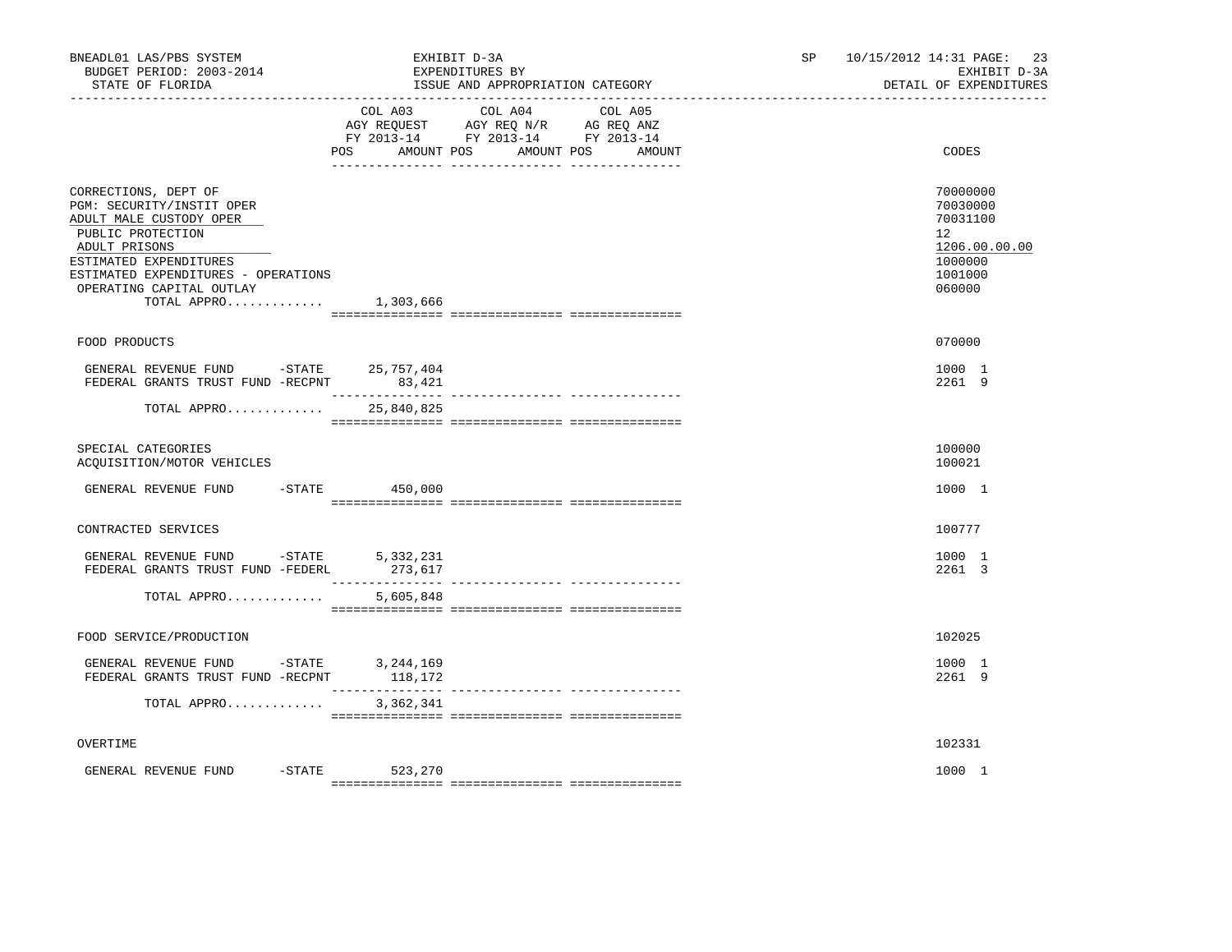| BNEADL01 LAS/PBS SYSTEM<br>BUDGET PERIOD: 2003-2014<br>STATE OF FLORIDA                                                                                                                                                                |           |                              | EXHIBIT D-3A<br>EXPENDITURES BY<br>ISSUE AND APPROPRIATION CATEGORY                             |                   | SP | 10/15/2012 14:31 PAGE:<br>24<br>EXHIBIT D-3A<br>DETAIL OF EXPENDITURES                            |
|----------------------------------------------------------------------------------------------------------------------------------------------------------------------------------------------------------------------------------------|-----------|------------------------------|-------------------------------------------------------------------------------------------------|-------------------|----|---------------------------------------------------------------------------------------------------|
|                                                                                                                                                                                                                                        |           | COL A03<br>POS<br>AMOUNT POS | COL A04<br>AGY REQUEST AGY REQ N/R AG REQ ANZ<br>FY 2013-14 FY 2013-14 FY 2013-14<br>AMOUNT POS | COL A05<br>AMOUNT |    | CODES                                                                                             |
| CORRECTIONS, DEPT OF<br>PGM: SECURITY/INSTIT OPER<br>ADULT MALE CUSTODY OPER<br>PUBLIC PROTECTION<br>ADULT PRISONS<br>ESTIMATED EXPENDITURES<br>ESTIMATED EXPENDITURES - OPERATIONS<br>SPECIAL CATEGORIES<br>RISK MANAGEMENT INSURANCE |           |                              |                                                                                                 |                   |    | 70000000<br>70030000<br>70031100<br>12<br>1206.00.00.00<br>1000000<br>1001000<br>100000<br>103241 |
| GENERAL REVENUE FUND $-$ STATE 15,675,608<br>SALE/GOODS & SERVICES TF -STATE                                                                                                                                                           |           | 1,048,049                    |                                                                                                 |                   |    | 1000 1<br>2606 1                                                                                  |
| TOTAL APPRO                                                                                                                                                                                                                            |           | 16,723,657                   |                                                                                                 |                   |    |                                                                                                   |
| SALARY INCENTIVE PAYMENTS                                                                                                                                                                                                              |           |                              |                                                                                                 |                   |    | 103290                                                                                            |
| GENERAL REVENUE FUND -STATE 6,553,045                                                                                                                                                                                                  |           |                              |                                                                                                 |                   |    | 1000 1                                                                                            |
| PRIVATE PRISON OPERATIONS                                                                                                                                                                                                              |           |                              |                                                                                                 |                   |    | 105235                                                                                            |
| GENERAL REVENUE FUND -STATE 121,628,960<br>PRIVATE INMATE WELFARE TF -STATE                                                                                                                                                            |           | 1,300,586                    |                                                                                                 |                   |    | 1000 1<br>2623 1                                                                                  |
| TOTAL APPRO                                                                                                                                                                                                                            |           | 122,929,546                  |                                                                                                 |                   |    |                                                                                                   |
| LEASE/PURCHASE/EQUIPMENT                                                                                                                                                                                                               |           |                              |                                                                                                 |                   |    | 105281                                                                                            |
| GENERAL REVENUE FUND                                                                                                                                                                                                                   | $-$ STATE | 505,746                      |                                                                                                 |                   |    | 1000 1                                                                                            |
| TR/DMS/HR SVCS/STW CONTRCT                                                                                                                                                                                                             |           |                              |                                                                                                 |                   |    | 107040                                                                                            |
| GENERAL REVENUE FUND                                                                                                                                                                                                                   |           | $-STATE$ 219, 176            |                                                                                                 |                   |    | 1000 1                                                                                            |
| TOTAL: ESTIMATED EXPENDITURES - OPERATIONS<br>TOTAL POSITIONS 7,992.00<br>TOTAL ISSUE 590,906,302<br>TOTAL SALARY RATE 317,865,052                                                                                                     |           |                              |                                                                                                 |                   |    | 1001000                                                                                           |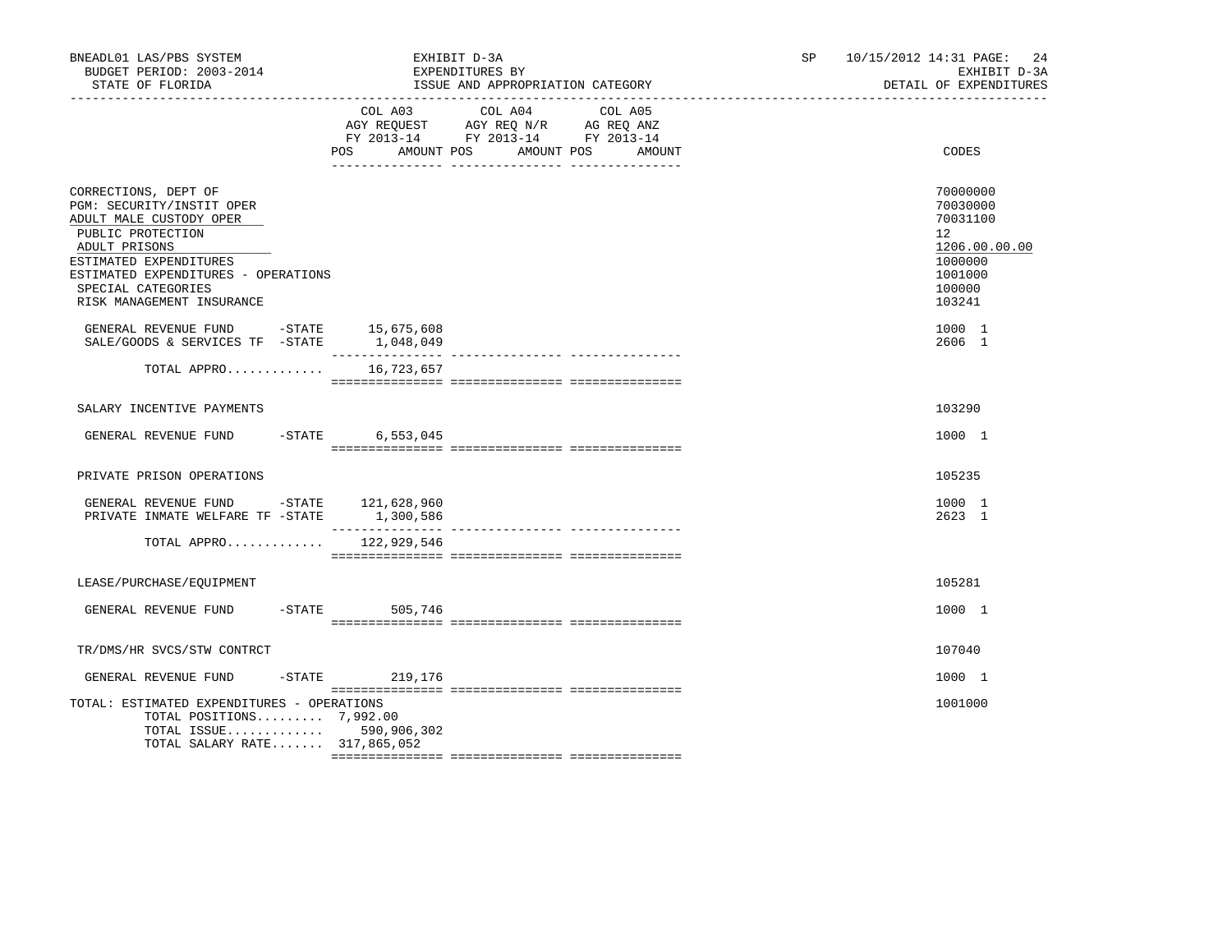| BNEADL01 LAS/PBS SYSTEM<br>BUDGET PERIOD: 2003-2014<br>STATE OF FLORIDA                                                                                                                                                                     |                                 | EXHIBIT D-3A<br>EXPENDITURES BY<br>ISSUE AND APPROPRIATION CATEGORY<br>------------------------------                           | SP. | 25<br>10/15/2012 14:31 PAGE:<br>EXHIBIT D-3A<br>DETAIL OF EXPENDITURES                            |
|---------------------------------------------------------------------------------------------------------------------------------------------------------------------------------------------------------------------------------------------|---------------------------------|---------------------------------------------------------------------------------------------------------------------------------|-----|---------------------------------------------------------------------------------------------------|
|                                                                                                                                                                                                                                             | COL A03<br>POS                  | COL A04<br>COL A05<br>AGY REQUEST AGY REQ N/R AG REQ ANZ<br>FY 2013-14 FY 2013-14 FY 2013-14<br>AMOUNT POS AMOUNT POS<br>AMOUNT |     | CODES                                                                                             |
| CORRECTIONS, DEPT OF<br>PGM: SECURITY/INSTIT OPER<br>ADULT MALE CUSTODY OPER<br>PUBLIC PROTECTION<br>ADULT PRISONS<br>ESTIMATED EXPENDITURES<br>CASUALTY INSURANCE PREMIUM<br>ADJUSTMENT<br>SPECIAL CATEGORIES<br>RISK MANAGEMENT INSURANCE |                                 |                                                                                                                                 |     | 70000000<br>70030000<br>70031100<br>12<br>1206.00.00.00<br>1000000<br>1001090<br>100000<br>103241 |
| GENERAL REVENUE FUND                                                                                                                                                                                                                        | -STATE 805,590                  |                                                                                                                                 |     | 1000 1                                                                                            |
| FLORIDA RETIREMENT SYSTEM<br>CONTRIBUTION ADJUSTMENT FOR<br>FISCAL YEAR 2012-2013<br>SALARIES AND BENEFITS<br>GENERAL REVENUE FUND -STATE<br>FEDERAL GRANTS TRUST FUND -FEDERL<br>TOTAL APPRO                                               | 2,261,231<br>2,037<br>2,263,268 |                                                                                                                                 |     | 1001240<br>010000<br>1000 1<br>2261 3                                                             |
| ADJUSTMENT TO STATE HEALTH<br>INSURANCE PREMIUM CONTRIBUTION -<br>FISCAL YEAR 2012-13<br>SALARIES AND BENEFITS<br>GENERAL REVENUE FUND -STATE 1,089,607<br>FEDERAL GRANTS TRUST FUND -FEDERL                                                | 982                             |                                                                                                                                 |     | 1001830<br>010000<br>1000 1<br>2261 3                                                             |
| TOTAL APPRO                                                                                                                                                                                                                                 | ----------------<br>1,090,589   |                                                                                                                                 |     |                                                                                                   |
| REALLOCATION OF HUMAN RESOURCES<br>OUTSOURCING<br>SPECIAL CATEGORIES<br>TR/DMS/HR SVCS/STW CONTRCT<br>GENERAL REVENUE FUND                                                                                                                  | $-$ STATE 20, 919 -             |                                                                                                                                 |     | 1005900<br>100000<br>107040<br>1000 1                                                             |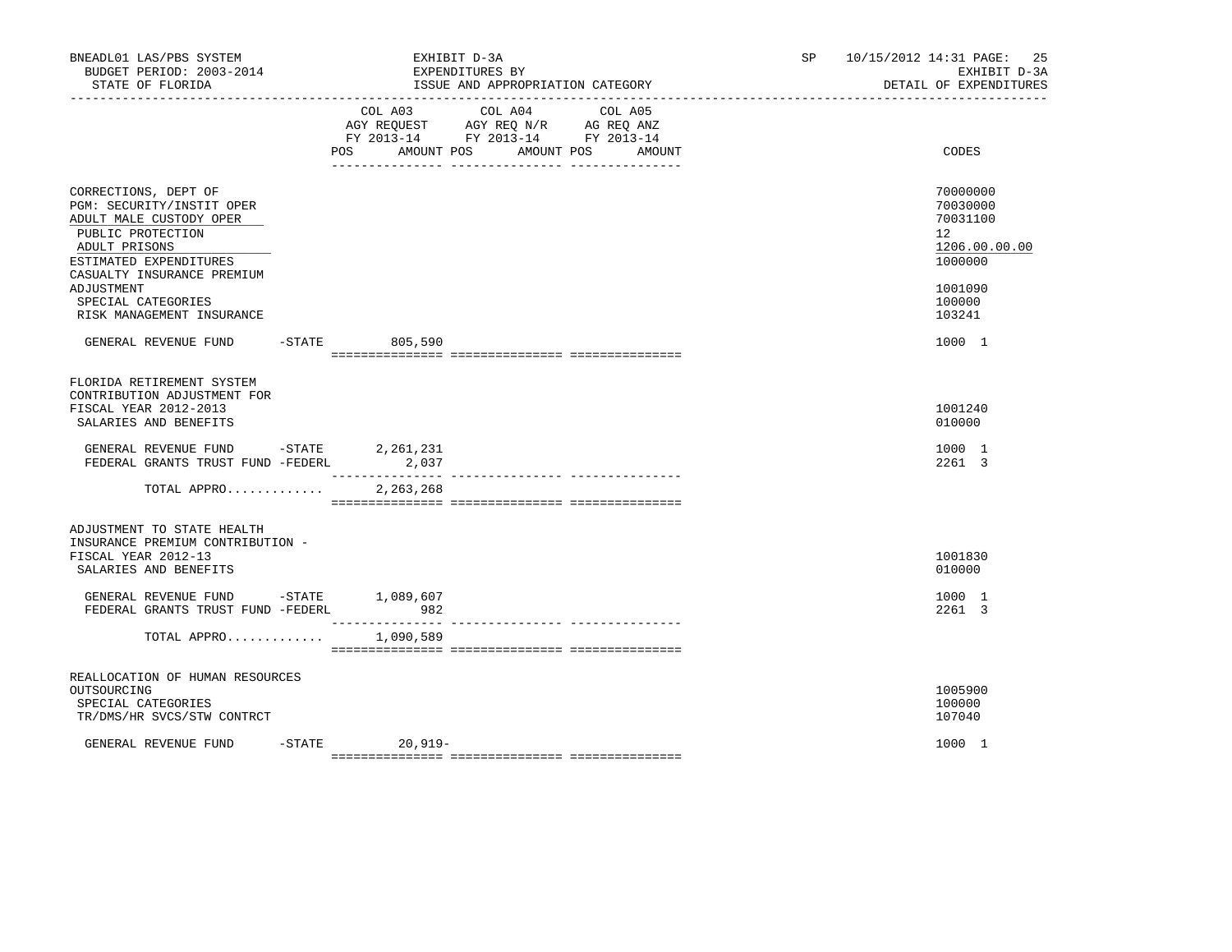|                                                                                                                                                                                                                                                                                                                                                                                                                     |              | EXHIBIT D-3A<br>EXPENDITURES BY<br>ISSUE AND APPROPRIATION CATEGORY                                            |                   |                  | SP       |      | 10/15/2012 14:31 PAGE:<br>26<br>EXHIBIT D-3A<br>DETAIL OF EXPENDITURES |
|---------------------------------------------------------------------------------------------------------------------------------------------------------------------------------------------------------------------------------------------------------------------------------------------------------------------------------------------------------------------------------------------------------------------|--------------|----------------------------------------------------------------------------------------------------------------|-------------------|------------------|----------|------|------------------------------------------------------------------------|
|                                                                                                                                                                                                                                                                                                                                                                                                                     | COL A03      | COL A04<br>AGY REQUEST AGY REQ N/R AG REQ ANZ<br>FY 2013-14 FY 2013-14 FY 2013-14<br>POS AMOUNT POS AMOUNT POS | COL A05<br>AMOUNT |                  |          |      | CODES                                                                  |
| CORRECTIONS, DEPT OF<br>PGM: SECURITY/INSTIT OPER<br>ADULT MALE CUSTODY OPER<br>PUBLIC PROTECTION<br>ADULT PRISONS<br>ADJUSTMENTS TO CURRENT YEAR                                                                                                                                                                                                                                                                   |              |                                                                                                                |                   |                  |          |      | 70000000<br>70030000<br>70031100<br>12<br>1206.00.00.00                |
| ESTIMATED EXPENDITURES                                                                                                                                                                                                                                                                                                                                                                                              |              |                                                                                                                |                   |                  |          |      | 1600000                                                                |
| REAPPROVAL - ADD<br>SALARIES AND BENEFITS                                                                                                                                                                                                                                                                                                                                                                           |              |                                                                                                                |                   |                  |          |      | 1600010<br>010000                                                      |
|                                                                                                                                                                                                                                                                                                                                                                                                                     | 199.00       |                                                                                                                |                   |                  |          |      |                                                                        |
|                                                                                                                                                                                                                                                                                                                                                                                                                     |              |                                                                                                                |                   |                  |          |      |                                                                        |
| AGENCY ISSUE NARRATIVE:<br>2013-2014 BUDGET YEAR NARRATIVE:                                                                                                                                                                                                                                                                                                                                                         |              |                                                                                                                |                   | IT COMPONENT? NO |          |      |                                                                        |
| This issue requests reapproval of EOG Number P0022 which transfers 199 medical escort security positions from the Health<br>Services program to the Security and Institutional Operations program. In the event that the Health Services program is<br>outsourced, these positions will continue to be needed for transport to outside medical services and hospitals.<br>POSITION DETAIL OF SALARIES AND BENEFITS: |              |                                                                                                                |                   |                  |          |      |                                                                        |
|                                                                                                                                                                                                                                                                                                                                                                                                                     | $_{\rm FTE}$ | BASE RATE ADDITIVES BENEFITS                                                                                   |                   |                  | SUBTOTAL |      | % AND BENEFITS                                                         |
| A03 - AGY REQUEST FY 2013-14                                                                                                                                                                                                                                                                                                                                                                                        |              |                                                                                                                |                   |                  |          |      | LAPSE LAPSED SALARIES                                                  |
| CHANGES TO CURRENTLY AUTHORIZED POSITIONS                                                                                                                                                                                                                                                                                                                                                                           |              |                                                                                                                |                   |                  |          |      |                                                                        |
| P101 PROPOSED CLASS CODE<br>N1000 001                                                                                                                                                                                                                                                                                                                                                                               | 199.00       |                                                                                                                |                   |                  |          | 0.00 |                                                                        |
| TOTALS FOR ISSUE BY FUND                                                                                                                                                                                                                                                                                                                                                                                            |              |                                                                                                                |                   |                  |          |      |                                                                        |
|                                                                                                                                                                                                                                                                                                                                                                                                                     | 199.00       |                                                                                                                |                   |                  |          |      |                                                                        |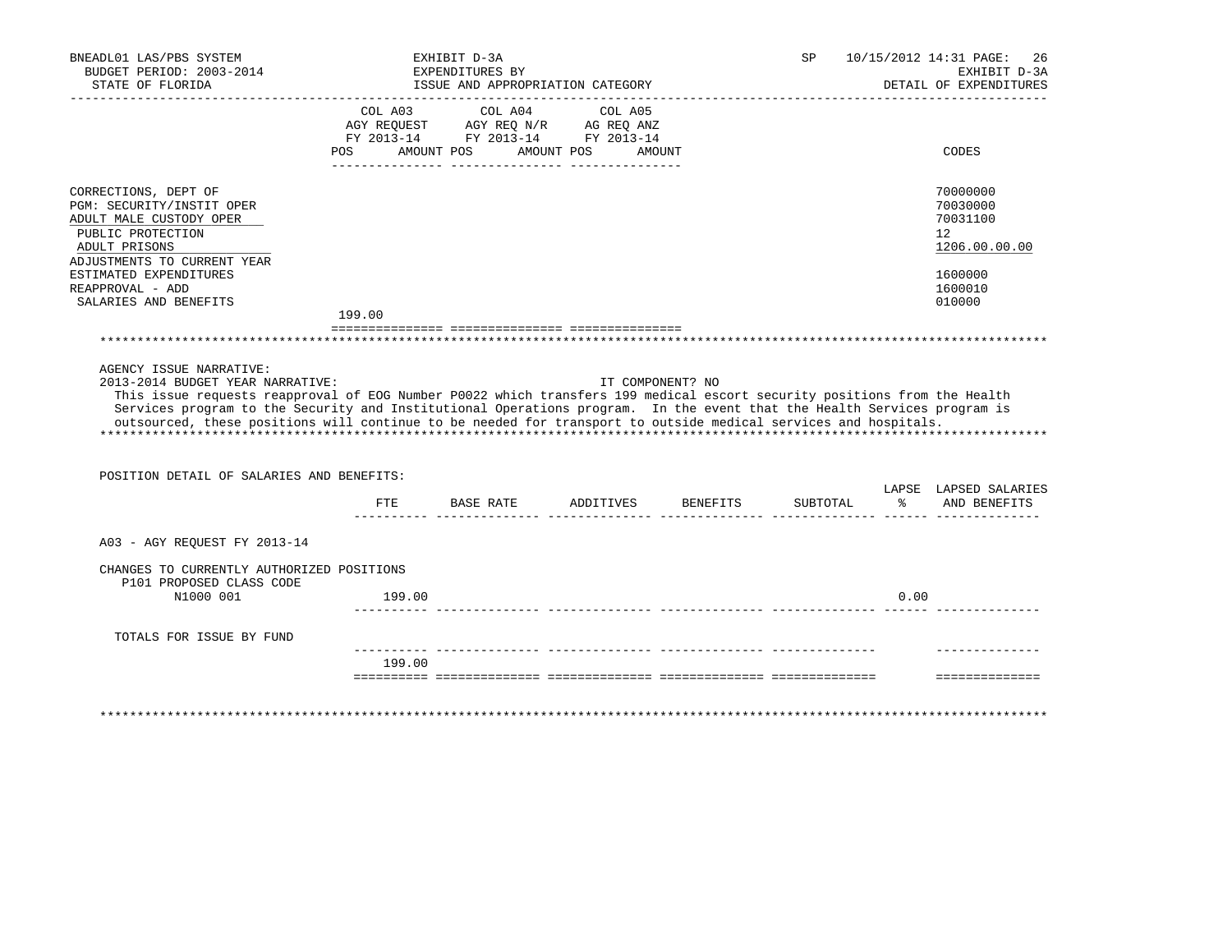| BNEADL01 LAS/PBS SYSTEM<br>BUDGET PERIOD: 2003-2014<br>STATE OF FLORIDA                                                                                                                                      |         |                               | EXHIBIT D-3A<br>EXPENDITURES BY<br>ISSUE AND APPROPRIATION CATEGORY                                                                   | SP | 10/15/2012 14:31 PAGE:<br>27<br>EXHIBIT D-3A<br>DETAIL OF EXPENDITURES |
|--------------------------------------------------------------------------------------------------------------------------------------------------------------------------------------------------------------|---------|-------------------------------|---------------------------------------------------------------------------------------------------------------------------------------|----|------------------------------------------------------------------------|
|                                                                                                                                                                                                              |         |                               | COL A03 COL A04 COL A05<br>AGY REQUEST AGY REQ N/R AG REQ ANZ<br>FY 2013-14 FY 2013-14 FY 2013-14<br>POS AMOUNT POS AMOUNT POS AMOUNT |    | CODES                                                                  |
| CORRECTIONS, DEPT OF<br>PGM: SECURITY/INSTIT OPER<br>ADULT MALE CUSTODY OPER<br>PUBLIC PROTECTION<br>ADULT PRISONS<br>INTRA-AGENCY REORGANIZATIONS<br>TRANSFER FUNDS TO NEW BUDGET                           |         |                               |                                                                                                                                       |    | 70000000<br>70030000<br>70031100<br>12<br>1206.00.00.00<br>1800000     |
| ENTITY STRUCTURE<br>SALARY RATE<br>SALARY RATE 317,904,286-                                                                                                                                                  |         |                               |                                                                                                                                       |    | 1800150<br>000000                                                      |
| SALARIES AND BENEFITS                                                                                                                                                                                        |         |                               |                                                                                                                                       |    | 010000                                                                 |
| GENERAL REVENUE FUND -STATE 406,253,551-<br>FEDERAL GRANTS TRUST FUND -FEDERL 348,541-                                                                                                                       |         |                               |                                                                                                                                       |    | 1000 1<br>2261 3                                                       |
| TOTAL POSITIONS $8,192.00 -$<br>TOTAL APPRO 406,602,092-                                                                                                                                                     |         |                               |                                                                                                                                       |    |                                                                        |
| OTHER PERSONAL SERVICES                                                                                                                                                                                      |         |                               |                                                                                                                                       |    | 030000                                                                 |
| GENERAL REVENUE FUND -STATE 4,382,832-<br>GRANTS AND DONATIONS TF -STATE 91,000-                                                                                                                             |         |                               |                                                                                                                                       |    | 1000 1<br>2339 1                                                       |
| TOTAL APPRO                                                                                                                                                                                                  |         | 4,473,832-                    |                                                                                                                                       |    |                                                                        |
| <b>EXPENSES</b>                                                                                                                                                                                              |         |                               |                                                                                                                                       |    | 040000                                                                 |
| GENERAL REVENUE FUND -STATE 32,924,038-<br>${\tt FEDERAL \,\, GRANTS \,\, TRUST \,\, FUND - FEDERL} \qquad \qquad 216\, , 949- \\ {\tt GRANTS \,\, AND \,\, DONATIONS \,\, TF \,\, -STATE \,\, 240\, , 389-$ |         |                               | $849,594-$                                                                                                                            |    | 1000 1<br>2261 3<br>2339 1                                             |
| TOTAL APPRO 33, 381, 376- 849, 594-                                                                                                                                                                          |         |                               |                                                                                                                                       |    |                                                                        |
| OPERATING CAPITAL OUTLAY                                                                                                                                                                                     |         |                               |                                                                                                                                       |    | 060000                                                                 |
| GENERAL REVENUE FUND                                                                                                                                                                                         |         | $-$ STATE 3,409,626- 105,960- |                                                                                                                                       |    | 1000 1                                                                 |
| FEDERAL GRANTS TRUST FUND -FEDERL                                                                                                                                                                            | -RECPNT | $100,000-$<br>$650,000 -$     |                                                                                                                                       |    | 2261 3<br>2261 9                                                       |
| TOTAL FEDERAL GRANTS TRUST FUND                                                                                                                                                                              |         | 750,000-                      |                                                                                                                                       |    | 2261                                                                   |
| GRANTS AND DONATIONS TF -STATE                                                                                                                                                                               |         | $250,000-$                    |                                                                                                                                       |    | 2339 1                                                                 |
|                                                                                                                                                                                                              |         |                               |                                                                                                                                       |    |                                                                        |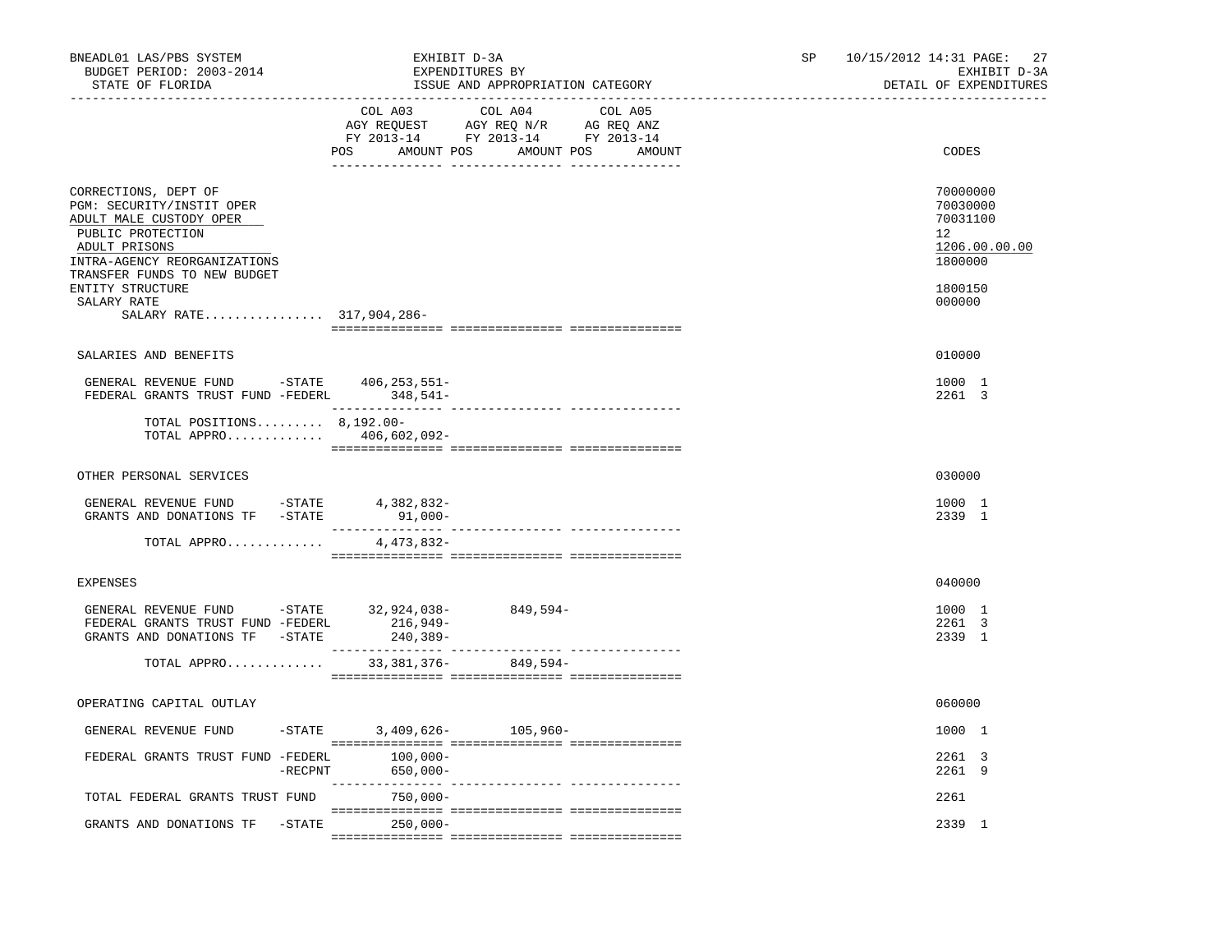| BNEADL01 LAS/PBS SYSTEM<br>BUDGET PERIOD: 2003-2014<br>STATE OF FLORIDA                                                                                                                                                            | EXHIBIT D-3A<br>EXPENDITURES BY<br>ISSUE AND APPROPRIATION CATEGORY                                                                                                                                                                                                                                                 | SP <sub>2</sub><br>10/15/2012 14:31 PAGE:<br>28<br>EXHIBIT D-3A<br>DETAIL OF EXPENDITURES         |
|------------------------------------------------------------------------------------------------------------------------------------------------------------------------------------------------------------------------------------|---------------------------------------------------------------------------------------------------------------------------------------------------------------------------------------------------------------------------------------------------------------------------------------------------------------------|---------------------------------------------------------------------------------------------------|
|                                                                                                                                                                                                                                    | COL A03 COL A04 COL A05<br>$\begin{tabular}{lllllll} \bf AGY \;\; RegUEST\hspace{1cm}AGY \;\; REG\;\; N/R\hspace{1cm}AG \;\; REG \;\; ANZ \\ \hline \texttt{FY} \;\; 2013\text{--}14 & \texttt{FY} \;\; 2013\text{--}14 & \texttt{FY} \;\; 2013\text{--}14 \\ \end{tabular}$<br>POS AMOUNT POS AMOUNT POS<br>AMOUNT | CODES                                                                                             |
| CORRECTIONS, DEPT OF<br>PGM: SECURITY/INSTIT OPER<br>ADULT MALE CUSTODY OPER<br>PUBLIC PROTECTION<br>ADULT PRISONS<br>INTRA-AGENCY REORGANIZATIONS<br>TRANSFER FUNDS TO NEW BUDGET<br>ENTITY STRUCTURE<br>OPERATING CAPITAL OUTLAY | TOTAL APPRO 4,409,626- 105,960-                                                                                                                                                                                                                                                                                     | 70000000<br>70030000<br>70031100<br>$12^{\circ}$<br>1206.00.00.00<br>1800000<br>1800150<br>060000 |
| FOOD PRODUCTS                                                                                                                                                                                                                      |                                                                                                                                                                                                                                                                                                                     | 070000                                                                                            |
| GENERAL REVENUE FUND -STATE 28, 282, 100-<br>FEDERAL GRANTS TRUST FUND -RECPNT 83,421-                                                                                                                                             |                                                                                                                                                                                                                                                                                                                     | 1000 1<br>2261 9                                                                                  |
| TOTAL APPRO                                                                                                                                                                                                                        | .<br>$28,365,521 -$                                                                                                                                                                                                                                                                                                 |                                                                                                   |
| SPECIAL CATEGORIES<br>CONTRACTED SERVICES                                                                                                                                                                                          |                                                                                                                                                                                                                                                                                                                     | 100000<br>100777                                                                                  |
| GENERAL REVENUE FUND $-$ STATE 5,484,231-<br>FEDERAL GRANTS TRUST FUND -FEDERL                                                                                                                                                     | 273,617-                                                                                                                                                                                                                                                                                                            | 1000 1<br>2261 3                                                                                  |
| TOTAL APPRO                                                                                                                                                                                                                        | 5,757,848-                                                                                                                                                                                                                                                                                                          |                                                                                                   |
| FOOD SERVICE/PRODUCTION                                                                                                                                                                                                            |                                                                                                                                                                                                                                                                                                                     | 102025                                                                                            |
| GENERAL REVENUE FUND -STATE 2,944,169-                                                                                                                                                                                             |                                                                                                                                                                                                                                                                                                                     | 1000 1<br>2261 9                                                                                  |
| TOTAL APPRO                                                                                                                                                                                                                        | $3,062,341-$                                                                                                                                                                                                                                                                                                        |                                                                                                   |
| OVERTIME                                                                                                                                                                                                                           |                                                                                                                                                                                                                                                                                                                     | 102331                                                                                            |
| GENERAL REVENUE FUND                                                                                                                                                                                                               | -STATE 523, 270-                                                                                                                                                                                                                                                                                                    | 1000 1                                                                                            |
| RISK MANAGEMENT INSURANCE                                                                                                                                                                                                          |                                                                                                                                                                                                                                                                                                                     | 103241                                                                                            |
| GENERAL REVENUE FUND -STATE 16,481,198-<br>SALE/GOODS & SERVICES TF -STATE                                                                                                                                                         | 1,048,049-                                                                                                                                                                                                                                                                                                          | 1000 1<br>2606 1                                                                                  |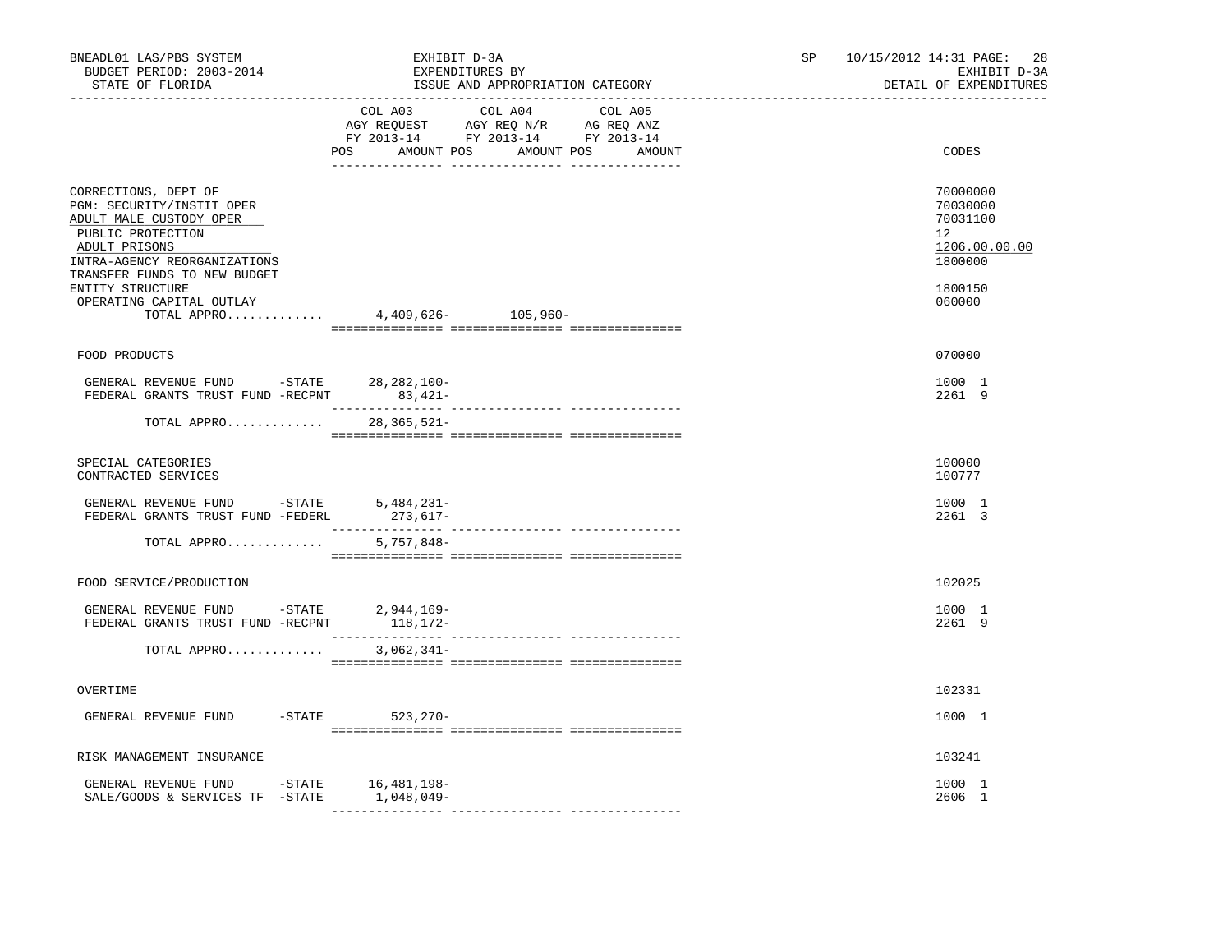| BNEADL01 LAS/PBS SYSTEM<br>BUDGET PERIOD: 2003-2014<br>STATE OF FLORIDA                                                                                                                                                                                                  | EXHIBIT D-3A<br>EXPENDITURES BY | ISSUE AND APPROPRIATION CATEGORY                                                                                     | SP. | 10/15/2012 14:31 PAGE:<br>-29<br>EXHIBIT D-3A<br>DETAIL OF EXPENDITURES                           |
|--------------------------------------------------------------------------------------------------------------------------------------------------------------------------------------------------------------------------------------------------------------------------|---------------------------------|----------------------------------------------------------------------------------------------------------------------|-----|---------------------------------------------------------------------------------------------------|
|                                                                                                                                                                                                                                                                          | COL A03<br>POS<br>AMOUNT POS    | COL A04<br>COL A05<br>AGY REQUEST AGY REQ N/R AG REQ ANZ<br>FY 2013-14 FY 2013-14 FY 2013-14<br>AMOUNT POS<br>AMOUNT |     | CODES                                                                                             |
| CORRECTIONS, DEPT OF<br>PGM: SECURITY/INSTIT OPER<br>ADULT MALE CUSTODY OPER<br>PUBLIC PROTECTION<br>ADULT PRISONS<br>INTRA-AGENCY REORGANIZATIONS<br>TRANSFER FUNDS TO NEW BUDGET<br>ENTITY STRUCTURE<br>SPECIAL CATEGORIES<br>RISK MANAGEMENT INSURANCE<br>TOTAL APPRO | 17,529,247-                     |                                                                                                                      |     | 70000000<br>70030000<br>70031100<br>12<br>1206.00.00.00<br>1800000<br>1800150<br>100000<br>103241 |
| SALARY INCENTIVE PAYMENTS                                                                                                                                                                                                                                                |                                 |                                                                                                                      |     | 103290                                                                                            |
| GENERAL REVENUE FUND -STATE                                                                                                                                                                                                                                              | $6,553,045-$                    |                                                                                                                      |     | 1000 1                                                                                            |
| PRIVATE PRISON OPERATIONS                                                                                                                                                                                                                                                |                                 |                                                                                                                      |     | 105235                                                                                            |
| GENERAL REVENUE FUND -STATE 119,589,734-<br>PRIVATE INMATE WELFARE TF -STATE                                                                                                                                                                                             | 1,300,586-                      |                                                                                                                      |     | 1000 1<br>2623 1                                                                                  |
| TOTAL APPRO $120,890,320-$                                                                                                                                                                                                                                               |                                 |                                                                                                                      |     |                                                                                                   |
| LEASE/PURCHASE/EQUIPMENT                                                                                                                                                                                                                                                 |                                 |                                                                                                                      |     | 105281                                                                                            |
| GENERAL REVENUE FUND                                                                                                                                                                                                                                                     | -STATE 505,746-                 |                                                                                                                      |     | 1000 1                                                                                            |
| TR/DMS/HR SVCS/STW CONTRCT                                                                                                                                                                                                                                               |                                 |                                                                                                                      |     | 107040                                                                                            |
| GENERAL REVENUE FUND                                                                                                                                                                                                                                                     | $-STATE$ 198,611-               |                                                                                                                      |     | 1000 1                                                                                            |
| TOTAL: TRANSFER FUNDS TO NEW BUDGET<br>ENTITY STRUCTURE<br>TOTAL POSITIONS 8,192.00-<br>TOTAL ISSUE $632, 252, 875 -$<br>TOTAL SALARY RATE 317,904,286-                                                                                                                  |                                 | $955,554-$                                                                                                           |     | 1800150                                                                                           |
|                                                                                                                                                                                                                                                                          |                                 |                                                                                                                      |     |                                                                                                   |

2013-2014 BUDGET YEAR NARRATIVE: IT COMPONENT? NO

 The Department requests to consolidate the current ten- entity structure for the Security and Institutional Operations program into a more relevant five-entity structure. Currently, the cost of a single institution may be spread over as many as five budget entities. For most reporting purposes, these costs must be merged in order to provide a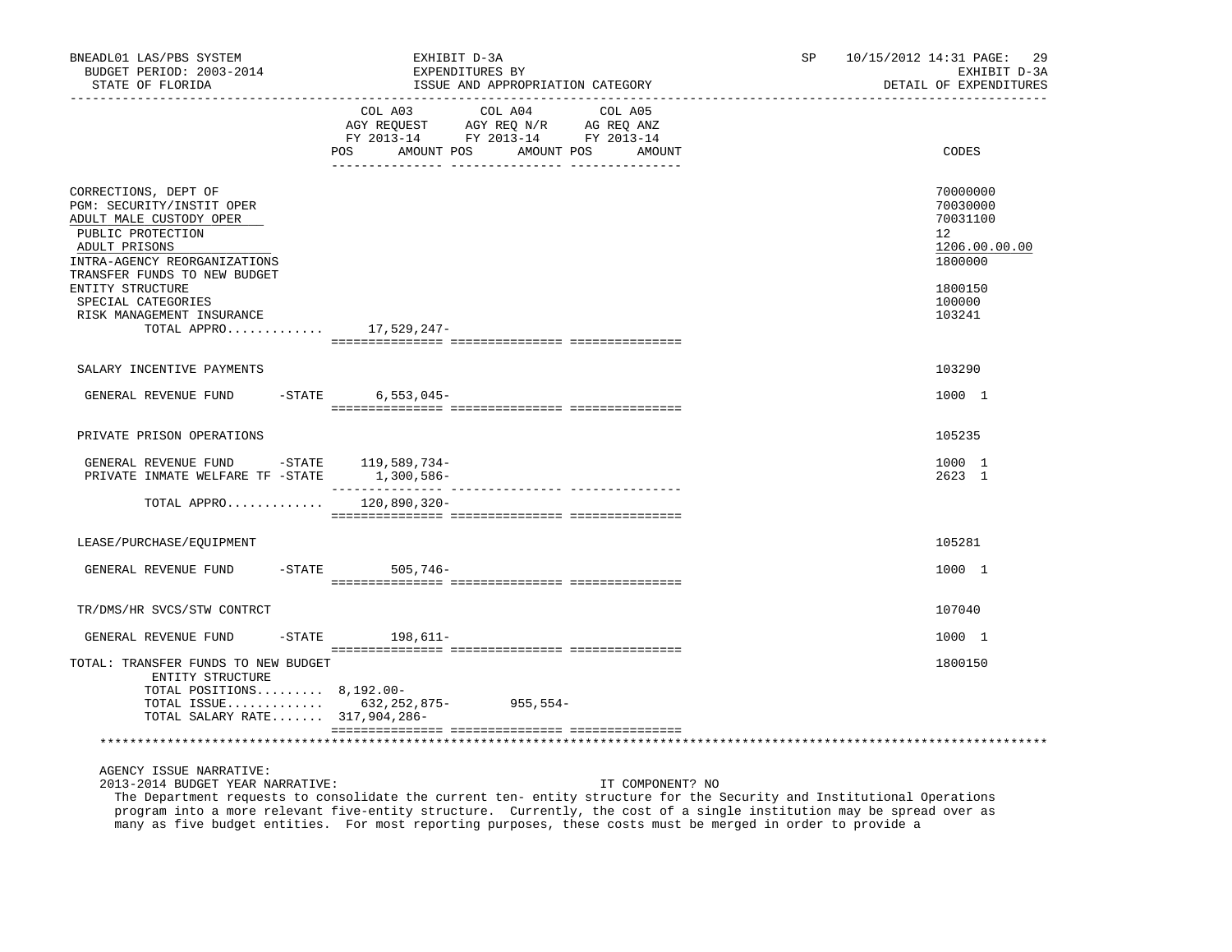| BNEADL01 LAS/PBS SYSTEM<br>BUDGET PERIOD: 2003-2014<br>STATE OF FLORIDA                                                                                                                                                                                                                                                                                                                                                                                                                                                        | EXHIBIT D-3A<br>EXPENDITURES BY<br>ISSUE AND APPROPRIATION CATEGORY                                                                                                                                                                                                                                                                                                                                                                                                                                 |                                                          | SP | 10/15/2012 14:31 PAGE: 30<br>EXHIBIT D-3A<br>DETAIL OF EXPENDITURES             |
|--------------------------------------------------------------------------------------------------------------------------------------------------------------------------------------------------------------------------------------------------------------------------------------------------------------------------------------------------------------------------------------------------------------------------------------------------------------------------------------------------------------------------------|-----------------------------------------------------------------------------------------------------------------------------------------------------------------------------------------------------------------------------------------------------------------------------------------------------------------------------------------------------------------------------------------------------------------------------------------------------------------------------------------------------|----------------------------------------------------------|----|---------------------------------------------------------------------------------|
|                                                                                                                                                                                                                                                                                                                                                                                                                                                                                                                                | $\begin{tabular}{lllllllllllll} &\multicolumn{4}{c}{\text{COL A03}} &\multicolumn{4}{c}{\text{COL A04}} &\multicolumn{4}{c}{\text{COL A05}} \\ \multicolumn{4}{c}{\text{AGY REQUEST}} &\multicolumn{4}{c}{\text{AGY REQ}} &\multicolumn{4}{c}{\text{N}} &\multicolumn{4}{c}{\text{AG REQ ANZ}} \\ \multicolumn{4}{c}{\text{FGY RECQUS-T}} &\multicolumn{4}{c}{\text{AGY REQ N/R}} &\multicolumn{4}{c}{\text{AG REQ ANZ}} \\ \multicolumn{4}{c}{\text{FY 2013--$<br>POS AMOUNT POS AMOUNT POS AMOUNT |                                                          |    | CODES                                                                           |
| CORRECTIONS, DEPT OF<br>PGM: SECURITY/INSTIT OPER<br>ADULT MALE CUSTODY OPER<br>PUBLIC PROTECTION<br>ADULT PRISONS<br>INTRA-AGENCY REORGANIZATIONS<br>TRANSFER FUNDS TO NEW BUDGET                                                                                                                                                                                                                                                                                                                                             |                                                                                                                                                                                                                                                                                                                                                                                                                                                                                                     |                                                          |    | 70000000<br>70030000<br>70031100<br>12 <sup>°</sup><br>1206.00.00.00<br>1800000 |
| ENTITY STRUCTURE<br>comprehensive picture of institutional operations. In addition, an institution's mission may change during the fiscal<br>year in order to meet the management needs of the department. All institutional costs have been and will continue to be<br>captured by unique organizational codes that render the current entity structure cumbersome and unnecessary. The<br>Department proposes to consolidate the current structure into the following services for management efficiency and<br>flexibility: |                                                                                                                                                                                                                                                                                                                                                                                                                                                                                                     |                                                          |    | 1800150                                                                         |
| Custody Operations<br>Reception Center Operations<br>Public Service Work Squads and Work Release Centers<br>Security Management<br>Correctional Facility Maintenance                                                                                                                                                                                                                                                                                                                                                           |                                                                                                                                                                                                                                                                                                                                                                                                                                                                                                     |                                                          |    |                                                                                 |
| This issue is consistent with the Florida Strategic Plan for Economic Development Strategy to improve the efficiency and<br>effectiveness of government at all levels.                                                                                                                                                                                                                                                                                                                                                         |                                                                                                                                                                                                                                                                                                                                                                                                                                                                                                     |                                                          |    |                                                                                 |
| OAD transaction was utilized to balance to the actual appropriation.                                                                                                                                                                                                                                                                                                                                                                                                                                                           |                                                                                                                                                                                                                                                                                                                                                                                                                                                                                                     |                                                          |    |                                                                                 |
| POSITION DETAIL OF SALARIES AND BENEFITS:                                                                                                                                                                                                                                                                                                                                                                                                                                                                                      |                                                                                                                                                                                                                                                                                                                                                                                                                                                                                                     |                                                          |    |                                                                                 |
|                                                                                                                                                                                                                                                                                                                                                                                                                                                                                                                                |                                                                                                                                                                                                                                                                                                                                                                                                                                                                                                     | FTE BASE RATE ADDITIVES BENEFITS SUBTOTAL % AND BENEFITS |    | LAPSE LAPSED SALARIES                                                           |
| A03 - AGY REQUEST FY 2013-14                                                                                                                                                                                                                                                                                                                                                                                                                                                                                                   |                                                                                                                                                                                                                                                                                                                                                                                                                                                                                                     |                                                          |    |                                                                                 |
| CHANGES TO CURRENTLY AUTHORIZED POSITIONS<br>P101 PROPOSED CLASS CODE                                                                                                                                                                                                                                                                                                                                                                                                                                                          |                                                                                                                                                                                                                                                                                                                                                                                                                                                                                                     |                                                          |    |                                                                                 |
|                                                                                                                                                                                                                                                                                                                                                                                                                                                                                                                                |                                                                                                                                                                                                                                                                                                                                                                                                                                                                                                     |                                                          |    |                                                                                 |
| TOTALS FOR ISSUE BY FUND<br>1000 GENERAL REVENUE FUND<br>2261 FEDERAL GRANTS TRUST FUND                                                                                                                                                                                                                                                                                                                                                                                                                                        |                                                                                                                                                                                                                                                                                                                                                                                                                                                                                                     |                                                          |    | 441,611,348-<br>442,053-<br>________________                                    |
|                                                                                                                                                                                                                                                                                                                                                                                                                                                                                                                                | 8,192.00- 317,904,286-                                                                                                                                                                                                                                                                                                                                                                                                                                                                              | 124, 149, 115 - 442, 053, 401 -                          |    | 442,053,401-<br>==============                                                  |
|                                                                                                                                                                                                                                                                                                                                                                                                                                                                                                                                |                                                                                                                                                                                                                                                                                                                                                                                                                                                                                                     |                                                          |    |                                                                                 |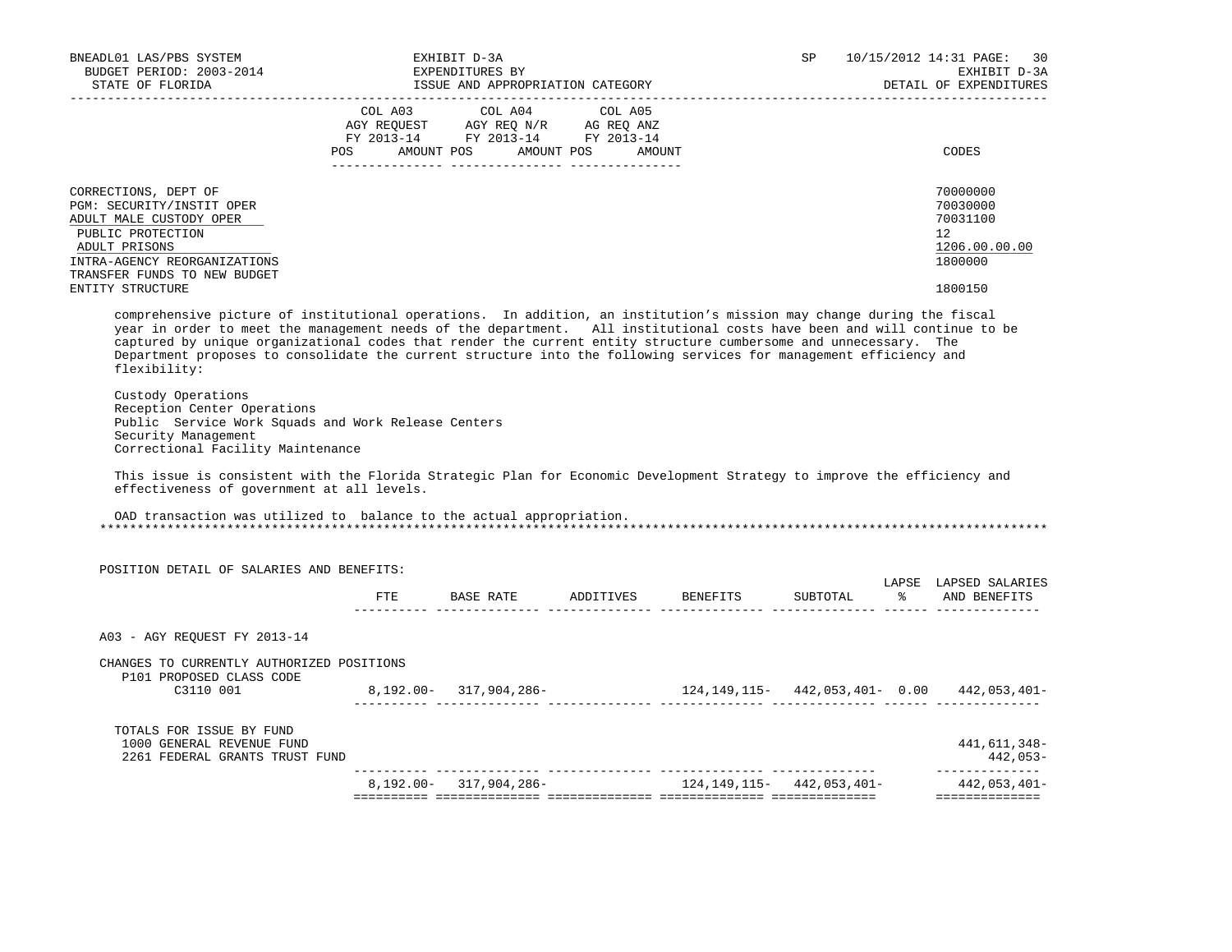| BNEADL01 LAS/PBS SYSTEM<br>BUDGET PERIOD: 2003-2014<br>STATE OF FLORIDA                                                                                                                                |           |                           | EXHIBIT D-3A<br>EXPENDITURES BY<br>ISSUE AND APPROPRIATION CATEGORY               |                              |                    | SP       |               | 10/15/2012 14:31 PAGE: 31<br>EXHIBIT D-3A<br>DETAIL OF EXPENDITURES           |
|--------------------------------------------------------------------------------------------------------------------------------------------------------------------------------------------------------|-----------|---------------------------|-----------------------------------------------------------------------------------|------------------------------|--------------------|----------|---------------|-------------------------------------------------------------------------------|
|                                                                                                                                                                                                        |           | COL A03<br>POS AMOUNT POS | COL A04<br>AGY REQUEST AGY REQ N/R AG REQ ANZ<br>FY 2013-14 FY 2013-14 FY 2013-14 | COL A05<br>AMOUNT POS AMOUNT |                    |          |               | CODES                                                                         |
| CORRECTIONS, DEPT OF<br>PGM: SECURITY/INSTIT OPER<br>ADULT MALE CUSTODY OPER<br>PUBLIC PROTECTION<br>ADULT PRISONS<br>INTRA-AGENCY REORGANIZATIONS<br>TRANSFER FUNDS TO NEW BUDGET<br>ENTITY STRUCTURE |           |                           |                                                                                   |                              |                    |          |               | 70000000<br>70030000<br>70031100<br>12<br>1206.00.00.00<br>1800000<br>1800150 |
| POSITION DETAIL OF SALARIES AND BENEFITS:                                                                                                                                                              |           | FTE.                      | BASE RATE                                                                         |                              | ADDITIVES BENEFITS | SUBTOTAL | $\frac{9}{6}$ | LAPSE LAPSED SALARIES<br>AND BENEFITS                                         |
| A03 - AGY REOUEST FY 2013-14<br>CHANGES TO CURRENTLY AUTHORIZED POSITIONS<br>OTHER SALARY AMOUNT<br>1000 GENERAL REVENUE FUND<br>2261 FEDERAL GRANTS TRUST FUND                                        |           |                           |                                                                                   |                              |                    |          |               | 35, 357, 797<br>93,512<br>--------------                                      |
|                                                                                                                                                                                                        |           |                           |                                                                                   |                              |                    |          |               | 406,602,092-<br>==============                                                |
| NONRECURRING EXPENDITURES<br>EXPAND EDIBLE CROPS PROGRAM<br>SPECIAL CATEGORIES<br>FOOD SERVICE/PRODUCTION                                                                                              |           |                           |                                                                                   |                              |                    |          |               | 2100000<br>2103060<br>100000<br>102025                                        |
| GENERAL REVENUE FUND                                                                                                                                                                                   | $-$ STATE | $300,000 -$               |                                                                                   |                              |                    |          |               | 1000 1                                                                        |
| RESTORE STAFF REDUCTION<br>SALARIES AND BENEFITS                                                                                                                                                       |           |                           |                                                                                   |                              |                    |          |               | 2103061<br>010000                                                             |
| GENERAL REVENUE FUND                                                                                                                                                                                   |           | $-STATE$ 6,700,000-       |                                                                                   |                              |                    |          |               | 1000 1                                                                        |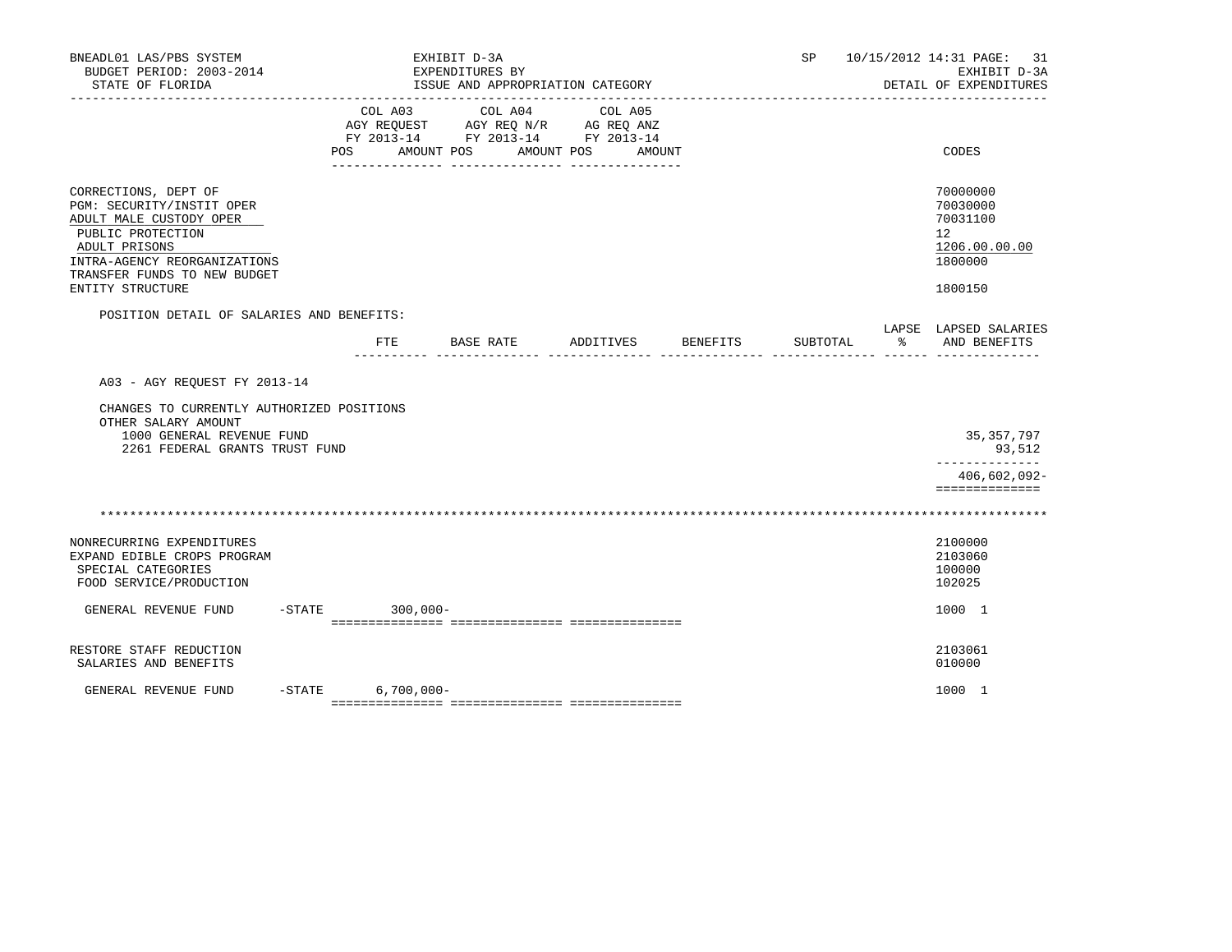| BNEADL01 LAS/PBS SYSTEM<br>BUDGET PERIOD: 2003-2014<br>STATE OF FLORIDA<br>_________________                                                                                                                                                                           | EXHIBIT D-3A<br>EXPENDITURES BY<br>ISSUE AND APPROPRIATION CATEGORY                                                                         | 10/15/2012 14:31 PAGE:<br>32<br>SP.<br>EXHIBIT D-3A<br>DETAIL OF EXPENDITURES                                            |
|------------------------------------------------------------------------------------------------------------------------------------------------------------------------------------------------------------------------------------------------------------------------|---------------------------------------------------------------------------------------------------------------------------------------------|--------------------------------------------------------------------------------------------------------------------------|
|                                                                                                                                                                                                                                                                        | COL A03<br>COL A04 COL A05<br>AGY REQUEST AGY REQ N/R AG REQ ANZ<br>FY 2013-14 FY 2013-14 FY 2013-14<br>POS AMOUNT POS AMOUNT POS<br>AMOUNT | CODES                                                                                                                    |
| CORRECTIONS, DEPT OF<br>PGM: SECURITY/INSTIT OPER<br>ADULT MALE CUSTODY OPER<br>PUBLIC PROTECTION<br>ADULT PRISONS<br>NONRECURRING EXPENDITURES<br>RESTORE PRIVATE PRISON REDUCTIONS<br>SPECIAL CATEGORIES<br>PRIVATE PRISON OPERATIONS<br>GENERAL REVENUE FUND -STATE | $2,039,226-$                                                                                                                                | 70000000<br>70030000<br>70031100<br>12 <sup>°</sup><br>1206.00.00.00<br>2100000<br>2103062<br>100000<br>105235<br>1000 1 |
| REPLACEMENT OF MOTOR VEHICLES<br>SPECIAL CATEGORIES<br>ACOUISITION/MOTOR VEHICLES                                                                                                                                                                                      |                                                                                                                                             | 2103065<br>100000<br>100021                                                                                              |
| GENERAL REVENUE FUND                                                                                                                                                                                                                                                   | -STATE 450,000-                                                                                                                             | 1000 1                                                                                                                   |
| ANNUALIZATION OF ADMINISTERED<br>FUNDS APPROPRIATIONS<br>STATE HEALTH INSURANCE ADJUSTMENT<br>FOR FY 2012-13 - 10 MONTHS<br><b>ANNUALIZATION</b><br>SALARIES AND BENEFITS                                                                                              |                                                                                                                                             | 26A0000<br>26A1830<br>010000                                                                                             |
| GENERAL REVENUE FUND -STATE<br>FEDERAL GRANTS TRUST FUND -FEDERL                                                                                                                                                                                                       | 5,448,035<br>4,910                                                                                                                          | 1000 1<br>2261 3                                                                                                         |
| TOTAL APPRO                                                                                                                                                                                                                                                            | 5,452,945                                                                                                                                   |                                                                                                                          |
| WORKLOAD<br>RE-ENTRY CENTER<br>SALARY RATE<br>SALARY RATE 39,234                                                                                                                                                                                                       |                                                                                                                                             | 3000000<br>3000710<br>000000                                                                                             |
| SALARIES AND BENEFITS                                                                                                                                                                                                                                                  |                                                                                                                                             | 010000                                                                                                                   |
| GENERAL REVENUE FUND                                                                                                                                                                                                                                                   | 1.00<br>$-$ STATE<br>59,423                                                                                                                 | 1000 1                                                                                                                   |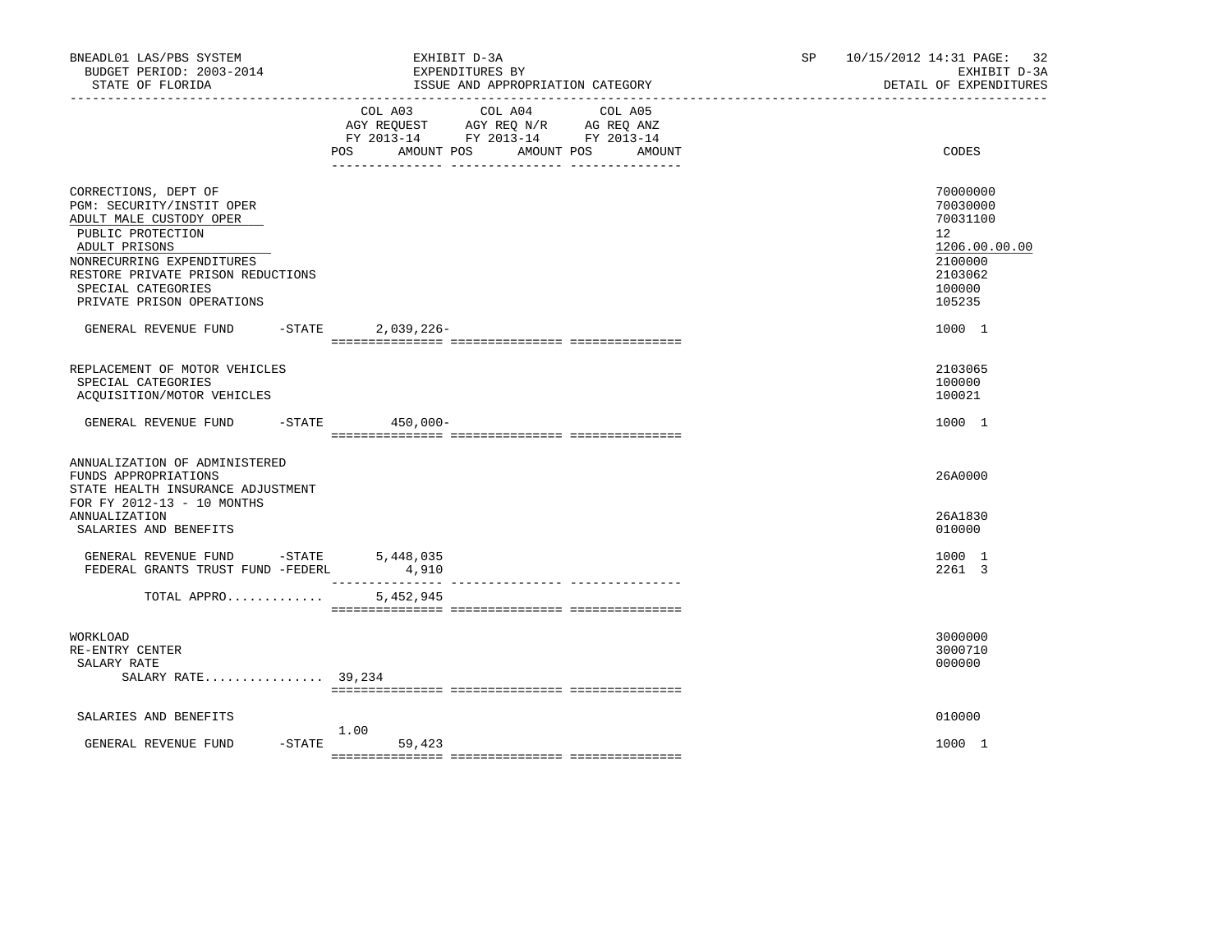| BNEADL01 LAS/PBS SYSTEM<br>BUDGET PERIOD: 2003-2014<br>STATE OF FLORIDA                                                                                       | EXPENDITURES BY                               | EXHIBIT D-3A<br>ISSUE AND APPROPRIATION CATEGORY                                                                                                                         | SP 10/15/2012 14:31 PAGE:<br>33<br>EXHIBIT D-3A<br>DETAIL OF EXPENDITURES               |
|---------------------------------------------------------------------------------------------------------------------------------------------------------------|-----------------------------------------------|--------------------------------------------------------------------------------------------------------------------------------------------------------------------------|-----------------------------------------------------------------------------------------|
|                                                                                                                                                               | POS                                           | COL A03 COL A04 COL A05<br>AGY REQUEST AGY REO N/R AG REO ANZ<br>FY 2013-14 FY 2013-14 FY 2013-14<br>AMOUNT POS AMOUNT POS AMOUNT<br>___________________________________ | CODES                                                                                   |
| CORRECTIONS, DEPT OF<br>PGM: SECURITY/INSTIT OPER<br>ADULT MALE CUSTODY OPER<br>PUBLIC PROTECTION<br>ADULT PRISONS<br>WORKLOAD<br>RE-ENTRY CENTER<br>EXPENSES |                                               |                                                                                                                                                                          | 70000000<br>70030000<br>70031100<br>12<br>1206.00.00.00<br>3000000<br>3000710<br>040000 |
| GENERAL REVENUE FUND                                                                                                                                          | $-STATE$ 7.238 3.762                          |                                                                                                                                                                          | 1000 1                                                                                  |
| SPECIAL CATEGORIES<br>TR/DMS/HR SVCS/STW CONTRCT                                                                                                              |                                               |                                                                                                                                                                          | 100000<br>107040                                                                        |
| GENERAL REVENUE FUND<br>$-$ STATE                                                                                                                             | 354                                           |                                                                                                                                                                          | 1000 1                                                                                  |
| TOTAL: RE-ENTRY CENTER<br>TOTAL POSITIONS 1.00<br>TOTAL ISSUE<br>TOTAL SALARY RATE 39,234                                                                     | ___________________________________<br>67,015 | 3,762                                                                                                                                                                    | 3000710                                                                                 |
|                                                                                                                                                               |                                               |                                                                                                                                                                          |                                                                                         |

2013-2014 BUDGET YEAR NARRATIVE: IT COMPONENT? NO

 The evidence is very clear not just in Florida but across the nation, that the provision of education, be it Adult Basic Education, Pre-GED or GED course work, along with vocational courses, all have a positive impact on reducing recidivism. In Florida for every grade of advancement in a TABE score, the risk of re-incarceration is reduced by approximately 3.5%. If a Florida inmate achieves a GED while incarcerated, he or she is approximately 9.7% more likely to be employed than other inmates who did not earn a GED. Those same inmates are 7.9% less likely to recidivate. Inmates who earn vocational certificates are 17% less likely to return to prison and 17.9% more likely to be employed after release from prison. Nationally, one of the leading research institutes, the Washington State Institute for Public Policy (WSIPP), in their October 2006 Report titled Evidence-Based Public Policy Options to Reduce Future Prison Construction, Criminal Justice Costs and Crime Rates, concluded from four evidence based studies on vocational education in prison, that the cost avoidance (per participant savings) for inmates that did not recidivate as a result of receiving a vocational certificate exceeded \$13,000 per inmate. Applying those figures for the last fiscal year for the Florida Department of Corrections (DOC), the 2,217 certificates completed is the potential cost avoidance of nearly \$5 million.

 In addition to reducing recidivism and the actual costs associated with re-incarceration both locally and at the state level, there are also operational benefits from these programs for the Department. Reducing idleness in prisons is a major factor in maintaining safe prison facilities. Inmates involved in education programs historically are much better behaved and earn substantially fewer disciplinary reports. Simply put, educational opportunities increase safety. Of the inmates in prison in 2011, those with vocational certificates were 35% less likely to have received a disciplinary report during the year than inmates without.

 Thus, education, be it academic or vocational, has a tremendous impact on reducing recidivism upon an inmate's release, but also plays a role in helping maintain safe and secure prisons. However, at the same time, it is equally clear that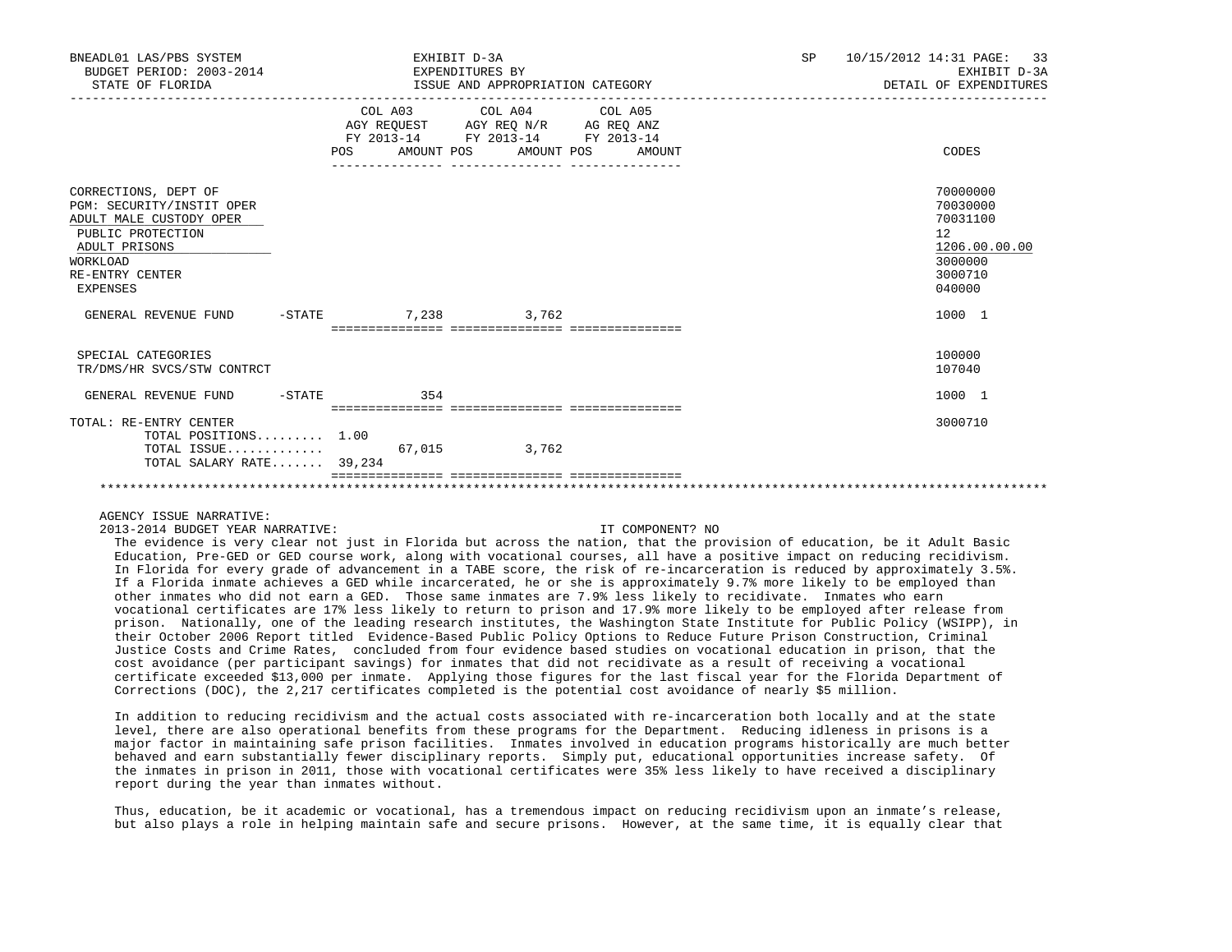| BNEADL01 LAS/PBS SYSTEM<br>BUDGET PERIOD: 2003-2014<br>STATE OF FLORIDA                                                                           | EXHIBIT D-3A<br>EXPENDITURES BY<br>ISSUE AND APPROPRIATION CATEGORY                                                                               | SP | 10/15/2012 14:31 PAGE: 34<br>EXHIBIT D-3A<br>DETAIL OF EXPENDITURES           |
|---------------------------------------------------------------------------------------------------------------------------------------------------|---------------------------------------------------------------------------------------------------------------------------------------------------|----|-------------------------------------------------------------------------------|
|                                                                                                                                                   | COL A03 COL A04 COL A05<br>AGY REOUEST<br>AGY REO N/R AG REO ANZ<br>FY 2013-14 FY 2013-14 FY 2013-14<br>AMOUNT POS<br>AMOUNT POS<br>POS<br>AMOUNT |    | CODES                                                                         |
| CORRECTIONS, DEPT OF<br>PGM: SECURITY/INSTIT OPER<br>ADULT MALE CUSTODY OPER<br>PUBLIC PROTECTION<br>ADULT PRISONS<br>WORKLOAD<br>RE-ENTRY CENTER |                                                                                                                                                   |    | 70000000<br>70030000<br>70031100<br>12<br>1206.00.00.00<br>3000000<br>3000710 |

 the need for educational services is nearly overwhelming. In looking at Florida's current prison population scheduled to be released within the next 3 years (in excess of 50,000 inmates), 75% currently do not have a GED or High School Diploma and 88% do not have a vocational certificate. For those without a High School Diploma or GED, within 3 years of release, the median TABE score is around the 6th grade level.

 A corresponding reduction in victimization will accompany a recidivism reduction. By reducing the number of victims in the State, you will have a cost avoidance in other criminal justice agencies, the court system and law enforcement agencies throughout the State.

 To reduce future costs through recidivism reduction, maintain safer prisons and ultimately provide inmates an opportunity and the potential for a better future, the Department proposes closing a facility and using the positions from the closure to open a re-entry center. Additional education staffing, along with an Assistant Warden position, would be required in order to support the re-entry mission.

 This issue is consistent with the Florida Strategic Plan for Economic Development strategy to improve the efficiency and effectiveness of government agencies at all levels.

 Activity: Maintaining Security \*\*\*\*\*\*\*\*\*\*\*\*\*\*\*\*\*\*\*\*\*\*\*\*\*\*\*\*\*\*\*\*\*\*\*\*\*\*\*\*\*\*\*\*\*\*\*\*\*\*\*\*\*\*\*\*\*\*\*\*\*\*\*\*\*\*\*\*\*\*\*\*\*\*\*\*\*\*\*\*\*\*\*\*\*\*\*\*\*\*\*\*\*\*\*\*\*\*\*\*\*\*\*\*\*\*\*\*\*\*\*\*\*\*\*\*\*\*\*\*\*\*\*\*\*\*\*

|                                                        | FTE  | BASE RATE | ADDITIVES | BENEFITS | SUBTOTAL | LAPSE<br>- 왕 | LAPSED SALARIES<br>AND BENEFITS |
|--------------------------------------------------------|------|-----------|-----------|----------|----------|--------------|---------------------------------|
| A03 - AGY REQUEST FY 2013-14                           |      |           |           |          |          |              |                                 |
| NEW POSITIONS<br>7941 ASSISTANT WARDEN-DC<br>N3710 001 | 1.00 | 39,234    |           | 20,189   | 59,423   | 0.00         | 59,423                          |
| TOTALS FOR ISSUE BY FUND<br>1000 GENERAL REVENUE FUND  |      |           |           |          |          |              | 59,423                          |
|                                                        | 1.00 | 39,234    |           | 20,189   | 59,423   |              | 59,423                          |

POSITION DETAIL OF SALARIES AND BENEFITS: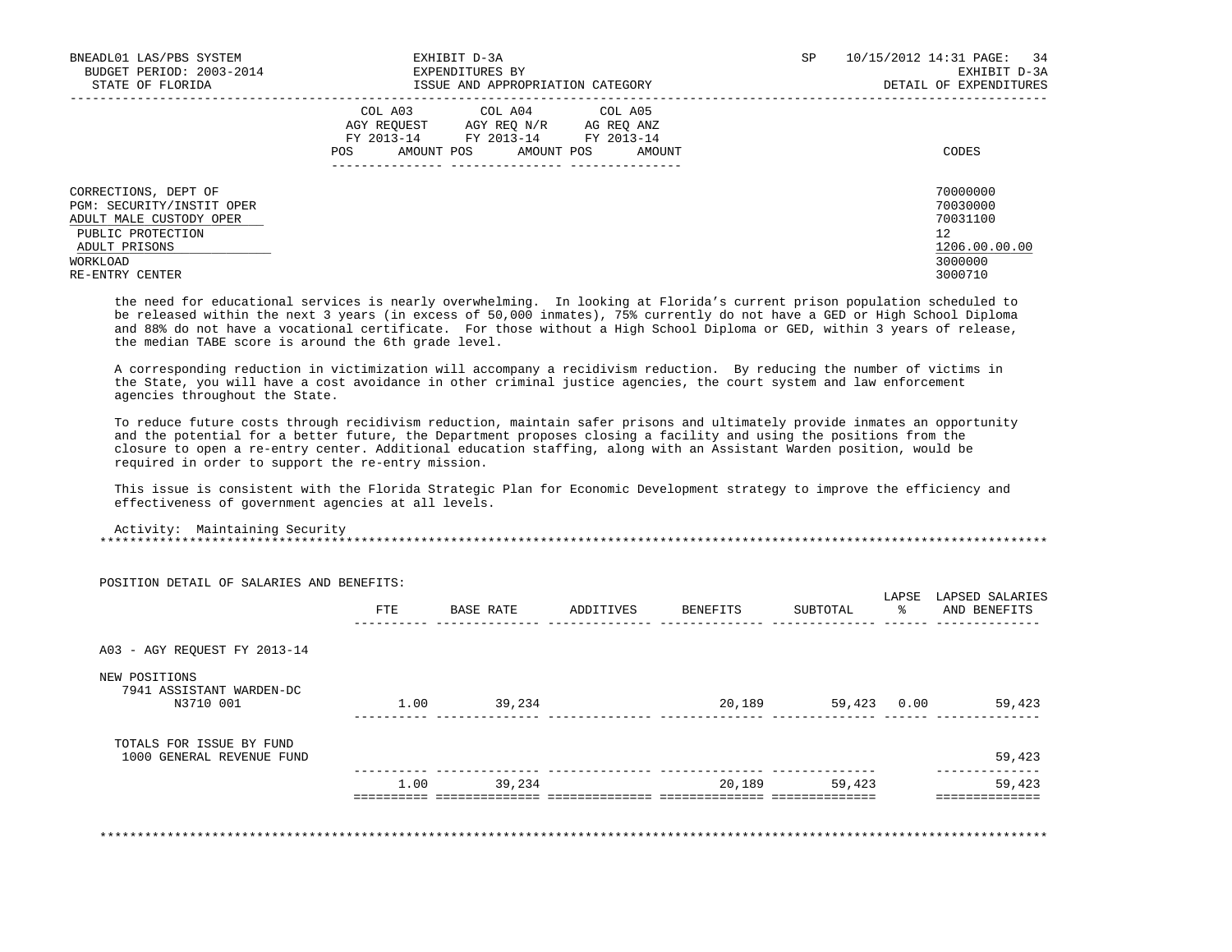| BNEADL01 LAS/PBS SYSTEM<br>BUDGET PERIOD: 2003-2014<br>STATE OF FLORIDA                                                                                                                     |                              |                                                                                                         | EXHIBIT D-3A<br>EXPENDITURES BY<br>ISSUE AND APPROPRIATION CATEGORY |  | SP    | 10/15/2012 14:31 PAGE:<br>35<br>EXHIBIT D-3A<br>DETAIL OF EXPENDITURES                  |
|---------------------------------------------------------------------------------------------------------------------------------------------------------------------------------------------|------------------------------|---------------------------------------------------------------------------------------------------------|---------------------------------------------------------------------|--|-------|-----------------------------------------------------------------------------------------|
|                                                                                                                                                                                             | COL A03<br>AMOUNT POS<br>POS | COL A04 COL A05<br>AGY REQUEST AGY REQ N/R AG REQ ANZ<br>FY 2013-14 FY 2013-14 FY 2013-14<br>AMOUNT POS | AMOUNT                                                              |  | CODES |                                                                                         |
| CORRECTIONS, DEPT OF<br>PGM: SECURITY/INSTIT OPER<br>ADULT MALE CUSTODY OPER<br>PUBLIC PROTECTION<br>ADULT PRISONS<br>SECURITY<br>PRISON RAPE ELIMINATION PROGRAM<br>COMPLIANCE<br>EXPENSES |                              |                                                                                                         |                                                                     |  |       | 70000000<br>70030000<br>70031100<br>12<br>1206.00.00.00<br>4300000<br>4300020<br>040000 |
| GENERAL REVENUE FUND                                                                                                                                                                        |                              | $-STATE$ 50,000 50,000                                                                                  |                                                                     |  |       | 1000 1                                                                                  |
| OPERATING CAPITAL OUTLAY                                                                                                                                                                    |                              |                                                                                                         |                                                                     |  |       | 060000                                                                                  |
| GENERAL REVENUE FUND                                                                                                                                                                        |                              | $-STATE$ 3,000,000                                                                                      |                                                                     |  |       | 1000 1                                                                                  |
| SPECIAL CATEGORIES<br>CONTRACTED SERVICES                                                                                                                                                   |                              |                                                                                                         |                                                                     |  |       | 100000<br>100777                                                                        |
| GENERAL REVENUE FUND                                                                                                                                                                        |                              | $-STATE$ 152,000                                                                                        |                                                                     |  |       | 1000 1                                                                                  |
| TOTAL: PRISON RAPE ELIMINATION PROGRAM<br>COMPLIANCE                                                                                                                                        |                              |                                                                                                         |                                                                     |  |       | 4300020                                                                                 |
| TOTAL ISSUE                                                                                                                                                                                 |                              | 3,202,000                                                                                               | 50.000                                                              |  |       |                                                                                         |
|                                                                                                                                                                                             |                              |                                                                                                         |                                                                     |  |       |                                                                                         |

2013-2014 BUDGET YEAR NARRATIVE: IT COMPONENT? NO

 The Prison Rape Elimination Act of 2003 (PREA, P.L. 108-79) was enacted by Congress to address the problem of sexual abuse of persons in the custody of U.S. correctional agencies. The Act applies to all public and private institutions that house adult or juvenile offenders and is also relevant to community-based agencies. It addresses both inmate-on-inmate sexual abuse and staff sexual misconduct.

 On June 23, 2009, the National Prison Rape Elimination Commission released and forwarded to the U.S. Attorney General its final report and proposed standards to prevent, detect, respond to and monitor sexual abuse of incarcerated and detained individuals. Based on the Attorney General's independent judgment, a final rule was published to the Federal Register on June 20, 2012.

 The final standard requires each prison, jail, and juvenile facility to develop and document a staffing plan that provides for adequate levels of staffing, and, where applicable, video monitoring, to protect inmates against sexual abuse. In calculating adequate staffing levels and determining the need for video monitoring, facilities must consider several factors, including: (1) generally accepted detention and correctional practices; (2) any judicial findings of inadequacy; (3) any findings of inadequacy from Federal investigative agencies; (4) any findings of inadequacy from internal or external oversight bodies; (5) all components of the facility's physical plant (including blind spots or areas where staff or inmates may be isolated); (6) the composition of the inmate population; (7) the number and placement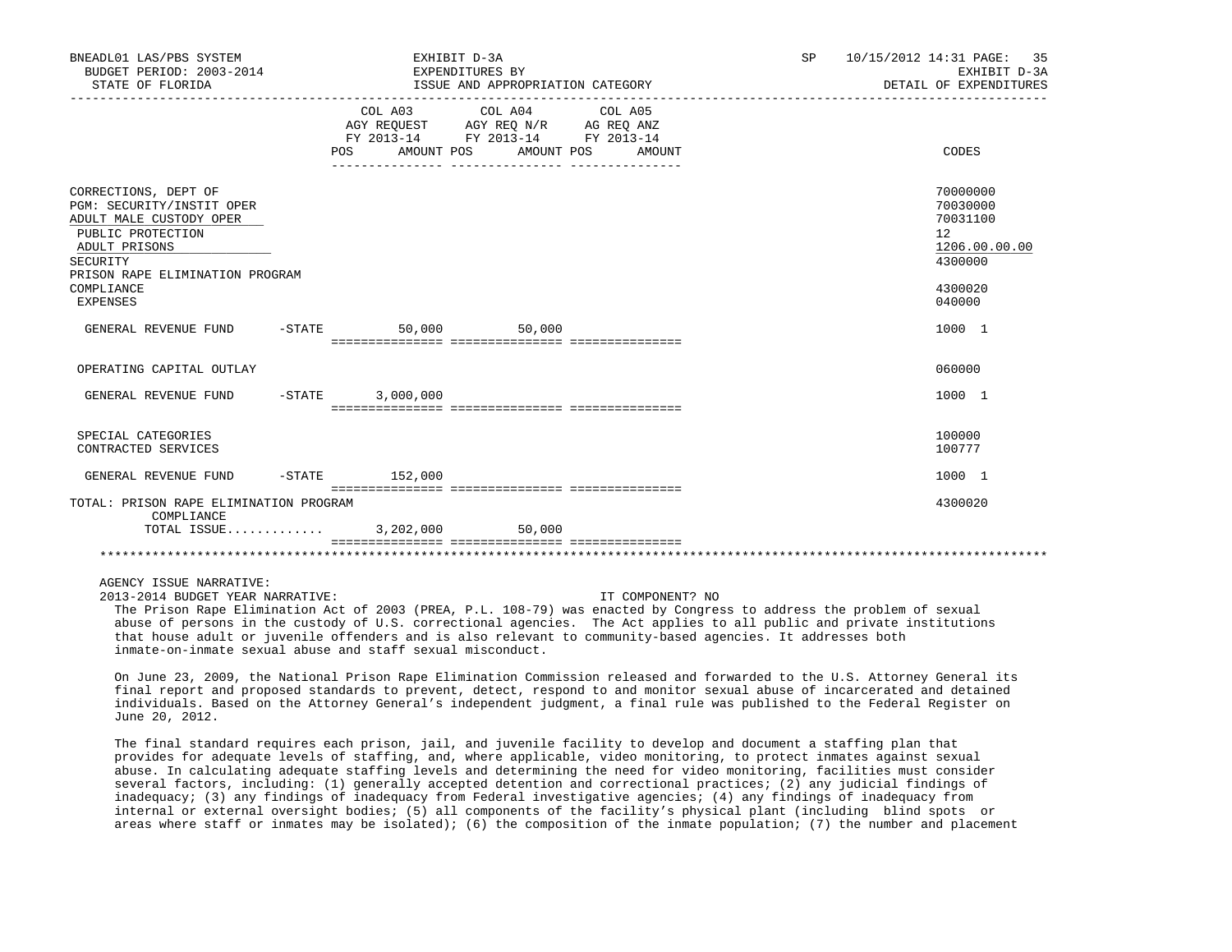| BNEADL01 LAS/PBS SYSTEM<br>BUDGET PERIOD: 2003-2014<br>STATE OF FLORIDA                                            | EXHIBIT D-3A<br>EXPENDITURES BY<br>ISSUE AND APPROPRIATION CATEGORY                                                                            | SP | 10/15/2012 14:31 PAGE: 36<br>EXHIBIT D-3A<br>DETAIL OF EXPENDITURES |
|--------------------------------------------------------------------------------------------------------------------|------------------------------------------------------------------------------------------------------------------------------------------------|----|---------------------------------------------------------------------|
|                                                                                                                    | COL A03 COL A04 COL A05<br>AGY REQUEST AGY REO N/R AG REO ANZ<br>FY 2013-14 FY 2013-14 FY 2013-14<br>AMOUNT POS<br>AMOUNT POS<br>AMOUNT<br>POS |    | CODES                                                               |
| CORRECTIONS, DEPT OF<br>PGM: SECURITY/INSTIT OPER<br>ADULT MALE CUSTODY OPER<br>PUBLIC PROTECTION<br>ADULT PRISONS |                                                                                                                                                |    | 70000000<br>70030000<br>70031100<br>$12^{\circ}$<br>1206.00.00.00   |
| SECURITY<br>PRISON RAPE ELIMINATION PROGRAM<br>COMPLIANCE                                                          |                                                                                                                                                |    | 4300000<br>4300020                                                  |

 of supervisory staff; (8) institution programs occurring on a particular shift; (9) any applicable State or local laws, regulations, or standards; (10) the prevalence of substantiated and unsubstantiated incidents of sexual abuse; and (11) any other relevant factors. Prisons and jails must use best efforts to comply with the staffing plan on a regular basis and are required to document and justify deviations from the staffing plan.

 In order to comply with the requirements of the Prison Rape Elimination Act (PREA) the Department is requesting the following:

 (1) Although not a substitute for direct staff supervision, camera surveillance is a powerful deterrent and a useful tool that can be used to supplement sexual abuse prevention, detection, response and investigatory efforts. The Department requests \$3,000,000 to begin the initial phase of video monitoring equipment installation. This request is in compliance with Standard 115.13 Supervision and Monitoring.

 (2) The Department must provide specialized training to the Inspector General's staff to ensure sexual abuse investigations are properly conducted. This training will provide instruction on techniques for interviewing sexual abuse victims, the proper use of Miranda and Garrity warnings, sexual abuse evidence collection in confinement settings and the criteria and evidence required to substantiate a case for administrative action or prosecution referral. The Department requests \$50,000 to provide this specialized training. This request is in compliance with Standard 115.34 Specialized Training: Investigations.

 (3) The Department requests a classification officer for each major institution, 48 in total, to oversee PREA requirements, including screening inmates within 72 hours of arrival to protect those inmates at high risk of being sexually victimized from those that are abusers. This position will be instrumental in ensuring placement of transgender and intersex inmates in appropriate locations as well as ensuring staff receive proper training to deal with transgender and intersex inmates. This position will also ensure inmates under the age of 18 are not housed with inmates 18 years old or older. The Department requests \$1,952,385 for October, 2013 phase-in of positions. This request is in compliance with Standard 115.42 Use of Screening Information and Standard 115.14 Youthful Inmates.

 (4) Each major institution must be audited by an independent outside provider to determine compliance with the PREA standards once every three years beginning in August, 2013. At this time the Department of Justice has not issued an audit document making it difficult to determine how in depth this audit will be, or the time it will require to complete. An estimated cost for the audits is \$8,625 per audit (X 16 audits) per year for an annual total of \$138,000. This request is in compliance with Standard 115.401: Frequency and Scope of Audits.

(5) The Department shall provide inmates with access to outside victim advocates for emotional support services related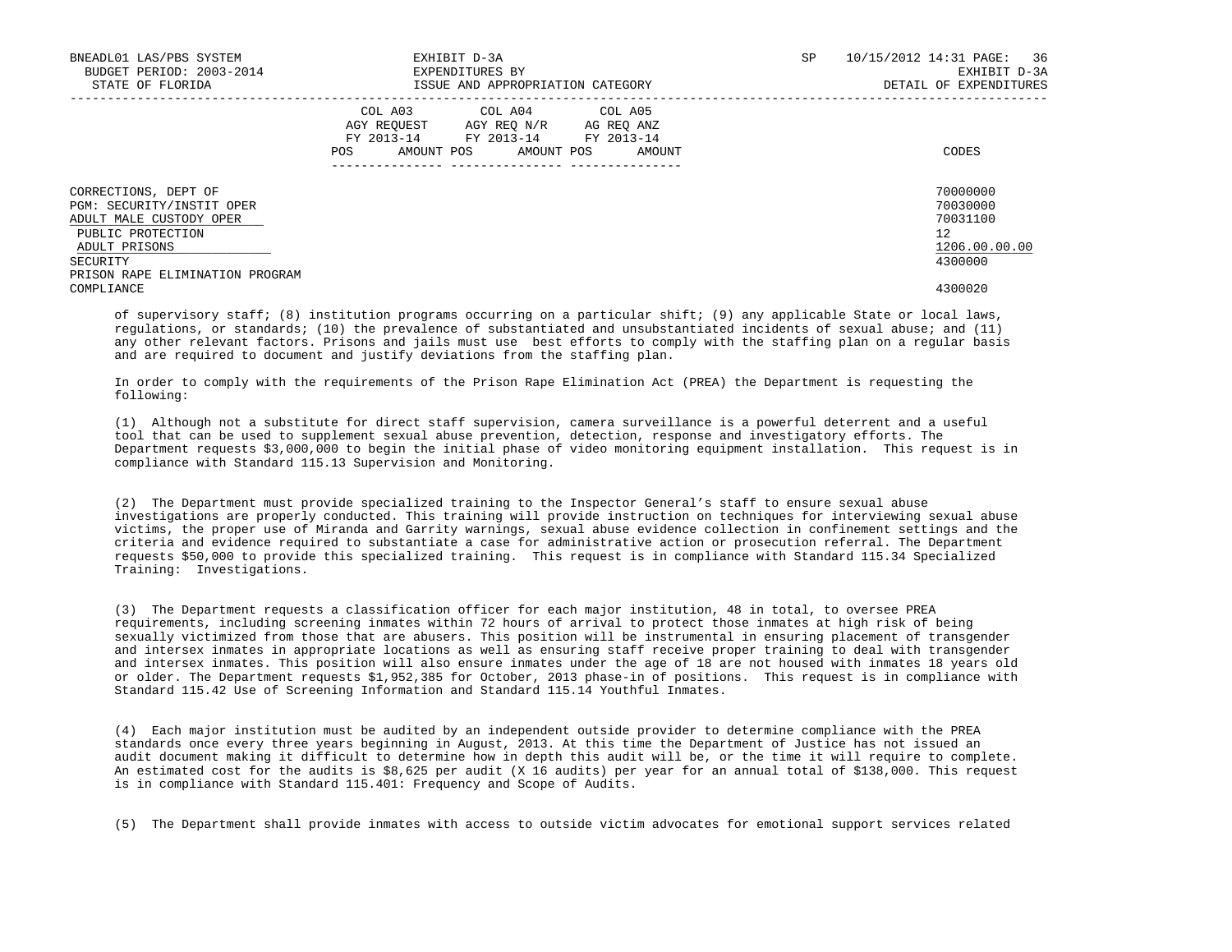| BNEADL01 LAS/PBS SYSTEM<br>BUDGET PERIOD: 2003-2014<br>STATE OF FLORIDA                                                                                           | EXHIBIT D-3A<br>EXPENDITURES BY<br>ISSUE AND APPROPRIATION CATEGORY                                                                            | 10/15/2012 14:31 PAGE: 37<br><b>SP</b><br>EXHIBIT D-3A<br>DETAIL OF EXPENDITURES |
|-------------------------------------------------------------------------------------------------------------------------------------------------------------------|------------------------------------------------------------------------------------------------------------------------------------------------|----------------------------------------------------------------------------------|
|                                                                                                                                                                   | COL A03<br>COL A04 COL A05<br>AGY REQUEST AGY REQ N/R AG REQ ANZ<br>FY 2013-14 FY 2013-14 FY 2013-14<br>AMOUNT POS AMOUNT POS<br>AMOUNT<br>POS | CODES                                                                            |
| CORRECTIONS, DEPT OF<br>PGM: SECURITY/INSTIT OPER<br>ADULT MALE CUSTODY OPER<br>PUBLIC PROTECTION<br>ADULT PRISONS<br>SECURITY<br>PRISON RAPE ELIMINATION PROGRAM |                                                                                                                                                | 70000000<br>70030000<br>70031100<br>12<br>1206.00.00.00<br>4300000               |
| COMPLIANCE                                                                                                                                                        |                                                                                                                                                | 4300020                                                                          |

 to sexual abuse. The Department shall also enable reasonable communication between inmates and these organizations and agencies, in as confidential a manner as possible. It is estimated that it could cost the Department up to \$2,000.00 per case to collaborate with the Florida Council Against Sexual Violence, for follow up services related to substantiated cases. There were seven (7) substantiated cases in 2011, which would be an estimated cost of \$14,000.00.

 The decision to implement or not to implement the Prison Rape Elimination Act (PREA) requirements involves weighing the resource related costs for full compliance against the 5% penalty assessed against Justice Department Grants for non-compliance. Additionally, the potential costs associated with liabilities, including litigation, assumed by the Department in the case of non-compliance may be greater than any costs incurred with implementation.

 This issue is consistent with the Florida Strategic Plan for Economic Development strategy to improve the efficiency and effectiveness of government agencies at all levels.

## Activity: Maintaining Security \*\*\*\*\*\*\*\*\*\*\*\*\*\*\*\*\*\*\*\*\*\*\*\*\*\*\*\*\*\*\*\*\*\*\*\*\*\*\*\*\*\*\*\*\*\*\*\*\*\*\*\*\*\*\*\*\*\*\*\*\*\*\*\*\*\*\*\*\*\*\*\*\*\*\*\*\*\*\*\*\*\*\*\*\*\*\*\*\*\*\*\*\*\*\*\*\*\*\*\*\*\*\*\*\*\*\*\*\*\*\*\*\*\*\*\*\*\*\*\*\*\*\*\*\*\*\*

| SAFE HAVEN WITH THROW PHONES<br>EXPENSES |           |         |         | 4300030<br>040000 |
|------------------------------------------|-----------|---------|---------|-------------------|
| GENERAL REVENUE FUND                     | $-STATE$  | 809,472 | 795,832 | 1000 1            |
|                                          |           |         |         |                   |
| OPERATING CAPITAL OUTLAY                 |           |         |         | 060000            |
| GENERAL REVENUE FUND                     | $-$ STATE | 105,960 | 105,960 | 1000 1            |
| TOTAL: SAFE HAVEN WITH THROW PHONES      |           |         |         | 4300030           |
| TOTAL ISSUE                              |           | 915,432 | 901,792 |                   |
|                                          |           |         |         |                   |

## AGENCY ISSUE NARRATIVE:

2013-2014 BUDGET YEAR NARRATIVE: IT COMPONENT? NO

 The Department requests \$809,472 for equipment and training to develop safe havens in correctional facilities. These safe haven designated locations would provide an area for officers and other institutional staff to retreat to should they become the subject of an inmate assault. Once in the safe haven area, staff within the officer station would be able to provide protective action for the staff under assault. Staff could prevent the inmate from perpetrating further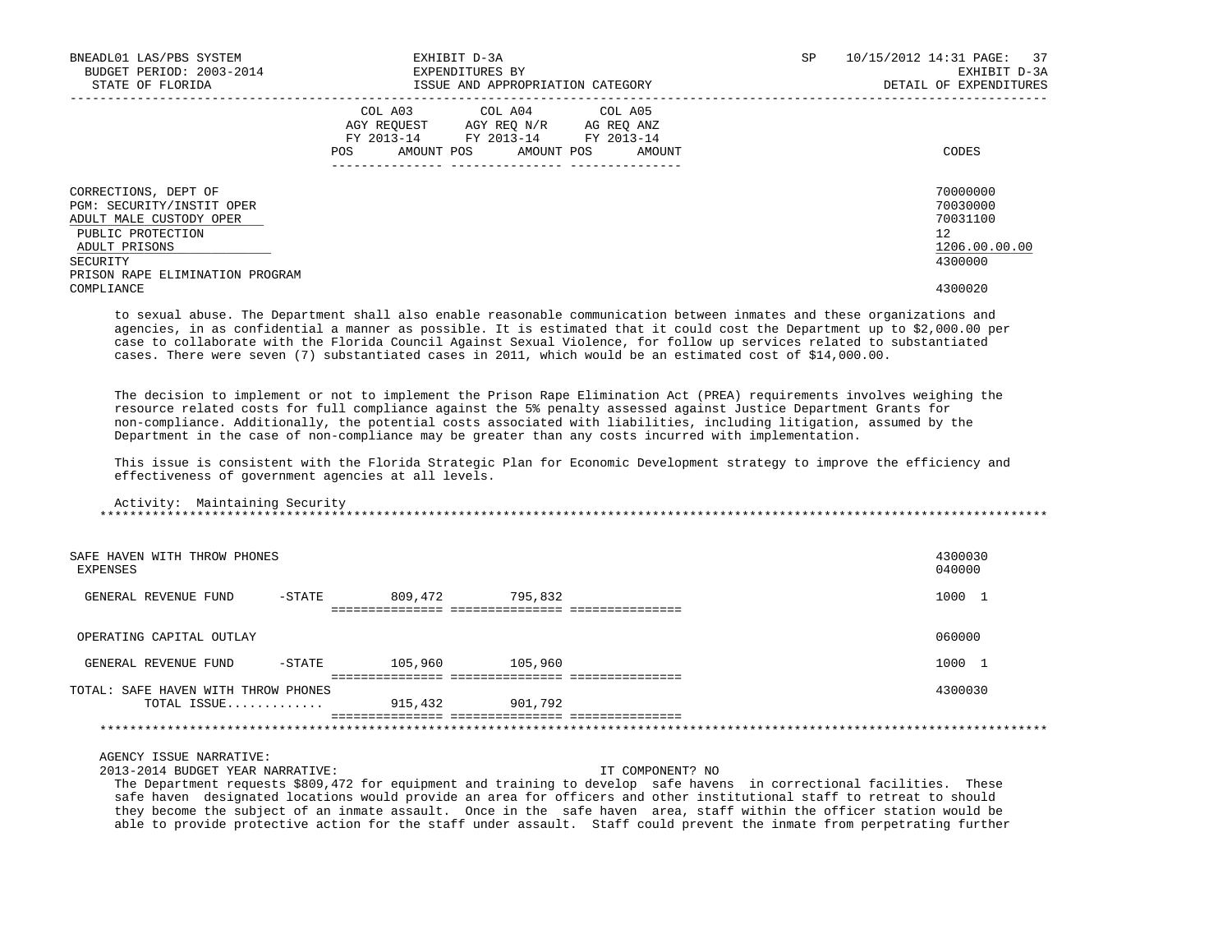| BNEADL01 LAS/PBS SYSTEM<br>BUDGET PERIOD: 2003-2014<br>STATE OF FLORIDA                                                                                        | EXHIBIT D-3A<br>EXPENDITURES BY<br>ISSUE AND APPROPRIATION CATEGORY                                                                            | SP. | 10/15/2012 14:31 PAGE: 38<br>EXHIBIT D-3A<br>DETAIL OF EXPENDITURES           |
|----------------------------------------------------------------------------------------------------------------------------------------------------------------|------------------------------------------------------------------------------------------------------------------------------------------------|-----|-------------------------------------------------------------------------------|
|                                                                                                                                                                | COL A03 COL A04 COL A05<br>AGY REQUEST AGY REQ N/R AG REQ ANZ<br>FY 2013-14 FY 2013-14 FY 2013-14<br>AMOUNT POS<br>POS<br>AMOUNT POS<br>AMOUNT |     | CODES                                                                         |
| CORRECTIONS, DEPT OF<br>PGM: SECURITY/INSTIT OPER<br>ADULT MALE CUSTODY OPER<br>PUBLIC PROTECTION<br>ADULT PRISONS<br>SECURITY<br>SAFE HAVEN WITH THROW PHONES |                                                                                                                                                |     | 70000000<br>70030000<br>70031100<br>12<br>1206.00.00.00<br>4300000<br>4300030 |

assault by engaging the inmate with less-lethal munitions through ports in the officer station.

 The Department also requests \$105,960 for throw phones. Throw phones are used by Crisis Negotiation Team (CNT) during hostage situations to insure communication between the CNT and inmates/perpetrators is easier and more secure. A total of 8 throw phone systems are requested, one for each geographically located CERT/CNT team. These phones have not been replaced since initial purchase approximately 13+ years ago and have outlived their usefulness as well as availability of spare parts.

 This issue is consistent with the Florida Strategic Plan for Economic Development strategy to improve the efficiency and effectiveness of government agencies at all levels.

Activity: Maintaining Security

\*\*\*\*\*\*\*\*\*\*\*\*\*\*\*\*\*\*\*\*\*\*\*\*\*\*\*\*\*\*\*\*\*\*\*\*\*\*\*\*\*\*\*\*\*\*\*\*\*\*\*\*\*\*\*\*\*\*\*\*\*\*\*\*\*\*\*\*\*\*\*\*\*\*\*\*\*\*\*\*\*\*\*\*\*\*\*\*\*\*\*\*\*\*\*\*\*\*\*\*\*\*\*\*\*\*\*\*\*\*\*\*\*\*\*\*\*\*\*\*\*\*\*\*\*\*\*

| RESTORE CRITICAL SALARY LAPSE<br>REDUCTIONS<br>SALARIES AND BENEFITS |          |            | 4300040<br>010000 |
|----------------------------------------------------------------------|----------|------------|-------------------|
| GENERAL REVENUE FUND                                                 | $-STATE$ | 12,450,912 | 1000              |
|                                                                      |          |            |                   |

AGENCY ISSUE NARRATIVE:

2013-2014 BUDGET YEAR NARRATIVE: IT COMPONENT? NO

 The Department operates 48 institutional complexes, which include all major institutions and their satellite facilities. Currently, the Department has 16,673 security positions to supervise and provide care, custody, and control of approximately 90,000 inmates, which excludes inmates housed in privately operated facilities.

 The Department requests sufficient funds to reduce the lapse factor to 5% in 12 of its highest risk institutions. Currently, the lapse factors for the following institutions range from 6.7% to 15.4% for certified staff. These institutions include Apalachee, Charlotte, Columbia, Lake, Lancaster, Mayo, Northwest Florida Reception Center, Okaloosa, Santa Rosa, Suwannee, Union, and Florida State Prison.

 This issue is consistent with the Florida Strategic Plan for Economic Development strategy to improve the efficiency and effectiveness of government agencies at all levels.

 Activity Reference: Maintaining Security \*\*\*\*\*\*\*\*\*\*\*\*\*\*\*\*\*\*\*\*\*\*\*\*\*\*\*\*\*\*\*\*\*\*\*\*\*\*\*\*\*\*\*\*\*\*\*\*\*\*\*\*\*\*\*\*\*\*\*\*\*\*\*\*\*\*\*\*\*\*\*\*\*\*\*\*\*\*\*\*\*\*\*\*\*\*\*\*\*\*\*\*\*\*\*\*\*\*\*\*\*\*\*\*\*\*\*\*\*\*\*\*\*\*\*\*\*\*\*\*\*\*\*\*\*\*\*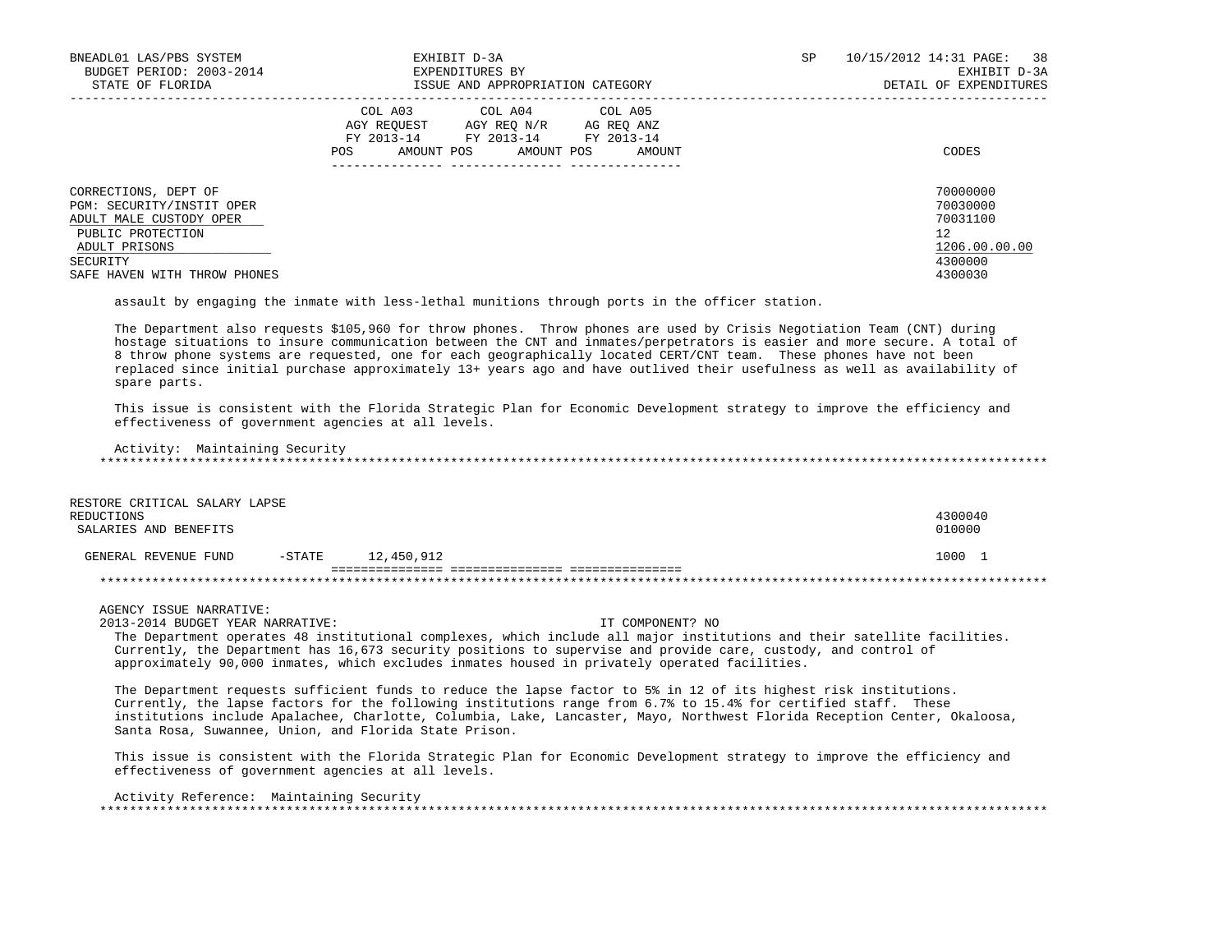| BNEADL01 LAS/PBS SYSTEM<br>BUDGET PERIOD: 2003-2014<br>STATE OF FLORIDA                                                                                                                                                                                                                                                                                                                                                                                                                                                                                                                                                                                                                      |           | EXHIBIT D-3A<br>EXPENDITURES BY<br>ISSUE AND APPROPRIATION CATEGORY                                                   |                  |          | SP       | 10/15/2012 14:31 PAGE:<br>-39<br>EXHIBIT D-3A<br>DETAIL OF EXPENDITURES       |
|----------------------------------------------------------------------------------------------------------------------------------------------------------------------------------------------------------------------------------------------------------------------------------------------------------------------------------------------------------------------------------------------------------------------------------------------------------------------------------------------------------------------------------------------------------------------------------------------------------------------------------------------------------------------------------------------|-----------|-----------------------------------------------------------------------------------------------------------------------|------------------|----------|----------|-------------------------------------------------------------------------------|
|                                                                                                                                                                                                                                                                                                                                                                                                                                                                                                                                                                                                                                                                                              | COL A03   | COL A04<br>AGY REQUEST AGY REQ N/R AG REQ ANZ<br>FY 2013-14 FY 2013-14 FY 2013-14<br>POS AMOUNT POS AMOUNT POS AMOUNT | COL A05          |          |          | CODES                                                                         |
| CORRECTIONS, DEPT OF<br>PGM: SECURITY/INSTIT OPER<br>ADULT MALE CUSTODY OPER<br>PUBLIC PROTECTION<br>ADULT PRISONS<br>SECURITY<br>RESTORE CRITICAL SALARY LAPSE<br>REDUCTIONS                                                                                                                                                                                                                                                                                                                                                                                                                                                                                                                |           |                                                                                                                       |                  |          |          | 70000000<br>70030000<br>70031100<br>12<br>1206.00.00.00<br>4300000<br>4300040 |
| POSITION DETAIL OF SALARIES AND BENEFITS:                                                                                                                                                                                                                                                                                                                                                                                                                                                                                                                                                                                                                                                    |           |                                                                                                                       |                  |          |          | LAPSE LAPSED SALARIES                                                         |
|                                                                                                                                                                                                                                                                                                                                                                                                                                                                                                                                                                                                                                                                                              | ETE       | BASE RATE                                                                                                             | ADDITIVES        | BENEFITS | SUBTOTAL | % AND BENEFITS                                                                |
| A03 - AGY REQUEST FY 2013-14<br>CHANGES TO CURRENTLY AUTHORIZED POSITIONS                                                                                                                                                                                                                                                                                                                                                                                                                                                                                                                                                                                                                    |           |                                                                                                                       |                  |          |          |                                                                               |
| OTHER SALARY AMOUNT<br>1000 GENERAL REVENUE FUND                                                                                                                                                                                                                                                                                                                                                                                                                                                                                                                                                                                                                                             |           |                                                                                                                       |                  |          |          | 12,450,912<br><u>____________</u>                                             |
|                                                                                                                                                                                                                                                                                                                                                                                                                                                                                                                                                                                                                                                                                              |           |                                                                                                                       |                  |          |          | 12,450,912<br>==============                                                  |
|                                                                                                                                                                                                                                                                                                                                                                                                                                                                                                                                                                                                                                                                                              |           |                                                                                                                       |                  |          |          |                                                                               |
| COST ADJUSTMENTS<br>INCREASE SECURITY EXPENSES FUNDING<br><b>EXPENSES</b>                                                                                                                                                                                                                                                                                                                                                                                                                                                                                                                                                                                                                    |           |                                                                                                                       |                  |          |          | 5300000<br>5300060<br>040000                                                  |
| $-$ STATE<br>GENERAL REVENUE FUND                                                                                                                                                                                                                                                                                                                                                                                                                                                                                                                                                                                                                                                            | 7,030,163 |                                                                                                                       |                  |          |          | 1000 1                                                                        |
|                                                                                                                                                                                                                                                                                                                                                                                                                                                                                                                                                                                                                                                                                              |           |                                                                                                                       |                  |          |          |                                                                               |
| AGENCY ISSUE NARRATIVE:<br>2013-2014 BUDGET YEAR NARRATIVE:<br>The institutional operating per diem provides individual facilities a budget based on the average inmate population,<br>calculated at a per day rate, per inmate. Facilities use this budget to purchase items, excluding fixed operational<br>costs, needed to maintain safe and orderly operations and are outlined in the four categories below. The current<br>allocation is insufficient as this budget is critical to maintaining the required minimal constitutional care for the<br>inmate population as well as providing essential items for staff, and maintaining the physical plants at an operational<br>level. |           |                                                                                                                       | IT COMPONENT? NO |          |          |                                                                               |
| Inmate Variable Costs<br>Bedding/Linens, Drug Testing Kits/First Aid Supplies, Inmate Clothing, Janitorial/Cleaning Supplies, Laundry Supplies,<br>Miscellaneous Medical Supplies, Paper Supplies, Personal Care Items, Pest Control Supplies, Postage,<br>Printing/Reproduction, Work Release Stipends, Waste Water Treatment Plant Chemicals/Supplies.                                                                                                                                                                                                                                                                                                                                     |           |                                                                                                                       |                  |          |          |                                                                               |
| Staff Variable Costs                                                                                                                                                                                                                                                                                                                                                                                                                                                                                                                                                                                                                                                                         |           |                                                                                                                       |                  |          |          |                                                                               |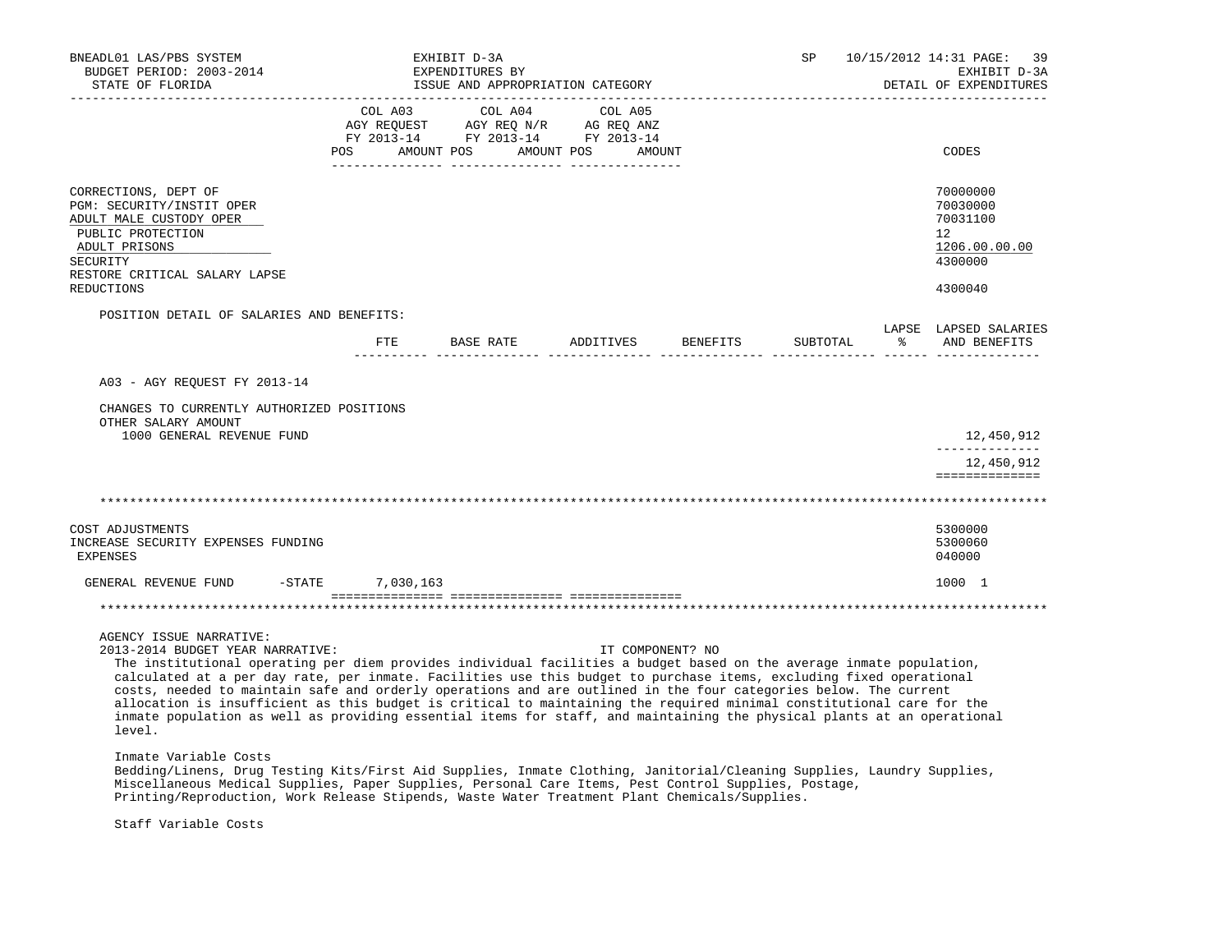| BNEADL01 LAS/PBS SYSTEM<br>BUDGET PERIOD: 2003-2014<br>STATE OF FLORIDA                                                                | EXHIBIT D-3A<br>EXPENDITURES BY<br>ISSUE AND APPROPRIATION CATEGORY                                                                                  | SP. | 10/15/2012 14:31 PAGE: 40<br>EXHIBIT D-3A<br>DETAIL OF EXPENDITURES |
|----------------------------------------------------------------------------------------------------------------------------------------|------------------------------------------------------------------------------------------------------------------------------------------------------|-----|---------------------------------------------------------------------|
|                                                                                                                                        | COL A04 COL A05<br>COL A03<br>AGY REOUEST AGY REO N/R AG REO ANZ<br>FY 2013-14<br>FY 2013-14 FY 2013-14<br>AMOUNT POS<br>AMOUNT POS<br>AMOUNT<br>POS |     | CODES                                                               |
| CORRECTIONS, DEPT OF<br>PGM: SECURITY/INSTIT OPER<br>ADULT MALE CUSTODY OPER<br>PUBLIC PROTECTION<br>ADULT PRISONS<br>COST ADJUSTMENTS |                                                                                                                                                      |     | 70000000<br>70030000<br>70031100<br>12<br>1206.00.00.00<br>5300000  |
| INCREASE SECURITY EXPENSES FUNDING                                                                                                     |                                                                                                                                                      |     | 5300060                                                             |

 Arsenal Supplies/Equipment, Basic Recruit Training, Data Processing Supplies/ Equipment, Office Supplies, Officer Uniforms, Travel.

 Repair/Maintenance Variable Building/Construction Supplies, Maintenance Parts/Fittings for Facilities and Fleet, Minor Tools, Repair/Maintenance Commodities and Services.

 Other Variable Costs Educational Supplies-Training, Equipment Rental-Other, Freight, Groundskeeping Supplies/ Equipment, Other Charges/Obligations.

 Institutions are expected to purchase all of the items above with the allocated expense funds and, when insufficiently allocated as has been the case for the past few years, they are forced to prioritize expenditures among these categories resulting in essential purchases to maintain safe, orderly, and efficient operations not being achieved.

 The Department requests additional expenses funding in order to provide an appropriate variable per diem based on facility mission. The per diems below are based on actual past expenditures, as well as previous shortfalls and provides a budget that each facility can use to provide a safe and secure environment for the inmate population and employees. The per diems reflect a gradual increase in the market value of the above referenced goods and services over the past several years.

| Adult Males        | \$0.61 |
|--------------------|--------|
| Females            | \$0.77 |
| Youthful Offenders | \$0.73 |
| Reception Centers  | \$0.96 |

 Failure to fund these operational budgets at appropriate levels may result in litigation over the minimal constitutional care requirements for inmates as well as failure to properly maintain the physical plant and fleet of our facilities, resulting in greater expenditures for repairs and deteriorating living and working environments for inmates and employees.

 Total additional expenses funding needed to adequately address need is \$21,090,492. The Department requests \$7,030,163 for FY 2013-14 as part one of a three year request.

 This issue is consistent with the Florida Strategic Plan for Economic Development strategy to improve the efficiency and effectiveness of government agencies at all levels.

 Activity: Maintaining Security \*\*\*\*\*\*\*\*\*\*\*\*\*\*\*\*\*\*\*\*\*\*\*\*\*\*\*\*\*\*\*\*\*\*\*\*\*\*\*\*\*\*\*\*\*\*\*\*\*\*\*\*\*\*\*\*\*\*\*\*\*\*\*\*\*\*\*\*\*\*\*\*\*\*\*\*\*\*\*\*\*\*\*\*\*\*\*\*\*\*\*\*\*\*\*\*\*\*\*\*\*\*\*\*\*\*\*\*\*\*\*\*\*\*\*\*\*\*\*\*\*\*\*\*\*\*\*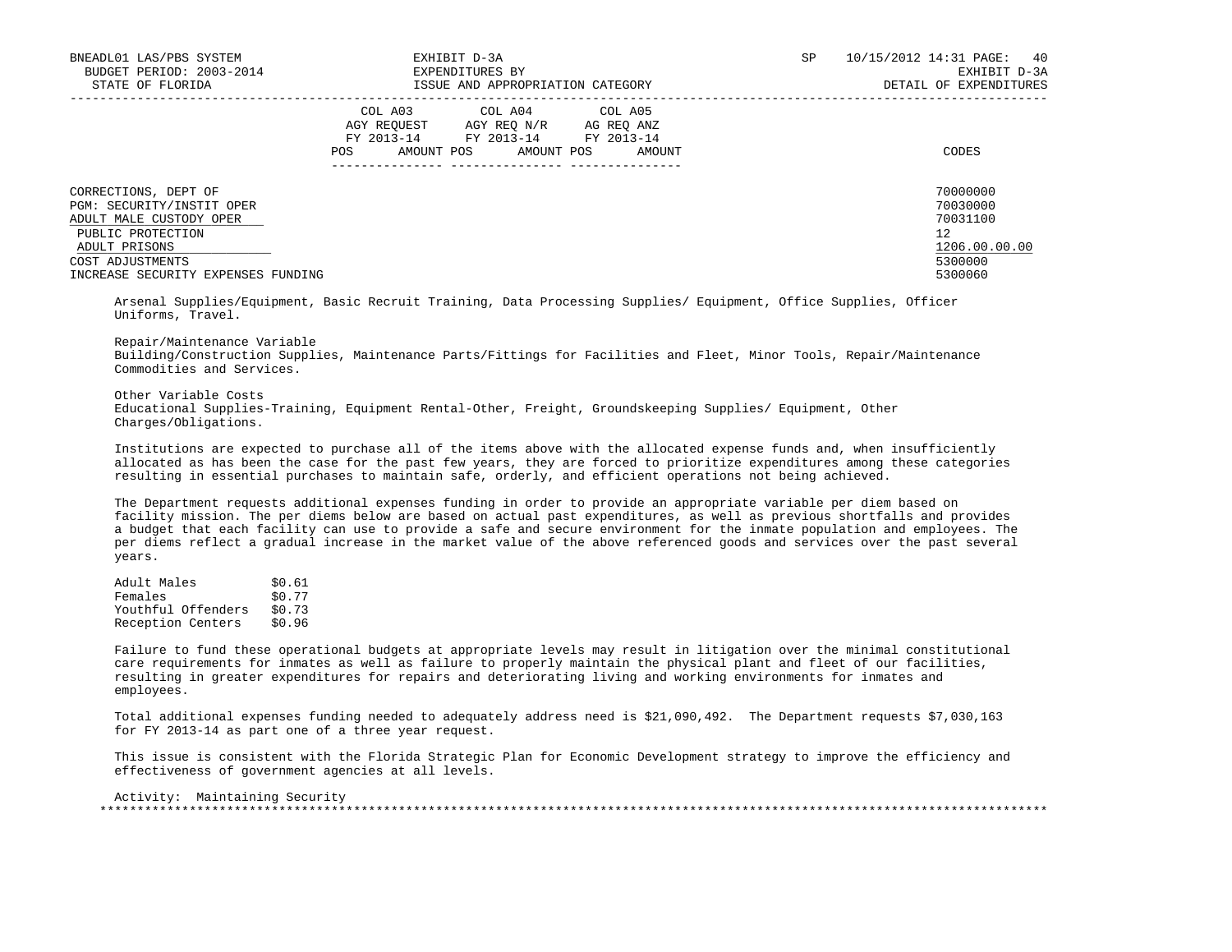| BNEADL01 LAS/PBS SYSTEM<br>BUDGET PERIOD: 2003-2014<br>STATE OF FLORIDA                                                                                                   |                  | EXHIBIT D-3A<br>EXPENDITURES BY<br>ISSUE AND APPROPRIATION CATEGORY                                                                                                                                                                                               | SP | 10/15/2012 14:31 PAGE:<br>41<br>EXHIBIT D-3A<br>DETAIL OF EXPENDITURES       |
|---------------------------------------------------------------------------------------------------------------------------------------------------------------------------|------------------|-------------------------------------------------------------------------------------------------------------------------------------------------------------------------------------------------------------------------------------------------------------------|----|------------------------------------------------------------------------------|
|                                                                                                                                                                           | COL A03          | COL A04<br>COL A05<br>AGY REQUEST AGY REQ N/R AG REQ ANZ<br>FY 2013-14 FY 2013-14 FY 2013-14<br>POS AMOUNT POS AMOUNT POS AMOUNT                                                                                                                                  |    | CODES                                                                        |
| CORRECTIONS, DEPT OF<br>PGM: SECURITY/INSTIT OPER<br>ADULT MALE CUSTODY OPER<br>PUBLIC PROTECTION<br>ADULT PRISONS<br>RESTORE REDUCTIONS<br>RESTORE FUNDING FOR REGION IV |                  |                                                                                                                                                                                                                                                                   |    | 70000000<br>70030000<br>70031100<br>$12^{\circ}$<br>1206.00.00.00<br>6800000 |
| PRIVATIZATION INITIATIVE<br>SALARIES AND BENEFITS                                                                                                                         |                  |                                                                                                                                                                                                                                                                   |    | 6800030<br>010000                                                            |
| GENERAL REVENUE FUND -STATE 4,300,000                                                                                                                                     |                  |                                                                                                                                                                                                                                                                   |    | 1000 1                                                                       |
| <b>EXPENSES</b>                                                                                                                                                           |                  |                                                                                                                                                                                                                                                                   |    | 040000                                                                       |
| GENERAL REVENUE FUND -STATE 4,054,108                                                                                                                                     |                  |                                                                                                                                                                                                                                                                   |    | 1000 1                                                                       |
| FOOD PRODUCTS                                                                                                                                                             |                  |                                                                                                                                                                                                                                                                   |    | 070000                                                                       |
| GENERAL REVENUE FUND                                                                                                                                                      | -STATE 2,524,696 |                                                                                                                                                                                                                                                                   |    | 1000 1                                                                       |
| TOTAL: RESTORE FUNDING FOR REGION IV<br>PRIVATIZATION INITIATIVE<br>TOTAL ISSUE 10,878,804                                                                                |                  |                                                                                                                                                                                                                                                                   |    | 6800030                                                                      |
|                                                                                                                                                                           |                  |                                                                                                                                                                                                                                                                   |    |                                                                              |
| AGENCY ISSUE NARRATIVE:<br>2013-2014 BUDGET YEAR NARRATIVE:<br>This reduction resulted in a current year budget shortfall.                                                |                  | IT COMPONENT? NO<br>This issue requests restoration of appropriation reductions made in anticipation of the privatization of facilities in<br>Region IV. The privatization of facilities did not occur and the Department has continued operating the facilities. |    |                                                                              |
| effectiveness of government agencies at all levels.                                                                                                                       |                  | This issue is consistent with the Florida Strategic Plan for Economic Development strategy to improve the efficiency and                                                                                                                                          |    |                                                                              |
| Activity: Maintaining Security<br>Food Service                                                                                                                            |                  |                                                                                                                                                                                                                                                                   |    |                                                                              |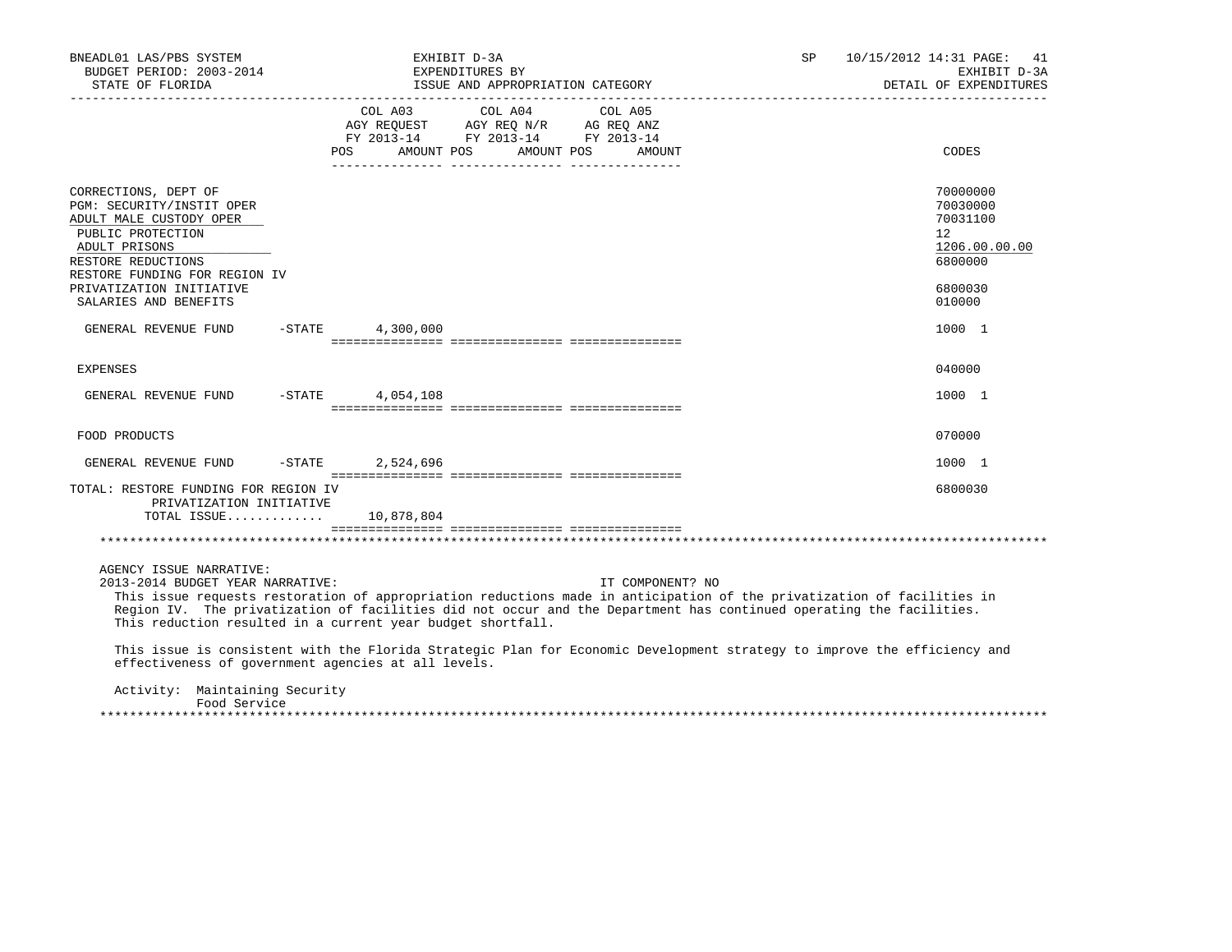| BNEADL01 LAS/PBS SYSTEM<br>BUDGET PERIOD: 2003-2014<br>STATE OF FLORIDA                                                                                                                                                                                                                                                                                                                                                                                                                                                                                                                                       |           | EXHIBIT D-3A<br>EXPENDITURES BY<br>ISSUE AND APPROPRIATION CATEGORY                                             |                      |          | <b>SP</b> |   | 10/15/2012 14:31 PAGE:<br>42<br>EXHIBIT D-3A<br>DETAIL OF EXPENDITURES |
|---------------------------------------------------------------------------------------------------------------------------------------------------------------------------------------------------------------------------------------------------------------------------------------------------------------------------------------------------------------------------------------------------------------------------------------------------------------------------------------------------------------------------------------------------------------------------------------------------------------|-----------|-----------------------------------------------------------------------------------------------------------------|----------------------|----------|-----------|---|------------------------------------------------------------------------|
|                                                                                                                                                                                                                                                                                                                                                                                                                                                                                                                                                                                                               | POS       | COL A03 COL A04 COL A05<br>AGY REQUEST AGY REQ N/R AG REQ ANZ<br>FY 2013-14 FY 2013-14 FY 2013-14<br>AMOUNT POS | AMOUNT POS<br>AMOUNT |          |           |   | CODES                                                                  |
| CORRECTIONS, DEPT OF<br>PGM: SECURITY/INSTIT OPER<br>ADULT MALE CUSTODY OPER<br>PUBLIC PROTECTION<br>ADULT PRISONS<br>RESTORE REDUCTIONS<br>RESTORE FUNDING FOR REGION IV                                                                                                                                                                                                                                                                                                                                                                                                                                     |           |                                                                                                                 |                      |          |           |   | 70000000<br>70030000<br>70031100<br>12<br>1206.00.00.00<br>6800000     |
| PRIVATIZATION INITIATIVE                                                                                                                                                                                                                                                                                                                                                                                                                                                                                                                                                                                      |           |                                                                                                                 |                      |          |           |   | 6800030                                                                |
| POSITION DETAIL OF SALARIES AND BENEFITS:                                                                                                                                                                                                                                                                                                                                                                                                                                                                                                                                                                     | ETE       | BASE RATE                                                                                                       | ADDITIVES            | BENEFITS | SUBTOTAL  | ႜ | LAPSE LAPSED SALARIES<br>AND BENEFITS                                  |
| A03 - AGY REQUEST FY 2013-14<br>CHANGES TO CURRENTLY AUTHORIZED POSITIONS<br>OTHER SALARY AMOUNT<br>1000 GENERAL REVENUE FUND                                                                                                                                                                                                                                                                                                                                                                                                                                                                                 |           |                                                                                                                 |                      |          |           |   | 4,300,000<br>4,300,000<br>==============                               |
|                                                                                                                                                                                                                                                                                                                                                                                                                                                                                                                                                                                                               |           |                                                                                                                 |                      |          |           |   |                                                                        |
| RESTORE STAFF REDUCTION<br>SALARIES AND BENEFITS                                                                                                                                                                                                                                                                                                                                                                                                                                                                                                                                                              |           |                                                                                                                 |                      |          |           |   | 6800100<br>010000                                                      |
| GENERAL REVENUE FUND -STATE                                                                                                                                                                                                                                                                                                                                                                                                                                                                                                                                                                                   | 6,700,000 |                                                                                                                 |                      |          |           |   | 1000 1                                                                 |
|                                                                                                                                                                                                                                                                                                                                                                                                                                                                                                                                                                                                               |           |                                                                                                                 |                      |          |           |   |                                                                        |
| AGENCY ISSUE NARRATIVE:<br>2013-2014 BUDGET YEAR NARRATIVE:<br>The Department received \$6,700,000 in non-recurring funds in the Salaries and Benefits category in FY 2012-13. This<br>issue requests recurring restoration of those funds for FY 2013-14. This funding is critical to the Department's efforts<br>in properly staffing correctional facilities in order to ensure a safe and secure environment for employees and inmates,<br>as well as ensuring public safety.<br>This issue is consistent with the Florida Strategic Plan for Economic Development strategy to improve the efficiency and |           |                                                                                                                 | IT COMPONENT? NO     |          |           |   |                                                                        |
| effectiveness of government agencies at all levels.                                                                                                                                                                                                                                                                                                                                                                                                                                                                                                                                                           |           |                                                                                                                 |                      |          |           |   |                                                                        |
| Activity: Maintaining Security                                                                                                                                                                                                                                                                                                                                                                                                                                                                                                                                                                                |           |                                                                                                                 |                      |          |           |   |                                                                        |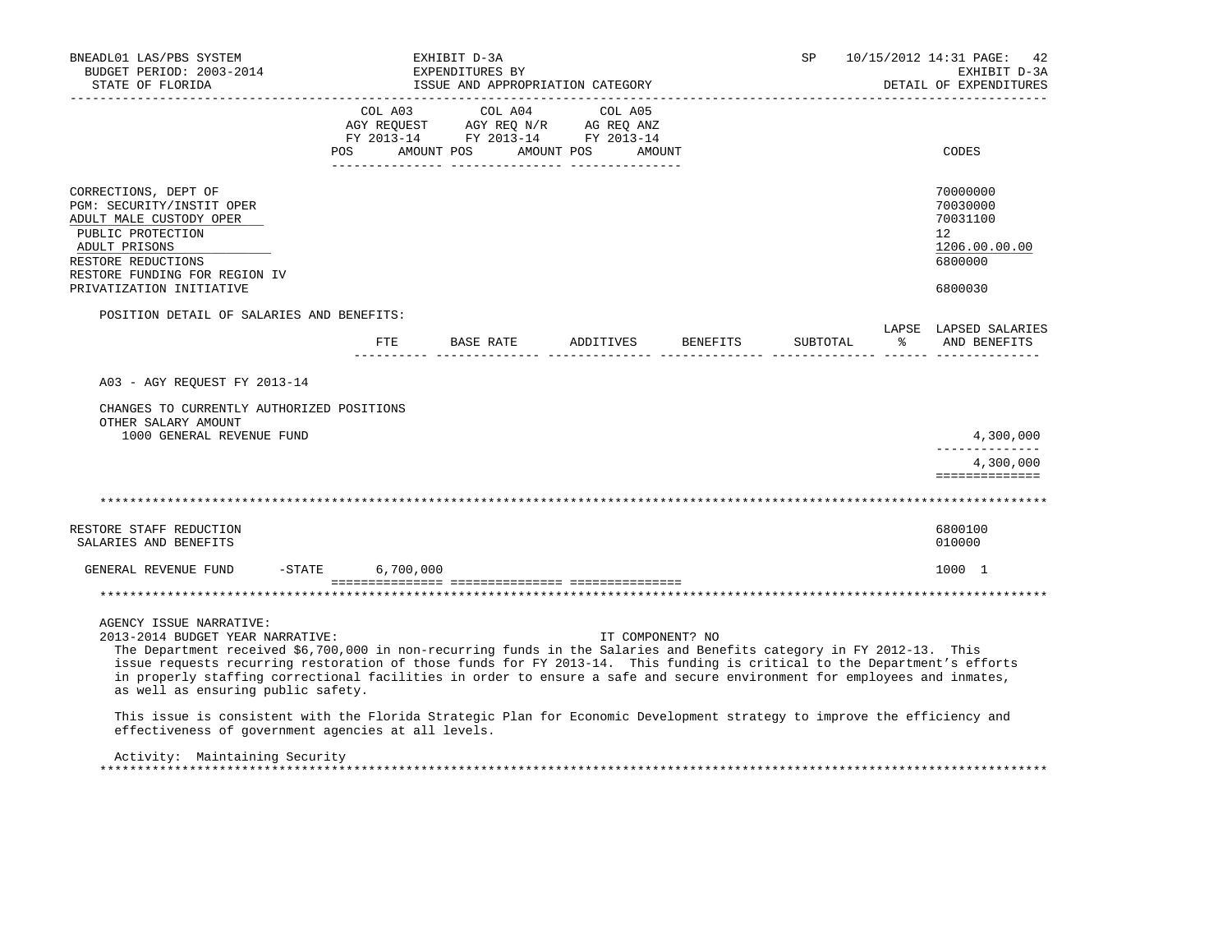| 10/15/2012 14:31 PAGE: 43<br>DETAIL OF EXPENDITURES | SP |          | EXHIBIT D-3A |                    | BNEADL01 LAS/PBS SYSTEM<br>BUDGET PERIOD: 2003-2014<br>STATE OF FLORIDA                                                                                                                                          |
|-----------------------------------------------------|----|----------|--------------|--------------------|------------------------------------------------------------------------------------------------------------------------------------------------------------------------------------------------------------------|
|                                                     |    |          |              |                    |                                                                                                                                                                                                                  |
|                                                     |    |          |              |                    | CORRECTIONS, DEPT OF<br>PGM: SECURITY/INSTIT OPER<br>ADULT MALE CUSTODY OPER<br>PUBLIC PROTECTION<br>ADULT PRISONS<br>RESTORE REDUCTIONS<br>RESTORE STAFF REDUCTION                                              |
| LAPSE LAPSED SALARIES<br>% AND BENEFITS             |    |          |              |                    | POSITION DETAIL OF SALARIES AND BENEFITS:                                                                                                                                                                        |
|                                                     |    |          |              |                    | A03 - AGY REOUEST FY 2013-14<br>CHANGES TO CURRENTLY AUTHORIZED POSITIONS                                                                                                                                        |
|                                                     |    |          |              |                    | OTHER SALARY AMOUNT<br>1000 GENERAL REVENUE FUND                                                                                                                                                                 |
|                                                     |    |          |              |                    |                                                                                                                                                                                                                  |
|                                                     |    | SUBTOTAL |              | ADDITIVES BENEFITS | EXPENDITURES BY<br>ISSUE AND APPROPRIATION CATEGORY<br>COL A03 COL A04 COL A05<br>AGY REQUEST AGY REQ N/R AG REQ ANZ<br>FY 2013-14 FY 2013-14 FY 2013-14<br>POS<br>AMOUNT POS AMOUNT POS AMOUNT<br>FTE BASE RATE |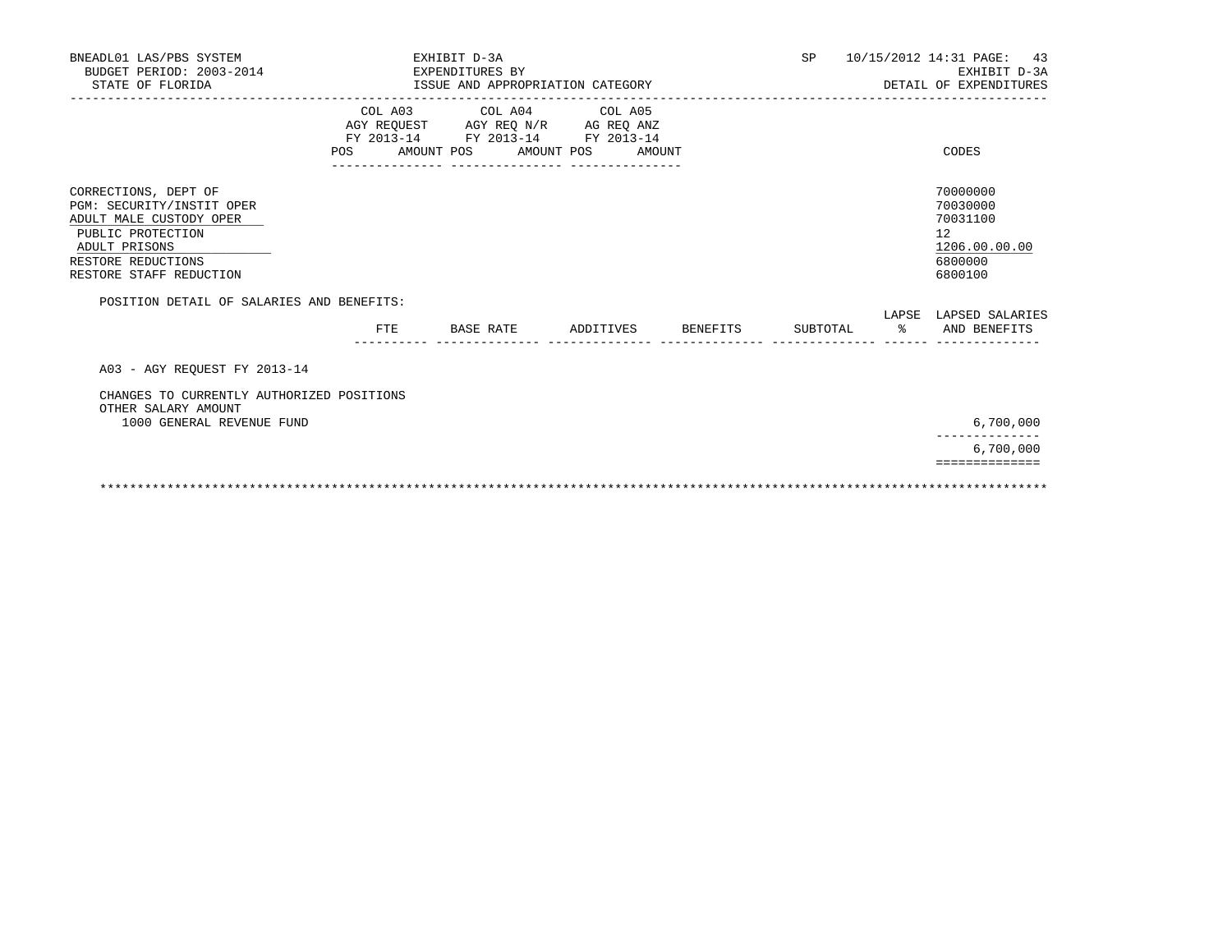| BNEADL01 LAS/PBS SYSTEM<br>BUDGET PERIOD: 2003-2014<br>STATE OF FLORIDA                                                                                                                                                          |                                     | EXHIBIT D-3A<br>EXPENDITURES BY<br>ISSUE AND APPROPRIATION CATEGORY                                                                                  | SP | 10/15/2012 14:31 PAGE:<br>44<br>EXHIBIT D-3A<br>DETAIL OF EXPENDITURES                               |
|----------------------------------------------------------------------------------------------------------------------------------------------------------------------------------------------------------------------------------|-------------------------------------|------------------------------------------------------------------------------------------------------------------------------------------------------|----|------------------------------------------------------------------------------------------------------|
|                                                                                                                                                                                                                                  | COL A03<br><b>POS</b><br>AMOUNT POS | COL A04<br>COL A05<br>AGY REQUEST AGY REQ N/R AG REQ ANZ<br>FY 2013-14 FY 2013-14 FY 2013-14<br>AMOUNT POS<br>AMOUNT<br>_ ________________ _________ |    | CODES                                                                                                |
| CORRECTIONS, DEPT OF<br>PGM: SECURITY/INSTIT OPER<br>FEMALE CUSTODY OPERATIONS<br>PUBLIC PROTECTION<br>ADULT PRISONS<br>ESTIMATED EXPENDITURES<br>ESTIMATED EXPENDITURES - OPERATIONS<br>SALARY RATE<br>SALARY RATE 34, 144, 807 |                                     |                                                                                                                                                      |    | 70000000<br>70030000<br>70031200<br>12 <sup>°</sup><br>1206.00.00.00<br>1000000<br>1001000<br>000000 |
| SALARIES AND BENEFITS                                                                                                                                                                                                            |                                     |                                                                                                                                                      |    | 010000                                                                                               |
| GENERAL REVENUE FUND -STATE 33,893,564<br>GRANTS AND DONATIONS TF -STATE 118,901                                                                                                                                                 |                                     |                                                                                                                                                      |    | 1000 1<br>2339 1                                                                                     |
| TOTAL POSITIONS 813.00<br>TOTAL APPRO                                                                                                                                                                                            | 34,012,465                          |                                                                                                                                                      |    |                                                                                                      |
| OTHER PERSONAL SERVICES                                                                                                                                                                                                          |                                     |                                                                                                                                                      |    | 030000                                                                                               |
| GENERAL REVENUE FUND -STATE 331,284<br>GRANTS AND DONATIONS TF -STATE                                                                                                                                                            | 32,884                              |                                                                                                                                                      |    | 1000 1<br>2339 1                                                                                     |
| TOTAL APPRO                                                                                                                                                                                                                      | 364,168                             |                                                                                                                                                      |    |                                                                                                      |
| <b>EXPENSES</b>                                                                                                                                                                                                                  |                                     |                                                                                                                                                      |    | 040000                                                                                               |
| GENERAL REVENUE FUND -STATE 1,994,239<br>GRANTS AND DONATIONS TF -STATE                                                                                                                                                          | 50,703                              |                                                                                                                                                      |    | 1000 1<br>2339 1                                                                                     |
| TOTAL APPRO                                                                                                                                                                                                                      | ________________<br>2,044,942       |                                                                                                                                                      |    |                                                                                                      |
| FOOD PRODUCTS                                                                                                                                                                                                                    |                                     |                                                                                                                                                      |    | 070000                                                                                               |
| GENERAL REVENUE FUND -STATE 2,406,265<br>GRANTS AND DONATIONS TF -STATE                                                                                                                                                          | 15,841<br>$- - - - - - -$           |                                                                                                                                                      |    | 1000 1<br>2339 1                                                                                     |
| TOTAL APPRO                                                                                                                                                                                                                      | 2,422,106                           | -------------- ---------------                                                                                                                       |    |                                                                                                      |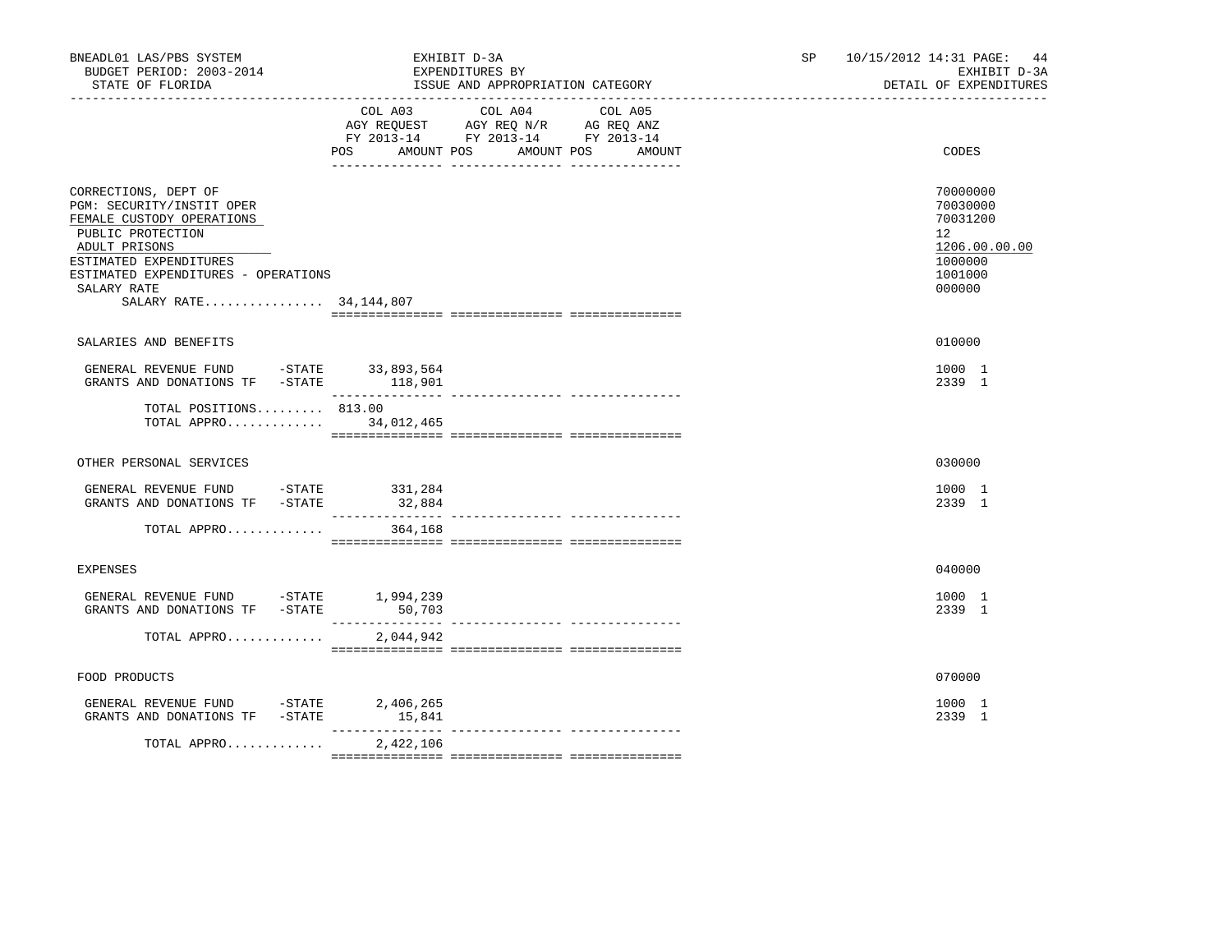| BNEADL01 LAS/PBS SYSTEM<br>BUDGET PERIOD: 2003-2014<br>STATE OF FLORIDA                                                                                                                                                            |           |                             | EXHIBIT D-3A<br>EXPENDITURES BY<br>ISSUE AND APPROPRIATION CATEGORY                                                               | SP | 10/15/2012 14:31 PAGE: 45<br>EXHIBIT D-3A<br>DETAIL OF EXPENDITURES                                            |
|------------------------------------------------------------------------------------------------------------------------------------------------------------------------------------------------------------------------------------|-----------|-----------------------------|-----------------------------------------------------------------------------------------------------------------------------------|----|----------------------------------------------------------------------------------------------------------------|
|                                                                                                                                                                                                                                    |           | POS                         | COL A03 COL A04 COL A05<br>AGY REQUEST AGY REQ N/R AG REQ ANZ<br>FY 2013-14 FY 2013-14 FY 2013-14<br>AMOUNT POS AMOUNT POS AMOUNT |    | CODES                                                                                                          |
| CORRECTIONS, DEPT OF<br>PGM: SECURITY/INSTIT OPER<br>FEMALE CUSTODY OPERATIONS<br>PUBLIC PROTECTION<br>ADULT PRISONS<br>ESTIMATED EXPENDITURES<br>ESTIMATED EXPENDITURES - OPERATIONS<br>SPECIAL CATEGORIES<br>CONTRACTED SERVICES |           |                             |                                                                                                                                   |    | 70000000<br>70030000<br>70031200<br>12 <sup>°</sup><br>1206.00.00.00<br>1000000<br>1001000<br>100000<br>100777 |
| GENERAL REVENUE FUND                                                                                                                                                                                                               |           | -STATE 625,305              |                                                                                                                                   |    | 1000 1                                                                                                         |
| FOOD SERVICE/PRODUCTION                                                                                                                                                                                                            |           |                             |                                                                                                                                   |    | 102025                                                                                                         |
| GENERAL REVENUE FUND<br>GRANTS AND DONATIONS TF -STATE                                                                                                                                                                             | -STATE    | 180,841<br>22,509           |                                                                                                                                   |    | 1000 1<br>2339 1                                                                                               |
| TOTAL APPRO                                                                                                                                                                                                                        |           | 203,350                     |                                                                                                                                   |    |                                                                                                                |
| OVERTIME                                                                                                                                                                                                                           |           |                             |                                                                                                                                   |    | 102331                                                                                                         |
| GENERAL REVENUE FUND                                                                                                                                                                                                               |           | $-STATE$ 469,295            |                                                                                                                                   |    | 1000 1                                                                                                         |
| RISK MANAGEMENT INSURANCE                                                                                                                                                                                                          |           |                             |                                                                                                                                   |    | 103241                                                                                                         |
| GENERAL REVENUE FUND                                                                                                                                                                                                               | $-STATE$  | 3,635,370                   |                                                                                                                                   |    | 1000 1                                                                                                         |
| SALARY INCENTIVE PAYMENTS                                                                                                                                                                                                          |           |                             |                                                                                                                                   |    | 103290                                                                                                         |
| GENERAL REVENUE FUND                                                                                                                                                                                                               |           | -STATE 341,923              |                                                                                                                                   |    | 1000 1                                                                                                         |
| PRIVATE PRISON OPERATIONS                                                                                                                                                                                                          |           |                             |                                                                                                                                   |    | 105235                                                                                                         |
| GENERAL REVENUE FUND -STATE 25,571,930<br>PRIVATE INMATE WELFARE TF -STATE                                                                                                                                                         |           | 597,359<br>________________ | ---------------- ---------------                                                                                                  |    | 1000 1<br>2623 1                                                                                               |
| TOTAL APPRO                                                                                                                                                                                                                        |           | 26,169,289                  |                                                                                                                                   |    |                                                                                                                |
| LEASE/PURCHASE/EQUIPMENT                                                                                                                                                                                                           |           |                             |                                                                                                                                   |    | 105281                                                                                                         |
| GENERAL REVENUE FUND                                                                                                                                                                                                               | $-$ STATE | 80,162                      |                                                                                                                                   |    | 1000 1                                                                                                         |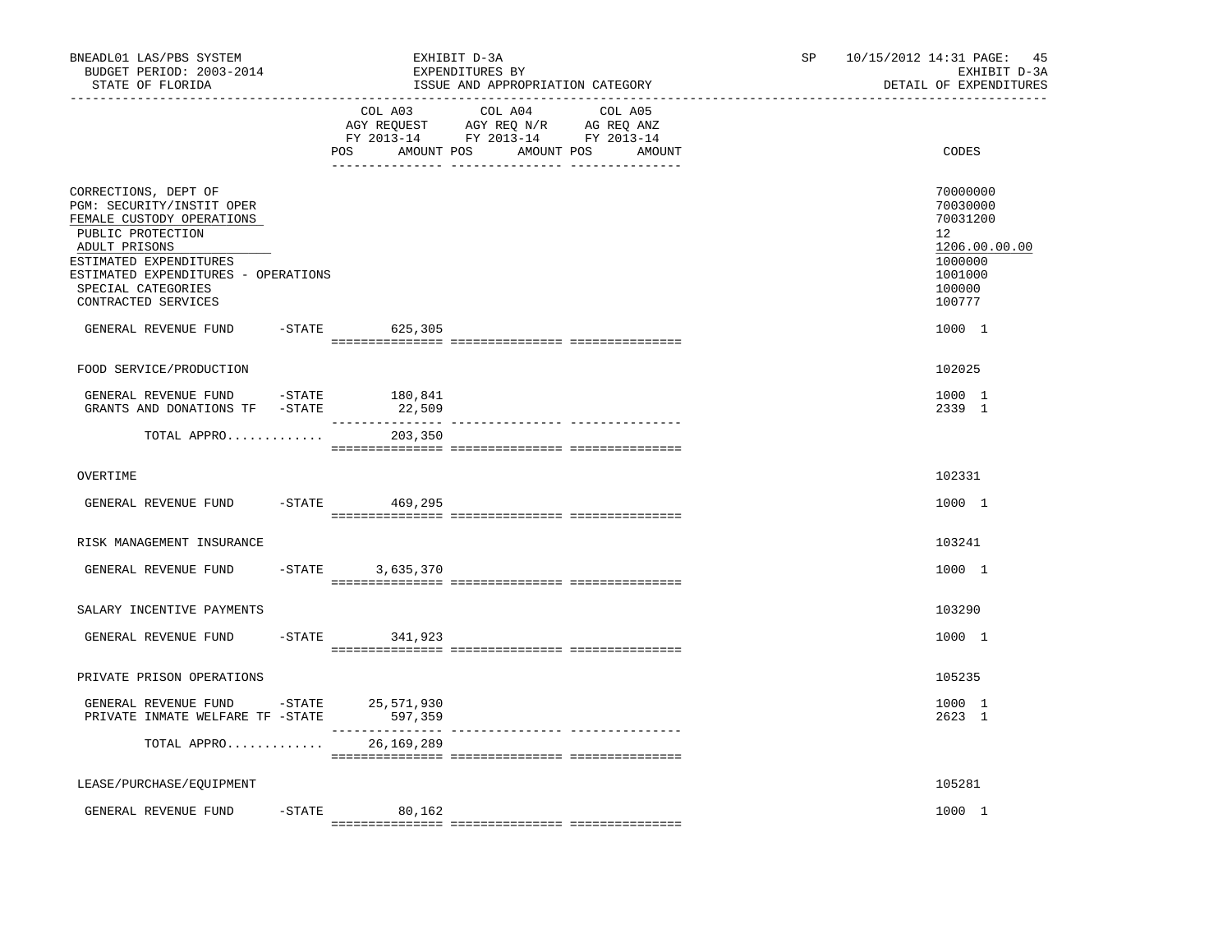| BNEADL01 LAS/PBS SYSTEM<br>BUDGET PERIOD: 2003-2014<br>STATE OF FLORIDA                                                                                                                                                                   | EXHIBIT D-3A<br>EXPENDITURES BY | ISSUE AND APPROPRIATION CATEGORY                                                                                                      | 10/15/2012 14:31 PAGE:<br>SP<br>EXHIBIT D-3A<br>DETAIL OF EXPENDITURES |                                                                                                   |  |
|-------------------------------------------------------------------------------------------------------------------------------------------------------------------------------------------------------------------------------------------|---------------------------------|---------------------------------------------------------------------------------------------------------------------------------------|------------------------------------------------------------------------|---------------------------------------------------------------------------------------------------|--|
|                                                                                                                                                                                                                                           |                                 | COL A03 COL A04 COL A05<br>AGY REQUEST AGY REQ N/R AG REQ ANZ<br>FY 2013-14 FY 2013-14 FY 2013-14<br>POS AMOUNT POS AMOUNT POS AMOUNT |                                                                        | CODES                                                                                             |  |
| CORRECTIONS, DEPT OF<br>PGM: SECURITY/INSTIT OPER<br>FEMALE CUSTODY OPERATIONS<br>PUBLIC PROTECTION<br>ADULT PRISONS<br>ESTIMATED EXPENDITURES<br>ESTIMATED EXPENDITURES - OPERATIONS<br>SPECIAL CATEGORIES<br>TR/DMS/HR SVCS/STW CONTRCT |                                 |                                                                                                                                       |                                                                        | 70000000<br>70030000<br>70031200<br>12<br>1206.00.00.00<br>1000000<br>1001000<br>100000<br>107040 |  |
| GENERAL REVENUE FUND                                                                                                                                                                                                                      | $-$ STATE 10,525                |                                                                                                                                       |                                                                        | 1000 1                                                                                            |  |
| TOTAL: ESTIMATED EXPENDITURES - OPERATIONS<br>TOTAL POSITIONS 813.00<br>TOTAL ISSUE 70,378,900<br>TOTAL SALARY RATE $34,144,807$                                                                                                          |                                 |                                                                                                                                       |                                                                        | 1001000                                                                                           |  |
| CASUALTY INSURANCE PREMIUM<br>ADJUSTMENT<br>SPECIAL CATEGORIES<br>RISK MANAGEMENT INSURANCE                                                                                                                                               |                                 |                                                                                                                                       |                                                                        | 1001090<br>100000<br>103241                                                                       |  |
| GENERAL REVENUE FUND                                                                                                                                                                                                                      | $-$ STATE 186,826               |                                                                                                                                       |                                                                        | 1000 1                                                                                            |  |
| FLORIDA RETIREMENT SYSTEM<br>CONTRIBUTION ADJUSTMENT FOR<br>FISCAL YEAR 2012-2013<br>SALARIES AND BENEFITS                                                                                                                                |                                 |                                                                                                                                       |                                                                        | 1001240<br>010000                                                                                 |  |
| GENERAL REVENUE FUND -STATE 284,401<br>GRANTS AND DONATIONS TF -STATE                                                                                                                                                                     | 999                             |                                                                                                                                       |                                                                        | 1000 1<br>2339 1                                                                                  |  |
| TOTAL APPRO                                                                                                                                                                                                                               | 285,400                         |                                                                                                                                       |                                                                        |                                                                                                   |  |
| ADJUSTMENT TO STATE HEALTH<br>INSURANCE PREMIUM CONTRIBUTION -<br>FISCAL YEAR 2012-13<br>SALARIES AND BENEFITS                                                                                                                            |                                 |                                                                                                                                       |                                                                        | 1001830<br>010000                                                                                 |  |
| GENERAL REVENUE FUND -STATE 115,213<br>GRANTS AND DONATIONS TF -STATE                                                                                                                                                                     | 405                             |                                                                                                                                       |                                                                        | 1000 1<br>2339 1                                                                                  |  |
| TOTAL APPRO                                                                                                                                                                                                                               | 115,618                         |                                                                                                                                       |                                                                        |                                                                                                   |  |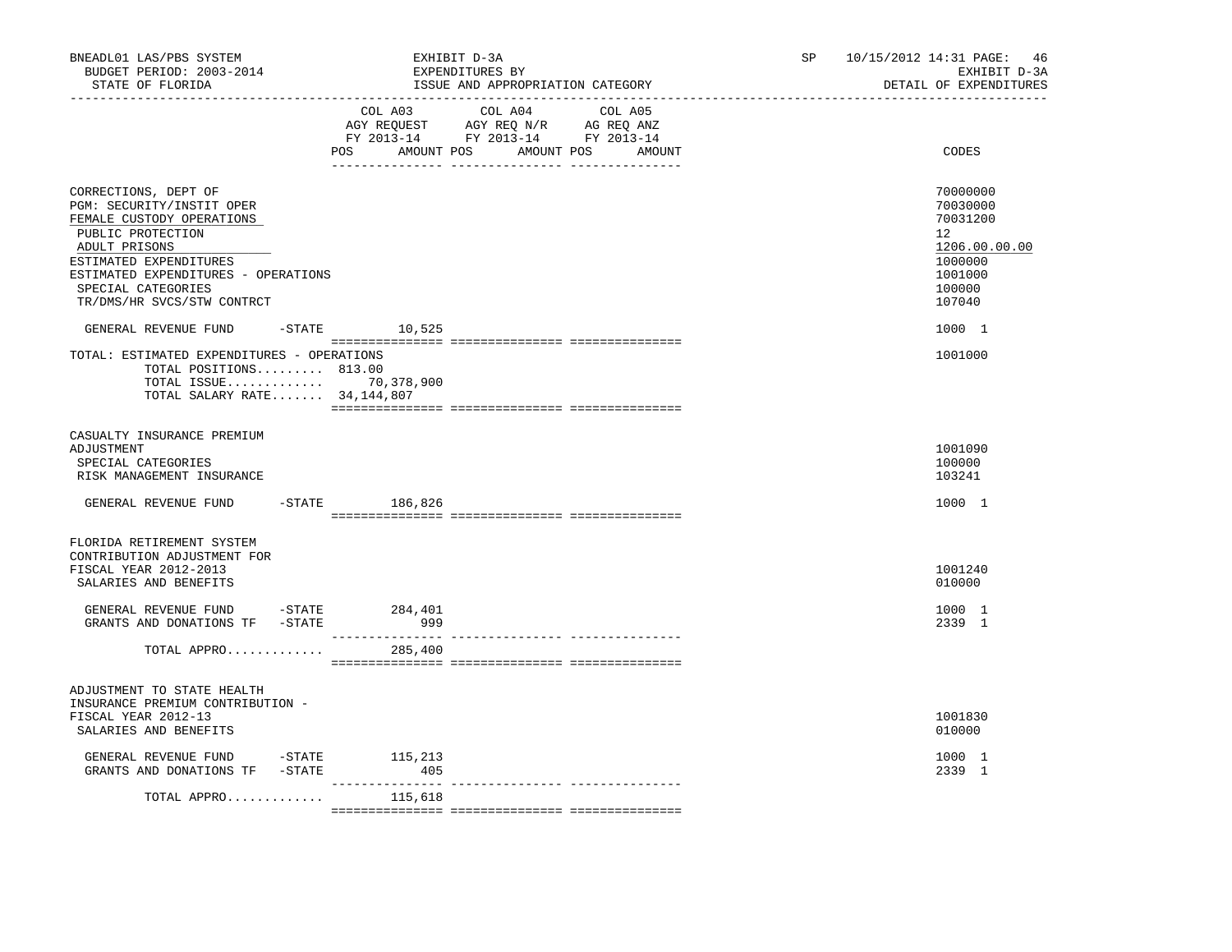| BNEADL01 LAS/PBS SYSTEM<br>BUDGET PERIOD: 2003-2014<br>STATE OF FLORIDA                                                                                                                                                                              | EXHIBIT D-3A<br>EXPENDITURES BY<br>ISSUE AND APPROPRIATION CATEGORY                                                                         | 47<br>10/15/2012 14:31 PAGE:<br>SP and the set of the set of the set of the set of the set of the set of the set of the set of the set of the set of the set of the set of the set of the set of the set of the set of the set of the set of the set of the se<br>EXHIBIT D-3A<br>DETAIL OF EXPENDITURES |
|------------------------------------------------------------------------------------------------------------------------------------------------------------------------------------------------------------------------------------------------------|---------------------------------------------------------------------------------------------------------------------------------------------|----------------------------------------------------------------------------------------------------------------------------------------------------------------------------------------------------------------------------------------------------------------------------------------------------------|
|                                                                                                                                                                                                                                                      | COL A03 COL A04 COL A05<br>AGY REQUEST AGY REQ N/R AG REQ ANZ<br>FY 2013-14 FY 2013-14 FY 2013-14<br>POS AMOUNT POS<br>AMOUNT POS<br>AMOUNT | CODES                                                                                                                                                                                                                                                                                                    |
| CORRECTIONS, DEPT OF<br>PGM: SECURITY/INSTIT OPER<br>FEMALE CUSTODY OPERATIONS<br>PUBLIC PROTECTION<br>ADULT PRISONS<br>ESTIMATED EXPENDITURES<br>REALLOCATION OF HUMAN RESOURCES<br>OUTSOURCING<br>SPECIAL CATEGORIES<br>TR/DMS/HR SVCS/STW CONTRCT |                                                                                                                                             | 70000000<br>70030000<br>70031200<br>$12^{\circ}$<br>1206.00.00.00<br>1000000<br>1005900<br>100000<br>107040                                                                                                                                                                                              |
| GENERAL REVENUE FUND                                                                                                                                                                                                                                 | $-$ STATE $1,005-$                                                                                                                          | 1000 1                                                                                                                                                                                                                                                                                                   |
| INTRA-AGENCY REORGANIZATIONS<br>TRANSFER FUNDS TO NEW BUDGET<br>ENTITY STRUCTURE<br>SALARY RATE<br>SALARY RATE 34, 144, 807-                                                                                                                         |                                                                                                                                             | 1800000<br>1800150<br>000000                                                                                                                                                                                                                                                                             |
| SALARIES AND BENEFITS                                                                                                                                                                                                                                |                                                                                                                                             | 010000                                                                                                                                                                                                                                                                                                   |
| GENERAL REVENUE FUND -STATE 34,869,243-<br>GRANTS AND DONATIONS TF -STATE 122,330-                                                                                                                                                                   |                                                                                                                                             | 1000 1<br>2339 1                                                                                                                                                                                                                                                                                         |
| TOTAL POSITIONS 813.00-<br>TOTAL APPRO 34,991,573-                                                                                                                                                                                                   |                                                                                                                                             |                                                                                                                                                                                                                                                                                                          |
| OTHER PERSONAL SERVICES                                                                                                                                                                                                                              |                                                                                                                                             | 030000                                                                                                                                                                                                                                                                                                   |
| GENERAL REVENUE FUND -STATE 331,284-<br>GRANTS AND DONATIONS TF -STATE                                                                                                                                                                               | $32,884-$                                                                                                                                   | 1000 1<br>2339 1                                                                                                                                                                                                                                                                                         |
| TOTAL APPRO                                                                                                                                                                                                                                          | 364,168-                                                                                                                                    |                                                                                                                                                                                                                                                                                                          |
| EXPENSES                                                                                                                                                                                                                                             |                                                                                                                                             | 040000                                                                                                                                                                                                                                                                                                   |
| GENERAL REVENUE FUND -STATE 1,994,239-<br>GRANTS AND DONATIONS TF -STATE 50,703-                                                                                                                                                                     | ________________<br>_____________________________________                                                                                   | 1000 1<br>2339 1                                                                                                                                                                                                                                                                                         |
| TOTAL APPRO                                                                                                                                                                                                                                          | $2,044,942-$                                                                                                                                |                                                                                                                                                                                                                                                                                                          |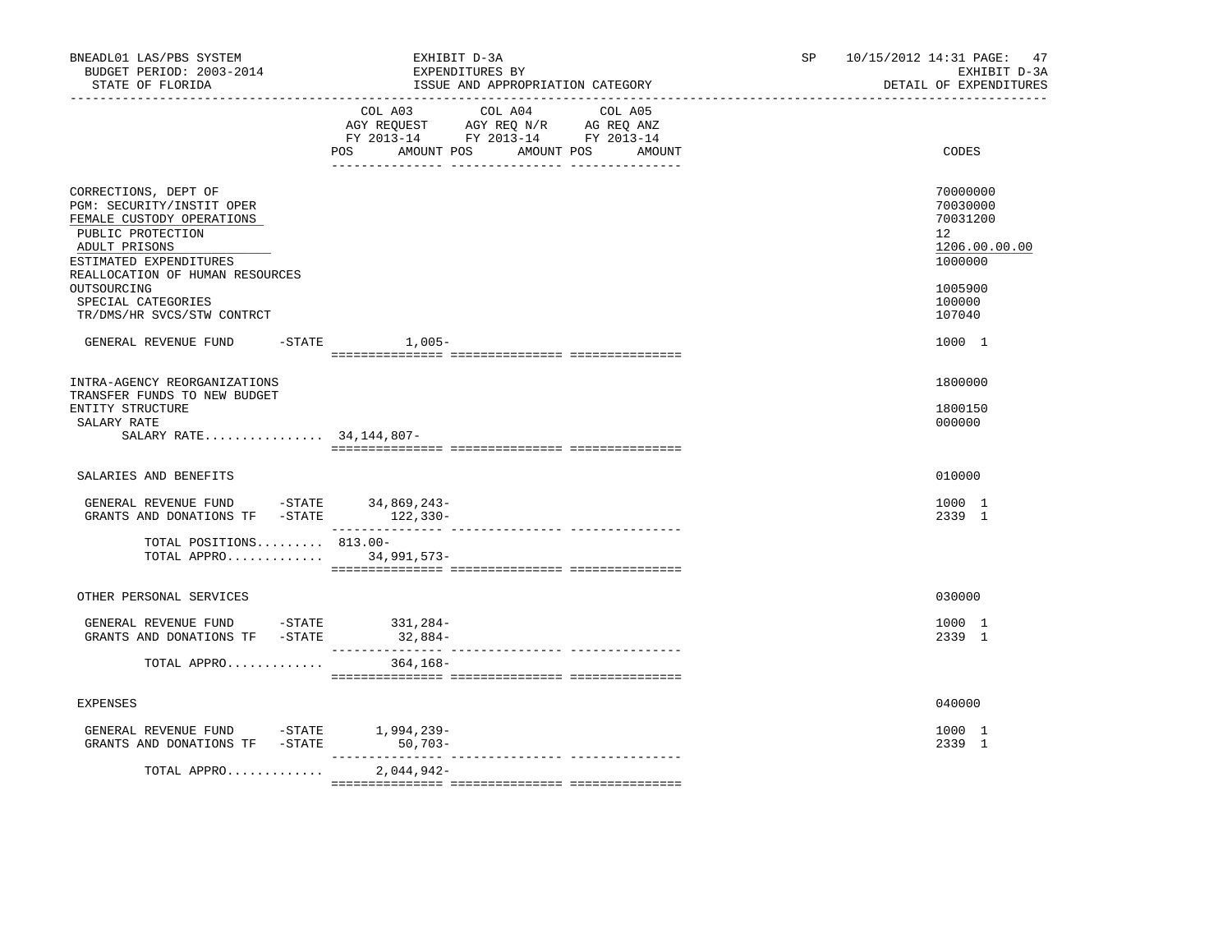| BNEADL01 LAS/PBS SYSTEM<br>BUDGET PERIOD: 2003-2014<br>STATE OF FLORIDA<br>_____________________________________                                                                     | EXHIBIT D-3A<br>EXPENDITURES BY<br>ISSUE AND APPROPRIATION CATEGORY<br>_______________________________                                               | SP<br>10/15/2012 14:31 PAGE:<br>48<br>EXHIBIT D-3A<br>DETAIL OF EXPENDITURES    |
|--------------------------------------------------------------------------------------------------------------------------------------------------------------------------------------|------------------------------------------------------------------------------------------------------------------------------------------------------|---------------------------------------------------------------------------------|
|                                                                                                                                                                                      | COL A03<br>COL A04<br>COL A05<br>AGY REQUEST AGY REQ N/R AG REQ ANZ<br>FY 2013-14 FY 2013-14 FY 2013-14<br>POS<br>AMOUNT POS<br>AMOUNT POS<br>AMOUNT | CODES                                                                           |
| CORRECTIONS, DEPT OF<br>PGM: SECURITY/INSTIT OPER<br>FEMALE CUSTODY OPERATIONS<br>PUBLIC PROTECTION<br>ADULT PRISONS<br>INTRA-AGENCY REORGANIZATIONS<br>TRANSFER FUNDS TO NEW BUDGET |                                                                                                                                                      | 70000000<br>70030000<br>70031200<br>12 <sup>°</sup><br>1206.00.00.00<br>1800000 |
| ENTITY STRUCTURE<br>FOOD PRODUCTS                                                                                                                                                    |                                                                                                                                                      | 1800150<br>070000                                                               |
| GENERAL REVENUE FUND -STATE 2,406,265-<br>GRANTS AND DONATIONS TF -STATE                                                                                                             | $15,841-$                                                                                                                                            | 1000 1<br>2339 1                                                                |
| TOTAL APPRO                                                                                                                                                                          | $2,422,106-$                                                                                                                                         |                                                                                 |
| SPECIAL CATEGORIES<br>CONTRACTED SERVICES                                                                                                                                            |                                                                                                                                                      | 100000<br>100777                                                                |
| GENERAL REVENUE FUND                                                                                                                                                                 | -STATE 625,305-                                                                                                                                      | 1000 1                                                                          |
| FOOD SERVICE/PRODUCTION                                                                                                                                                              |                                                                                                                                                      | 102025                                                                          |
| GENERAL REVENUE FUND - STATE<br>GRANTS AND DONATIONS TF -STATE                                                                                                                       | 180,841–<br>22,509-                                                                                                                                  | 1000 1<br>2339 1                                                                |
| TOTAL APPRO                                                                                                                                                                          | $203, 350 -$                                                                                                                                         |                                                                                 |
| OVERTIME                                                                                                                                                                             |                                                                                                                                                      | 102331                                                                          |
| GENERAL REVENUE FUND                                                                                                                                                                 | $-STATE$<br>469,295–                                                                                                                                 | 1000 1                                                                          |
| RISK MANAGEMENT INSURANCE                                                                                                                                                            |                                                                                                                                                      | 103241                                                                          |
| GENERAL REVENUE FUND                                                                                                                                                                 | $-$ STATE<br>3,822,196-                                                                                                                              | 1000 1                                                                          |
| SALARY INCENTIVE PAYMENTS                                                                                                                                                            |                                                                                                                                                      | 103290                                                                          |
| GENERAL REVENUE FUND                                                                                                                                                                 | $-$ STATE<br>341,923-                                                                                                                                | 1000 1                                                                          |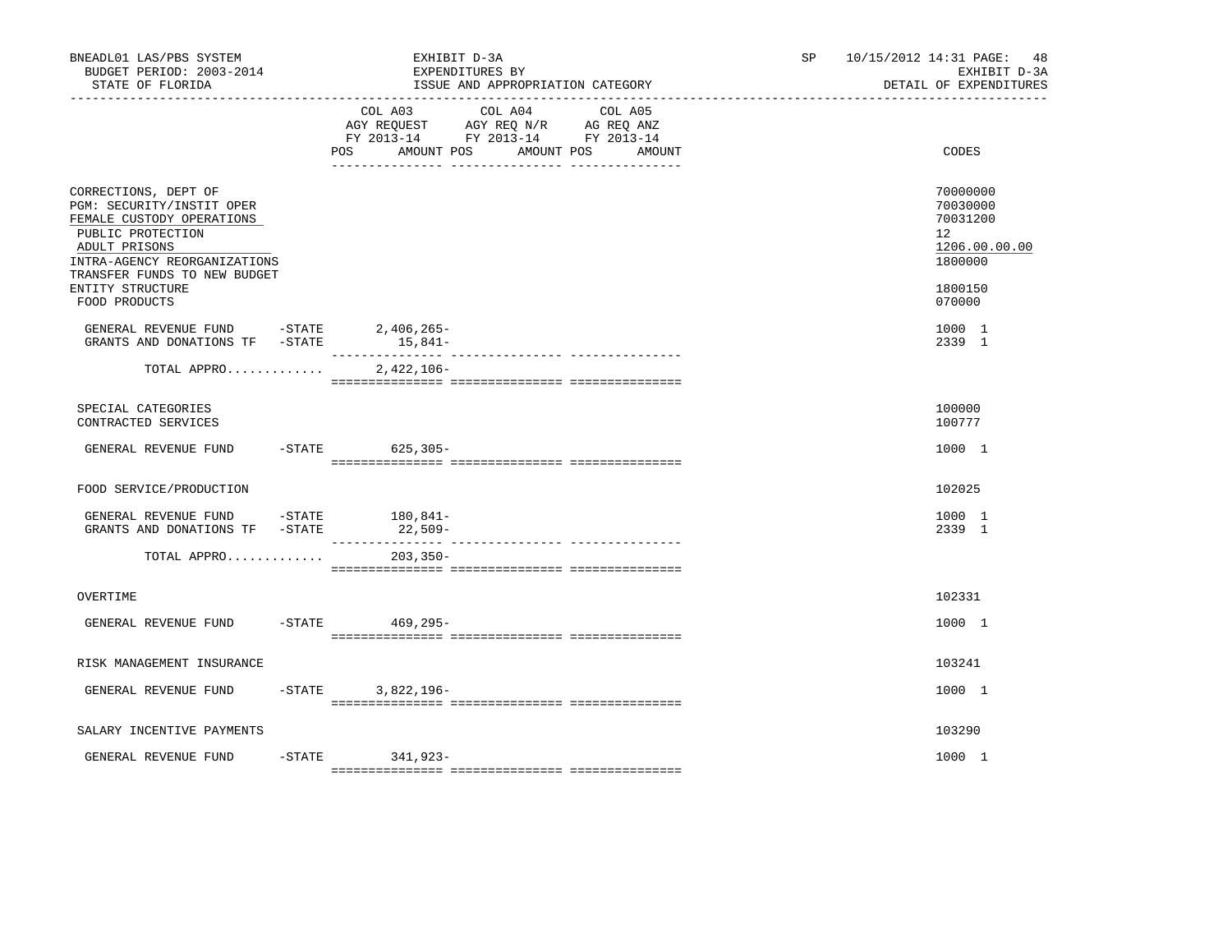| BNEADL01 LAS/PBS SYSTEM<br>BUDGET PERIOD: 2003-2014<br>STATE OF FLORIDA                                                                                                                                                        | EXHIBIT D-3A<br>EXPENDITURES BY<br>ISSUE AND APPROPRIATION CATEGORY                                                                                                                                                                                                                                                                                                                                                                                                                                                                                                                                                                                                                                                                                                                                                                                                              | SP | 10/15/2012 14:31 PAGE:<br>49<br>EXHIBIT D-3A<br>DETAIL OF EXPENDITURES                  |
|--------------------------------------------------------------------------------------------------------------------------------------------------------------------------------------------------------------------------------|----------------------------------------------------------------------------------------------------------------------------------------------------------------------------------------------------------------------------------------------------------------------------------------------------------------------------------------------------------------------------------------------------------------------------------------------------------------------------------------------------------------------------------------------------------------------------------------------------------------------------------------------------------------------------------------------------------------------------------------------------------------------------------------------------------------------------------------------------------------------------------|----|-----------------------------------------------------------------------------------------|
|                                                                                                                                                                                                                                | COL A03 COL A04 COL A05<br>AGY REQUEST AGY REQ N/R AG REQ ANZ<br>FY 2013-14 FY 2013-14 FY 2013-14<br>AMOUNT POS AMOUNT POS<br>POS DO<br>AMOUNT                                                                                                                                                                                                                                                                                                                                                                                                                                                                                                                                                                                                                                                                                                                                   |    | CODES                                                                                   |
| CORRECTIONS, DEPT OF<br>PGM: SECURITY/INSTIT OPER<br>FEMALE CUSTODY OPERATIONS<br>PUBLIC PROTECTION<br>ADULT PRISONS<br>INTRA-AGENCY REORGANIZATIONS<br>TRANSFER FUNDS TO NEW BUDGET<br>ENTITY STRUCTURE<br>SPECIAL CATEGORIES |                                                                                                                                                                                                                                                                                                                                                                                                                                                                                                                                                                                                                                                                                                                                                                                                                                                                                  |    | 70000000<br>70030000<br>70031200<br>12<br>1206.00.00.00<br>1800000<br>1800150<br>100000 |
| PRIVATE PRISON OPERATIONS                                                                                                                                                                                                      |                                                                                                                                                                                                                                                                                                                                                                                                                                                                                                                                                                                                                                                                                                                                                                                                                                                                                  |    | 105235                                                                                  |
| GENERAL REVENUE FUND -STATE<br>PRIVATE INMATE WELFARE TF -STATE                                                                                                                                                                | $25, 143, 192 -$<br>597,359-                                                                                                                                                                                                                                                                                                                                                                                                                                                                                                                                                                                                                                                                                                                                                                                                                                                     |    | 1000 1<br>2623 1                                                                        |
| TOTAL APPRO 25,740,551-                                                                                                                                                                                                        |                                                                                                                                                                                                                                                                                                                                                                                                                                                                                                                                                                                                                                                                                                                                                                                                                                                                                  |    |                                                                                         |
| LEASE/PURCHASE/EQUIPMENT                                                                                                                                                                                                       |                                                                                                                                                                                                                                                                                                                                                                                                                                                                                                                                                                                                                                                                                                                                                                                                                                                                                  |    | 105281                                                                                  |
| GENERAL REVENUE FUND                                                                                                                                                                                                           | $-STATE$ 80.162-                                                                                                                                                                                                                                                                                                                                                                                                                                                                                                                                                                                                                                                                                                                                                                                                                                                                 |    | 1000 1                                                                                  |
| TR/DMS/HR SVCS/STW CONTRCT                                                                                                                                                                                                     |                                                                                                                                                                                                                                                                                                                                                                                                                                                                                                                                                                                                                                                                                                                                                                                                                                                                                  |    | 107040                                                                                  |
| GENERAL REVENUE FUND                                                                                                                                                                                                           | $-$ STATE 9,520 -                                                                                                                                                                                                                                                                                                                                                                                                                                                                                                                                                                                                                                                                                                                                                                                                                                                                |    | 1000 1                                                                                  |
| TOTAL: TRANSFER FUNDS TO NEW BUDGET<br>ENTITY STRUCTURE<br>TOTAL POSITIONS 813.00-<br>TOTAL ISSUE 71, 115, 091-<br>TOTAL SALARY RATE 34, 144, 807-                                                                             |                                                                                                                                                                                                                                                                                                                                                                                                                                                                                                                                                                                                                                                                                                                                                                                                                                                                                  |    | 1800150                                                                                 |
|                                                                                                                                                                                                                                |                                                                                                                                                                                                                                                                                                                                                                                                                                                                                                                                                                                                                                                                                                                                                                                                                                                                                  |    |                                                                                         |
| AGENCY ISSUE NARRATIVE:<br>2013-2014 BUDGET YEAR NARRATIVE:<br>flexibility:                                                                                                                                                    | IT COMPONENT? NO<br>The department requests to consolidate the current ten- entity structure for the Security and Institutional Operations<br>program into a more relevant five-entity structure. Currently, the cost of a single institution may be spread over as<br>many as five budget entities. For most reporting purposes, these costs must be merged in order to provide a<br>comprehensive picture of institutional operations. In addition, an institution's mission may change during the fiscal<br>year in order to meet the management needs of the department. All institutional costs have been and will continue to be<br>captured by unique organizational codes that render the current entity structure cumbersome and unnecessary. The<br>department proposes to consolidate the current structure into the following services for management efficiency and |    |                                                                                         |
| Custody Operations                                                                                                                                                                                                             |                                                                                                                                                                                                                                                                                                                                                                                                                                                                                                                                                                                                                                                                                                                                                                                                                                                                                  |    |                                                                                         |

 Reception Center Operations Public Service Work Squads and Work Release Centers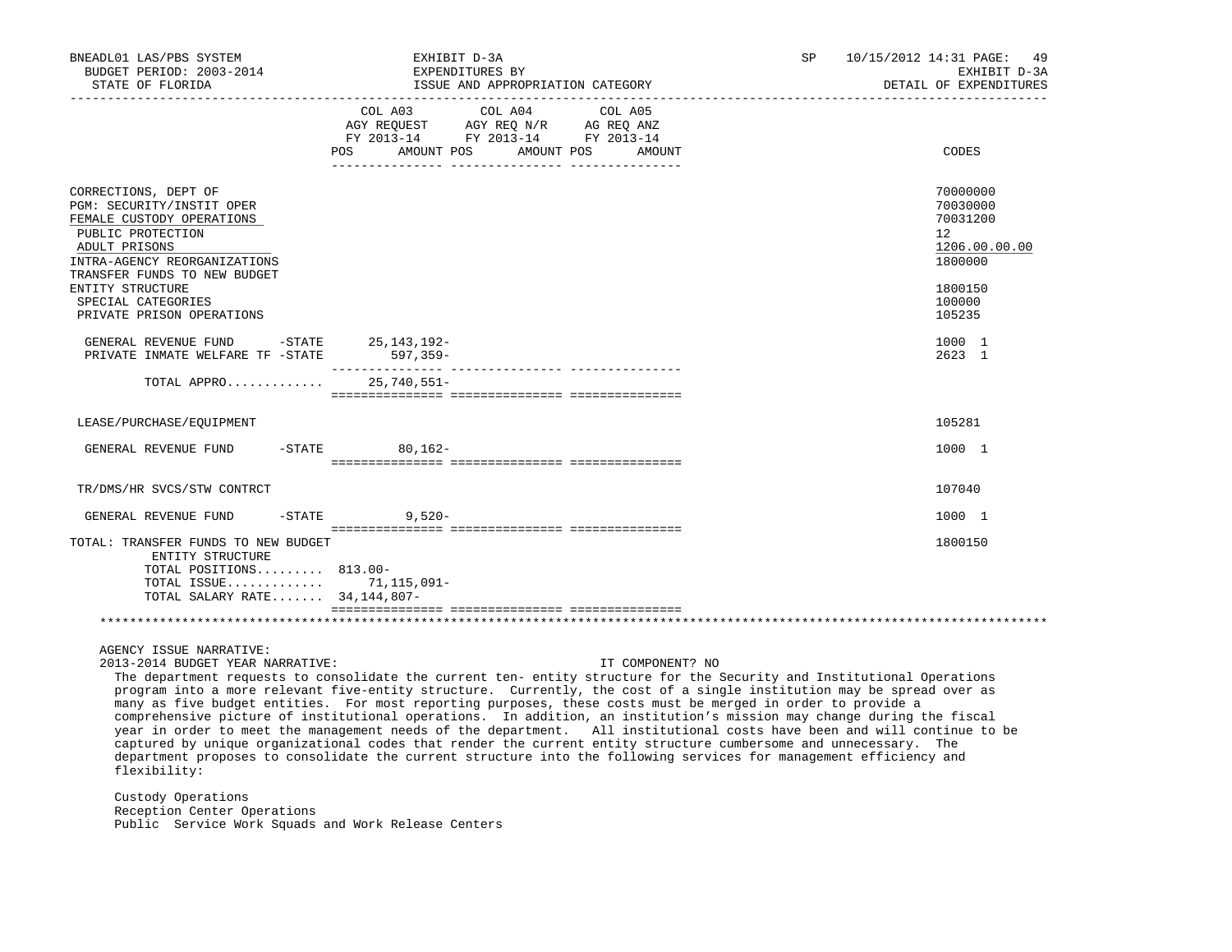| BUDGET PERIOD: 2003-2014<br>STATE OF FLORIDA                                                                                                                           | EXHIBIT D-3A<br>EXPENDITURES BY<br>ISSUE AND APPROPRIATION CATEGORY                                                                   |  | SP       | 10/15/2012 14:31 PAGE:<br>50<br>EXHIBIT D-3A<br>DETAIL OF EXPENDITURES                                                                              |
|------------------------------------------------------------------------------------------------------------------------------------------------------------------------|---------------------------------------------------------------------------------------------------------------------------------------|--|----------|-----------------------------------------------------------------------------------------------------------------------------------------------------|
|                                                                                                                                                                        | COL A03 COL A04 COL A05<br>AGY REQUEST AGY REQ N/R AG REQ ANZ<br>FY 2013-14 FY 2013-14 FY 2013-14<br>POS AMOUNT POS AMOUNT POS AMOUNT |  |          | CODES                                                                                                                                               |
|                                                                                                                                                                        |                                                                                                                                       |  |          |                                                                                                                                                     |
| CORRECTIONS, DEPT OF<br>PGM: SECURITY/INSTIT OPER<br>FEMALE CUSTODY OPERATIONS<br>PUBLIC PROTECTION<br>ADULT PRISONS<br>INTRA-AGENCY REORGANIZATIONS                   |                                                                                                                                       |  |          | 70000000<br>70030000<br>70031200<br>12<br>1206.00.00.00<br>1800000                                                                                  |
| TRANSFER FUNDS TO NEW BUDGET<br>ENTITY STRUCTURE                                                                                                                       |                                                                                                                                       |  |          | 1800150                                                                                                                                             |
| Security Management                                                                                                                                                    |                                                                                                                                       |  |          |                                                                                                                                                     |
| Correctional Facility Maintenance                                                                                                                                      |                                                                                                                                       |  |          |                                                                                                                                                     |
| This issue is consistent with the Florida Strategic Plan for Economic Development Strategy to improve the efficiency and<br>effectiveness of government at all levels. |                                                                                                                                       |  |          |                                                                                                                                                     |
|                                                                                                                                                                        |                                                                                                                                       |  |          |                                                                                                                                                     |
|                                                                                                                                                                        |                                                                                                                                       |  |          |                                                                                                                                                     |
| OAD transaction was utilized to balance to the actual appropriation.                                                                                                   |                                                                                                                                       |  |          |                                                                                                                                                     |
|                                                                                                                                                                        |                                                                                                                                       |  |          |                                                                                                                                                     |
| POSITION DETAIL OF SALARIES AND BENEFITS:                                                                                                                              |                                                                                                                                       |  |          |                                                                                                                                                     |
|                                                                                                                                                                        | FTE BASE RATE ADDITIVES BENEFITS                                                                                                      |  | SUBTOTAL | % AND BENEFITS                                                                                                                                      |
|                                                                                                                                                                        |                                                                                                                                       |  |          |                                                                                                                                                     |
| A03 - AGY REOUEST FY 2013-14                                                                                                                                           |                                                                                                                                       |  |          |                                                                                                                                                     |
| CHANGES TO CURRENTLY AUTHORIZED POSITIONS                                                                                                                              |                                                                                                                                       |  |          |                                                                                                                                                     |
| P101 PROPOSED CLASS CODE<br>C3000 001                                                                                                                                  | $813.00 - 34.144.807 -$                                                                                                               |  |          |                                                                                                                                                     |
|                                                                                                                                                                        |                                                                                                                                       |  |          |                                                                                                                                                     |
| TOTALS FOR ISSUE BY FUND<br>1000 GENERAL REVENUE FUND<br>2339 GRANTS AND DONATIONS TF                                                                                  |                                                                                                                                       |  |          |                                                                                                                                                     |
|                                                                                                                                                                        |                                                                                                                                       |  |          |                                                                                                                                                     |
|                                                                                                                                                                        |                                                                                                                                       |  |          |                                                                                                                                                     |
| OTHER SALARY AMOUNT<br>2339 GRANTS AND DONATIONS TF<br>1000 GENERAL REVENUE FUND                                                                                       |                                                                                                                                       |  |          | ______________                                                                                                                                      |
|                                                                                                                                                                        |                                                                                                                                       |  |          | LAPSE LAPSED SALARIES<br>$46,634,908-$<br>163,795–<br>46,798,703-<br>==============<br>41,465<br>11,765,665<br><u>______________</u><br>34,991,573- |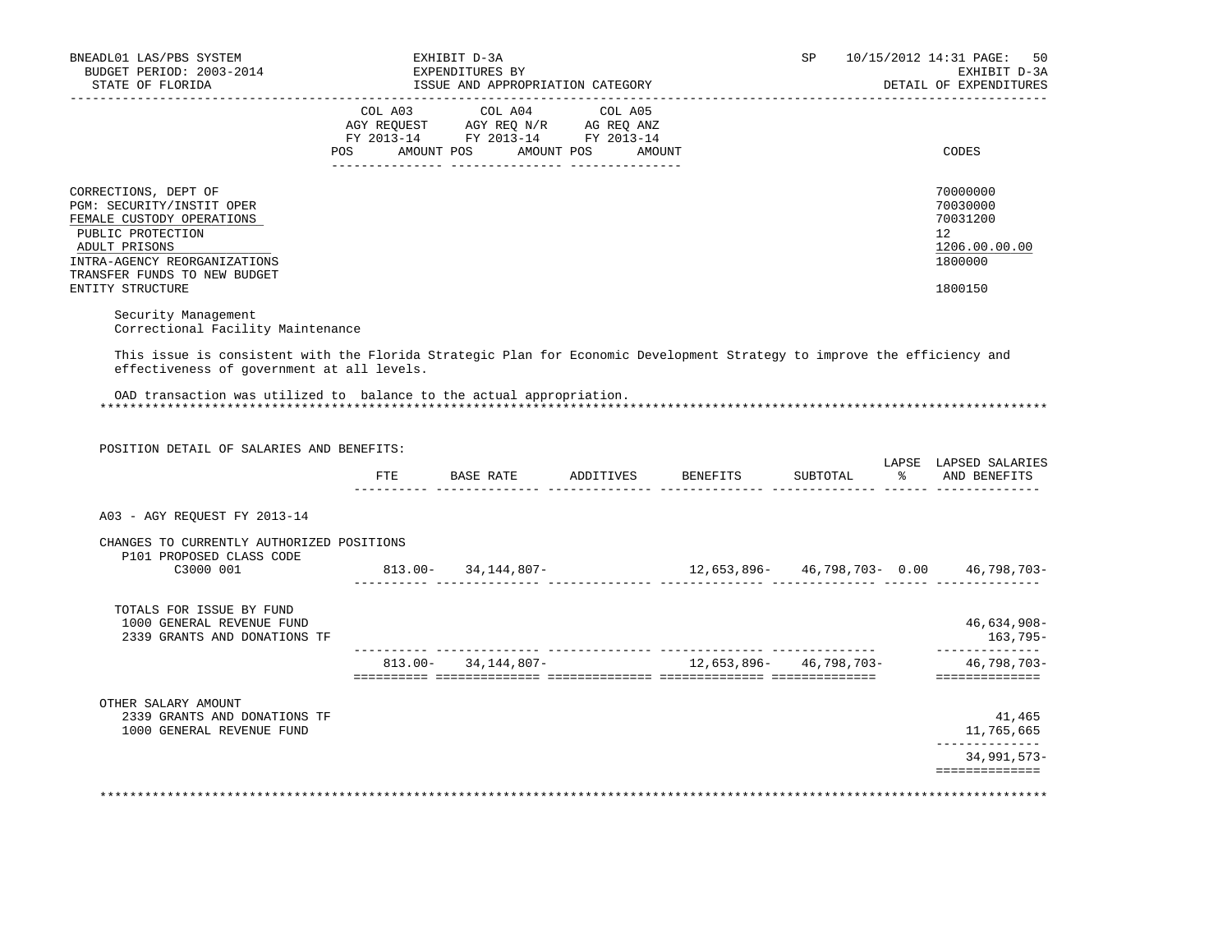| BNEADL01 LAS/PBS SYSTEM<br>BUDGET PERIOD: 2003-2014 EXPENDITURES BY<br>STATE OF FLORIDA                                                                                                                                                                                           | EXHIBIT D-3A<br>ISSUE AND APPROPRIATION CATEGORY                                                                                                   | 10/15/2012 14:31 PAGE: 51<br>SP<br>EXHIBIT D-3A<br>DETAIL OF EXPENDITURES                                   |
|-----------------------------------------------------------------------------------------------------------------------------------------------------------------------------------------------------------------------------------------------------------------------------------|----------------------------------------------------------------------------------------------------------------------------------------------------|-------------------------------------------------------------------------------------------------------------|
|                                                                                                                                                                                                                                                                                   | COL A03 COL A04 COL A05<br>AGY REQUEST AGY REQ N/R AG REQ ANZ<br>FY 2013-14 FY 2013-14 FY 2013-14<br>AMOUNT POS AMOUNT POS<br><b>POS</b><br>AMOUNT | CODES                                                                                                       |
| CORRECTIONS, DEPT OF<br>PGM: SECURITY/INSTIT OPER<br>FEMALE CUSTODY OPERATIONS<br>PUBLIC PROTECTION<br>ADULT PRISONS<br>NONRECURRING EXPENDITURES<br>RESTORE PRIVATE PRISON REDUCTIONS<br>SPECIAL CATEGORIES<br>PRIVATE PRISON OPERATIONS<br>GENERAL REVENUE FUND -STATE 428,738- |                                                                                                                                                    | 70000000<br>70030000<br>70031200<br>12<br>1206.00.00.00<br>2100000<br>2103062<br>100000<br>105235<br>1000 1 |
|                                                                                                                                                                                                                                                                                   |                                                                                                                                                    |                                                                                                             |
| ANNUALIZATION OF ADMINISTERED<br>FUNDS APPROPRIATIONS<br>STATE HEALTH INSURANCE ADJUSTMENT<br>FOR FY 2012-13 - 10 MONTHS<br><b>ANNUALIZATION</b>                                                                                                                                  |                                                                                                                                                    | 26A0000<br>26A1830                                                                                          |
| SALARIES AND BENEFITS                                                                                                                                                                                                                                                             |                                                                                                                                                    | 010000                                                                                                      |
| GENERAL REVENUE FUND -STATE 576,065<br>GRANTS AND DONATIONS TF -STATE                                                                                                                                                                                                             | 2,025<br>---------                                                                                                                                 | 1000 1<br>2339 1                                                                                            |
| TOTAL APPRO                                                                                                                                                                                                                                                                       | 578,090                                                                                                                                            |                                                                                                             |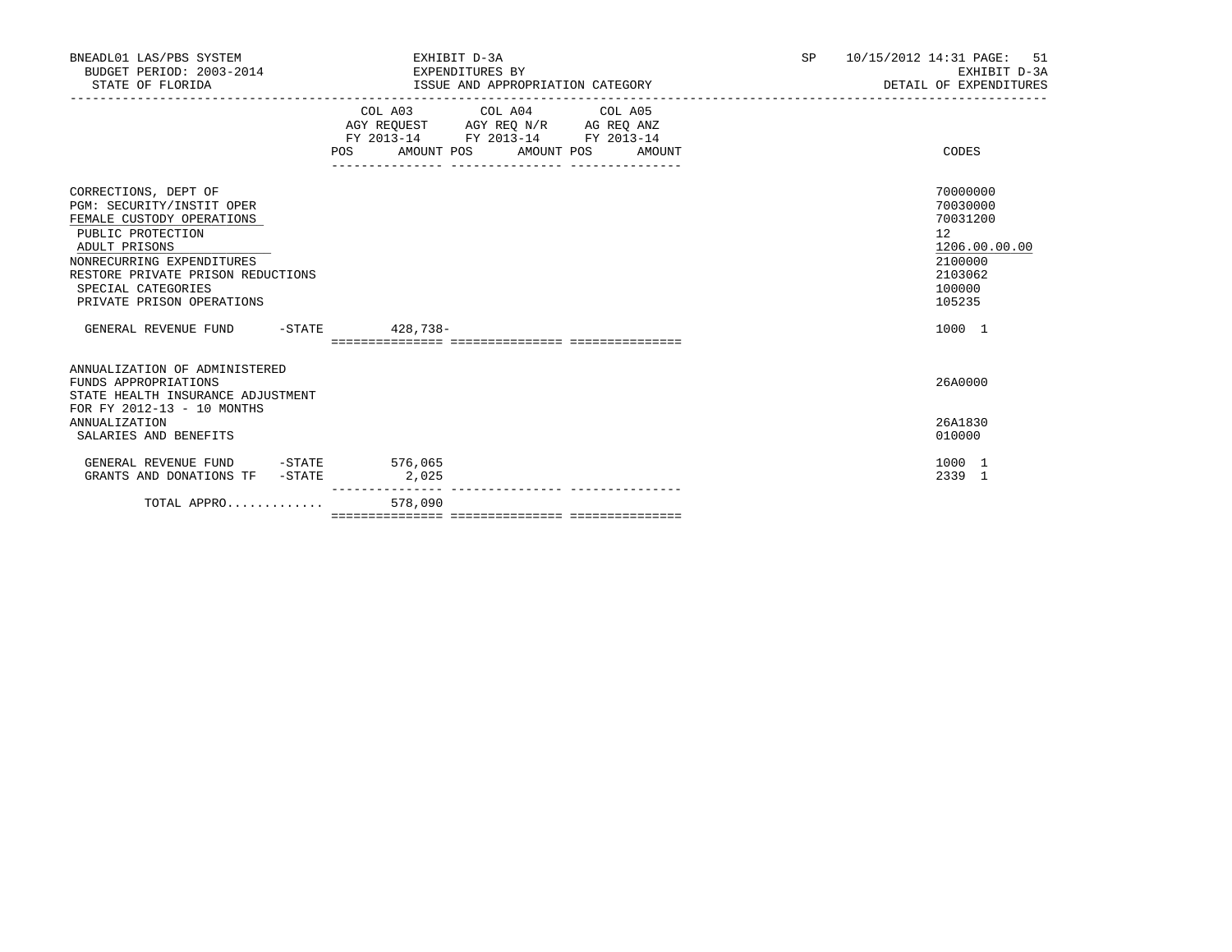| BNEADL01 LAS/PBS SYSTEM<br>BUDGET PERIOD: 2003-2014<br>STATE OF FLORIDA                                                                                                                                                         | EXHIBIT D-3A<br>EXPENDITURES BY | ISSUE AND APPROPRIATION CATEGORY                                                                                                      | SP and the set of the set of the set of the set of the set of the set of the set of the set of the set of the set of the set of the set of the set of the set of the set of the set of the set of the set of the set of the se | 52<br>10/15/2012 14:31 PAGE:<br>EXHIBIT D-3A<br>DETAIL OF EXPENDITURES                  |
|---------------------------------------------------------------------------------------------------------------------------------------------------------------------------------------------------------------------------------|---------------------------------|---------------------------------------------------------------------------------------------------------------------------------------|--------------------------------------------------------------------------------------------------------------------------------------------------------------------------------------------------------------------------------|-----------------------------------------------------------------------------------------|
|                                                                                                                                                                                                                                 |                                 | COL A03 COL A04 COL A05<br>AGY REQUEST AGY REQ N/R AG REQ ANZ<br>FY 2013-14 FY 2013-14 FY 2013-14<br>POS AMOUNT POS AMOUNT POS AMOUNT |                                                                                                                                                                                                                                | CODES                                                                                   |
| CORRECTIONS, DEPT OF<br>PGM: SECURITY/INSTIT OPER<br>MALE/YOUTH OFFENDER CUST<br>PUBLIC PROTECTION<br>ADULT PRISONS<br>ESTIMATED EXPENDITURES<br>ESTIMATED EXPENDITURES - OPERATIONS<br>SALARY RATE<br>SALARY RATE 13, 199, 764 |                                 |                                                                                                                                       |                                                                                                                                                                                                                                | 70000000<br>70030000<br>70031300<br>12<br>1206.00.00.00<br>1000000<br>1001000<br>000000 |
| SALARIES AND BENEFITS                                                                                                                                                                                                           |                                 |                                                                                                                                       |                                                                                                                                                                                                                                | 010000                                                                                  |
| GENERAL REVENUE FUND -STATE 13,757,578<br>FEDERAL GRANTS TRUST FUND -RECPNT 493,334                                                                                                                                             | _________________               |                                                                                                                                       |                                                                                                                                                                                                                                | 1000 1<br>2261 9                                                                        |
| TOTAL POSITIONS 102.00<br>TOTAL APPRO 14, 250, 912                                                                                                                                                                              |                                 |                                                                                                                                       |                                                                                                                                                                                                                                |                                                                                         |
| OTHER PERSONAL SERVICES                                                                                                                                                                                                         |                                 |                                                                                                                                       |                                                                                                                                                                                                                                | 030000                                                                                  |
| GENERAL REVENUE FUND -STATE 247,841                                                                                                                                                                                             |                                 |                                                                                                                                       |                                                                                                                                                                                                                                | 1000 1                                                                                  |
| <b>EXPENSES</b>                                                                                                                                                                                                                 |                                 |                                                                                                                                       |                                                                                                                                                                                                                                | 040000                                                                                  |
| GENERAL REVENUE FUND -STATE 77,143<br>FEDERAL GRANTS TRUST FUND -RECPNT                                                                                                                                                         | 24,336                          |                                                                                                                                       |                                                                                                                                                                                                                                | 1000 1<br>2261 9                                                                        |
| TOTAL APPRO                                                                                                                                                                                                                     | 101,479                         |                                                                                                                                       |                                                                                                                                                                                                                                |                                                                                         |
| OPERATING CAPITAL OUTLAY                                                                                                                                                                                                        |                                 |                                                                                                                                       |                                                                                                                                                                                                                                | 060000                                                                                  |
| GENERAL REVENUE FUND -STATE<br>FEDERAL GRANTS TRUST FUND -RECPNT                                                                                                                                                                | 20,185<br>500,000               |                                                                                                                                       |                                                                                                                                                                                                                                | 1000 1<br>2261 9                                                                        |
| TOTAL APPRO                                                                                                                                                                                                                     | 520,185                         |                                                                                                                                       |                                                                                                                                                                                                                                |                                                                                         |
| FOOD PRODUCTS                                                                                                                                                                                                                   |                                 |                                                                                                                                       |                                                                                                                                                                                                                                | 070000                                                                                  |
| ${\small \tt GENERAL \;\; REVENUE \;\; FUND \;\; \;\; - STATE \;\; \;\; \;\; 1,334,376 \;\; \tt FEDERAL \;\; GRANTS \;\; FUND \;\; -RECPNT \;\; \;\; \;\; \;\; 483,667 \;\; \tt}$                                               |                                 |                                                                                                                                       |                                                                                                                                                                                                                                | 1000 1<br>2261 9                                                                        |
| TOTAL APPRO                                                                                                                                                                                                                     | 1,818,043                       |                                                                                                                                       |                                                                                                                                                                                                                                |                                                                                         |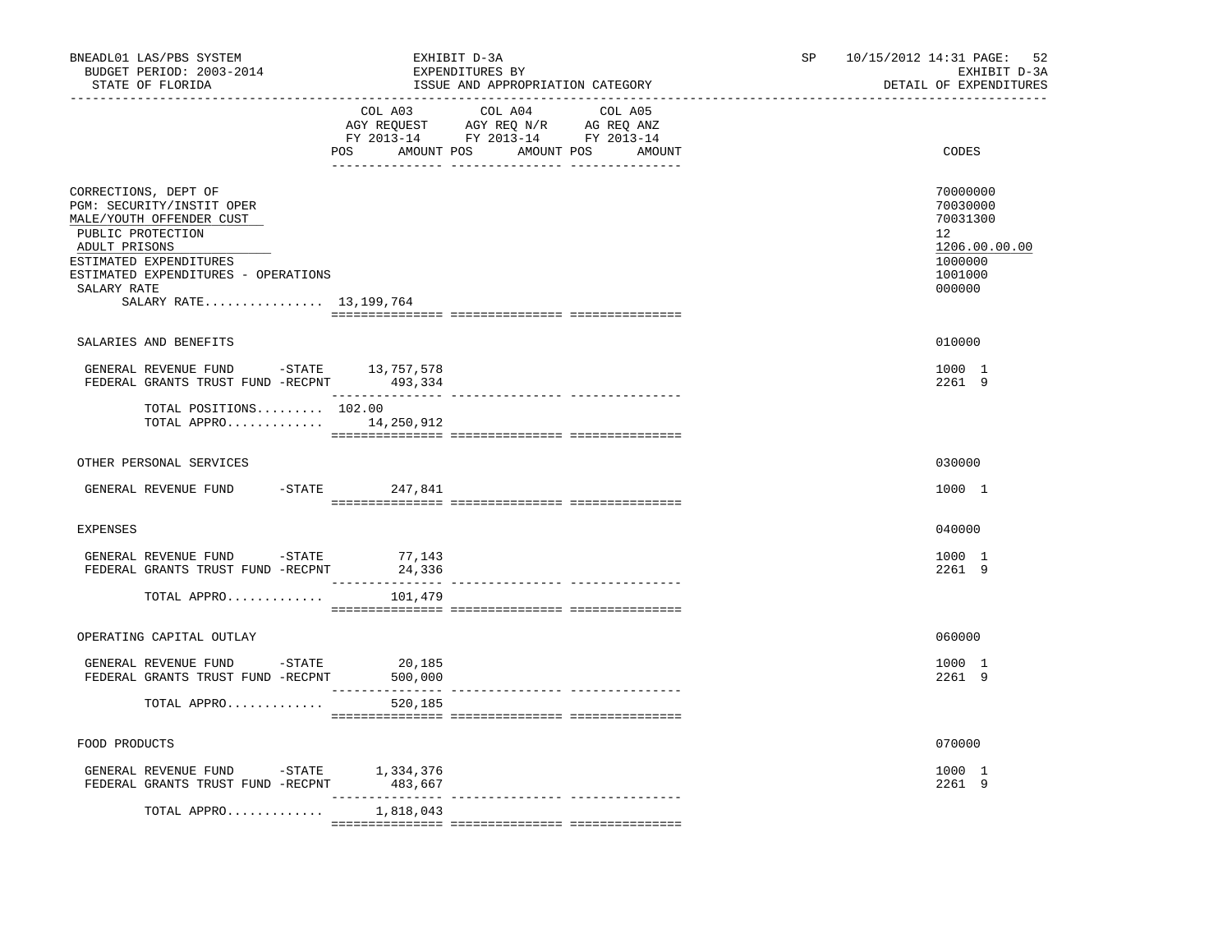| BNEADL01 LAS/PBS SYSTEM<br>BUDGET PERIOD: 2003-2014<br>STATE OF FLORIDA                                                                                                                                                           |           |                            | EXHIBIT D-3A<br>EXPENDITURES BY<br>ISSUE AND APPROPRIATION CATEGORY                                                               | SP | 10/15/2012 14:31 PAGE: 53<br>EXHIBIT D-3A<br>DETAIL OF EXPENDITURES                                            |
|-----------------------------------------------------------------------------------------------------------------------------------------------------------------------------------------------------------------------------------|-----------|----------------------------|-----------------------------------------------------------------------------------------------------------------------------------|----|----------------------------------------------------------------------------------------------------------------|
|                                                                                                                                                                                                                                   |           | POS                        | COL A03 COL A04 COL A05<br>AGY REQUEST AGY REQ N/R AG REQ ANZ<br>FY 2013-14 FY 2013-14 FY 2013-14<br>AMOUNT POS AMOUNT POS AMOUNT |    | CODES                                                                                                          |
| CORRECTIONS, DEPT OF<br>PGM: SECURITY/INSTIT OPER<br>MALE/YOUTH OFFENDER CUST<br>PUBLIC PROTECTION<br>ADULT PRISONS<br>ESTIMATED EXPENDITURES<br>ESTIMATED EXPENDITURES - OPERATIONS<br>SPECIAL CATEGORIES<br>CONTRACTED SERVICES |           |                            |                                                                                                                                   |    | 70000000<br>70030000<br>70031300<br>12 <sup>°</sup><br>1206.00.00.00<br>1000000<br>1001000<br>100000<br>100777 |
| GENERAL REVENUE FUND                                                                                                                                                                                                              |           | -STATE 29,599              |                                                                                                                                   |    | 1000 1                                                                                                         |
| FOOD SERVICE/PRODUCTION                                                                                                                                                                                                           |           |                            |                                                                                                                                   |    | 102025                                                                                                         |
| GENERAL REVENUE FUND<br>FEDERAL GRANTS TRUST FUND -RECPNT                                                                                                                                                                         | -STATE    | 197,340<br>191,046         |                                                                                                                                   |    | 1000 1<br>2261 9                                                                                               |
| TOTAL APPRO                                                                                                                                                                                                                       |           | _______________<br>388,386 |                                                                                                                                   |    |                                                                                                                |
| OVERTIME                                                                                                                                                                                                                          |           |                            |                                                                                                                                   |    | 102331                                                                                                         |
| GENERAL REVENUE FUND -STATE 486,977                                                                                                                                                                                               |           |                            |                                                                                                                                   |    | 1000 1                                                                                                         |
| RISK MANAGEMENT INSURANCE                                                                                                                                                                                                         |           |                            |                                                                                                                                   |    | 103241                                                                                                         |
| GENERAL REVENUE FUND                                                                                                                                                                                                              | $-$ STATE | 2,136,384                  |                                                                                                                                   |    | 1000 1                                                                                                         |
| SALARY INCENTIVE PAYMENTS                                                                                                                                                                                                         |           |                            |                                                                                                                                   |    | 103290                                                                                                         |
| GENERAL REVENUE FUND                                                                                                                                                                                                              |           | $-STATE$ 159,226           |                                                                                                                                   |    | 1000 1                                                                                                         |
| PRIVATE PRISON OPERATIONS                                                                                                                                                                                                         |           |                            |                                                                                                                                   |    | 105235                                                                                                         |
| GENERAL REVENUE FUND -STATE 19,804,187<br>PRIVATE INMATE WELFARE TF -STATE                                                                                                                                                        |           | 195,403                    |                                                                                                                                   |    | 1000 1<br>2623 1                                                                                               |
| TOTAL APPRO                                                                                                                                                                                                                       |           | 19,999,590                 |                                                                                                                                   |    |                                                                                                                |
| LEASE/PURCHASE/EQUIPMENT                                                                                                                                                                                                          |           |                            |                                                                                                                                   |    | 105281                                                                                                         |
| GENERAL REVENUE FUND                                                                                                                                                                                                              | $-$ STATE | 38,675                     |                                                                                                                                   |    | 1000 1                                                                                                         |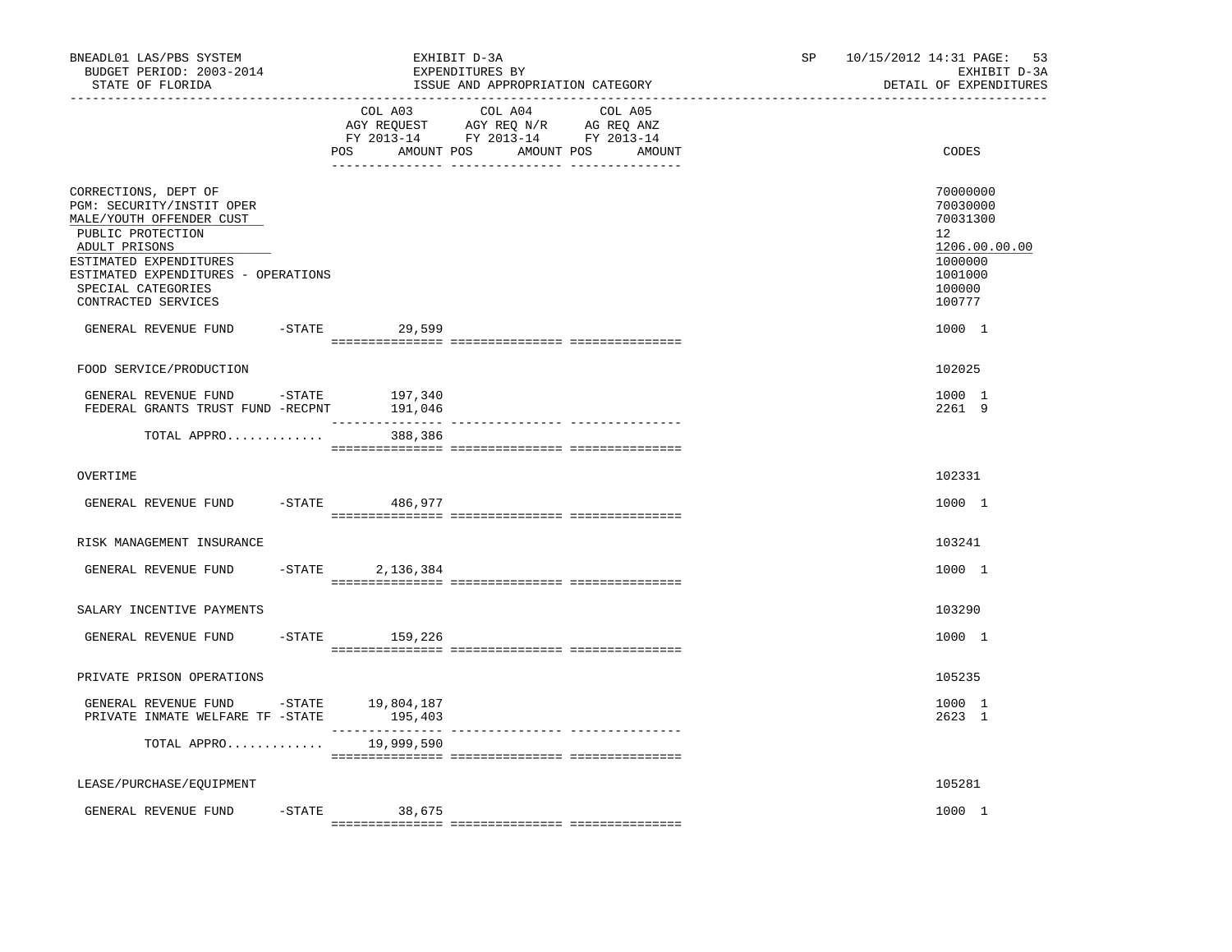| BNEADL01 LAS/PBS SYSTEM<br>BUDGET PERIOD: 2003-2014<br>STATE OF FLORIDA                                                                                                                                                                  |                           | EXHIBIT D-3A<br>EXPENDITURES BY<br>ISSUE AND APPROPRIATION CATEGORY                                                                 | SP and the set of the set of the set of the set of the set of the set of the set of the set of the set of the set of the set of the set of the set of the set of the set of the set of the set of the set of the set of the se | 10/15/2012 14:31 PAGE:<br>-54<br>EXHIBIT D-3A<br>DETAIL OF EXPENDITURES                                     |  |
|------------------------------------------------------------------------------------------------------------------------------------------------------------------------------------------------------------------------------------------|---------------------------|-------------------------------------------------------------------------------------------------------------------------------------|--------------------------------------------------------------------------------------------------------------------------------------------------------------------------------------------------------------------------------|-------------------------------------------------------------------------------------------------------------|--|
|                                                                                                                                                                                                                                          | COL A03                   | COL A04<br>COL A05<br>AGY REQUEST AGY REQ N/R AG REQ ANZ<br>FY 2013-14 FY 2013-14 FY 2013-14<br>POS AMOUNT POS AMOUNT POS<br>AMOUNT |                                                                                                                                                                                                                                | CODES                                                                                                       |  |
| CORRECTIONS, DEPT OF<br>PGM: SECURITY/INSTIT OPER<br>MALE/YOUTH OFFENDER CUST<br>PUBLIC PROTECTION<br>ADULT PRISONS<br>ESTIMATED EXPENDITURES<br>ESTIMATED EXPENDITURES - OPERATIONS<br>SPECIAL CATEGORIES<br>TR/DMS/HR SVCS/STW CONTRCT |                           |                                                                                                                                     |                                                                                                                                                                                                                                | 70000000<br>70030000<br>70031300<br>$12^{\circ}$<br>1206.00.00.00<br>1000000<br>1001000<br>100000<br>107040 |  |
| GENERAL REVENUE FUND -STATE 7,625<br>FEDERAL GRANTS TRUST FUND -RECPNT                                                                                                                                                                   | 898                       |                                                                                                                                     |                                                                                                                                                                                                                                | 1000 1<br>2261 9                                                                                            |  |
| TOTAL APPRO 8,523<br>TOTAL: ESTIMATED EXPENDITURES - OPERATIONS<br>TOTAL POSITIONS 102.00<br>TOTAL ISSUE $40,185,820$<br>TOTAL SALARY RATE 13,199,764                                                                                    |                           |                                                                                                                                     |                                                                                                                                                                                                                                | 1001000                                                                                                     |  |
| CASUALTY INSURANCE PREMIUM<br>ADJUSTMENT<br>SPECIAL CATEGORIES<br>RISK MANAGEMENT INSURANCE                                                                                                                                              |                           |                                                                                                                                     |                                                                                                                                                                                                                                | 1001090<br>100000<br>103241                                                                                 |  |
| GENERAL REVENUE FUND -STATE 109,792                                                                                                                                                                                                      |                           |                                                                                                                                     |                                                                                                                                                                                                                                | 1000 1                                                                                                      |  |
| FLORIDA RETIREMENT SYSTEM<br>CONTRIBUTION ADJUSTMENT FOR<br>FISCAL YEAR 2012-2013<br>SALARIES AND BENEFITS                                                                                                                               |                           |                                                                                                                                     |                                                                                                                                                                                                                                | 1001240<br>010000                                                                                           |  |
| GENERAL REVENUE FUND $-$ STATE 74,837<br>FEDERAL GRANTS TRUST FUND -RECPNT                                                                                                                                                               | 2,682                     |                                                                                                                                     |                                                                                                                                                                                                                                | 1000 1<br>2261 9                                                                                            |  |
| TOTAL APPRO                                                                                                                                                                                                                              | _______________<br>77,519 |                                                                                                                                     |                                                                                                                                                                                                                                |                                                                                                             |  |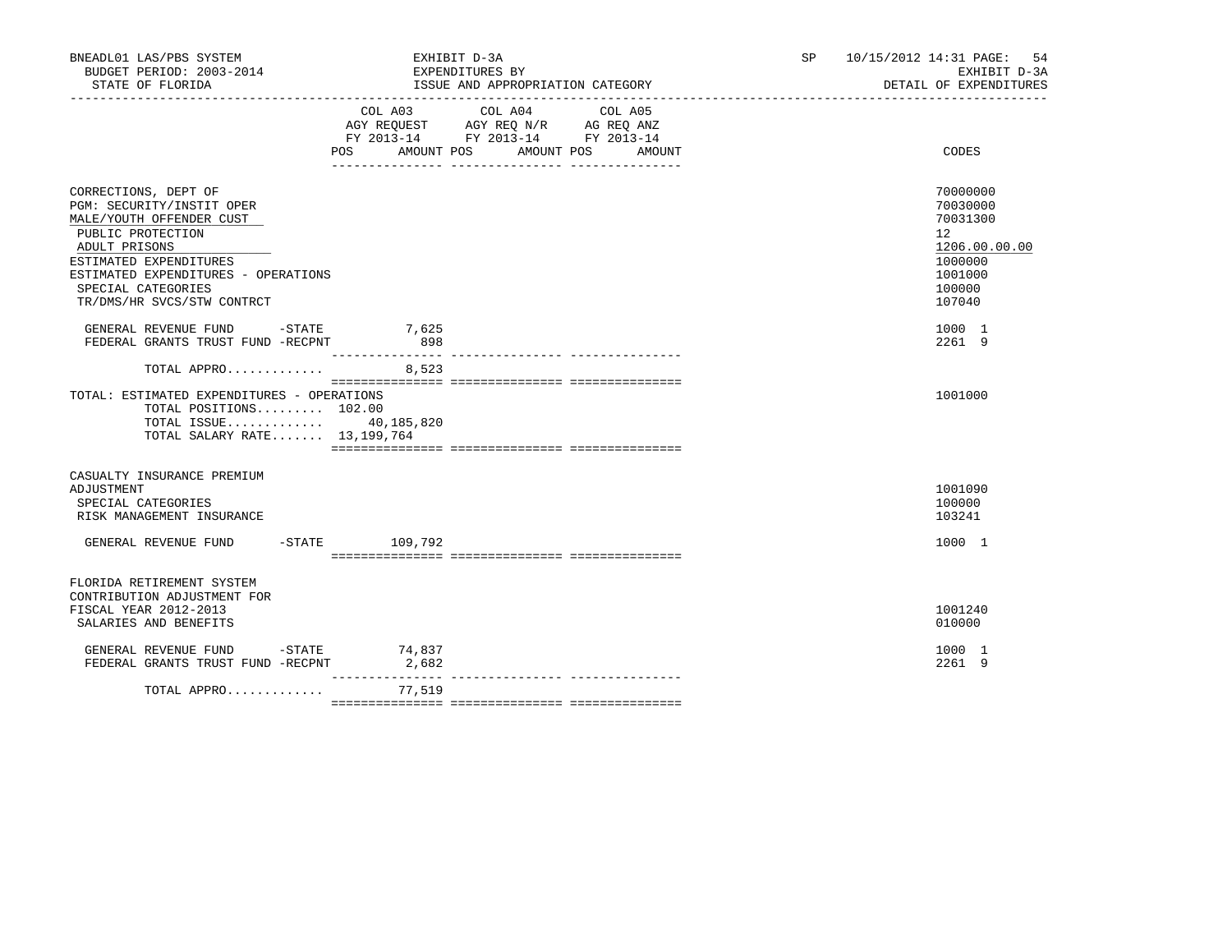| BNEADL01 LAS/PBS SYSTEM<br>BUDGET PERIOD: 2003-2014<br>STATE OF FLORIDA                                                                                                     | EXHIBIT D-3A<br>EXPENDITURES BY<br>ISSUE AND APPROPRIATION CATEGORY                                                                                  | 10/15/2012 14:31 PAGE:<br>SP and the set of the set of the set of the set of the set of the set of the set of the set of the set of the set of the set of the set of the set of the set of the set of the set of the set of the set of the set of the se<br>EXHIBIT D-3A<br>DETAIL OF EXPENDITURES | 55 |
|-----------------------------------------------------------------------------------------------------------------------------------------------------------------------------|------------------------------------------------------------------------------------------------------------------------------------------------------|----------------------------------------------------------------------------------------------------------------------------------------------------------------------------------------------------------------------------------------------------------------------------------------------------|----|
|                                                                                                                                                                             | COL A03<br>COL A04<br>COL A05<br>AGY REQUEST AGY REQ N/R AG REQ ANZ<br>FY 2013-14 FY 2013-14 FY 2013-14<br>POS<br>AMOUNT POS<br>AMOUNT POS<br>AMOUNT | CODES                                                                                                                                                                                                                                                                                              |    |
| CORRECTIONS, DEPT OF<br>PGM: SECURITY/INSTIT OPER<br>MALE/YOUTH OFFENDER CUST<br>PUBLIC PROTECTION<br>ADULT PRISONS<br>ESTIMATED EXPENDITURES<br>ADJUSTMENT TO STATE HEALTH |                                                                                                                                                      | 70000000<br>70030000<br>70031300<br>$12^{\circ}$<br>1206.00.00.00<br>1000000                                                                                                                                                                                                                       |    |
| INSURANCE PREMIUM CONTRIBUTION -<br>FISCAL YEAR 2012-13<br>SALARIES AND BENEFITS                                                                                            |                                                                                                                                                      | 1001830<br>010000                                                                                                                                                                                                                                                                                  |    |
| GENERAL REVENUE FUND -STATE 36,498<br>FEDERAL GRANTS TRUST FUND -RECPNT                                                                                                     | 1,308                                                                                                                                                | 1000 1<br>2261 9                                                                                                                                                                                                                                                                                   |    |
| TOTAL APPRO                                                                                                                                                                 | 37,806                                                                                                                                               |                                                                                                                                                                                                                                                                                                    |    |
| REALLOCATION OF HUMAN RESOURCES<br>OUTSOURCING<br>SPECIAL CATEGORIES<br>TR/DMS/HR SVCS/STW CONTRCT                                                                          |                                                                                                                                                      | 1005900<br>100000<br>107040                                                                                                                                                                                                                                                                        |    |
| GENERAL REVENUE FUND - STATE<br>FEDERAL GRANTS TRUST FUND -RECPNT                                                                                                           | 728-<br>$86-$                                                                                                                                        | 1000 1<br>2261 9                                                                                                                                                                                                                                                                                   |    |
| TOTAL APPRO                                                                                                                                                                 | $814 -$                                                                                                                                              |                                                                                                                                                                                                                                                                                                    |    |
| INTRA-AGENCY REORGANIZATIONS<br>TRANSFER FUNDS TO NEW BUDGET<br>ENTITY STRUCTURE                                                                                            |                                                                                                                                                      | 1800000<br>1800150                                                                                                                                                                                                                                                                                 |    |
| SALARY RATE<br>SALARY RATE 13, 199, 764-                                                                                                                                    |                                                                                                                                                      | 000000                                                                                                                                                                                                                                                                                             |    |
| SALARIES AND BENEFITS                                                                                                                                                       |                                                                                                                                                      | 010000                                                                                                                                                                                                                                                                                             |    |
| GENERAL REVENUE FUND -STATE $14.051.403$ -<br>FEDERAL GRANTS TRUST FUND -RECPNT 503,864-                                                                                    |                                                                                                                                                      | 1000 1<br>2261 9                                                                                                                                                                                                                                                                                   |    |
| TOTAL POSITIONS 102.00-<br>TOTAL APPRO 14,555,267-                                                                                                                          |                                                                                                                                                      |                                                                                                                                                                                                                                                                                                    |    |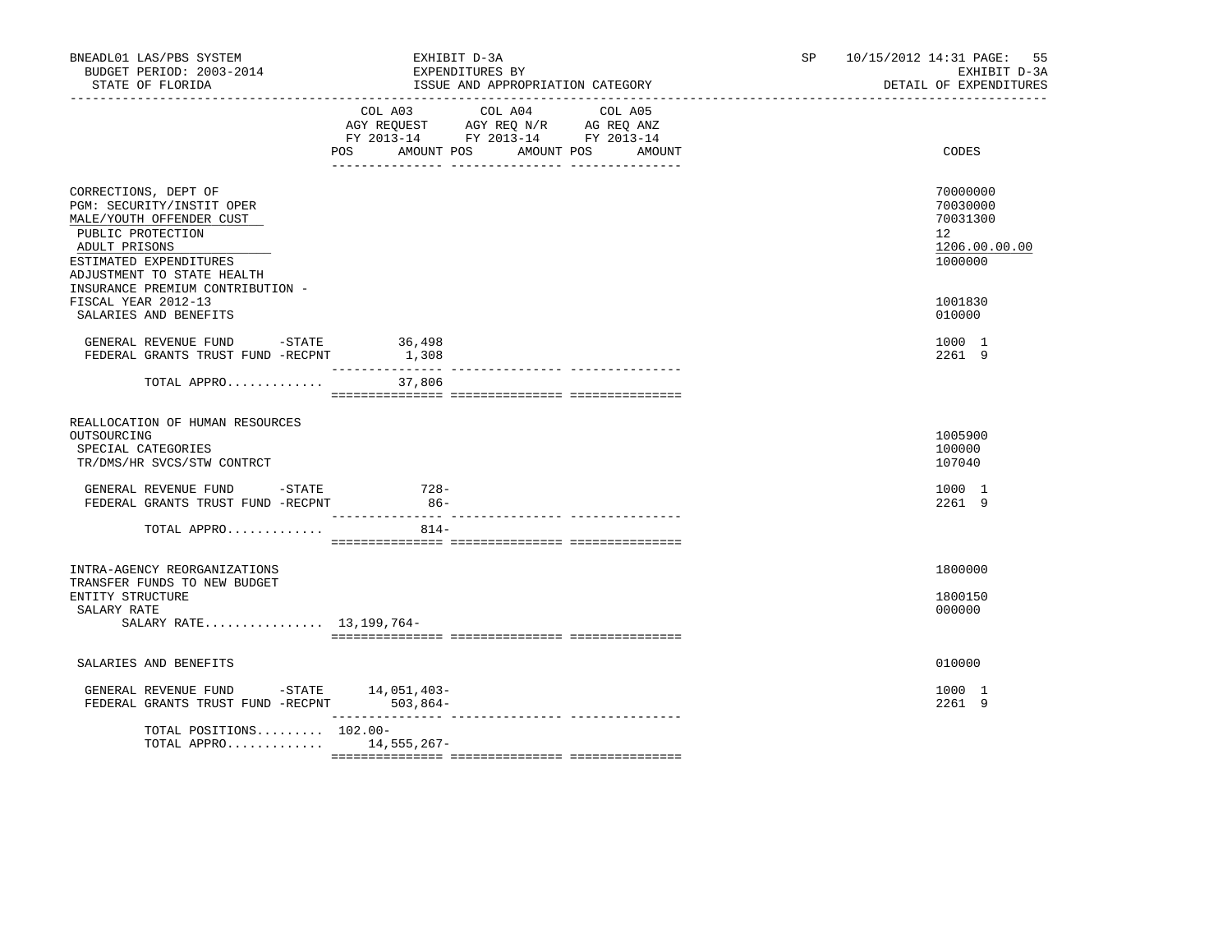| BNEADL01 LAS/PBS SYSTEM<br>BUDGET PERIOD: 2003-2014<br>STATE OF FLORIDA                                                                             |  | EXHIBIT D-3A<br>EXPENDITURES BY<br>ISSUE AND APPROPRIATION CATEGORY                                                                                                                                                                                                                                                                     |                         |  | 10/15/2012 14:31 PAGE:<br>SP <sub>2</sub><br>EXHIBIT D-3A<br>DETAIL OF EXPENDITURES |  |                                                                    |
|-----------------------------------------------------------------------------------------------------------------------------------------------------|--|-----------------------------------------------------------------------------------------------------------------------------------------------------------------------------------------------------------------------------------------------------------------------------------------------------------------------------------------|-------------------------|--|-------------------------------------------------------------------------------------|--|--------------------------------------------------------------------|
|                                                                                                                                                     |  | $\begin{array}{ccccccccc}\n\text{AGY REQUEST} & & \text{GUT} & \text{AGY REQ} & \text{N/R} & & \text{GCEQ} & \text{ANZ} \\ \text{AGY REQUEST} & & \text{AGY REQ} & & \text{N/R} & & \text{AG REQ} & \text{ANZ} \\ \text{FY} & 2013-14 & & \text{FY} & 2013-14 & & \text{FY} & 2013-14\n\end{array}$<br>POS AMOUNT POS AMOUNT POS AMOUNT | COL A03 COL A04 COL A05 |  |                                                                                     |  | CODES                                                              |
| CORRECTIONS, DEPT OF<br>PGM: SECURITY/INSTIT OPER<br>MALE/YOUTH OFFENDER CUST<br>PUBLIC PROTECTION<br>ADULT PRISONS<br>INTRA-AGENCY REORGANIZATIONS |  |                                                                                                                                                                                                                                                                                                                                         |                         |  |                                                                                     |  | 70000000<br>70030000<br>70031300<br>12<br>1206.00.00.00<br>1800000 |
| TRANSFER FUNDS TO NEW BUDGET<br>ENTITY STRUCTURE<br>OTHER PERSONAL SERVICES                                                                         |  |                                                                                                                                                                                                                                                                                                                                         |                         |  |                                                                                     |  | 1800150<br>030000                                                  |
| GENERAL REVENUE FUND -STATE 247,841-                                                                                                                |  |                                                                                                                                                                                                                                                                                                                                         |                         |  |                                                                                     |  | 1000 1                                                             |
| <b>EXPENSES</b>                                                                                                                                     |  |                                                                                                                                                                                                                                                                                                                                         |                         |  |                                                                                     |  | 040000                                                             |
| GENERAL REVENUE FUND $-$ STATE 77, 143-<br>FEDERAL GRANTS TRUST FUND -RECPNT                                                                        |  | 24,336-                                                                                                                                                                                                                                                                                                                                 |                         |  |                                                                                     |  | 1000 1<br>2261 9                                                   |
| TOTAL APPRO $101,479-$                                                                                                                              |  |                                                                                                                                                                                                                                                                                                                                         |                         |  |                                                                                     |  |                                                                    |
| OPERATING CAPITAL OUTLAY                                                                                                                            |  |                                                                                                                                                                                                                                                                                                                                         |                         |  |                                                                                     |  | 060000                                                             |
| GENERAL REVENUE FUND -STATE<br>FEDERAL GRANTS TRUST FUND -RECPNT                                                                                    |  | $20,185-$<br>$500,000 -$                                                                                                                                                                                                                                                                                                                |                         |  |                                                                                     |  | 1000 1<br>2261 9                                                   |
| TOTAL APPRO                                                                                                                                         |  | $520, 185 -$                                                                                                                                                                                                                                                                                                                            |                         |  |                                                                                     |  |                                                                    |
| FOOD PRODUCTS                                                                                                                                       |  |                                                                                                                                                                                                                                                                                                                                         |                         |  |                                                                                     |  | 070000                                                             |
| GENERAL REVENUE FUND -STATE 1,334,376-<br>FEDERAL GRANTS TRUST FUND -RECPNT 483,667-                                                                |  |                                                                                                                                                                                                                                                                                                                                         |                         |  |                                                                                     |  | 1000 1<br>2261 9                                                   |
| TOTAL APPRO 1,818,043-                                                                                                                              |  |                                                                                                                                                                                                                                                                                                                                         |                         |  |                                                                                     |  |                                                                    |
| SPECIAL CATEGORIES<br>CONTRACTED SERVICES                                                                                                           |  |                                                                                                                                                                                                                                                                                                                                         |                         |  |                                                                                     |  | 100000<br>100777                                                   |
| GENERAL REVENUE FUND                                                                                                                                |  | -STATE 29,599-                                                                                                                                                                                                                                                                                                                          |                         |  |                                                                                     |  | 1000 1                                                             |
| FOOD SERVICE/PRODUCTION                                                                                                                             |  |                                                                                                                                                                                                                                                                                                                                         |                         |  |                                                                                     |  | 102025                                                             |
| GENERAL REVENUE FUND -STATE<br>FEDERAL GRANTS TRUST FUND -RECPNT                                                                                    |  | 197,340-<br>191,046–                                                                                                                                                                                                                                                                                                                    |                         |  |                                                                                     |  | 1000 1<br>2261 9                                                   |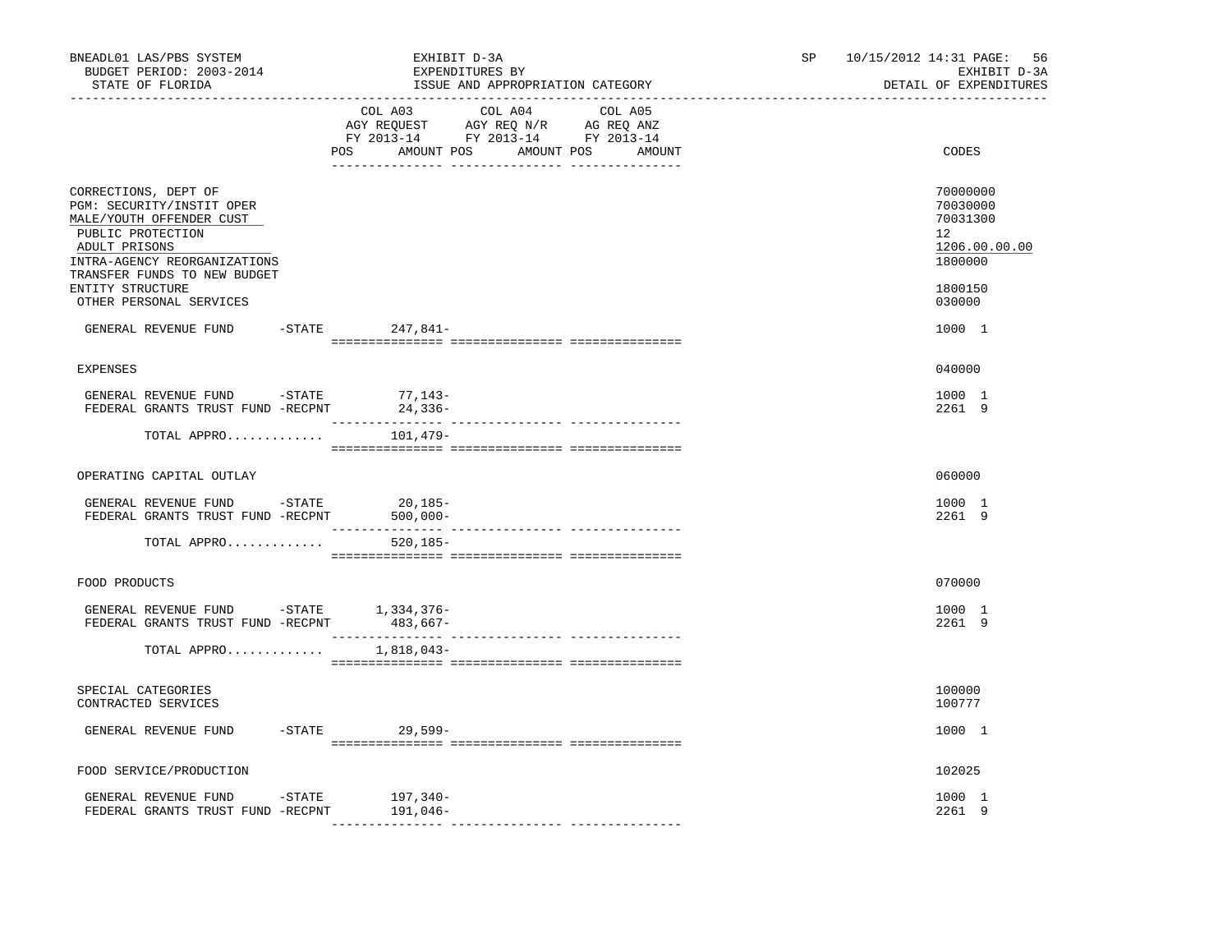| BNEADL01 LAS/PBS SYSTEM<br>BUDGET PERIOD: 2003-2014<br>STATE OF FLORIDA                                                                             | EXHIBIT D-3A<br>EXPENDITURES BY<br>ISSUE AND APPROPRIATION CATEGORY                                                                   | 57<br>SP<br>10/15/2012 14:31 PAGE:<br>EXHIBIT D-3A<br>DETAIL OF EXPENDITURES    |
|-----------------------------------------------------------------------------------------------------------------------------------------------------|---------------------------------------------------------------------------------------------------------------------------------------|---------------------------------------------------------------------------------|
|                                                                                                                                                     | COL A03 COL A04 COL A05<br>AGY REQUEST AGY REQ N/R AG REQ ANZ<br>FY 2013-14 FY 2013-14 FY 2013-14<br>POS AMOUNT POS AMOUNT POS AMOUNT | CODES                                                                           |
| CORRECTIONS, DEPT OF<br>PGM: SECURITY/INSTIT OPER<br>MALE/YOUTH OFFENDER CUST<br>PUBLIC PROTECTION<br>ADULT PRISONS<br>INTRA-AGENCY REORGANIZATIONS |                                                                                                                                       | 70000000<br>70030000<br>70031300<br>12 <sup>°</sup><br>1206.00.00.00<br>1800000 |
| TRANSFER FUNDS TO NEW BUDGET<br>ENTITY STRUCTURE<br>SPECIAL CATEGORIES<br>FOOD SERVICE/PRODUCTION<br>TOTAL APPRO                                    | 388,386-                                                                                                                              | 1800150<br>100000<br>102025                                                     |
| OVERTIME                                                                                                                                            |                                                                                                                                       | 102331                                                                          |
| GENERAL REVENUE FUND                                                                                                                                | -STATE 486,977-                                                                                                                       | 1000 1                                                                          |
| RISK MANAGEMENT INSURANCE                                                                                                                           |                                                                                                                                       | 103241                                                                          |
| GENERAL REVENUE FUND                                                                                                                                | $-STATE$<br>2,246,176-                                                                                                                | 1000 1                                                                          |
| SALARY INCENTIVE PAYMENTS                                                                                                                           |                                                                                                                                       | 103290                                                                          |
| GENERAL REVENUE FUND                                                                                                                                | -STATE 159, 226-                                                                                                                      | 1000 1                                                                          |
| PRIVATE PRISON OPERATIONS                                                                                                                           |                                                                                                                                       | 105235                                                                          |
| GENERAL REVENUE FUND -STATE 19,472,151-<br>PRIVATE INMATE WELFARE TF -STATE                                                                         | $195, 403-$                                                                                                                           | 1000 1<br>2623 1                                                                |
| TOTAL APPRO                                                                                                                                         | 19,667,554-                                                                                                                           |                                                                                 |
| LEASE/PURCHASE/EOUIPMENT                                                                                                                            |                                                                                                                                       | 105281                                                                          |
| GENERAL REVENUE FUND                                                                                                                                | $-STATE$ 38,675-                                                                                                                      | 1000 1                                                                          |
| TR/DMS/HR SVCS/STW CONTRCT                                                                                                                          |                                                                                                                                       | 107040                                                                          |
| GENERAL REVENUE FUND -STATE<br>FEDERAL GRANTS TRUST FUND -RECPNT                                                                                    | $6,897-$<br>$812-$                                                                                                                    | 1000 1<br>2261 9                                                                |
| TOTAL APPRO                                                                                                                                         | 7,709-                                                                                                                                |                                                                                 |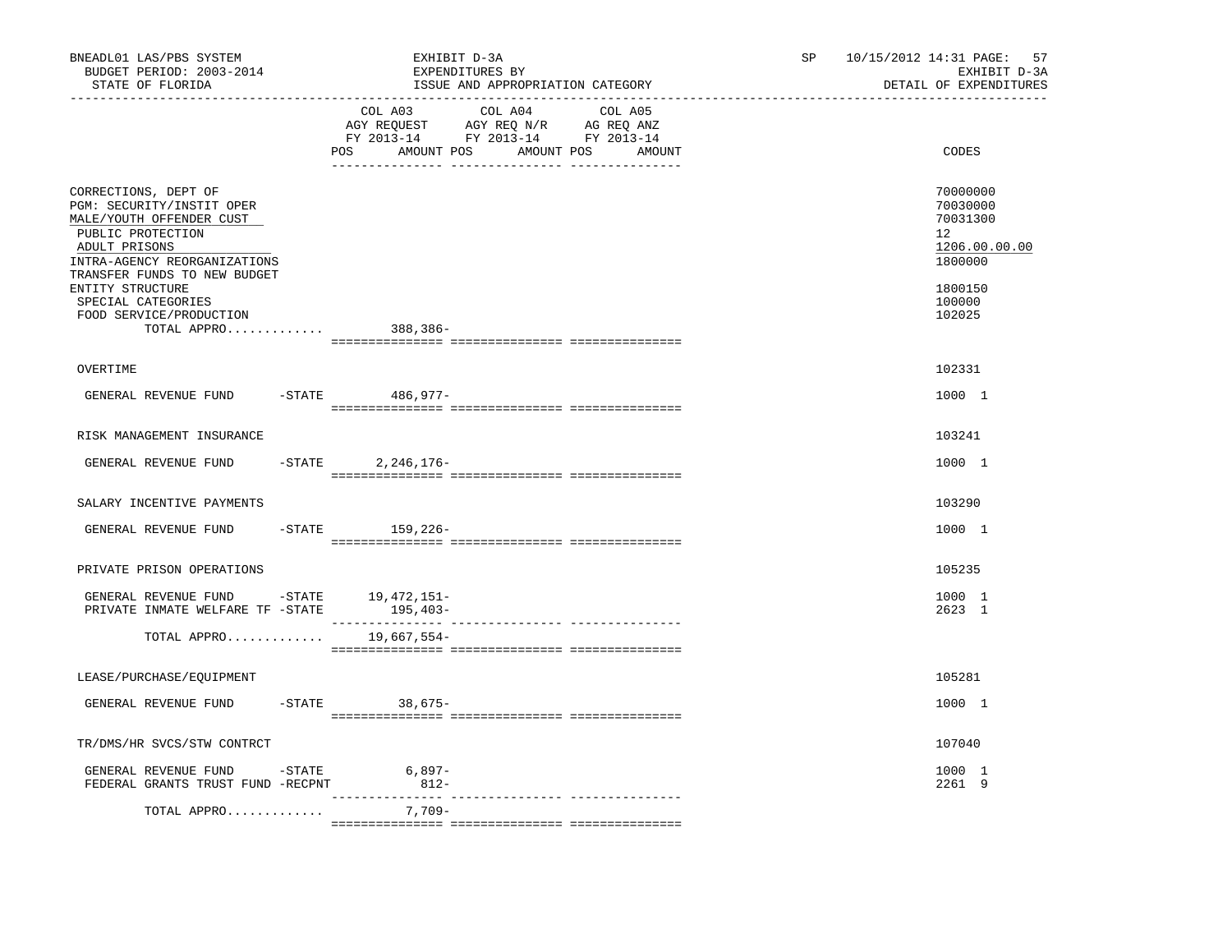| BNEADL01 LAS/PBS SYSTEM<br>BUDGET PERIOD: 2003-2014                                                                                                                                                                                                                                                                                                                                                                                                                                                                                                                                                                                                                                                                                                                                                                                                                                                                                         | EXHIBIT D-3A              | EXPENDITURES BY         |                  | SP <sub>2</sub> | 10/15/2012 14:31 PAGE: 58<br>EXHIBIT D-3A                                                  |
|---------------------------------------------------------------------------------------------------------------------------------------------------------------------------------------------------------------------------------------------------------------------------------------------------------------------------------------------------------------------------------------------------------------------------------------------------------------------------------------------------------------------------------------------------------------------------------------------------------------------------------------------------------------------------------------------------------------------------------------------------------------------------------------------------------------------------------------------------------------------------------------------------------------------------------------------|---------------------------|-------------------------|------------------|-----------------|--------------------------------------------------------------------------------------------|
|                                                                                                                                                                                                                                                                                                                                                                                                                                                                                                                                                                                                                                                                                                                                                                                                                                                                                                                                             |                           |                         |                  |                 |                                                                                            |
|                                                                                                                                                                                                                                                                                                                                                                                                                                                                                                                                                                                                                                                                                                                                                                                                                                                                                                                                             | POS AMOUNT POS AMOUNT POS | COL A03 COL A04 COL A05 | AMOUNT           |                 | CODES                                                                                      |
| CORRECTIONS, DEPT OF<br>PGM: SECURITY/INSTIT OPER<br>MALE/YOUTH OFFENDER CUST<br>PUBLIC PROTECTION<br>ADULT PRISONS<br>INTRA-AGENCY REORGANIZATIONS<br>TRANSFER FUNDS TO NEW BUDGET<br>ENTITY STRUCTURE                                                                                                                                                                                                                                                                                                                                                                                                                                                                                                                                                                                                                                                                                                                                     |                           |                         |                  |                 | 70000000<br>70030000<br>70031300<br>12 <sup>°</sup><br>1206.00.00.00<br>1800000<br>1800150 |
| TOTAL: TRANSFER FUNDS TO NEW BUDGET<br>ENTITY STRUCTURE<br>TOTAL POSITIONS $102.00 -$<br>TOTAL ISSUE 40,267,117-<br>TOTAL SALARY RATE 13, 199, 764-                                                                                                                                                                                                                                                                                                                                                                                                                                                                                                                                                                                                                                                                                                                                                                                         |                           |                         |                  |                 | 1800150                                                                                    |
|                                                                                                                                                                                                                                                                                                                                                                                                                                                                                                                                                                                                                                                                                                                                                                                                                                                                                                                                             |                           |                         |                  |                 |                                                                                            |
| AGENCY ISSUE NARRATIVE:<br>2013-2014 BUDGET YEAR NARRATIVE:<br>The Department requests to consolidate the current ten- entity structure for the Security and Institutional Operations<br>program into a more relevant five-entity structure. Currently, the cost of a single institution may be spread over as<br>many as five budget entities. For most reporting purposes, these costs must be merged in order to provide a<br>comprehensive picture of institutional operations. In addition, an institution's mission may change during the fiscal<br>year in order to meet the management needs of the department. All institutional costs have been and will continue to be<br>captured by unique organizational codes that render the current entity structure cumbersome and unnecessary. The<br>Department proposes to consolidate the current structure into the following services for management efficiency and<br>flexibility: |                           |                         | IT COMPONENT? NO |                 |                                                                                            |
| Custody Operations<br>Reception Center Operations<br>Public Service Work Squads and Work Release Centers<br>Security Management<br>Correctional Facility Maintenance                                                                                                                                                                                                                                                                                                                                                                                                                                                                                                                                                                                                                                                                                                                                                                        |                           |                         |                  |                 |                                                                                            |
| This issue is consistent with the Florida Strategic Plan for Economic Development Strategy to improve the efficiency and<br>effectiveness of government at all levels.                                                                                                                                                                                                                                                                                                                                                                                                                                                                                                                                                                                                                                                                                                                                                                      |                           |                         |                  |                 |                                                                                            |

 OAD transaction was utilized to balance to the actual appropriation. \*\*\*\*\*\*\*\*\*\*\*\*\*\*\*\*\*\*\*\*\*\*\*\*\*\*\*\*\*\*\*\*\*\*\*\*\*\*\*\*\*\*\*\*\*\*\*\*\*\*\*\*\*\*\*\*\*\*\*\*\*\*\*\*\*\*\*\*\*\*\*\*\*\*\*\*\*\*\*\*\*\*\*\*\*\*\*\*\*\*\*\*\*\*\*\*\*\*\*\*\*\*\*\*\*\*\*\*\*\*\*\*\*\*\*\*\*\*\*\*\*\*\*\*\*\*\*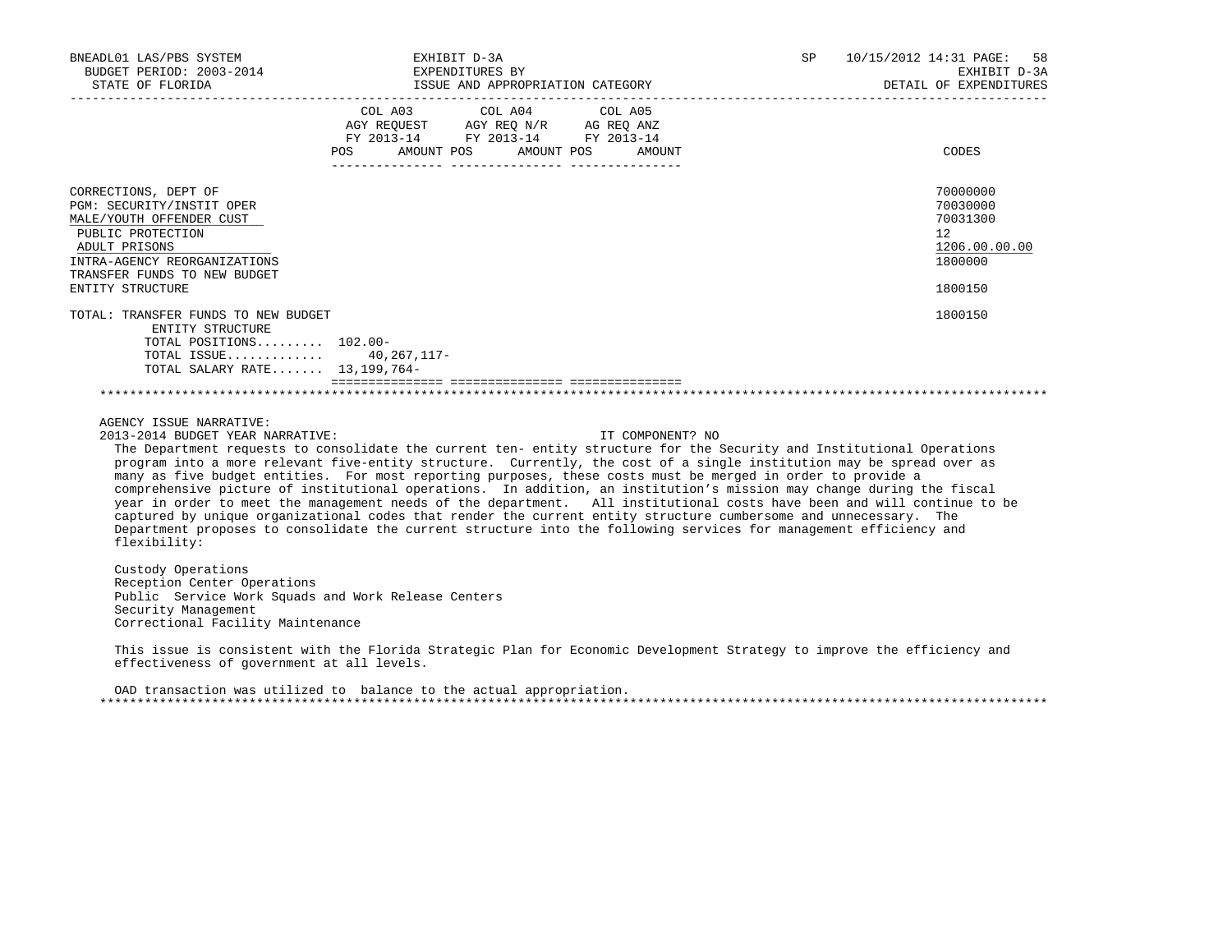| BNEADL01 LAS/PBS SYSTEM<br>BUDGET PERIOD: 2003-2014<br>STATE OF FLORIDA                                                                                                                                 |         | EXHIBIT D-3A<br>EXPENDITURES BY<br>ISSUE AND APPROPRIATION CATEGORY<br>________________________ |                                 |                    | SP                     |            | 10/15/2012 14:31 PAGE:<br>59<br>EXHIBIT D-3A<br>DETAIL OF EXPENDITURES        |
|---------------------------------------------------------------------------------------------------------------------------------------------------------------------------------------------------------|---------|-------------------------------------------------------------------------------------------------|---------------------------------|--------------------|------------------------|------------|-------------------------------------------------------------------------------|
| POS                                                                                                                                                                                                     | COL A03 | COL A04<br>AGY REQUEST AGY REQ N/R AG REQ ANZ<br>FY 2013-14 FY 2013-14 FY 2013-14<br>AMOUNT POS | COL A05<br>AMOUNT POS<br>AMOUNT |                    |                        |            | CODES                                                                         |
| CORRECTIONS, DEPT OF<br>PGM: SECURITY/INSTIT OPER<br>MALE/YOUTH OFFENDER CUST<br>PUBLIC PROTECTION<br>ADULT PRISONS<br>INTRA-AGENCY REORGANIZATIONS<br>TRANSFER FUNDS TO NEW BUDGET<br>ENTITY STRUCTURE |         |                                                                                                 |                                 |                    |                        |            | 70000000<br>70030000<br>70031300<br>12<br>1206.00.00.00<br>1800000<br>1800150 |
| POSITION DETAIL OF SALARIES AND BENEFITS:                                                                                                                                                               |         |                                                                                                 |                                 |                    |                        |            | LAPSE LAPSED SALARIES                                                         |
|                                                                                                                                                                                                         | FTE     | BASE RATE                                                                                       |                                 | ADDITIVES BENEFITS | SUBTOTAL               | $^{\circ}$ | AND BENEFITS                                                                  |
| A03 - AGY REQUEST FY 2013-14<br>CHANGES TO CURRENTLY AUTHORIZED POSITIONS                                                                                                                               |         |                                                                                                 |                                 |                    |                        |            |                                                                               |
| P101 PROPOSED CLASS CODE<br>C3001 001                                                                                                                                                                   |         | $102.00 - 13,199,764 -$                                                                         |                                 |                    |                        |            | 2,588,499- 15,788,263- 0.00 15,788,263-                                       |
| TOTALS FOR ISSUE BY FUND<br>1000 GENERAL REVENUE FUND<br>2261 FEDERAL GRANTS TRUST FUND                                                                                                                 |         |                                                                                                 |                                 |                    |                        |            | 15,241,989-<br>546,274-                                                       |
|                                                                                                                                                                                                         |         | $102.00 - 13.199.764 -$                                                                         |                                 |                    | 2,588,499- 15,788,263- |            | --------------<br>15,788,263-<br>==============                               |
| OTHER SALARY AMOUNT<br>1000 GENERAL REVENUE FUND<br>2261 FEDERAL GRANTS TRUST FUND                                                                                                                      |         |                                                                                                 |                                 |                    |                        |            | 1,190,586<br>42,410<br>______________                                         |
|                                                                                                                                                                                                         |         |                                                                                                 |                                 |                    |                        |            | 14, 555, 267-                                                                 |
|                                                                                                                                                                                                         |         |                                                                                                 |                                 |                    |                        |            | ==============                                                                |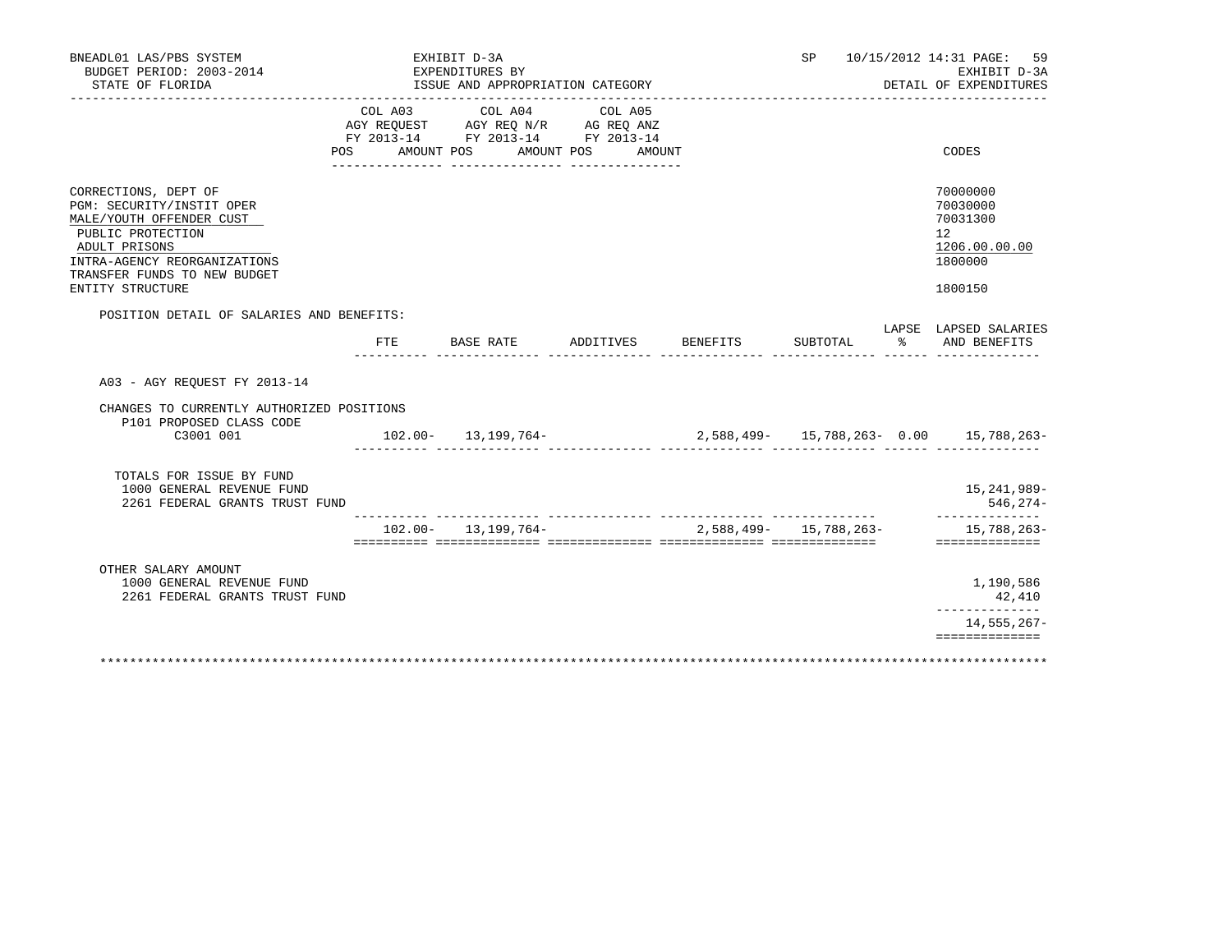| BNEADL01 LAS/PBS SYSTEM<br>BUDGET PERIOD: 2003-2014 EXPENDITURES BY<br>STATE OF FLORIDA                                                                                                                                                                                          | EXHIBIT D-3A<br>ISSUE AND APPROPRIATION CATEGORY                                                                                                   | 10/15/2012 14:31 PAGE: 60<br>SP <sub>2</sub><br>EXHIBIT D-3A<br>DETAIL OF EXPENDITURES                      |
|----------------------------------------------------------------------------------------------------------------------------------------------------------------------------------------------------------------------------------------------------------------------------------|----------------------------------------------------------------------------------------------------------------------------------------------------|-------------------------------------------------------------------------------------------------------------|
|                                                                                                                                                                                                                                                                                  | COL A03 COL A04 COL A05<br>AGY REQUEST AGY REQ N/R AG REQ ANZ<br>FY 2013-14 FY 2013-14 FY 2013-14<br>AMOUNT POS AMOUNT POS<br><b>POS</b><br>AMOUNT | CODES                                                                                                       |
| CORRECTIONS, DEPT OF<br>PGM: SECURITY/INSTIT OPER<br>MALE/YOUTH OFFENDER CUST<br>PUBLIC PROTECTION<br>ADULT PRISONS<br>NONRECURRING EXPENDITURES<br>RESTORE PRIVATE PRISON REDUCTIONS<br>SPECIAL CATEGORIES<br>PRIVATE PRISON OPERATIONS<br>GENERAL REVENUE FUND -STATE 332,036- |                                                                                                                                                    | 70000000<br>70030000<br>70031300<br>12<br>1206.00.00.00<br>2100000<br>2103062<br>100000<br>105235<br>1000 1 |
|                                                                                                                                                                                                                                                                                  |                                                                                                                                                    |                                                                                                             |
| ANNUALIZATION OF ADMINISTERED<br>FUNDS APPROPRIATIONS<br>STATE HEALTH INSURANCE ADJUSTMENT<br>FOR FY 2012-13 - 10 MONTHS                                                                                                                                                         |                                                                                                                                                    | 26A0000                                                                                                     |
| <b>ANNUALIZATION</b><br>SALARIES AND BENEFITS                                                                                                                                                                                                                                    |                                                                                                                                                    | 26A1830<br>010000                                                                                           |
| GENERAL REVENUE FUND<br>FEDERAL GRANTS TRUST FUND -RECPNT                                                                                                                                                                                                                        | $-STATE$ 182,490<br>6,540                                                                                                                          | 1000 1<br>2261 9                                                                                            |
| TOTAL APPRO                                                                                                                                                                                                                                                                      | 189,030                                                                                                                                            |                                                                                                             |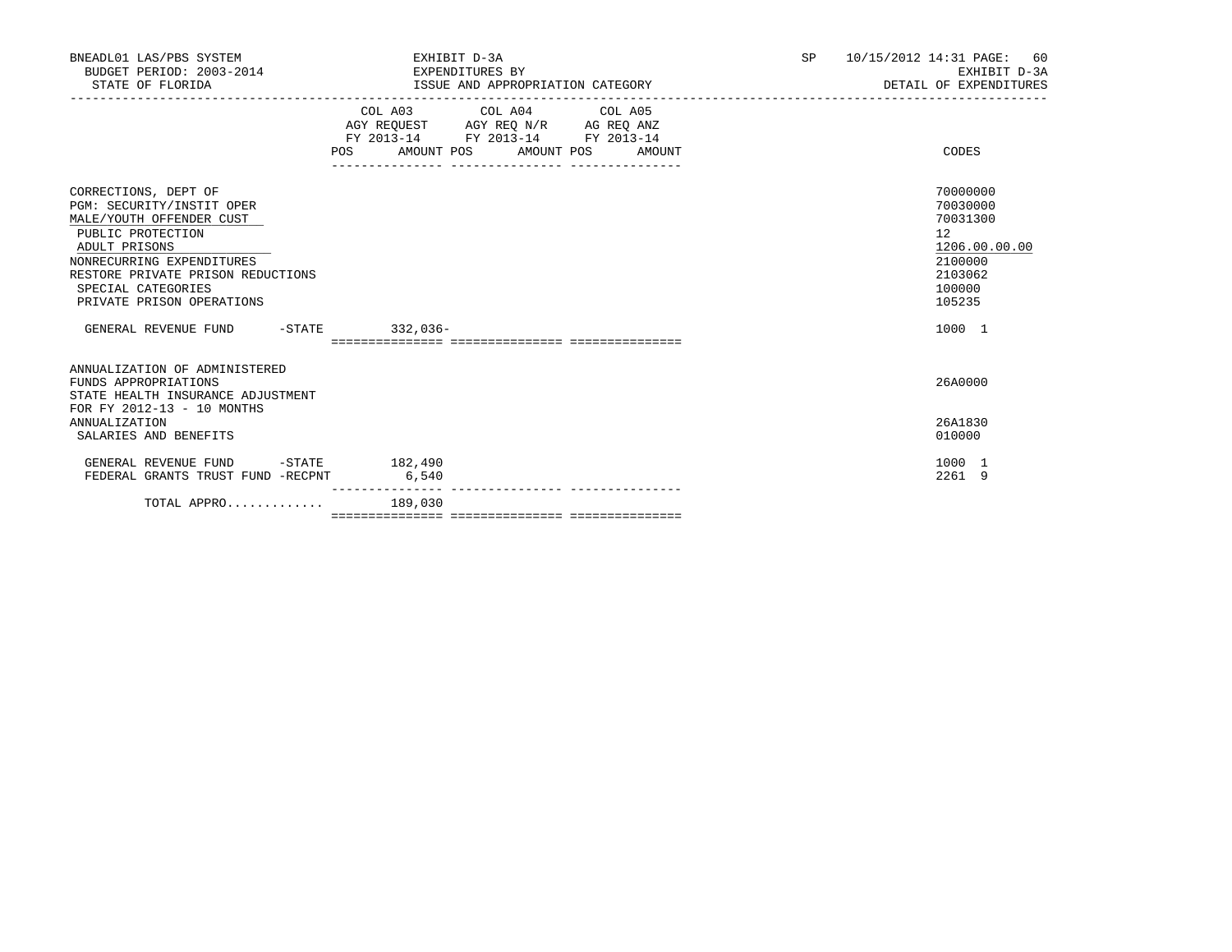| BNEADL01 LAS/PBS SYSTEM<br>BUDGET PERIOD: 2003-2014<br>STATE OF FLORIDA<br>_____________________________________                                                                                                                  |           |                                  | EXHIBIT D-3A<br>EXPENDITURES BY<br>ISSUE AND APPROPRIATION CATEGORY                                                  | SP. | 10/15/2012 14:31 PAGE:<br>61<br>EXHIBIT D-3A<br>DETAIL OF EXPENDITURES                  |
|-----------------------------------------------------------------------------------------------------------------------------------------------------------------------------------------------------------------------------------|-----------|----------------------------------|----------------------------------------------------------------------------------------------------------------------|-----|-----------------------------------------------------------------------------------------|
|                                                                                                                                                                                                                                   |           | COL A03<br>AMOUNT POS<br>POS     | COL A04<br>COL A05<br>AGY REQUEST AGY REQ N/R AG REQ ANZ<br>FY 2013-14 FY 2013-14 FY 2013-14<br>AMOUNT POS<br>AMOUNT |     | CODES                                                                                   |
| CORRECTIONS, DEPT OF<br>PGM: SECURITY/INSTIT OPER<br>SPECIALTY INST OPERATIONS<br>PUBLIC PROTECTION<br>ADULT PRISONS<br>ESTIMATED EXPENDITURES<br>ESTIMATED EXPENDITURES - OPERATIONS<br>SALARY RATE<br>SALARY RATE 180, 227, 614 |           |                                  |                                                                                                                      |     | 70000000<br>70030000<br>70031400<br>12<br>1206.00.00.00<br>1000000<br>1001000<br>000000 |
|                                                                                                                                                                                                                                   |           |                                  |                                                                                                                      |     |                                                                                         |
| SALARIES AND BENEFITS<br>GENERAL REVENUE FUND                                                                                                                                                                                     |           | 4,860.00<br>$-STATE$ 231,070,792 |                                                                                                                      |     | 010000<br>1000 1                                                                        |
| OTHER PERSONAL SERVICES                                                                                                                                                                                                           |           |                                  |                                                                                                                      |     | 030000                                                                                  |
| GENERAL REVENUE FUND                                                                                                                                                                                                              |           | $-$ STATE 1, 286, 462            |                                                                                                                      |     | 1000 1                                                                                  |
| <b>EXPENSES</b>                                                                                                                                                                                                                   |           |                                  |                                                                                                                      |     | 040000                                                                                  |
| GENERAL REVENUE FUND                                                                                                                                                                                                              | $-$ STATE | 3,549,587                        |                                                                                                                      |     | 1000 1                                                                                  |
| FOOD PRODUCTS                                                                                                                                                                                                                     |           |                                  |                                                                                                                      |     | 070000                                                                                  |
| GENERAL REVENUE FUND                                                                                                                                                                                                              | $-$ STATE | 12,170,243                       |                                                                                                                      |     | 1000 1                                                                                  |
| SPECIAL CATEGORIES<br>CONTRACTED SERVICES                                                                                                                                                                                         |           |                                  |                                                                                                                      |     | 100000<br>100777                                                                        |
| GENERAL REVENUE FUND                                                                                                                                                                                                              | $-STATE$  | 1,762,621                        |                                                                                                                      |     | 1000 1                                                                                  |
| FOOD SERVICE/PRODUCTION                                                                                                                                                                                                           |           |                                  |                                                                                                                      |     | 102025                                                                                  |
| GENERAL REVENUE FUND                                                                                                                                                                                                              | $-$ STATE | 1,168,710                        |                                                                                                                      |     | 1000 1                                                                                  |
| OVERTIME                                                                                                                                                                                                                          |           |                                  |                                                                                                                      |     | 102331                                                                                  |
| GENERAL REVENUE FUND                                                                                                                                                                                                              | $-STATE$  | 654,272                          |                                                                                                                      |     | 1000 1                                                                                  |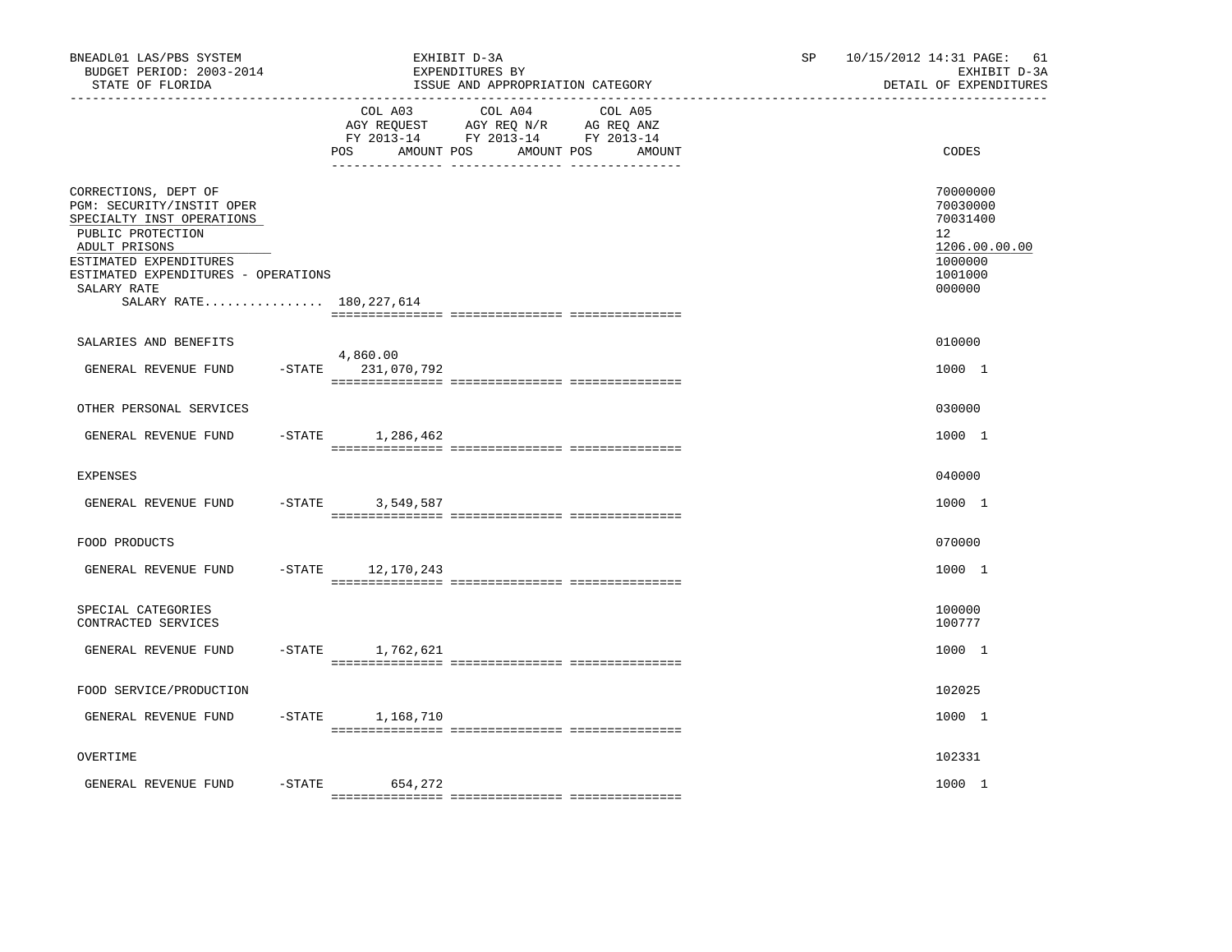| BNEADL01 LAS/PBS SYSTEM<br>BUDGET PERIOD: 2003-2014<br>STATE OF FLORIDA                                                                                                                                                                  |          |                  | EXHIBIT D-3A<br>EXPENDITURES BY<br>ISSUE AND APPROPRIATION CATEGORY                                                          | SP | 10/15/2012 14:31 PAGE: 62<br>EXHIBIT D-3A<br>DETAIL OF EXPENDITURES                                         |
|------------------------------------------------------------------------------------------------------------------------------------------------------------------------------------------------------------------------------------------|----------|------------------|------------------------------------------------------------------------------------------------------------------------------|----|-------------------------------------------------------------------------------------------------------------|
|                                                                                                                                                                                                                                          |          | POS AMOUNT POS   | COL A03 COL A04<br>COL A05<br>AGY REQUEST AGY REQ N/R AG REQ ANZ<br>FY 2013-14 FY 2013-14 FY 2013-14<br>AMOUNT POS<br>AMOUNT |    | CODES                                                                                                       |
| CORRECTIONS, DEPT OF<br>PGM: SECURITY/INSTIT OPER<br>SPECIALTY INST OPERATIONS<br>PUBLIC PROTECTION<br>ADULT PRISONS<br>ESTIMATED EXPENDITURES<br>ESTIMATED EXPENDITURES - OPERATIONS<br>SPECIAL CATEGORIES<br>RISK MANAGEMENT INSURANCE |          |                  |                                                                                                                              |    | 70000000<br>70030000<br>70031400<br>$12^{\circ}$<br>1206.00.00.00<br>1000000<br>1001000<br>100000<br>103241 |
| GENERAL REVENUE FUND -STATE 12,910,617                                                                                                                                                                                                   |          |                  |                                                                                                                              |    | 1000 1                                                                                                      |
| SALARY INCENTIVE PAYMENTS                                                                                                                                                                                                                |          |                  |                                                                                                                              |    | 103290                                                                                                      |
| GENERAL REVENUE FUND -STATE 1,514,628                                                                                                                                                                                                    |          |                  |                                                                                                                              |    | 1000 1                                                                                                      |
| LEASE/PURCHASE/EQUIPMENT                                                                                                                                                                                                                 |          |                  |                                                                                                                              |    | 105281                                                                                                      |
| GENERAL REVENUE FUND                                                                                                                                                                                                                     | $-STATE$ | 283,746          |                                                                                                                              |    | 1000 1                                                                                                      |
| TR/DMS/HR SVCS/STW CONTRCT                                                                                                                                                                                                               |          |                  |                                                                                                                              |    | 107040                                                                                                      |
| GENERAL REVENUE FUND                                                                                                                                                                                                                     |          | $-STATE$ 35,878  |                                                                                                                              |    | 1000 1                                                                                                      |
| TOTAL: ESTIMATED EXPENDITURES - OPERATIONS<br>TOTAL POSITIONS $4,860.00$<br>TOTAL ISSUE 266, 407, 556<br>TOTAL SALARY RATE 180, 227, 614                                                                                                 |          |                  |                                                                                                                              |    | 1001000                                                                                                     |
| CASUALTY INSURANCE PREMIUM<br>ADJUSTMENT<br>SPECIAL CATEGORIES<br>RISK MANAGEMENT INSURANCE                                                                                                                                              |          |                  |                                                                                                                              |    | 1001090<br>100000<br>103241                                                                                 |
| GENERAL REVENUE FUND                                                                                                                                                                                                                     |          | $-STATE$ 663,494 |                                                                                                                              |    | 1000 1                                                                                                      |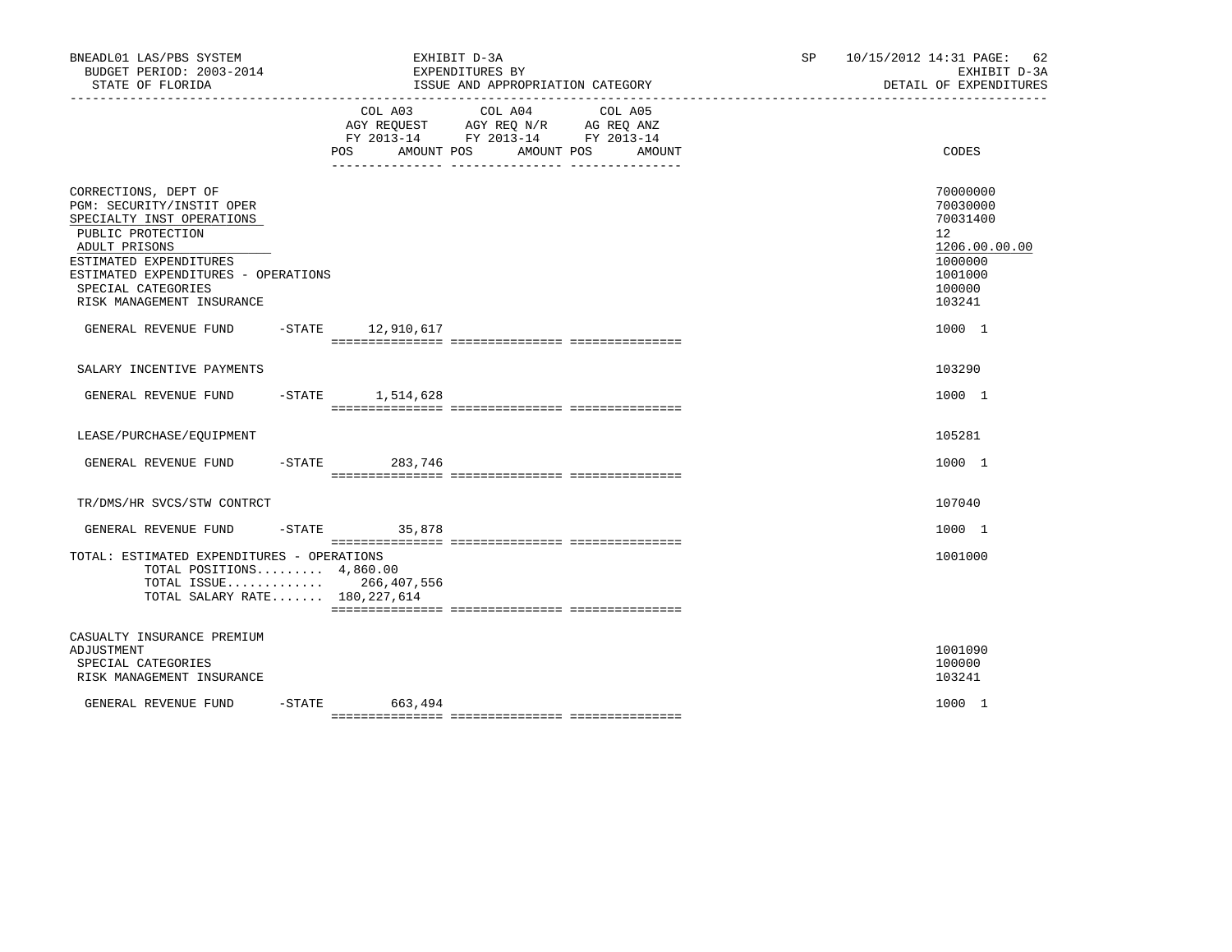| BNEADL01 LAS/PBS SYSTEM<br>BUDGET PERIOD: 2003-2014<br>STATE OF FLORIDA                                                                                                     |           | EXHIBIT D-3A<br>EXPENDITURES BY<br>ISSUE AND APPROPRIATION CATEGORY                                                                                  | SP. | 10/15/2012 14:31 PAGE:<br>63<br>EXHIBIT D-3A<br>DETAIL OF EXPENDITURES          |
|-----------------------------------------------------------------------------------------------------------------------------------------------------------------------------|-----------|------------------------------------------------------------------------------------------------------------------------------------------------------|-----|---------------------------------------------------------------------------------|
|                                                                                                                                                                             |           | COL A03<br>COL A04<br>COL A05<br>AGY REQUEST AGY REQ N/R AG REQ ANZ<br>FY 2013-14 FY 2013-14 FY 2013-14<br>POS<br>AMOUNT POS<br>AMOUNT POS<br>AMOUNT |     | CODES                                                                           |
| CORRECTIONS, DEPT OF<br>PGM: SECURITY/INSTIT OPER<br>SPECIALTY INST OPERATIONS<br>PUBLIC PROTECTION<br>ADULT PRISONS<br>ESTIMATED EXPENDITURES<br>FLORIDA RETIREMENT SYSTEM |           |                                                                                                                                                      |     | 70000000<br>70030000<br>70031400<br>12 <sup>°</sup><br>1206.00.00.00<br>1000000 |
| CONTRIBUTION ADJUSTMENT FOR<br>FISCAL YEAR 2012-2013<br>SALARIES AND BENEFITS                                                                                               |           |                                                                                                                                                      |     | 1001240<br>010000                                                               |
| GENERAL REVENUE FUND                                                                                                                                                        |           | -STATE 1, 242, 259                                                                                                                                   |     | 1000 1                                                                          |
| ADJUSTMENT TO STATE HEALTH<br>INSURANCE PREMIUM CONTRIBUTION -<br>FISCAL YEAR 2012-13<br>SALARIES AND BENEFITS                                                              |           |                                                                                                                                                      |     | 1001830<br>010000                                                               |
| GENERAL REVENUE FUND                                                                                                                                                        | $-$ STATE | 593,623                                                                                                                                              |     | 1000 1                                                                          |
| REALLOCATION OF HUMAN RESOURCES<br>OUTSOURCING<br>SPECIAL CATEGORIES<br>TR/DMS/HR SVCS/STW CONTRCT                                                                          |           |                                                                                                                                                      |     | 1005900<br>100000<br>107040                                                     |
| GENERAL REVENUE FUND                                                                                                                                                        |           | $-STATE$ 3,424-                                                                                                                                      |     | 1000 1                                                                          |
| INTRA-AGENCY REORGANIZATIONS<br>TRANSFER FUNDS TO NEW BUDGET<br>ENTITY STRUCTURE<br>SALARY RATE                                                                             |           |                                                                                                                                                      |     | 1800000<br>1800150<br>000000                                                    |
| SALARY RATE 180, 227, 614-                                                                                                                                                  |           |                                                                                                                                                      |     |                                                                                 |
| SALARIES AND BENEFITS                                                                                                                                                       |           | 4,860.00-                                                                                                                                            |     | 010000                                                                          |
| GENERAL REVENUE FUND                                                                                                                                                        |           | -STATE 235,874,789-                                                                                                                                  |     | 1000 1                                                                          |
| OTHER PERSONAL SERVICES                                                                                                                                                     |           |                                                                                                                                                      |     | 030000                                                                          |
| GENERAL REVENUE FUND                                                                                                                                                        |           | $-$ STATE $1, 286, 462-$                                                                                                                             |     | 1000 1                                                                          |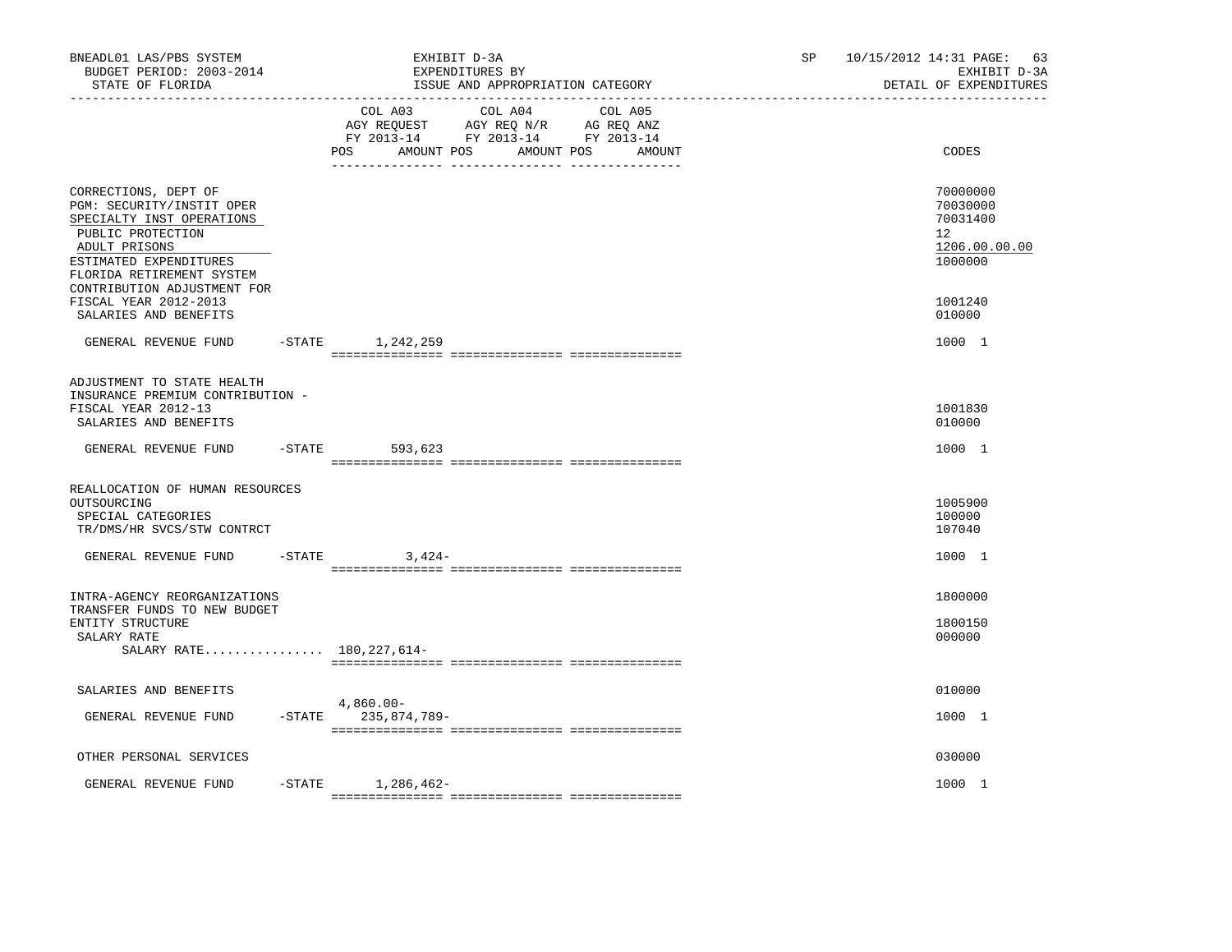| BNEADL01 LAS/PBS SYSTEM<br>BUDGET PERIOD: 2003-2014<br>STATE OF FLORIDA<br>-----------------                                                         |           | EXHIBIT D-3A<br>EXPENDITURES BY<br>ISSUE AND APPROPRIATION CATEGORY                                                                                  | SP<br>10/15/2012 14:31 PAGE:<br>64<br>EXHIBIT D-3A<br>DETAIL OF EXPENDITURES    |
|------------------------------------------------------------------------------------------------------------------------------------------------------|-----------|------------------------------------------------------------------------------------------------------------------------------------------------------|---------------------------------------------------------------------------------|
|                                                                                                                                                      |           | COL A03<br>COL A04<br>COL A05<br>AGY REQUEST AGY REQ N/R AG REQ ANZ<br>FY 2013-14 FY 2013-14 FY 2013-14<br>POS<br>AMOUNT POS<br>AMOUNT POS<br>AMOUNT | CODES                                                                           |
| CORRECTIONS, DEPT OF<br>PGM: SECURITY/INSTIT OPER<br>SPECIALTY INST OPERATIONS<br>PUBLIC PROTECTION<br>ADULT PRISONS<br>INTRA-AGENCY REORGANIZATIONS |           |                                                                                                                                                      | 70000000<br>70030000<br>70031400<br>12 <sup>°</sup><br>1206.00.00.00<br>1800000 |
| TRANSFER FUNDS TO NEW BUDGET<br>ENTITY STRUCTURE<br>EXPENSES                                                                                         |           |                                                                                                                                                      | 1800150<br>040000                                                               |
| GENERAL REVENUE FUND                                                                                                                                 |           | -STATE 3,549,587-                                                                                                                                    | 1000 1                                                                          |
| FOOD PRODUCTS                                                                                                                                        |           |                                                                                                                                                      | 070000                                                                          |
| GENERAL REVENUE FUND                                                                                                                                 | $-$ STATE | 12,170,243-                                                                                                                                          | 1000 1                                                                          |
| SPECIAL CATEGORIES<br>CONTRACTED SERVICES                                                                                                            |           |                                                                                                                                                      | 100000<br>100777                                                                |
| GENERAL REVENUE FUND                                                                                                                                 |           | $-STATE$ 1, 762, 621-                                                                                                                                | 1000 1                                                                          |
| FOOD SERVICE/PRODUCTION                                                                                                                              |           |                                                                                                                                                      | 102025                                                                          |
| GENERAL REVENUE FUND                                                                                                                                 | $-$ STATE | 1,168,710-                                                                                                                                           | 1000 1                                                                          |
| OVERTIME                                                                                                                                             |           |                                                                                                                                                      | 102331                                                                          |
| GENERAL REVENUE FUND                                                                                                                                 | $-$ STATE | 654,272-                                                                                                                                             | 1000 1                                                                          |
| RISK MANAGEMENT INSURANCE                                                                                                                            |           |                                                                                                                                                      | 103241                                                                          |
| GENERAL REVENUE FUND                                                                                                                                 |           | $-$ STATE $13, 574, 111-$                                                                                                                            | 1000 1                                                                          |
| SALARY INCENTIVE PAYMENTS                                                                                                                            |           |                                                                                                                                                      | 103290                                                                          |
| GENERAL REVENUE FUND                                                                                                                                 |           | $-$ STATE $1, 514, 628-$                                                                                                                             | 1000 1                                                                          |
| LEASE/PURCHASE/EQUIPMENT                                                                                                                             |           |                                                                                                                                                      | 105281                                                                          |
| GENERAL REVENUE FUND                                                                                                                                 | $-$ STATE | 283,746-                                                                                                                                             | 1000 1                                                                          |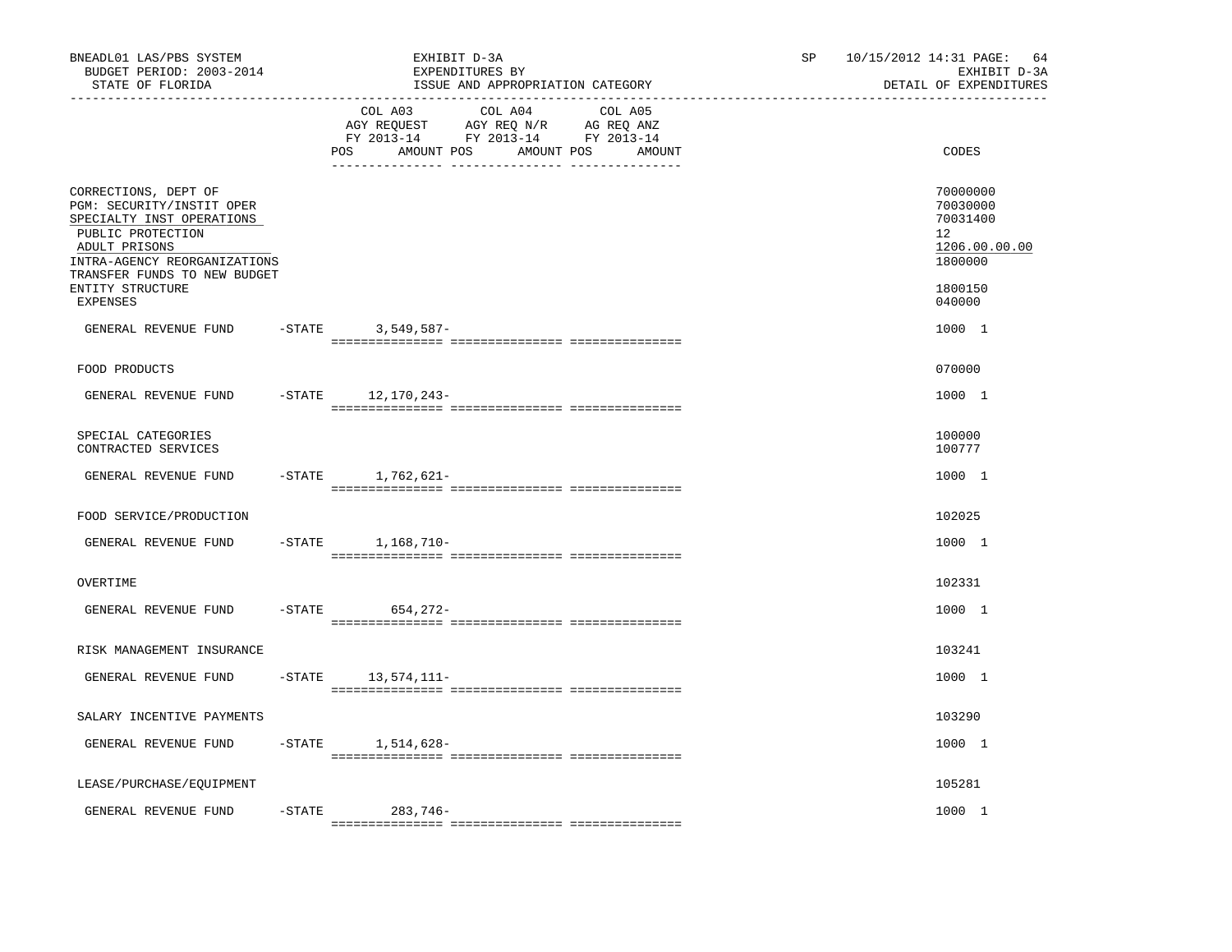| BNEADL01 LAS/PBS SYSTEM<br>BUDGET PERIOD: 2003-2014<br>STATE OF FLORIDA                                                                                                                                                                                      | EXHIBIT D-3A<br>EXPENDITURES BY<br>ISSUE AND APPROPRIATION CATEGORY                                                                   | SP 10/15/2012 14:31 PAGE: 65<br>EXHIBIT D-3A<br>DETAIL OF EXPENDITURES                                      |
|--------------------------------------------------------------------------------------------------------------------------------------------------------------------------------------------------------------------------------------------------------------|---------------------------------------------------------------------------------------------------------------------------------------|-------------------------------------------------------------------------------------------------------------|
|                                                                                                                                                                                                                                                              | COL A03 COL A04 COL A05<br>AGY REQUEST AGY REQ N/R AG REQ ANZ<br>FY 2013-14 FY 2013-14 FY 2013-14<br>POS AMOUNT POS AMOUNT POS AMOUNT | CODES                                                                                                       |
| CORRECTIONS, DEPT OF<br>PGM: SECURITY/INSTIT OPER<br>SPECIALTY INST OPERATIONS<br>PUBLIC PROTECTION<br>ADULT PRISONS<br>INTRA-AGENCY REORGANIZATIONS<br>TRANSFER FUNDS TO NEW BUDGET<br>ENTITY STRUCTURE<br>SPECIAL CATEGORIES<br>TR/DMS/HR SVCS/STW CONTRCT |                                                                                                                                       | 70000000<br>70030000<br>70031400<br>$12^{\circ}$<br>1206.00.00.00<br>1800000<br>1800150<br>100000<br>107040 |
| GENERAL REVENUE FUND -STATE 32,454-                                                                                                                                                                                                                          |                                                                                                                                       | 1000 1                                                                                                      |
| TOTAL: TRANSFER FUNDS TO NEW BUDGET<br>ENTITY STRUCTURE<br>TOTAL POSITIONS $4.860.00 -$<br>TOTAL ISSUE 271,871,623-<br>TOTAL SALARY RATE 180, 227, 614-                                                                                                      |                                                                                                                                       | 1800150                                                                                                     |
|                                                                                                                                                                                                                                                              |                                                                                                                                       |                                                                                                             |

AGENCY ISSUE NARRATIVE:

2013-2014 BUDGET YEAR NARRATIVE: IT COMPONENT? NO

 The Department requests to consolidate the current ten- entity structure for the Security and Institutional Operations program into a more relevant five-entity structure. Currently, the cost of a single institution may be spread over as many as five budget entities. For most reporting purposes, these costs must be merged in order to provide a comprehensive picture of institutional operations. In addition, an institution's mission may change during the fiscal year in order to meet the management needs of the department. All institutional costs have been and will continue to be captured by unique organizational codes that render the current entity structure cumbersome and unnecessary. The Department proposes to consolidate the current structure into the following services for management efficiency and flexibility:

 Custody Operations Reception Center Operations Public Service Work Squads and Work Release Centers Security Management Correctional Facility Maintenance

 This issue is consistent with the Florida Strategic Plan for Economic Development Strategy to improve the efficiency and effectiveness of government at all levels.

 OAD transaction was utilized to balance to the actual appropriation. \*\*\*\*\*\*\*\*\*\*\*\*\*\*\*\*\*\*\*\*\*\*\*\*\*\*\*\*\*\*\*\*\*\*\*\*\*\*\*\*\*\*\*\*\*\*\*\*\*\*\*\*\*\*\*\*\*\*\*\*\*\*\*\*\*\*\*\*\*\*\*\*\*\*\*\*\*\*\*\*\*\*\*\*\*\*\*\*\*\*\*\*\*\*\*\*\*\*\*\*\*\*\*\*\*\*\*\*\*\*\*\*\*\*\*\*\*\*\*\*\*\*\*\*\*\*\*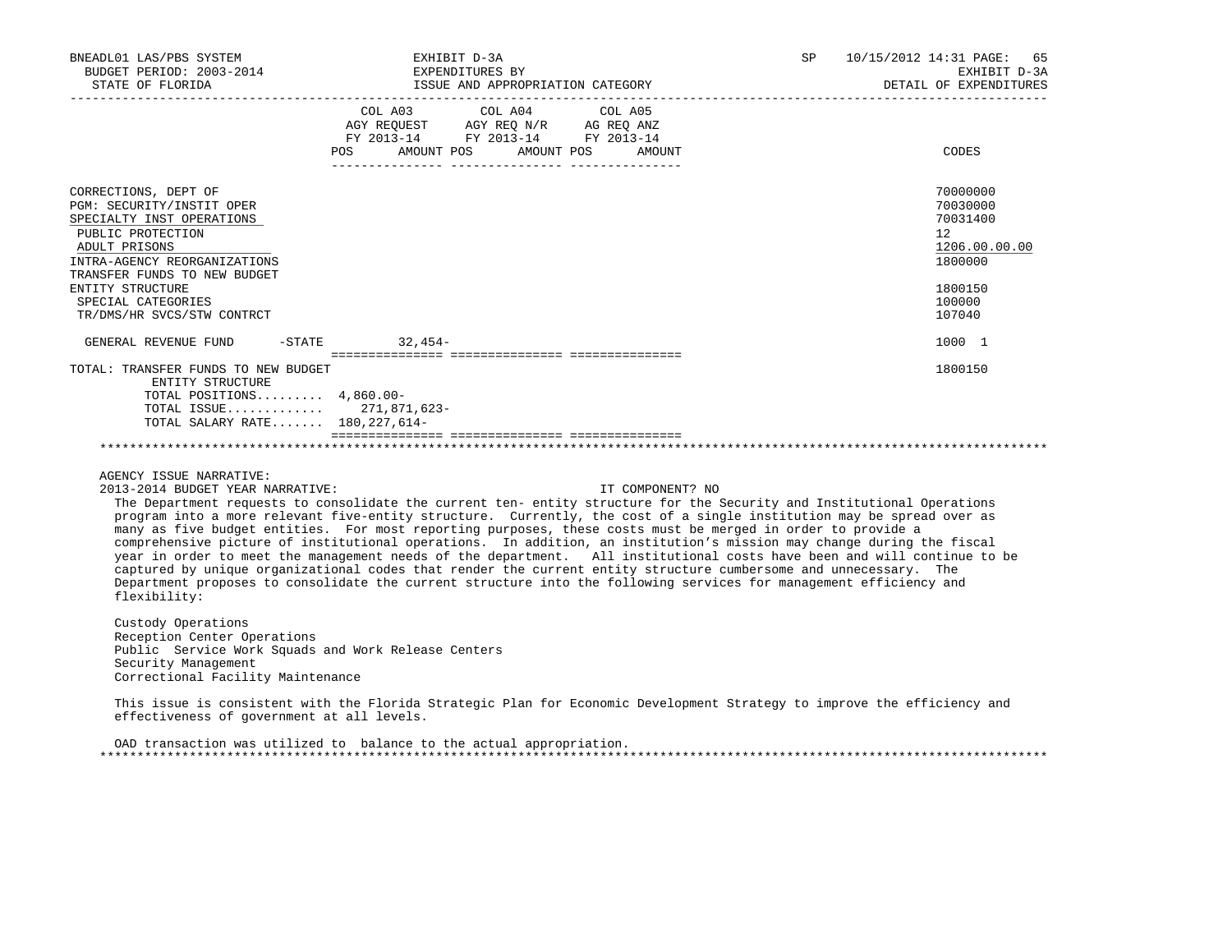| BNEADL01 LAS/PBS SYSTEM<br>BUDGET PERIOD: 2003-2014<br>STATE OF FLORIDA                                                                                                                                  |            |                            | EXHIBIT D-3A<br>EXPENDITURES BY | ISSUE AND APPROPRIATION CATEGORY                                                                      |                                                 |          | SP                           |   | 10/15/2012 14:31 PAGE:<br>66<br>EXHIBIT D-3A<br>DETAIL OF EXPENDITURES        |
|----------------------------------------------------------------------------------------------------------------------------------------------------------------------------------------------------------|------------|----------------------------|---------------------------------|-------------------------------------------------------------------------------------------------------|-------------------------------------------------|----------|------------------------------|---|-------------------------------------------------------------------------------|
|                                                                                                                                                                                                          | <b>POS</b> | COL A03<br>AMOUNT POS      |                                 | COL A04<br>AGY REQUEST AGY REQ N/R AG REQ ANZ<br>FY 2013-14 FY 2013-14 FY 2013-14<br>________________ | COL A05<br>AMOUNT POS AMOUNT<br>_______________ |          |                              |   | CODES                                                                         |
| CORRECTIONS, DEPT OF<br>PGM: SECURITY/INSTIT OPER<br>SPECIALTY INST OPERATIONS<br>PUBLIC PROTECTION<br>ADULT PRISONS<br>INTRA-AGENCY REORGANIZATIONS<br>TRANSFER FUNDS TO NEW BUDGET<br>ENTITY STRUCTURE |            |                            |                                 |                                                                                                       |                                                 |          |                              |   | 70000000<br>70030000<br>70031400<br>12<br>1206.00.00.00<br>1800000<br>1800150 |
| POSITION DETAIL OF SALARIES AND BENEFITS:                                                                                                                                                                |            | FTE                        | BASE RATE                       |                                                                                                       | ADDITIVES                                       | BENEFITS | SUBTOTAL                     | ႜ | LAPSE LAPSED SALARIES<br>AND BENEFITS                                         |
| A03 - AGY REOUEST FY 2013-14                                                                                                                                                                             |            |                            |                                 |                                                                                                       |                                                 |          |                              |   |                                                                               |
| CHANGES TO CURRENTLY AUTHORIZED POSITIONS<br>P101 PROPOSED CLASS CODE<br>C3004 001                                                                                                                       |            | $4,860.00 - 180,227,614 -$ |                                 |                                                                                                       |                                                 |          |                              |   | $72,578,610-252,806,224-0.00$ 252,806,224-                                    |
| TOTALS FOR ISSUE BY FUND<br>1000 GENERAL REVENUE FUND                                                                                                                                                    |            |                            |                                 |                                                                                                       |                                                 |          |                              |   | 252,806,224-                                                                  |
|                                                                                                                                                                                                          |            | $4,860.00 - 180,227,614 -$ |                                 |                                                                                                       |                                                 |          | $72,578,610 - 252,806,224 -$ |   | 252,806,224-<br>==============                                                |
| OTHER SALARY AMOUNT<br>1000 GENERAL REVENUE FUND                                                                                                                                                         |            |                            |                                 |                                                                                                       |                                                 |          |                              |   | 16,931,435                                                                    |
|                                                                                                                                                                                                          |            |                            |                                 |                                                                                                       |                                                 |          |                              |   | 235,874,789-<br>==============                                                |
|                                                                                                                                                                                                          |            |                            |                                 |                                                                                                       |                                                 |          |                              |   |                                                                               |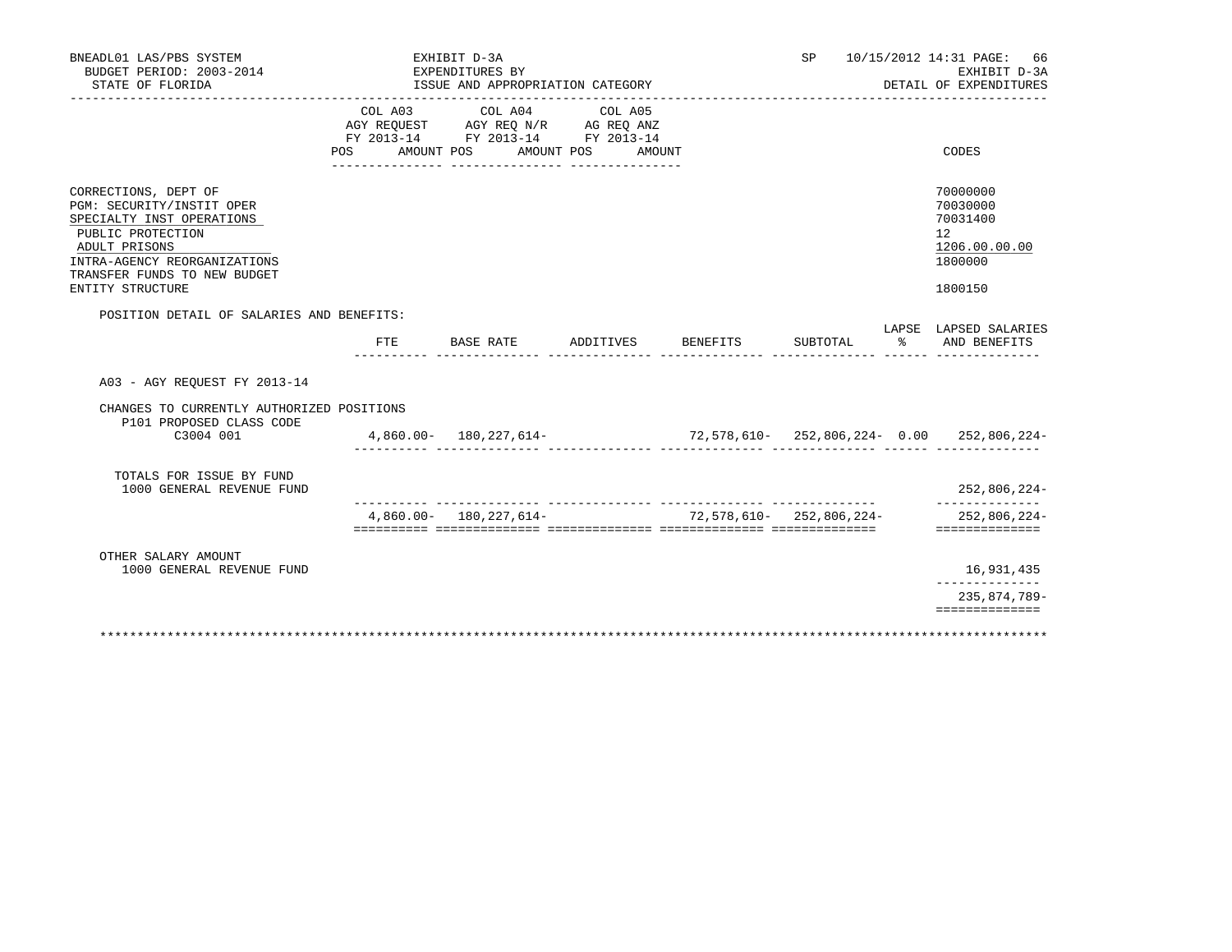| BNEADL01 LAS/PBS SYSTEM<br>BUDGET PERIOD: 2003-2014<br>STATE OF FLORIDA                                                                                                                                            | EXHIBIT D-3A<br>EXPENDITURES BY<br>ISSUE AND APPROPRIATION CATEGORY                                                                   | SP | 10/15/2012 14:31 PAGE: 67<br>EXHIBIT D-3A<br>DETAIL OF EXPENDITURES |
|--------------------------------------------------------------------------------------------------------------------------------------------------------------------------------------------------------------------|---------------------------------------------------------------------------------------------------------------------------------------|----|---------------------------------------------------------------------|
|                                                                                                                                                                                                                    | COL A03 COL A04 COL A05<br>AGY REQUEST AGY REQ N/R AG REQ ANZ<br>FY 2013-14 FY 2013-14 FY 2013-14<br>POS AMOUNT POS AMOUNT POS AMOUNT |    | CODES                                                               |
| CORRECTIONS, DEPT OF<br>PGM: SECURITY/INSTIT OPER<br>SPECIALTY INST OPERATIONS<br>PUBLIC PROTECTION<br>ADULT PRISONS<br>ANNUALIZATION OF ADMINISTERED<br>FUNDS APPROPRIATIONS<br>STATE HEALTH INSURANCE ADJUSTMENT |                                                                                                                                       |    | 70000000<br>70030000<br>70031400<br>12<br>1206.00.00.00<br>26A0000  |
| FOR FY 2012-13 - 10 MONTHS<br>ANNUALIZATION<br>SALARIES AND BENEFITS                                                                                                                                               |                                                                                                                                       |    | 26A1830<br>010000                                                   |
| -STATE<br>GENERAL REVENUE FUND                                                                                                                                                                                     | 2,968,115                                                                                                                             |    | 1000 1                                                              |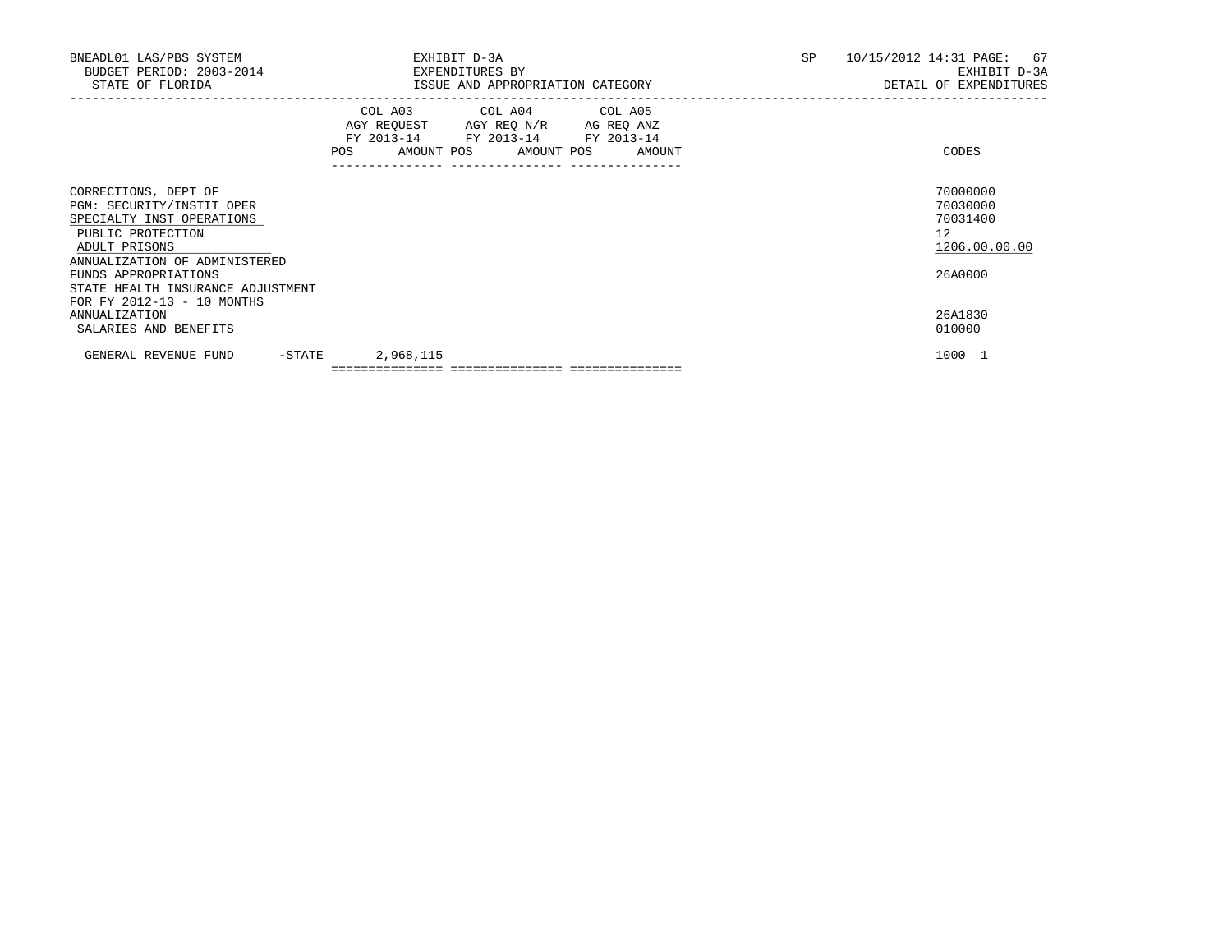| STATE OF FLORIDA                                                                                                                                                                                                               |                | EXPENDITURES BY<br>ISSUE AND APPROPRIATION CATEGORY                                                                       | EXHIBIT D-3A<br>DETAIL OF EXPENDITURES                                                  |
|--------------------------------------------------------------------------------------------------------------------------------------------------------------------------------------------------------------------------------|----------------|---------------------------------------------------------------------------------------------------------------------------|-----------------------------------------------------------------------------------------|
|                                                                                                                                                                                                                                | POS AMOUNT POS | COL A03 COL A04 COL A05<br>AGY REQUEST AGY REQ N/R AG REQ ANZ<br>FY 2013-14 FY 2013-14 FY 2013-14<br>AMOUNT POS<br>AMOUNT | CODES                                                                                   |
| CORRECTIONS, DEPT OF<br>PGM: SECURITY/INSTIT OPER<br>RECEPTION CNTR OPERATIONS<br>PUBLIC PROTECTION<br>ADULT PRISONS<br>ESTIMATED EXPENDITURES<br>ESTIMATED EXPENDITURES - OPERATIONS<br>SALARY RATE<br>SALARY RATE 71,521,029 |                |                                                                                                                           | 70000000<br>70030000<br>70031500<br>12<br>1206.00.00.00<br>1000000<br>1001000<br>000000 |
| SALARIES AND BENEFITS                                                                                                                                                                                                          |                |                                                                                                                           | 010000                                                                                  |
| GENERAL REVENUE FUND -STATE 94,282,461<br>FEDERAL GRANTS TRUST FUND -FEDERL 8,249                                                                                                                                              |                |                                                                                                                           | 1000 1<br>2261 3                                                                        |
| TOTAL POSITIONS $1,985.00$<br>TOTAL APPRO 94,290,710                                                                                                                                                                           |                |                                                                                                                           |                                                                                         |
| OTHER PERSONAL SERVICES                                                                                                                                                                                                        |                |                                                                                                                           | 030000                                                                                  |
| GENERAL REVENUE FUND -STATE 788,028                                                                                                                                                                                            |                |                                                                                                                           | 1000 1                                                                                  |
| <b>EXPENSES</b>                                                                                                                                                                                                                |                |                                                                                                                           | 040000                                                                                  |
| GENERAL REVENUE FUND $-$ STATE 3,914,923<br>FEDERAL GRANTS TRUST FUND -FEDERL                                                                                                                                                  | 31,090         |                                                                                                                           | 1000 1<br>2261 3                                                                        |
| TOTAL APPRO                                                                                                                                                                                                                    | 3,946,013      |                                                                                                                           |                                                                                         |
| OPERATING CAPITAL OUTLAY                                                                                                                                                                                                       |                |                                                                                                                           | 060000                                                                                  |
| FEDERAL GRANTS TRUST FUND -RECPNT 250,000                                                                                                                                                                                      |                |                                                                                                                           | 2261 9                                                                                  |
| FOOD PRODUCTS                                                                                                                                                                                                                  |                |                                                                                                                           | 070000                                                                                  |
| GENERAL REVENUE FUND -STATE 6,099,923<br>FEDERAL GRANTS TRUST FUND -RECPNT 32,449                                                                                                                                              |                |                                                                                                                           | 1000 1<br>2261 9                                                                        |
| TOTAL APPRO                                                                                                                                                                                                                    | 6,132,372      |                                                                                                                           |                                                                                         |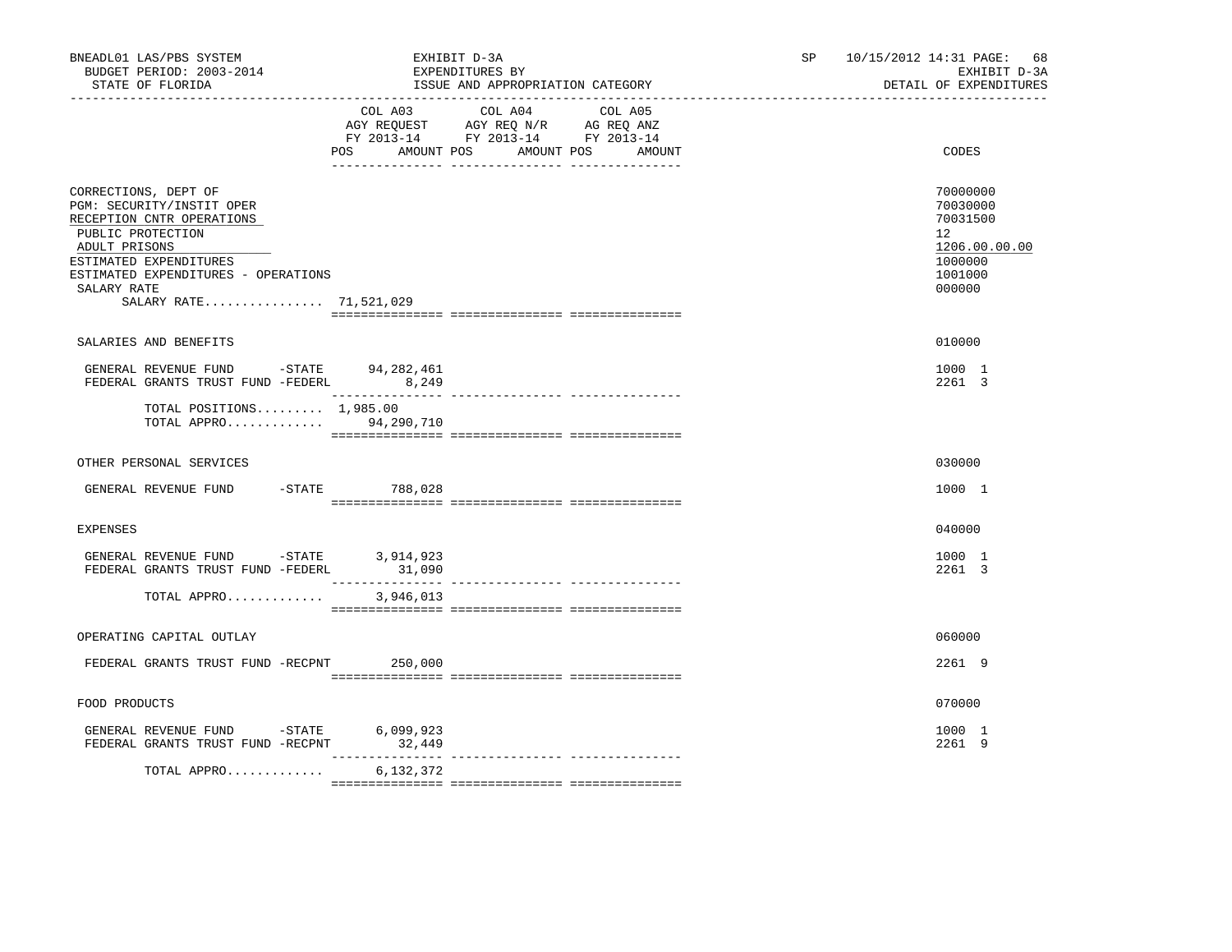| BNEADL01 LAS/PBS SYSTEM<br>BUDGET PERIOD: 2003-2014<br>STATE OF FLORIDA<br>----------------------------------                                                                                                                      |           |                              | EXHIBIT D-3A<br>EXPENDITURES BY<br>ISSUE AND APPROPRIATION CATEGORY                             |                   | SP | 69<br>10/15/2012 14:31 PAGE:<br>EXHIBIT D-3A<br>DETAIL OF EXPENDITURES                            |
|------------------------------------------------------------------------------------------------------------------------------------------------------------------------------------------------------------------------------------|-----------|------------------------------|-------------------------------------------------------------------------------------------------|-------------------|----|---------------------------------------------------------------------------------------------------|
|                                                                                                                                                                                                                                    |           | COL A03<br>POS<br>AMOUNT POS | COL A04<br>AGY REQUEST AGY REQ N/R AG REQ ANZ<br>FY 2013-14 FY 2013-14 FY 2013-14<br>AMOUNT POS | COL A05<br>AMOUNT |    | CODES                                                                                             |
| CORRECTIONS, DEPT OF<br>PGM: SECURITY/INSTIT OPER<br>RECEPTION CNTR OPERATIONS<br>PUBLIC PROTECTION<br>ADULT PRISONS<br>ESTIMATED EXPENDITURES<br>ESTIMATED EXPENDITURES - OPERATIONS<br>SPECIAL CATEGORIES<br>CONTRACTED SERVICES |           |                              |                                                                                                 |                   |    | 70000000<br>70030000<br>70031500<br>12<br>1206.00.00.00<br>1000000<br>1001000<br>100000<br>100777 |
| GENERAL REVENUE FUND                                                                                                                                                                                                               |           | $-STATE$ 87,126              |                                                                                                 |                   |    | 1000 1                                                                                            |
| FOOD SERVICE/PRODUCTION                                                                                                                                                                                                            |           |                              |                                                                                                 |                   |    | 102025                                                                                            |
| GENERAL REVENUE FUND - STATE<br>FEDERAL GRANTS TRUST FUND -RECPNT                                                                                                                                                                  |           | 363,768<br>46,893            |                                                                                                 |                   |    | 1000 1<br>2261 9                                                                                  |
| TOTAL APPRO                                                                                                                                                                                                                        |           | 410,661                      |                                                                                                 |                   |    |                                                                                                   |
| OVERTIME                                                                                                                                                                                                                           |           |                              |                                                                                                 |                   |    | 102331                                                                                            |
| GENERAL REVENUE FUND                                                                                                                                                                                                               | $-$ STATE | 299,643                      |                                                                                                 |                   |    | 1000 1                                                                                            |
| RISK MANAGEMENT INSURANCE                                                                                                                                                                                                          |           |                              |                                                                                                 |                   |    | 103241                                                                                            |
| GENERAL REVENUE FUND                                                                                                                                                                                                               | $-STATE$  | 3,252,930                    |                                                                                                 |                   |    | 1000 1                                                                                            |
| SALARY INCENTIVE PAYMENTS                                                                                                                                                                                                          |           |                              |                                                                                                 |                   |    | 103290                                                                                            |
| GENERAL REVENUE FUND                                                                                                                                                                                                               |           | $-STATE$<br>678,193          |                                                                                                 |                   |    | 1000 1                                                                                            |
| LEASE/PURCHASE/EQUIPMENT                                                                                                                                                                                                           |           |                              |                                                                                                 |                   |    | 105281                                                                                            |
| GENERAL REVENUE FUND                                                                                                                                                                                                               |           | $-STATE$<br>81,590           |                                                                                                 |                   |    | 1000 1                                                                                            |
| TR/DMS/HR SVCS/STW CONTRCT                                                                                                                                                                                                         |           |                              |                                                                                                 |                   |    | 107040                                                                                            |
| GENERAL REVENUE FUND                                                                                                                                                                                                               | $-$ STATE | 18,998                       |                                                                                                 |                   |    | 1000 1                                                                                            |
|                                                                                                                                                                                                                                    |           |                              |                                                                                                 |                   |    |                                                                                                   |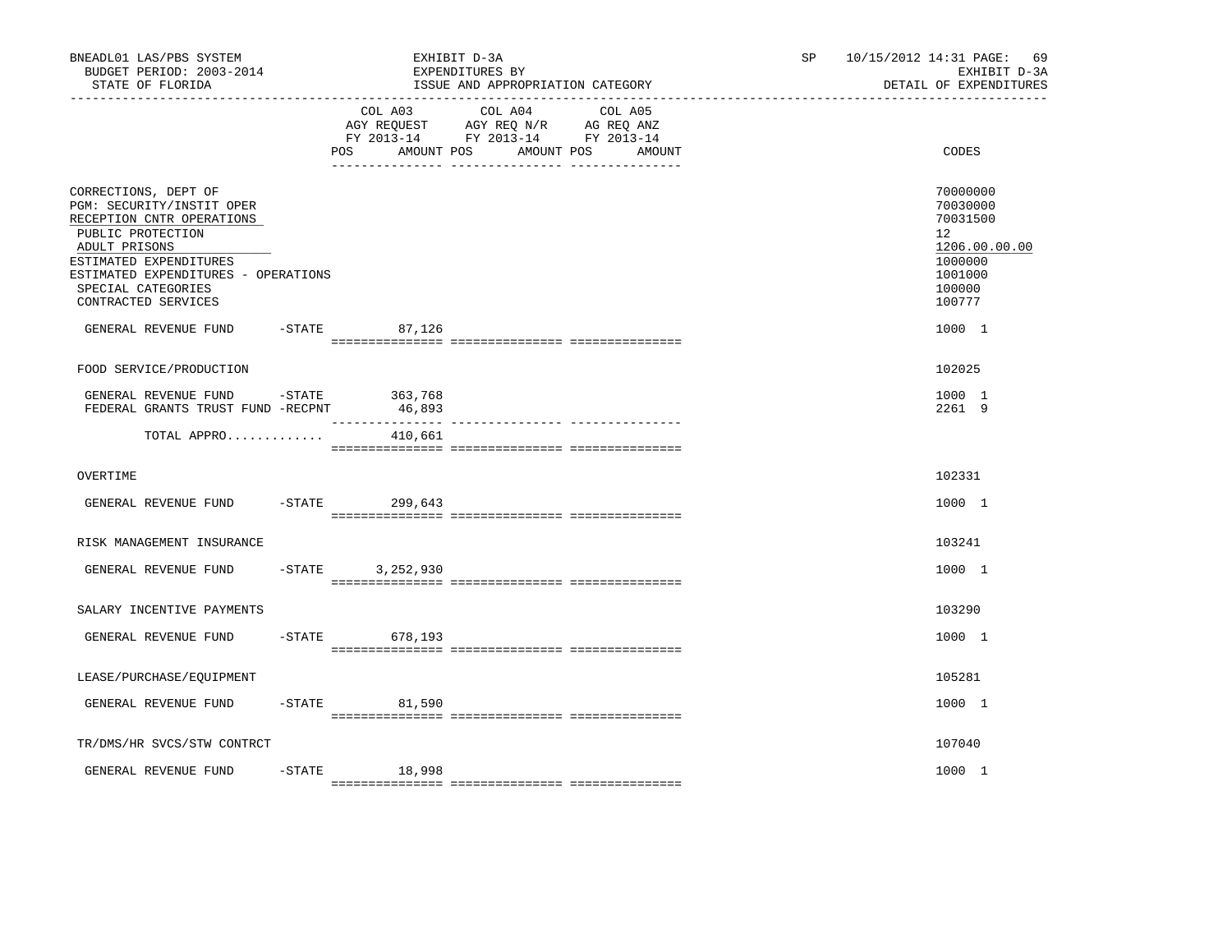| BNEADL01 LAS/PBS SYSTEM<br>BUDGET PERIOD: 2003-2014<br>STATE OF FLORIDA                                                                                                               | EXHIBIT D-3A<br>EXPENDITURES BY<br>ISSUE AND APPROPRIATION CATEGORY                                    | SP and the set of the set of the set of the set of the set of the set of the set of the set of the set of the set of the set of the set of the set of the set of the set of the set of the set of the set of the set of the se | 10/15/2012 14:31 PAGE: 70<br>EXHIBIT D-3A<br>DETAIL OF EXPENDITURES |  |                                                                                            |
|---------------------------------------------------------------------------------------------------------------------------------------------------------------------------------------|--------------------------------------------------------------------------------------------------------|--------------------------------------------------------------------------------------------------------------------------------------------------------------------------------------------------------------------------------|---------------------------------------------------------------------|--|--------------------------------------------------------------------------------------------|
|                                                                                                                                                                                       | COL A03<br>AGY REQUEST AGY REQ N/R AG REQ ANZ<br>FY 2013-14 FY 2013-14 FY 2013-14<br>AMOUNT POS<br>POS | COL A04                                                                                                                                                                                                                        | COL A05<br>AMOUNT POS<br>AMOUNT                                     |  | CODES                                                                                      |
| CORRECTIONS, DEPT OF<br>PGM: SECURITY/INSTIT OPER<br>RECEPTION CNTR OPERATIONS<br>PUBLIC PROTECTION<br>ADULT PRISONS<br>ESTIMATED EXPENDITURES<br>ESTIMATED EXPENDITURES - OPERATIONS |                                                                                                        |                                                                                                                                                                                                                                |                                                                     |  | 70000000<br>70030000<br>70031500<br>12 <sup>°</sup><br>1206.00.00.00<br>1000000<br>1001000 |
| TOTAL: ESTIMATED EXPENDITURES - OPERATIONS<br>TOTAL POSITIONS $1,985.00$<br>TOTAL ISSUE 110,236,264<br>TOTAL SALARY RATE 71,521,029                                                   |                                                                                                        |                                                                                                                                                                                                                                |                                                                     |  | 1001000                                                                                    |
| CASUALTY INSURANCE PREMIUM<br>ADJUSTMENT<br>SPECIAL CATEGORIES<br>RISK MANAGEMENT INSURANCE                                                                                           |                                                                                                        |                                                                                                                                                                                                                                |                                                                     |  | 1001090<br>100000<br>103241                                                                |
| GENERAL REVENUE FUND -STATE 167,173                                                                                                                                                   |                                                                                                        |                                                                                                                                                                                                                                |                                                                     |  | 1000 1                                                                                     |
| FLORIDA RETIREMENT SYSTEM<br>CONTRIBUTION ADJUSTMENT FOR<br>FISCAL YEAR 2012-2013<br>SALARIES AND BENEFITS                                                                            |                                                                                                        |                                                                                                                                                                                                                                |                                                                     |  | 1001240<br>010000                                                                          |
| GENERAL REVENUE FUND -STATE<br>FEDERAL GRANTS TRUST FUND -FEDERL                                                                                                                      | 597,902<br>60                                                                                          |                                                                                                                                                                                                                                |                                                                     |  | 1000 1<br>2261 3                                                                           |
| TOTAL APPRO                                                                                                                                                                           | 597,962                                                                                                |                                                                                                                                                                                                                                |                                                                     |  |                                                                                            |
| ADJUSTMENT TO STATE HEALTH<br>INSURANCE PREMIUM CONTRIBUTION -<br>FISCAL YEAR 2012-13<br>SALARIES AND BENEFITS                                                                        |                                                                                                        |                                                                                                                                                                                                                                |                                                                     |  | 1001830<br>010000                                                                          |
| GENERAL REVENUE FUND -STATE 240,314<br>FEDERAL GRANTS TRUST FUND -FEDERL                                                                                                              | 24                                                                                                     |                                                                                                                                                                                                                                |                                                                     |  | 1000 1<br>2261 3                                                                           |
| TOTAL APPRO                                                                                                                                                                           | 240,338                                                                                                |                                                                                                                                                                                                                                |                                                                     |  |                                                                                            |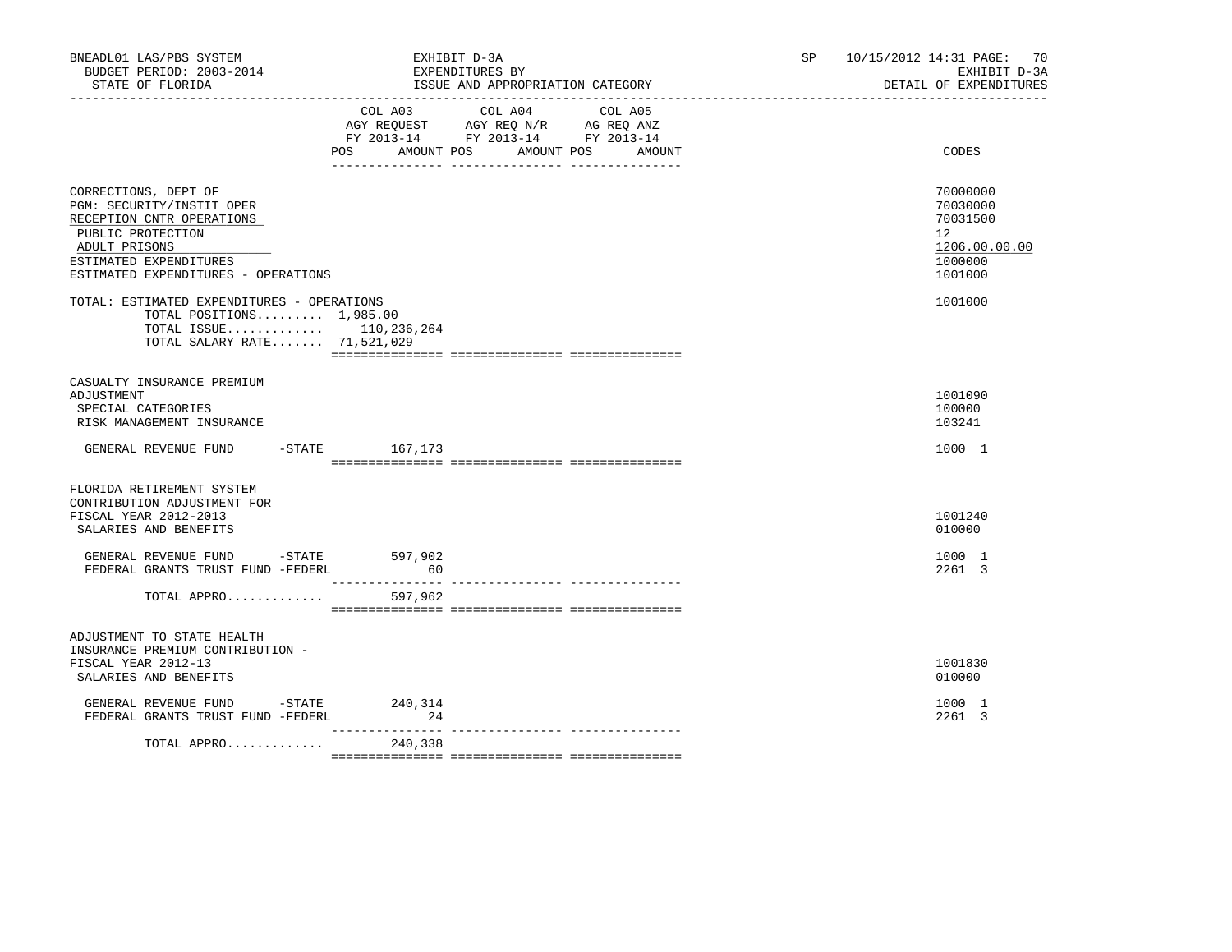| BNEADL01 LAS/PBS SYSTEM<br>BUDGET PERIOD: 2003-2014<br>STATE OF FLORIDA                                                                                                                                                                              | EXHIBIT D-3A<br>EXPENDITURES BY<br>ISSUE AND APPROPRIATION CATEGORY                                                                                     | <b>SP</b><br>10/15/2012 14:31 PAGE: 71<br>EXHIBIT D-3A<br>DETAIL OF EXPENDITURES<br>______________________________________ |
|------------------------------------------------------------------------------------------------------------------------------------------------------------------------------------------------------------------------------------------------------|---------------------------------------------------------------------------------------------------------------------------------------------------------|----------------------------------------------------------------------------------------------------------------------------|
|                                                                                                                                                                                                                                                      | COL A03<br>COL A04<br>COL A05<br>AGY REQUEST AGY REQ N/R AG REQ ANZ<br>FY 2013-14 FY 2013-14 FY 2013-14<br>POS DO<br>AMOUNT POS<br>AMOUNT POS<br>AMOUNT | CODES                                                                                                                      |
| CORRECTIONS, DEPT OF<br>PGM: SECURITY/INSTIT OPER<br>RECEPTION CNTR OPERATIONS<br>PUBLIC PROTECTION<br>ADULT PRISONS<br>ESTIMATED EXPENDITURES<br>REALLOCATION OF HUMAN RESOURCES<br>OUTSOURCING<br>SPECIAL CATEGORIES<br>TR/DMS/HR SVCS/STW CONTRCT |                                                                                                                                                         | 70000000<br>70030000<br>70031500<br>$12^{\circ}$<br>1206.00.00.00<br>1000000<br>1005900<br>100000<br>107040                |
| GENERAL REVENUE FUND                                                                                                                                                                                                                                 | $-$ STATE $1, 813-$                                                                                                                                     | 1000 1                                                                                                                     |
| ANNUALIZATION OF ADMINISTERED<br>FUNDS APPROPRIATIONS<br>STATE HEALTH INSURANCE ADJUSTMENT<br>FOR FY 2012-13 - 10 MONTHS<br><b>ANNUALIZATION</b><br>SALARIES AND BENEFITS                                                                            |                                                                                                                                                         | 26A0000<br>26A1830<br>010000                                                                                               |
| GENERAL REVENUE FUND -STATE 1,201,570<br>FEDERAL GRANTS TRUST FUND -FEDERL                                                                                                                                                                           | 120                                                                                                                                                     | 1000 1<br>2261 3                                                                                                           |
| TOTAL APPRO $1,201,690$                                                                                                                                                                                                                              |                                                                                                                                                         |                                                                                                                            |
| TOTAL: ADULT PRISONS<br>BY FUND TYPE<br>GENERAL REVENUE FUND<br>TRUST FUNDS                                                                                                                                                                          | 112,072,729<br>368,885                                                                                                                                  | 1206.00.00.00<br>1000<br>2000                                                                                              |
| TOTAL POSITIONS $1,985.00$<br>TOTAL PROG COMP 112,441,614<br>TOTAL SALARY RATE 71,521,029                                                                                                                                                            |                                                                                                                                                         |                                                                                                                            |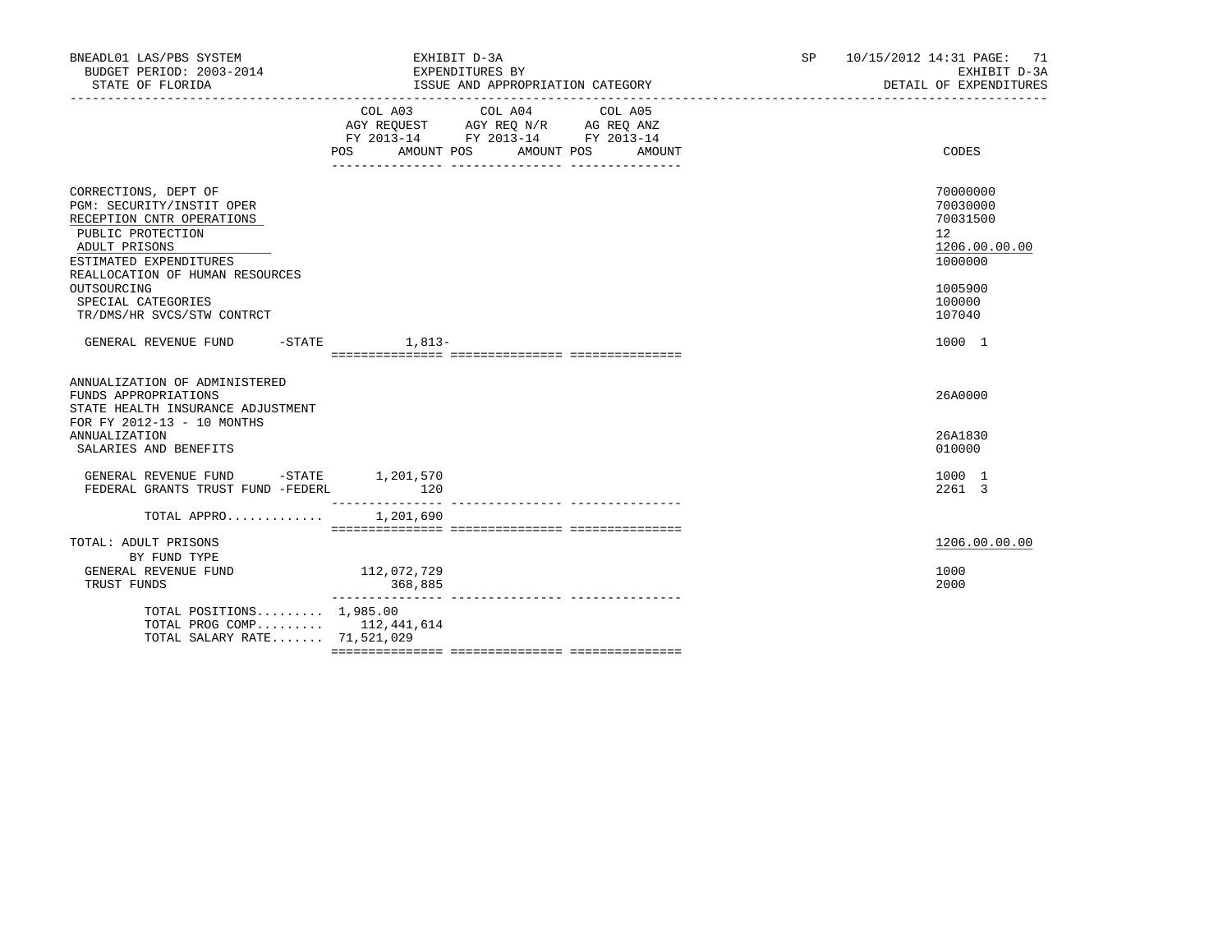| BNEADL01 LAS/PBS SYSTEM<br>BUDGET PERIOD: 2003-2014<br>STATE OF FLORIDA                                                                                                                                                                                                                                                                                                                                                                          | EXHIBIT D-3A                                                                                                                                                                                   | EXPENDITURES BY<br>ISSUE AND APPROPRIATION CATEGORY |                  | SP | 10/15/2012 14:31 PAGE: 72<br>EXHIBIT D-3A<br>DETAIL OF EXPENDITURES |
|--------------------------------------------------------------------------------------------------------------------------------------------------------------------------------------------------------------------------------------------------------------------------------------------------------------------------------------------------------------------------------------------------------------------------------------------------|------------------------------------------------------------------------------------------------------------------------------------------------------------------------------------------------|-----------------------------------------------------|------------------|----|---------------------------------------------------------------------|
|                                                                                                                                                                                                                                                                                                                                                                                                                                                  | $\begin{tabular}{lcccc} COL A03 & COL A04 & COL A05 \\ AGY REQUEST & AGY REQ N/R & AG REQ ANZ \\ FY & 2013-14 & FY & 2013-14 & FY & 2013-14 \end{tabular}$<br>POS AMOUNT POS AMOUNT POS AMOUNT |                                                     |                  |    | ____________________<br>CODES                                       |
| CORRECTIONS, DEPT OF<br>PGM: SECURITY/INSTIT OPER<br>PUB SVC SQUADS/WRK RELEASE<br>PUBLIC PROTECTION<br>DRUG CONTRL/SUBSTNCE ABUSE<br>ADJUSTMENTS TO CURRENT YEAR                                                                                                                                                                                                                                                                                |                                                                                                                                                                                                |                                                     |                  |    | 70000000<br>70030000<br>70031600<br>12<br>1201.00.00.00             |
| ESTIMATED EXPENDITURES<br>PROGRAM COMPONENT TECHNICAL<br>CORRECTIONS - ADD<br>SPECIAL CATEGORIES                                                                                                                                                                                                                                                                                                                                                 |                                                                                                                                                                                                |                                                     |                  |    | 1600000<br>160P010<br>100000                                        |
| CONTRACTED SERVICES<br>GENERAL REVENUE FUND -STATE 3,935,371                                                                                                                                                                                                                                                                                                                                                                                     |                                                                                                                                                                                                |                                                     |                  |    | 100777<br>1000 1                                                    |
|                                                                                                                                                                                                                                                                                                                                                                                                                                                  |                                                                                                                                                                                                |                                                     |                  |    |                                                                     |
| AGENCY ISSUE NARRATIVE:<br>2013-2014 BUDGET YEAR NARRATIVE:<br>This issue is requested to correctly align activity funding in appropriate program component within the same service.<br>ACTIVITY REFERENCE: Inmate Contracted Substance Abuse Program                                                                                                                                                                                            |                                                                                                                                                                                                |                                                     | IT COMPONENT? NO |    |                                                                     |
| INTRA-AGENCY REORGANIZATIONS<br>CONSOLIDATE SUBSTANCE ABUSE                                                                                                                                                                                                                                                                                                                                                                                      |                                                                                                                                                                                                |                                                     |                  |    | 1800000<br>1800010                                                  |
| PROGRAMS - DEDUCT<br>SPECIAL CATEGORIES<br>CONTRACTED SERVICES                                                                                                                                                                                                                                                                                                                                                                                   |                                                                                                                                                                                                |                                                     |                  |    | 100000<br>100777                                                    |
| GENERAL REVENUE FUND -STATE 3,935,371-                                                                                                                                                                                                                                                                                                                                                                                                           |                                                                                                                                                                                                |                                                     |                  |    | 1000 1                                                              |
|                                                                                                                                                                                                                                                                                                                                                                                                                                                  |                                                                                                                                                                                                |                                                     |                  |    |                                                                     |
| AGENCY ISSUE NARRATIVE:<br>2013-2014 BUDGET YEAR NARRATIVE:<br>The Department's issue to realign substance abuse programs funding will streamline the processing of contractual<br>payments and personnel matters by placing the funding and fte's under one program area. Currently, funding for these<br>programs are in three separate program areas. This realignment will provide more efficient tracking and management of<br>these funds. |                                                                                                                                                                                                |                                                     | IT COMPONENT? NO |    |                                                                     |
| This request does not reduce any funding or FTE's currently appropriated for these programs.                                                                                                                                                                                                                                                                                                                                                     |                                                                                                                                                                                                |                                                     |                  |    |                                                                     |
| Activity Reference: Supervise Inmate Work Activities                                                                                                                                                                                                                                                                                                                                                                                             |                                                                                                                                                                                                |                                                     |                  |    |                                                                     |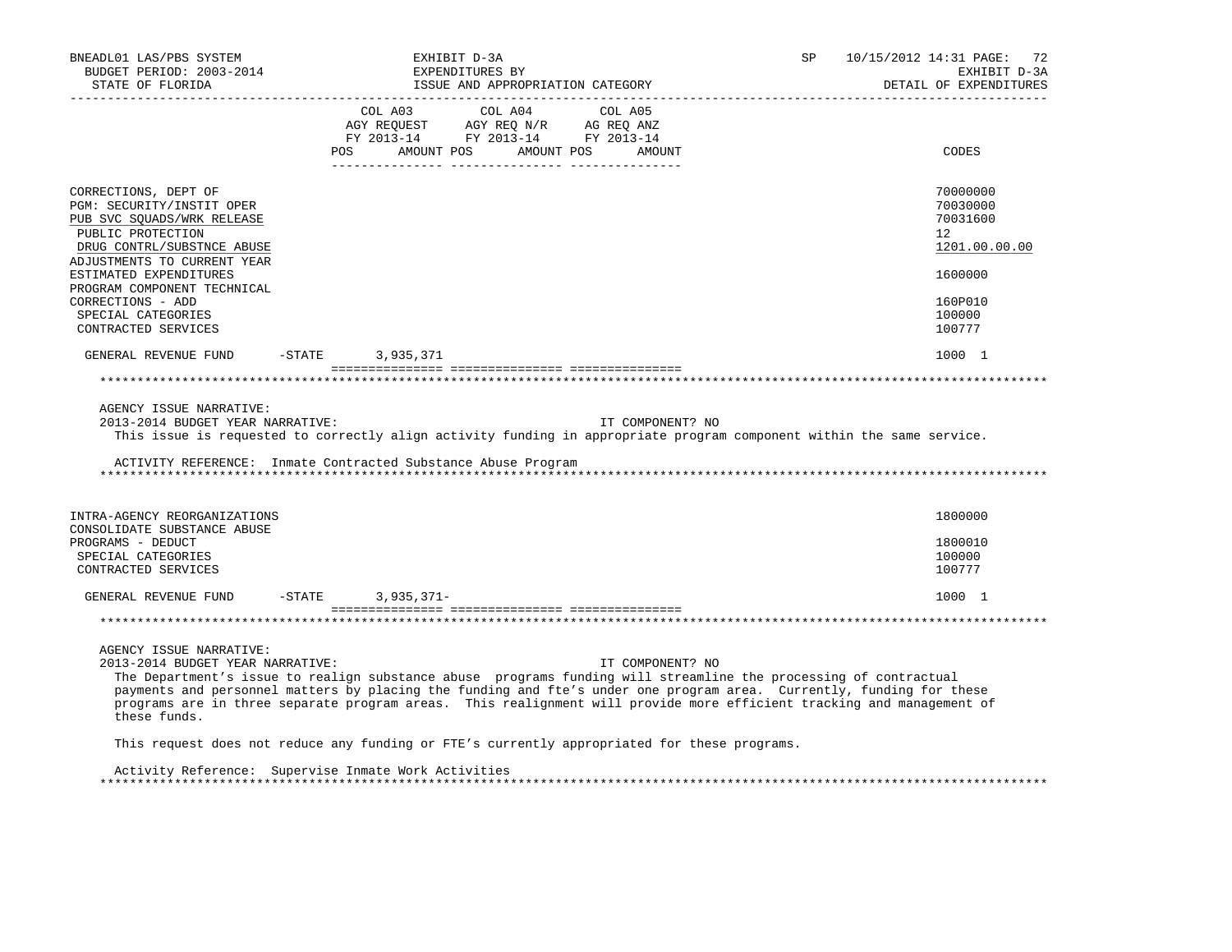| BNEADL01 LAS/PBS SYSTEM<br>BUDGET PERIOD: 2003-2014<br>STATE OF FLORIDA                                                                                                                                                         | EXHIBIT D-3A<br>EXPENDITURES BY<br>ISSUE AND APPROPRIATION CATEGORY                                                                     | 10/15/2012 14:31 PAGE: 73<br>SP and the set of the set of the set of the set of the set of the set of the set of the set of the set of the set of the set of the set of the set of the set of the set of the set of the set of the set of the set of the se<br>EXHIBIT D-3A<br>DETAIL OF EXPENDITURES |  |
|---------------------------------------------------------------------------------------------------------------------------------------------------------------------------------------------------------------------------------|-----------------------------------------------------------------------------------------------------------------------------------------|-------------------------------------------------------------------------------------------------------------------------------------------------------------------------------------------------------------------------------------------------------------------------------------------------------|--|
|                                                                                                                                                                                                                                 | COL A03<br>COL A04<br>COL A05<br>AGY REQUEST AGY REQ N/R AG REQ ANZ<br>FY 2013-14 FY 2013-14 FY 2013-14<br>POS<br>AMOUNT POS AMOUNT POS | AMOUNT<br>CODES                                                                                                                                                                                                                                                                                       |  |
| CORRECTIONS, DEPT OF<br>PGM: SECURITY/INSTIT OPER<br>PUB SVC SQUADS/WRK RELEASE<br>PUBLIC PROTECTION<br>ADULT PRISONS<br>ESTIMATED EXPENDITURES<br>ESTIMATED EXPENDITURES - OPERATIONS<br>SALARY RATE<br>SALARY RATE 37,369,131 |                                                                                                                                         | 70000000<br>70030000<br>70031600<br>12 <sup>°</sup><br>1206.00.00.00<br>1000000<br>1001000<br>000000                                                                                                                                                                                                  |  |
| SALARIES AND BENEFITS                                                                                                                                                                                                           |                                                                                                                                         | 010000                                                                                                                                                                                                                                                                                                |  |
| GENERAL REVENUE FUND -STATE 33,814,635<br>CORRECTION WORK PROGRAM TF-STATE 19,233,926<br>GRANTS AND DONATIONS TF -STATE                                                                                                         | 48,692                                                                                                                                  | 1000 1<br>2151 1<br>2339 1                                                                                                                                                                                                                                                                            |  |
| TOTAL POSITIONS $1,033.00$<br>TOTAL APPRO                                                                                                                                                                                       | 53,097,253                                                                                                                              |                                                                                                                                                                                                                                                                                                       |  |
| <b>EXPENSES</b>                                                                                                                                                                                                                 |                                                                                                                                         | 040000                                                                                                                                                                                                                                                                                                |  |
| GENERAL REVENUE FUND -STATE<br>CORRECTION WORK PROGRAM TF-STATE<br>GRANTS AND DONATIONS TF -STATE                                                                                                                               | 628,772<br>717,224<br>32,776                                                                                                            | 1000 1<br>2151 1<br>2339 1                                                                                                                                                                                                                                                                            |  |
| TOTAL APPRO                                                                                                                                                                                                                     | 1,378,772                                                                                                                               |                                                                                                                                                                                                                                                                                                       |  |
| OPERATING CAPITAL OUTLAY                                                                                                                                                                                                        |                                                                                                                                         | 060000                                                                                                                                                                                                                                                                                                |  |
| GENERAL REVENUE FUND -STATE 154,907<br>CORRECTION WORK PROGRAM TF-STATE                                                                                                                                                         | 90,020                                                                                                                                  | 1000 1<br>2151 1                                                                                                                                                                                                                                                                                      |  |
| TOTAL APPRO                                                                                                                                                                                                                     | 244,927                                                                                                                                 |                                                                                                                                                                                                                                                                                                       |  |
| FOOD PRODUCTS                                                                                                                                                                                                                   |                                                                                                                                         | 070000                                                                                                                                                                                                                                                                                                |  |
| GENERAL REVENUE FUND                                                                                                                                                                                                            | $-$ STATE $1, 104, 000$                                                                                                                 | 1000 1                                                                                                                                                                                                                                                                                                |  |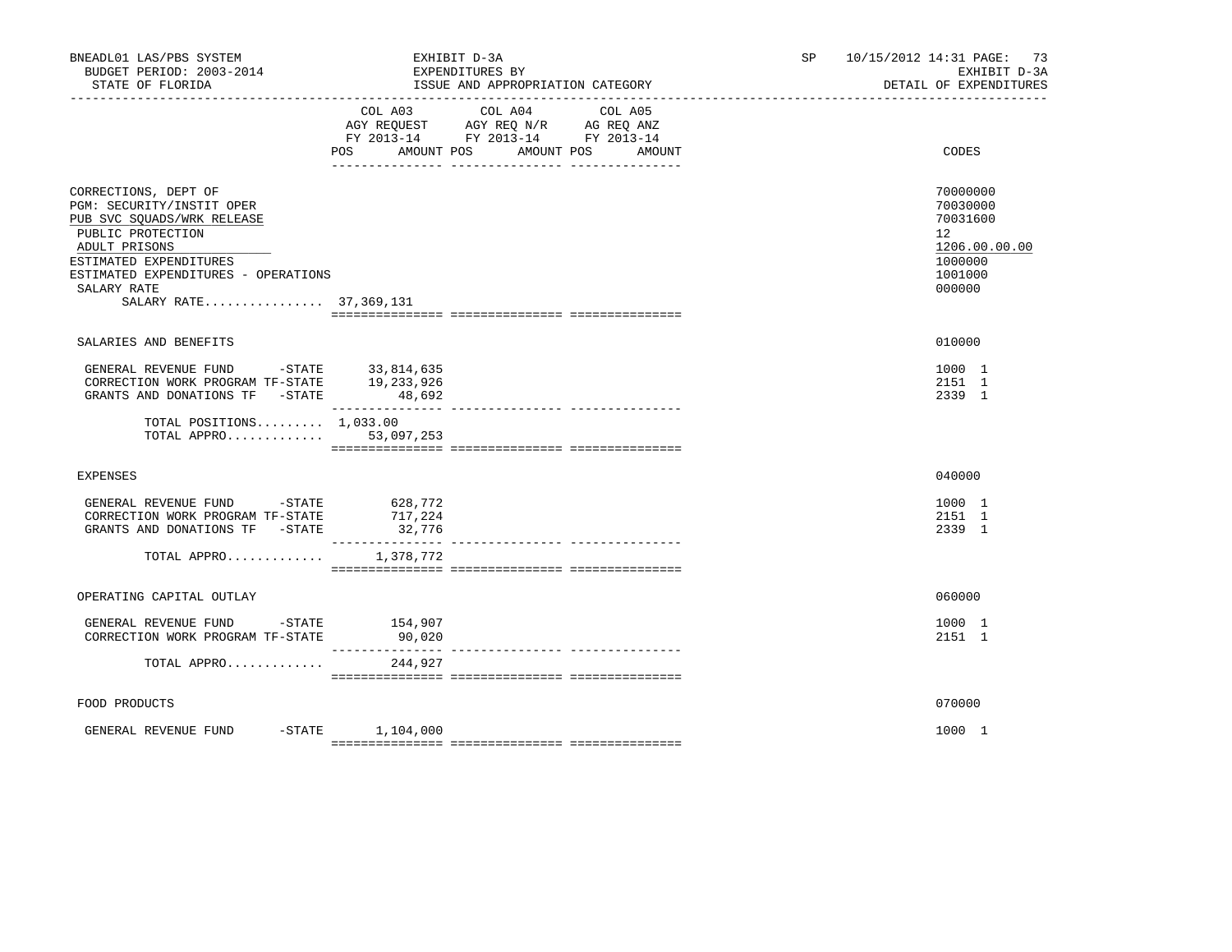| BNEADL01 LAS/PBS SYSTEM<br>BUDGET PERIOD: 2003-2014<br>STATE OF FLORIDA                                                                                                                                                                                                        | EXHIBIT D-3A<br>EXPENDITURES BY                                                                                               | ISSUE AND APPROPRIATION CATEGORY | SP     | 10/15/2012 14:31 PAGE: 74<br>EXHIBIT D-3A<br>DETAIL OF EXPENDITURES |                                                                                                             |
|--------------------------------------------------------------------------------------------------------------------------------------------------------------------------------------------------------------------------------------------------------------------------------|-------------------------------------------------------------------------------------------------------------------------------|----------------------------------|--------|---------------------------------------------------------------------|-------------------------------------------------------------------------------------------------------------|
|                                                                                                                                                                                                                                                                                | COL A03 COL A04 COL A05<br>AGY REQUEST AGY REQ N/R AG REQ ANZ<br>FY 2013-14 FY 2013-14 FY 2013-14<br><b>POS</b><br>AMOUNT POS | AMOUNT POS                       | AMOUNT |                                                                     | CODES                                                                                                       |
| CORRECTIONS, DEPT OF<br>PGM: SECURITY/INSTIT OPER<br>PUB SVC SQUADS/WRK RELEASE<br>PUBLIC PROTECTION<br>ADULT PRISONS<br>ESTIMATED EXPENDITURES<br>ESTIMATED EXPENDITURES - OPERATIONS<br>LUMP SUM<br>CORRECTIONAL WORK PROGRAMS<br>CORRECTION WORK PROGRAM TF-STATE 1,054,597 | 15.00                                                                                                                         |                                  |        |                                                                     | 70000000<br>70030000<br>70031600<br>12<br>1206.00.00.00<br>1000000<br>1001000<br>090000<br>090002<br>2151 1 |
| SPECIAL CATEGORIES<br>CONTRACTED SERVICES                                                                                                                                                                                                                                      |                                                                                                                               |                                  |        |                                                                     | 100000<br>100777                                                                                            |
| GENERAL REVENUE FUND -STATE 27,247,420<br>CORRECTION WORK PROGRAM TF-STATE                                                                                                                                                                                                     | 284,315                                                                                                                       |                                  |        |                                                                     | 1000 1<br>2151 1                                                                                            |
| TOTAL APPRO                                                                                                                                                                                                                                                                    | 27,531,735                                                                                                                    |                                  |        |                                                                     |                                                                                                             |
| FOOD SERVICE/PRODUCTION                                                                                                                                                                                                                                                        |                                                                                                                               |                                  |        |                                                                     | 102025                                                                                                      |
| GENERAL REVENUE FUND                                                                                                                                                                                                                                                           | $-STATE$ 203,504                                                                                                              |                                  |        |                                                                     | 1000 1                                                                                                      |
| OVERTIME                                                                                                                                                                                                                                                                       |                                                                                                                               |                                  |        |                                                                     | 102331                                                                                                      |
| GENERAL REVENUE FUND                                                                                                                                                                                                                                                           | $-STATE$ 185,998                                                                                                              |                                  |        |                                                                     | 1000 1                                                                                                      |
| RISK MANAGEMENT INSURANCE                                                                                                                                                                                                                                                      |                                                                                                                               |                                  |        |                                                                     | 103241                                                                                                      |
| GENERAL REVENUE FUND<br>$-$ STATE                                                                                                                                                                                                                                              | 1,090,171                                                                                                                     |                                  |        |                                                                     | 1000 1                                                                                                      |
| SALARY INCENTIVE PAYMENTS                                                                                                                                                                                                                                                      |                                                                                                                               |                                  |        |                                                                     | 103290                                                                                                      |
| GENERAL REVENUE FUND -STATE<br>CORRECTION WORK PROGRAM TF-STATE                                                                                                                                                                                                                | 308,420<br>182,075                                                                                                            |                                  |        |                                                                     | 1000 1<br>2151 1                                                                                            |
| TOTAL APPRO                                                                                                                                                                                                                                                                    | 490,495                                                                                                                       |                                  |        |                                                                     |                                                                                                             |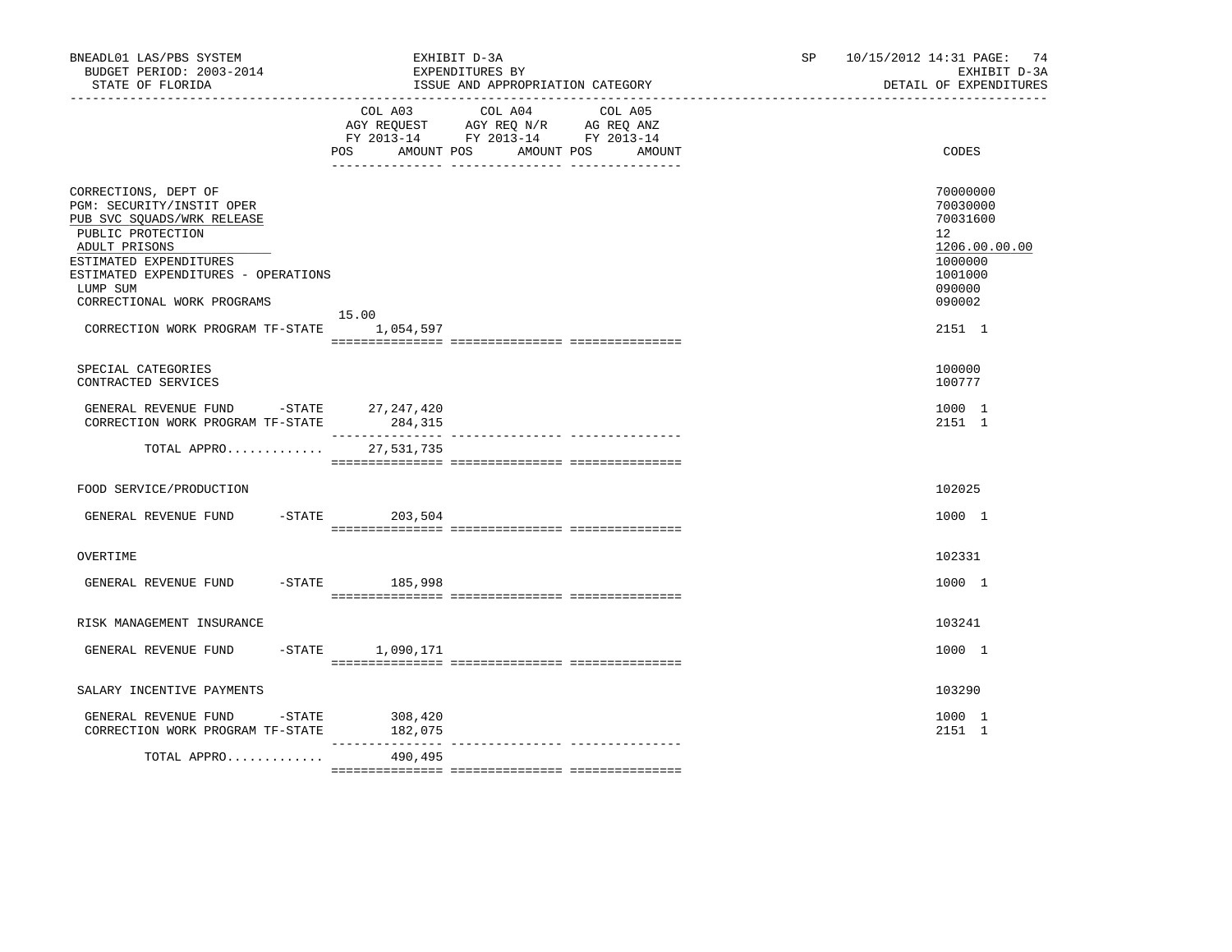| BNEADL01 LAS/PBS SYSTEM<br>BUDGET PERIOD: 2003-2014<br>STATE OF FLORIDA                                                                                                                                                                  |                  | EXHIBIT D-3A<br>EXPENDITURES BY<br>ISSUE AND APPROPRIATION CATEGORY                                                                                                                                                                                 |        | 10/15/2012 14:31 PAGE: 75<br>SP and the set of the set of the set of the set of the set of the set of the set of the set of the set of the set of the set of the set of the set of the set of the set of the set of the set of the set of the set of the se<br>EXHIBIT D-3A<br>DETAIL OF EXPENDITURES |                                                                                                             |  |
|------------------------------------------------------------------------------------------------------------------------------------------------------------------------------------------------------------------------------------------|------------------|-----------------------------------------------------------------------------------------------------------------------------------------------------------------------------------------------------------------------------------------------------|--------|-------------------------------------------------------------------------------------------------------------------------------------------------------------------------------------------------------------------------------------------------------------------------------------------------------|-------------------------------------------------------------------------------------------------------------|--|
|                                                                                                                                                                                                                                          | POS FOR          | COL A03 COL A04 COL A05<br>$\begin{tabular}{lllllll} AGY & \texttt{REQUEST} & \texttt{AGY} & \texttt{REG} & \texttt{N/R} & \texttt{AG} & \texttt{REQ} & \texttt{ANZ} \end{tabular}$<br>FY 2013-14 FY 2013-14 FY 2013-14<br>AMOUNT POS<br>AMOUNT POS | AMOUNT |                                                                                                                                                                                                                                                                                                       | CODES                                                                                                       |  |
| CORRECTIONS, DEPT OF<br>PGM: SECURITY/INSTIT OPER<br>PUB SVC SQUADS/WRK RELEASE<br>PUBLIC PROTECTION<br>ADULT PRISONS<br>ESTIMATED EXPENDITURES<br>ESTIMATED EXPENDITURES - OPERATIONS<br>SPECIAL CATEGORIES<br>LEASE/PURCHASE/EQUIPMENT |                  |                                                                                                                                                                                                                                                     |        |                                                                                                                                                                                                                                                                                                       | 70000000<br>70030000<br>70031600<br>$12^{\circ}$<br>1206.00.00.00<br>1000000<br>1001000<br>100000<br>105281 |  |
| GENERAL REVENUE FUND                                                                                                                                                                                                                     | $-$ STATE 40,356 |                                                                                                                                                                                                                                                     |        |                                                                                                                                                                                                                                                                                                       | 1000 1                                                                                                      |  |
| TR/DMS/HR SVCS/STW CONTRCT                                                                                                                                                                                                               |                  |                                                                                                                                                                                                                                                     |        |                                                                                                                                                                                                                                                                                                       | 107040                                                                                                      |  |
| GENERAL REVENUE FUND -STATE<br>CORRECTION WORK PROGRAM TF-STATE                                                                                                                                                                          | 4,411<br>4,128   |                                                                                                                                                                                                                                                     |        |                                                                                                                                                                                                                                                                                                       | 1000 1<br>2151 1                                                                                            |  |
| TOTAL APPRO                                                                                                                                                                                                                              | 8,539            |                                                                                                                                                                                                                                                     |        |                                                                                                                                                                                                                                                                                                       |                                                                                                             |  |
| TOTAL: ESTIMATED EXPENDITURES - OPERATIONS<br>TOTAL POSITIONS 1,048.00<br>TOTAL ISSUE 86,430,347<br>TOTAL SALARY RATE 37,369,131                                                                                                         |                  |                                                                                                                                                                                                                                                     |        |                                                                                                                                                                                                                                                                                                       | 1001000                                                                                                     |  |
| CASUALTY INSURANCE PREMIUM<br>ADJUSTMENT<br>SPECIAL CATEGORIES<br>RISK MANAGEMENT INSURANCE<br>GENERAL REVENUE FUND -STATE 56,026                                                                                                        |                  |                                                                                                                                                                                                                                                     |        |                                                                                                                                                                                                                                                                                                       | 1001090<br>100000<br>103241<br>1000 1                                                                       |  |
| FLORIDA RETIREMENT SYSTEM<br>CONTRIBUTION ADJUSTMENT FOR<br>FISCAL YEAR 2012-2013<br>SALARIES AND BENEFITS                                                                                                                               |                  |                                                                                                                                                                                                                                                     |        |                                                                                                                                                                                                                                                                                                       | 1001240<br>010000                                                                                           |  |
| GENERAL REVENUE FUND -STATE 172,214<br>CORRECTION WORK PROGRAM TF-STATE<br>GRANTS AND DONATIONS TF -STATE                                                                                                                                | 97,936<br>243    |                                                                                                                                                                                                                                                     |        |                                                                                                                                                                                                                                                                                                       | 1000 1<br>2151 1<br>2339 1                                                                                  |  |
| TOTAL APPRO                                                                                                                                                                                                                              | 270,393          |                                                                                                                                                                                                                                                     |        |                                                                                                                                                                                                                                                                                                       |                                                                                                             |  |
|                                                                                                                                                                                                                                          |                  |                                                                                                                                                                                                                                                     |        |                                                                                                                                                                                                                                                                                                       |                                                                                                             |  |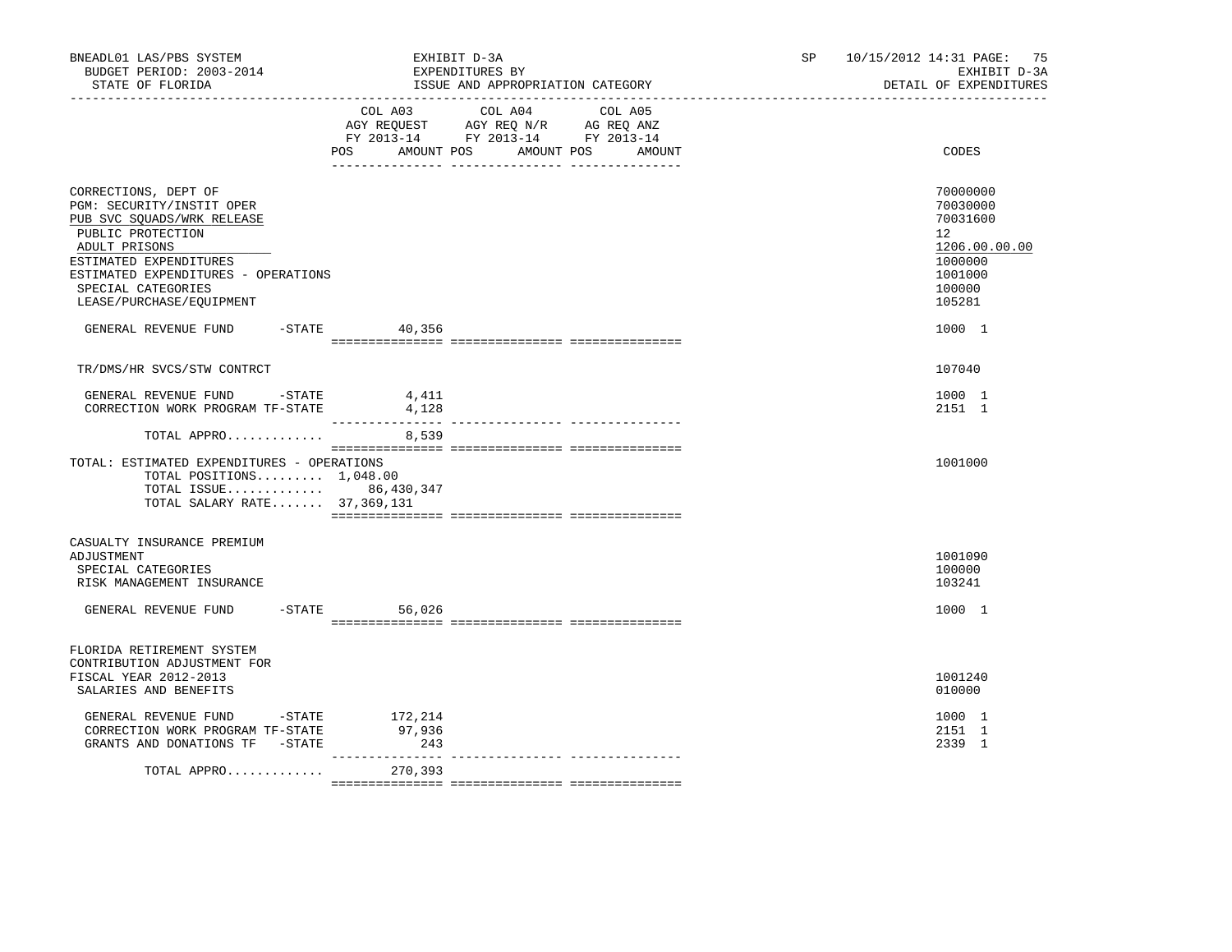| BNEADL01 LAS/PBS SYSTEM<br>BUDGET PERIOD: 2003-2014<br>STATE OF FLORIDA                                                                                                              |                                              | EXHIBIT D-3A<br>EXPENDITURES BY<br>ISSUE AND APPROPRIATION CATEGORY |                      | SP. | 10/15/2012 14:31 PAGE: 76<br>EXHIBIT D-3A<br>DETAIL OF EXPENDITURES |
|--------------------------------------------------------------------------------------------------------------------------------------------------------------------------------------|----------------------------------------------|---------------------------------------------------------------------|----------------------|-----|---------------------------------------------------------------------|
|                                                                                                                                                                                      | POS<br>AMOUNT POS                            | COL A03 COL A04 COL A05                                             | AMOUNT POS<br>AMOUNT |     | CODES                                                               |
| CORRECTIONS, DEPT OF<br>PGM: SECURITY/INSTIT OPER<br>PUB SVC SQUADS/WRK RELEASE<br>PUBLIC PROTECTION<br>ADULT PRISONS<br>ESTIMATED EXPENDITURES<br>ADJUSTMENT TO STATE HEALTH        |                                              |                                                                     |                      |     | 70000000<br>70030000<br>70031600<br>12<br>1206.00.00.00<br>1000000  |
| INSURANCE PREMIUM CONTRIBUTION -<br>FISCAL YEAR 2012-13<br>SALARIES AND BENEFITS                                                                                                     |                                              |                                                                     |                      |     | 1001830<br>010000                                                   |
| GENERAL REVENUE FUND<br>$-STATE$<br>CORRECTION WORK PROGRAM TF-STATE<br>GRANTS AND DONATIONS TF -STATE                                                                               | 86,342<br>49,102<br>122<br>_________________ |                                                                     |                      |     | 1000 1<br>2151 1<br>2339 1                                          |
| TOTAL APPRO $135,566$                                                                                                                                                                |                                              |                                                                     |                      |     |                                                                     |
| REALLOCATION OF HUMAN RESOURCES<br>OUTSOURCING<br>SPECIAL CATEGORIES<br>TR/DMS/HR SVCS/STW CONTRCT                                                                                   |                                              |                                                                     |                      |     | 1005900<br>100000<br>107040                                         |
| GENERAL REVENUE FUND - STATE<br>CORRECTION WORK PROGRAM TF-STATE                                                                                                                     | $421 -$<br>$394 -$                           |                                                                     |                      |     | 1000 1<br>2151 1                                                    |
| TOTAL APPRO                                                                                                                                                                          | $815 -$                                      |                                                                     |                      |     |                                                                     |
| ADJUSTMENTS TO CURRENT YEAR<br>ESTIMATED EXPENDITURES<br>PROGRAM COMPONENT TECHNICAL<br>CORRECTION - DEDUCT                                                                          |                                              |                                                                     |                      |     | 1600000<br>160P020                                                  |
| SPECIAL CATEGORIES<br>CONTRACTED SERVICES                                                                                                                                            |                                              |                                                                     |                      |     | 100000<br>100777                                                    |
| GENERAL REVENUE FUND                                                                                                                                                                 | $-STATE$ 3, 935, 371-                        |                                                                     |                      |     | 1000 1                                                              |
|                                                                                                                                                                                      |                                              |                                                                     |                      |     |                                                                     |
| AGENCY ISSUE NARRATIVE:<br>2013-2014 BUDGET YEAR NARRATIVE:<br>This issue is requested to correctly align activity funding in appropriate program component within the same service. |                                              |                                                                     | IT COMPONENT? NO     |     |                                                                     |
| ACTIVITY REFERENCE: Inmate Contracted Substance Abuse Program                                                                                                                        |                                              |                                                                     |                      |     |                                                                     |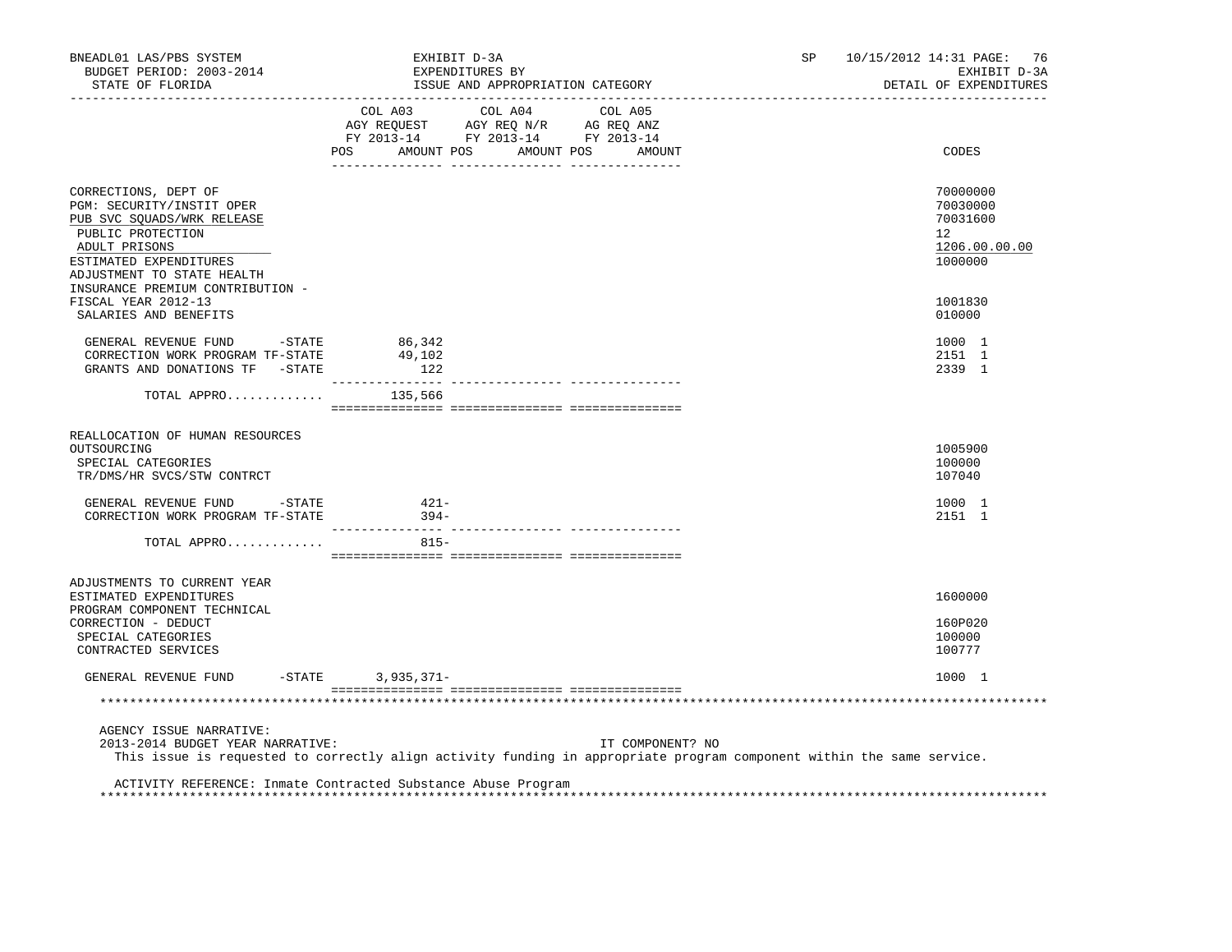| BNEADL01 LAS/PBS SYSTEM<br>BUDGET PERIOD: 2003-2014<br>STATE OF FLORIDA                                                                                | EXHIBIT D-3A<br>EXPENDITURES BY                                                                                                                                                                                                             | ISSUE AND APPROPRIATION CATEGORY |        | SP | 10/15/2012 14:31 PAGE: 77<br>EXHIBIT D-3A<br>DETAIL OF EXPENDITURES |
|--------------------------------------------------------------------------------------------------------------------------------------------------------|---------------------------------------------------------------------------------------------------------------------------------------------------------------------------------------------------------------------------------------------|----------------------------------|--------|----|---------------------------------------------------------------------|
|                                                                                                                                                        | COL A03 COL A04<br>$\begin{tabular}{lllllll} AGY & \texttt{REQUEST} & \texttt{AGY} & \texttt{REG} & \texttt{N/R} & \texttt{AG} & \texttt{REG} & \texttt{ANZ} \end{tabular}$<br>FY 2013-14 FY 2013-14 FY 2013-14<br>AMOUNT POS<br><b>POS</b> | COL A05<br>AMOUNT POS            | AMOUNT |    | CODES                                                               |
| CORRECTIONS, DEPT OF<br>PGM: SECURITY/INSTIT OPER<br>PUB SVC SQUADS/WRK RELEASE<br>PUBLIC PROTECTION<br>ADULT PRISONS<br>ANNUALIZATION OF ADMINISTERED |                                                                                                                                                                                                                                             |                                  |        |    | 70000000<br>70030000<br>70031600<br>12<br>1206.00.00.00             |
| FUNDS APPROPRIATIONS<br>STATE HEALTH INSURANCE ADJUSTMENT<br>FOR FY 2012-13 - 10 MONTHS<br>ANNUALIZATION<br>SALARIES AND BENEFITS                      |                                                                                                                                                                                                                                             |                                  |        |    | 26A0000<br>26A1830<br>010000                                        |
| GENERAL REVENUE FUND -STATE 431,710<br>CORRECTION WORK PROGRAM TF-STATE<br>GRANTS AND DONATIONS TF -STATE                                              | 245,510<br>610                                                                                                                                                                                                                              |                                  |        |    | 1000 1<br>2151 1<br>2339 1                                          |
| TOTAL APPRO                                                                                                                                            | 677,830                                                                                                                                                                                                                                     |                                  |        |    |                                                                     |
| TOTAL: ADULT PRISONS<br>BY FUND TYPE<br>GENERAL REVENUE FUND<br>TRUST FUNDS                                                                            | 61,593,094<br>22,040,882                                                                                                                                                                                                                    |                                  |        |    | 1206.00.00.00<br>1000<br>2000                                       |
| TOTAL POSITIONS $1.048.00$<br>TOTAL PROG COMP 83,633,976<br>TOTAL SALARY RATE 37,369,131                                                               |                                                                                                                                                                                                                                             |                                  |        |    |                                                                     |
| TOTAL: PUB SVC SQUADS/WRK RELEASE<br>BY FUND TYPE<br>GENERAL REVENUE FUND<br>TRUST FUNDS                                                               | 61, 593, 094<br>22,040,882                                                                                                                                                                                                                  |                                  |        |    | 70031600<br>1000<br>2000                                            |
| TOTAL POSITIONS $1.048.00$<br>TOTAL BUREAU 83,633,976<br>TOTAL SALARY RATE 37,369,131                                                                  |                                                                                                                                                                                                                                             |                                  |        |    |                                                                     |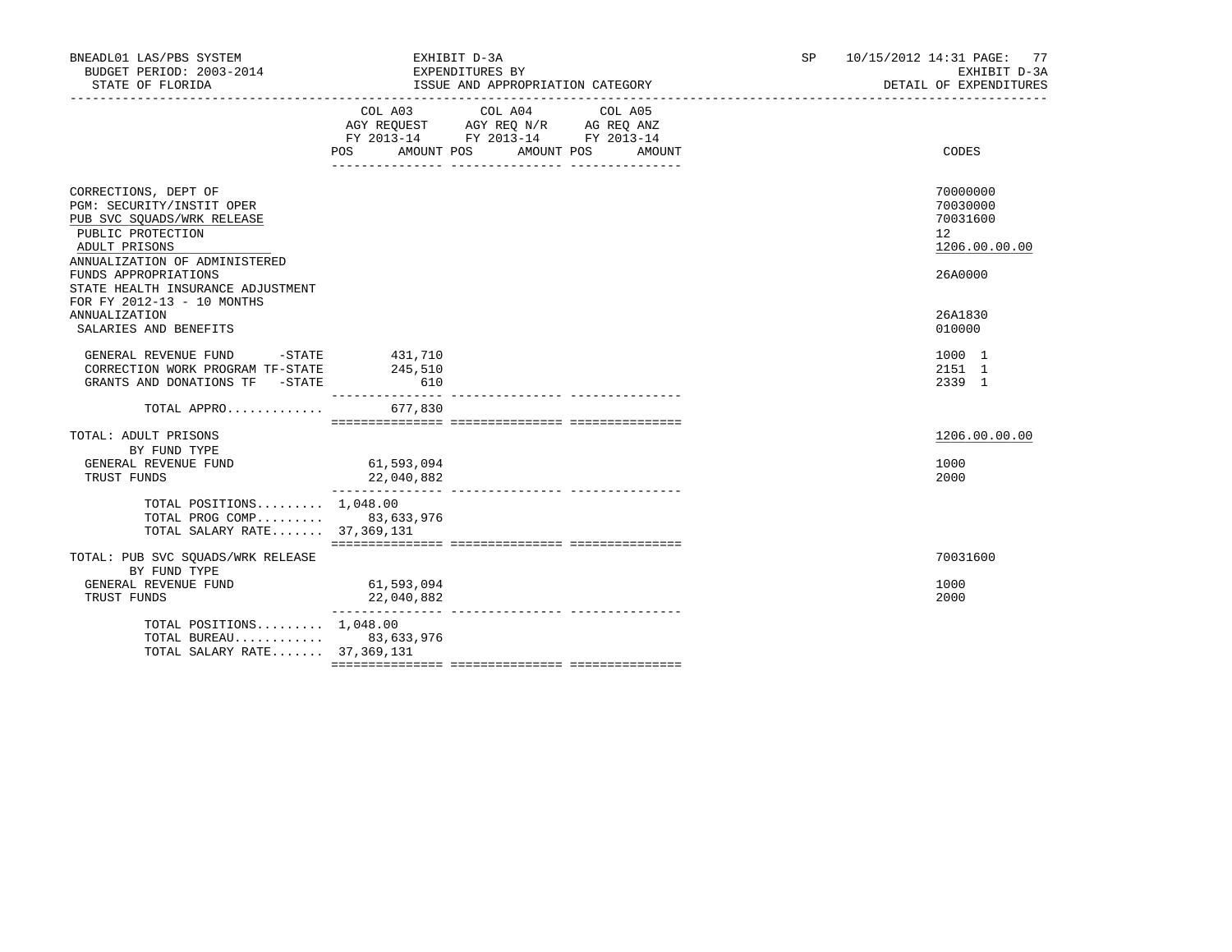| BNEADL01 LAS/PBS SYSTEM<br>BUDGET PERIOD: 2003-2014<br>STATE OF FLORIDA<br>___________________________________                                                                                                             |                  | EXHIBIT D-3A<br>EXPENDITURES BY<br>ISSUE AND APPROPRIATION CATEGORY                                                       | SP and the set of the set of the set of the set of the set of the set of the set of the set of the set of the set of the set of the set of the set of the set of the set of the set of the set of the set of the set of the se | 10/15/2012 14:31 PAGE: 78<br>EXHIBIT D-3A<br>DETAIL OF EXPENDITURES                     |
|----------------------------------------------------------------------------------------------------------------------------------------------------------------------------------------------------------------------------|------------------|---------------------------------------------------------------------------------------------------------------------------|--------------------------------------------------------------------------------------------------------------------------------------------------------------------------------------------------------------------------------|-----------------------------------------------------------------------------------------|
|                                                                                                                                                                                                                            | POS AMOUNT POS   | COL A03 COL A04 COL A05<br>AGY REQUEST AGY REQ N/R AG REQ ANZ<br>FY 2013-14 FY 2013-14 FY 2013-14<br>AMOUNT POS<br>AMOUNT |                                                                                                                                                                                                                                | CODES                                                                                   |
| CORRECTIONS, DEPT OF<br>PGM: SECURITY/INSTIT OPER<br>ROAD PRISON OPERATIONS<br>PUBLIC PROTECTION<br>ADULT PRISONS<br>ESTIMATED EXPENDITURES<br>ESTIMATED EXPENDITURES - OPERATIONS<br>SALARY RATE<br>SALARY RATE 3,753,364 |                  |                                                                                                                           |                                                                                                                                                                                                                                | 70000000<br>70030000<br>70031700<br>12<br>1206.00.00.00<br>1000000<br>1001000<br>000000 |
| SALARIES AND BENEFITS                                                                                                                                                                                                      |                  |                                                                                                                           |                                                                                                                                                                                                                                | 010000                                                                                  |
| GENERAL REVENUE FUND -STATE<br>CORRECTION WORK PROGRAM TF-STATE                                                                                                                                                            | 351<br>5,447,338 |                                                                                                                           |                                                                                                                                                                                                                                | 1000 1<br>2151 1                                                                        |
| TOTAL POSITIONS 95.00<br>TOTAL APPRO                                                                                                                                                                                       | 5,447,689        |                                                                                                                           |                                                                                                                                                                                                                                |                                                                                         |
| <b>EXPENSES</b>                                                                                                                                                                                                            |                  |                                                                                                                           |                                                                                                                                                                                                                                | 040000                                                                                  |
| CORRECTION WORK PROGRAM TF-STATE 499,172                                                                                                                                                                                   |                  |                                                                                                                           |                                                                                                                                                                                                                                | 2151 1                                                                                  |
| FOOD PRODUCTS                                                                                                                                                                                                              |                  |                                                                                                                           |                                                                                                                                                                                                                                | 070000                                                                                  |
| CORRECTION WORK PROGRAM TF-STATE 352,549                                                                                                                                                                                   |                  |                                                                                                                           |                                                                                                                                                                                                                                | 2151 1                                                                                  |
| SPECIAL CATEGORIES<br>CONTRACTED SERVICES                                                                                                                                                                                  |                  |                                                                                                                           |                                                                                                                                                                                                                                | 100000<br>100777                                                                        |
| CORRECTION WORK PROGRAM TF-STATE 11,284                                                                                                                                                                                    |                  |                                                                                                                           |                                                                                                                                                                                                                                | 2151 1                                                                                  |
| FOOD SERVICE/PRODUCTION                                                                                                                                                                                                    |                  |                                                                                                                           |                                                                                                                                                                                                                                | 102025                                                                                  |
| CORRECTION WORK PROGRAM TF-STATE 53,567                                                                                                                                                                                    |                  |                                                                                                                           |                                                                                                                                                                                                                                | 2151 1                                                                                  |
| SALARY INCENTIVE PAYMENTS                                                                                                                                                                                                  |                  |                                                                                                                           |                                                                                                                                                                                                                                | 103290                                                                                  |
| CORRECTION WORK PROGRAM TF-STATE                                                                                                                                                                                           | 24,666           |                                                                                                                           |                                                                                                                                                                                                                                | 2151 1                                                                                  |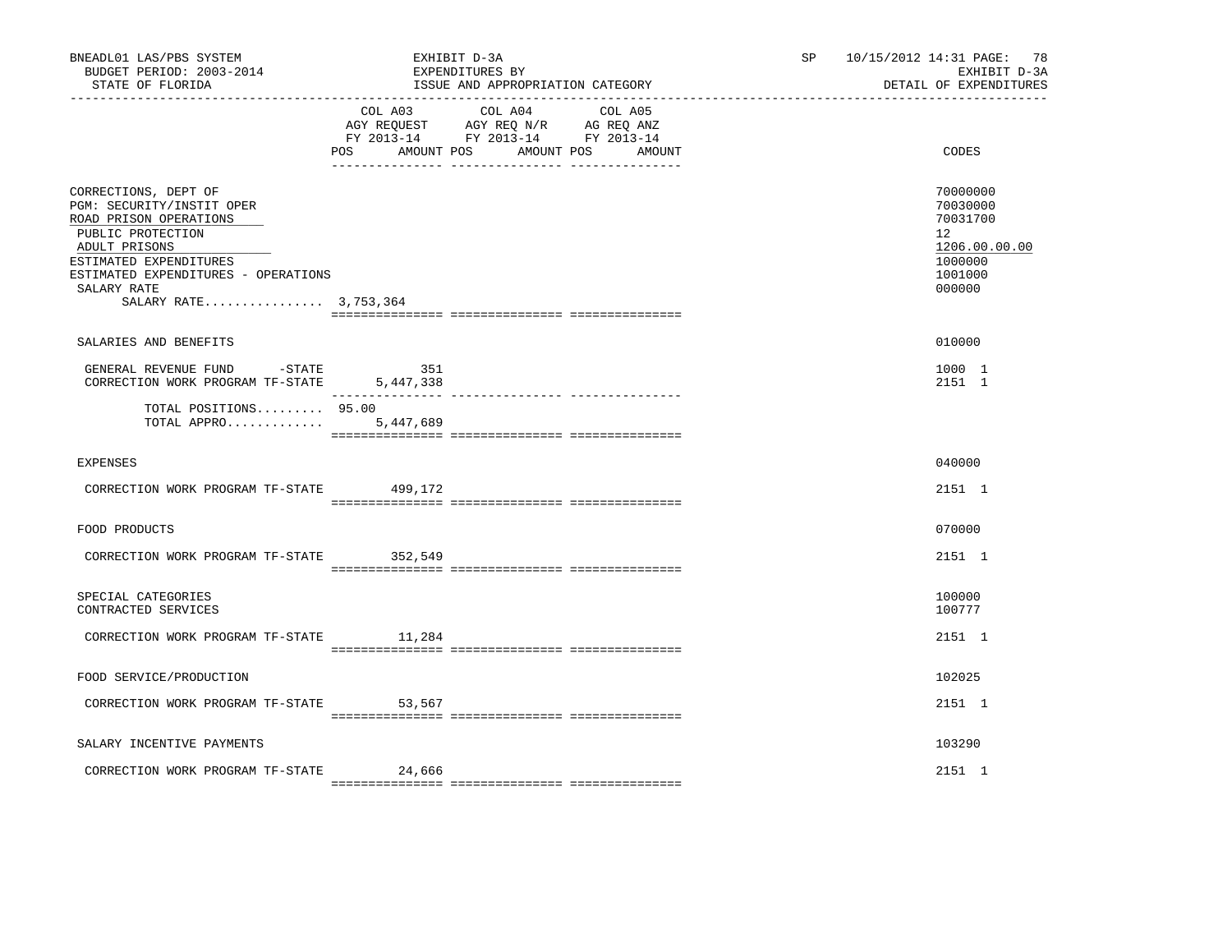| BNEADL01 LAS/PBS SYSTEM<br>BUDGET PERIOD: 2003-2014<br>STATE OF FLORIDA                                                                                                                                                              | EXHIBIT D-3A<br>EXPENDITURES BY                                                                                           | ISSUE AND APPROPRIATION CATEGORY | SP and the set of the set of the set of the set of the set of the set of the set of the set of the set of the set of the set of the set of the set of the set of the set of the set of the set of the set of the set of the se | 10/15/2012 14:31 PAGE: 79<br>EXHIBIT D-3A<br>DETAIL OF EXPENDITURES                                         |
|--------------------------------------------------------------------------------------------------------------------------------------------------------------------------------------------------------------------------------------|---------------------------------------------------------------------------------------------------------------------------|----------------------------------|--------------------------------------------------------------------------------------------------------------------------------------------------------------------------------------------------------------------------------|-------------------------------------------------------------------------------------------------------------|
|                                                                                                                                                                                                                                      | COL A03<br>COL A04<br>AGY REQUEST AGY REQ N/R AG REQ ANZ<br>FY 2013-14 FY 2013-14 FY 2013-14<br>POS AMOUNT POS AMOUNT POS | COL A05<br>AMOUNT                |                                                                                                                                                                                                                                | CODES                                                                                                       |
| CORRECTIONS, DEPT OF<br>PGM: SECURITY/INSTIT OPER<br>ROAD PRISON OPERATIONS<br>PUBLIC PROTECTION<br>ADULT PRISONS<br>ESTIMATED EXPENDITURES<br>ESTIMATED EXPENDITURES - OPERATIONS<br>SPECIAL CATEGORIES<br>LEASE/PURCHASE/EQUIPMENT |                                                                                                                           |                                  |                                                                                                                                                                                                                                | 70000000<br>70030000<br>70031700<br>$12^{\circ}$<br>1206.00.00.00<br>1000000<br>1001000<br>100000<br>105281 |
| CORRECTION WORK PROGRAM TF-STATE 8,341<br>TOTAL: ESTIMATED EXPENDITURES - OPERATIONS<br>TOTAL POSITIONS 95.00<br>TOTAL ISSUE 6,397,268<br>TOTAL SALARY RATE 3,753,364                                                                |                                                                                                                           |                                  |                                                                                                                                                                                                                                | 2151 1<br>1001000                                                                                           |
| FLORIDA RETIREMENT SYSTEM<br>CONTRIBUTION ADJUSTMENT FOR<br>FISCAL YEAR 2012-2013<br>SALARIES AND BENEFITS<br>GENERAL REVENUE FUND -STATE<br>CORRECTION WORK PROGRAM TF-STATE<br>TOTAL APPRO                                         | -3<br>26,461<br>26,464                                                                                                    |                                  |                                                                                                                                                                                                                                | 1001240<br>010000<br>1000 1<br>2151 1                                                                       |
| ADJUSTMENT TO STATE HEALTH<br>INSURANCE PREMIUM CONTRIBUTION -<br>FISCAL YEAR 2012-13<br>SALARIES AND BENEFITS                                                                                                                       |                                                                                                                           |                                  |                                                                                                                                                                                                                                | 1001830<br>010000<br>1000 1                                                                                 |
| $\begin{tabular}{lllllllll} \multicolumn{2}{lllll} \texttt{GENERAL REVIEW FUND} & -\texttt{STATE} & & 1 \\ \texttt{CORRECTION WORK PROGRAM TF-STATE} & & 11,561 \\ \end{tabular}$<br>TOTAL APPRO                                     | ________________<br>11,562                                                                                                |                                  |                                                                                                                                                                                                                                | 2151 1                                                                                                      |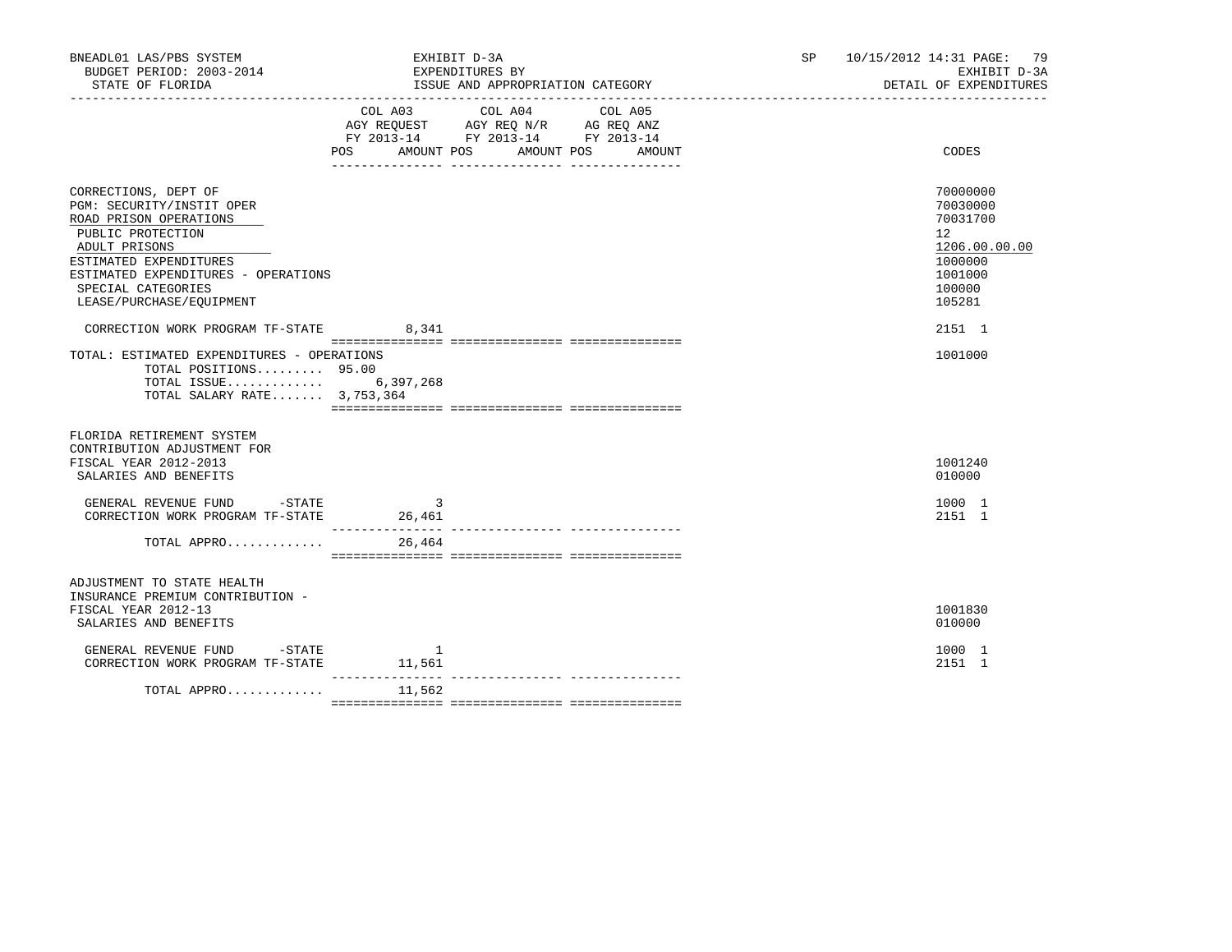| BNEADL01 LAS/PBS SYSTEM<br>BUDGET PERIOD: 2003-2014<br>STATE OF FLORIDA                                                                                                                                                                        | EXHIBIT D-3A<br>EXPENDITURES BY<br>ISSUE AND APPROPRIATION CATEGORY                                                                                                                                                                                                  | SP and the set of the set of the set of the set of the set of the set of the set of the set of the set of the set of the set of the set of the set of the set of the set of the set of the set of the set of the set of the se | 10/15/2012 14:31 PAGE: 80<br>EXHIBIT D-3A<br>DETAIL OF EXPENDITURES                                  |  |
|------------------------------------------------------------------------------------------------------------------------------------------------------------------------------------------------------------------------------------------------|----------------------------------------------------------------------------------------------------------------------------------------------------------------------------------------------------------------------------------------------------------------------|--------------------------------------------------------------------------------------------------------------------------------------------------------------------------------------------------------------------------------|------------------------------------------------------------------------------------------------------|--|
|                                                                                                                                                                                                                                                | COL A03 COL A04 COL A05<br>$\begin{tabular}{lllllll} AGY & \texttt{REQUEST} & \texttt{AGY} & \texttt{REG} & \texttt{N/R} & \texttt{AG} & \texttt{REQ} & \texttt{ANZ} \end{tabular}$<br>FY 2013-14 FY 2013-14 FY 2013-14<br>AMOUNT POS<br>POS<br>AMOUNT POS<br>AMOUNT |                                                                                                                                                                                                                                | CODES                                                                                                |  |
| CORRECTIONS, DEPT OF<br>PGM: SECURITY/INSTIT OPER<br>ROAD PRISON OPERATIONS<br>PUBLIC PROTECTION<br>ADULT PRISONS<br>INTRA-AGENCY REORGANIZATIONS<br>TRANSFER FUNDS TO NEW BUDGET<br>ENTITY STRUCTURE<br>SALARY RATE<br>SALARY RATE 3,753,364- |                                                                                                                                                                                                                                                                      |                                                                                                                                                                                                                                | 70000000<br>70030000<br>70031700<br>12 <sup>°</sup><br>1206.00.00.00<br>1800000<br>1800150<br>000000 |  |
| SALARIES AND BENEFITS                                                                                                                                                                                                                          |                                                                                                                                                                                                                                                                      |                                                                                                                                                                                                                                | 010000                                                                                               |  |
| GENERAL REVENUE FUND - STATE<br>CORRECTION WORK PROGRAM TF-STATE 5,543,165-                                                                                                                                                                    | $360-$                                                                                                                                                                                                                                                               |                                                                                                                                                                                                                                | 1000 1<br>2151 1                                                                                     |  |
| TOTAL POSITIONS 95.00-<br>TOTAL APPRO 5,543,525-                                                                                                                                                                                               |                                                                                                                                                                                                                                                                      |                                                                                                                                                                                                                                |                                                                                                      |  |
| <b>EXPENSES</b>                                                                                                                                                                                                                                |                                                                                                                                                                                                                                                                      |                                                                                                                                                                                                                                | 040000                                                                                               |  |
| CORRECTION WORK PROGRAM TF-STATE 499,172-                                                                                                                                                                                                      |                                                                                                                                                                                                                                                                      |                                                                                                                                                                                                                                | 2151 1                                                                                               |  |
| FOOD PRODUCTS                                                                                                                                                                                                                                  |                                                                                                                                                                                                                                                                      |                                                                                                                                                                                                                                | 070000                                                                                               |  |
| CORRECTION WORK PROGRAM TF-STATE 352,549-                                                                                                                                                                                                      |                                                                                                                                                                                                                                                                      |                                                                                                                                                                                                                                | 2151 1                                                                                               |  |
| SPECIAL CATEGORIES<br>CONTRACTED SERVICES                                                                                                                                                                                                      |                                                                                                                                                                                                                                                                      |                                                                                                                                                                                                                                | 100000<br>100777                                                                                     |  |
| CORRECTION WORK PROGRAM TF-STATE 11,284-                                                                                                                                                                                                       |                                                                                                                                                                                                                                                                      |                                                                                                                                                                                                                                | 2151 1                                                                                               |  |
| FOOD SERVICE/PRODUCTION                                                                                                                                                                                                                        |                                                                                                                                                                                                                                                                      |                                                                                                                                                                                                                                | 102025                                                                                               |  |
| CORRECTION WORK PROGRAM TF-STATE 53,567-                                                                                                                                                                                                       |                                                                                                                                                                                                                                                                      |                                                                                                                                                                                                                                | 2151 1                                                                                               |  |
| SALARY INCENTIVE PAYMENTS                                                                                                                                                                                                                      |                                                                                                                                                                                                                                                                      |                                                                                                                                                                                                                                | 103290                                                                                               |  |
| CORRECTION WORK PROGRAM TF-STATE                                                                                                                                                                                                               | 24,666-                                                                                                                                                                                                                                                              |                                                                                                                                                                                                                                | 2151 1                                                                                               |  |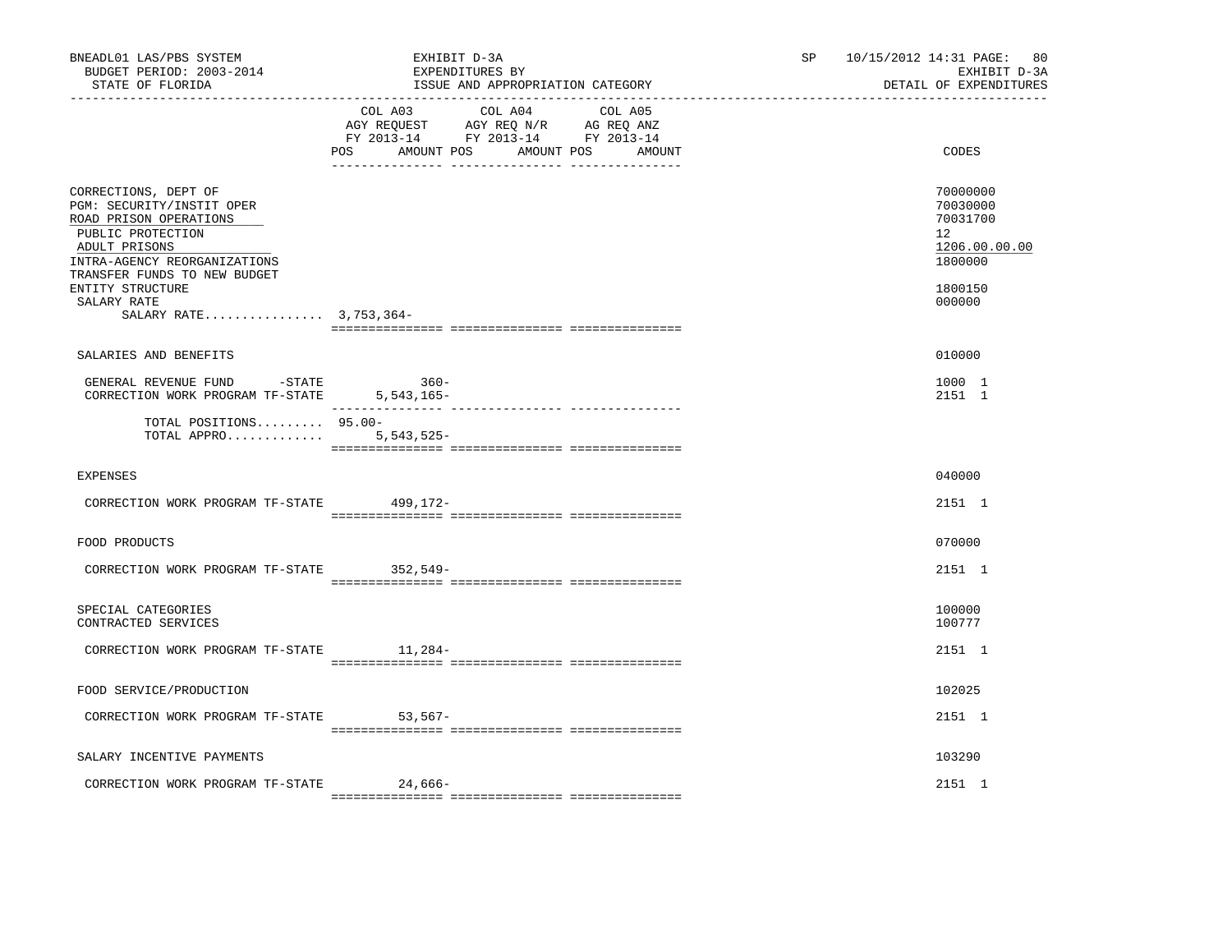| BNEADL01 LAS/PBS SYSTEM<br>BUDGET PERIOD: 2003-2014<br>STATE OF FLORIDA                                                                                                                                                                                 | EXHIBIT D-3A<br>EXPENDITURES BY<br>ISSUE AND APPROPRIATION CATEGORY                                                                   | SP 10/15/2012 14:31 PAGE: 81<br>EXHIBIT D-3A<br>DETAIL OF EXPENDITURES                                      |
|---------------------------------------------------------------------------------------------------------------------------------------------------------------------------------------------------------------------------------------------------------|---------------------------------------------------------------------------------------------------------------------------------------|-------------------------------------------------------------------------------------------------------------|
|                                                                                                                                                                                                                                                         | COL A03 COL A04 COL A05<br>AGY REQUEST AGY REQ N/R AG REQ ANZ<br>FY 2013-14 FY 2013-14 FY 2013-14<br>POS AMOUNT POS AMOUNT POS AMOUNT | CODES                                                                                                       |
| CORRECTIONS, DEPT OF<br>PGM: SECURITY/INSTIT OPER<br>ROAD PRISON OPERATIONS<br>PUBLIC PROTECTION<br>ADULT PRISONS<br>INTRA-AGENCY REORGANIZATIONS<br>TRANSFER FUNDS TO NEW BUDGET<br>ENTITY STRUCTURE<br>SPECIAL CATEGORIES<br>LEASE/PURCHASE/EOUIPMENT |                                                                                                                                       | 70000000<br>70030000<br>70031700<br>$12^{\circ}$<br>1206.00.00.00<br>1800000<br>1800150<br>100000<br>105281 |
| CORRECTION WORK PROGRAM TF-STATE 8,341-                                                                                                                                                                                                                 |                                                                                                                                       | 2151 1                                                                                                      |
| TOTAL: TRANSFER FUNDS TO NEW BUDGET<br>ENTITY STRUCTURE<br>TOTAL POSITIONS 95.00-<br>TOTAL ISSUE 6,493,104-<br>TOTAL SALARY RATE 3,753,364-                                                                                                             |                                                                                                                                       | 1800150                                                                                                     |
|                                                                                                                                                                                                                                                         |                                                                                                                                       |                                                                                                             |

AGENCY ISSUE NARRATIVE:

2013-2014 BUDGET YEAR NARRATIVE: IT COMPONENT? NO

 The Department requests to consolidate the current ten- entity structure for the Security and Institutional Operations program into a more relevant five-entity structure. Currently, the cost of a single institution may be spread over as many as five budget entities. For most reporting purposes, these costs must be merged in order to provide a comprehensive picture of institutional operations. In addition, an institution's mission may change during the fiscal year in order to meet the management needs of the department. All institutional costs have been and will continue to be captured by unique organizational codes that render the current entity structure cumbersome and unnecessary. The Department proposes to consolidate the current structure into the following services for management efficiency and flexibility:

 Custody Operations Reception Center Operations Public Service Work Squads and Work Release Centers Security Management Correctional Facility Maintenance

 This issue is consistent with the Florida Strategic Plan for Economic Development Strategy to improve the efficiency and effectiveness of government at all levels.

 OAD transaction was utilized to balance to the actual appropriation. \*\*\*\*\*\*\*\*\*\*\*\*\*\*\*\*\*\*\*\*\*\*\*\*\*\*\*\*\*\*\*\*\*\*\*\*\*\*\*\*\*\*\*\*\*\*\*\*\*\*\*\*\*\*\*\*\*\*\*\*\*\*\*\*\*\*\*\*\*\*\*\*\*\*\*\*\*\*\*\*\*\*\*\*\*\*\*\*\*\*\*\*\*\*\*\*\*\*\*\*\*\*\*\*\*\*\*\*\*\*\*\*\*\*\*\*\*\*\*\*\*\*\*\*\*\*\*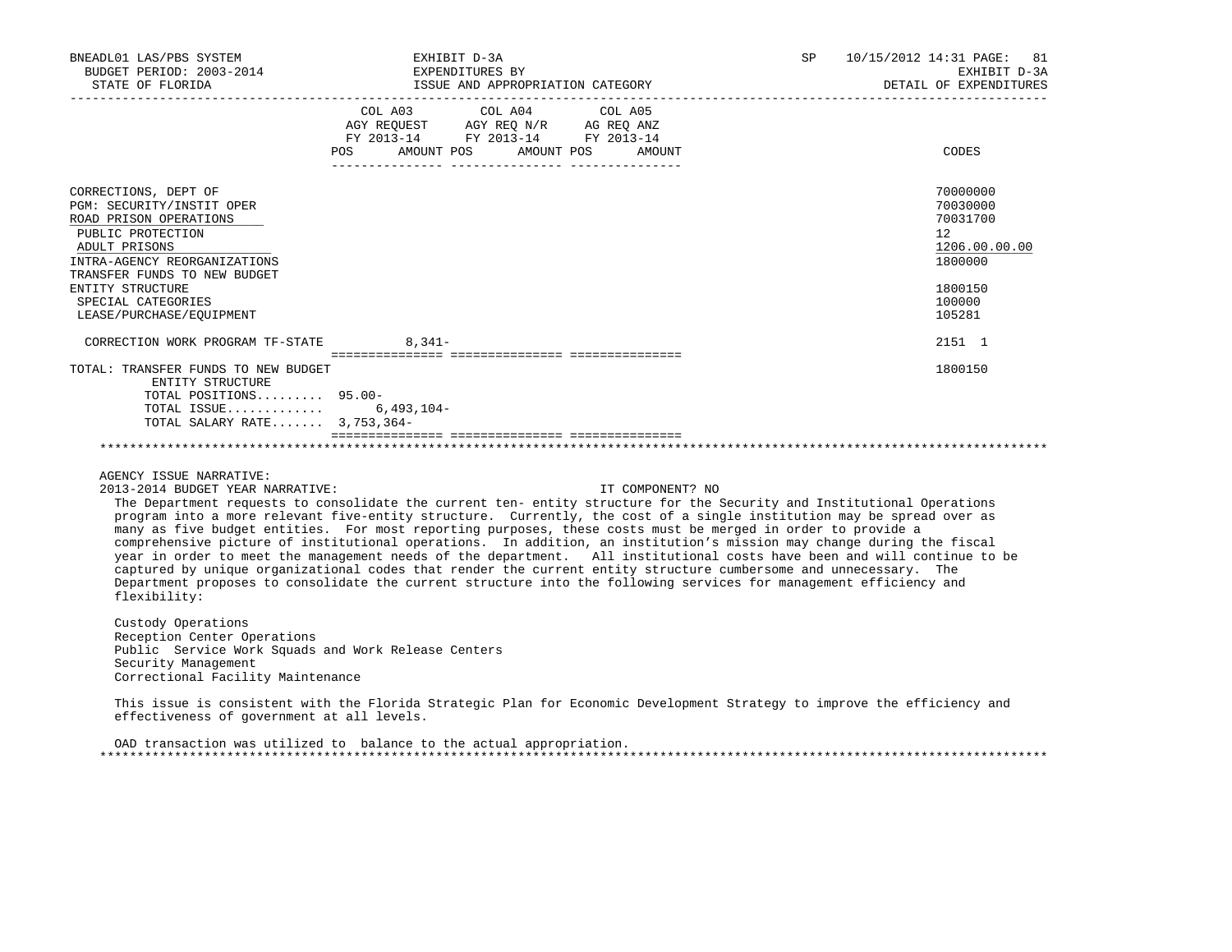| BNEADL01 LAS/PBS SYSTEM<br>BUDGET PERIOD: 2003-2014<br>STATE OF FLORIDA                                                                                                                               |                                                                                                                                                                                                                           | EXHIBIT D-3A<br>EXPENDITURES BY | ISSUE AND APPROPRIATION CATEGORY |           |                   |                                | SP                      |   | 10/15/2012 14:31 PAGE: 82<br>EXHIBIT D-3A<br>DETAIL OF EXPENDITURES           |
|-------------------------------------------------------------------------------------------------------------------------------------------------------------------------------------------------------|---------------------------------------------------------------------------------------------------------------------------------------------------------------------------------------------------------------------------|---------------------------------|----------------------------------|-----------|-------------------|--------------------------------|-------------------------|---|-------------------------------------------------------------------------------|
|                                                                                                                                                                                                       | COL A03<br>$\begin{tabular}{lllllll} AGY & \texttt{REQUEST} & \texttt{AGY} & \texttt{REG} & \texttt{N/R} & \texttt{AG} & \texttt{REQ} & \texttt{ANZ} \end{tabular}$<br>FY 2013-14 FY 2013-14 FY 2013-14<br>POS AMOUNT POS |                                 | COL A04<br>AMOUNT POS            |           | COL A05<br>AMOUNT |                                |                         |   | CODES                                                                         |
| CORRECTIONS, DEPT OF<br>PGM: SECURITY/INSTIT OPER<br>ROAD PRISON OPERATIONS<br>PUBLIC PROTECTION<br>ADULT PRISONS<br>INTRA-AGENCY REORGANIZATIONS<br>TRANSFER FUNDS TO NEW BUDGET<br>ENTITY STRUCTURE |                                                                                                                                                                                                                           |                                 |                                  |           |                   |                                |                         |   | 70000000<br>70030000<br>70031700<br>12<br>1206.00.00.00<br>1800000<br>1800150 |
| POSITION DETAIL OF SALARIES AND BENEFITS:                                                                                                                                                             | FTE.                                                                                                                                                                                                                      | BASE RATE                       |                                  | ADDITIVES |                   | BENEFITS                       | SUBTOTAL                | ႜ | LAPSE LAPSED SALARIES<br>AND BENEFITS                                         |
| A03 - AGY REOUEST FY 2013-14<br>CHANGES TO CURRENTLY AUTHORIZED POSITIONS<br>P101 PROPOSED CLASS CODE<br>N3007 001                                                                                    | $95.00 - 3.753.364 -$                                                                                                                                                                                                     |                                 |                                  |           |                   | $1,813,103 - 5,566,467 - 0.00$ |                         |   | $5,566,467-$                                                                  |
| TOTALS FOR ISSUE BY FUND<br>2151 CORRECTION WORK PROGRAM TF                                                                                                                                           |                                                                                                                                                                                                                           |                                 |                                  |           |                   |                                |                         |   | $5,566,467-$                                                                  |
|                                                                                                                                                                                                       |                                                                                                                                                                                                                           |                                 | $95.00 - 3,753,364 -$            |           |                   |                                | 1,813,103 - 5,566,467 - |   | $5,566,467-$<br>==============                                                |
| OTHER SALARY AMOUNT<br>1000 GENERAL REVENUE FUND<br>2151 CORRECTION WORK PROGRAM TF                                                                                                                   |                                                                                                                                                                                                                           |                                 |                                  |           |                   |                                |                         |   | $360 -$<br>23,302<br>______________                                           |
|                                                                                                                                                                                                       |                                                                                                                                                                                                                           |                                 |                                  |           |                   |                                |                         |   | $5,543,525-$<br>==============                                                |
|                                                                                                                                                                                                       |                                                                                                                                                                                                                           |                                 |                                  |           |                   |                                |                         |   |                                                                               |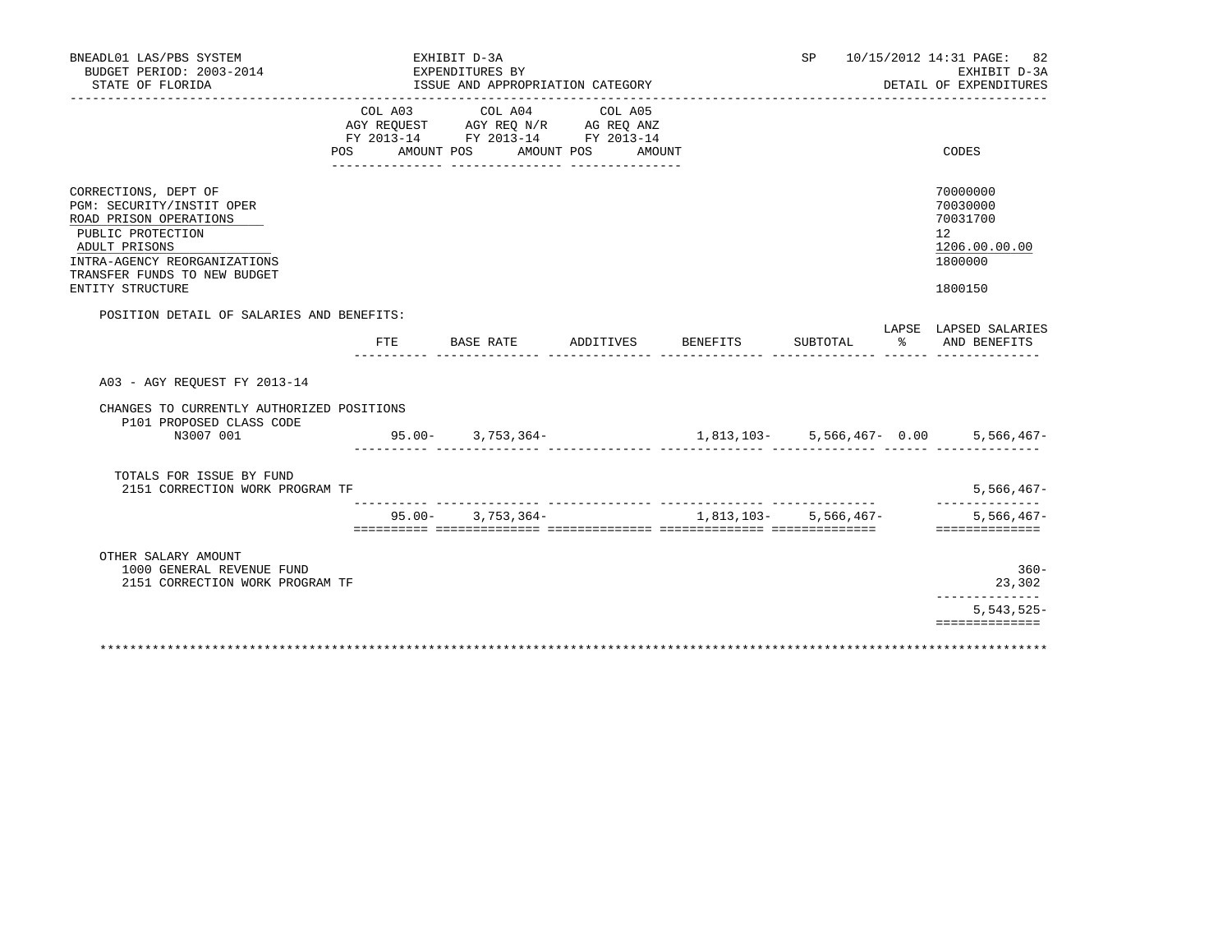| BNEADL01 LAS/PBS SYSTEM<br>BUDGET PERIOD: 2003-2014<br>STATE OF FLORIDA                                                                                                                                         | EXHIBIT D-3A<br>EXPENDITURES BY<br>ISSUE AND APPROPRIATION CATEGORY                                                                   | 10/15/2012 14:31 PAGE: 83<br>SP<br>EXHIBIT D-3A<br>DETAIL OF EXPENDITURES |
|-----------------------------------------------------------------------------------------------------------------------------------------------------------------------------------------------------------------|---------------------------------------------------------------------------------------------------------------------------------------|---------------------------------------------------------------------------|
|                                                                                                                                                                                                                 | COL A03 COL A04 COL A05<br>AGY REQUEST AGY REQ N/R AG REQ ANZ<br>FY 2013-14 FY 2013-14 FY 2013-14<br>POS AMOUNT POS AMOUNT POS AMOUNT | CODES                                                                     |
| CORRECTIONS, DEPT OF<br>PGM: SECURITY/INSTIT OPER<br>ROAD PRISON OPERATIONS<br>PUBLIC PROTECTION<br>ADULT PRISONS<br>ANNUALIZATION OF ADMINISTERED<br>FUNDS APPROPRIATIONS<br>STATE HEALTH INSURANCE ADJUSTMENT |                                                                                                                                       | 70000000<br>70030000<br>70031700<br>12<br>1206.00.00.00<br>26A0000        |
| FOR FY 2012-13 - 10 MONTHS<br>ANNUALIZATION<br>SALARIES AND BENEFITS                                                                                                                                            |                                                                                                                                       | 26A1830<br>010000                                                         |
| $-$ STATE<br>GENERAL REVENUE FUND<br>CORRECTION WORK PROGRAM TF-STATE                                                                                                                                           | 5<br>57,805                                                                                                                           | 1000 1<br>2151 1                                                          |
| TOTAL APPRO                                                                                                                                                                                                     | ---------------<br>57,810                                                                                                             |                                                                           |

=============== =============== ===============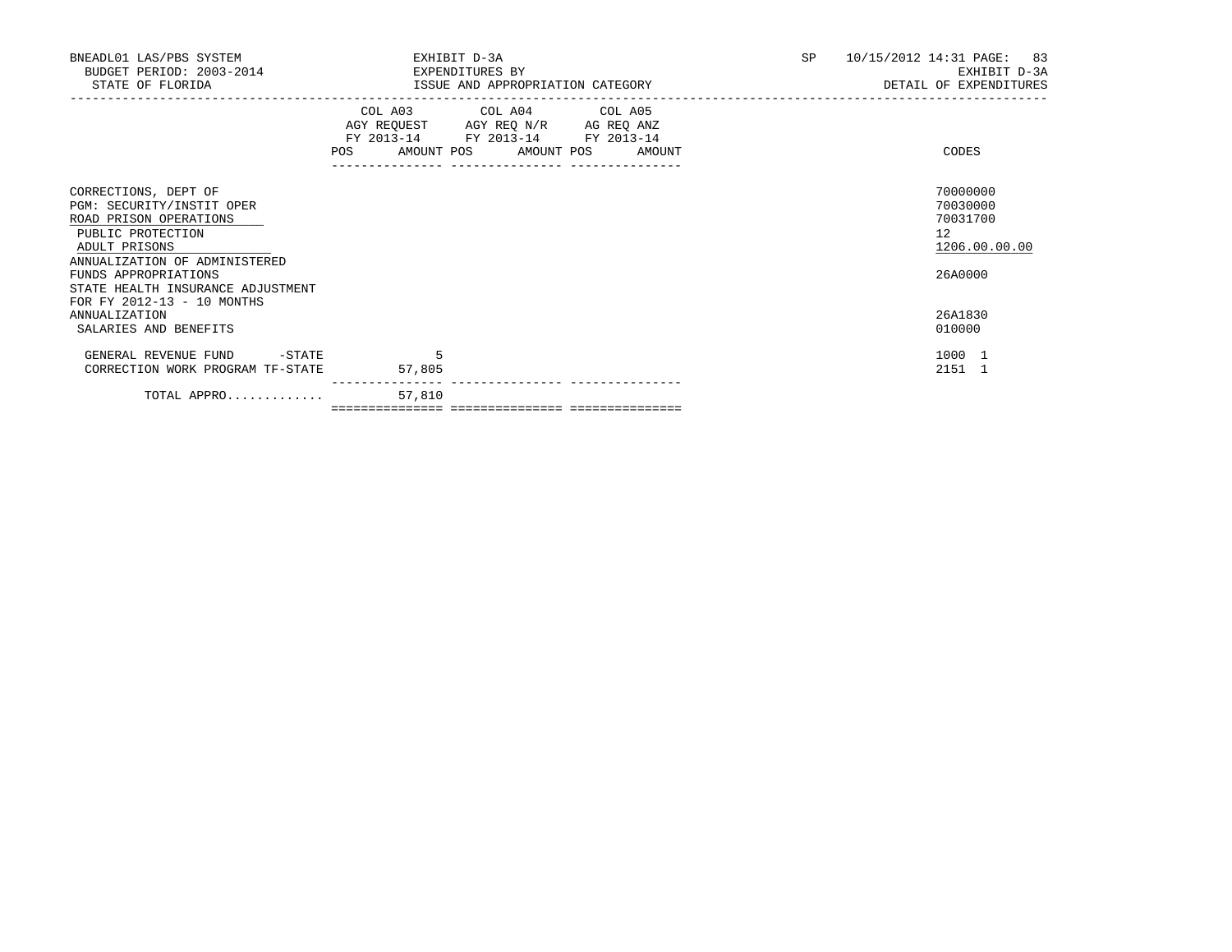| BNEADL01 LAS/PBS SYSTEM<br>BUDGET PERIOD: 2003-2014<br>STATE OF FLORIDA                                                                                                                                                    |                 | EXHIBIT D-3A<br>EXPENDITURES BY<br>ISSUE AND APPROPRIATION CATEGORY                                                              | SP <sub>2</sub> | 10/15/2012 14:31 PAGE: 84<br>EXHIBIT D-3A<br>DETAIL OF EXPENDITURES                                  |
|----------------------------------------------------------------------------------------------------------------------------------------------------------------------------------------------------------------------------|-----------------|----------------------------------------------------------------------------------------------------------------------------------|-----------------|------------------------------------------------------------------------------------------------------|
|                                                                                                                                                                                                                            | COL A03         | COL A04 COL A05<br>AGY REQUEST AGY REQ N/R AG REQ ANZ<br>FY 2013-14 FY 2013-14 FY 2013-14<br>POS AMOUNT POS AMOUNT POS<br>AMOUNT |                 | CODES                                                                                                |
| CORRECTIONS, DEPT OF<br>PGM: SECURITY/INSTIT OPER<br>OFFENDER MGMT/CONTROL<br>PUBLIC PROTECTION<br>ADULT PRISONS<br>ESTIMATED EXPENDITURES<br>ESTIMATED EXPENDITURES - OPERATIONS<br>SALARY RATE<br>SALARY RATE 43,808,498 |                 |                                                                                                                                  |                 | 70000000<br>70030000<br>70031800<br>12 <sup>7</sup><br>1206.00.00.00<br>1000000<br>1001000<br>000000 |
| SALARIES AND BENEFITS                                                                                                                                                                                                      |                 |                                                                                                                                  |                 | 010000                                                                                               |
| GENERAL REVENUE FUND $-$ STATE 56,320,043<br>CORRECTION WORK PROGRAM TF-STATE                                                                                                                                              | 63,669          |                                                                                                                                  |                 | 1000 1<br>2151 1                                                                                     |
| TOTAL POSITIONS $1,257.00$<br>TOTAL APPRO                                                                                                                                                                                  | 56,383,712      |                                                                                                                                  |                 |                                                                                                      |
| OTHER PERSONAL SERVICES                                                                                                                                                                                                    |                 |                                                                                                                                  |                 | 030000                                                                                               |
| GENERAL REVENUE FUND                                                                                                                                                                                                       | -STATE 274,572  |                                                                                                                                  |                 | 1000 1                                                                                               |
| <b>EXPENSES</b>                                                                                                                                                                                                            |                 |                                                                                                                                  |                 | 040000                                                                                               |
| GENERAL REVENUE FUND -STATE 2,683,112<br>CORRECTION WORK PROGRAM TF-STATE                                                                                                                                                  | 1,959           |                                                                                                                                  |                 | 1000 1<br>2151 1                                                                                     |
| TOTAL APPRO                                                                                                                                                                                                                | 2,685,071       |                                                                                                                                  |                 |                                                                                                      |
| OPERATING CAPITAL OUTLAY                                                                                                                                                                                                   |                 |                                                                                                                                  |                 | 060000                                                                                               |
| GENERAL REVENUE FUND                                                                                                                                                                                                       | $-STATE$ 21,578 |                                                                                                                                  |                 | 1000 1                                                                                               |
| SPECIAL CATEGORIES<br>CONTRACTED SERVICES                                                                                                                                                                                  |                 |                                                                                                                                  |                 | 100000<br>100777                                                                                     |
| GENERAL REVENUE FUND                                                                                                                                                                                                       | $-STATE$ 31,653 |                                                                                                                                  |                 | 1000 1                                                                                               |
| SALARY INCENTIVE PAYMENTS                                                                                                                                                                                                  |                 |                                                                                                                                  |                 | 103290                                                                                               |
| GENERAL REVENUE FUND<br>$-$ STATE<br>CORRECTION WORK PROGRAM TF-STATE                                                                                                                                                      | 64,719<br>1,655 |                                                                                                                                  |                 | 1000 1<br>2151 1                                                                                     |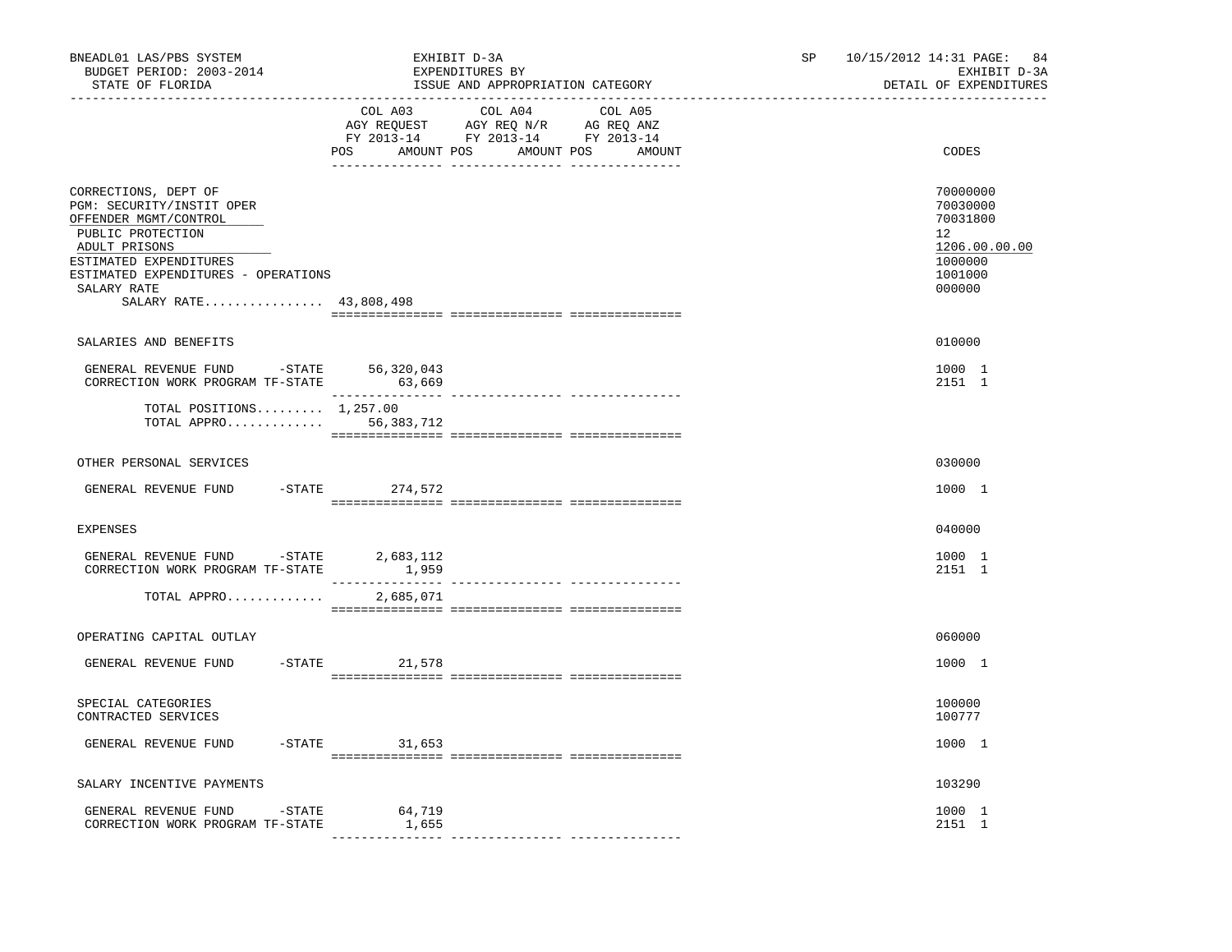| BNEADL01 LAS/PBS SYSTEM<br>BUDGET PERIOD: 2003-2014<br>STATE OF FLORIDA                                                                                                                                                                             |                | EXHIBIT D-3A<br>EXPENDITURES BY<br>ISSUE AND APPROPRIATION CATEGORY                                                                                                                                                                                                                                                                                                                                                                 | SP and the set of the set of the set of the set of the set of the set of the set of the set of the set of the set of the set of the set of the set of the set of the set of the set of the set of the set of the set of the se | 10/15/2012 14:31 PAGE: 85<br>EXHIBIT D-3A<br>DETAIL OF EXPENDITURES                               |  |  |
|-----------------------------------------------------------------------------------------------------------------------------------------------------------------------------------------------------------------------------------------------------|----------------|-------------------------------------------------------------------------------------------------------------------------------------------------------------------------------------------------------------------------------------------------------------------------------------------------------------------------------------------------------------------------------------------------------------------------------------|--------------------------------------------------------------------------------------------------------------------------------------------------------------------------------------------------------------------------------|---------------------------------------------------------------------------------------------------|--|--|
|                                                                                                                                                                                                                                                     |                | COL A03 COL A04 COL A05<br>AGY REQUEST AGY REQ N/R AG REQ ANZ<br>FY 2013-14 FY 2013-14 FY 2013-14<br>POS AMOUNT POS AMOUNT POS AMOUNT                                                                                                                                                                                                                                                                                               |                                                                                                                                                                                                                                | CODES                                                                                             |  |  |
| CORRECTIONS, DEPT OF<br>PGM: SECURITY/INSTIT OPER<br>OFFENDER MGMT/CONTROL<br>PUBLIC PROTECTION<br>ADULT PRISONS<br>ESTIMATED EXPENDITURES<br>ESTIMATED EXPENDITURES - OPERATIONS<br>SPECIAL CATEGORIES<br>SALARY INCENTIVE PAYMENTS<br>TOTAL APPRO | 66,374         | $\begin{minipage}{0.03\textwidth} \begin{tabular}{l} \textbf{1} & \textbf{2} & \textbf{3} & \textbf{5} & \textbf{5} & \textbf{6} & \textbf{6} & \textbf{7} & \textbf{8} & \textbf{8} & \textbf{9} & \textbf{9} & \textbf{9} & \textbf{9} & \textbf{9} & \textbf{9} & \textbf{9} & \textbf{9} & \textbf{9} & \textbf{9} & \textbf{9} & \textbf{9} & \textbf{9} & \textbf{9} & \textbf{9} & \textbf{9} & \textbf{9} & \textbf{9} & \$ |                                                                                                                                                                                                                                | 70000000<br>70030000<br>70031800<br>12<br>1206.00.00.00<br>1000000<br>1001000<br>100000<br>103290 |  |  |
|                                                                                                                                                                                                                                                     |                |                                                                                                                                                                                                                                                                                                                                                                                                                                     |                                                                                                                                                                                                                                |                                                                                                   |  |  |
| LEASE/PURCHASE/EQUIPMENT<br>GENERAL REVENUE FUND                                                                                                                                                                                                    | -STATE 166,269 |                                                                                                                                                                                                                                                                                                                                                                                                                                     |                                                                                                                                                                                                                                | 105281<br>1000 1                                                                                  |  |  |
| TR/DMS/HR SVCS/STW CONTRCT                                                                                                                                                                                                                          |                |                                                                                                                                                                                                                                                                                                                                                                                                                                     |                                                                                                                                                                                                                                | 107040                                                                                            |  |  |
| GENERAL REVENUE FUND                                                                                                                                                                                                                                | $-STATE$ 7,439 |                                                                                                                                                                                                                                                                                                                                                                                                                                     |                                                                                                                                                                                                                                | 1000 1                                                                                            |  |  |
| TOTAL: ESTIMATED EXPENDITURES - OPERATIONS<br>TOTAL POSITIONS $1,257.00$<br>TOTAL ISSUE 59,636,668<br>TOTAL SALARY RATE 43,808,498                                                                                                                  |                |                                                                                                                                                                                                                                                                                                                                                                                                                                     |                                                                                                                                                                                                                                | 1001000                                                                                           |  |  |
| FLORIDA RETIREMENT SYSTEM<br>CONTRIBUTION ADJUSTMENT FOR<br>FISCAL YEAR 2012-2013<br>SALARIES AND BENEFITS                                                                                                                                          |                |                                                                                                                                                                                                                                                                                                                                                                                                                                     |                                                                                                                                                                                                                                | 1001240<br>010000                                                                                 |  |  |
| GENERAL REVENUE FUND -STATE<br>CORRECTION WORK PROGRAM TF-STATE                                                                                                                                                                                     | 134,952<br>149 |                                                                                                                                                                                                                                                                                                                                                                                                                                     |                                                                                                                                                                                                                                | 1000 1<br>2151 1                                                                                  |  |  |
| TOTAL APPRO                                                                                                                                                                                                                                         | 135,101        |                                                                                                                                                                                                                                                                                                                                                                                                                                     |                                                                                                                                                                                                                                |                                                                                                   |  |  |
| ADJUSTMENT TO STATE HEALTH<br>INSURANCE PREMIUM CONTRIBUTION -<br>FISCAL YEAR 2012-13<br>SALARIES AND BENEFITS                                                                                                                                      |                |                                                                                                                                                                                                                                                                                                                                                                                                                                     |                                                                                                                                                                                                                                | 1001830<br>010000                                                                                 |  |  |
| GENERAL REVENUE FUND -STATE<br>CORRECTION WORK PROGRAM TF-STATE                                                                                                                                                                                     | 157,847<br>174 |                                                                                                                                                                                                                                                                                                                                                                                                                                     |                                                                                                                                                                                                                                | 1000 1<br>2151 1                                                                                  |  |  |
| TOTAL APPRO $158,021$                                                                                                                                                                                                                               |                |                                                                                                                                                                                                                                                                                                                                                                                                                                     |                                                                                                                                                                                                                                |                                                                                                   |  |  |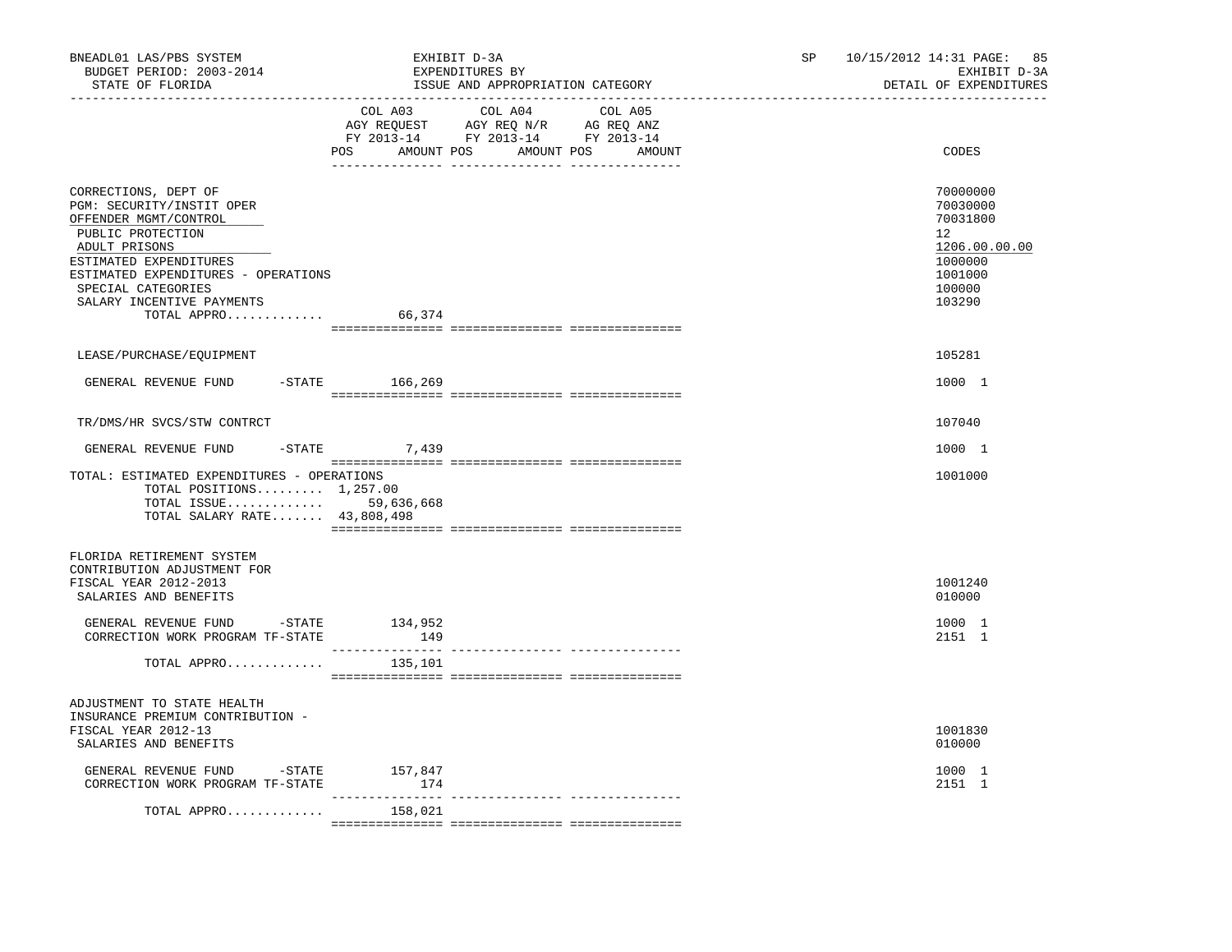| BNEADL01 LAS/PBS SYSTEM<br>BUDGET PERIOD: 2003-2014<br>STATE OF FLORIDA                                                                                                                                                                          | EXHIBIT D-3A<br>EXPENDITURES BY                                                                                                                                                                                                                       | ISSUE AND APPROPRIATION CATEGORY | SP | 10/15/2012 14:31 PAGE: 86<br>EXHIBIT D-3A<br>DETAIL OF EXPENDITURES                                            |
|--------------------------------------------------------------------------------------------------------------------------------------------------------------------------------------------------------------------------------------------------|-------------------------------------------------------------------------------------------------------------------------------------------------------------------------------------------------------------------------------------------------------|----------------------------------|----|----------------------------------------------------------------------------------------------------------------|
|                                                                                                                                                                                                                                                  | COL A03 COL A04<br>$\begin{tabular}{lllllll} \bf AGY & \bf REQUEST & \bf AGY & \bf REQ & \bf N/R & \bf AG & \bf REQ & \bf ANZ \\ \bf FY & \tt 2013-14 & \bf FY & \tt 2013-14 & \bf FY & \tt 2013-14 \\ \end{tabular}$<br>AMOUNT POS AMOUNT POS<br>POS | COL A05<br>AMOUNT                |    | CODES                                                                                                          |
| CORRECTIONS, DEPT OF<br>PGM: SECURITY/INSTIT OPER<br>OFFENDER MGMT/CONTROL<br>PUBLIC PROTECTION<br>ADULT PRISONS<br>ESTIMATED EXPENDITURES<br>REALLOCATION OF HUMAN RESOURCES<br>OUTSOURCING<br>SPECIAL CATEGORIES<br>TR/DMS/HR SVCS/STW CONTRCT |                                                                                                                                                                                                                                                       |                                  |    | 70000000<br>70030000<br>70031800<br>12 <sup>°</sup><br>1206.00.00.00<br>1000000<br>1005900<br>100000<br>107040 |
| GENERAL REVENUE FUND                                                                                                                                                                                                                             | $-$ STATE 710 $-$                                                                                                                                                                                                                                     |                                  |    | 1000 1                                                                                                         |
| INTRA-AGENCY REORGANIZATIONS<br>TRANSFER FUNDS TO NEW BUDGET<br>ENTITY STRUCTURE<br>SALARY RATE<br>SALARY RATE 45,301,730-                                                                                                                       |                                                                                                                                                                                                                                                       |                                  |    | 1800000<br>1800150<br>000000                                                                                   |
| SALARIES AND BENEFITS                                                                                                                                                                                                                            |                                                                                                                                                                                                                                                       |                                  |    | 010000                                                                                                         |
| GENERAL REVENUE FUND -STATE 59,032,023-<br>CORRECTION WORK PROGRAM TF-STATE 64,862-                                                                                                                                                              |                                                                                                                                                                                                                                                       |                                  |    | 1000 1<br>2151 1                                                                                               |
| TOTAL POSITIONS $1,305.00 -$<br>TOTAL APPRO 59,096,885-                                                                                                                                                                                          |                                                                                                                                                                                                                                                       |                                  |    |                                                                                                                |
| OTHER PERSONAL SERVICES                                                                                                                                                                                                                          |                                                                                                                                                                                                                                                       |                                  |    | 030000                                                                                                         |
| GENERAL REVENUE FUND -STATE 274,572-                                                                                                                                                                                                             |                                                                                                                                                                                                                                                       |                                  |    | 1000 1                                                                                                         |
| <b>EXPENSES</b>                                                                                                                                                                                                                                  |                                                                                                                                                                                                                                                       |                                  |    | 040000                                                                                                         |
| GENERAL REVENUE FUND -STATE 2,988,824- 180,576-<br>CORRECTION WORK PROGRAM TF-STATE                                                                                                                                                              | $1,959-$                                                                                                                                                                                                                                              |                                  |    | 1000 1<br>2151 1                                                                                               |
| TOTAL APPRO                                                                                                                                                                                                                                      | $2,990,783-$                                                                                                                                                                                                                                          | 180,576-                         |    |                                                                                                                |
|                                                                                                                                                                                                                                                  |                                                                                                                                                                                                                                                       |                                  |    |                                                                                                                |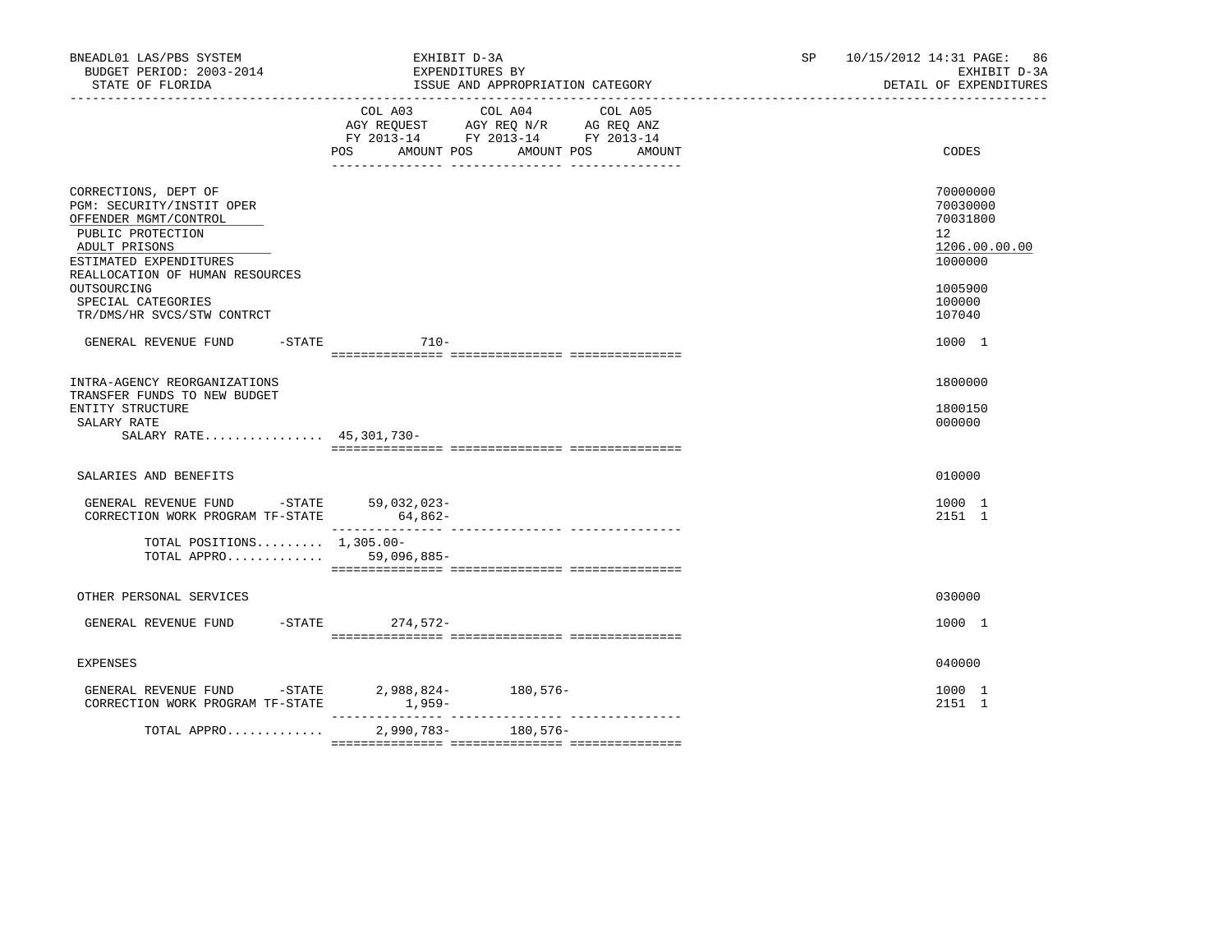| BNEADL01 LAS/PBS SYSTEM<br>BUDGET PERIOD: 2003-2014<br>STATE OF FLORIDA                                                                                                                                                                                                                                        | EXHIBIT D-3A                                                                                                                                                      | EXPENDITURES BY<br>ISSUE AND APPROPRIATION CATEGORY |                  | SP <sub>2</sub> | 87<br>10/15/2012 14:31 PAGE:<br>EXHIBIT D-3A<br>DETAIL OF EXPENDITURES       |
|----------------------------------------------------------------------------------------------------------------------------------------------------------------------------------------------------------------------------------------------------------------------------------------------------------------|-------------------------------------------------------------------------------------------------------------------------------------------------------------------|-----------------------------------------------------|------------------|-----------------|------------------------------------------------------------------------------|
|                                                                                                                                                                                                                                                                                                                | $\begin{tabular}{lcccc} COL A03 & COL A04 & COL A05 \\ AGY REQUEST & AGY REQ N/R & AG REQ ANZ \\ FY & 2013-14 & FY & 2013-14 & FY & 2013-14 \end{tabular}$<br>POS | AMOUNT POS AMOUNT POS AMOUNT                        |                  |                 | CODES                                                                        |
| CORRECTIONS, DEPT OF<br>PGM: SECURITY/INSTIT OPER<br>OFFENDER MGMT/CONTROL<br>PUBLIC PROTECTION<br>ADULT PRISONS<br>INTRA-AGENCY REORGANIZATIONS                                                                                                                                                               |                                                                                                                                                                   |                                                     |                  |                 | 70000000<br>70030000<br>70031800<br>$12^{\circ}$<br>1206.00.00.00<br>1800000 |
| TRANSFER FUNDS TO NEW BUDGET<br>ENTITY STRUCTURE<br>OPERATING CAPITAL OUTLAY                                                                                                                                                                                                                                   |                                                                                                                                                                   |                                                     |                  |                 | 1800150<br>060000                                                            |
| GENERAL REVENUE FUND                                                                                                                                                                                                                                                                                           | -STATE 21,578-                                                                                                                                                    |                                                     |                  |                 | 1000 1                                                                       |
| SPECIAL CATEGORIES<br>CONTRACTED SERVICES                                                                                                                                                                                                                                                                      |                                                                                                                                                                   |                                                     |                  |                 | 100000<br>100777                                                             |
| GENERAL REVENUE FUND -STATE 31,653-                                                                                                                                                                                                                                                                            |                                                                                                                                                                   |                                                     |                  |                 | 1000 1                                                                       |
| SALARY INCENTIVE PAYMENTS                                                                                                                                                                                                                                                                                      |                                                                                                                                                                   |                                                     |                  |                 | 103290                                                                       |
| GENERAL REVENUE FUND - STATE<br>CORRECTION WORK PROGRAM TF-STATE                                                                                                                                                                                                                                               | 64,719-<br>$1,655-$                                                                                                                                               |                                                     |                  |                 | 1000 1<br>2151 1                                                             |
| TOTAL APPRO                                                                                                                                                                                                                                                                                                    | 66,374-                                                                                                                                                           |                                                     |                  |                 |                                                                              |
| LEASE/PURCHASE/EQUIPMENT                                                                                                                                                                                                                                                                                       |                                                                                                                                                                   |                                                     |                  |                 | 105281                                                                       |
| GENERAL REVENUE FUND                                                                                                                                                                                                                                                                                           | -STATE 166,269-                                                                                                                                                   |                                                     |                  |                 | 1000 1                                                                       |
| TR/DMS/HR SVCS/STW CONTRCT                                                                                                                                                                                                                                                                                     |                                                                                                                                                                   |                                                     |                  |                 | 107040                                                                       |
| GENERAL REVENUE FUND                                                                                                                                                                                                                                                                                           | $-$ STATE 23, 456 -                                                                                                                                               |                                                     |                  |                 | 1000 1                                                                       |
| TOTAL: TRANSFER FUNDS TO NEW BUDGET<br>ENTITY STRUCTURE<br>TOTAL POSITIONS $1,305.00-$<br>TOTAL ISSUE 62, 671, 570- 180, 576-<br>TOTAL SALARY RATE 45,301,730-                                                                                                                                                 |                                                                                                                                                                   |                                                     |                  |                 | 1800150                                                                      |
|                                                                                                                                                                                                                                                                                                                |                                                                                                                                                                   |                                                     |                  |                 |                                                                              |
| AGENCY ISSUE NARRATIVE:<br>2013-2014 BUDGET YEAR NARRATIVE:<br>The Department requests to consolidate the current ten- entity structure for the Security and Institutional Operations<br>program into a more relevant five-entity structure. Currently, the cost of a single institution may be spread over as |                                                                                                                                                                   |                                                     | IT COMPONENT? NO |                 |                                                                              |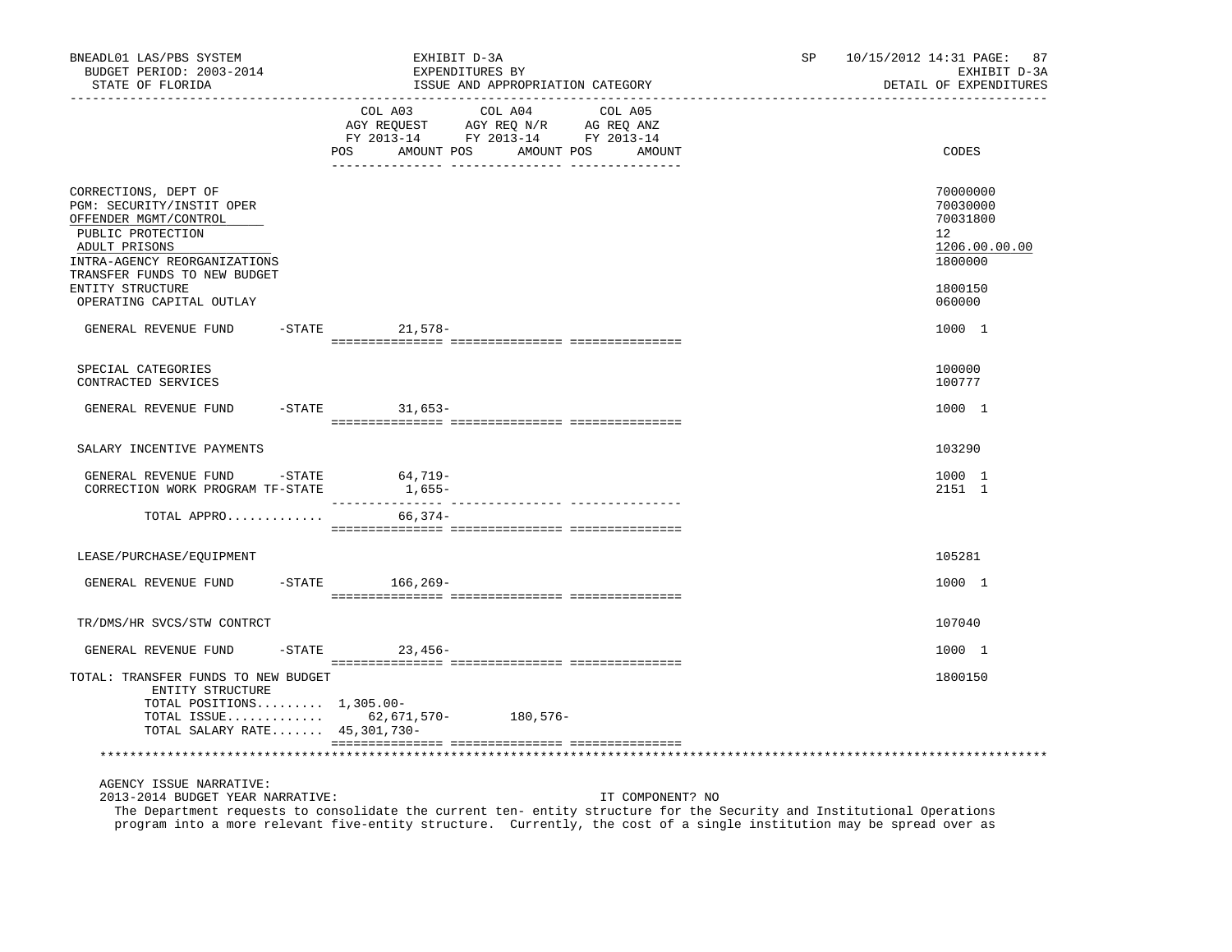| BUDGET PERIOD: 2003-2014<br>STATE OF FLORIDA                                                                                                                                                                                                                                                                                                                                                                                                                                                                                                                                                                              | EXHIBIT D-3A<br>EXPENDITURES BY<br>ISSUE AND APPROPRIATION CATEGORY                                                                                                                                                                                                           |                                  | SP       | 10/15/2012 14:31 PAGE:<br>88<br>EXHIBIT D-3A<br>DETAIL OF EXPENDITURES |
|---------------------------------------------------------------------------------------------------------------------------------------------------------------------------------------------------------------------------------------------------------------------------------------------------------------------------------------------------------------------------------------------------------------------------------------------------------------------------------------------------------------------------------------------------------------------------------------------------------------------------|-------------------------------------------------------------------------------------------------------------------------------------------------------------------------------------------------------------------------------------------------------------------------------|----------------------------------|----------|------------------------------------------------------------------------|
|                                                                                                                                                                                                                                                                                                                                                                                                                                                                                                                                                                                                                           | $\begin{tabular}{lllllllllll} COL & A03 & \multicolumn{3}{l}COL & A04 & \multicolumn{3}{l}COL & A05 \\ AGY & REQUEST & AGY & REQ & N/R & \multicolumn{3}{l}AG & REQ & ANZ \\ FY & 2013-14 & \multicolumn{3}{l}FY & 2013-14 & \multicolumn{3}{l}FY & 2013-14 \\ \end{tabular}$ |                                  |          |                                                                        |
|                                                                                                                                                                                                                                                                                                                                                                                                                                                                                                                                                                                                                           | POS AMOUNT POS AMOUNT POS AMOUNT                                                                                                                                                                                                                                              |                                  |          | CODES                                                                  |
| CORRECTIONS, DEPT OF<br>PGM: SECURITY/INSTIT OPER<br>OFFENDER MGMT/CONTROL<br>PUBLIC PROTECTION<br>ADULT PRISONS<br>INTRA-AGENCY REORGANIZATIONS<br>TRANSFER FUNDS TO NEW BUDGET                                                                                                                                                                                                                                                                                                                                                                                                                                          |                                                                                                                                                                                                                                                                               |                                  |          | 70000000<br>70030000<br>70031800<br>12<br>1206.00.00.00<br>1800000     |
| ENTITY STRUCTURE                                                                                                                                                                                                                                                                                                                                                                                                                                                                                                                                                                                                          |                                                                                                                                                                                                                                                                               |                                  |          | 1800150                                                                |
| many as five budget entities. For most reporting purposes, these costs must be merged in order to provide a<br>comprehensive picture of institutional operations. In addition, an institution's mission may change during the fiscal<br>year in order to meet the management needs of the department. All institutional costs have been and will continue to be<br>captured by unique organizational codes that render the current entity structure cumbersome and unnecessary. The<br>Department proposes to consolidate the current structure into the following services for management efficiency and<br>flexibility: |                                                                                                                                                                                                                                                                               |                                  |          |                                                                        |
|                                                                                                                                                                                                                                                                                                                                                                                                                                                                                                                                                                                                                           |                                                                                                                                                                                                                                                                               |                                  |          |                                                                        |
| Custody Operations<br>Reception Center Operations<br>Public Service Work Squads and Work Release Centers<br>Security Management<br>Correctional Facility Maintenance                                                                                                                                                                                                                                                                                                                                                                                                                                                      |                                                                                                                                                                                                                                                                               |                                  |          |                                                                        |
| This issue is consistent with the Florida Strategic Plan for Economic Development Strategy to improve the efficiency and<br>effectiveness of government at all levels.                                                                                                                                                                                                                                                                                                                                                                                                                                                    |                                                                                                                                                                                                                                                                               |                                  |          |                                                                        |
| OAD transaction was utilized to balance to the actual appropriation.                                                                                                                                                                                                                                                                                                                                                                                                                                                                                                                                                      |                                                                                                                                                                                                                                                                               |                                  |          |                                                                        |
| POSITION DETAIL OF SALARIES AND BENEFITS:                                                                                                                                                                                                                                                                                                                                                                                                                                                                                                                                                                                 |                                                                                                                                                                                                                                                                               |                                  |          |                                                                        |
|                                                                                                                                                                                                                                                                                                                                                                                                                                                                                                                                                                                                                           |                                                                                                                                                                                                                                                                               | FTE BASE RATE ADDITIVES BENEFITS | SUBTOTAL | LAPSE LAPSED SALARIES<br>% AND BENEFITS                                |
| A03 - AGY REOUEST FY 2013-14                                                                                                                                                                                                                                                                                                                                                                                                                                                                                                                                                                                              |                                                                                                                                                                                                                                                                               |                                  |          |                                                                        |
| CHANGES TO CURRENTLY AUTHORIZED POSITIONS                                                                                                                                                                                                                                                                                                                                                                                                                                                                                                                                                                                 |                                                                                                                                                                                                                                                                               |                                  |          |                                                                        |
| P101 PROPOSED CLASS CODE<br>C3008 001                                                                                                                                                                                                                                                                                                                                                                                                                                                                                                                                                                                     |                                                                                                                                                                                                                                                                               |                                  |          |                                                                        |
| TOTALS FOR ISSUE BY FUND<br>1000 GENERAL REVENUE FUND                                                                                                                                                                                                                                                                                                                                                                                                                                                                                                                                                                     |                                                                                                                                                                                                                                                                               |                                  |          | 64,393,625-<br>________________                                        |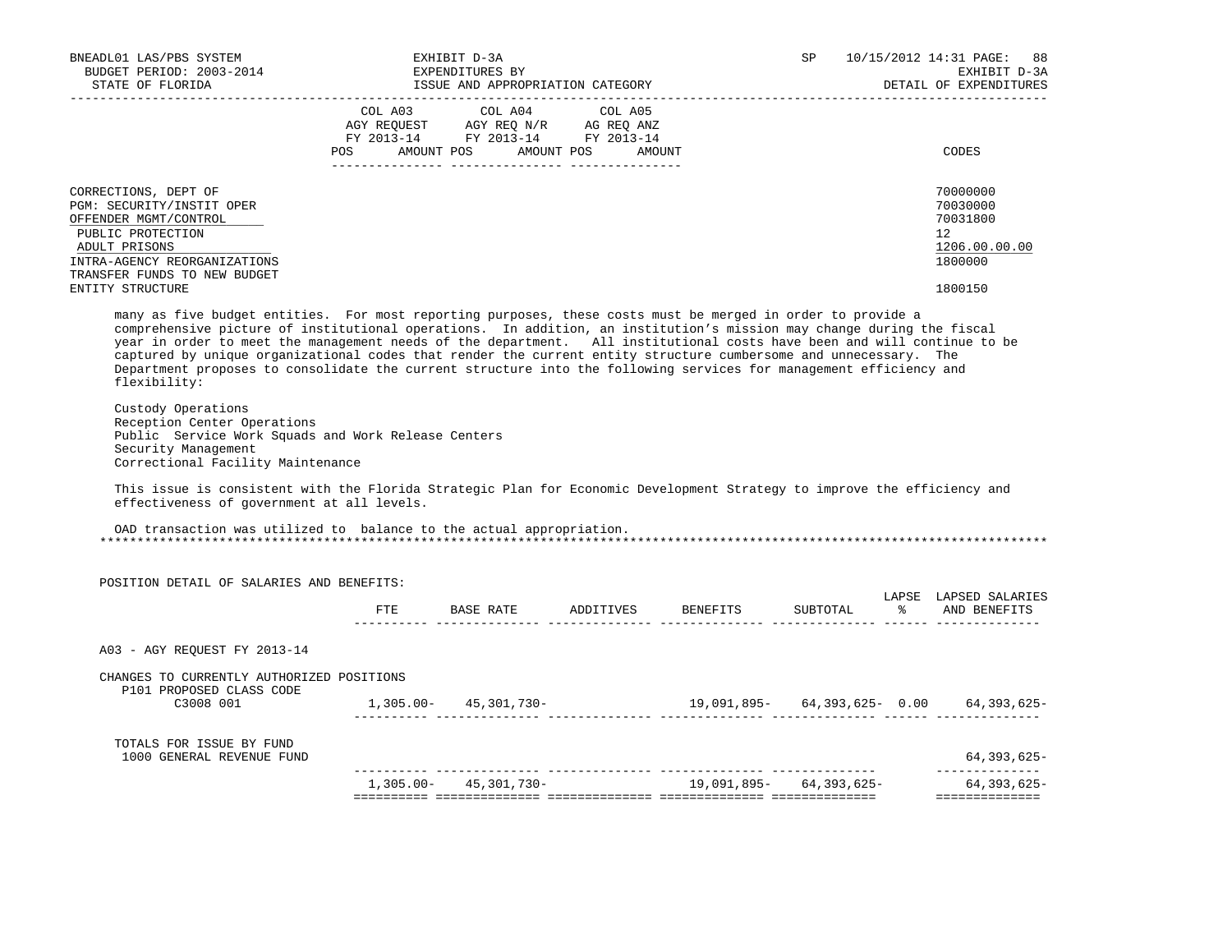| BNEADL01 LAS/PBS SYSTEM<br>BUDGET PERIOD: 2003-2014<br>STATE OF FLORIDA                                                                                                                              | _____________________________    | EXHIBIT D-3A<br>EXPENDITURES BY<br>ISSUE AND APPROPRIATION CATEGORY                                                                                                                                                                                                                                                   |                    |          | SP 10/15/2012 14:31 PAGE: 89<br>EXHIBIT D-3A<br>DETAIL OF EXPENDITURES        |
|------------------------------------------------------------------------------------------------------------------------------------------------------------------------------------------------------|----------------------------------|-----------------------------------------------------------------------------------------------------------------------------------------------------------------------------------------------------------------------------------------------------------------------------------------------------------------------|--------------------|----------|-------------------------------------------------------------------------------|
|                                                                                                                                                                                                      | POS AMOUNT POS AMOUNT POS AMOUNT | $\begin{tabular}{lllllllllll} &\multicolumn{4}{c}{\text{COL A03}} &\multicolumn{4}{c}{\text{COL A04}} &\multicolumn{4}{c}{\text{COL A05}} \\ \multicolumn{4}{c}{\text{AGY REQUEST}} &\multicolumn{4}{c}{\text{AGY REQ N/R}} &\multicolumn{4}{c}{\text{AG REQ ANZ}} \end{tabular}$<br>FY 2013-14 FY 2013-14 FY 2013-14 |                    |          | CODES                                                                         |
| CORRECTIONS, DEPT OF<br>PGM: SECURITY/INSTIT OPER<br>OFFENDER MGMT/CONTROL<br>PUBLIC PROTECTION<br>ADULT PRISONS<br>INTRA-AGENCY REORGANIZATIONS<br>TRANSFER FUNDS TO NEW BUDGET<br>ENTITY STRUCTURE |                                  |                                                                                                                                                                                                                                                                                                                       |                    |          | 70000000<br>70030000<br>70031800<br>12<br>1206.00.00.00<br>1800000<br>1800150 |
| POSITION DETAIL OF SALARIES AND BENEFITS:                                                                                                                                                            | FTE                              | BASE RATE                                                                                                                                                                                                                                                                                                             | ADDITIVES BENEFITS | SUBTOTAL | LAPSE LAPSED SALARIES<br>% AND BENEFITS                                       |
| A03 - AGY REOUEST FY 2013-14                                                                                                                                                                         |                                  |                                                                                                                                                                                                                                                                                                                       |                    |          |                                                                               |
| CHANGES TO CURRENTLY AUTHORIZED POSITIONS<br>OTHER SALARY AMOUNT<br>1000 GENERAL REVENUE FUND<br>2151 CORRECTION WORK PROGRAM TF                                                                     |                                  |                                                                                                                                                                                                                                                                                                                       |                    |          | 5,361,602<br>64,862-                                                          |
|                                                                                                                                                                                                      |                                  |                                                                                                                                                                                                                                                                                                                       |                    |          | ______________<br>$59,096,885-$<br>==============                             |
|                                                                                                                                                                                                      |                                  |                                                                                                                                                                                                                                                                                                                       |                    |          |                                                                               |
| ANNUALIZATION OF ADMINISTERED<br>FUNDS APPROPRIATIONS<br>STATE HEALTH INSURANCE ADJUSTMENT<br>FOR FY 2012-13 - 10 MONTHS                                                                             |                                  |                                                                                                                                                                                                                                                                                                                       |                    |          | 26A0000                                                                       |
| <b>ANNUALIZATION</b><br>SALARIES AND BENEFITS                                                                                                                                                        |                                  |                                                                                                                                                                                                                                                                                                                       |                    |          | 26A1830<br>010000                                                             |
| GENERAL REVENUE FUND -STATE 789,235<br>CORRECTION WORK PROGRAM TF-STATE                                                                                                                              | 870<br>_______________           |                                                                                                                                                                                                                                                                                                                       |                    |          | 1000 1<br>2151 1                                                              |
| TOTAL APPRO                                                                                                                                                                                          | 790,105                          |                                                                                                                                                                                                                                                                                                                       |                    |          |                                                                               |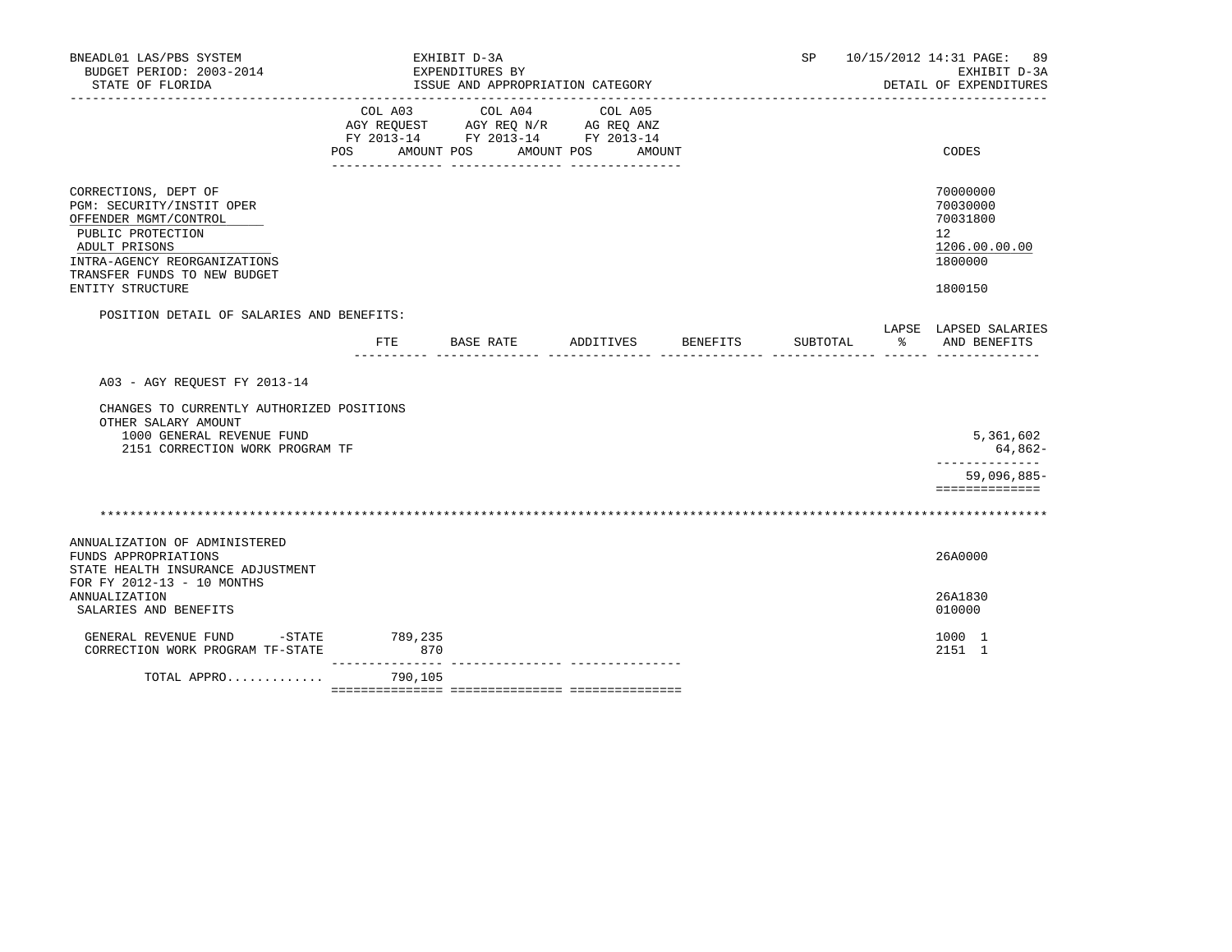| BNEADL01 LAS/PBS SYSTEM<br>BUDGET PERIOD: 2003-2014<br>STATE OF FLORIDA                                                                                                             |                                  | EXHIBIT D-3A<br>EXPENDITURES BY<br>ISSUE AND APPROPRIATION CATEGORY                               |                  | SP 10/15/2012 14:31 PAGE: 90<br>EXHIBIT D-3A<br>DETAIL OF EXPENDITURES |
|-------------------------------------------------------------------------------------------------------------------------------------------------------------------------------------|----------------------------------|---------------------------------------------------------------------------------------------------|------------------|------------------------------------------------------------------------|
|                                                                                                                                                                                     | POS AMOUNT POS AMOUNT POS AMOUNT | COL A03 COL A04 COL A05<br>AGY REQUEST AGY REQ N/R AG REQ ANZ<br>FY 2013-14 FY 2013-14 FY 2013-14 |                  | CODES                                                                  |
| CORRECTIONS, DEPT OF<br>PGM: SECURITY/INSTIT OPER<br>OFFENDER MGMT/CONTROL<br>PUBLIC PROTECTION<br>ADULT PRISONS<br>SECURITY                                                        |                                  |                                                                                                   |                  | 70000000<br>70030000<br>70031800<br>12<br>1206.00.00.00<br>4300000     |
| PRISON RAPE ELIMINATION PROGRAM<br>COMPLIANCE<br>SALARY RATE<br>SALARY RATE 1,493,232                                                                                               |                                  |                                                                                                   |                  | 4300020<br>000000                                                      |
| SALARIES AND BENEFITS                                                                                                                                                               |                                  |                                                                                                   |                  | 010000                                                                 |
| GENERAL REVENUE FUND                                                                                                                                                                | 48.00<br>-STATE 1,629,946        |                                                                                                   | 775,744          | 1000 1                                                                 |
| EXPENSES                                                                                                                                                                            |                                  |                                                                                                   |                  | 040000                                                                 |
| GENERAL REVENUE FUND -STATE 305,712 180,576 41,712                                                                                                                                  |                                  |                                                                                                   |                  | 1000 1                                                                 |
| SPECIAL CATEGORIES<br>TR/DMS/HR SVCS/STW CONTRCT                                                                                                                                    |                                  |                                                                                                   |                  | 100000<br>107040                                                       |
| GENERAL REVENUE FUND                                                                                                                                                                | $-STATE$ 16,727                  |                                                                                                   | 5,575            | 1000 1                                                                 |
| TOTAL: PRISON RAPE ELIMINATION PROGRAM<br>COMPLIANCE<br>TOTAL POSITIONS 48.00<br>TOTAL ISSUE 1,952,385 180,576 823,031<br>TOTAL SALARY RATE 1,493,232                               |                                  |                                                                                                   |                  | 4300020                                                                |
|                                                                                                                                                                                     |                                  |                                                                                                   |                  |                                                                        |
| AGENCY ISSUE NARRATIVE:<br>2013-2014 BUDGET YEAR NARRATIVE:<br>The Drison Rane Flimination Act of 2003 (PRFA) D.I. 108-79) was enacted by Congress to address the problem of sexual |                                  |                                                                                                   | IT COMPONENT? NO |                                                                        |

 The Prison Rape Elimination Act of 2003 (PREA, P.L. 108-79) was enacted by Congress to address the problem of sexual abuse of persons in the custody of U.S. correctional agencies. The Act applies to all public and private institutions that house adult or juvenile offenders and is also relevant to community-based agencies. It addresses both inmate-on-inmate sexual abuse and staff sexual misconduct.

 On June 23, 2009, the National Prison Rape Elimination Commission released and forwarded to the U.S. Attorney General its final report and proposed standards to prevent, detect, respond to and monitor sexual abuse of incarcerated and detained individuals. Based on the Attorney General's independent judgment, a final rule was published to the Federal Register on June 20, 2012.

The final standard requires each prison, jail, and juvenile facility to develop and document a staffing plan that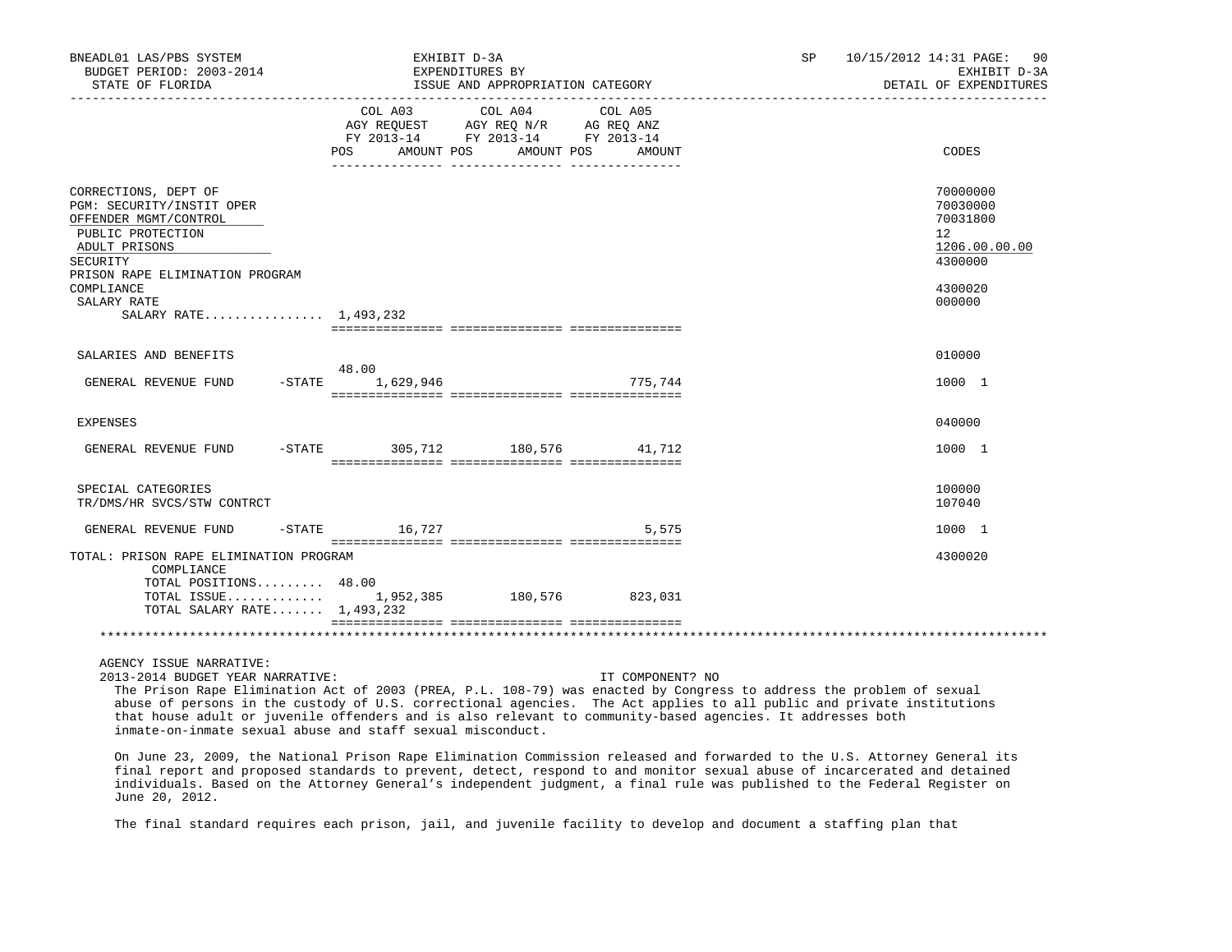| BNEADL01 LAS/PBS SYSTEM<br>BUDGET PERIOD: 2003-2014<br>STATE OF FLORIDA                                                      | EXHIBIT D-3A<br>EXPENDITURES BY<br>ISSUE AND APPROPRIATION CATEGORY                                                                            | SP. | 10/15/2012 14:31 PAGE:<br>91<br>EXHIBIT D-3A<br>DETAIL OF EXPENDITURES |
|------------------------------------------------------------------------------------------------------------------------------|------------------------------------------------------------------------------------------------------------------------------------------------|-----|------------------------------------------------------------------------|
|                                                                                                                              | COL A03 COL A04 COL A05<br>AGY REOUEST AGY REO N/R AG REO ANZ<br>FY 2013-14 FY 2013-14 FY 2013-14<br>AMOUNT POS<br>AMOUNT POS<br>POS<br>AMOUNT |     | CODES                                                                  |
| CORRECTIONS, DEPT OF<br>PGM: SECURITY/INSTIT OPER<br>OFFENDER MGMT/CONTROL<br>PUBLIC PROTECTION<br>ADULT PRISONS<br>SECURITY |                                                                                                                                                |     | 70000000<br>70030000<br>70031800<br>12<br>1206.00.00.00<br>4300000     |
| PRISON RAPE ELIMINATION PROGRAM<br>COMPLIANCE                                                                                |                                                                                                                                                |     | 4300020                                                                |

 provides for adequate levels of staffing, and, where applicable, video monitoring, to protect inmates against sexual abuse. In calculating adequate staffing levels and determining the need for video monitoring, facilities must consider several factors, including: (1) generally accepted detention and correctional practices; (2) any judicial findings of inadequacy; (3) any findings of inadequacy from Federal investigative agencies; (4) any findings of inadequacy from internal or external oversight bodies; (5) all components of the facility's physical plant (including blind spots or areas where staff or inmates may be isolated); (6) the composition of the inmate population; (7) the number and placement of supervisory staff; (8) institution programs occurring on a particular shift; (9) any applicable State or local laws, regulations, or standards; (10) the prevalence of substantiated and unsubstantiated incidents of sexual abuse; and (11) any other relevant factors. Prisons and jails must use best efforts to comply with the staffing plan on a regular basis and are required to document and justify deviations from the staffing plan.

 In order to comply with the requirements of the Prison Rape Elimination Act (PREA) the Department is requesting the following:

 (1) Although not a substitute for direct staff supervision, camera surveillance is a powerful deterrent and a useful tool that can be used to supplement sexual abuse prevention, detection, response and investigatory efforts. The Department requests \$3,000,000 to begin the initial phase of video monitoring equipment installation. This request is in compliance with Standard 115.13 Supervision and Monitoring.

 (2) The Department must provide specialized training to the Inspector General's staff to ensure sexual abuse investigations are properly conducted. This training will provide instruction on techniques for interviewing sexual abuse victims, the proper use of Miranda and Garrity warnings, sexual abuse evidence collection in confinement settings and the criteria and evidence required to substantiate a case for administrative action or prosecution referral. The Department requests \$50,000 to provide this specialized training. This request is in compliance with Standard 115.34 Specialized Training: Investigations.

 (3) The Department requests a classification officer for each major institution, 48 in total, to oversee PREA requirements, including screening inmates within 72 hours of arrival to protect those inmates at high risk of being sexually victimized from those that are abusers. This position will be instrumental in ensuring placement of transgender and intersex inmates in appropriate locations as well as ensuring staff receive proper training to deal with transgender and intersex inmates. This position will also ensure inmates under the age of 18 are not housed with inmates 18 years old or older. The department requests \$1,952,385 for October, 2013 phase-in of positions. This request is in compliance with Standard 115.42 Use of Screening Information and Standard 115.14 Youthful Inmates.

 (4) Each major institution must be audited by an independent outside provider to determine compliance with the PREA standards once every three years beginning in August, 2013. At this time the Department of Justice has not issued an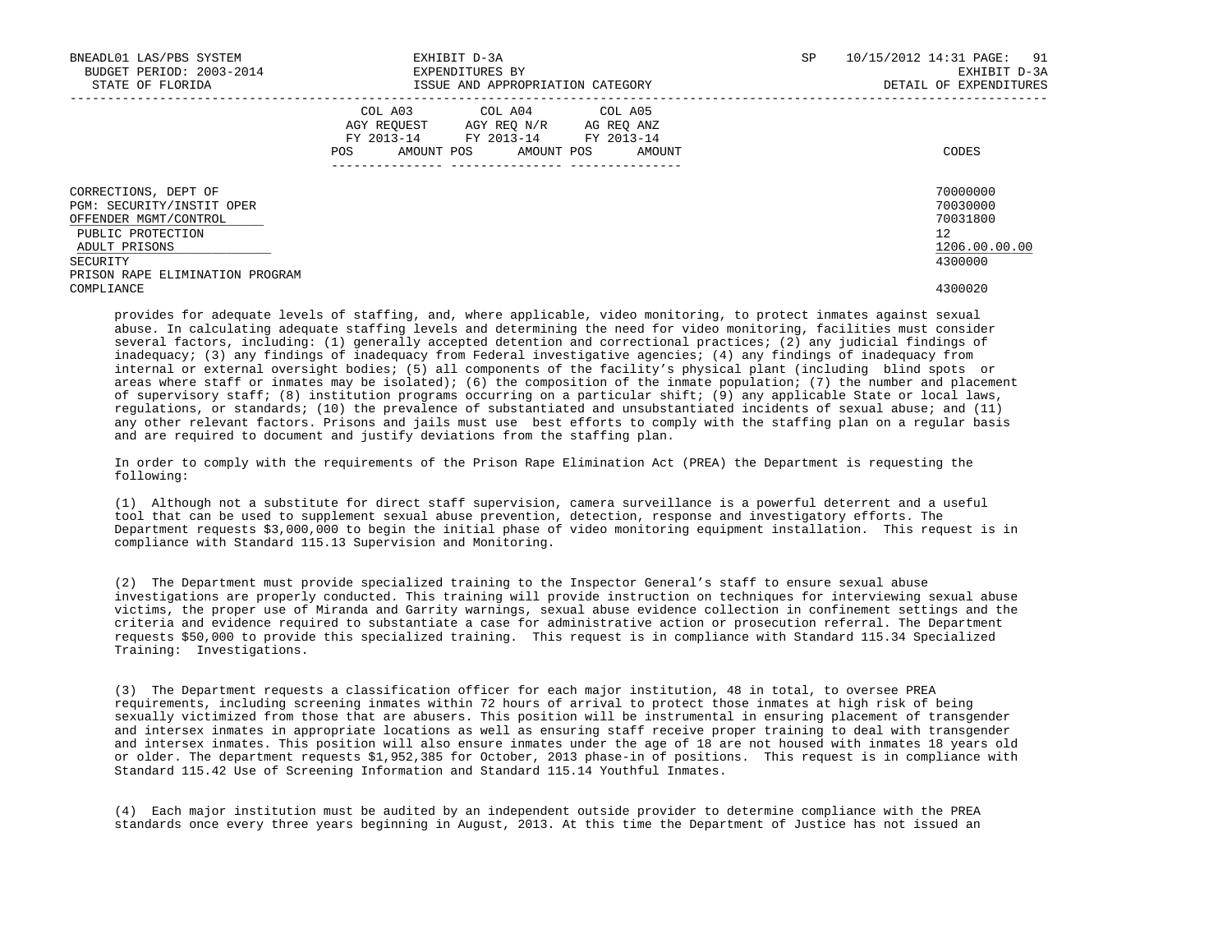| BNEADL01 LAS/PBS SYSTEM<br>BUDGET PERIOD: 2003-2014<br>STATE OF FLORIDA                                                                                         |         | EXHIBIT D-3A<br>EXPENDITURES BY<br>ISSUE AND APPROPRIATION CATEGORY                                                               | <b>SP</b> | 92<br>10/15/2012 14:31 PAGE:<br>EXHIBIT D-3A<br>DETAIL OF EXPENDITURES |
|-----------------------------------------------------------------------------------------------------------------------------------------------------------------|---------|-----------------------------------------------------------------------------------------------------------------------------------|-----------|------------------------------------------------------------------------|
|                                                                                                                                                                 | POS FOR | COL A03 COL A04 COL A05<br>AGY REQUEST AGY REQ N/R AG REQ ANZ<br>FY 2013-14 FY 2013-14 FY 2013-14<br>AMOUNT POS AMOUNT POS AMOUNT |           | CODES                                                                  |
| CORRECTIONS, DEPT OF<br>PGM: SECURITY/INSTIT OPER<br>OFFENDER MGMT/CONTROL<br>PUBLIC PROTECTION<br>ADULT PRISONS<br>SECURITY<br>PRISON RAPE ELIMINATION PROGRAM |         |                                                                                                                                   |           | 70000000<br>70030000<br>70031800<br>12<br>1206.00.00.00<br>4300000     |
| COMPLIANCE                                                                                                                                                      |         |                                                                                                                                   |           | 4300020                                                                |

 audit document making it difficult to determine how in depth this audit will be, or the time it will require to complete. An estimated cost for the audits is \$8,625 per audit (X 16 audits) per year for an annual total of \$138,000. This request is in compliance with Standard 115.401: Frequency and Scope of Audits.

 (5) The Department shall provide inmates with access to outside victim advocates for emotional support services related to sexual abuse. The Department shall also enable reasonable communication between inmates and these organizations and agencies, in as confidential a manner as possible. It is estimated that it could cost the Department up to \$2,000.00 per case to collaborate with the Florida Council Against Sexual Violence, for follow up services related to substantiated cases. There were seven (7) substantiated cases in 2011, which would be an estimated cost of \$14,000.00.

 The decision to implement or not to implement the Prison Rape Elimination Act (PREA) requirements involves weighing the resource related costs for full compliance against the 5% penalty assessed against Justice Department Grants for non-compliance. Additionally, the potential costs associated with liabilities, including litigation, assumed by the Department in the case of non-compliance may be greater than any costs incurred with implementation.

 This issue is consistent with the Florida Strategic Plan for Economic Development strategy to improve the efficiency and effectiveness of government agencies at all levels.

 Activity: Classification \*\*\*\*\*\*\*\*\*\*\*\*\*\*\*\*\*\*\*\*\*\*\*\*\*\*\*\*\*\*\*\*\*\*\*\*\*\*\*\*\*\*\*\*\*\*\*\*\*\*\*\*\*\*\*\*\*\*\*\*\*\*\*\*\*\*\*\*\*\*\*\*\*\*\*\*\*\*\*\*\*\*\*\*\*\*\*\*\*\*\*\*\*\*\*\*\*\*\*\*\*\*\*\*\*\*\*\*\*\*\*\*\*\*\*\*\*\*\*\*\*\*\*\*\*\*\*

 POSITION DETAIL OF SALARIES AND BENEFITS: LAPSE LAPSED SALARIES FTE BASE RATE ADDITIVES BENEFITS SUBTOTAL % AND BENEFITS ---------- -------------- -------------- -------------- -------------- ------ -------------- A03 - AGY REQUEST FY 2013-14 NEW POSITIONS 8051 CLASSIFICATION OFFICER N3001 001 48.00 1,493,232 680,029 2,173,261 25.00 1,629,946 ---------- -------------- -------------- -------------- -------------- ------ --------------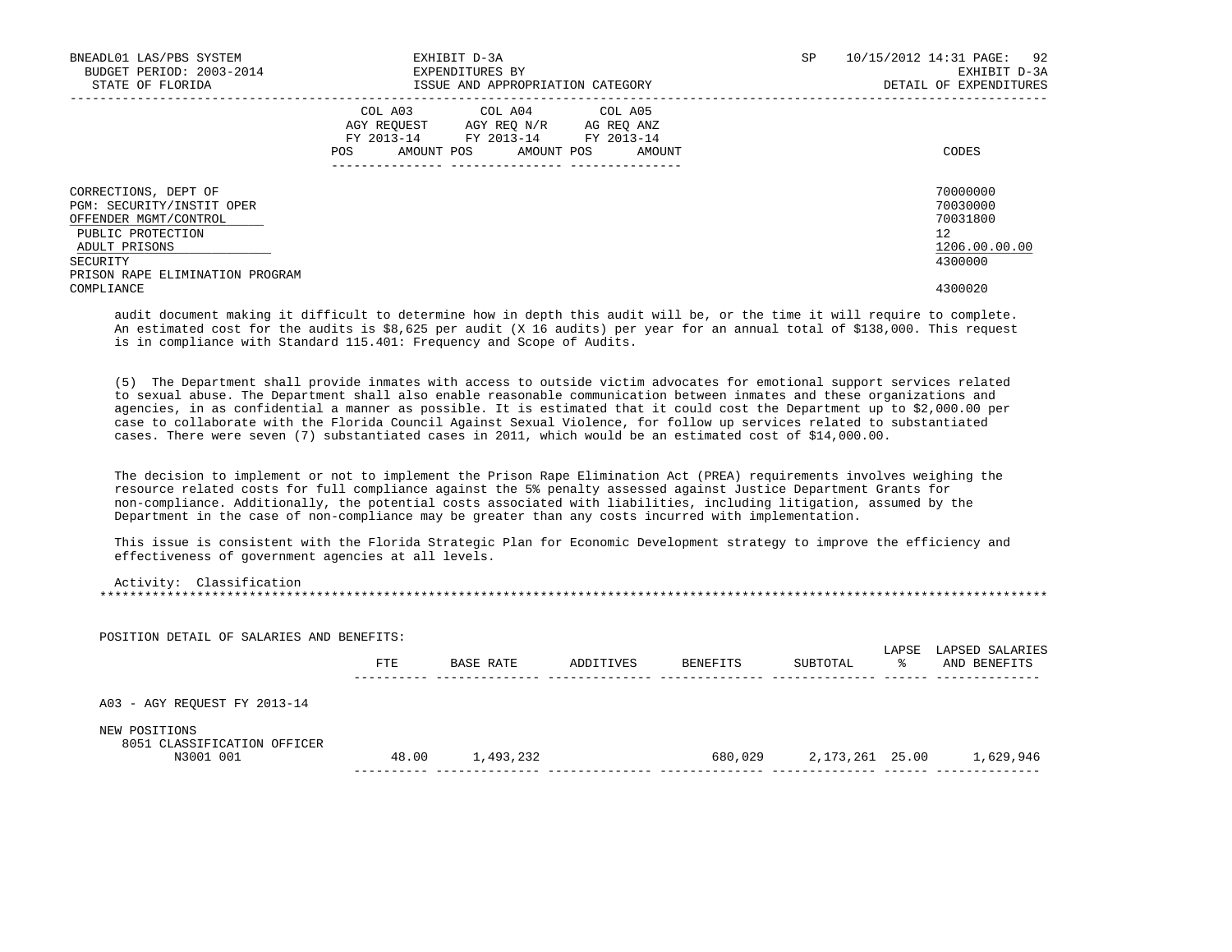| BNEADL01 LAS/PBS SYSTEM<br>BUDGET PERIOD: 2003-2014<br>STATE OF FLORIDA                                                      |                                                                                                                                                                                                                                                   | EXHIBIT D-3A<br>EXPENDITURES BY | ISSUE AND APPROPRIATION CATEGORY |           |         |          | SP                |               | 10/15/2012 14:31 PAGE: 93<br>EXHIBIT D-3A<br>DETAIL OF EXPENDITURES             |
|------------------------------------------------------------------------------------------------------------------------------|---------------------------------------------------------------------------------------------------------------------------------------------------------------------------------------------------------------------------------------------------|---------------------------------|----------------------------------|-----------|---------|----------|-------------------|---------------|---------------------------------------------------------------------------------|
|                                                                                                                              | COL A03<br>$\begin{tabular}{lllllll} \bf AGY \,\, REQUEST \,\, & \bf AGY \,\, REQ \,\, N/R & \,\, AG \,\, REQ \,\, ANZ \\ \bf FY \,\, 2013-14 & \,\, FY \,\, 2013-14 & \,\, FY \,\, 2013-14 \\ \end{tabular}$<br>POS AMOUNT POS AMOUNT POS AMOUNT |                                 | COL A04                          |           | COL A05 |          |                   |               | CODES                                                                           |
|                                                                                                                              |                                                                                                                                                                                                                                                   |                                 | ___ ________________ __________  |           |         |          |                   |               |                                                                                 |
| CORRECTIONS, DEPT OF<br>PGM: SECURITY/INSTIT OPER<br>OFFENDER MGMT/CONTROL<br>PUBLIC PROTECTION<br>ADULT PRISONS<br>SECURITY |                                                                                                                                                                                                                                                   |                                 |                                  |           |         |          |                   |               | 70000000<br>70030000<br>70031800<br>12 <sup>°</sup><br>1206.00.00.00<br>4300000 |
| PRISON RAPE ELIMINATION PROGRAM<br>COMPLIANCE                                                                                |                                                                                                                                                                                                                                                   |                                 |                                  |           |         |          |                   |               | 4300020                                                                         |
| POSITION DETAIL OF SALARIES AND BENEFITS:                                                                                    |                                                                                                                                                                                                                                                   |                                 |                                  |           |         |          |                   |               |                                                                                 |
|                                                                                                                              | FTE                                                                                                                                                                                                                                               | BASE RATE                       |                                  | ADDITIVES |         | BENEFITS | SUBTOTAL          | $\frac{1}{6}$ | LAPSE LAPSED SALARIES<br>AND BENEFITS                                           |
| A03 - AGY REQUEST FY 2013-14                                                                                                 |                                                                                                                                                                                                                                                   |                                 |                                  |           |         |          |                   |               |                                                                                 |
| NEW POSITIONS                                                                                                                |                                                                                                                                                                                                                                                   |                                 |                                  |           |         |          |                   |               |                                                                                 |
| TOTALS FOR ISSUE BY FUND<br>1000 GENERAL REVENUE FUND                                                                        |                                                                                                                                                                                                                                                   |                                 |                                  |           |         |          |                   |               | 1,629,946                                                                       |
|                                                                                                                              |                                                                                                                                                                                                                                                   |                                 | 48.00 1,493,232                  |           |         |          | 680,029 2,173,261 |               | 1,629,946<br>==============                                                     |
|                                                                                                                              |                                                                                                                                                                                                                                                   |                                 |                                  |           |         |          |                   |               |                                                                                 |
| A05 - AG REQ ANZ FY 2013-14                                                                                                  |                                                                                                                                                                                                                                                   |                                 |                                  |           |         |          |                   |               |                                                                                 |
| NEW POSITIONS                                                                                                                |                                                                                                                                                                                                                                                   |                                 |                                  |           |         |          |                   |               |                                                                                 |
| OTHER SALARY AMOUNT<br>1000 GENERAL REVENUE FUND                                                                             |                                                                                                                                                                                                                                                   |                                 |                                  |           |         |          |                   |               | 775,744                                                                         |
|                                                                                                                              |                                                                                                                                                                                                                                                   |                                 |                                  |           |         |          |                   |               | --------------<br>775,744<br>==============                                     |
| TOTAL: ADULT PRISONS                                                                                                         |                                                                                                                                                                                                                                                   |                                 |                                  |           |         |          |                   |               | ***************<br>1206.00.00.00                                                |
| BY FUND TYPE<br>GENERAL REVENUE FUND                                                                                         |                                                                                                                                                                                                                                                   |                                 |                                  |           | 823,031 |          |                   |               | 1000                                                                            |
|                                                                                                                              |                                                                                                                                                                                                                                                   |                                 |                                  |           |         |          |                   |               |                                                                                 |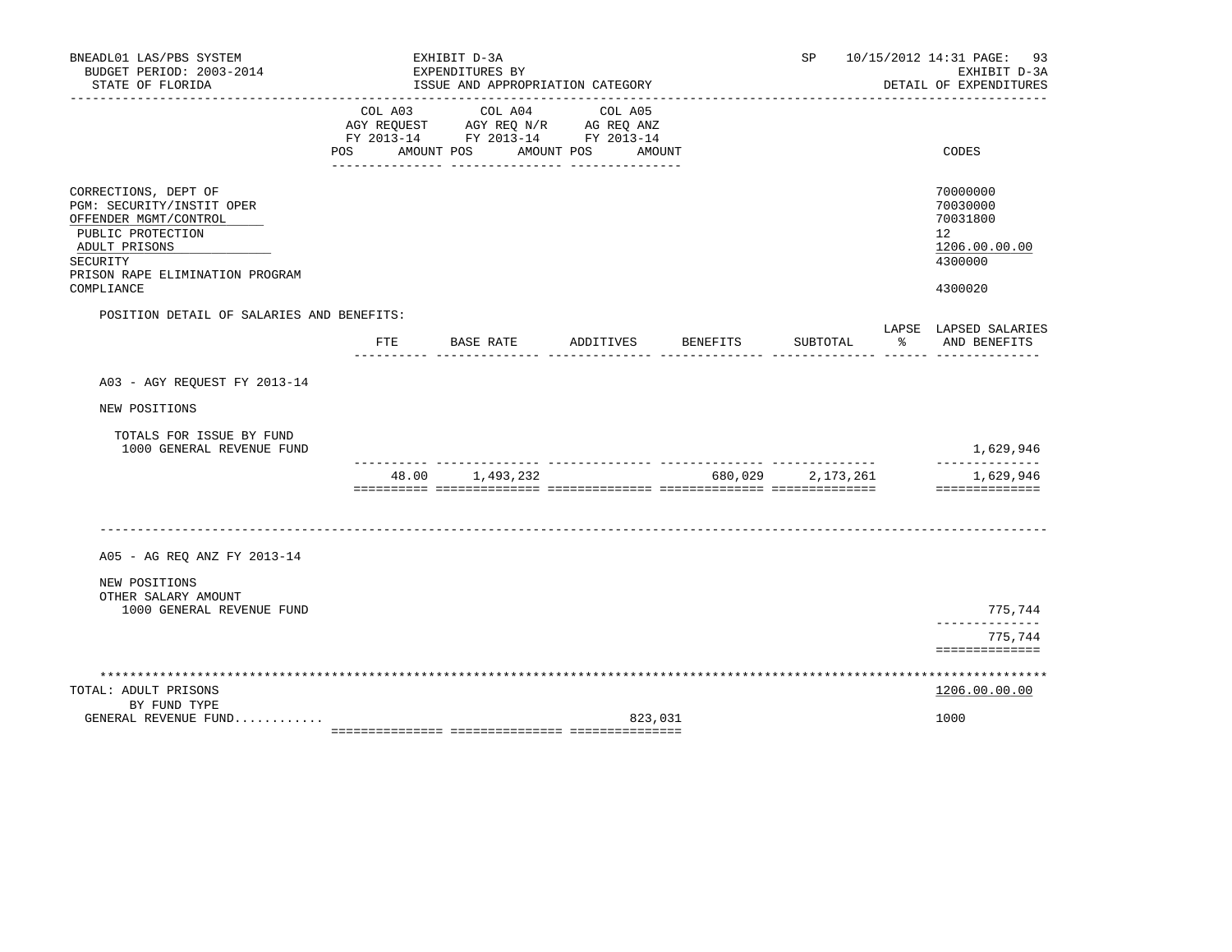| BNEADL01 LAS/PBS SYSTEM<br>BUDGET PERIOD: 2003-2014<br>STATE OF FLORIDA                                                                                                                                                                 | EXHIBIT D-3A<br>EXPENDITURES BY<br>ISSUE AND APPROPRIATION CATEGORY                                                                                                                                                                                               | 10/15/2012 14:31 PAGE:<br>94<br>SP<br>EXHIBIT D-3A<br>DETAIL OF EXPENDITURES                         |
|-----------------------------------------------------------------------------------------------------------------------------------------------------------------------------------------------------------------------------------------|-------------------------------------------------------------------------------------------------------------------------------------------------------------------------------------------------------------------------------------------------------------------|------------------------------------------------------------------------------------------------------|
|                                                                                                                                                                                                                                         | COL A03 COL A04<br>COL A05<br>$\begin{tabular}{lllllll} AGY & \texttt{REQUEST} & \texttt{AGY} & \texttt{REG} & \texttt{N/R} & \texttt{AG} & \texttt{REQ} & \texttt{ANZ} \end{tabular}$<br>FY 2013-14 FY 2013-14 FY 2013-14<br>POS AMOUNT POS AMOUNT POS<br>AMOUNT | CODES                                                                                                |
| CORRECTIONS, DEPT OF<br>PGM: SECURITY/INSTIT OPER<br>EXEC DIRECTION/SUPPORT<br>PUBLIC PROTECTION<br>DRUG CONTRL/SUBSTNCE ABUSE<br>ESTIMATED EXPENDITURES<br>ESTIMATED EXPENDITURES - OPERATIONS<br>SALARY RATE<br>SALARY RATE 1,027,599 |                                                                                                                                                                                                                                                                   | 70000000<br>70030000<br>70031900<br>12 <sup>°</sup><br>1201.00.00.00<br>1000000<br>1001000<br>000000 |
| SALARIES AND BENEFITS                                                                                                                                                                                                                   |                                                                                                                                                                                                                                                                   | 010000                                                                                               |
| GENERAL REVENUE FUND                                                                                                                                                                                                                    | 24.00<br>-STATE 1,517,761                                                                                                                                                                                                                                         | 1000 1                                                                                               |
| EXPENSES                                                                                                                                                                                                                                |                                                                                                                                                                                                                                                                   | 040000                                                                                               |
| GENERAL REVENUE FUND                                                                                                                                                                                                                    | -STATE 394,200                                                                                                                                                                                                                                                    | 1000 1                                                                                               |
| TOTAL: ESTIMATED EXPENDITURES - OPERATIONS<br>TOTAL POSITIONS 24.00<br>TOTAL ISSUE 1,911,961<br>TOTAL SALARY RATE 1,027,599                                                                                                             |                                                                                                                                                                                                                                                                   | 1001000                                                                                              |
| FLORIDA RETIREMENT SYSTEM<br>CONTRIBUTION ADJUSTMENT FOR<br>FISCAL YEAR 2012-2013<br>SALARIES AND BENEFITS                                                                                                                              |                                                                                                                                                                                                                                                                   | 1001240<br>010000                                                                                    |
| GENERAL REVENUE FUND -STATE 8,101                                                                                                                                                                                                       |                                                                                                                                                                                                                                                                   | 1000 1                                                                                               |
| ADJUSTMENT TO STATE HEALTH<br>INSURANCE PREMIUM CONTRIBUTION -<br>FISCAL YEAR 2012-13<br>SALARIES AND BENEFITS                                                                                                                          |                                                                                                                                                                                                                                                                   | 1001830<br>010000                                                                                    |
| GENERAL REVENUE FUND                                                                                                                                                                                                                    | $-STATE$ 3,692                                                                                                                                                                                                                                                    | 1000 1                                                                                               |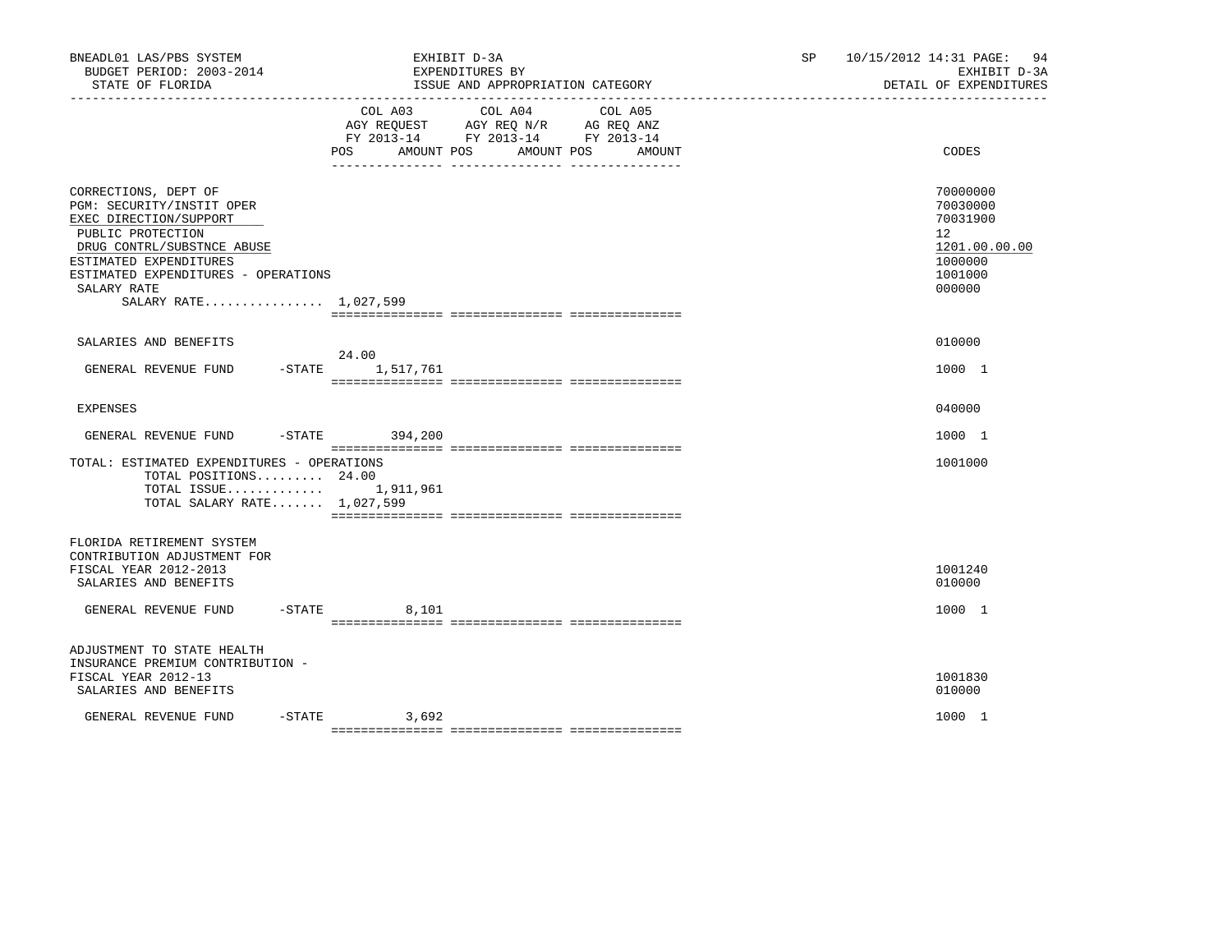| BNEADL01 LAS/PBS SYSTEM<br>BUDGET PERIOD: 2003-2014<br>STATE OF FLORIDA                                                                                                                                                                                                                | EXHIBIT D-3A<br>EXPENDITURES BY<br>ISSUE AND APPROPRIATION CATEGORY                                                                                                                                                                                                                                                                                       | SP | 10/15/2012 14:31 PAGE: 95<br>EXHIBIT D-3A<br>DETAIL OF EXPENDITURES                     |
|----------------------------------------------------------------------------------------------------------------------------------------------------------------------------------------------------------------------------------------------------------------------------------------|-----------------------------------------------------------------------------------------------------------------------------------------------------------------------------------------------------------------------------------------------------------------------------------------------------------------------------------------------------------|----|-----------------------------------------------------------------------------------------|
|                                                                                                                                                                                                                                                                                        | $\begin{tabular}{lllllllllll} &\multicolumn{4}{c}{\text{COL A03}} &\multicolumn{4}{c}{\text{COL A04}} &\multicolumn{4}{c}{\text{COL A05}} \\ \multicolumn{4}{c}{\text{AGY REQUEST}} &\multicolumn{4}{c}{\text{AGY REQ N/R}} &\multicolumn{4}{c}{\text{AG REQ ANZ}} \end{tabular}$<br>FY 2013-14 FY 2013-14 FY 2013-14<br>POS AMOUNT POS AMOUNT POS AMOUNT |    | CODES                                                                                   |
| CORRECTIONS, DEPT OF<br>PGM: SECURITY/INSTIT OPER<br>EXEC DIRECTION/SUPPORT<br>PUBLIC PROTECTION<br>DRUG CONTRL/SUBSTNCE ABUSE<br>ADJUSTMENTS TO CURRENT YEAR<br>ESTIMATED EXPENDITURES<br>PROGRAM COMPONENT TECHNICAL<br>CORRECTION - DEDUCT<br>SALARY RATE<br>SALARY RATE 1,027,599- |                                                                                                                                                                                                                                                                                                                                                           |    | 70000000<br>70030000<br>70031900<br>12<br>1201.00.00.00<br>1600000<br>160P020<br>000000 |
| SALARIES AND BENEFITS                                                                                                                                                                                                                                                                  | $24.00 -$                                                                                                                                                                                                                                                                                                                                                 |    | 010000                                                                                  |
| GENERAL REVENUE FUND -STATE 1,548,014-                                                                                                                                                                                                                                                 |                                                                                                                                                                                                                                                                                                                                                           |    | 1000 1                                                                                  |
| EXPENSES                                                                                                                                                                                                                                                                               |                                                                                                                                                                                                                                                                                                                                                           |    | 040000                                                                                  |
| GENERAL REVENUE FUND -STATE 394,200-                                                                                                                                                                                                                                                   |                                                                                                                                                                                                                                                                                                                                                           |    | 1000 1                                                                                  |
| TOTAL: PROGRAM COMPONENT TECHNICAL<br>CORRECTION - DEDUCT<br>TOTAL POSITIONS 24.00-<br>TOTAL ISSUE $1,942,214-$<br>TOTAL SALARY RATE 1,027,599-                                                                                                                                        |                                                                                                                                                                                                                                                                                                                                                           |    | 160P020                                                                                 |
|                                                                                                                                                                                                                                                                                        |                                                                                                                                                                                                                                                                                                                                                           |    |                                                                                         |
| AGENCY ISSUE NARRATIVE:<br>2013-2014 BUDGET YEAR NARRATIVE:                                                                                                                                                                                                                            | IT COMPONENT? NO<br>This issue is to request realignment of funding to the appropriate program component. These positions conduct<br>interdiction operations for many types of contraband including drugs, cell phones and weapons.<br>OAD transaction was utilized to balance to appropriation amount.                                                   |    |                                                                                         |
| Activity: Drug Testing                                                                                                                                                                                                                                                                 |                                                                                                                                                                                                                                                                                                                                                           |    |                                                                                         |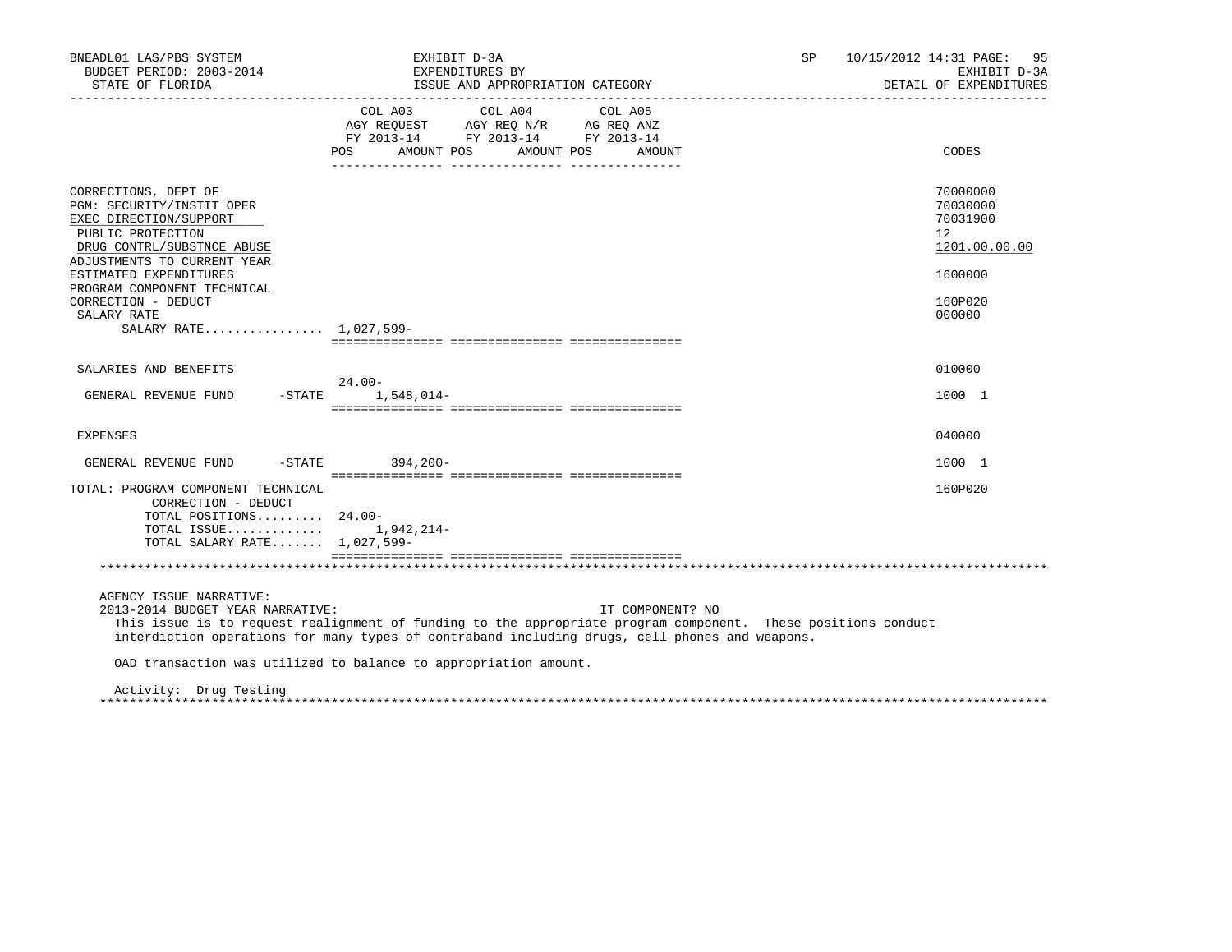| BNEADL01 LAS/PBS SYSTEM<br>BUDGET PERIOD: 2003-2014<br>STATE OF FLORIDA                                                                                                                                                                       |     | ________________      | EXHIBIT D-3A<br>EXPENDITURES BY<br>ISSUE AND APPROPRIATION CATEGORY |                       |        |                 |                         |           | SP 10/15/2012 14:31 PAGE: 96<br>EXHIBIT D-3A<br>DETAIL OF EXPENDITURES        |
|-----------------------------------------------------------------------------------------------------------------------------------------------------------------------------------------------------------------------------------------------|-----|-----------------------|---------------------------------------------------------------------|-----------------------|--------|-----------------|-------------------------|-----------|-------------------------------------------------------------------------------|
|                                                                                                                                                                                                                                               | POS | COL A03<br>AMOUNT POS | COL A04<br>FY 2013-14 FY 2013-14 FY 2013-14                         | COL A05<br>AMOUNT POS | AMOUNT |                 |                         |           | CODES                                                                         |
| CORRECTIONS, DEPT OF<br>PGM: SECURITY/INSTIT OPER<br>EXEC DIRECTION/SUPPORT<br>PUBLIC PROTECTION<br>DRUG CONTRL/SUBSTNCE ABUSE<br>ADJUSTMENTS TO CURRENT YEAR<br>ESTIMATED EXPENDITURES<br>PROGRAM COMPONENT TECHNICAL<br>CORRECTION - DEDUCT |     |                       |                                                                     |                       |        |                 |                         |           | 70000000<br>70030000<br>70031900<br>12<br>1201.00.00.00<br>1600000<br>160P020 |
| POSITION DETAIL OF SALARIES AND BENEFITS:                                                                                                                                                                                                     |     | FTE.                  | BASE RATE                                                           | ADDITIVES             |        | <b>BENEFITS</b> | SUBTOTAL                | $\approx$ | LAPSE LAPSED SALARIES<br>AND BENEFITS                                         |
| A03 - AGY REOUEST FY 2013-14<br>CHANGES TO CURRENTLY AUTHORIZED POSITIONS<br>P101 PROPOSED CLASS CODE<br>N3200 001                                                                                                                            |     |                       | $24.00 - 1,027,599 -$                                               |                       |        |                 |                         |           | $475,948 - 1,503,547 - 0.00$ 1,503,547-                                       |
| TOTALS FOR ISSUE BY FUND<br>1000 GENERAL REVENUE FUND                                                                                                                                                                                         |     |                       |                                                                     |                       |        |                 | -- --------------       |           | 1,503,547-<br>--------------                                                  |
|                                                                                                                                                                                                                                               |     |                       | $24.00 - 1.027.599 -$                                               |                       |        |                 | $475.948 - 1.503.547 -$ |           | $1,503.547-$<br>==============                                                |
| OTHER SALARY AMOUNT<br>1000 GENERAL REVENUE FUND                                                                                                                                                                                              |     |                       |                                                                     |                       |        |                 |                         |           | 44,467-                                                                       |
|                                                                                                                                                                                                                                               |     |                       |                                                                     |                       |        |                 |                         |           | $1,548,014-$<br>==============                                                |
|                                                                                                                                                                                                                                               |     |                       |                                                                     |                       |        |                 |                         |           |                                                                               |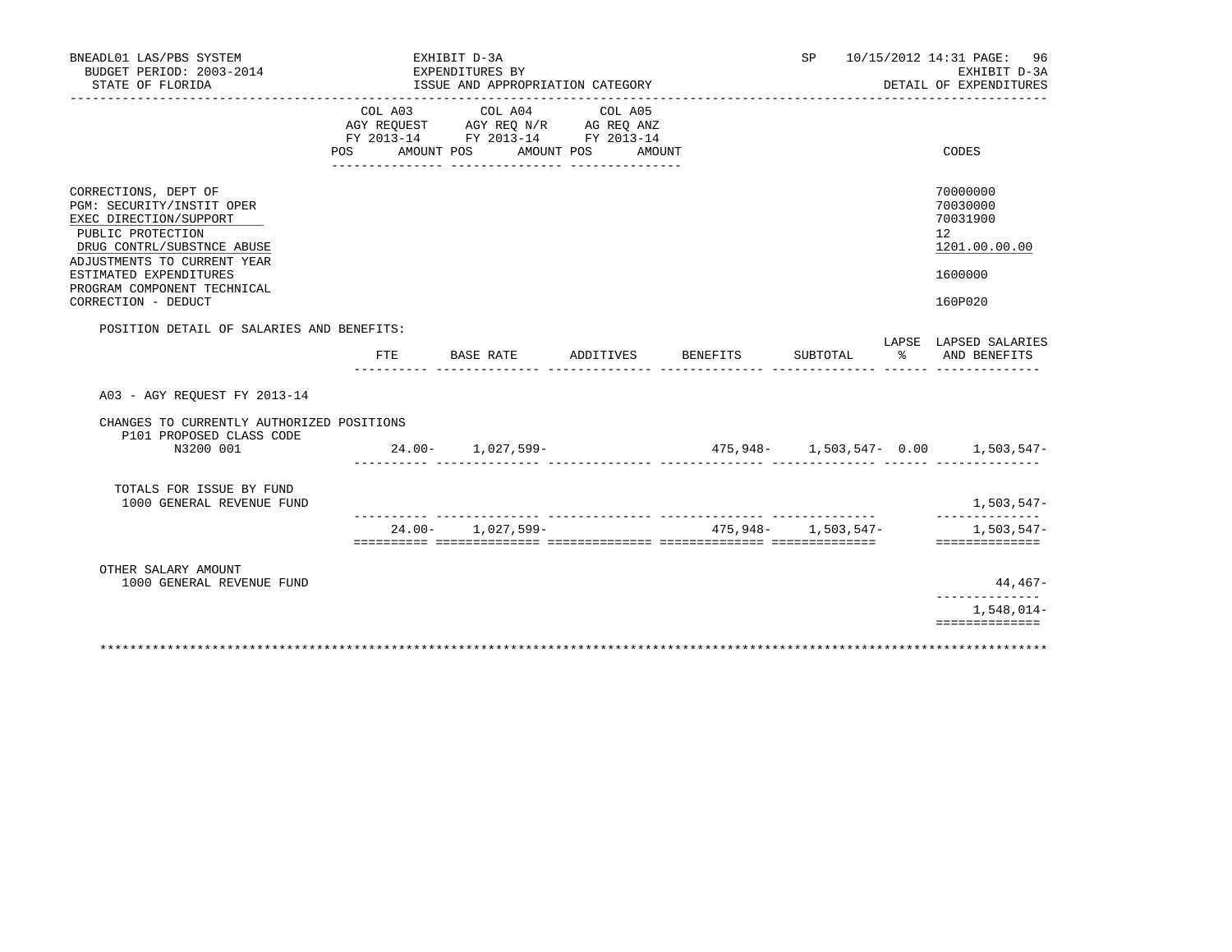| BNEADL01 LAS/PBS SYSTEM<br>BUDGET PERIOD: 2003-2014 EXPENDITURES BY<br>STATE OF FLORIDA                                                                                                 | EXHIBIT D-3A<br>ISSUE AND APPROPRIATION CATEGORY                                                                                                | SP<br>10/15/2012 14:31 PAGE:<br>97<br>EXHIBIT D-3A<br>DETAIL OF EXPENDITURES |
|-----------------------------------------------------------------------------------------------------------------------------------------------------------------------------------------|-------------------------------------------------------------------------------------------------------------------------------------------------|------------------------------------------------------------------------------|
|                                                                                                                                                                                         | COL A03 COL A04 COL A05<br>AGY REQUEST AGY REQ N/R AG REQ ANZ<br>FY 2013-14 FY 2013-14 FY 2013-14<br><b>POS</b><br>AMOUNT POS AMOUNT POS AMOUNT | CODES                                                                        |
| CORRECTIONS, DEPT OF<br>PGM: SECURITY/INSTIT OPER<br>EXEC DIRECTION/SUPPORT<br>PUBLIC PROTECTION<br>DRUG CONTRL/SUBSTNCE ABUSE<br>ANNUALIZATION OF ADMINISTERED<br>FUNDS APPROPRIATIONS |                                                                                                                                                 | 70000000<br>70030000<br>70031900<br>12<br>1201.00.00.00<br>26A0000           |
| STATE HEALTH INSURANCE ADJUSTMENT<br>FOR FY 2012-13 - 10 MONTHS<br><b>ANNUALIZATION</b><br>SALARIES AND BENEFITS                                                                        |                                                                                                                                                 | 26A1830<br>010000                                                            |
| $-$ STATE<br>GENERAL REVENUE FUND                                                                                                                                                       | 18,460                                                                                                                                          | 1000 1                                                                       |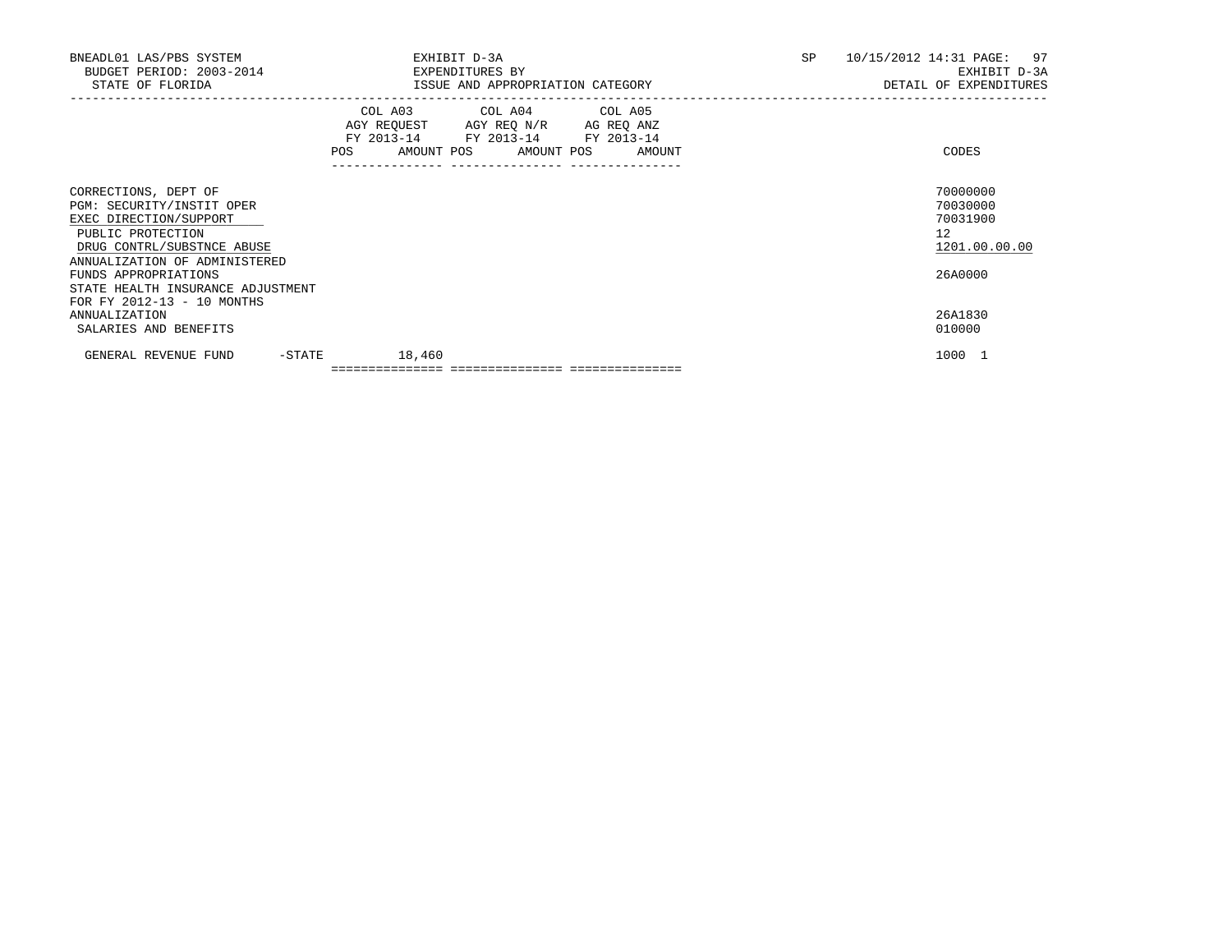| BNEADL01 LAS/PBS SYSTEM<br>BUDGET PERIOD: 2003-2014<br>STATE OF FLORIDA<br>____________________________________                                                                                                                              |                                 | EXHIBIT D-3A<br>EXPENDITURES BY<br>ISSUE AND APPROPRIATION CATEGORY                                                                | SP | 98<br>10/15/2012 14:31 PAGE:<br>EXHIBIT D-3A<br>DETAIL OF EXPENDITURES                  |
|----------------------------------------------------------------------------------------------------------------------------------------------------------------------------------------------------------------------------------------------|---------------------------------|------------------------------------------------------------------------------------------------------------------------------------|----|-----------------------------------------------------------------------------------------|
|                                                                                                                                                                                                                                              | COL A03<br>POS                  | COL A04<br>COL A05<br>AGY REQUEST AGY REQ N/R AG REQ ANZ<br>FY 2013-14 FY 2013-14 FY 2013-14<br>AMOUNT POS<br>AMOUNT POS<br>AMOUNT |    | CODES                                                                                   |
| CORRECTIONS, DEPT OF<br>PGM: SECURITY/INSTIT OPER<br>EXEC DIRECTION/SUPPORT<br>GOV OPERATIONS/SUPPORT<br>EXEC LEADERSHIP/SUPPRT SVC<br>ESTIMATED EXPENDITURES<br>ESTIMATED EXPENDITURES - OPERATIONS<br>SALARY RATE<br>SALARY RATE 7,705,994 |                                 |                                                                                                                                    |    | 70000000<br>70030000<br>70031900<br>16<br>1602.00.00.00<br>1000000<br>1001000<br>000000 |
| SALARIES AND BENEFITS                                                                                                                                                                                                                        |                                 |                                                                                                                                    |    | 010000                                                                                  |
| GENERAL REVENUE FUND                                                                                                                                                                                                                         | 154.00<br>$-STATE$ 10, 122, 103 |                                                                                                                                    |    | 1000 1                                                                                  |
| OTHER PERSONAL SERVICES                                                                                                                                                                                                                      |                                 |                                                                                                                                    |    | 030000                                                                                  |
| GRANTS AND DONATIONS TF -STATE                                                                                                                                                                                                               | 75,000                          |                                                                                                                                    |    | 2339 1                                                                                  |
| <b>EXPENSES</b>                                                                                                                                                                                                                              |                                 |                                                                                                                                    |    | 040000                                                                                  |
| GENERAL REVENUE FUND -STATE 1,587,328<br>GRANTS AND DONATIONS TF -STATE<br>SALE/GOODS & SERVICES TF -STATE                                                                                                                                   | 226,785<br>1,678,250            |                                                                                                                                    |    | 1000 1<br>2339 1<br>2606 1                                                              |
| TOTAL APPRO                                                                                                                                                                                                                                  | 3,492,363                       |                                                                                                                                    |    |                                                                                         |
| OPERATING CAPITAL OUTLAY                                                                                                                                                                                                                     |                                 |                                                                                                                                    |    | 060000                                                                                  |
| GENERAL REVENUE FUND                                                                                                                                                                                                                         | $-$ STATE<br>256,642            |                                                                                                                                    |    | 1000 1                                                                                  |
| SPECIAL CATEGORIES<br>CONTRACTED SERVICES                                                                                                                                                                                                    |                                 |                                                                                                                                    |    | 100000<br>100777                                                                        |
| GENERAL REVENUE FUND                                                                                                                                                                                                                         | $-STATE$ 1,307,104              |                                                                                                                                    |    | 1000 1                                                                                  |
| SALARY INCENTIVE PAYMENTS                                                                                                                                                                                                                    |                                 |                                                                                                                                    |    | 103290                                                                                  |
| GENERAL REVENUE FUND                                                                                                                                                                                                                         | $-$ STATE 100,080               |                                                                                                                                    |    | 1000 1                                                                                  |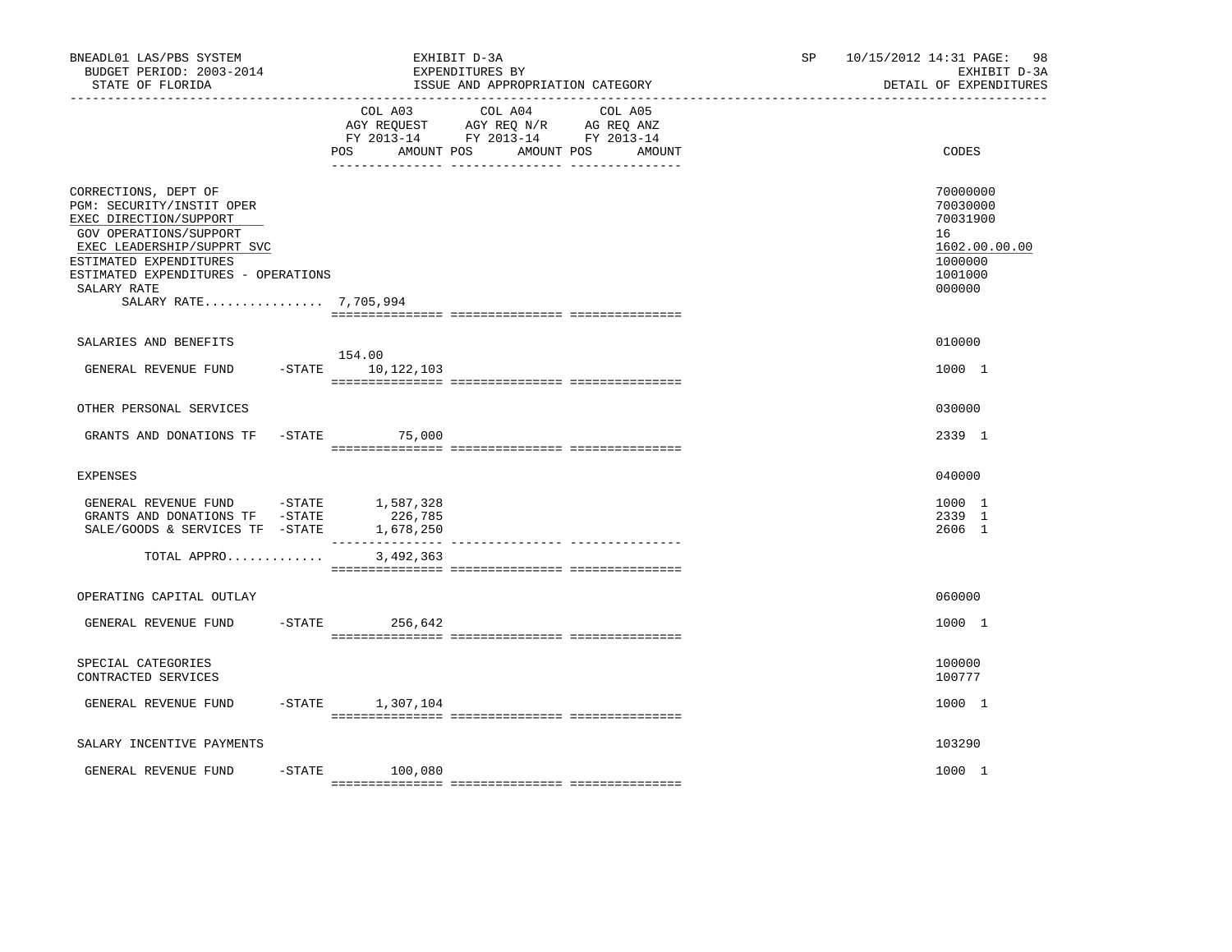| BNEADL01 LAS/PBS SYSTEM<br>BUDGET PERIOD: 2003-2014<br>STATE OF FLORIDA                                                                                                                                                                                                                       |                 | EXHIBIT D-3A<br>EXPENDITURES BY<br>ISSUE AND APPROPRIATION CATEGORY                                                                      | SP and the set of the set of the set of the set of the set of the set of the set of the set of the set of the set of the set of the set of the set of the set of the set of the set of the set of the set of the set of the se | 10/15/2012 14:31 PAGE: 99<br>EXHIBIT D-3A<br>DETAIL OF EXPENDITURES                                         |  |
|-----------------------------------------------------------------------------------------------------------------------------------------------------------------------------------------------------------------------------------------------------------------------------------------------|-----------------|------------------------------------------------------------------------------------------------------------------------------------------|--------------------------------------------------------------------------------------------------------------------------------------------------------------------------------------------------------------------------------|-------------------------------------------------------------------------------------------------------------|--|
|                                                                                                                                                                                                                                                                                               |                 | COL A03 COL A04 COL A05<br>AGY REQUEST AGY REQ N/R AG REQ ANZ<br>FY 2013-14 FY 2013-14 FY 2013-14<br>POS AMOUNT POS AMOUNT POS<br>AMOUNT |                                                                                                                                                                                                                                | CODES                                                                                                       |  |
| CORRECTIONS, DEPT OF<br>PGM: SECURITY/INSTIT OPER<br>EXEC DIRECTION/SUPPORT<br>GOV OPERATIONS/SUPPORT<br>EXEC LEADERSHIP/SUPPRT SVC<br>ESTIMATED EXPENDITURES<br>ESTIMATED EXPENDITURES - OPERATIONS<br>SPECIAL CATEGORIES<br>LEASE/PURCHASE/EQUIPMENT<br>GENERAL REVENUE FUND -STATE 114,940 |                 |                                                                                                                                          |                                                                                                                                                                                                                                | 70000000<br>70030000<br>70031900<br>16<br>1602.00.00.00<br>1000000<br>1001000<br>100000<br>105281<br>1000 1 |  |
|                                                                                                                                                                                                                                                                                               |                 |                                                                                                                                          |                                                                                                                                                                                                                                |                                                                                                             |  |
| TR/DMS/HR SVCS/STW CONTRCT                                                                                                                                                                                                                                                                    |                 |                                                                                                                                          |                                                                                                                                                                                                                                | 107040                                                                                                      |  |
| GENERAL REVENUE FUND                                                                                                                                                                                                                                                                          | $-STATE$ 2, 202 |                                                                                                                                          |                                                                                                                                                                                                                                | 1000 1                                                                                                      |  |
| TOTAL: ESTIMATED EXPENDITURES - OPERATIONS<br>TOTAL POSITIONS 154.00<br>TOTAL ISSUE 15,470,434<br>TOTAL SALARY RATE 7,705,994                                                                                                                                                                 |                 |                                                                                                                                          |                                                                                                                                                                                                                                | 1001000                                                                                                     |  |
| FLORIDA RETIREMENT SYSTEM<br>CONTRIBUTION ADJUSTMENT FOR<br>FISCAL YEAR 2012-2013<br>SALARIES AND BENEFITS                                                                                                                                                                                    |                 |                                                                                                                                          |                                                                                                                                                                                                                                | 1001240<br>010000                                                                                           |  |
| GENERAL REVENUE FUND                                                                                                                                                                                                                                                                          | $-STATE$ 51,828 |                                                                                                                                          |                                                                                                                                                                                                                                | 1000 1                                                                                                      |  |
| ADJUSTMENT TO STATE HEALTH<br>INSURANCE PREMIUM CONTRIBUTION -<br>FISCAL YEAR 2012-13<br>SALARIES AND BENEFITS                                                                                                                                                                                |                 |                                                                                                                                          |                                                                                                                                                                                                                                | 1001830<br>010000                                                                                           |  |
| GENERAL REVENUE FUND                                                                                                                                                                                                                                                                          | $-STATE$ 20,101 |                                                                                                                                          |                                                                                                                                                                                                                                | 1000 1                                                                                                      |  |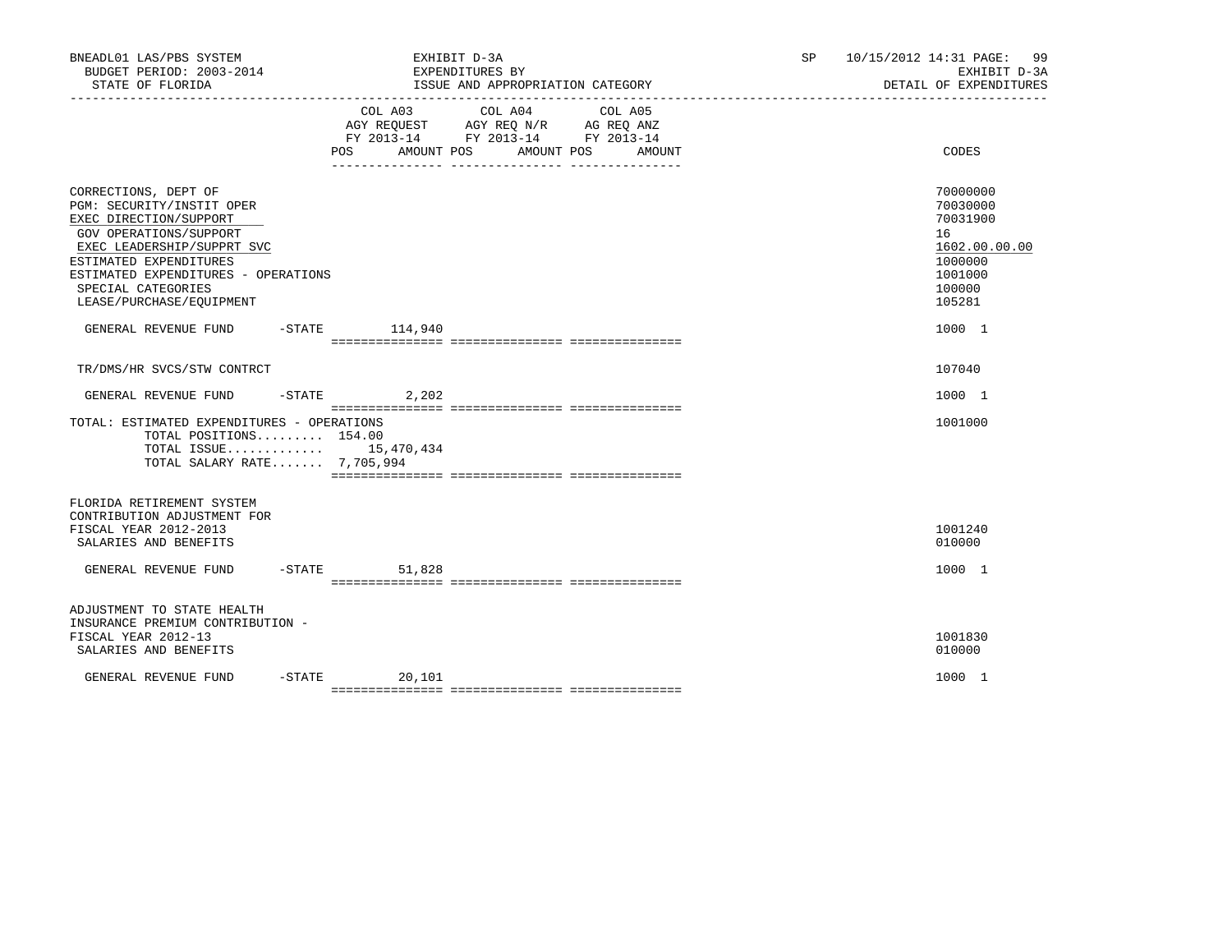| BNEADL01 LAS/PBS SYSTEM<br>BUDGET PERIOD: 2003-2014<br>STATE OF FLORIDA<br>---------------------                                                                                                 | EXHIBIT D-3A<br>EXPENDITURES BY<br>ISSUE AND APPROPRIATION CATEGORY                                                                                                                                                                 | 10/15/2012 14:31 PAGE: 100<br><b>SP</b><br>EXHIBIT D-3A<br>DETAIL OF EXPENDITURES |
|--------------------------------------------------------------------------------------------------------------------------------------------------------------------------------------------------|-------------------------------------------------------------------------------------------------------------------------------------------------------------------------------------------------------------------------------------|-----------------------------------------------------------------------------------|
|                                                                                                                                                                                                  | COL A03<br>COL A04 COL A05<br>AMOUNT POS AMOUNT POS<br>POS<br>AMOUNT                                                                                                                                                                | CODES                                                                             |
| CORRECTIONS, DEPT OF<br>PGM: SECURITY/INSTIT OPER<br>EXEC DIRECTION/SUPPORT<br>GOV OPERATIONS/SUPPORT<br>EXEC LEADERSHIP/SUPPRT SVC<br>ESTIMATED EXPENDITURES<br>REALLOCATION OF HUMAN RESOURCES |                                                                                                                                                                                                                                     | 70000000<br>70030000<br>70031900<br>16<br>1602.00.00.00<br>1000000                |
| OUTSOURCING<br>SPECIAL CATEGORIES<br>TR/DMS/HR SVCS/STW CONTRCT                                                                                                                                  |                                                                                                                                                                                                                                     | 1005900<br>100000<br>107040                                                       |
| GENERAL REVENUE FUND<br>$-$ STATE                                                                                                                                                                | $210 -$                                                                                                                                                                                                                             | 1000 1                                                                            |
| ADJUSTMENTS TO CURRENT YEAR<br>ESTIMATED EXPENDITURES<br>PROGRAM COMPONENT TECHNICAL                                                                                                             |                                                                                                                                                                                                                                     | 1600000                                                                           |
| CORRECTIONS - ADD<br>SALARY RATE<br>SALARY RATE 1,027,599                                                                                                                                        |                                                                                                                                                                                                                                     | 160P010<br>000000                                                                 |
| SALARIES AND BENEFITS                                                                                                                                                                            |                                                                                                                                                                                                                                     | 010000                                                                            |
| GENERAL REVENUE FUND - STATE                                                                                                                                                                     | 24.00<br>1,548,014                                                                                                                                                                                                                  | 1000 1                                                                            |
| <b>EXPENSES</b>                                                                                                                                                                                  |                                                                                                                                                                                                                                     | 040000                                                                            |
| $-$ STATE<br>GENERAL REVENUE FUND                                                                                                                                                                | 394,200                                                                                                                                                                                                                             | 1000 1                                                                            |
| TOTAL: PROGRAM COMPONENT TECHNICAL<br>CORRECTIONS - ADD<br>TOTAL POSITIONS 24.00<br>TOTAL ISSUE $1,942,214$<br>TOTAL SALARY RATE 1,027,599                                                       |                                                                                                                                                                                                                                     | 160P010                                                                           |
|                                                                                                                                                                                                  |                                                                                                                                                                                                                                     |                                                                                   |
| AGENCY ISSUE NARRATIVE:<br>2013-2014 BUDGET YEAR NARRATIVE:                                                                                                                                      | IT COMPONENT? NO<br>This issue is to request realignment of funding to the appropriate program component. These positions conduct<br>interdiction operations for many types of contraband including drugs, cell phones and weapons. |                                                                                   |
|                                                                                                                                                                                                  | OAD transaction was utilized to balance to appropriation amount.                                                                                                                                                                    |                                                                                   |
| Activity: Drug Testing                                                                                                                                                                           |                                                                                                                                                                                                                                     |                                                                                   |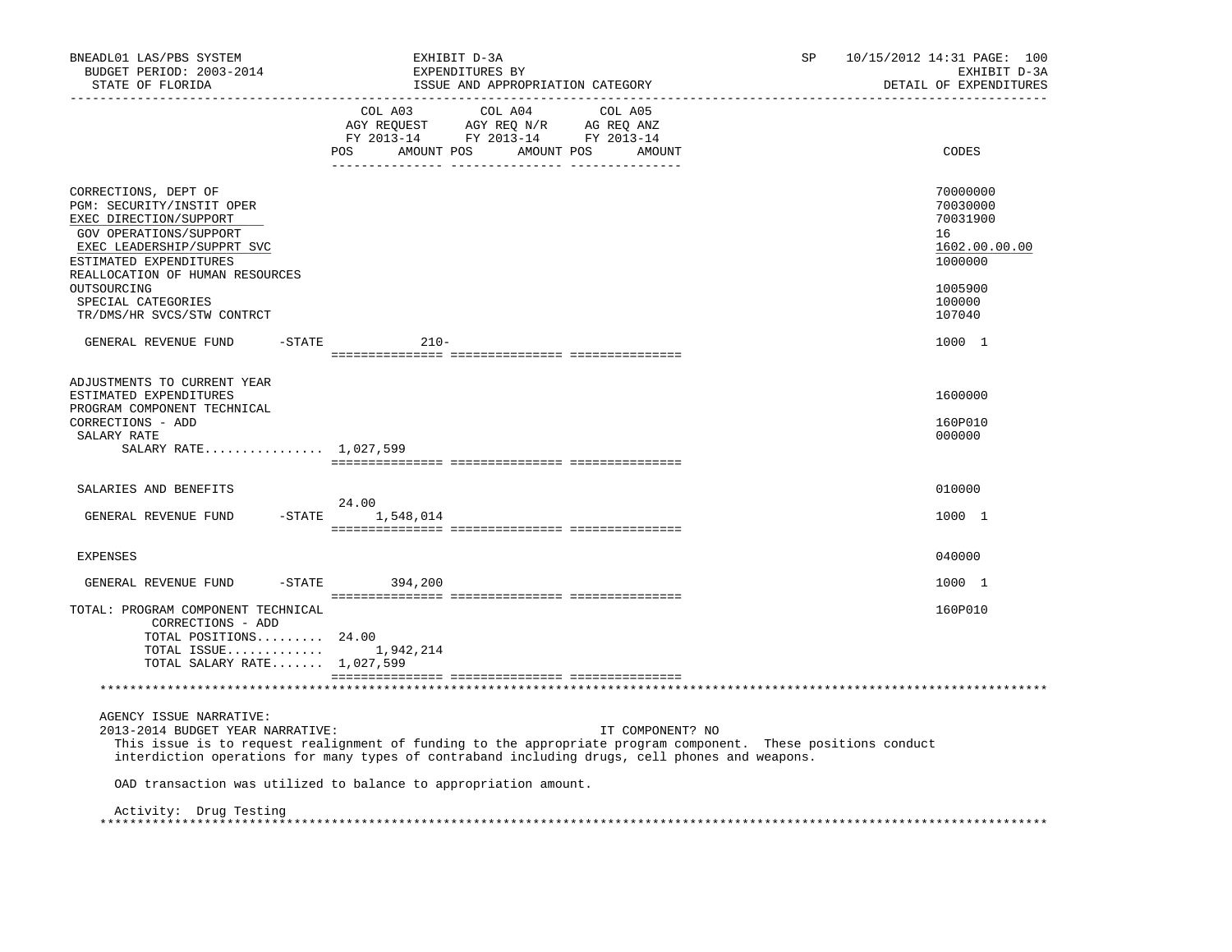| BNEADL01 LAS/PBS SYSTEM<br>BUDGET PERIOD: 2003-2014<br>STATE OF FLORIDA                                                                                                                                                                          |                              | EXHIBIT D-3A<br>EXPENDITURES BY<br>ISSUE AND APPROPRIATION CATEGORY               |                                 |          | SP                 |   | 10/15/2012 14:31 PAGE: 101<br>EXHIBIT D-3A<br>DETAIL OF EXPENDITURES          |
|--------------------------------------------------------------------------------------------------------------------------------------------------------------------------------------------------------------------------------------------------|------------------------------|-----------------------------------------------------------------------------------|---------------------------------|----------|--------------------|---|-------------------------------------------------------------------------------|
|                                                                                                                                                                                                                                                  | COL A03<br>POS<br>AMOUNT POS | COL A04<br>AGY REQUEST AGY REQ N/R AG REQ ANZ<br>FY 2013-14 FY 2013-14 FY 2013-14 | COL A05<br>AMOUNT POS<br>AMOUNT |          |                    |   | CODES                                                                         |
|                                                                                                                                                                                                                                                  |                              |                                                                                   |                                 |          |                    |   |                                                                               |
| CORRECTIONS, DEPT OF<br>PGM: SECURITY/INSTIT OPER<br>EXEC DIRECTION/SUPPORT<br>GOV OPERATIONS/SUPPORT<br>EXEC LEADERSHIP/SUPPRT SVC<br>ADJUSTMENTS TO CURRENT YEAR<br>ESTIMATED EXPENDITURES<br>PROGRAM COMPONENT TECHNICAL<br>CORRECTIONS - ADD |                              |                                                                                   |                                 |          |                    |   | 70000000<br>70030000<br>70031900<br>16<br>1602.00.00.00<br>1600000<br>160P010 |
| POSITION DETAIL OF SALARIES AND BENEFITS:                                                                                                                                                                                                        |                              |                                                                                   |                                 |          |                    |   |                                                                               |
|                                                                                                                                                                                                                                                  | FTE                          | BASE RATE                                                                         | ADDITIVES                       | BENEFITS | SUBTOTAL           | ႜ | LAPSE LAPSED SALARIES<br>AND BENEFITS                                         |
|                                                                                                                                                                                                                                                  |                              |                                                                                   |                                 |          |                    |   |                                                                               |
| A03 - AGY REOUEST FY 2013-14                                                                                                                                                                                                                     |                              |                                                                                   |                                 |          |                    |   |                                                                               |
| CHANGES TO CURRENTLY AUTHORIZED POSITIONS<br>P101 PROPOSED CLASS CODE                                                                                                                                                                            |                              |                                                                                   |                                 |          |                    |   |                                                                               |
| N3201 001                                                                                                                                                                                                                                        |                              | 24.00 1,027,599                                                                   |                                 |          |                    |   | $475,948$ $1,503,547$ $0.00$ $1,503,547$                                      |
| TOTALS FOR ISSUE BY FUND<br>1000 GENERAL REVENUE FUND                                                                                                                                                                                            |                              |                                                                                   |                                 |          | ___ ______________ |   | 1,503,547<br>______________                                                   |
|                                                                                                                                                                                                                                                  | 24.00                        | 1,027,599                                                                         |                                 |          | 475,948 1,503,547  |   | 1,503,547<br>==============                                                   |
|                                                                                                                                                                                                                                                  |                              |                                                                                   |                                 |          |                    |   |                                                                               |
| OTHER SALARY AMOUNT<br>1000 GENERAL REVENUE FUND                                                                                                                                                                                                 |                              |                                                                                   |                                 |          |                    |   | 44,467<br>______________                                                      |
|                                                                                                                                                                                                                                                  |                              |                                                                                   |                                 |          |                    |   | 1,548,014<br>==============                                                   |
|                                                                                                                                                                                                                                                  |                              |                                                                                   |                                 |          |                    |   |                                                                               |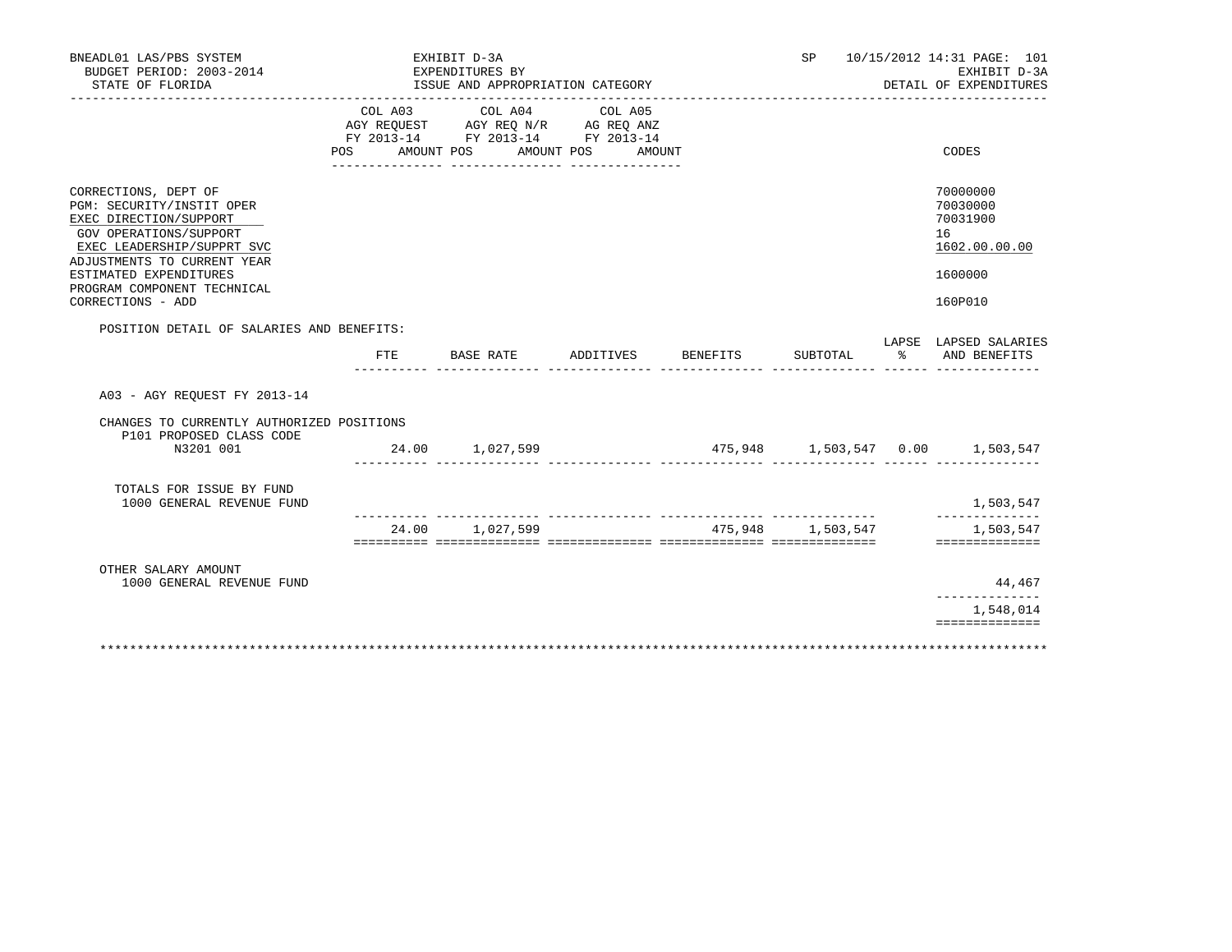| BNEADL01 LAS/PBS SYSTEM<br>BUDGET PERIOD: 2003-2014<br>STATE OF FLORIDA                                                                                                                                                                                          | EXHIBIT D-3A<br>EXPENDITURES BY<br>ISSUE AND APPROPRIATION CATEGORY                                                                            | 10/15/2012 14:31 PAGE: 102<br>SP.<br>EXHIBIT D-3A<br>DETAIL OF EXPENDITURES             |
|------------------------------------------------------------------------------------------------------------------------------------------------------------------------------------------------------------------------------------------------------------------|------------------------------------------------------------------------------------------------------------------------------------------------|-----------------------------------------------------------------------------------------|
|                                                                                                                                                                                                                                                                  | COL A03 COL A04 COL A05<br>AGY REQUEST AGY REQ N/R AG REQ ANZ<br>FY 2013-14 FY 2013-14 FY 2013-14<br>POS<br>AMOUNT POS<br>AMOUNT POS<br>AMOUNT | CODES                                                                                   |
| CORRECTIONS, DEPT OF<br>PGM: SECURITY/INSTIT OPER<br>EXEC DIRECTION/SUPPORT<br>GOV OPERATIONS/SUPPORT<br>EXEC LEADERSHIP/SUPPRT SVC<br>INTRA-AGENCY REORGANIZATIONS<br>TRANSFER FUNDS TO NEW BUDGET<br>ENTITY STRUCTURE<br>SALARY RATE<br>SALARY RATE 8,733,593- |                                                                                                                                                | 70000000<br>70030000<br>70031900<br>16<br>1602.00.00.00<br>1800000<br>1800150<br>000000 |
| SALARIES AND BENEFITS                                                                                                                                                                                                                                            |                                                                                                                                                | 010000                                                                                  |
| GENERAL REVENUE FUND                                                                                                                                                                                                                                             | 178.00-<br>$-$ STATE $11, 842, 551 -$                                                                                                          | 1000 1                                                                                  |
| OTHER PERSONAL SERVICES                                                                                                                                                                                                                                          |                                                                                                                                                | 030000                                                                                  |
| GRANTS AND DONATIONS TF                                                                                                                                                                                                                                          | $-STATE$<br>75,000-                                                                                                                            | 2339 1                                                                                  |
|                                                                                                                                                                                                                                                                  |                                                                                                                                                |                                                                                         |
| <b>EXPENSES</b>                                                                                                                                                                                                                                                  |                                                                                                                                                | 040000                                                                                  |
| GENERAL REVENUE FUND -STATE 2,022,859-<br>GRANTS AND DONATIONS TF -STATE<br>SALE/GOODS & SERVICES TF -STATE                                                                                                                                                      | 226,785-<br>$1,678,250-$                                                                                                                       | 1000 1<br>2339 1<br>2606 1                                                              |
| TOTAL APPRO                                                                                                                                                                                                                                                      | $3,927,894-$                                                                                                                                   |                                                                                         |
| OPERATING CAPITAL OUTLAY                                                                                                                                                                                                                                         |                                                                                                                                                | 060000                                                                                  |
| GENERAL REVENUE FUND                                                                                                                                                                                                                                             | $-$ STATE 256,642-                                                                                                                             | 1000 1                                                                                  |
| SPECIAL CATEGORIES<br>CONTRACTED SERVICES                                                                                                                                                                                                                        |                                                                                                                                                | 100000<br>100777                                                                        |
| GENERAL REVENUE FUND                                                                                                                                                                                                                                             | $-STATE$ 1,307,104-                                                                                                                            | 1000 1                                                                                  |
| SALARY INCENTIVE PAYMENTS                                                                                                                                                                                                                                        |                                                                                                                                                | 103290                                                                                  |
| GENERAL REVENUE FUND<br>$-$ STATE                                                                                                                                                                                                                                | 100,080-                                                                                                                                       | 1000 1                                                                                  |
|                                                                                                                                                                                                                                                                  |                                                                                                                                                |                                                                                         |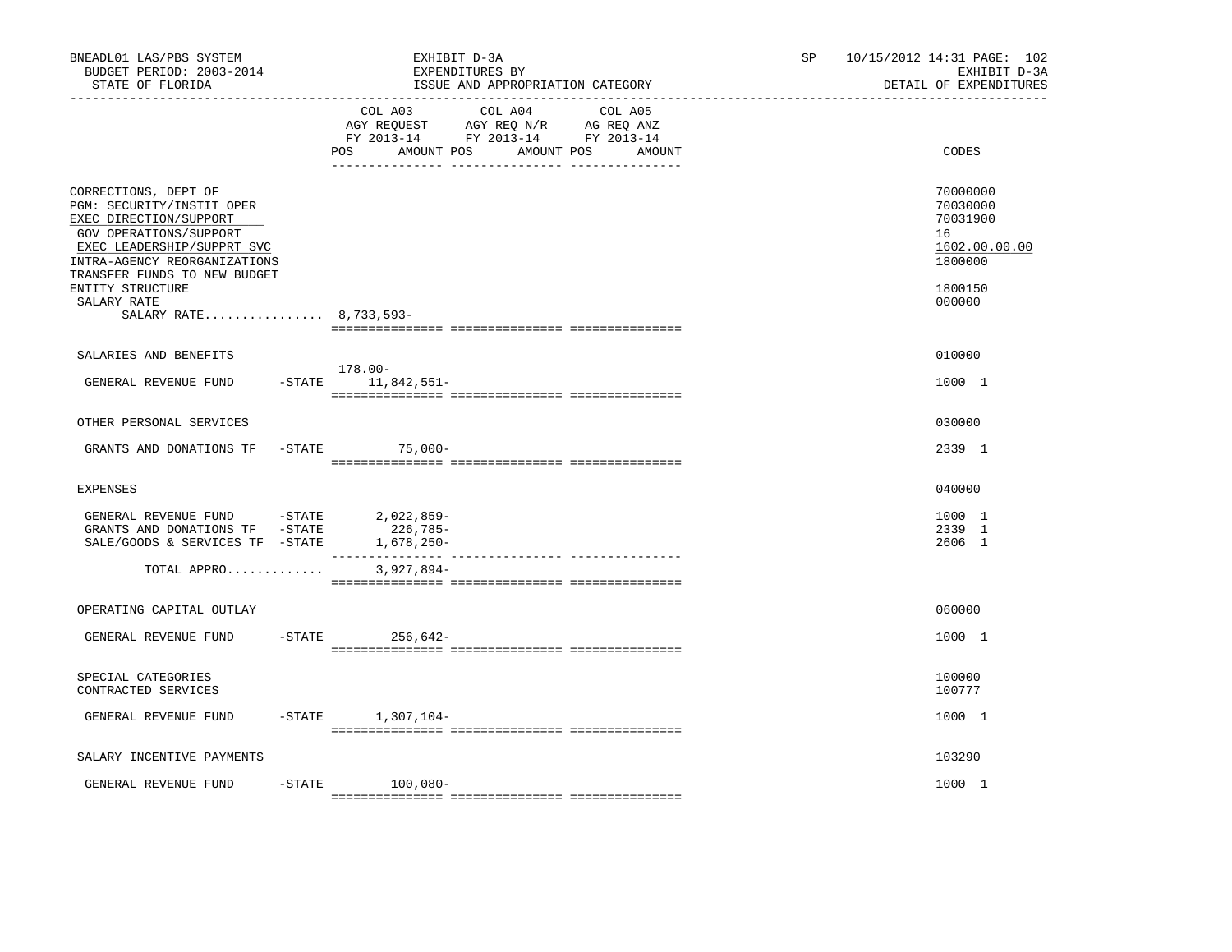| BNEADL01 LAS/PBS SYSTEM<br>BUDGET PERIOD: 2003-2014<br>STATE OF FLORIDA                                                                                                                                                                       | EXHIBIT D-3A                                                                                                                      | EXPENDITURES BY<br>ISSUE AND APPROPRIATION CATEGORY                                                                                                                                                                                                                                                                                                                                                                                                                                                                                                                                                                                                                                                                                                                                                                                                                              | SP | 10/15/2012 14:31 PAGE: 103<br>EXHIBIT D-3A<br>DETAIL OF EXPENDITURES<br>___________________________ |
|-----------------------------------------------------------------------------------------------------------------------------------------------------------------------------------------------------------------------------------------------|-----------------------------------------------------------------------------------------------------------------------------------|----------------------------------------------------------------------------------------------------------------------------------------------------------------------------------------------------------------------------------------------------------------------------------------------------------------------------------------------------------------------------------------------------------------------------------------------------------------------------------------------------------------------------------------------------------------------------------------------------------------------------------------------------------------------------------------------------------------------------------------------------------------------------------------------------------------------------------------------------------------------------------|----|-----------------------------------------------------------------------------------------------------|
|                                                                                                                                                                                                                                               | COL A03 COL A04 COL A05<br>AGY REQUEST AGY REQ N/R AG REQ ANZ<br>FY 2013-14 FY 2013-14 FY 2013-14<br>POS<br>AMOUNT POS AMOUNT POS | AMOUNT                                                                                                                                                                                                                                                                                                                                                                                                                                                                                                                                                                                                                                                                                                                                                                                                                                                                           |    | CODES                                                                                               |
| CORRECTIONS, DEPT OF<br>PGM: SECURITY/INSTIT OPER<br>EXEC DIRECTION/SUPPORT<br>GOV OPERATIONS/SUPPORT<br>EXEC LEADERSHIP/SUPPRT SVC<br>INTRA-AGENCY REORGANIZATIONS<br>TRANSFER FUNDS TO NEW BUDGET<br>ENTITY STRUCTURE<br>SPECIAL CATEGORIES |                                                                                                                                   |                                                                                                                                                                                                                                                                                                                                                                                                                                                                                                                                                                                                                                                                                                                                                                                                                                                                                  |    | 70000000<br>70030000<br>70031900<br>16<br>1602.00.00.00<br>1800000<br>1800150<br>100000             |
| LEASE/PURCHASE/EQUIPMENT<br>GENERAL REVENUE FUND                                                                                                                                                                                              | $-$ STATE $114.940-$                                                                                                              |                                                                                                                                                                                                                                                                                                                                                                                                                                                                                                                                                                                                                                                                                                                                                                                                                                                                                  |    | 105281<br>1000 1                                                                                    |
| TR/DMS/HR SVCS/STW CONTRCT                                                                                                                                                                                                                    |                                                                                                                                   |                                                                                                                                                                                                                                                                                                                                                                                                                                                                                                                                                                                                                                                                                                                                                                                                                                                                                  |    | 107040                                                                                              |
| GENERAL REVENUE FUND                                                                                                                                                                                                                          | $-STATE$ 1,992-                                                                                                                   |                                                                                                                                                                                                                                                                                                                                                                                                                                                                                                                                                                                                                                                                                                                                                                                                                                                                                  |    | 1000 1                                                                                              |
| TOTAL: TRANSFER FUNDS TO NEW BUDGET<br>ENTITY STRUCTURE<br>TOTAL POSITIONS 178.00-<br>TOTAL ISSUE 17,626,203-<br>TOTAL SALARY RATE 8,733,593-                                                                                                 |                                                                                                                                   |                                                                                                                                                                                                                                                                                                                                                                                                                                                                                                                                                                                                                                                                                                                                                                                                                                                                                  |    | 1800150                                                                                             |
| AGENCY ISSUE NARRATIVE:<br>2013-2014 BUDGET YEAR NARRATIVE:<br>flexibility:<br>Custody Operations                                                                                                                                             |                                                                                                                                   | IT COMPONENT? NO<br>The Department requests to consolidate the current ten- entity structure for the Security and Institutional Operations<br>program into a more relevant five-entity structure. Currently, the cost of a single institution may be spread over as<br>many as five budget entities. For most reporting purposes, these costs must be merged in order to provide a<br>comprehensive picture of institutional operations. In addition, an institution's mission may change during the fiscal<br>year in order to meet the management needs of the department. All institutional costs have been and will continue to be<br>captured by unique organizational codes that render the current entity structure cumbersome and unnecessary. The<br>Department proposes to consolidate the current structure into the following services for management efficiency and |    |                                                                                                     |
| Reception Center Operations<br>Public Service Work Squads and Work Release Centers<br>Security Management                                                                                                                                     |                                                                                                                                   |                                                                                                                                                                                                                                                                                                                                                                                                                                                                                                                                                                                                                                                                                                                                                                                                                                                                                  |    |                                                                                                     |

Correctional Facility Maintenance

 This issue is consistent with the Florida Strategic Plan for Economic Development Strategy to improve the efficiency and effectiveness of government at all levels.

 OAD transaction was utilized to balance to the actual appropriation. \*\*\*\*\*\*\*\*\*\*\*\*\*\*\*\*\*\*\*\*\*\*\*\*\*\*\*\*\*\*\*\*\*\*\*\*\*\*\*\*\*\*\*\*\*\*\*\*\*\*\*\*\*\*\*\*\*\*\*\*\*\*\*\*\*\*\*\*\*\*\*\*\*\*\*\*\*\*\*\*\*\*\*\*\*\*\*\*\*\*\*\*\*\*\*\*\*\*\*\*\*\*\*\*\*\*\*\*\*\*\*\*\*\*\*\*\*\*\*\*\*\*\*\*\*\*\*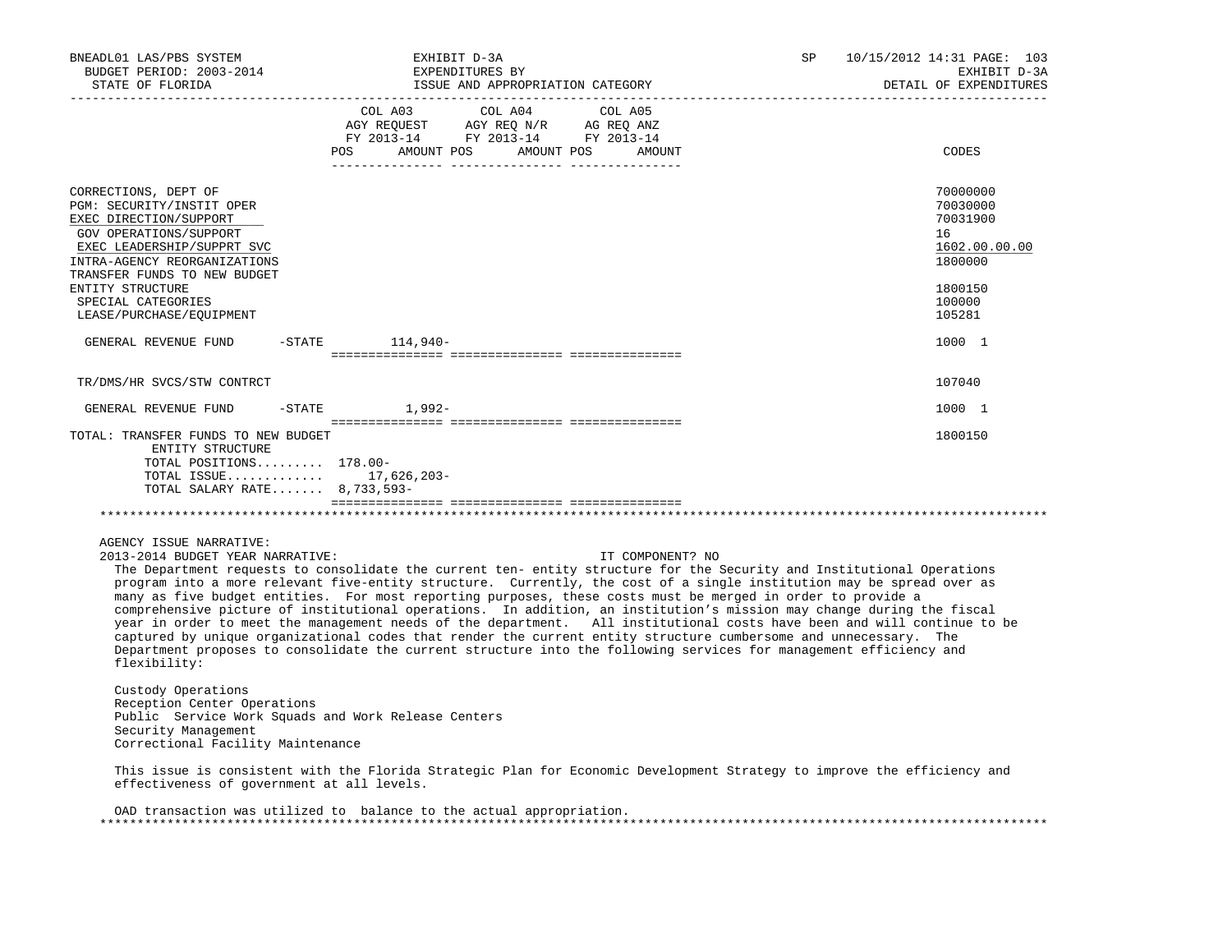| BNEADL01 LAS/PBS SYSTEM<br>BUDGET PERIOD: 2003-2014<br>STATE OF FLORIDA                                                                                                                                                 |                           | EXHIBIT D-3A<br>EXPENDITURES BY | ISSUE AND APPROPRIATION CATEGORY                                                                                         |                              |          | SP                         |               | 10/15/2012 14:31 PAGE: 104<br>EXHIBIT D-3A<br>DETAIL OF EXPENDITURES          |
|-------------------------------------------------------------------------------------------------------------------------------------------------------------------------------------------------------------------------|---------------------------|---------------------------------|--------------------------------------------------------------------------------------------------------------------------|------------------------------|----------|----------------------------|---------------|-------------------------------------------------------------------------------|
|                                                                                                                                                                                                                         | COL A03<br>POS AMOUNT POS |                                 | COL A04<br>AGY REQUEST AGY REQ N/R AG REQ ANZ<br>FY 2013-14 FY 2013-14 FY 2013-14<br>___ ________________ ______________ | COL A05<br>AMOUNT POS AMOUNT |          |                            |               | CODES                                                                         |
| CORRECTIONS, DEPT OF<br>PGM: SECURITY/INSTIT OPER<br>EXEC DIRECTION/SUPPORT<br>GOV OPERATIONS/SUPPORT<br>EXEC LEADERSHIP/SUPPRT SVC<br>INTRA-AGENCY REORGANIZATIONS<br>TRANSFER FUNDS TO NEW BUDGET<br>ENTITY STRUCTURE |                           |                                 |                                                                                                                          |                              |          |                            |               | 70000000<br>70030000<br>70031900<br>16<br>1602.00.00.00<br>1800000<br>1800150 |
| POSITION DETAIL OF SALARIES AND BENEFITS:                                                                                                                                                                               | FTE                       | BASE RATE                       |                                                                                                                          | ADDITIVES                    | BENEFITS | SUBTOTAL                   | $\frac{9}{6}$ | LAPSE LAPSED SALARIES<br>AND BENEFITS                                         |
| A03 - AGY REOUEST FY 2013-14<br>CHANGES TO CURRENTLY AUTHORIZED POSITIONS<br>P101 PROPOSED CLASS CODE<br>C3009 001                                                                                                      | $178.00 - 8.733.593 -$    | .                               |                                                                                                                          |                              |          |                            |               | 2,931,846- 11,665,439- 0.00 11,665,439-                                       |
| TOTALS FOR ISSUE BY FUND<br>1000 GENERAL REVENUE FUND                                                                                                                                                                   |                           |                                 |                                                                                                                          |                              |          |                            |               | 11,665,439-<br>--------------                                                 |
|                                                                                                                                                                                                                         | $178.00 -$                |                                 | 8,733,593-                                                                                                               |                              |          | $2.931.846 - 11.665.439 -$ |               | 11,665,439-<br>==============                                                 |
| OTHER SALARY AMOUNT<br>1000 GENERAL REVENUE FUND                                                                                                                                                                        |                           |                                 |                                                                                                                          |                              |          |                            |               | 177,112-<br>______________                                                    |
|                                                                                                                                                                                                                         |                           |                                 |                                                                                                                          |                              |          |                            |               | 11,842,551-<br>==============                                                 |
| *************************                                                                                                                                                                                               | *************             |                                 |                                                                                                                          |                              |          |                            |               |                                                                               |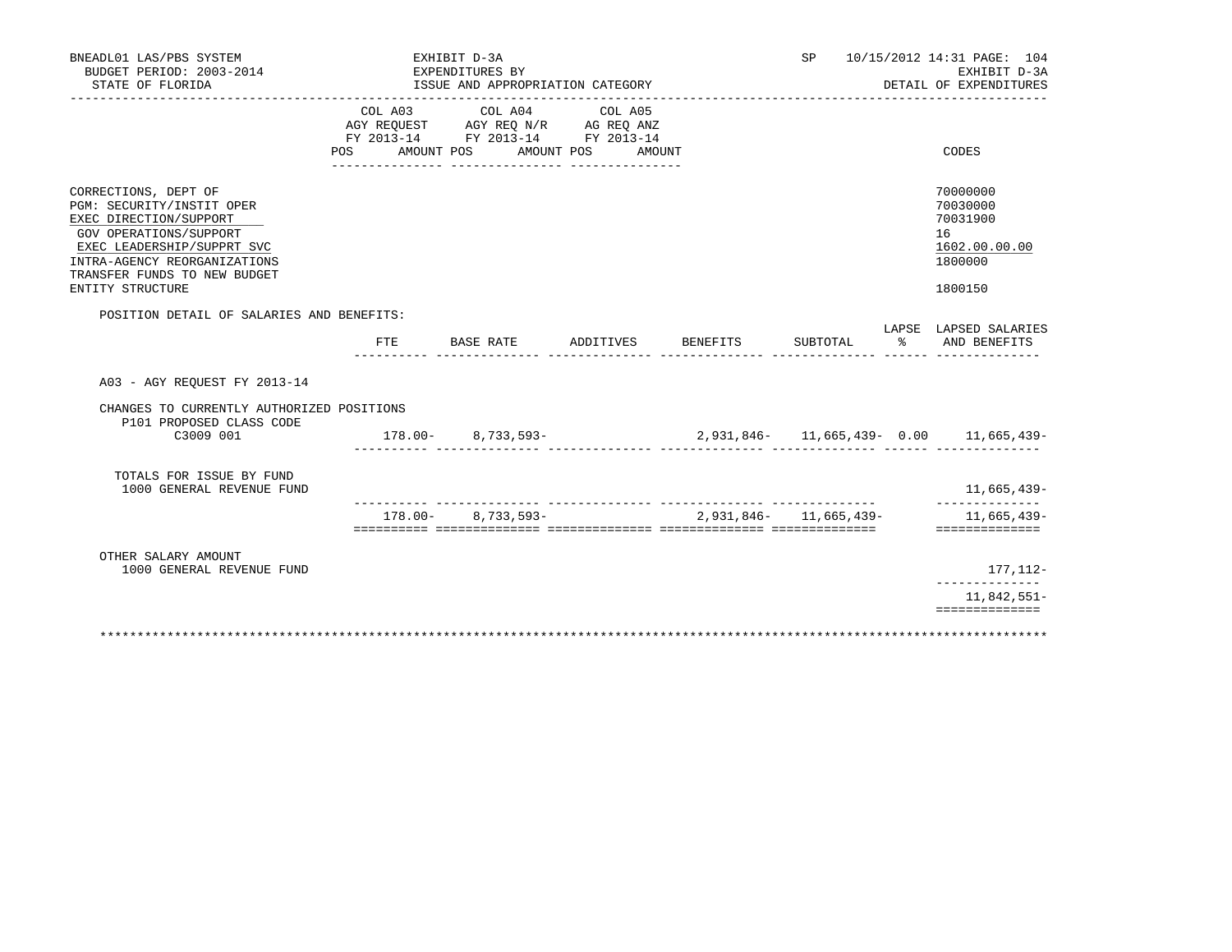| BNEADL01 LAS/PBS SYSTEM<br>BUDGET PERIOD: 2003-2014 EXPENDITURES BY                                                                                                                                                 | EXHIBIT D-3A                                                                                      |                                  | SP                                                                                                                                                                                                                                                                                                                                                                                                                                                                                                                                                                                                                         | 10/15/2012 14:31 PAGE: 105<br>EXHIBIT D-3A<br>DETAIL OF EXPENDITURES                    |
|---------------------------------------------------------------------------------------------------------------------------------------------------------------------------------------------------------------------|---------------------------------------------------------------------------------------------------|----------------------------------|----------------------------------------------------------------------------------------------------------------------------------------------------------------------------------------------------------------------------------------------------------------------------------------------------------------------------------------------------------------------------------------------------------------------------------------------------------------------------------------------------------------------------------------------------------------------------------------------------------------------------|-----------------------------------------------------------------------------------------|
|                                                                                                                                                                                                                     | COL A03 COL A04 COL A05<br>AGY REQUEST AGY REQ N/R AG REQ ANZ<br>FY 2013-14 FY 2013-14 FY 2013-14 | POS AMOUNT POS AMOUNT POS AMOUNT |                                                                                                                                                                                                                                                                                                                                                                                                                                                                                                                                                                                                                            | CODES                                                                                   |
| CORRECTIONS, DEPT OF<br>PGM: SECURITY/INSTIT OPER<br>EXEC DIRECTION/SUPPORT<br>GOV OPERATIONS/SUPPORT<br>EXEC LEADERSHIP/SUPPRT SVC<br>EOUIPMENT NEEDS<br>OFFICER SAFETY - REPLACE BODY<br>ARMOR<br><b>EXPENSES</b> |                                                                                                   |                                  |                                                                                                                                                                                                                                                                                                                                                                                                                                                                                                                                                                                                                            | 70000000<br>70030000<br>70031900<br>16<br>1602.00.00.00<br>2400000<br>2401020<br>040000 |
| GENERAL REVENUE FUND -STATE 41,331                                                                                                                                                                                  |                                                                                                   |                                  |                                                                                                                                                                                                                                                                                                                                                                                                                                                                                                                                                                                                                            | 1000 1                                                                                  |
|                                                                                                                                                                                                                     |                                                                                                   |                                  |                                                                                                                                                                                                                                                                                                                                                                                                                                                                                                                                                                                                                            |                                                                                         |
| AGENCY ISSUE NARRATIVE:<br>2013-2014 BUDGET YEAR NARRATIVE:<br>Inspectors assigned to institutions and senior inspectors serve to staff contraband operations.                                                      |                                                                                                   | IT COMPONENT? NO                 | The Office of Inspector General (OIG) has 154 Inspector positions. The OIG has 85 ballistic vests that are current in<br>its inventory and 34 that will expire in FY 2013-14. All inspectors and senior inspectors are responsible for conducting<br>criminal investigations pursuant to s.944.31 F.S. They also serve search warrants and arrest warrants as a part of<br>their duties. Additionally, interdiction Inspectors conduct contraband and drug searches of persons outside institutions<br>upon department property and at Probation Offices where the suspects may be armed with weapons, including firearms. |                                                                                         |

 The Department requests \$41,031 to purchase 34 vests to replace expiring ones and 35 vests to be issued to Inspectors who do not currently have one.

 This issue is consistent with the Florida Strategic Plan for Economic Development strategy to improve the efficiency and effectiveness of government agencies at all levels.

 Activity: Inspector General Investigations \*\*\*\*\*\*\*\*\*\*\*\*\*\*\*\*\*\*\*\*\*\*\*\*\*\*\*\*\*\*\*\*\*\*\*\*\*\*\*\*\*\*\*\*\*\*\*\*\*\*\*\*\*\*\*\*\*\*\*\*\*\*\*\*\*\*\*\*\*\*\*\*\*\*\*\*\*\*\*\*\*\*\*\*\*\*\*\*\*\*\*\*\*\*\*\*\*\*\*\*\*\*\*\*\*\*\*\*\*\*\*\*\*\*\*\*\*\*\*\*\*\*\*\*\*\*\*

| ANNUALIZATION OF ADMINISTERED     |        |         |         |
|-----------------------------------|--------|---------|---------|
| FUNDS APPROPRIATIONS              |        |         | 26A0000 |
| STATE HEALTH INSURANCE ADJUSTMENT |        |         |         |
| FOR FY 2012-13 - 10 MONTHS        |        |         |         |
| ANNUALIZATION                     |        |         | 26A1830 |
| SALARIES AND BENEFITS             |        |         | 010000  |
|                                   |        |         |         |
| GENERAL REVENUE FUND              | -STATE | 100,505 | 1000    |
|                                   |        |         |         |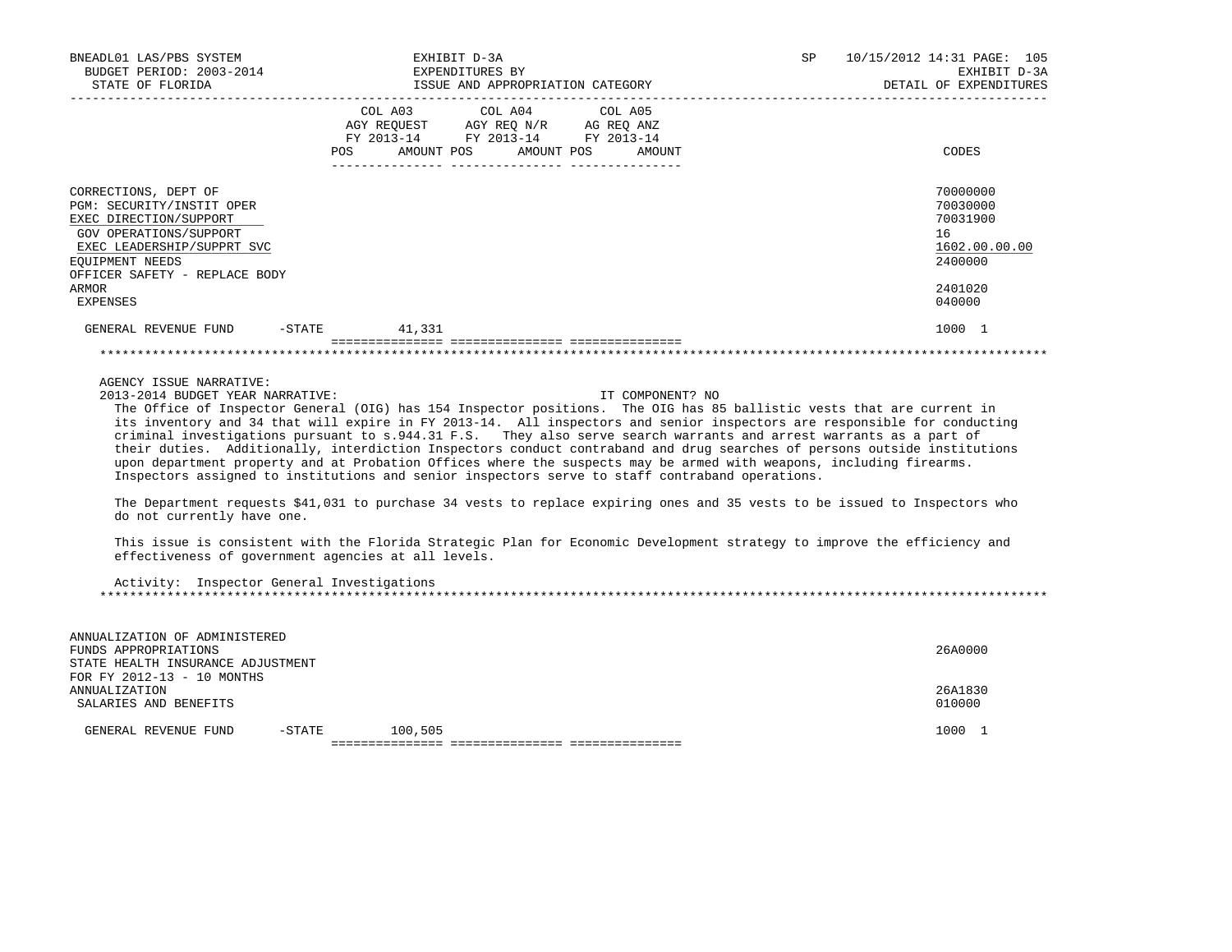| BNEADL01 LAS/PBS SYSTEM<br>BUDGET PERIOD: 2003-2014<br>STATE OF FLORIDA<br>_____________________________________                                                                                                               |                                   | EXHIBIT D-3A<br>EXPENDITURES BY<br>ISSUE AND APPROPRIATION CATEGORY                                                                | SP. | 10/15/2012 14:31 PAGE: 106<br>EXHIBIT D-3A<br>DETAIL OF EXPENDITURES                    |
|--------------------------------------------------------------------------------------------------------------------------------------------------------------------------------------------------------------------------------|-----------------------------------|------------------------------------------------------------------------------------------------------------------------------------|-----|-----------------------------------------------------------------------------------------|
|                                                                                                                                                                                                                                | COL A03<br>POS                    | COL A04<br>COL A05<br>AGY REQUEST AGY REQ N/R AG REQ ANZ<br>FY 2013-14 FY 2013-14 FY 2013-14<br>AMOUNT POS<br>AMOUNT POS<br>AMOUNT |     | CODES                                                                                   |
| CORRECTIONS, DEPT OF<br>PGM: SECURITY/INSTIT OPER<br>CORR FACILITY MAINT/REP<br>PUBLIC PROTECTION<br>ADULT PRISONS<br>ESTIMATED EXPENDITURES<br>ESTIMATED EXPENDITURES - OPERATIONS<br>SALARY RATE<br>SALARY RATE 18, 355, 242 |                                   |                                                                                                                                    |     | 70000000<br>70030000<br>70032000<br>12<br>1206.00.00.00<br>1000000<br>1001000<br>000000 |
|                                                                                                                                                                                                                                |                                   |                                                                                                                                    |     |                                                                                         |
| SALARIES AND BENEFITS<br>GENERAL REVENUE FUND                                                                                                                                                                                  | 543.00<br>$-$ STATE<br>23,164,284 |                                                                                                                                    |     | 010000<br>1000 1                                                                        |
| <b>EXPENSES</b>                                                                                                                                                                                                                |                                   |                                                                                                                                    |     | 040000                                                                                  |
| GENERAL REVENUE FUND                                                                                                                                                                                                           | $-$ STATE<br>55,038,033           |                                                                                                                                    |     | 1000 1                                                                                  |
| OPERATING CAPITAL OUTLAY                                                                                                                                                                                                       |                                   |                                                                                                                                    |     | 060000                                                                                  |
| GENERAL REVENUE FUND                                                                                                                                                                                                           | $-$ STATE<br>382,228              |                                                                                                                                    |     | 1000 1                                                                                  |
| SPECIAL CATEGORIES<br>ACQUISITION/MOTOR VEHICLES                                                                                                                                                                               |                                   |                                                                                                                                    |     | 100000<br>100021                                                                        |
| GENERAL REVENUE FUND                                                                                                                                                                                                           | $-$ STATE<br>4,653                |                                                                                                                                    |     | 1000 1                                                                                  |
| CONTRACTED SERVICES                                                                                                                                                                                                            |                                   |                                                                                                                                    |     | 100777                                                                                  |
| GENERAL REVENUE FUND                                                                                                                                                                                                           | $-$ STATE<br>4,658,135            |                                                                                                                                    |     | 1000 1                                                                                  |
| DEFERRED-PAY COM CONTRACTS                                                                                                                                                                                                     |                                   |                                                                                                                                    |     | 105280                                                                                  |
| GENERAL REVENUE FUND                                                                                                                                                                                                           | $-$ STATE<br>4,198,894            |                                                                                                                                    |     | 1000 1                                                                                  |
| LEASE/PURCHASE/EQUIPMENT                                                                                                                                                                                                       |                                   |                                                                                                                                    |     | 105281                                                                                  |
| GENERAL REVENUE FUND                                                                                                                                                                                                           | $-STATE$<br>36,771                |                                                                                                                                    |     | 1000 1                                                                                  |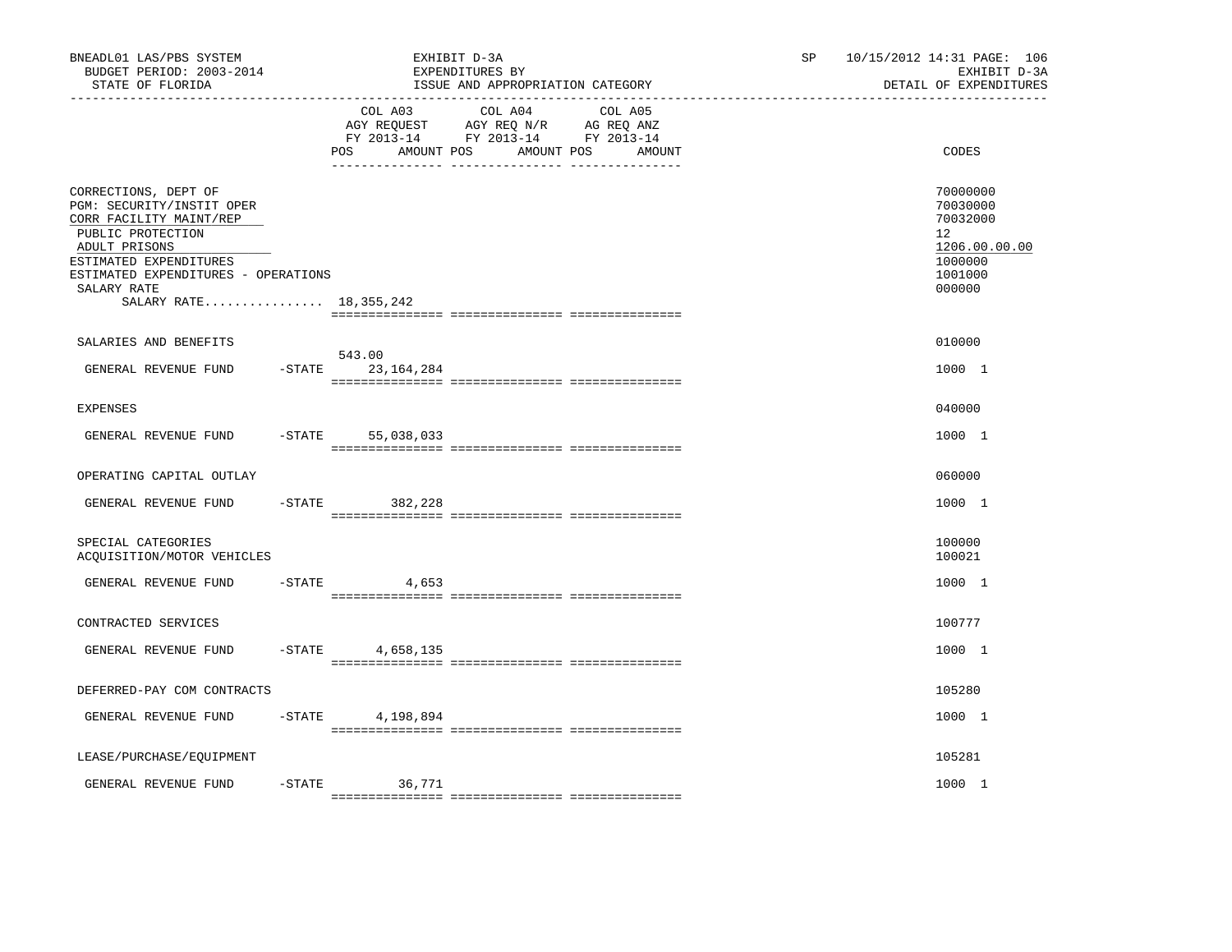| BNEADL01 LAS/PBS SYSTEM<br>BUDGET PERIOD: 2003-2014<br>STATE OF FLORIDA                                                                                                                                                                 |                    | EXHIBIT D-3A<br>EXPENDITURES BY<br>ISSUE AND APPROPRIATION CATEGORY<br>-----------------------------------                                                                                                                                            | SP | 10/15/2012 14:31 PAGE: 107<br>EXHIBIT D-3A<br>DETAIL OF EXPENDITURES                                           |
|-----------------------------------------------------------------------------------------------------------------------------------------------------------------------------------------------------------------------------------------|--------------------|-------------------------------------------------------------------------------------------------------------------------------------------------------------------------------------------------------------------------------------------------------|----|----------------------------------------------------------------------------------------------------------------|
|                                                                                                                                                                                                                                         | COL A03<br>POS     | COL A04<br>COL A05<br>$\begin{tabular}{lllllll} AGY & \texttt{REQUEST} & \texttt{AGY} & \texttt{REG} & \texttt{N/R} & \texttt{AG} & \texttt{REQ} & \texttt{ANZ} \end{tabular}$<br>FY 2013-14 FY 2013-14 FY 2013-14<br>AMOUNT POS AMOUNT POS<br>AMOUNT |    | CODES                                                                                                          |
| CORRECTIONS, DEPT OF<br>PGM: SECURITY/INSTIT OPER<br>CORR FACILITY MAINT/REP<br>PUBLIC PROTECTION<br>ADULT PRISONS<br>ESTIMATED EXPENDITURES<br>ESTIMATED EXPENDITURES - OPERATIONS<br>SPECIAL CATEGORIES<br>TR/DMS/HR SVCS/STW CONTRCT |                    |                                                                                                                                                                                                                                                       |    | 70000000<br>70030000<br>70032000<br>12 <sup>°</sup><br>1206.00.00.00<br>1000000<br>1001000<br>100000<br>107040 |
| GENERAL REVENUE FUND<br>TOTAL: ESTIMATED EXPENDITURES - OPERATIONS<br>TOTAL POSITIONS 543.00<br>TOTAL ISSUE 87,494,399<br>TOTAL SALARY RATE 18,355,242                                                                                  | $-$ STATE $11,401$ |                                                                                                                                                                                                                                                       |    | 1000 1<br>1001000                                                                                              |
| FLORIDA RETIREMENT SYSTEM<br>CONTRIBUTION ADJUSTMENT FOR<br>FISCAL YEAR 2012-2013<br>SALARIES AND BENEFITS                                                                                                                              |                    |                                                                                                                                                                                                                                                       |    | 1001240<br>010000                                                                                              |
| GENERAL REVENUE FUND                                                                                                                                                                                                                    | $-STATE$<br>58,951 |                                                                                                                                                                                                                                                       |    | 1000 1                                                                                                         |
| ADJUSTMENT TO STATE HEALTH<br>INSURANCE PREMIUM CONTRIBUTION -<br>FISCAL YEAR 2012-13<br>SALARIES AND BENEFITS                                                                                                                          |                    |                                                                                                                                                                                                                                                       |    | 1001830<br>010000                                                                                              |
| GENERAL REVENUE FUND                                                                                                                                                                                                                    | $-STATE$<br>72,388 |                                                                                                                                                                                                                                                       |    | 1000 1                                                                                                         |
| REALLOCATION OF HUMAN RESOURCES<br>OUTSOURCING<br>SPECIAL CATEGORIES<br>TR/DMS/HR SVCS/STW CONTRCT                                                                                                                                      |                    |                                                                                                                                                                                                                                                       |    | 1005900<br>100000<br>107040                                                                                    |
| GENERAL REVENUE FUND                                                                                                                                                                                                                    | $-$ STATE $1,088-$ |                                                                                                                                                                                                                                                       |    | 1000 1                                                                                                         |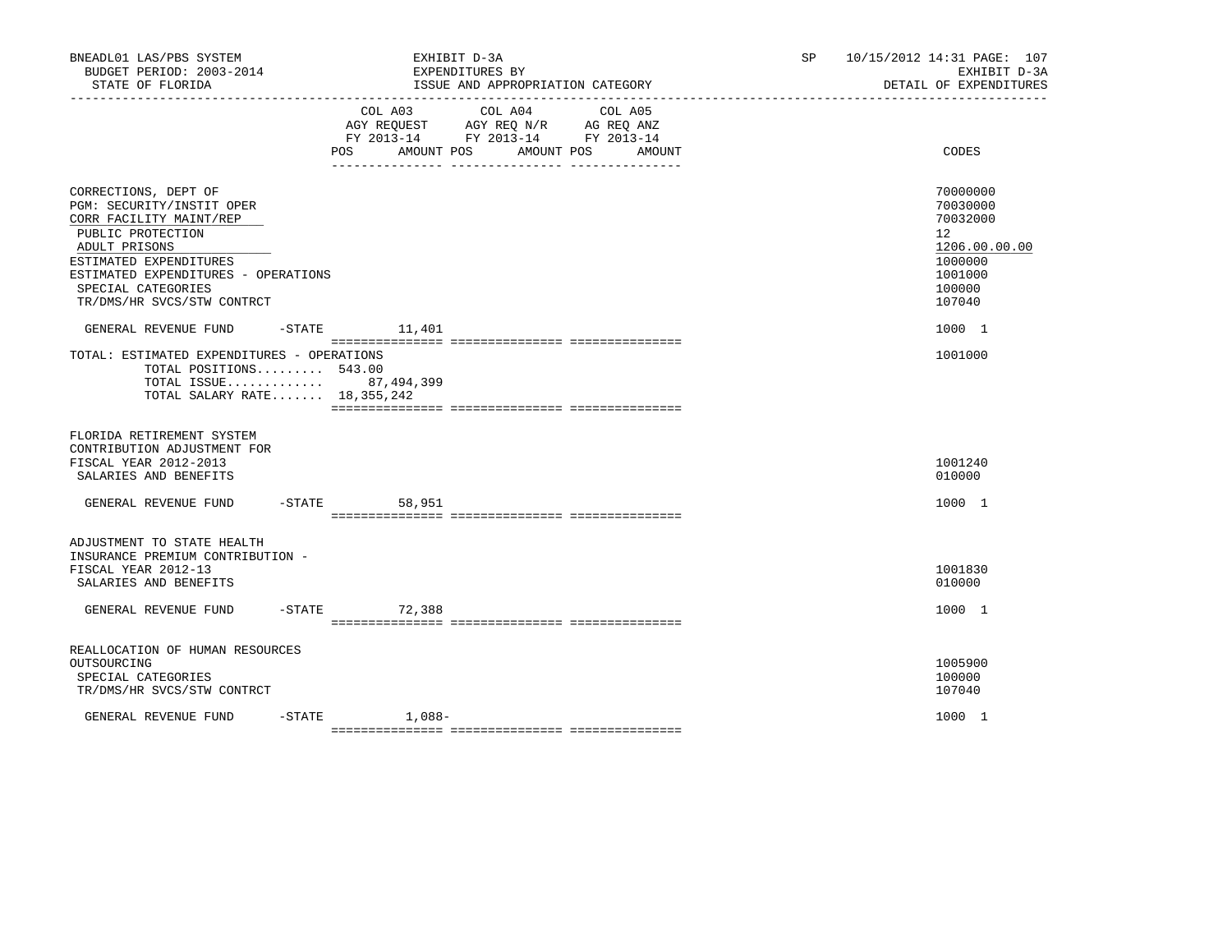| BNEADL01 LAS/PBS SYSTEM<br>BUDGET PERIOD: 2003-2014<br>STATE OF FLORIDA                                                                                                           | EXHIBIT D-3A<br>EXPENDITURES BY<br>ISSUE AND APPROPRIATION CATEGORY<br>___________________________________ |                                                                                                               |         |                       |                  | SP | 10/15/2012 14:31 PAGE: 108<br>EXHIBIT D-3A<br>DETAIL OF EXPENDITURES |
|-----------------------------------------------------------------------------------------------------------------------------------------------------------------------------------|------------------------------------------------------------------------------------------------------------|---------------------------------------------------------------------------------------------------------------|---------|-----------------------|------------------|----|----------------------------------------------------------------------|
| _____________________                                                                                                                                                             |                                                                                                            | COL A03<br>AGY REQUEST AGY REQ N/R AG REQ ANZ<br>FY 2013-14 FY 2013-14 FY 2013-14<br>AMOUNT POS<br><b>POS</b> | COL A04 | COL A05<br>AMOUNT POS | AMOUNT           |    | CODES                                                                |
| CORRECTIONS, DEPT OF<br>PGM: SECURITY/INSTIT OPER<br>CORR FACILITY MAINT/REP<br>PUBLIC PROTECTION<br>ADULT PRISONS<br>NONRECURRING EXPENDITURES<br>REPLACEMENT OF LAW ENFORCEMENT |                                                                                                            |                                                                                                               |         |                       |                  |    | 70000000<br>70030000<br>70032000<br>12<br>1206.00.00.00<br>2100000   |
| RADIO EOUIPMENT<br>EXPENSES                                                                                                                                                       |                                                                                                            |                                                                                                               |         |                       |                  |    | 2103063<br>040000                                                    |
| GENERAL REVENUE FUND                                                                                                                                                              |                                                                                                            | -STATE 21, 262-                                                                                               |         |                       |                  |    | 1000 1                                                               |
| OPERATING CAPITAL OUTLAY                                                                                                                                                          |                                                                                                            |                                                                                                               |         |                       |                  |    | 060000                                                               |
| GENERAL REVENUE FUND                                                                                                                                                              |                                                                                                            | $-STATE$ 18,074-                                                                                              |         |                       |                  |    | 1000 1                                                               |
| TOTAL: REPLACEMENT OF LAW ENFORCEMENT<br>RADIO EOUIPMENT<br>TOTAL ISSUE 39,336-                                                                                                   |                                                                                                            |                                                                                                               |         |                       |                  |    | 2103063                                                              |
| BUILDING, FACILITIES MAINTENANCE,<br>AND OPERATIONAL UPKEEP<br>EXPENSES                                                                                                           |                                                                                                            |                                                                                                               |         |                       |                  |    | 2103064<br>040000                                                    |
| GENERAL REVENUE FUND                                                                                                                                                              |                                                                                                            | $-$ STATE 250,000 -                                                                                           |         |                       |                  |    | 1000 1                                                               |
| EQUIPMENT NEEDS                                                                                                                                                                   |                                                                                                            |                                                                                                               |         |                       |                  |    | 2400000                                                              |
| RADIO COMMUNICATION SYSTEM<br>REPLACEMENT<br>OPERATING CAPITAL OUTLAY                                                                                                             |                                                                                                            |                                                                                                               |         |                       |                  |    | 2401110<br>060000                                                    |
| GENERAL REVENUE FUND                                                                                                                                                              |                                                                                                            | $-STATE$ 2,572,500 2,572,500                                                                                  |         |                       |                  |    | 1000 1                                                               |
|                                                                                                                                                                                   |                                                                                                            |                                                                                                               |         |                       |                  |    |                                                                      |
| AGENCY ISSUE NARRATIVE:<br>2013-2014 BUDGET YEAR NARRATIVE:                                                                                                                       |                                                                                                            |                                                                                                               |         |                       | IT COMPONENT? NO |    |                                                                      |

 The Department requests \$2,572,500 to partially complete upgrades of prison radio communication systems. The total cost to fully complete upgrades is \$5,145,000.

 Equipment upgrades were needed for existing 30 + year old low band radios at facilities in Regions 1 and 2. This equipment was obsolete and provided poor in-building radio signal penetration, leaving officers unable to communicate in the event of an emergency. Additionally, upgrades were needed for end-of-life 20 + year old Motorola 800 MHz equipment remaining in Region 3 where parts were no longer supported by the manufacturer. The Department received funding to upgrade low band and older Motorola equipment at twenty-six facilities in Regions 1, 2 and 3, leaving 13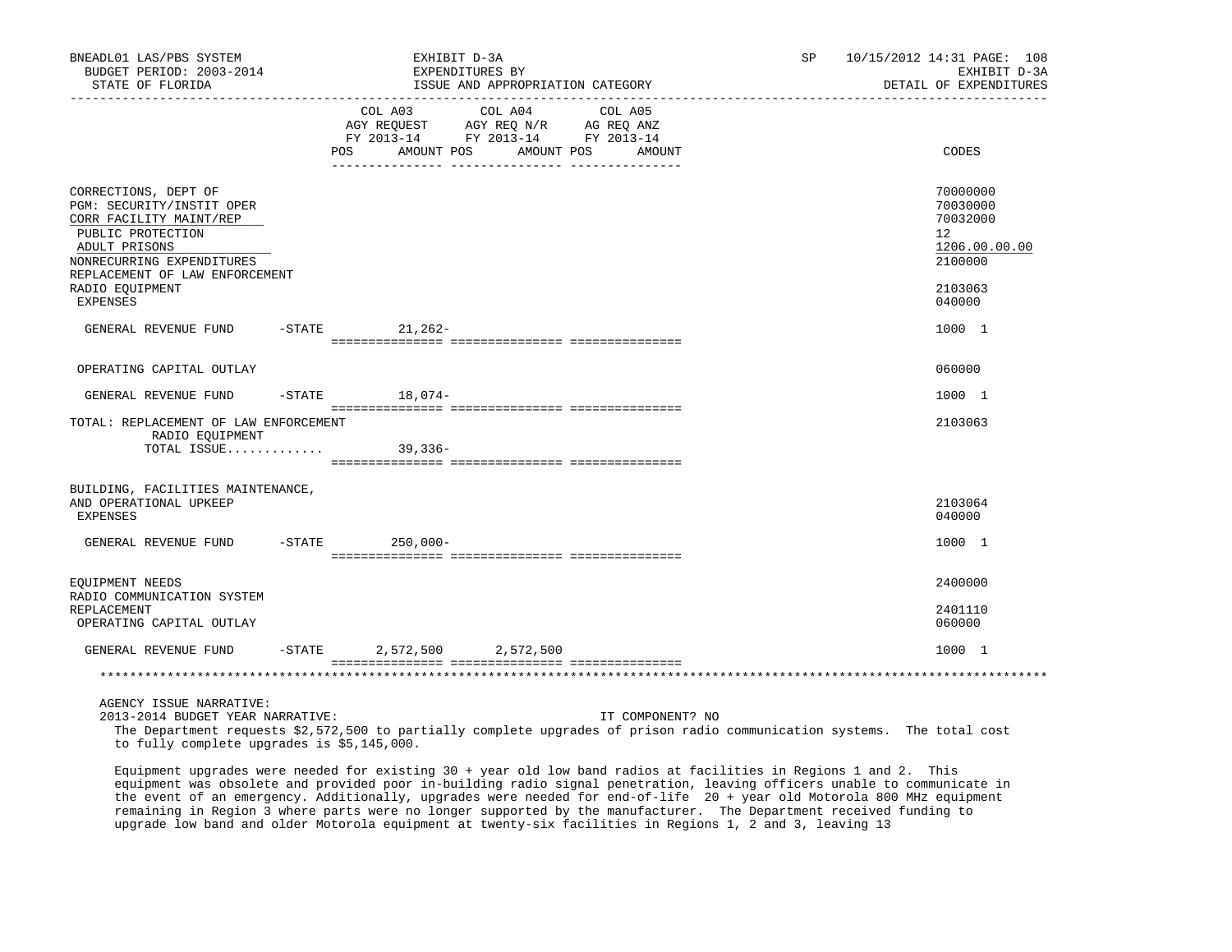| BNEADL01 LAS/PBS SYSTEM<br>BUDGET PERIOD: 2003-2014<br>STATE OF FLORIDA                                                                                             | EXHIBIT D-3A<br>EXPENDITURES BY<br>ISSUE AND APPROPRIATION CATEGORY                                                                         | 10/15/2012 14:31 PAGE: 109<br>SP<br>EXHIBIT D-3A<br>DETAIL OF EXPENDITURES |
|---------------------------------------------------------------------------------------------------------------------------------------------------------------------|---------------------------------------------------------------------------------------------------------------------------------------------|----------------------------------------------------------------------------|
|                                                                                                                                                                     | COL A03 COL A04 COL A05<br>AGY REQUEST AGY REQ N/R AG REQ ANZ<br>FY 2013-14 FY 2013-14 FY 2013-14<br>AMOUNT POS AMOUNT POS<br>POS<br>AMOUNT | CODES                                                                      |
| CORRECTIONS, DEPT OF<br>PGM: SECURITY/INSTIT OPER<br>CORR FACILITY MAINT/REP<br>PUBLIC PROTECTION<br>ADULT PRISONS<br>EQUIPMENT NEEDS<br>RADIO COMMUNICATION SYSTEM |                                                                                                                                             | 70000000<br>70030000<br>70032000<br>12<br>1206.00.00.00<br>2400000         |
| REPLACEMENT                                                                                                                                                         |                                                                                                                                             | 2401110                                                                    |

facilities/institutions operating on older Motorola 800 MHz equipment.

 The remaining 13 facilities/institutions operating on the end-of-Life Motorola equipment is experiencing a 50 to 60 percent fallout/non-repairable rate when units are sent to the service shop for repair due to very limited/no availability of parts. The remaining Motorola 800 MHz radio systems have been repaired numerous times over the past 20+ plus years making these obsolete radios increasingly unreliable, thereby placing staff at risk in emergency situations. Based on calculations from the State Technology Law Enforcement Radio Plan, portable radios should be replaced every 6 years.

 This issue is consistent with the Florida Strategic Plan for Economic Development strategy to improve the efficiency and effectiveness of government agencies at all levels.

 Activity: Maintenance \*\*\*\*\*\*\*\*\*\*\*\*\*\*\*\*\*\*\*\*\*\*\*\*\*\*\*\*\*\*\*\*\*\*\*\*\*\*\*\*\*\*\*\*\*\*\*\*\*\*\*\*\*\*\*\*\*\*\*\*\*\*\*\*\*\*\*\*\*\*\*\*\*\*\*\*\*\*\*\*\*\*\*\*\*\*\*\*\*\*\*\*\*\*\*\*\*\*\*\*\*\*\*\*\*\*\*\*\*\*\*\*\*\*\*\*\*\*\*\*\*\*\*\*\*\*\*

| REPLACE PRISONER TRANSPORT BUSES |           |           |           |         |
|----------------------------------|-----------|-----------|-----------|---------|
| AND VANS                         |           |           |           | 2401510 |
| SPECIAL CATEGORIES               |           |           |           | 100000  |
| ACOUISITION/MOTOR VEHICLES       |           |           |           | 100021  |
|                                  |           |           |           |         |
| GENERAL REVENUE FUND             | $-$ STATE | 2,197,063 | 2,197,063 | 1000    |
|                                  |           |           |           |         |
|                                  |           |           |           |         |

AGENCY ISSUE NARRATIVE:

2013-2014 BUDGET YEAR NARRATIVE: IT COMPONENT? NO

 The Department requests funding for five (5) buses in the amount of \$955,900 and forty-five (45) transport vans in the amount of \$1,241,163 to replace some of the vehicles that exceed the Department of Management Services (DMS) disposal criteria. Total request is \$2,197,063.

 The Department's fleet has approximately 3,267 vehicles and the majority of the vehicles are not in acceptable condition according to the DMS disposal criteria. The fleet has an average age of 15 years and average mileage in excess of 145,000 miles with approximately 77% of the fleet eligible for disposal. More specifically, 38 of the 42 transport buses in the Department's fleet exceed DMS's disposal criteria of 10 years or 110,000 miles. Two hundred and eighty-nine (289) of the three hundred and eighty-two (382) 15 passenger transport vans exceed the disposal criteria of 12 years or 150,000 miles.

Due to the age and condition of the Department's bus and van fleet, breakdowns during transport are a frequent occurence.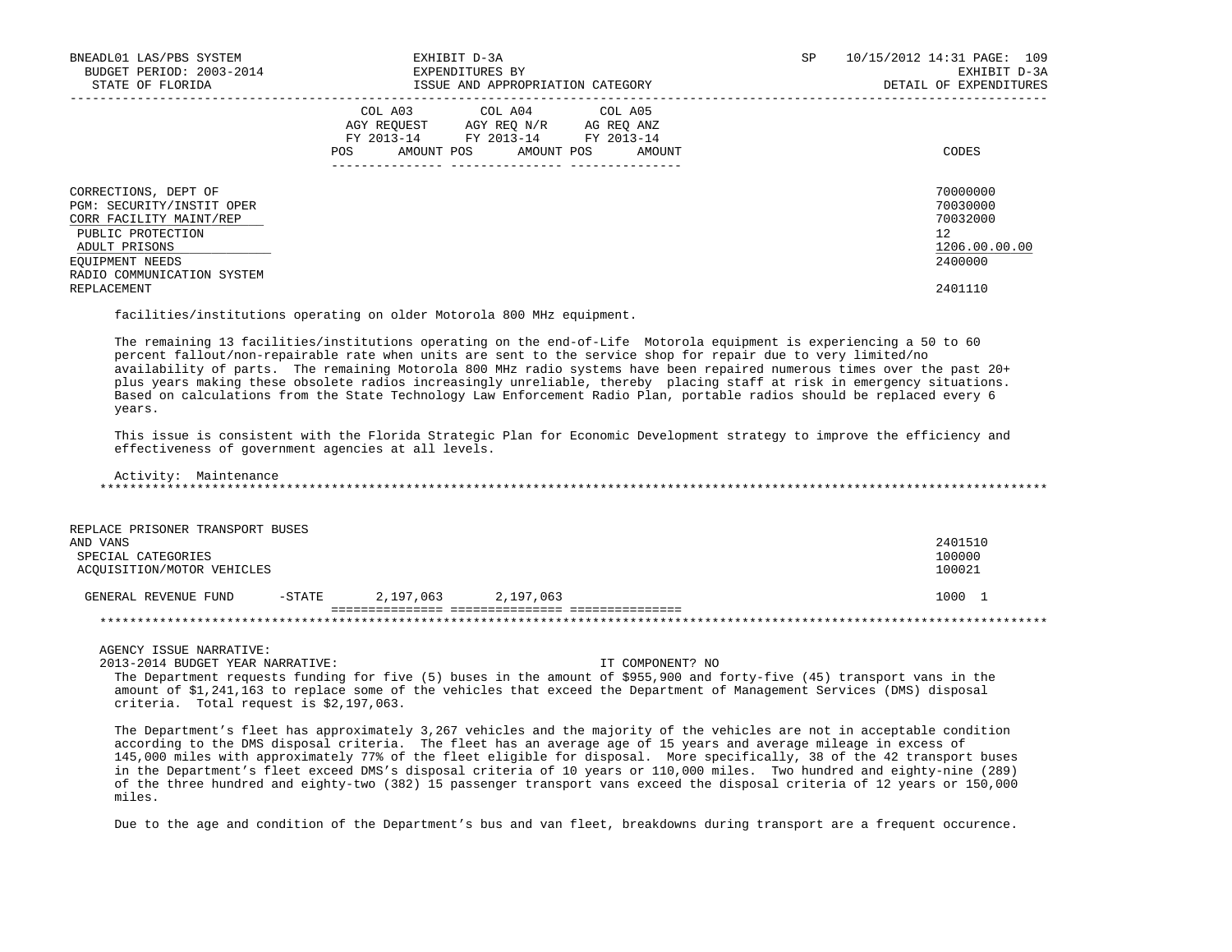| BNEADL01 LAS/PBS SYSTEM<br>BUDGET PERIOD: 2003-2014<br>STATE OF FLORIDA                                                                                                   | EXHIBIT D-3A<br>EXPENDITURES BY<br>ISSUE AND APPROPRIATION CATEGORY                                                                               | SP<br>10/15/2012 14:31 PAGE: 110<br>EXHIBIT D-3A<br>DETAIL OF EXPENDITURES |
|---------------------------------------------------------------------------------------------------------------------------------------------------------------------------|---------------------------------------------------------------------------------------------------------------------------------------------------|----------------------------------------------------------------------------|
|                                                                                                                                                                           | COL A04 COL A05<br>COL A03<br>AGY REQUEST AGY REO N/R AG REO ANZ<br>FY 2013-14 FY 2013-14 FY 2013-14<br>AMOUNT POS<br>AMOUNT POS<br>POS<br>AMOUNT | CODES                                                                      |
| CORRECTIONS, DEPT OF<br>PGM: SECURITY/INSTIT OPER<br>CORR FACILITY MAINT/REP<br>PUBLIC PROTECTION<br>ADULT PRISONS<br>EOUIPMENT NEEDS<br>REPLACE PRISONER TRANSPORT BUSES |                                                                                                                                                   | 70000000<br>70030000<br>70032000<br>12<br>1206.00.00.00<br>2400000         |
| AND VANS                                                                                                                                                                  |                                                                                                                                                   | 2401510                                                                    |

 Breakdowns over the past year have involved blown tires, loss of suspension/steering, engine overheating, engine failure, transmission failure, brake failure, and holes in the structure due to rust. Breakdowns that occur on roadways requires staff to contact their home institution and local institutions for assistance as well as contacting local and state law enforcement agencies to provide additional armed security while awaiting additional vehicles.

 When transport vehicles breakdown in route, inmates must be offloaded and reloaded in a non-secure environment, typically with only two officers. Depending on the distance from the nearest facility, it may take several hours for assistance to arrive.

 This issue is consistent with the Florida Strategic Plan for Economic Development strategy to improve the efficiency and effectiveness of government agencies at all levels.

 Activity Reference: Maintenance \*\*\*\*\*\*\*\*\*\*\*\*\*\*\*\*\*\*\*\*\*\*\*\*\*\*\*\*\*\*\*\*\*\*\*\*\*\*\*\*\*\*\*\*\*\*\*\*\*\*\*\*\*\*\*\*\*\*\*\*\*\*\*\*\*\*\*\*\*\*\*\*\*\*\*\*\*\*\*\*\*\*\*\*\*\*\*\*\*\*\*\*\*\*\*\*\*\*\*\*\*\*\*\*\*\*\*\*\*\*\*\*\*\*\*\*\*\*\*\*\*\*\*\*\*\*\*

| ANNUALIZATION OF ADMINISTERED     |        |         |         |  |  |  |  |
|-----------------------------------|--------|---------|---------|--|--|--|--|
| FUNDS APPROPRIATIONS              |        |         | 26A0000 |  |  |  |  |
| STATE HEALTH INSURANCE ADJUSTMENT |        |         |         |  |  |  |  |
| FOR FY 2012-13 - 10 MONTHS        |        |         |         |  |  |  |  |
| ANNUALIZATION                     |        |         | 26A1830 |  |  |  |  |
| SALARIES AND BENEFITS             |        |         | 010000  |  |  |  |  |
|                                   |        |         |         |  |  |  |  |
| GENERAL REVENUE FUND              | -STATE | 361,940 | 1000 1  |  |  |  |  |
|                                   |        |         |         |  |  |  |  |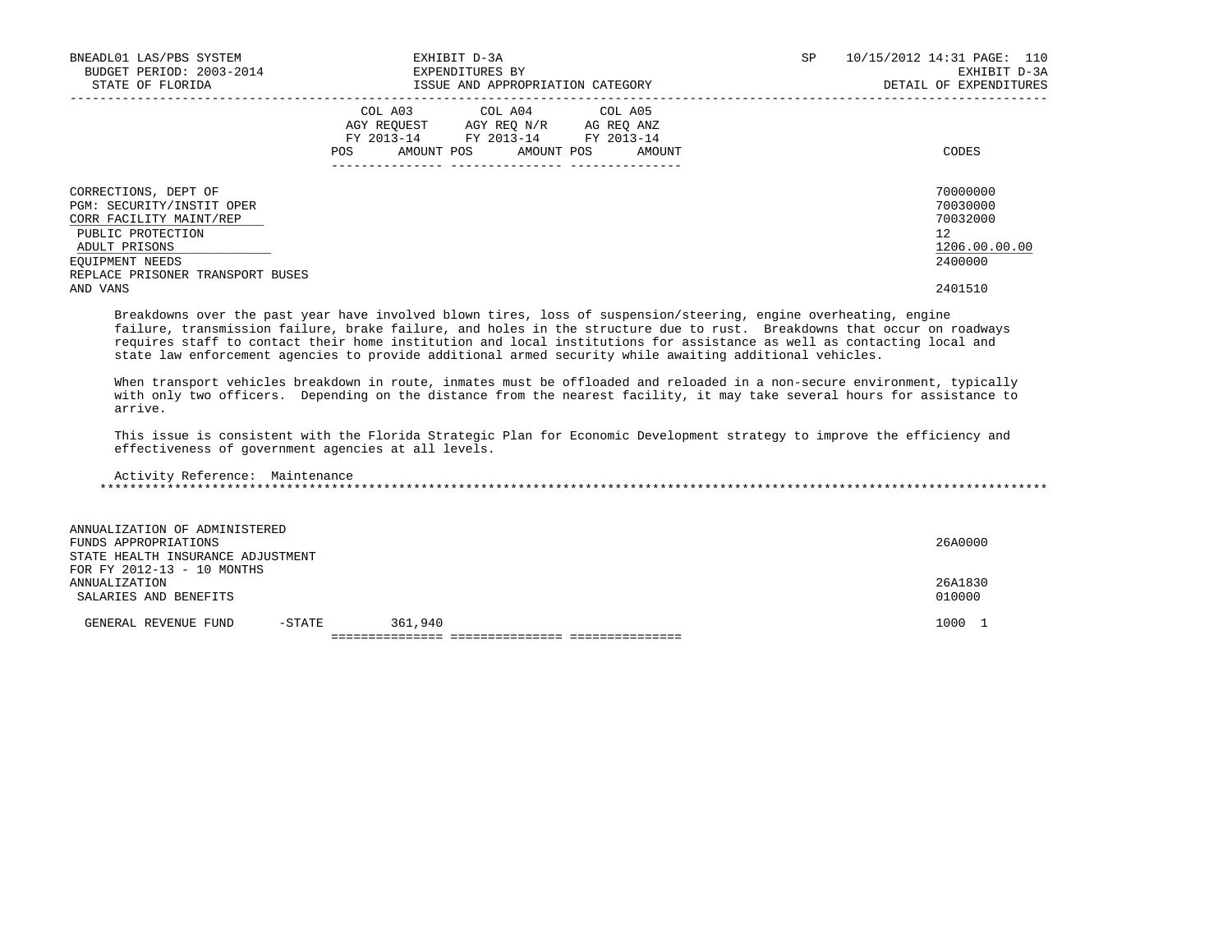| BNEADL01 LAS/PBS SYSTEM<br>BUDGET PERIOD: 2003-2014<br>STATE OF FLORIDA                                                                                                                                                      |        | EXPENDITURES BY | EXHIBIT D-3A<br>ISSUE AND APPROPRIATION CATEGORY                                                  | SP                               | 10/15/2012 14:31 PAGE: 111<br>EXHIBIT D-3A<br>DETAIL OF EXPENDITURES |                                                                                                                |  |  |
|------------------------------------------------------------------------------------------------------------------------------------------------------------------------------------------------------------------------------|--------|-----------------|---------------------------------------------------------------------------------------------------|----------------------------------|----------------------------------------------------------------------|----------------------------------------------------------------------------------------------------------------|--|--|
|                                                                                                                                                                                                                              |        |                 | COL A03 COL A04 COL A05<br>AGY REQUEST AGY REO N/R AG REO ANZ<br>FY 2013-14 FY 2013-14 FY 2013-14 | POS AMOUNT POS AMOUNT POS AMOUNT |                                                                      | CODES                                                                                                          |  |  |
| CORRECTIONS, DEPT OF<br>PGM: SECURITY/INSTIT OPER<br>CORR FACILITY MAINT/REP<br>PUBLIC PROTECTION<br>ADULT PRISONS<br>CAPITAL IMPROVEMENT PLAN<br>ENVIRONMENTAL PROJECTS<br>FIXED CAPITAL OUTLAY<br>CORR ENVIRONMENTAL DEFIC |        |                 |                                                                                                   |                                  |                                                                      | 70000000<br>70030000<br>70032000<br>12 <sup>°</sup><br>1206.00.00.00<br>9900000<br>990E000<br>080000<br>088302 |  |  |
| GENERAL REVENUE FUND                                                                                                                                                                                                         | -STATE |                 | 2,035,900 2,035,900                                                                               |                                  |                                                                      | 1000 1                                                                                                         |  |  |
|                                                                                                                                                                                                                              |        |                 |                                                                                                   |                                  |                                                                      |                                                                                                                |  |  |

AGENCY NARRATIVE:

 2013-2014 BUDGET YEAR NARRATIVE: CORR ENVIRONMENTAL DEFIC IT COMPONENT? NO The Department of Corrections Fixed Capital Outlay Legislative Budget Request for 2013-14 to address correction of environmental deficiencies at facilities statewide is \$2,035,900. The Department is responsible for maintaining environmental systems at facilities statewide and ensuring compliance with state and local environmental guidelines. The fiscal year 2013-14 request is to address the most critical environmental needs; this includes upgrade/renovation of Hamilton CI and Union CI lift stations; upgrade/renovation of Sumter CI and Dinsmore Work Release Center wastewater treatment plant and upgrade of liquid propane gas storage tanks statewide to be in compliance with Department of Environmental Protection guidelines.

 The lift station upgrades and wastewater treatment plant upgrades are required to ensure compliance with environmental rules and regulations. The failure of either lift stations or water/wastewater treatment plants would force these facilities to shut down, reducing system capacity, as they will no longer be able to properly manage water/wastewater operations. In addition, upgrades to the liquid propane storage tanks is required to bring agency owned storage tanks throughout the state into compliance with newly implemented regulations. This request includes \$630,000 to address environmental deficiencies at work release centers.

 This issue is consistent with the Florida Strategic Plan for Economic Development strategy to improve the efficiency and effectiveness of government agencies at all levels.

| Refer to the accompanying CIP-5 forms for project finance details. |  |
|--------------------------------------------------------------------|--|
|                                                                    |  |

| ESTIMATED EXPENDITURES - FIXED |           |            |         |  |
|--------------------------------|-----------|------------|---------|--|
| CAPITAL OUTLAY                 |           |            | 990I000 |  |
| FIXED CAPITAL OUTLAY           |           |            | 080000  |  |
| CORRECTIONAL FAC-LEASE PUR     |           |            | 080027  |  |
|                                |           |            |         |  |
| GENERAL REVENUE FUND           | $-$ STATE | 64,527,183 | 1000    |  |
|                                |           |            |         |  |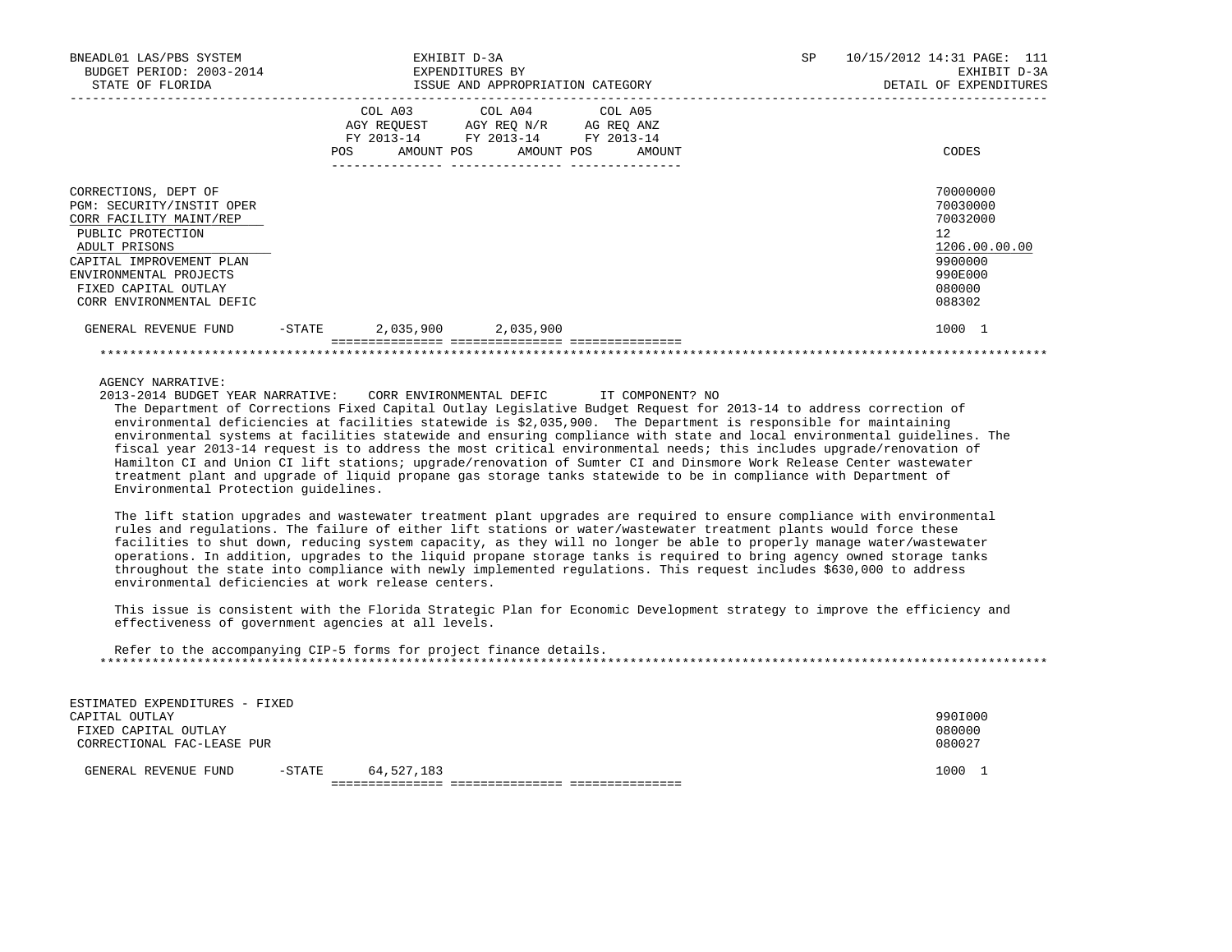| BNEADL01 LAS/PBS SYSTEM<br>BUDGET PERIOD: 2003-2014<br>STATE OF FLORIDA                                                                                                                          | EXPENDITURES BY | EXHIBIT D-3A<br>ISSUE AND APPROPRIATION CATEGORY                                                                                      |  | SP and the set of the set of the set of the set of the set of the set of the set of the set of the set of the set of the set of the set of the set of the set of the set of the set of the set of the set of the set of the se | 10/15/2012 14:31 PAGE: 112<br>EXHIBIT D-3A<br>DETAIL OF EXPENDITURES                    |
|--------------------------------------------------------------------------------------------------------------------------------------------------------------------------------------------------|-----------------|---------------------------------------------------------------------------------------------------------------------------------------|--|--------------------------------------------------------------------------------------------------------------------------------------------------------------------------------------------------------------------------------|-----------------------------------------------------------------------------------------|
|                                                                                                                                                                                                  |                 | COL A03 COL A04 COL A05<br>AGY REQUEST AGY REQ N/R AG REQ ANZ<br>FY 2013-14 FY 2013-14 FY 2013-14<br>POS AMOUNT POS AMOUNT POS AMOUNT |  |                                                                                                                                                                                                                                | CODES                                                                                   |
| CORRECTIONS, DEPT OF<br>PGM: SECURITY/INSTIT OPER<br>CORR FACILITY MAINT/REP<br>PUBLIC PROTECTION<br>ADULT PRISONS<br>CAPITAL IMPROVEMENT PLAN<br>MAINTENANCE AND REPAIR<br>FIXED CAPITAL OUTLAY |                 |                                                                                                                                       |  |                                                                                                                                                                                                                                | 70000000<br>70030000<br>70032000<br>12<br>1206.00.00.00<br>9900000<br>990M000<br>080000 |
| MAJ REP, RENO & IMP/MAJ INS<br>GENERAL REVENUE FUND                                                                                                                                              |                 | -STATE 9,354,381 9,354,381                                                                                                            |  |                                                                                                                                                                                                                                | 083258<br>1000 1                                                                        |
|                                                                                                                                                                                                  |                 |                                                                                                                                       |  |                                                                                                                                                                                                                                |                                                                                         |

AGENCY NARRATIVE:

 2013-2014 BUDGET YEAR NARRATIVE: MAJ REP,RENO & IMP/MAJ INS IT COMPONENT? NO The Department of Corrections Fixed Capital Outlay Legislative Budget Request for 2013-14 to address major repair and renovations at facilities statewide is \$9,354,381. The Department is responsible for the major repair and renovation needs of over 80 facilities statewide. Many of these facilities are old and the physical plant systems are well past their original operational life expectancy. The fiscal year 2013-14 request for facilities major repairs and renovations is to address the most critical needs; this includes \$4 million to repair or replace roofs at facilities statewide and \$4.4 million to replace/upgrade electrical distribution system at several facilities. Due to budget constraints in previous years, many of the issues in the fiscal year 2013-14 request are to address building systems which are currently failing (i.e. leaking roofs, faulty electrical systems, etc).

This request includes \$1,300,300 for major repairs, renovations and improvements to work release centers.

 This issue is consistent with the Florida Strategic Plan for Economic Development strategy to improve the efficiency and effectiveness of government agencies at all levels.

 Refer to the accompanying CIP-5 forms for project finance details. \*\*\*\*\*\*\*\*\*\*\*\*\*\*\*\*\*\*\*\*\*\*\*\*\*\*\*\*\*\*\*\*\*\*\*\*\*\*\*\*\*\*\*\*\*\*\*\*\*\*\*\*\*\*\*\*\*\*\*\*\*\*\*\*\*\*\*\*\*\*\*\*\*\*\*\*\*\*\*\*\*\*\*\*\*\*\*\*\*\*\*\*\*\*\*\*\*\*\*\*\*\*\*\*\*\*\*\*\*\*\*\*\*\*\*\*\*\*\*\*\*\*\*\*\*\*\*

| DEBT SERVICE<br>FIXED CAPITAL OUTLAY<br>CORRECTIONAL FAC-LEASE PUR |                                     | 990N001<br>080000<br>080027 |
|--------------------------------------------------------------------|-------------------------------------|-----------------------------|
| -STATE<br>GENERAL REVENUE FUND                                     | 7,812,201                           | 1000 1                      |
| TOTAL: ADULT PRISONS<br>BY FUND TYPE                               |                                     | 1206.00.00.00               |
| GENERAL REVENUE FUND<br>SALARY RATE 18, 355, 242                   | 543.00<br>16,159,844<br>176,196,482 | 1000                        |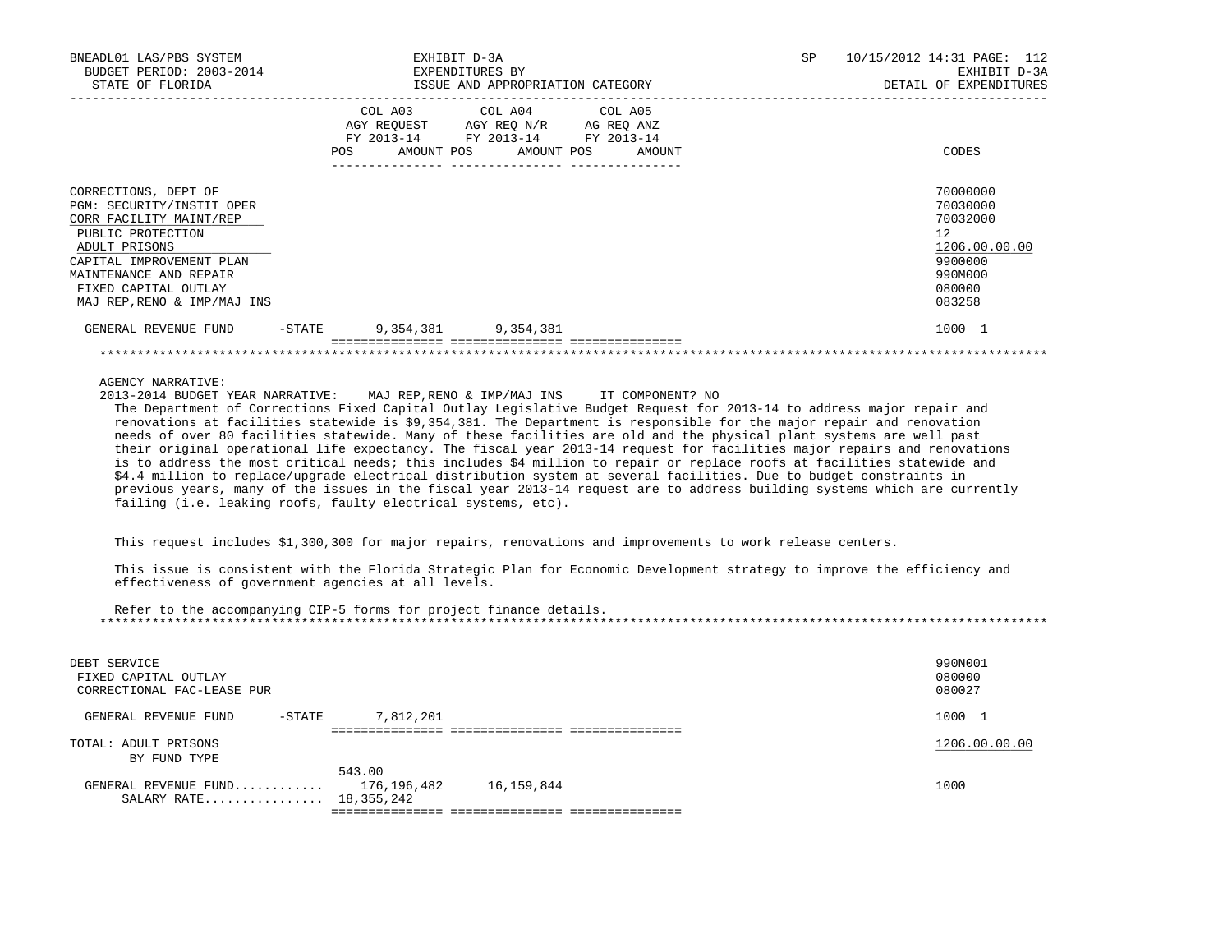| BNEADL01 LAS/PBS SYSTEM<br>BUDGET PERIOD: 2003-2014<br>STATE OF FLORIDA                                                                                                                                                                                             |                                        | EXHIBIT D-3A<br>EXPENDITURES BY<br>ISSUE AND APPROPRIATION CATEGORY                                                       | SP <sub>2</sub> | 10/15/2012 14:31 PAGE: 113<br>EXHIBIT D-3A<br>DETAIL OF EXPENDITURES                    |
|---------------------------------------------------------------------------------------------------------------------------------------------------------------------------------------------------------------------------------------------------------------------|----------------------------------------|---------------------------------------------------------------------------------------------------------------------------|-----------------|-----------------------------------------------------------------------------------------|
|                                                                                                                                                                                                                                                                     | POS<br>AMOUNT POS                      | COL A03 COL A04 COL A05<br>AGY REQUEST AGY REQ N/R AG REQ ANZ<br>FY 2013-14 FY 2013-14 FY 2013-14<br>AMOUNT POS<br>AMOUNT |                 | CODES                                                                                   |
| CORRECTIONS, DEPT OF<br>PGM: SECURITY/INSTIT OPER<br>SECURITY MANAGEMENT<br>GOV OPERATIONS/SUPPORT<br>EXEC LEADERSHIP/SUPPRT SVC<br>INTRA-AGENCY REORGANIZATIONS<br>TRANSFER FUNDS FROM CURRENT<br>BUDGET ENTITY STRUCTURE<br>SALARY RATE<br>SALARY RATE 16,867,264 |                                        |                                                                                                                           |                 | 70000000<br>70030000<br>70033000<br>16<br>1602.00.00.00<br>1800000<br>1800160<br>000000 |
| SALARIES AND BENEFITS                                                                                                                                                                                                                                               |                                        |                                                                                                                           |                 | 010000                                                                                  |
| GENERAL REVENUE FUND -STATE 22,541,623<br>CORRECTION WORK PROGRAM TF-STATE<br>FEDERAL GRANTS TRUST FUND -FEDERL 348,541                                                                                                                                             | 64,862                                 |                                                                                                                           |                 | 1000 1<br>2151 1<br>2261 3                                                              |
| TOTAL POSITIONS 364.00<br>TOTAL APPRO 22,955,026                                                                                                                                                                                                                    |                                        |                                                                                                                           |                 |                                                                                         |
| OTHER PERSONAL SERVICES                                                                                                                                                                                                                                             |                                        |                                                                                                                           |                 | 030000                                                                                  |
| GENERAL REVENUE FUND -STATE<br>GRANTS AND DONATIONS TF -STATE                                                                                                                                                                                                       | 662,572<br>75,000                      |                                                                                                                           |                 | 1000 1<br>2339 1                                                                        |
| TOTAL APPRO                                                                                                                                                                                                                                                         | 737,572                                |                                                                                                                           |                 |                                                                                         |
| <b>EXPENSES</b>                                                                                                                                                                                                                                                     |                                        |                                                                                                                           |                 | 040000                                                                                  |
| GENERAL REVENUE FUND -STATE<br>CORRECTION WORK PROGRAM TF-STATE<br>FEDERAL GRANTS TRUST FUND -FEDERL<br>GRANTS AND DONATIONS TF -STATE<br>SALE/GOODS & SERVICES TF - STATE 1,678,250                                                                                | 5,547,859<br>1,959<br>4,450<br>226,785 |                                                                                                                           |                 | 1000 1<br>2151 1<br>2261 3<br>2339 1<br>2606 1                                          |
| TOTAL APPRO                                                                                                                                                                                                                                                         | 7,459,303                              |                                                                                                                           |                 |                                                                                         |
| OPERATING CAPITAL OUTLAY                                                                                                                                                                                                                                            |                                        |                                                                                                                           |                 | 060000                                                                                  |
| GENERAL REVENUE FUND                                                                                                                                                                                                                                                | $-$ STATE 278, 220                     |                                                                                                                           |                 | 1000 1                                                                                  |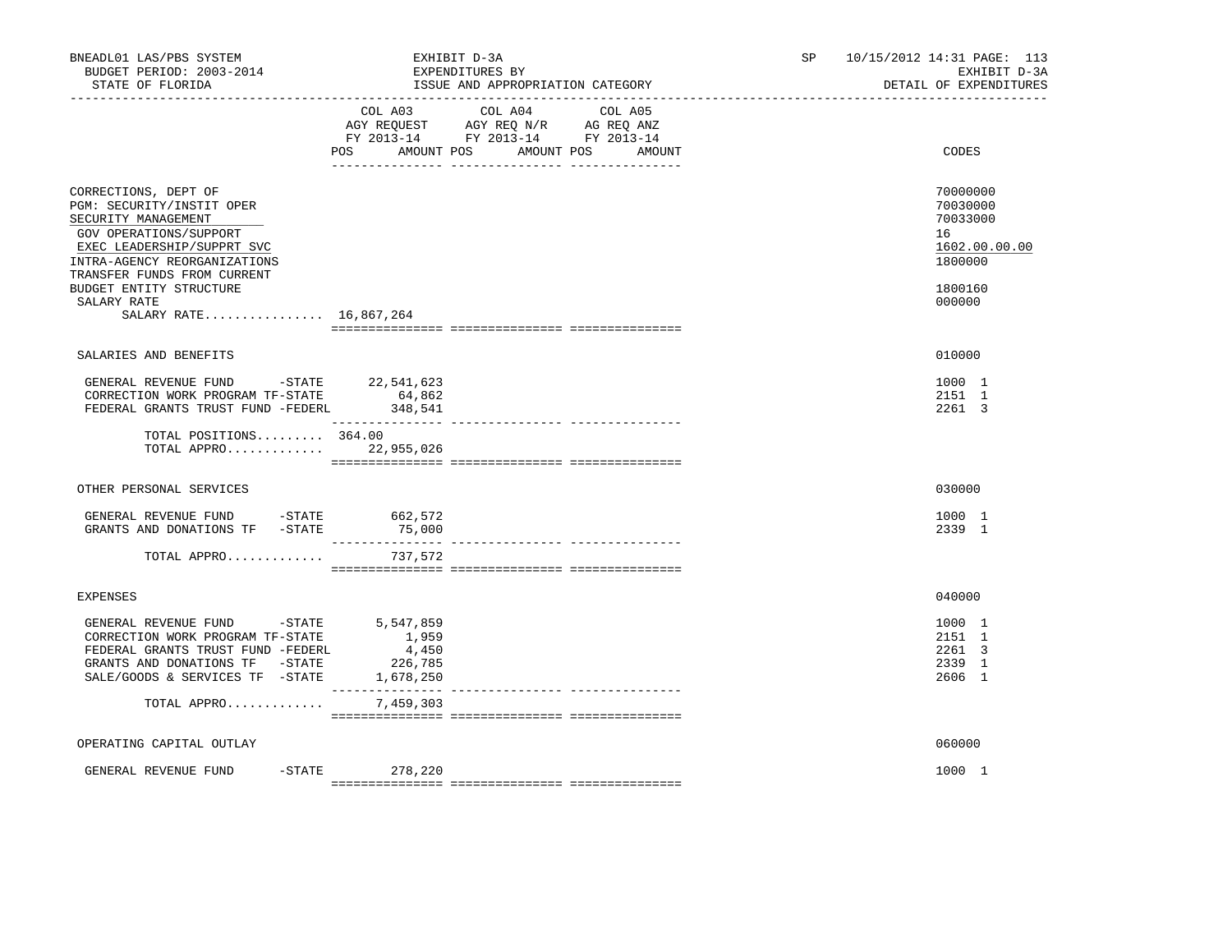| BNEADL01 LAS/PBS SYSTEM<br>BUDGET PERIOD: 2003-2014<br>STATE OF FLORIDA                                                                                                                                                                                                 |                              | EXHIBIT D-3A<br>EXPENDITURES BY<br>ISSUE AND APPROPRIATION CATEGORY                                               | SP <sub>2</sub> | 10/15/2012 14:31 PAGE: 114<br>EXHIBIT D-3A<br>DETAIL OF EXPENDITURES                              |
|-------------------------------------------------------------------------------------------------------------------------------------------------------------------------------------------------------------------------------------------------------------------------|------------------------------|-------------------------------------------------------------------------------------------------------------------|-----------------|---------------------------------------------------------------------------------------------------|
|                                                                                                                                                                                                                                                                         | COL A03<br>POS<br>AMOUNT POS | COL A04<br>COL A05<br>AGY REQUEST AGY REQ N/R AG REQ ANZ<br>FY 2013-14 FY 2013-14 FY 2013-14<br>AMOUNT POS AMOUNT |                 | CODES                                                                                             |
| CORRECTIONS, DEPT OF<br>PGM: SECURITY/INSTIT OPER<br>SECURITY MANAGEMENT<br>GOV OPERATIONS/SUPPORT<br>EXEC LEADERSHIP/SUPPRT SVC<br>INTRA-AGENCY REORGANIZATIONS<br>TRANSFER FUNDS FROM CURRENT<br>BUDGET ENTITY STRUCTURE<br>SPECIAL CATEGORIES<br>CONTRACTED SERVICES |                              |                                                                                                                   |                 | 70000000<br>70030000<br>70033000<br>16<br>1602.00.00.00<br>1800000<br>1800160<br>100000<br>100777 |
| GENERAL REVENUE FUND -STATE                                                                                                                                                                                                                                             | 3,026,171                    |                                                                                                                   |                 | 1000 1                                                                                            |
| SALARY INCENTIVE PAYMENTS                                                                                                                                                                                                                                               |                              |                                                                                                                   |                 | 103290                                                                                            |
| GENERAL REVENUE FUND -STATE 100,080<br>CORRECTION WORK PROGRAM TF-STATE                                                                                                                                                                                                 | 1,655                        |                                                                                                                   |                 | 1000 1<br>2151 1                                                                                  |
| TOTAL APPRO $101,735$                                                                                                                                                                                                                                                   |                              |                                                                                                                   |                 |                                                                                                   |
| LEASE/PURCHASE/EQUIPMENT                                                                                                                                                                                                                                                |                              |                                                                                                                   |                 | 105281                                                                                            |
| GENERAL REVENUE FUND -STATE 144,804                                                                                                                                                                                                                                     |                              |                                                                                                                   |                 | 1000 1                                                                                            |
| TR/DMS/HR SVCS/STW CONTRCT                                                                                                                                                                                                                                              |                              |                                                                                                                   |                 | 107040                                                                                            |
| GENERAL REVENUE FUND                                                                                                                                                                                                                                                    | $-STATE$<br>4,329            |                                                                                                                   |                 | 1000 1                                                                                            |
| TOTAL: TRANSFER FUNDS FROM CURRENT<br>BUDGET ENTITY STRUCTURE<br>TOTAL POSITIONS 364.00<br>TOTAL ISSUE 34,707,160<br>TOTAL SALARY RATE 16,867,264                                                                                                                       |                              |                                                                                                                   |                 | 1800160                                                                                           |
|                                                                                                                                                                                                                                                                         |                              |                                                                                                                   |                 |                                                                                                   |

2013-2014 BUDGET YEAR NARRATIVE: IT COMPONENT? NO

 The Department requests to consolidate the current ten- entity structure for the Security and Institutional Operations program into a more relevant five-entity structure. Currently, the cost of a single institution may be spread over as many as five budget entities. For most reporting purposes, these costs must be merged in order to provide a comprehensive picture of institutional operations. In addition, an institution's mission may change during the fiscal year in order to meet the management needs of the department. All institutional costs have been and will continue to be captured by unique organizational codes that render the current entity structure cumbersome and unnecessary. The Department proposes to consolidate the current structure into the following services for management efficiency and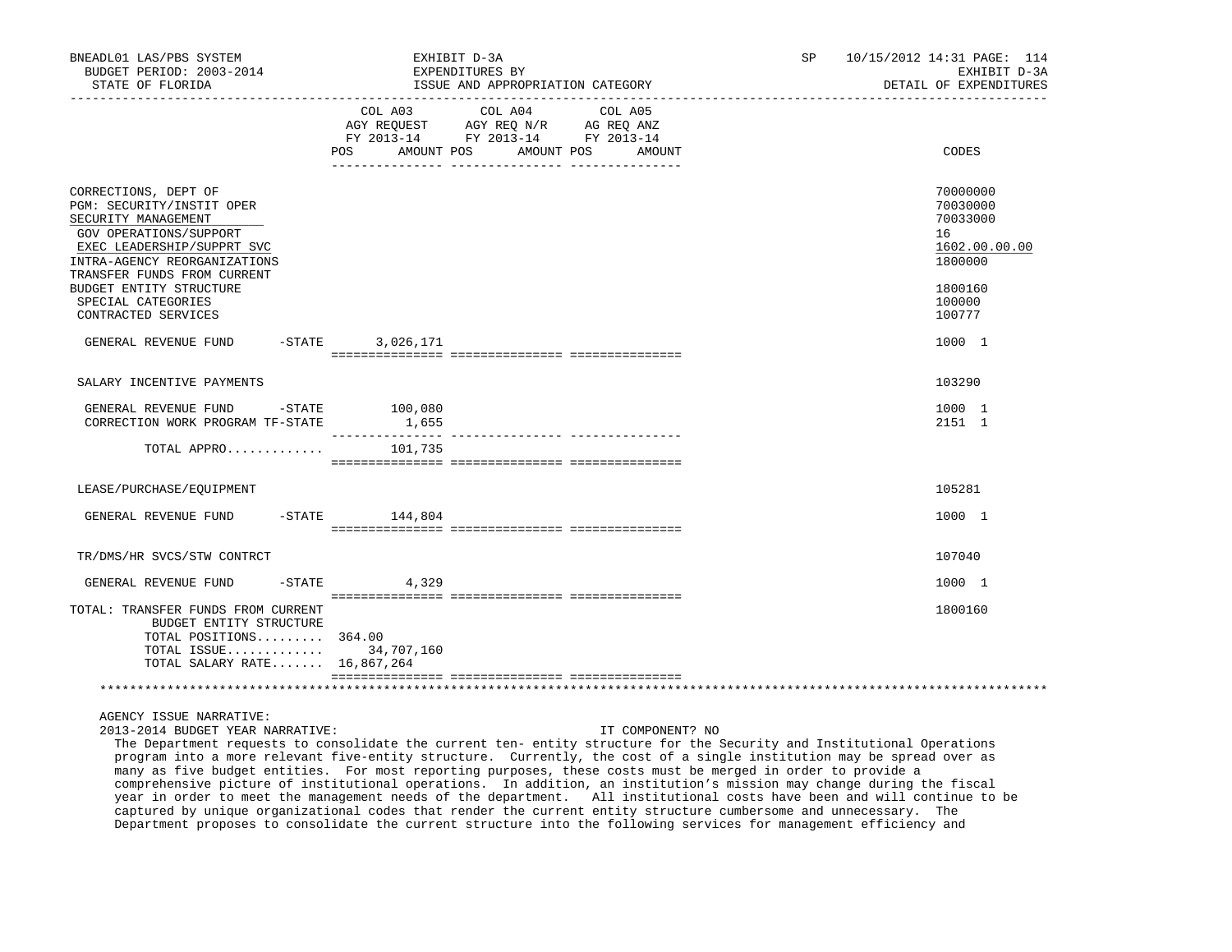| BNEADL01 LAS/PBS SYSTEM<br>BUDGET PERIOD: 2003-2014<br>STATE OF FLORIDA                                                                                                                                                                                                                                                                                                                                                |                  | EXHIBIT D-3A<br>EXPENDITURES BY<br>ISSUE AND APPROPRIATION CATEGORY                                                                                        |                                      | SP                   |               | 10/15/2012 14:31 PAGE: 115<br>EXHIBIT D-3A<br>DETAIL OF EXPENDITURES |
|------------------------------------------------------------------------------------------------------------------------------------------------------------------------------------------------------------------------------------------------------------------------------------------------------------------------------------------------------------------------------------------------------------------------|------------------|------------------------------------------------------------------------------------------------------------------------------------------------------------|--------------------------------------|----------------------|---------------|----------------------------------------------------------------------|
| ____________________                                                                                                                                                                                                                                                                                                                                                                                                   |                  | $\begin{tabular}{lcccc} COL A03 & COL A04 & COL A05 \\ AGY REQUEST & AGY REQ N/R & AG REQ ANZ \\ FY & 2013-14 & FY & 2013-14 & FY & 2013-14 \end{tabular}$ |                                      |                      |               |                                                                      |
|                                                                                                                                                                                                                                                                                                                                                                                                                        |                  | POS AMOUNT POS AMOUNT POS AMOUNT                                                                                                                           |                                      |                      |               | CODES                                                                |
| CORRECTIONS, DEPT OF<br>PGM: SECURITY/INSTIT OPER<br>SECURITY MANAGEMENT<br>GOV OPERATIONS/SUPPORT<br>EXEC LEADERSHIP/SUPPRT SVC<br>INTRA-AGENCY REORGANIZATIONS<br>TRANSFER FUNDS FROM CURRENT                                                                                                                                                                                                                        |                  |                                                                                                                                                            |                                      |                      |               | 70000000<br>70030000<br>70033000<br>16<br>1602.00.00.00<br>1800000   |
| BUDGET ENTITY STRUCTURE                                                                                                                                                                                                                                                                                                                                                                                                |                  |                                                                                                                                                            |                                      |                      |               | 1800160                                                              |
| flexibility:                                                                                                                                                                                                                                                                                                                                                                                                           |                  |                                                                                                                                                            |                                      |                      |               |                                                                      |
| Custody Operations<br>Reception Center Operations<br>Public Service Work Squads and Work Release Centers<br>Security Management<br>Correctional Facility Maintenance<br>This issue is consistent with the Florida Strategic Plan for Economic Development Strategy to improve the efficiency and<br>effectiveness of government at all levels.<br>OAD transaction was utilized to balance to the actual appropriation. |                  |                                                                                                                                                            |                                      |                      |               |                                                                      |
| POSITION DETAIL OF SALARIES AND BENEFITS:                                                                                                                                                                                                                                                                                                                                                                              |                  |                                                                                                                                                            | FTE BASE RATE ADDITIVES BENEFITS     | SUBTOTAL             | $\frac{1}{6}$ | LAPSE LAPSED SALARIES<br>AND BENEFITS                                |
|                                                                                                                                                                                                                                                                                                                                                                                                                        |                  |                                                                                                                                                            |                                      |                      |               |                                                                      |
| A03 - AGY REQUEST FY 2013-14                                                                                                                                                                                                                                                                                                                                                                                           |                  |                                                                                                                                                            |                                      |                      |               |                                                                      |
| CHANGES TO CURRENTLY AUTHORIZED POSITIONS<br>P101 PROPOSED CLASS CODE                                                                                                                                                                                                                                                                                                                                                  |                  |                                                                                                                                                            |                                      |                      |               |                                                                      |
| N3300 001                                                                                                                                                                                                                                                                                                                                                                                                              |                  | 356.00   16,563,873                                                                                                                                        | 5,747,809 22,311,682 0.00 22,311,682 |                      |               |                                                                      |
| N3301 001<br>N3302 001                                                                                                                                                                                                                                                                                                                                                                                                 | $1.00$<br>$7.00$ | 45,156<br>258,235                                                                                                                                          |                                      |                      |               | 15,969 61,125 0.00 61,125<br>104,364 362,599 0.00 362,599            |
|                                                                                                                                                                                                                                                                                                                                                                                                                        |                  |                                                                                                                                                            |                                      |                      |               |                                                                      |
| TOTALS FOR ISSUE BY FUND<br>1000 GENERAL REVENUE FUND<br>2151 CORRECTION WORK PROGRAM TF<br>2261 FEDERAL GRANTS TRUST FUND                                                                                                                                                                                                                                                                                             |                  |                                                                                                                                                            |                                      |                      |               | 22, 311, 682<br>61,125<br>362,599                                    |
|                                                                                                                                                                                                                                                                                                                                                                                                                        |                  | 364.00 16,867,264                                                                                                                                          |                                      | 5,868,142 22,735,406 |               | ---------------<br>22,735,406                                        |
|                                                                                                                                                                                                                                                                                                                                                                                                                        |                  |                                                                                                                                                            |                                      |                      |               | ==============                                                       |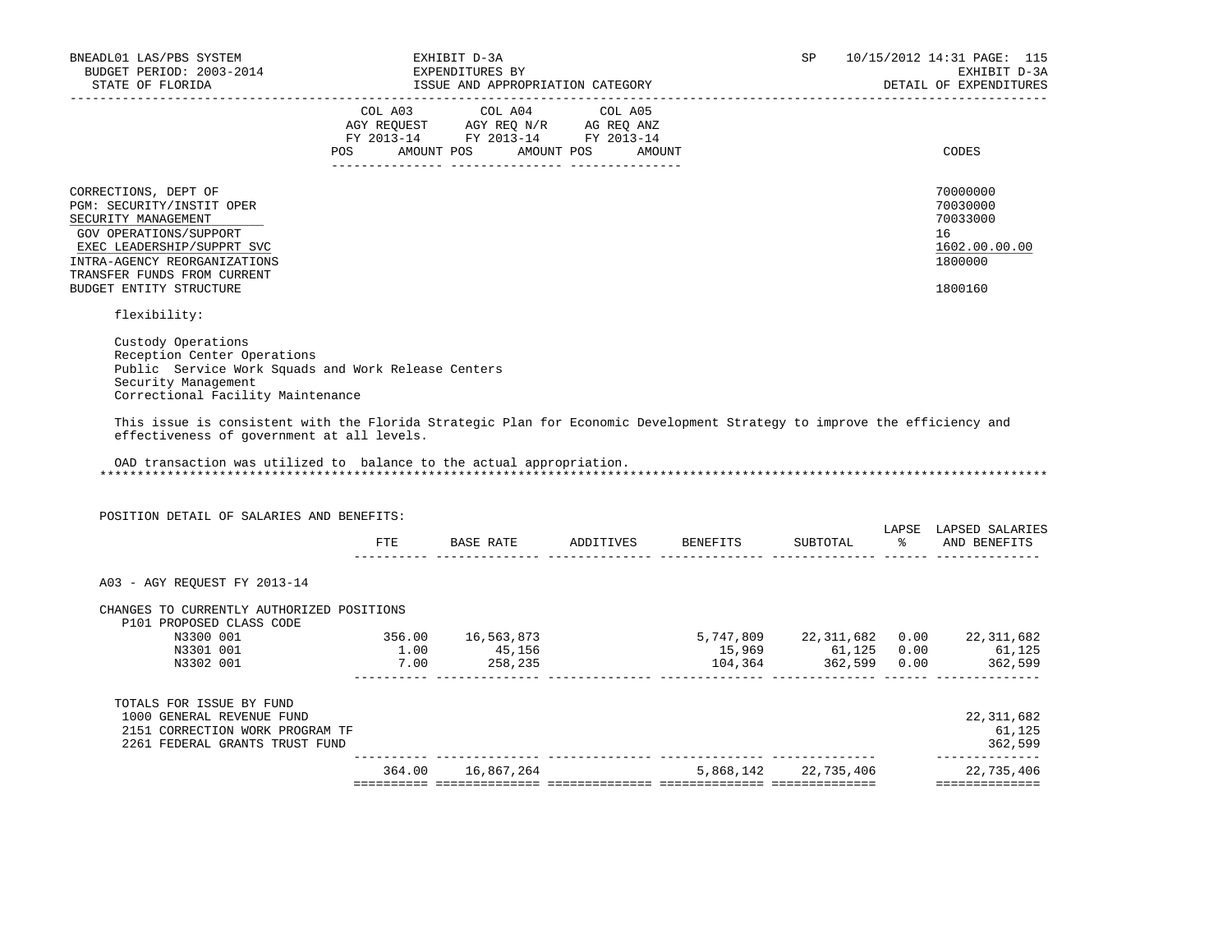| BNEADL01 LAS/PBS SYSTEM<br>BUDGET PERIOD: 2003-2014<br>STATE OF FLORIDA                                                                                                                                                    |                           | EXHIBIT D-3A<br>EXPENDITURES BY<br>ISSUE AND APPROPRIATION CATEGORY                             |                              | SP       | 10/15/2012 14:31 PAGE: 116<br>EXHIBIT D-3A<br>DETAIL OF EXPENDITURES          |
|----------------------------------------------------------------------------------------------------------------------------------------------------------------------------------------------------------------------------|---------------------------|-------------------------------------------------------------------------------------------------|------------------------------|----------|-------------------------------------------------------------------------------|
|                                                                                                                                                                                                                            | COL A03<br>POS FOR        | COL A04<br>AGY REQUEST AGY REQ N/R AG REQ ANZ<br>FY 2013-14 FY 2013-14 FY 2013-14<br>AMOUNT POS | COL A05<br>AMOUNT POS AMOUNT |          | CODES                                                                         |
| CORRECTIONS, DEPT OF<br>PGM: SECURITY/INSTIT OPER<br>SECURITY MANAGEMENT<br>GOV OPERATIONS/SUPPORT<br>EXEC LEADERSHIP/SUPPRT SVC<br>INTRA-AGENCY REORGANIZATIONS<br>TRANSFER FUNDS FROM CURRENT<br>BUDGET ENTITY STRUCTURE |                           |                                                                                                 |                              |          | 70000000<br>70030000<br>70033000<br>16<br>1602.00.00.00<br>1800000<br>1800160 |
| POSITION DETAIL OF SALARIES AND BENEFITS:                                                                                                                                                                                  | FTE                       | BASE RATE                                                                                       | ADDITIVES BENEFITS           | SUBTOTAL | LAPSE LAPSED SALARIES<br>- 20년<br>AND BENEFITS                                |
| A03 - AGY REQUEST FY 2013-14<br>CHANGES TO CURRENTLY AUTHORIZED POSITIONS<br>OTHER SALARY AMOUNT<br>1000 GENERAL REVENUE FUND<br>2151 CORRECTION WORK PROGRAM TF<br>2261 FEDERAL GRANTS TRUST FUND                         |                           |                                                                                                 |                              |          | 229,941<br>3,737<br>14,058<br>_____________<br>22,955,026<br>==============   |
| TOTAL: EXEC LEADERSHIP/SUPPRT SVC<br>BY FUND TYPE<br>GENERAL REVENUE FUND<br>TRUST FUNDS                                                                                                                                   | 32, 305, 658<br>2,401,502 |                                                                                                 |                              |          | 1602.00.00.00<br>1000<br>2000                                                 |
| TOTAL POSITIONS $364.00$<br>TOTAL PROG COMP 34,707,160<br>TOTAL SALARY RATE 16,867,264                                                                                                                                     |                           |                                                                                                 |                              |          |                                                                               |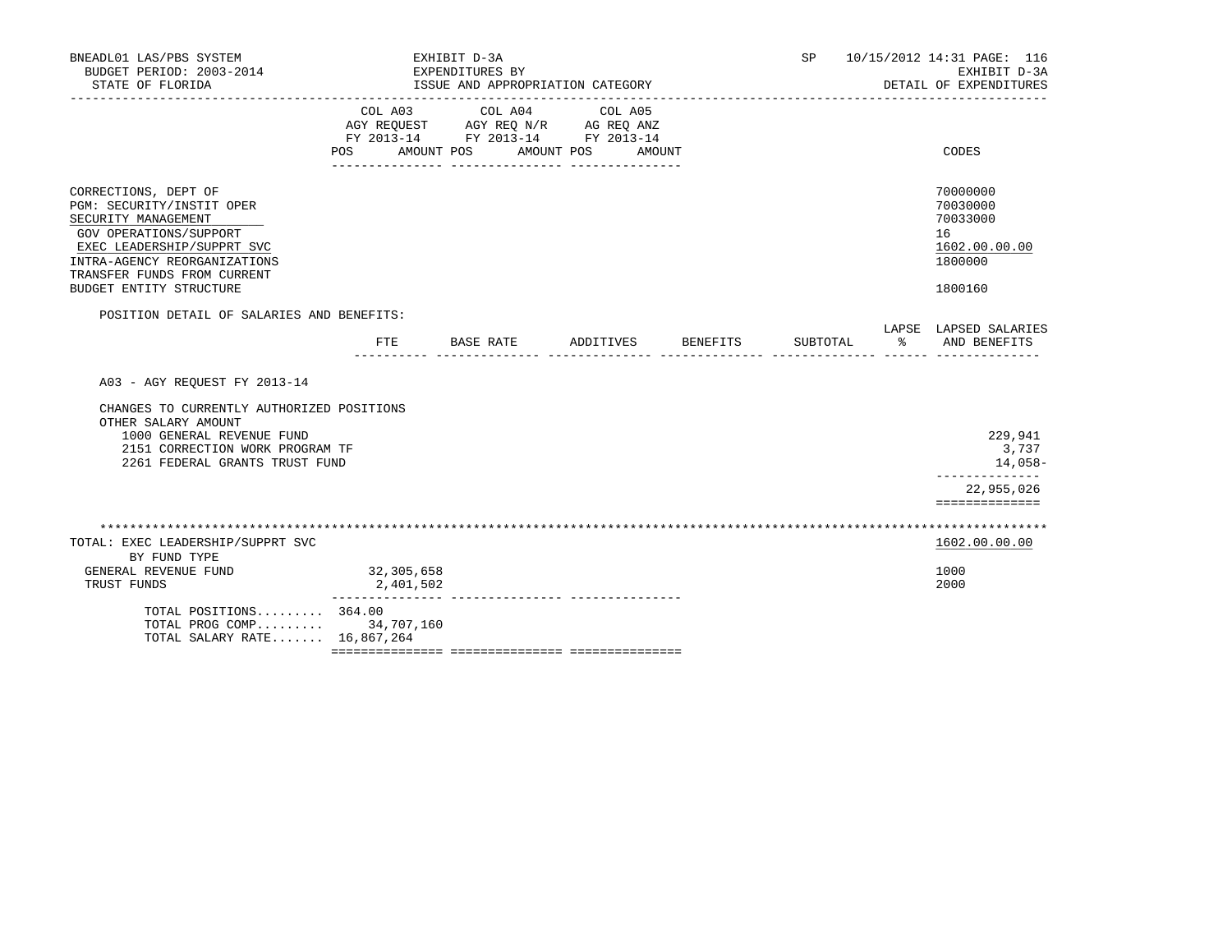| BNEADL01 LAS/PBS SYSTEM<br>BUDGET PERIOD: 2003-2014<br>STATE OF FLORIDA                                                                                                                                                      | EXHIBIT D-3A<br>EXPENDITURES BY<br>ISSUE AND APPROPRIATION CATEGORY                                                                   | 10/15/2012 14:31 PAGE: 117<br>SP<br>EXHIBIT D-3A<br>DETAIL OF EXPENDITURES              |
|------------------------------------------------------------------------------------------------------------------------------------------------------------------------------------------------------------------------------|---------------------------------------------------------------------------------------------------------------------------------------|-----------------------------------------------------------------------------------------|
|                                                                                                                                                                                                                              | COL A03 COL A04 COL A05<br>AGY REQUEST AGY REQ N/R AG REQ ANZ<br>FY 2013-14 FY 2013-14 FY 2013-14<br>POS AMOUNT POS AMOUNT POS AMOUNT | CODES                                                                                   |
| CORRECTIONS, DEPT OF<br>PGM: COMMUNITY CORRECTIONS<br>COMMUNITY SUPERVISION<br>PUBLIC PROTECTION<br>ADULT PRISONS<br>ESTIMATED EXPENDITURES<br>ESTIMATED EXPENDITURES - OPERATIONS<br>SALARY RATE<br>SALARY RATE 113,810,438 |                                                                                                                                       | 70000000<br>70050000<br>70050100<br>12<br>1206.00.00.00<br>1000000<br>1001000<br>000000 |
| SALARIES AND BENEFITS                                                                                                                                                                                                        |                                                                                                                                       | 010000                                                                                  |
| GENERAL REVENUE FUND -STATE 155,840,005<br>FEDERAL GRANTS TRUST FUND -FEDERL 153,333                                                                                                                                         |                                                                                                                                       | 1000 1<br>2261 3                                                                        |
| TOTAL POSITIONS $2,791.00$<br>TOTAL APPRO 155,993,338                                                                                                                                                                        |                                                                                                                                       |                                                                                         |
| OTHER PERSONAL SERVICES                                                                                                                                                                                                      |                                                                                                                                       | 030000                                                                                  |
| GENERAL REVENUE FUND                                                                                                                                                                                                         | $-STATE$ 60,945                                                                                                                       | 1000 1                                                                                  |
| EXPENSES                                                                                                                                                                                                                     |                                                                                                                                       | 040000                                                                                  |
| GENERAL REVENUE FUND -STATE 2,767,529<br>FEDERAL GRANTS TRUST FUND -FEDERL                                                                                                                                                   | 64,717<br>________                                                                                                                    | 1000 1<br>2261 3                                                                        |
| TOTAL APPRO                                                                                                                                                                                                                  | 2,832,246                                                                                                                             |                                                                                         |
| OPERATING CAPITAL OUTLAY                                                                                                                                                                                                     |                                                                                                                                       | 060000                                                                                  |
| GENERAL REVENUE FUND<br>$-$ STATE                                                                                                                                                                                            | 256,941                                                                                                                               | 1000 1                                                                                  |
| SPECIAL CATEGORIES<br>BUILDING/OFFICE RENT PMTS                                                                                                                                                                              |                                                                                                                                       | 100000<br>100152                                                                        |
| GENERAL REVENUE FUND                                                                                                                                                                                                         | $-STATE$ 12, 271, 573                                                                                                                 | 1000 1                                                                                  |
| CONTRACTED SERVICES                                                                                                                                                                                                          |                                                                                                                                       | 100777                                                                                  |
| -STATE<br>GENERAL REVENUE FUND                                                                                                                                                                                               | 140,324                                                                                                                               | 1000 1                                                                                  |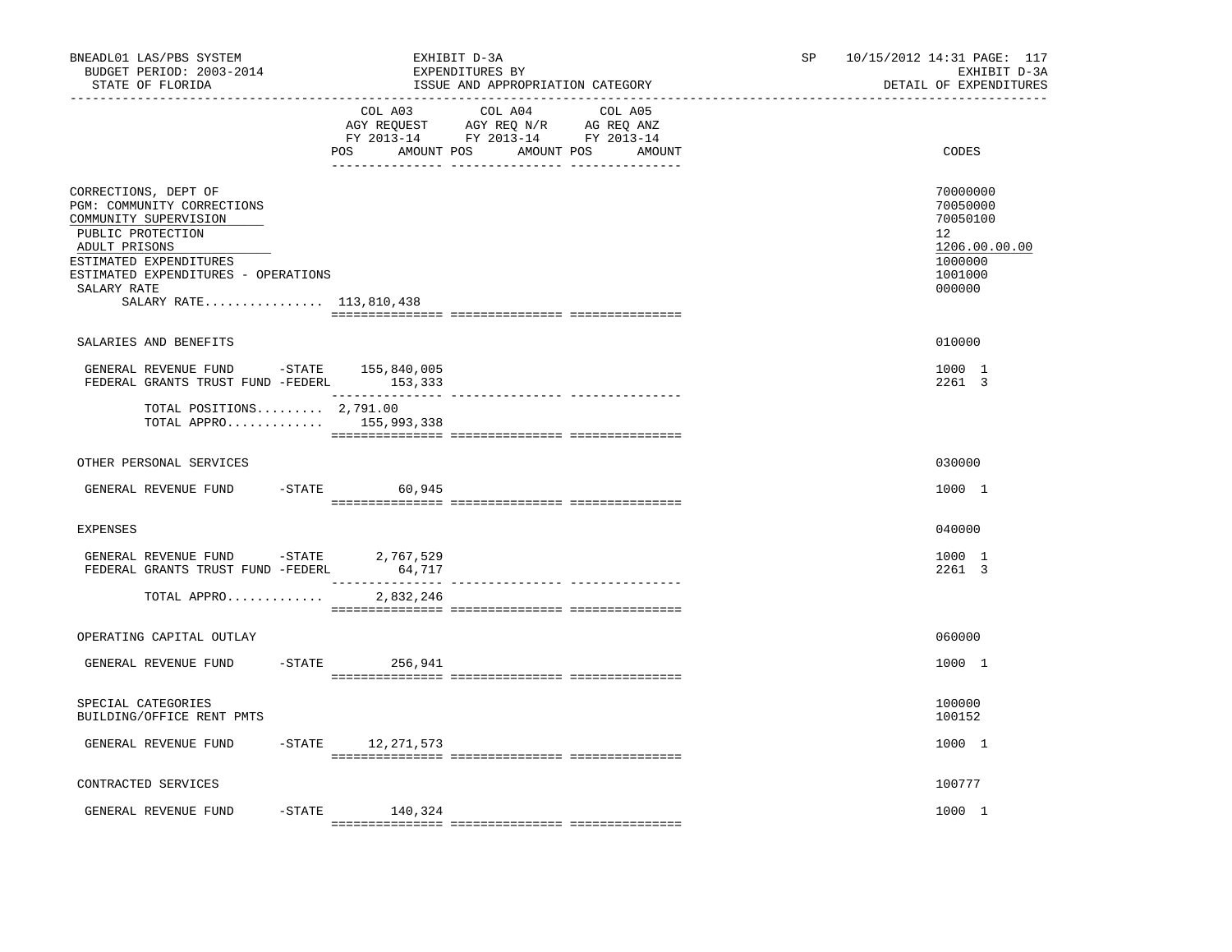| BNEADL01 LAS/PBS SYSTEM<br>BUDGET PERIOD: 2003-2014<br>STATE OF FLORIDA<br>----------------                                                                                                                                                              |           |                      | EXHIBIT D-3A<br>EXPENDITURES BY<br>ISSUE AND APPROPRIATION CATEGORY                                                               |  | SP and the set of the set of the set of the set of the set of the set of the set of the set of the set of the set of the set of the set of the set of the set of the set of the set of the set of the set of the set of the se | 10/15/2012 14:31 PAGE: 118<br>EXHIBIT D-3A<br>DETAIL OF EXPENDITURES                                        |
|----------------------------------------------------------------------------------------------------------------------------------------------------------------------------------------------------------------------------------------------------------|-----------|----------------------|-----------------------------------------------------------------------------------------------------------------------------------|--|--------------------------------------------------------------------------------------------------------------------------------------------------------------------------------------------------------------------------------|-------------------------------------------------------------------------------------------------------------|
|                                                                                                                                                                                                                                                          |           | POS                  | COL A03 COL A04 COL A05<br>AGY REQUEST AGY REQ N/R AG REQ ANZ<br>FY 2013-14 FY 2013-14 FY 2013-14<br>AMOUNT POS AMOUNT POS AMOUNT |  |                                                                                                                                                                                                                                | CODES                                                                                                       |
| CORRECTIONS, DEPT OF<br>PGM: COMMUNITY CORRECTIONS<br>COMMUNITY SUPERVISION<br>PUBLIC PROTECTION<br>ADULT PRISONS<br>ESTIMATED EXPENDITURES<br>ESTIMATED EXPENDITURES - OPERATIONS<br>SPECIAL CATEGORIES<br>LOCAL COMM CORR PROJ<br>GENERAL REVENUE FUND |           | $-$ STATE $150,000$  |                                                                                                                                   |  |                                                                                                                                                                                                                                | 70000000<br>70050000<br>70050100<br>12<br>1206.00.00.00<br>1000000<br>1001000<br>100000<br>102021<br>1000 1 |
|                                                                                                                                                                                                                                                          |           |                      |                                                                                                                                   |  |                                                                                                                                                                                                                                |                                                                                                             |
| RISK MANAGEMENT INSURANCE                                                                                                                                                                                                                                |           |                      |                                                                                                                                   |  |                                                                                                                                                                                                                                | 103241                                                                                                      |
| GENERAL REVENUE FUND                                                                                                                                                                                                                                     | $-$ STATE | 3,885,933            |                                                                                                                                   |  |                                                                                                                                                                                                                                | 1000 1                                                                                                      |
| SALARY INCENTIVE PAYMENTS                                                                                                                                                                                                                                |           |                      |                                                                                                                                   |  |                                                                                                                                                                                                                                | 103290                                                                                                      |
| GENERAL REVENUE FUND                                                                                                                                                                                                                                     |           | $-$ STATE 565, 414   |                                                                                                                                   |  |                                                                                                                                                                                                                                | 1000 1                                                                                                      |
| ELECTRONIC MONITORING                                                                                                                                                                                                                                    |           |                      |                                                                                                                                   |  |                                                                                                                                                                                                                                | 103300                                                                                                      |
| GENERAL REVENUE FUND                                                                                                                                                                                                                                     | $-STATE$  | 6,276,469            |                                                                                                                                   |  |                                                                                                                                                                                                                                | 1000 1                                                                                                      |
| LEASE/PURCHASE/EQUIPMENT                                                                                                                                                                                                                                 |           |                      |                                                                                                                                   |  |                                                                                                                                                                                                                                | 105281                                                                                                      |
| GENERAL REVENUE FUND                                                                                                                                                                                                                                     |           | $-$ STATE<br>250,104 |                                                                                                                                   |  |                                                                                                                                                                                                                                | 1000 1                                                                                                      |
| STATE OPERATIONS-ARRA 2009                                                                                                                                                                                                                               |           |                      |                                                                                                                                   |  |                                                                                                                                                                                                                                | 109910                                                                                                      |
| FEDERAL GRANTS TRUST FUND -FEDERL                                                                                                                                                                                                                        |           | 91,400               |                                                                                                                                   |  |                                                                                                                                                                                                                                | 2261 3                                                                                                      |
| SALARIES/BENEFIT-ARRA 2009                                                                                                                                                                                                                               |           |                      |                                                                                                                                   |  |                                                                                                                                                                                                                                | 109995                                                                                                      |
| FEDERAL GRANTS TRUST FUND -FEDERL 875,993                                                                                                                                                                                                                |           |                      |                                                                                                                                   |  |                                                                                                                                                                                                                                | 2261 3                                                                                                      |
| TOTAL: ESTIMATED EXPENDITURES - OPERATIONS<br>TOTAL POSITIONS $2,791.00$<br>TOTAL ISSUE 183,650,680<br>TOTAL SALARY RATE 113,810,438                                                                                                                     |           |                      |                                                                                                                                   |  |                                                                                                                                                                                                                                | 1001000                                                                                                     |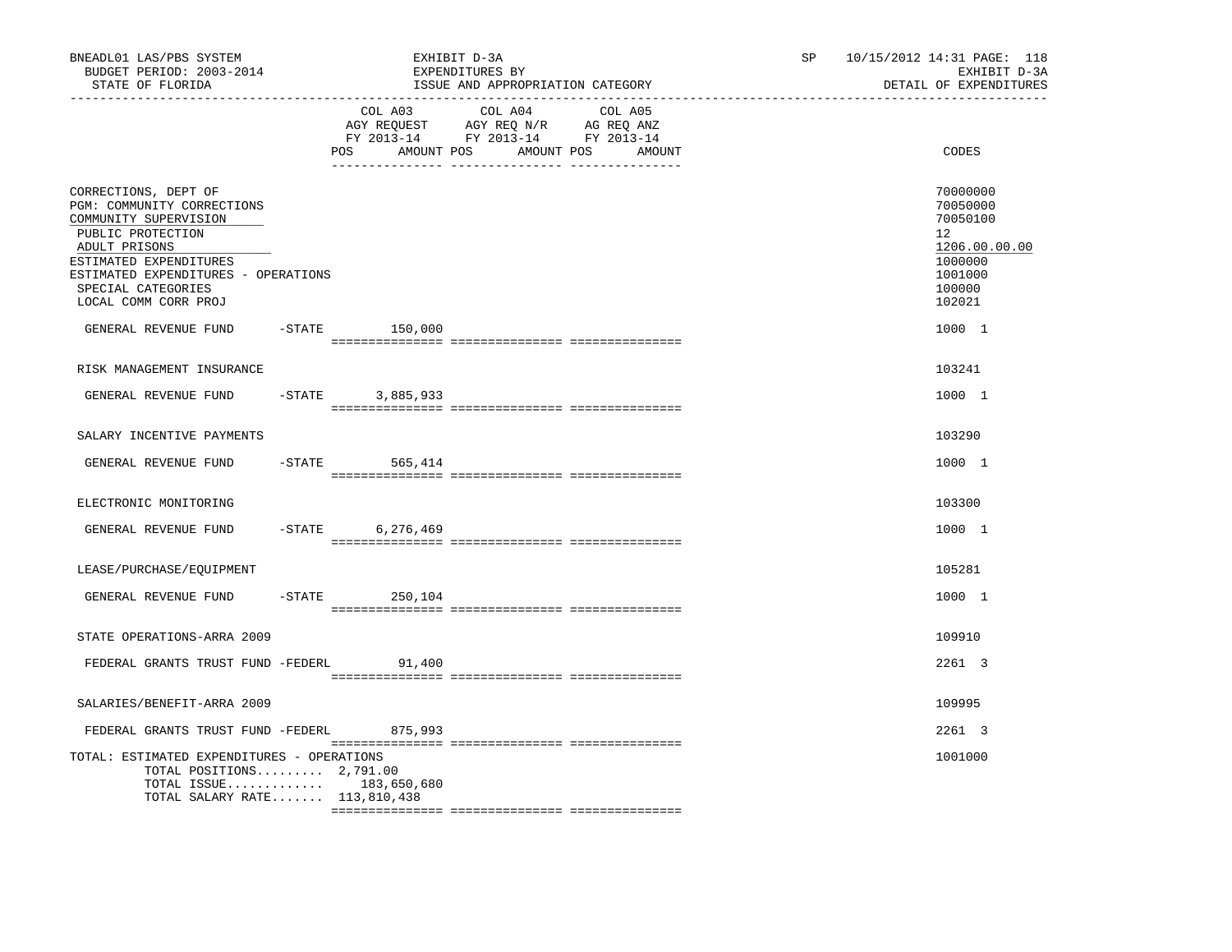| BNEADL01 LAS/PBS SYSTEM<br>BUDGET PERIOD: 2003-2014<br>STATE OF FLORIDA                                                                                                                                                                    |                                                                                                                | EXPENDITURES BY                                                                                 | EXHIBIT D-3A | ISSUE AND APPROPRIATION CATEGORY |            |        | SP and the set of the set of the set of the set of the set of the set of the set of the set of the set of the set of the set of the set of the set of the set of the set of the set of the set of the set of the set of the se | 10/15/2012 14:31 PAGE: 119<br>EXHIBIT D-3A<br>DETAIL OF EXPENDITURES                              |
|--------------------------------------------------------------------------------------------------------------------------------------------------------------------------------------------------------------------------------------------|----------------------------------------------------------------------------------------------------------------|-------------------------------------------------------------------------------------------------|--------------|----------------------------------|------------|--------|--------------------------------------------------------------------------------------------------------------------------------------------------------------------------------------------------------------------------------|---------------------------------------------------------------------------------------------------|
|                                                                                                                                                                                                                                            | POS FOR THE POST OF THE STATE STATE STATE STATE STATE STATE STATE STATE STATE STATE STATE STATE STATE STATE ST | COL A03<br>AGY REQUEST AGY REQ N/R AG REQ ANZ<br>FY 2013-14 FY 2013-14 FY 2013-14<br>AMOUNT POS |              | COL A04 COL A05                  | AMOUNT POS | AMOUNT |                                                                                                                                                                                                                                | CODES                                                                                             |
| CORRECTIONS, DEPT OF<br>PGM: COMMUNITY CORRECTIONS<br>COMMUNITY SUPERVISION<br>PUBLIC PROTECTION<br>ADULT PRISONS<br>ESTIMATED EXPENDITURES<br>CASUALTY INSURANCE PREMIUM<br>ADJUSTMENT<br>SPECIAL CATEGORIES<br>RISK MANAGEMENT INSURANCE |                                                                                                                |                                                                                                 |              |                                  |            |        |                                                                                                                                                                                                                                | 70000000<br>70050000<br>70050100<br>12<br>1206.00.00.00<br>1000000<br>1001090<br>100000<br>103241 |
| GENERAL REVENUE FUND                                                                                                                                                                                                                       |                                                                                                                | $-STATE$ 199,703                                                                                |              |                                  |            |        |                                                                                                                                                                                                                                | 1000 1                                                                                            |
| FLORIDA RETIREMENT SYSTEM<br>CONTRIBUTION ADJUSTMENT FOR<br>FISCAL YEAR 2012-2013<br>SALARIES AND BENEFITS<br>GENERAL REVENUE FUND -STATE 849,017                                                                                          |                                                                                                                |                                                                                                 |              |                                  |            |        |                                                                                                                                                                                                                                | 1001240<br>010000<br>1000 1                                                                       |
| FEDERAL GRANTS TRUST FUND -FEDERL<br>TOTAL APPRO 849,867                                                                                                                                                                                   |                                                                                                                | 850                                                                                             |              |                                  |            |        |                                                                                                                                                                                                                                | 2261 3                                                                                            |
| ADJUSTMENT TO STATE HEALTH<br>INSURANCE PREMIUM CONTRIBUTION -<br>FISCAL YEAR 2012-13<br>SALARIES AND BENEFITS                                                                                                                             |                                                                                                                |                                                                                                 |              |                                  |            |        |                                                                                                                                                                                                                                | 1001830<br>010000                                                                                 |
| GENERAL REVENUE FUND -STATE<br>FEDERAL GRANTS TRUST FUND -FEDERL                                                                                                                                                                           |                                                                                                                | 339,795<br>340<br>----------------                                                              |              |                                  |            |        |                                                                                                                                                                                                                                | 1000 1<br>2261 3                                                                                  |
| TOTAL APPRO                                                                                                                                                                                                                                |                                                                                                                | 340,135                                                                                         |              |                                  |            |        |                                                                                                                                                                                                                                |                                                                                                   |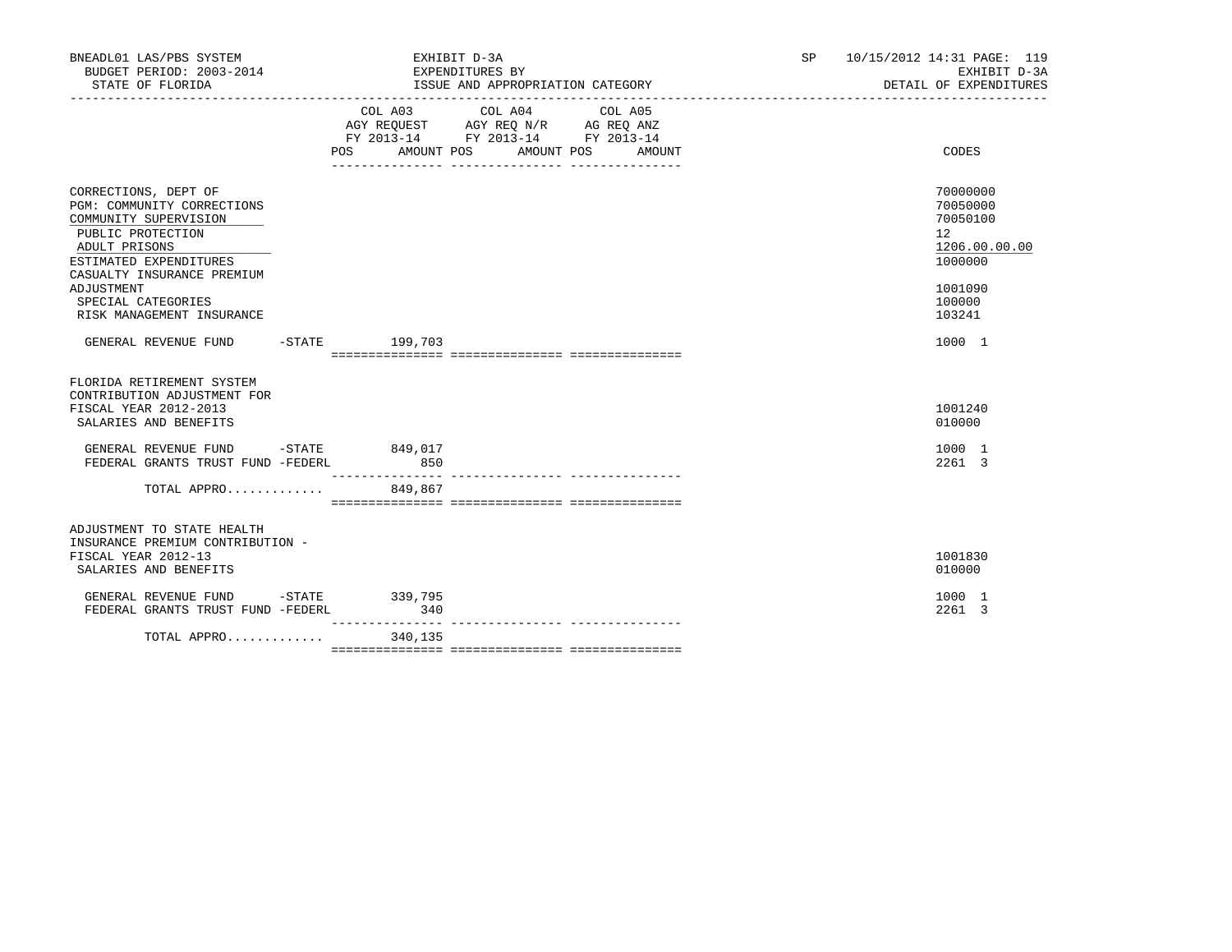| BNEADL01 LAS/PBS SYSTEM<br>BUDGET PERIOD: 2003-2014<br>STATE OF FLORIDA                                                                                                                                                                           |     | EXHIBIT D-3A<br>EXPENDITURES BY<br>ISSUE AND APPROPRIATION CATEGORY                                                               | <b>SP</b> | 10/15/2012 14:31 PAGE: 120<br>EXHIBIT D-3A<br>DETAIL OF EXPENDITURES                              |
|---------------------------------------------------------------------------------------------------------------------------------------------------------------------------------------------------------------------------------------------------|-----|-----------------------------------------------------------------------------------------------------------------------------------|-----------|---------------------------------------------------------------------------------------------------|
|                                                                                                                                                                                                                                                   | POS | COL A03 COL A04 COL A05<br>AGY REQUEST AGY REQ N/R AG REQ ANZ<br>FY 2013-14 FY 2013-14 FY 2013-14<br>AMOUNT POS AMOUNT POS AMOUNT |           | CODES                                                                                             |
| CORRECTIONS, DEPT OF<br>PGM: COMMUNITY CORRECTIONS<br>COMMUNITY SUPERVISION<br>PUBLIC PROTECTION<br>ADULT PRISONS<br>NONRECURRING EXPENDITURES<br>OPERATION NEW HOPE RE-ENTRY<br>INITIATIVE PROGRAM<br>SPECIAL CATEGORIES<br>LOCAL COMM CORR PROJ |     |                                                                                                                                   |           | 70000000<br>70050000<br>70050100<br>12<br>1206.00.00.00<br>2100000<br>2103035<br>100000<br>102021 |
| GENERAL REVENUE FUND                                                                                                                                                                                                                              |     | $-$ STATE 150,000 -                                                                                                               |           | 1000 1                                                                                            |
| EOUIPMENT NEEDS<br>OFFICER SAFETY - REPLACE BODY<br>ARMOR<br>EXPENSES                                                                                                                                                                             |     |                                                                                                                                   |           | 2400000<br>2401020<br>040000                                                                      |
| GENERAL REVENUE FUND                                                                                                                                                                                                                              |     | $-STATE$ 249,700                                                                                                                  |           | 1000 1                                                                                            |

2013-2014 BUDGET YEAR NARRATIVE: IT COMPONENT? NO

 The Department is requesting recurring General Revenue funding of \$249,700 to replace 454 expired soft body armor vests. The body armor is an essential piece of safety equipment for probation officers working in the field supervising offenders, conducting searches, and assisting law enforcement with serving warrants. Section five (5) of the Department's labor agreement with the Teamsters Union requires the Department to provide probation officers with safety equipment, including bulletproof vests.

 The soft body armor warranty is only valid for five years, and must be continually replaced by the Department once the warranty has expired. The Office of Community Corrections has implemented a five-year plan to replace 20 percent of the soft body armor inventory each year. This replacement cycle ensures each vest is covered under warranty and also limits the amount of funding that must be spent by requiring the Department to replace all expiring vests at one time.

 This issue is consistent with the Florida Strategic Plan for Economic Development strategy to improve the efficiency and effectiveness of government agencies at all levels.

 ACTIVITY REFERENCE: Instruct, Supervise, Investigate and Report \*\*\*\*\*\*\*\*\*\*\*\*\*\*\*\*\*\*\*\*\*\*\*\*\*\*\*\*\*\*\*\*\*\*\*\*\*\*\*\*\*\*\*\*\*\*\*\*\*\*\*\*\*\*\*\*\*\*\*\*\*\*\*\*\*\*\*\*\*\*\*\*\*\*\*\*\*\*\*\*\*\*\*\*\*\*\*\*\*\*\*\*\*\*\*\*\*\*\*\*\*\*\*\*\*\*\*\*\*\*\*\*\*\*\*\*\*\*\*\*\*\*\*\*\*\*\*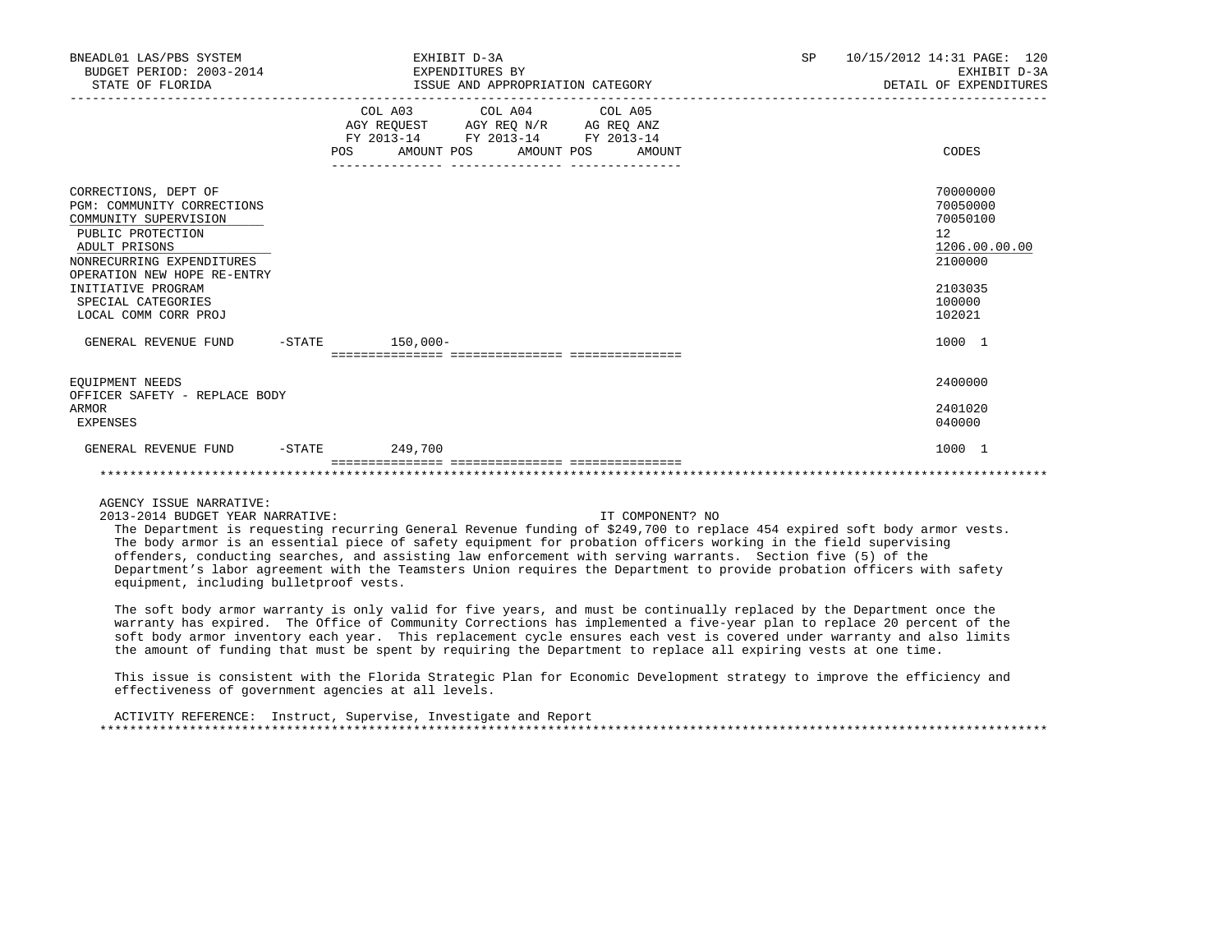| BNEADL01 LAS/PBS SYSTEM<br>BUDGET PERIOD: 2003-2014<br>STATE OF FLORIDA                                                                                                                                                                                                                        | EXHIBIT D-3A<br>EXPENDITURES BY<br>ISSUE AND APPROPRIATION CATEGORY                                                                                                                                                                                  |        | SP <sub>2</sub> | 10/15/2012 14:31 PAGE: 121<br>EXHIBIT D-3A<br>DETAIL OF EXPENDITURES                    |
|------------------------------------------------------------------------------------------------------------------------------------------------------------------------------------------------------------------------------------------------------------------------------------------------|------------------------------------------------------------------------------------------------------------------------------------------------------------------------------------------------------------------------------------------------------|--------|-----------------|-----------------------------------------------------------------------------------------|
|                                                                                                                                                                                                                                                                                                | COL A03 COL A04 COL A05<br>$\begin{tabular}{lllllll} AGY & \texttt{REQUEST} & \texttt{AGY} & \texttt{REG} & \texttt{N/R} & \texttt{AG} & \texttt{REQ} & \texttt{ANZ} \end{tabular}$<br>FY 2013-14 FY 2013-14 FY 2013-14<br>POS AMOUNT POS AMOUNT POS | AMOUNT |                 | CODES                                                                                   |
| CORRECTIONS, DEPT OF<br>PGM: COMMUNITY CORRECTIONS<br>COMMUNITY SUPERVISION<br>PUBLIC PROTECTION<br>ADULT PRISONS<br>ANNUALIZATION OF ADMINISTERED<br>FUNDS APPROPRIATIONS<br>STATE HEALTH INSURANCE ADJUSTMENT<br>FOR FY 2012-13 - 10 MONTHS<br><b>ANNUALIZATION</b><br>SALARIES AND BENEFITS |                                                                                                                                                                                                                                                      |        |                 | 70000000<br>70050000<br>70050100<br>12<br>1206.00.00.00<br>26A0000<br>26A1830<br>010000 |
| GENERAL REVENUE FUND -STATE 1,698,975<br>FEDERAL GRANTS TRUST FUND -FEDERL                                                                                                                                                                                                                     | 1,700                                                                                                                                                                                                                                                |        |                 | 1000 1<br>2261 3                                                                        |
| TOTAL APPRO 1,700,675                                                                                                                                                                                                                                                                          |                                                                                                                                                                                                                                                      |        |                 |                                                                                         |
| FUND SHIFT<br>TRANSFER DRUG COURT EXPANSION - ADD<br>SALARIES AND BENEFITS                                                                                                                                                                                                                     |                                                                                                                                                                                                                                                      |        |                 | 3400000<br>3400320<br>010000                                                            |
| GENERAL REVENUE FUND                                                                                                                                                                                                                                                                           | -STATE 761,817                                                                                                                                                                                                                                       |        |                 | 1000 1                                                                                  |
|                                                                                                                                                                                                                                                                                                |                                                                                                                                                                                                                                                      |        |                 |                                                                                         |

2013-2014 BUDGET YEAR NARRATIVE: IT COMPONENT? NO

 The Department has utilized federal trust fund dollars to hire thirteen (13) full-time Correctional Probation Senior Officers (CPSO) to supervise specially designated drug offenders in six counties, namely; Hillsborough, Broward, Pinellas, Polk, Orange and Volusia to expand adult post-adjudicatory drug court operations. The Adult Drug Court Expansion Project enables prison bound, non-violent, third-degree felony offenders to be sentenced to post-adjudicatory drug courts for a two year period.

 Since October 2009, there have been approximately 2,278 offenders sentenced to the Adult Drug Court Expansion program that may have been sentenced to prison if the program was not available to these courts as a prison alternative. So far, 473 have completed supervision successfully, 479 were revoked or unsuccessfully terminated, and 1,202 are still on supervision. Of the 479 who were revoked, 271 were revoked and sentenced to prison.

 The Department is requesting a fund shift of \$761,817 from federal trust fund to general revenue to continue funding of thirteen (13) assigned positions. If positions are not funded, offenders currently in the Drug Court Expansion program would continue to be supervised by the Department's existing field staff, thus increasing current caseloads. If the Drug Court Expansion program was no longer a sentencing alternative, courts may sentence these offenders to prison or they may place them on another form of supervision, such as Drug Offender Probation to address the offender's substance abuse.

OAD transaction was used to transfer dollars associated with existing positions.

 ACTIVITY REFERENCE: Instruct, Supervise, Investigate and Report \*\*\*\*\*\*\*\*\*\*\*\*\*\*\*\*\*\*\*\*\*\*\*\*\*\*\*\*\*\*\*\*\*\*\*\*\*\*\*\*\*\*\*\*\*\*\*\*\*\*\*\*\*\*\*\*\*\*\*\*\*\*\*\*\*\*\*\*\*\*\*\*\*\*\*\*\*\*\*\*\*\*\*\*\*\*\*\*\*\*\*\*\*\*\*\*\*\*\*\*\*\*\*\*\*\*\*\*\*\*\*\*\*\*\*\*\*\*\*\*\*\*\*\*\*\*\*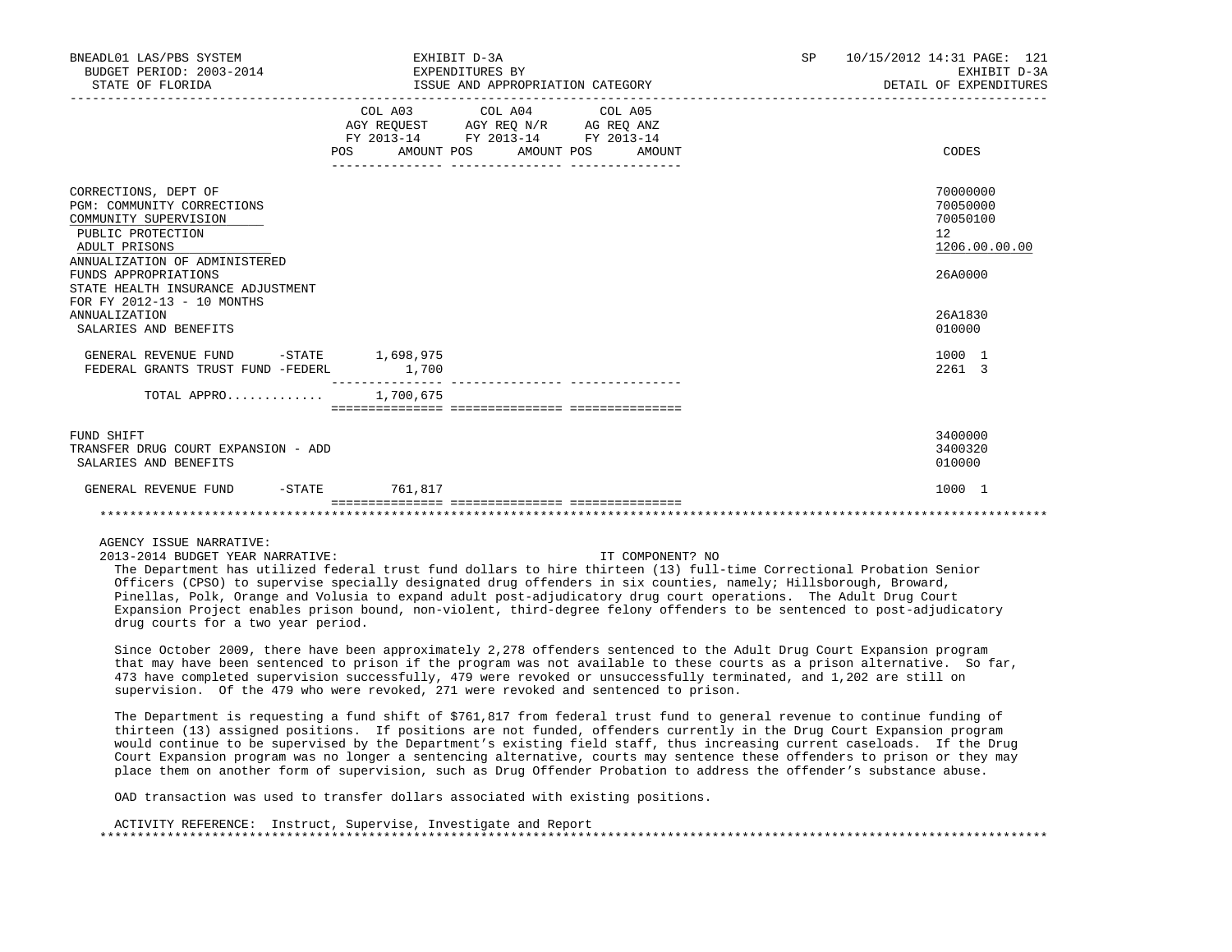| BNEADL01 LAS/PBS SYSTEM<br>BUDGET PERIOD: 2003-2014                                                                                                                    |         | EXHIBIT D-3A<br>EXPENDITURES BY                                                              |                      |          |          | SP 10/15/2012 14:31 PAGE: 122<br>EXHIBIT D-3A                                           |
|------------------------------------------------------------------------------------------------------------------------------------------------------------------------|---------|----------------------------------------------------------------------------------------------|----------------------|----------|----------|-----------------------------------------------------------------------------------------|
| STATE OF FLORIDA                                                                                                                                                       |         | ISSUE AND APPROPRIATION CATEGORY                                                             |                      |          |          | DETAIL OF EXPENDITURES                                                                  |
|                                                                                                                                                                        | COL A03 | COL A04<br>AGY REQUEST AGY REQ $\texttt{N/R}$ AG REQ ANZ<br>FY 2013-14 FY 2013-14 FY 2013-14 | COL A05              |          |          |                                                                                         |
|                                                                                                                                                                        | POS     | AMOUNT POS                                                                                   | AMOUNT POS<br>AMOUNT |          |          | CODES                                                                                   |
| CORRECTIONS, DEPT OF<br>PGM: COMMUNITY CORRECTIONS<br>COMMUNITY SUPERVISION<br>PUBLIC PROTECTION<br>ADULT PRISONS<br>FUND SHIFT<br>TRANSFER DRUG COURT EXPANSION - ADD |         |                                                                                              |                      |          |          | 70000000<br>70050000<br>70050100<br>$12^{\circ}$<br>1206.00.00.00<br>3400000<br>3400320 |
| POSITION DETAIL OF SALARIES AND BENEFITS:                                                                                                                              |         |                                                                                              |                      |          |          | LAPSE LAPSED SALARIES                                                                   |
|                                                                                                                                                                        | FTE     | BASE RATE                                                                                    | ADDITIVES            | BENEFITS | SUBTOTAL | % AND BENEFITS                                                                          |
| A03 - AGY REOUEST FY 2013-14<br>CHANGES TO CURRENTLY AUTHORIZED POSITIONS                                                                                              |         |                                                                                              |                      |          |          |                                                                                         |
| OTHER SALARY AMOUNT<br>1000 GENERAL REVENUE FUND                                                                                                                       |         |                                                                                              |                      |          |          | 761,817                                                                                 |
|                                                                                                                                                                        |         |                                                                                              |                      |          |          | -------------<br>761,817<br>==============                                              |
|                                                                                                                                                                        |         |                                                                                              |                      |          |          |                                                                                         |
| TRANSFER DRUG COURT EXPANSION -<br>DEDUCT<br>SPECIAL CATEGORIES<br>SALARIES/BENEFIT-ARRA 2009                                                                          |         |                                                                                              |                      |          |          | 3400330<br>100000<br>109995                                                             |
| FEDERAL GRANTS TRUST FUND -FEDERL 761,817-                                                                                                                             |         |                                                                                              |                      |          |          | 2261 3                                                                                  |
|                                                                                                                                                                        |         |                                                                                              |                      |          |          |                                                                                         |
| AGENCY ISSUE NARRATIVE:<br>2013-2014 BUDGET YEAR NARRATIVE:                                                                                                            |         |                                                                                              | IT COMPONENT? NO     |          |          |                                                                                         |

 The Department has utilized federal trust fund dollars to hire thirteen (13) full-time Correctional Probation Senior Officers (CPSO) to supervise specially designated drug offenders in six counties, namely; Hillsborough, Broward, Pinellas, Polk, Orange and Volusia to expand adult post-adjudicatory drug court operations. The Adult Drug Court Expansion Project enables prison bound, non-violent, third-degree felony offenders to be sentenced to post-adjudicatory drug courts for a two year period.

 Since October 2009, there have been approximately 2,278 offenders sentenced to the Adult Drug Court Expansion program that may have been sentenced to prison if the program was not available to these courts as a prison alternative. So far, 473 have completed supervision successfully, 479 were revoked or unsuccessfully terminated, and 1,202 are still on supervision. Of the 479 who were revoked, 271 were revoked and sentenced to prison.

 The Department is requesting a fund shift of \$761,817 from federal trust fund to general revenue to continue funding of thirteen (13) assigned positions. If positions are not funded, offenders currently in the Drug Court Expansion program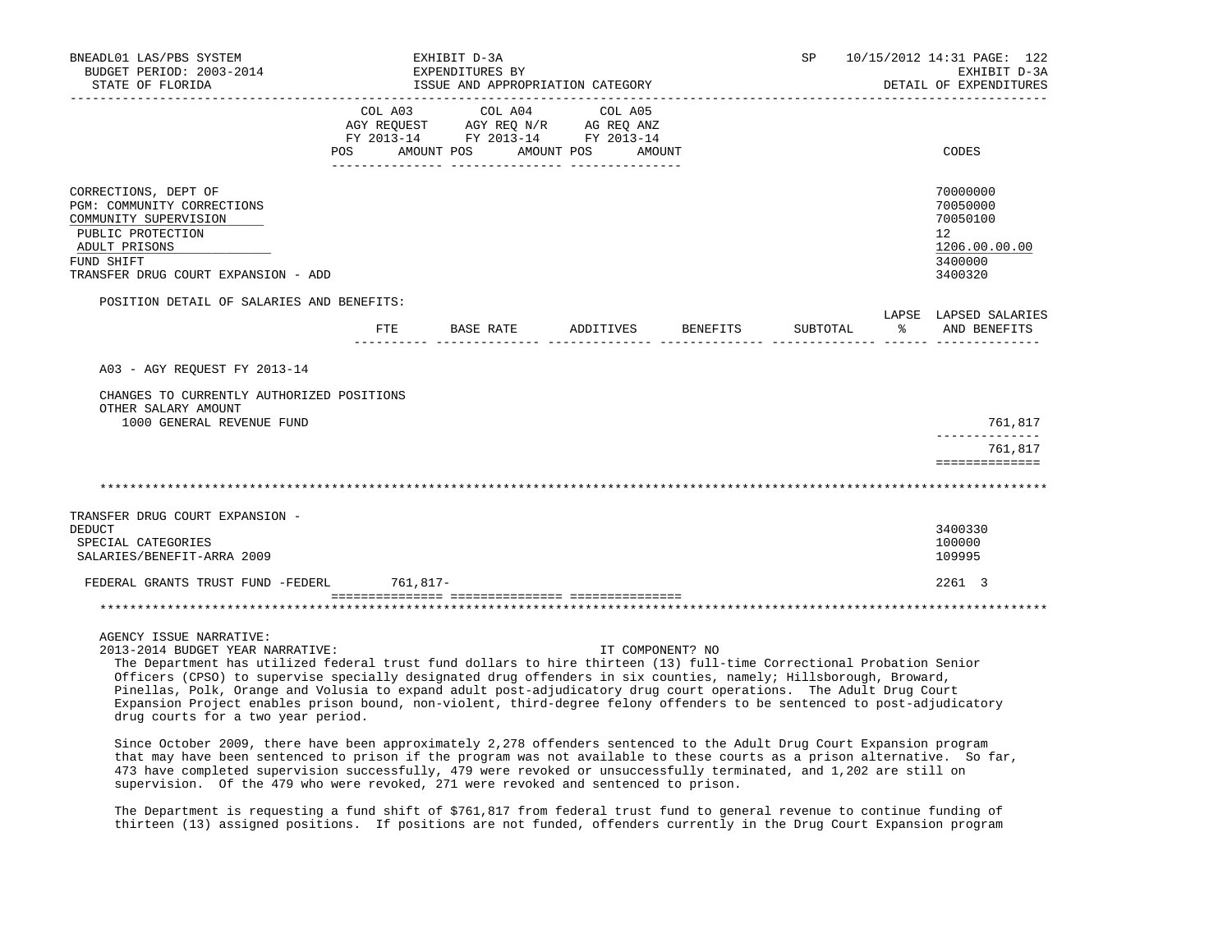| BNEADL01 LAS/PBS SYSTEM<br>BUDGET PERIOD: 2003-2014<br>STATE OF FLORIDA                                                                                            | EXHIBIT D-3A<br>EXPENDITURES BY<br>ISSUE AND APPROPRIATION CATEGORY                                                                            | SP | 10/15/2012 14:31 PAGE: 123<br>EXHIBIT D-3A<br>DETAIL OF EXPENDITURES |
|--------------------------------------------------------------------------------------------------------------------------------------------------------------------|------------------------------------------------------------------------------------------------------------------------------------------------|----|----------------------------------------------------------------------|
|                                                                                                                                                                    | COL A04 COL A05<br>COL A03<br>AGY REQUEST AGY REQ N/R AG REQ ANZ<br>FY 2013-14 FY 2013-14 FY 2013-14<br>AMOUNT POS AMOUNT POS<br>POS<br>AMOUNT |    | CODES                                                                |
| CORRECTIONS, DEPT OF<br>PGM: COMMUNITY CORRECTIONS<br>COMMUNITY SUPERVISION<br>PUBLIC PROTECTION<br>ADULT PRISONS<br>FUND SHIFT<br>TRANSFER DRUG COURT EXPANSION - |                                                                                                                                                |    | 70000000<br>70050000<br>70050100<br>12<br>1206.00.00.00<br>3400000   |
| DEDUCT                                                                                                                                                             |                                                                                                                                                |    | 3400330                                                              |

 would continue to be supervised by the Department's existing field staff, thus increasing current caseloads. If the Drug Court Expansion program was no longer a sentencing alternative, courts may sentence these offenders to prison or they may place them on another form of supervision, such as Drug Offender Probation to address the offender's substance abuse.

OAD transaction was used to transfer dollars associated with existing positions.

 ACTIVITY REFERENCE: Instruct, Supervise, Investigate and Report \*\*\*\*\*\*\*\*\*\*\*\*\*\*\*\*\*\*\*\*\*\*\*\*\*\*\*\*\*\*\*\*\*\*\*\*\*\*\*\*\*\*\*\*\*\*\*\*\*\*\*\*\*\*\*\*\*\*\*\*\*\*\*\*\*\*\*\*\*\*\*\*\*\*\*\*\*\*\*\*\*\*\*\*\*\*\*\*\*\*\*\*\*\*\*\*\*\*\*\*\*\*\*\*\*\*\*\*\*\*\*\*\*\*\*\*\*\*\*\*\*\*\*\*\*\*\*

| CONTINUATION OF CRIMINAL JUSTICE |           |         |         |
|----------------------------------|-----------|---------|---------|
| TRAINING                         |           |         | 6200000 |
| INCREASE FUNDING FOR ELECTRONIC  |           |         |         |
| MONITORING                       |           |         | 6200100 |
| SPECIAL CATEGORIES               |           |         | 100000  |
| ELECTRONIC MONITORING            |           |         | 103300  |
|                                  |           |         |         |
| GENERAL REVENUE FUND             | $-$ STATE | 468,677 | 1000 1  |
|                                  |           |         |         |
|                                  |           |         |         |

# AGENCY ISSUE NARRATIVE:

2013-2014 BUDGET YEAR NARRATIVE: IT COMPONENT? NO

 In FY 2011-12, the Department successfully implemented a rate reduction of \$5.50 for the electronic monitoring of offenders via active global positioning satellite (GPS) device. The active system includes a bracelet that is tethered to a GPS receiver to track offender locations and provides near real-time reporting of offender alarm notifications. Per the Department, over 2,900 offenders were actively supervised during FY 2011-12 with the use of an electronic monitoring device. However, it is projected that this number will increase to over 3,400 by June 30, 2014. Of this population, approximately 2,700 offenders are expected to be designated Jessica Lunsford Act offenders. The Jessica Lunsford Act was enacted on September 1, 2005 in response to the tragic abduction and death of Jessica Lunsford and requires electronic monitoring for certain offenders placed on conditional release supervision.

 In FY 2012-13, the Department received \$6,276,469 in recurring general revenue funds through specific Line Item Appropriation 767. The Department is seeking additional funding of \$468,677 to meet the projected growth of offenders ordered by the sentencing authority to electronic monitoring via active global positioning satellite (GPS) device as a condition of supervision. Without the additional \$468,677 in general revenue for FY 2013-14, the Department will be unable to supervise those offenders ordered to electronic monitoring within the appropriated budget.

This issue is consistent with the Florida Strategic Plan for Economic Development strategy to support and sustain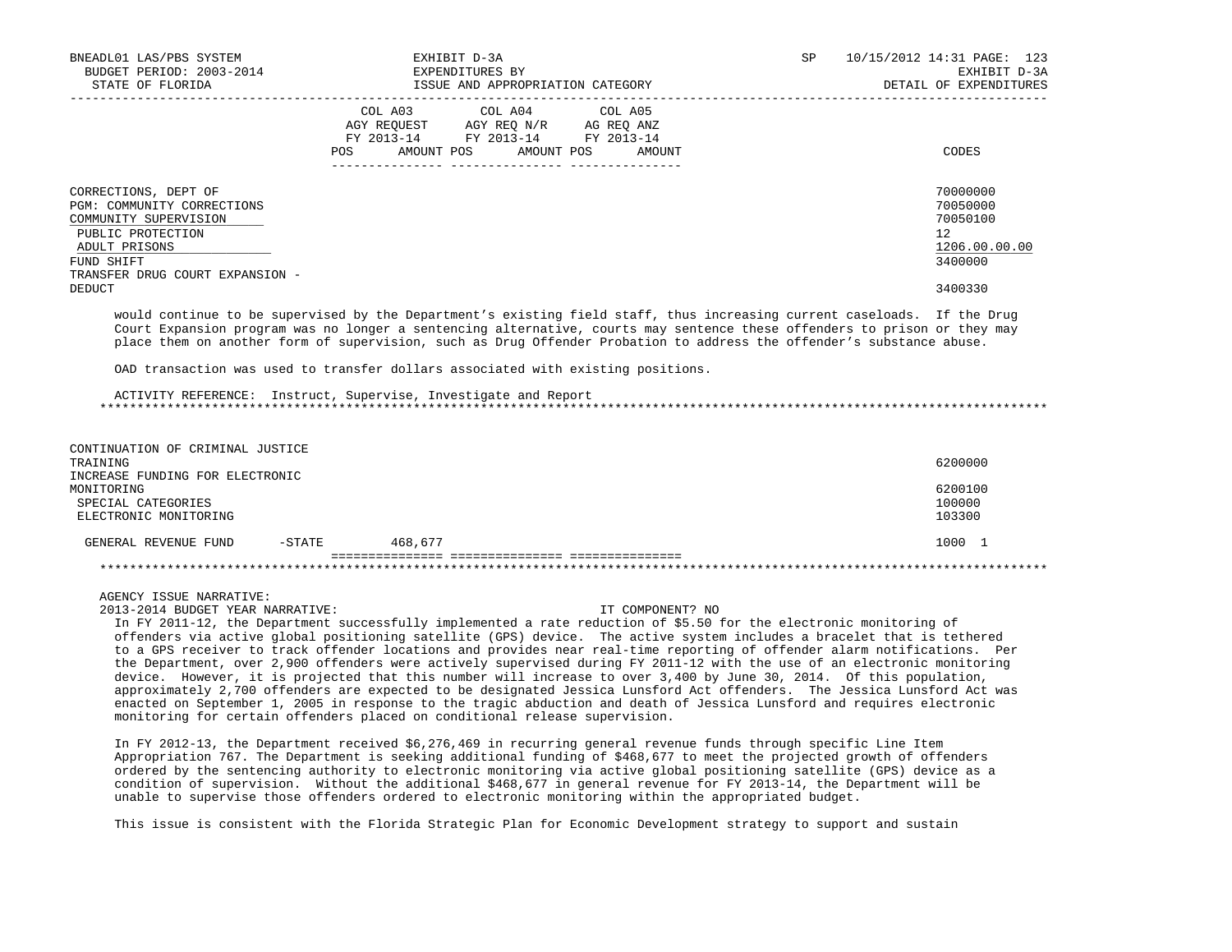| BNEADL01 LAS/PBS SYSTEM<br>BUDGET PERIOD: 2003-2014<br>STATE OF FLORIDA                                                                                                                                                                                                                                               | EXHIBIT D-3A<br>EXPENDITURES BY                                                                                | ISSUE AND APPROPRIATION CATEGORY |                              | SP and the set of the set of the set of the set of the set of the set of the set of the set of the set of the set of the set of the set of the set of the set of the set of the set of the set of the set of the set of the se | 10/15/2012 14:31 PAGE: 124<br>EXHIBIT D-3A<br>DETAIL OF EXPENDITURES          |  |
|-----------------------------------------------------------------------------------------------------------------------------------------------------------------------------------------------------------------------------------------------------------------------------------------------------------------------|----------------------------------------------------------------------------------------------------------------|----------------------------------|------------------------------|--------------------------------------------------------------------------------------------------------------------------------------------------------------------------------------------------------------------------------|-------------------------------------------------------------------------------|--|
|                                                                                                                                                                                                                                                                                                                       | COL A03 COL A04 COL A05<br>FY 2013-14 FY 2013-14 FY 2013-14                                                    |                                  |                              |                                                                                                                                                                                                                                |                                                                               |  |
|                                                                                                                                                                                                                                                                                                                       | POS FOR THE POST OF THE STATE STATE STATE STATE STATE STATE STATE STATE STATE STATE STATE STATE STATE STATE ST |                                  | AMOUNT POS AMOUNT POS AMOUNT |                                                                                                                                                                                                                                | CODES                                                                         |  |
| CORRECTIONS, DEPT OF<br>PGM: COMMUNITY CORRECTIONS<br>COMMUNITY SUPERVISION<br>PUBLIC PROTECTION<br>ADULT PRISONS<br>CONTINUATION OF CRIMINAL JUSTICE<br>TRAINING<br>INCREASE FUNDING FOR ELECTRONIC<br>MONITORING<br>statewide and regional partnerships to accomplish Florida's economic and quality of life goals. |                                                                                                                |                                  |                              |                                                                                                                                                                                                                                | 70000000<br>70050000<br>70050100<br>12<br>1206.00.00.00<br>6200000<br>6200100 |  |
| ACTIVITY REFERENCE: Instruct, Supervise, Investigate and Report                                                                                                                                                                                                                                                       |                                                                                                                |                                  |                              |                                                                                                                                                                                                                                |                                                                               |  |
| TOTAL: ADULT PRISONS                                                                                                                                                                                                                                                                                                  |                                                                                                                |                                  |                              |                                                                                                                                                                                                                                | 1206.00.00.00                                                                 |  |
| BY FUND TYPE<br>GENERAL REVENUE FUND<br>TRUST FUNDS                                                                                                                                                                                                                                                                   | 186,882,921<br>426,516                                                                                         |                                  |                              |                                                                                                                                                                                                                                | 1000<br>2000                                                                  |  |
| TOTAL POSITIONS $2,791.00$<br>TOTAL PROG COMP 187,309,437                                                                                                                                                                                                                                                             |                                                                                                                |                                  |                              |                                                                                                                                                                                                                                |                                                                               |  |

TOTAL SALARY RATE....... 113,810,438

=============== =============== ===============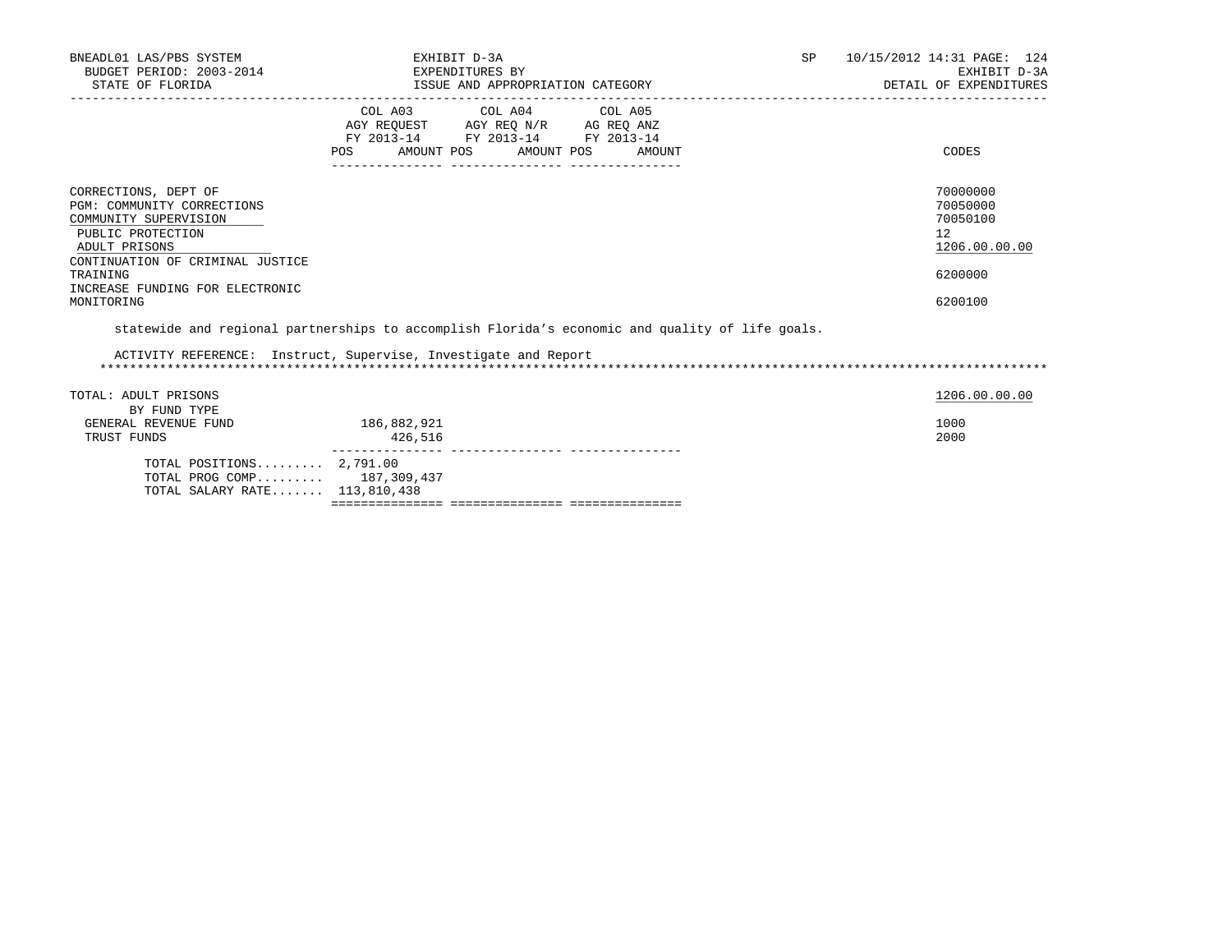| BNEADL01 LAS/PBS SYSTEM<br>BUDGET PERIOD: 2003-2014<br>STATE OF FLORIDA                                                                                                                                          |                                            | EXHIBIT D-3A<br>EXPENDITURES BY<br>ISSUE AND APPROPRIATION CATEGORY                                                  | SP and the set of the set of the set of the set of the set of the set of the set of the set of the set of the set of the set of the set of the set of the set of the set of the set of the set of the set of the set of the se | 10/15/2012 14:31 PAGE: 125<br>EXHIBIT D-3A<br>DETAIL OF EXPENDITURES                                 |
|------------------------------------------------------------------------------------------------------------------------------------------------------------------------------------------------------------------|--------------------------------------------|----------------------------------------------------------------------------------------------------------------------|--------------------------------------------------------------------------------------------------------------------------------------------------------------------------------------------------------------------------------|------------------------------------------------------------------------------------------------------|
|                                                                                                                                                                                                                  | COL A03<br>POS<br>AMOUNT POS               | COL A04<br>COL A05<br>AGY REQUEST AGY REQ N/R AG REQ ANZ<br>FY 2013-14 FY 2013-14 FY 2013-14<br>AMOUNT POS<br>AMOUNT |                                                                                                                                                                                                                                | CODES                                                                                                |
| CORRECTIONS, DEPT OF<br>PGM: COMMUNITY CORRECTIONS<br>ADULT SUBSTANCE ABUSE SVCS<br>PUBLIC PROTECTION<br>DRUG CONTRL/SUBSTNCE ABUSE<br>ESTIMATED EXPENDITURES<br>ESTIMATED EXPENDITURES - OPERATIONS<br>EXPENSES |                                            |                                                                                                                      |                                                                                                                                                                                                                                | 70000000<br>70050000<br>70054000<br>12 <sup>°</sup><br>1201.00.00.00<br>1000000<br>1001000<br>040000 |
| GENERAL REVENUE FUND -STATE 300,000                                                                                                                                                                              |                                            |                                                                                                                      |                                                                                                                                                                                                                                | 1000 1                                                                                               |
| SPECIAL CATEGORIES<br>CONTRACT DRUG ABUSE SVCS                                                                                                                                                                   |                                            |                                                                                                                      |                                                                                                                                                                                                                                | 100000<br>100716                                                                                     |
| GENERAL REVENUE FUND                                                                                                                                                                                             | $-STATE$ 1,000,000                         |                                                                                                                      |                                                                                                                                                                                                                                | 1000 1                                                                                               |
| CONTRACTED SERVICES                                                                                                                                                                                              |                                            |                                                                                                                      |                                                                                                                                                                                                                                | 100777                                                                                               |
| GENERAL REVENUE FUND                                                                                                                                                                                             | $-STATE$ 3,074,448                         |                                                                                                                      |                                                                                                                                                                                                                                | 1000 1                                                                                               |
| LOCAL COMM CORR PROJ                                                                                                                                                                                             |                                            |                                                                                                                      |                                                                                                                                                                                                                                | 102021                                                                                               |
| GENERAL REVENUE FUND                                                                                                                                                                                             | $-$ STATE 226,004                          |                                                                                                                      |                                                                                                                                                                                                                                | 1000 1                                                                                               |
| G/A-CNTR DRUG TREAT/REHAB                                                                                                                                                                                        |                                            |                                                                                                                      |                                                                                                                                                                                                                                | 106671                                                                                               |
| GENERAL REVENUE FUND                                                                                                                                                                                             | -STATE 11,825,357<br>$-MATCH$<br>1,481,709 |                                                                                                                      |                                                                                                                                                                                                                                | 1000 1<br>1000 2                                                                                     |
| TOTAL GENERAL REVENUE FUND                                                                                                                                                                                       | 13,307,066                                 |                                                                                                                      |                                                                                                                                                                                                                                | 1000                                                                                                 |
| FEDERAL GRANTS TRUST FUND -RECPNT 550,000                                                                                                                                                                        |                                            |                                                                                                                      |                                                                                                                                                                                                                                | 2261 9                                                                                               |
| TOTAL APPRO 13,857,066                                                                                                                                                                                           |                                            |                                                                                                                      |                                                                                                                                                                                                                                |                                                                                                      |
| TOTAL: ESTIMATED EXPENDITURES - OPERATIONS<br>TOTAL ISSUE 18,457,518                                                                                                                                             |                                            |                                                                                                                      |                                                                                                                                                                                                                                | 1001000                                                                                              |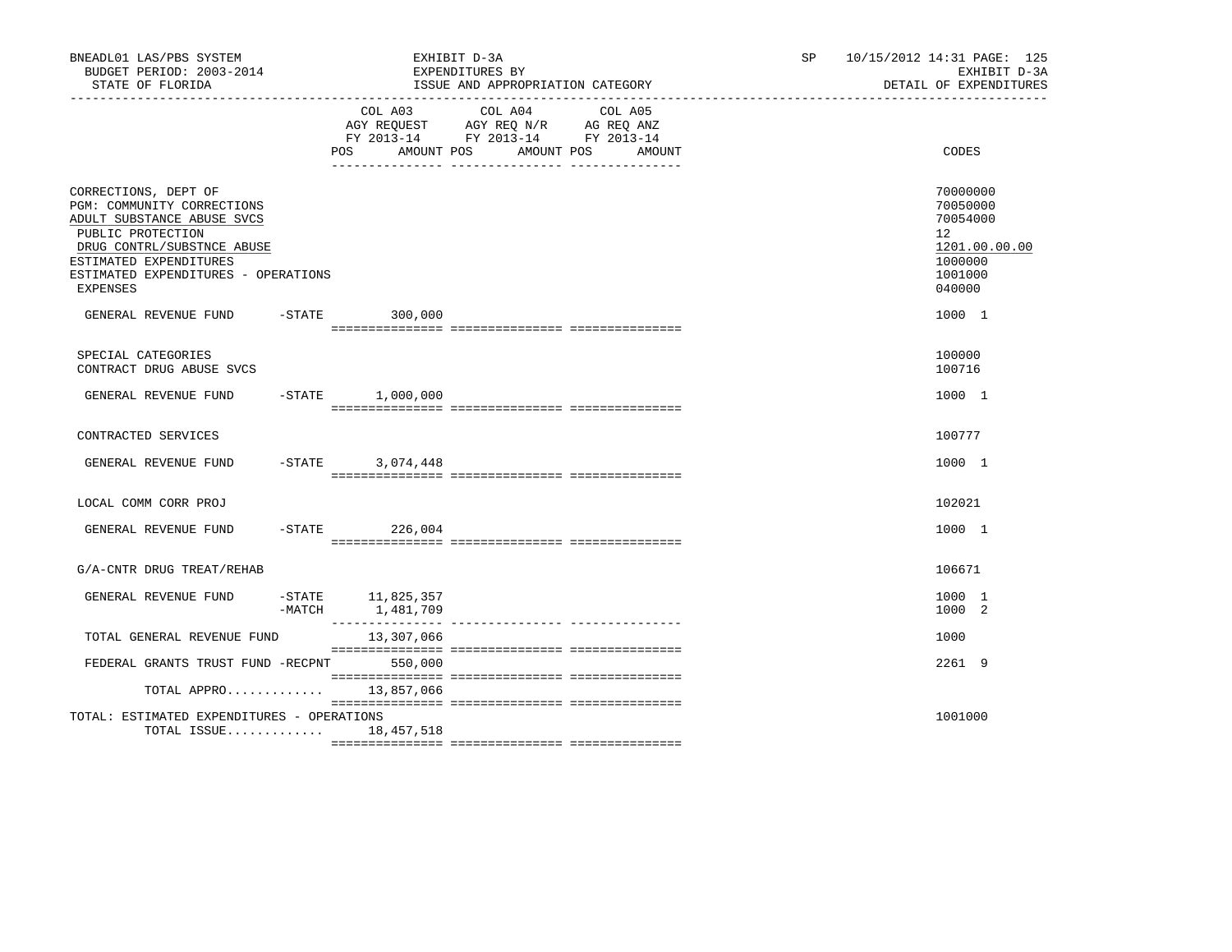| BNEADL01 LAS/PBS SYSTEM<br>BUDGET PERIOD: 2003-2014<br>STATE OF FLORIDA                                                                                                                                                                                                                       |           | EXHIBIT D-3A<br>EXPENDITURES BY<br>ISSUE AND APPROPRIATION CATEGORY                                                                               | SP<br>10/15/2012 14:31 PAGE: 126<br>EXHIBIT D-3A<br>DETAIL OF EXPENDITURES                        |
|-----------------------------------------------------------------------------------------------------------------------------------------------------------------------------------------------------------------------------------------------------------------------------------------------|-----------|---------------------------------------------------------------------------------------------------------------------------------------------------|---------------------------------------------------------------------------------------------------|
| .                                                                                                                                                                                                                                                                                             |           | COL A03<br>COL A04 COL A05<br>AGY REQUEST AGY REQ N/R AG REQ ANZ<br>FY 2013-14 FY 2013-14 FY 2013-14<br>POS<br>AMOUNT POS<br>AMOUNT POS<br>AMOUNT | CODES                                                                                             |
| CORRECTIONS, DEPT OF<br>PGM: COMMUNITY CORRECTIONS<br>ADULT SUBSTANCE ABUSE SVCS<br>PUBLIC PROTECTION<br>DRUG CONTRL/SUBSTNCE ABUSE<br>ADJUSTMENTS TO CURRENT YEAR<br>ESTIMATED EXPENDITURES<br>PROGRAM COMPONENT TECHNICAL<br>CORRECTIONS - ADD<br>SPECIAL CATEGORIES<br>CONTRACTED SERVICES |           |                                                                                                                                                   | 70000000<br>70050000<br>70054000<br>12<br>1201.00.00.00<br>1600000<br>160P010<br>100000<br>100777 |
| GENERAL REVENUE FUND                                                                                                                                                                                                                                                                          | $-$ STATE | 1,888,656                                                                                                                                         | 1000 1                                                                                            |
|                                                                                                                                                                                                                                                                                               |           |                                                                                                                                                   |                                                                                                   |
| 2013-2014 BUDGET YEAR NARRATIVE:<br>ACTIVITY REFERENCE: Residential Substance Abuse                                                                                                                                                                                                           |           | IT COMPONENT? NO<br>This issue is requested to correctly align activity funding in appropriate program component within the same service.         |                                                                                                   |
| INTRA-AGENCY REORGANIZATIONS<br>CONSOLIDATE SUBSTANCE ABUSE<br>PROGRAMS - DEDUCT                                                                                                                                                                                                              |           |                                                                                                                                                   | 1800000<br>1800010                                                                                |
| <b>EXPENSES</b>                                                                                                                                                                                                                                                                               |           |                                                                                                                                                   | 040000                                                                                            |
| GENERAL REVENUE FUND                                                                                                                                                                                                                                                                          | $-$ STATE | $300,000 -$                                                                                                                                       | 1000 1                                                                                            |
| SPECIAL CATEGORIES<br>CONTRACTED SERVICES                                                                                                                                                                                                                                                     |           |                                                                                                                                                   | 100000<br>100777                                                                                  |
| GENERAL REVENUE FUND                                                                                                                                                                                                                                                                          | $-$ STATE | $4,963,104-$                                                                                                                                      | 1000 1                                                                                            |
| G/A-CNTR DRUG TREAT/REHAB                                                                                                                                                                                                                                                                     |           |                                                                                                                                                   | 106671                                                                                            |
| GENERAL REVENUE FUND                                                                                                                                                                                                                                                                          | $-MATCH$  | -STATE 17,397,342-<br>1,481,709-                                                                                                                  | 1000 1<br>1000 2                                                                                  |
| TOTAL GENERAL REVENUE FUND                                                                                                                                                                                                                                                                    |           | 18,879,051-                                                                                                                                       | 1000                                                                                              |
| FEDERAL GRANTS TRUST FUND -RECPNT                                                                                                                                                                                                                                                             |           | $550,000 -$                                                                                                                                       | 2261 9                                                                                            |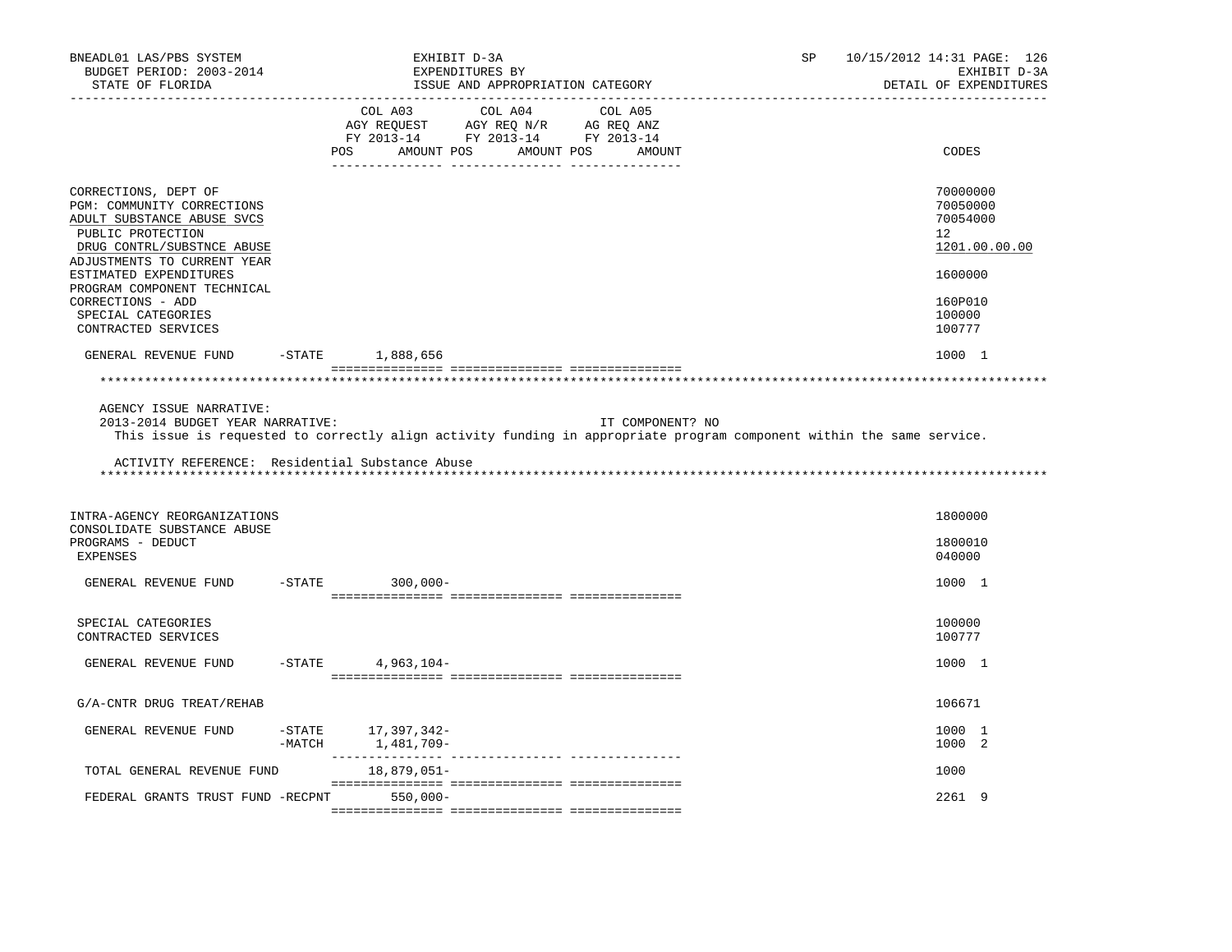| BNEADL01 LAS/PBS SYSTEM<br>BUDGET PERIOD: 2003-2014<br>STATE OF FLORIDA                                                                                                                                                                                                    | EXHIBIT D-3A<br>EXPENDITURES BY<br>ISSUE AND APPROPRIATION CATEGORY                                                                                                                                                                                                                                                                                                                                                                                                                                                                                                                               | SP<br>10/15/2012 14:31 PAGE: 127<br>EXHIBIT D-3A<br>DETAIL OF EXPENDITURES                                     |
|----------------------------------------------------------------------------------------------------------------------------------------------------------------------------------------------------------------------------------------------------------------------------|---------------------------------------------------------------------------------------------------------------------------------------------------------------------------------------------------------------------------------------------------------------------------------------------------------------------------------------------------------------------------------------------------------------------------------------------------------------------------------------------------------------------------------------------------------------------------------------------------|----------------------------------------------------------------------------------------------------------------|
|                                                                                                                                                                                                                                                                            | COL A03<br>COL A04<br>COL A05<br>POS AMOUNT POS AMOUNT POS AMOUNT                                                                                                                                                                                                                                                                                                                                                                                                                                                                                                                                 | CODES                                                                                                          |
| CORRECTIONS, DEPT OF<br>PGM: COMMUNITY CORRECTIONS<br>ADULT SUBSTANCE ABUSE SVCS<br>PUBLIC PROTECTION<br>DRUG CONTRL/SUBSTNCE ABUSE<br>INTRA-AGENCY REORGANIZATIONS<br>CONSOLIDATE SUBSTANCE ABUSE<br>PROGRAMS - DEDUCT<br>SPECIAL CATEGORIES<br>G/A-CNTR DRUG TREAT/REHAB |                                                                                                                                                                                                                                                                                                                                                                                                                                                                                                                                                                                                   | 70000000<br>70050000<br>70054000<br>12 <sub>1</sub><br>1201.00.00.00<br>1800000<br>1800010<br>100000<br>106671 |
| TOTAL APPRO                                                                                                                                                                                                                                                                | 19,429,051-                                                                                                                                                                                                                                                                                                                                                                                                                                                                                                                                                                                       |                                                                                                                |
| TOTAL: CONSOLIDATE SUBSTANCE ABUSE<br>PROGRAMS - DEDUCT<br>TOTAL ISSUE 24,692,155-                                                                                                                                                                                         |                                                                                                                                                                                                                                                                                                                                                                                                                                                                                                                                                                                                   | 1800010                                                                                                        |
|                                                                                                                                                                                                                                                                            |                                                                                                                                                                                                                                                                                                                                                                                                                                                                                                                                                                                                   |                                                                                                                |
|                                                                                                                                                                                                                                                                            |                                                                                                                                                                                                                                                                                                                                                                                                                                                                                                                                                                                                   |                                                                                                                |
| AGENCY ISSUE NARRATIVE:<br>2013-2014 BUDGET YEAR NARRATIVE:<br>Drug Testing                                                                                                                                                                                                | IT COMPONENT? NO<br>The Department's issue to realign substance abuse programs funding will streamline the processing of contractual payments<br>and personnel matters by placing the funding and fte's under one program area. Currently, funding for these programs is<br>in three separate program areas. This realignment will provide more efficient tracking and management of these funds.<br>This request does not reduce any funding or fte's currently appropriated for these programs.<br>Activity Reference: Non-Residential Substance Abuse Treatment<br>Residential Substance Abuse |                                                                                                                |
| ESTIMATED EXPENDITURES REALIGNMENT                                                                                                                                                                                                                                         |                                                                                                                                                                                                                                                                                                                                                                                                                                                                                                                                                                                                   | 2000000                                                                                                        |
| APPROPRIATION CATEGORY TECHNICAL<br>CORRECTION - ADD<br>SPECIAL CATEGORIES<br>G/A-CNTR DRUG TREAT/REHAB                                                                                                                                                                    |                                                                                                                                                                                                                                                                                                                                                                                                                                                                                                                                                                                                   | 2000030<br>100000<br>106671                                                                                    |
| GENERAL REVENUE FUND                                                                                                                                                                                                                                                       | $-STATE$ 1,226,004                                                                                                                                                                                                                                                                                                                                                                                                                                                                                                                                                                                | 1000 1                                                                                                         |
|                                                                                                                                                                                                                                                                            |                                                                                                                                                                                                                                                                                                                                                                                                                                                                                                                                                                                                   |                                                                                                                |
| AGENCY ISSUE NARRATIVE:<br>2013-2014 BUDGET YEAR NARRATIVE:                                                                                                                                                                                                                | IT COMPONENT? NO<br>This issue is requested to correctly align funding for same activity into appropriate base funding category for activity.                                                                                                                                                                                                                                                                                                                                                                                                                                                     |                                                                                                                |
| ACTIVITY REFERENCE: Residential Substance Abuse                                                                                                                                                                                                                            |                                                                                                                                                                                                                                                                                                                                                                                                                                                                                                                                                                                                   |                                                                                                                |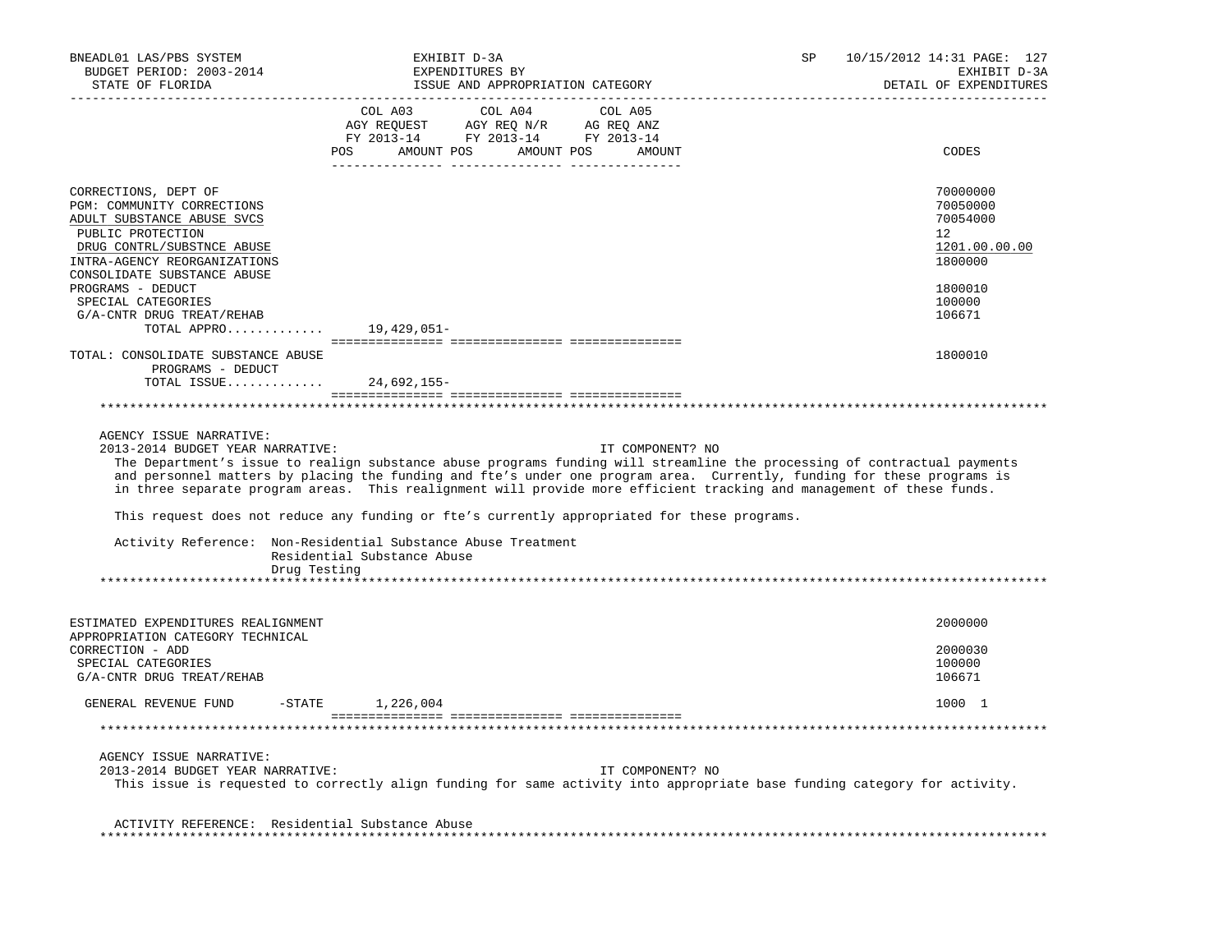| BNEADL01 LAS/PBS SYSTEM<br>BUDGET PERIOD: 2003-2014<br>STATE OF FLORIDA                                                                                                                                                                                                                | EXHIBIT D-3A      | EXPENDITURES BY<br>ISSUE AND APPROPRIATION CATEGORY                                                                          | SP               | 10/15/2012 14:31 PAGE: 128<br>EXHIBIT D-3A<br>DETAIL OF EXPENDITURES                              |
|----------------------------------------------------------------------------------------------------------------------------------------------------------------------------------------------------------------------------------------------------------------------------------------|-------------------|------------------------------------------------------------------------------------------------------------------------------|------------------|---------------------------------------------------------------------------------------------------|
|                                                                                                                                                                                                                                                                                        | COL A03<br>POS    | COL A04<br>COL A05<br>AGY REQUEST AGY REQ N/R AG REQ ANZ<br>FY 2013-14 FY 2013-14 FY 2013-14<br>AMOUNT POS AMOUNT POS AMOUNT |                  | CODES                                                                                             |
| CORRECTIONS, DEPT OF<br>PGM: COMMUNITY CORRECTIONS<br>ADULT SUBSTANCE ABUSE SVCS<br>PUBLIC PROTECTION<br>DRUG CONTRL/SUBSTNCE ABUSE<br>ESTIMATED EXPENDITURES REALIGNMENT<br>APPROPRIATION CATEGORY TECHNICAL<br>ADJUSTMENT - DEDUCT<br>SPECIAL CATEGORIES<br>CONTRACT DRUG ABUSE SVCS |                   |                                                                                                                              |                  | 70000000<br>70050000<br>70054000<br>12<br>1201.00.00.00<br>2000000<br>2000040<br>100000<br>100716 |
| GENERAL REVENUE FUND                                                                                                                                                                                                                                                                   | -STATE 1,000,000- |                                                                                                                              |                  | 1000 1                                                                                            |
| LOCAL COMM CORR PROJ                                                                                                                                                                                                                                                                   |                   |                                                                                                                              |                  | 102021                                                                                            |
| GENERAL REVENUE FUND                                                                                                                                                                                                                                                                   | -STATE 226,004-   |                                                                                                                              |                  | 1000 1                                                                                            |
| TOTAL: APPROPRIATION CATEGORY TECHNICAL<br>ADJUSTMENT - DEDUCT<br>TOTAL ISSUE $1,226,004-$                                                                                                                                                                                             |                   |                                                                                                                              |                  | 2000040                                                                                           |
|                                                                                                                                                                                                                                                                                        |                   |                                                                                                                              |                  |                                                                                                   |
| AGENCY ISSUE NARRATIVE:<br>2013-2014 BUDGET YEAR NARRATIVE:<br>This issue is requested to correctly align funding for same activity into appropriate base funding category for activity.                                                                                               |                   |                                                                                                                              | IT COMPONENT? NO |                                                                                                   |
| ACTIVITY REFERENCE: Residential Substance Abuse                                                                                                                                                                                                                                        |                   |                                                                                                                              |                  |                                                                                                   |
| NONRECURRING EXPENDITURES<br>INCREASE FUNDING FOR COMMUNITY<br>CORRECTIONS RESIDENTIAL SUBSTANCE<br>ABUSE PROGRAMS<br>SPECIAL CATEGORIES<br>G/A-CNTR DRUG TREAT/REHAB                                                                                                                  |                   |                                                                                                                              |                  | 2100000<br>2103066<br>100000<br>106671                                                            |
| $-$ STATE<br>GENERAL REVENUE FUND                                                                                                                                                                                                                                                      | 1,091,511-        |                                                                                                                              |                  | 1000 1                                                                                            |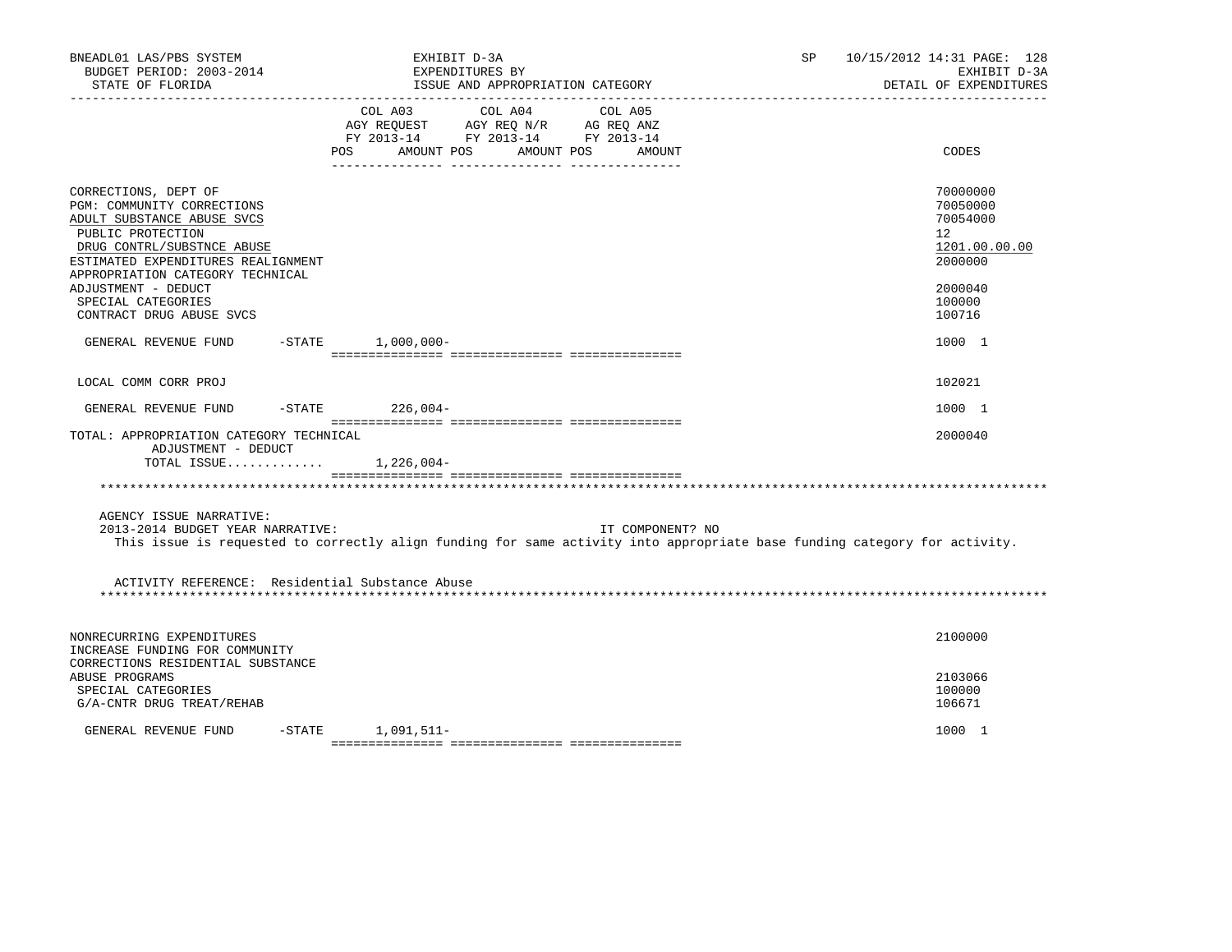| BNEADL01 LAS/PBS SYSTEM<br>BUDGET PERIOD: 2003-2014<br>STATE OF FLORIDA                                                                                                  | EXHIBIT D-3A<br>EXPENDITURES BY<br>ISSUE AND APPROPRIATION CATEGORY                                                                                                          | SP<br>10/15/2012 14:31 PAGE: 129<br>EXHIBIT D-3A<br>DETAIL OF EXPENDITURES |
|--------------------------------------------------------------------------------------------------------------------------------------------------------------------------|------------------------------------------------------------------------------------------------------------------------------------------------------------------------------|----------------------------------------------------------------------------|
|                                                                                                                                                                          | COL A03 COL A04 COL A05<br>AGY REQUEST AGY REQ N/R AG REQ ANZ<br>FY 2013-14 FY 2013-14 FY 2013-14<br>POS AMOUNT POS AMOUNT POS<br>AMOUNT<br>--------------- ---------------- | CODES                                                                      |
| CORRECTIONS, DEPT OF<br>PGM: COMMUNITY CORRECTIONS<br>ADULT SUBSTANCE ABUSE SVCS<br>PUBLIC PROTECTION<br>DRUG CONTRL/SUBSTNCE ABUSE<br>PROGRAMS AND SERVICES TO DIMINISH |                                                                                                                                                                              | 70000000<br>70050000<br>70054000<br>12<br>1201.00.00.00                    |
| GROWTH OF THE OFFENDER POPULATION<br>INCREASE FUNDING FOR COMMUNITY<br>CORRECTIONS RESIDENTIAL SUBSTANCE<br>ABUSE PROGRAMS<br>SPECIAL CATEGORIES                         |                                                                                                                                                                              | 4700000<br>4700650<br>100000                                               |
| G/A-CNTR DRUG TREAT/REHAB                                                                                                                                                |                                                                                                                                                                              | 106671                                                                     |
| GENERAL REVENUE FUND -STATE                                                                                                                                              | 5,437,492                                                                                                                                                                    | 1000 1                                                                     |

2013-2014 BUDGET YEAR NARRATIVE: IT COMPONENT? NO

 The Department's residential substance abuse drug treatment programs provide offenders on community supervision access to needed substance abuse treatment. Offenders who participate in residential substance abuse treatment are required to obtain employment while in treatment, thus reducing the burden on taxpayers. Substance abuse treatment is a cost-effective tool in community supervision.

 The Department reports of all active community supervised offenders on June 30, 2012, 57.8% or approximately 84,242 were potentially in need of substance abuse treatment. In addition, after 36 months, for offenders that successfully completed residential treatment, 78% had no admission or return to prison for any reason, thus reducing the cost of corrections long term. Hence, minimal or limited investment in these programs for offenders results in long term cost savings for corrections.

 For FY 2013-2014 the Department is projecting an expenditure of \$19,198,058 to continue funding 1,061 residential substance treatment beds currently in operation and provide community based residential substance abuse treatment services to approximately 3,671 offenders court-ordered to these programs. However, the Department's FY 2013-2014 base budget for community residential substance abuse treatment is only \$13,760,566, which includes both recurring general revenue and federal grant funding. This level of funding will only provide for 761 contracted residential substance abuse treatment beds, resulting in 300 unfunded residential substance abuse treatment beds.

 The Department is requesting \$5,437,492 in recurring general revenue dollars to sustain and maintain operation of these 300 residential treatment beds currently in operation. Without the additional funding for these needed beds, the Department will be unable to meet the court-ordered demands of approximately 1,038 offenders sentenced to residential substance abuse treatment. Below is a detail of the Department's funding.

| FY 12-13 SUBSTANCE ABUSE TREATMENT FUNDING | DOLLARS    |
|--------------------------------------------|------------|
| Contracted Drug Abuse Svcs                 | 1,000,000  |
| Local Comm Corr Projects                   | 226,004    |
| Contracted Drug Trtmt-GR                   | 13,307,066 |
| Contracted Drug Trtmt-TF                   | 550,000    |
| Sub-Total                                  | 15,083,070 |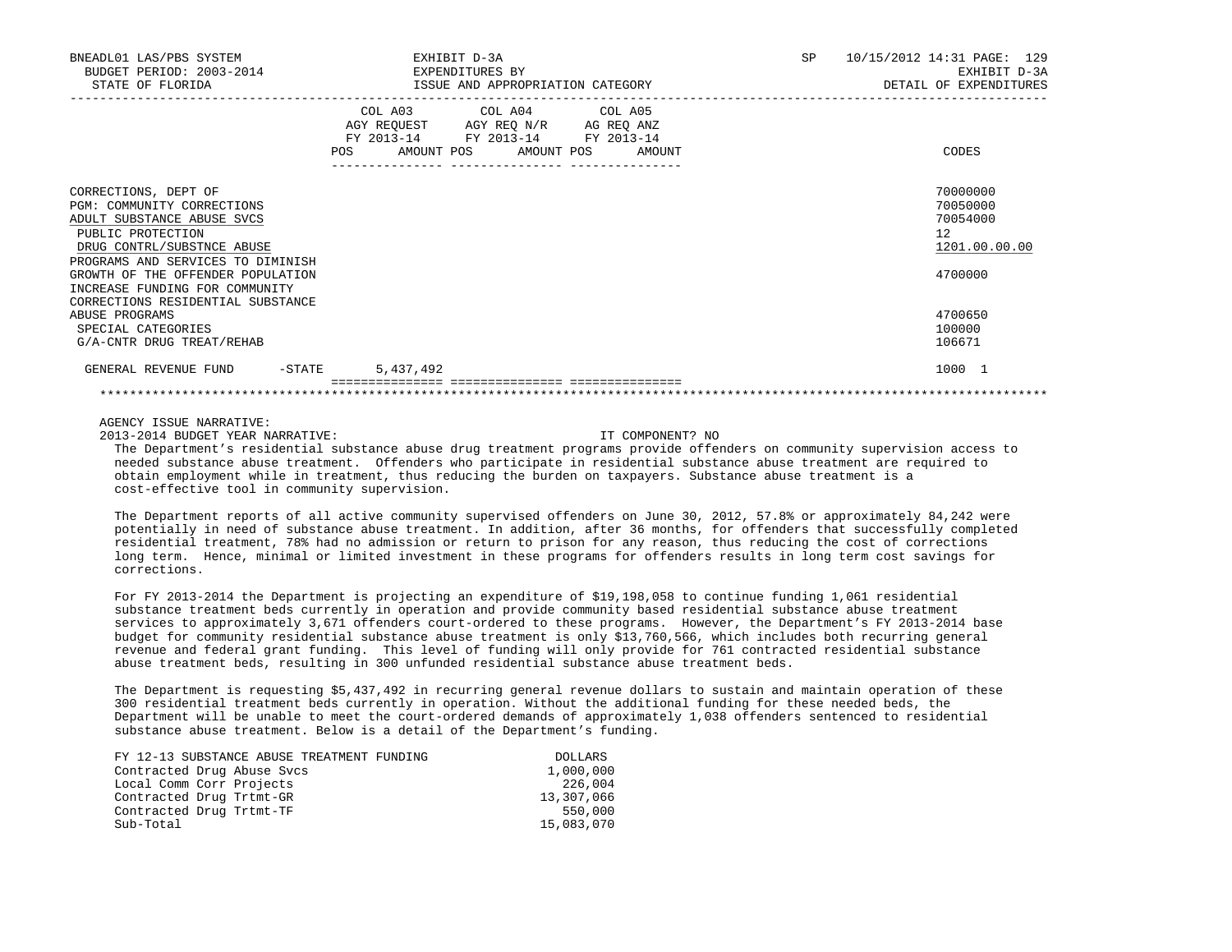| BNEADL01 LAS/PBS SYSTEM<br>BUDGET PERIOD: 2003-2014 EXPENDITURES BY<br>STATE OF FLORIDA                                                                                                                                                                                                                | EXHIBIT D-3A                                                                                                                                                                                                                                                   |                             |  | SP 10/15/2012 14:31 PAGE: 130<br>EXHIBIT D-3A<br>DETAIL OF EXPENDITURES       |
|--------------------------------------------------------------------------------------------------------------------------------------------------------------------------------------------------------------------------------------------------------------------------------------------------------|----------------------------------------------------------------------------------------------------------------------------------------------------------------------------------------------------------------------------------------------------------------|-----------------------------|--|-------------------------------------------------------------------------------|
|                                                                                                                                                                                                                                                                                                        | COL A03 COL A04 COL A05<br>$\begin{tabular}{lllllll} \bf AGY \,\, REQUEST \,\, & \bf AGY \,\, REQ \,\, N/R & \bf AG \,\, REQ \,\, ANZ \\ \bf FY \,\, 2013-14 & \bf FY \,\, 2013-14 & \bf FY \,\, 2013-14 \\ \end{tabular}$<br>POS AMOUNT POS AMOUNT POS AMOUNT |                             |  | CODES                                                                         |
| CORRECTIONS, DEPT OF<br>PGM: COMMUNITY CORRECTIONS<br>ADULT SUBSTANCE ABUSE SVCS<br>PUBLIC PROTECTION<br>DRUG CONTRL/SUBSTNCE ABUSE<br>PROGRAMS AND SERVICES TO DIMINISH<br>GROWTH OF THE OFFENDER POPULATION<br>INCREASE FUNDING FOR COMMUNITY<br>CORRECTIONS RESIDENTIAL SUBSTANCE<br>ABUSE PROGRAMS |                                                                                                                                                                                                                                                                |                             |  | 70000000<br>70050000<br>70054000<br>12<br>1201.00.00.00<br>4700000<br>4700650 |
| Less: Non-recurring Contracted Drug Trmt (1,091,511)<br>Less: Byrne Grant Award Reduction<br>Sub-Total                                                                                                                                                                                                 |                                                                                                                                                                                                                                                                | (230, 993)<br>(1, 322, 504) |  |                                                                               |
| FY 13-14 SUBSTANCE ABUSE TREATMENT BASE FUNDING 13,760,566<br>FY 13-14 SUBSTANCE ABUSE TREATMENT PROJECTED COSTS (19,198,058)                                                                                                                                                                          |                                                                                                                                                                                                                                                                |                             |  |                                                                               |
| FY 13-14 PROJECTED SHORTFALL                                                                                                                                                                                                                                                                           |                                                                                                                                                                                                                                                                | (5, 437, 492)               |  |                                                                               |
| This issue is consistent with the Florida Strategic Plan for Economic Development strategy to support and sustain<br>statewide and regional partnerships to accomplish Florida's economic and quality of life goals.                                                                                   |                                                                                                                                                                                                                                                                |                             |  |                                                                               |

ACTIVITY REFERENCE: Residential Substance Abuse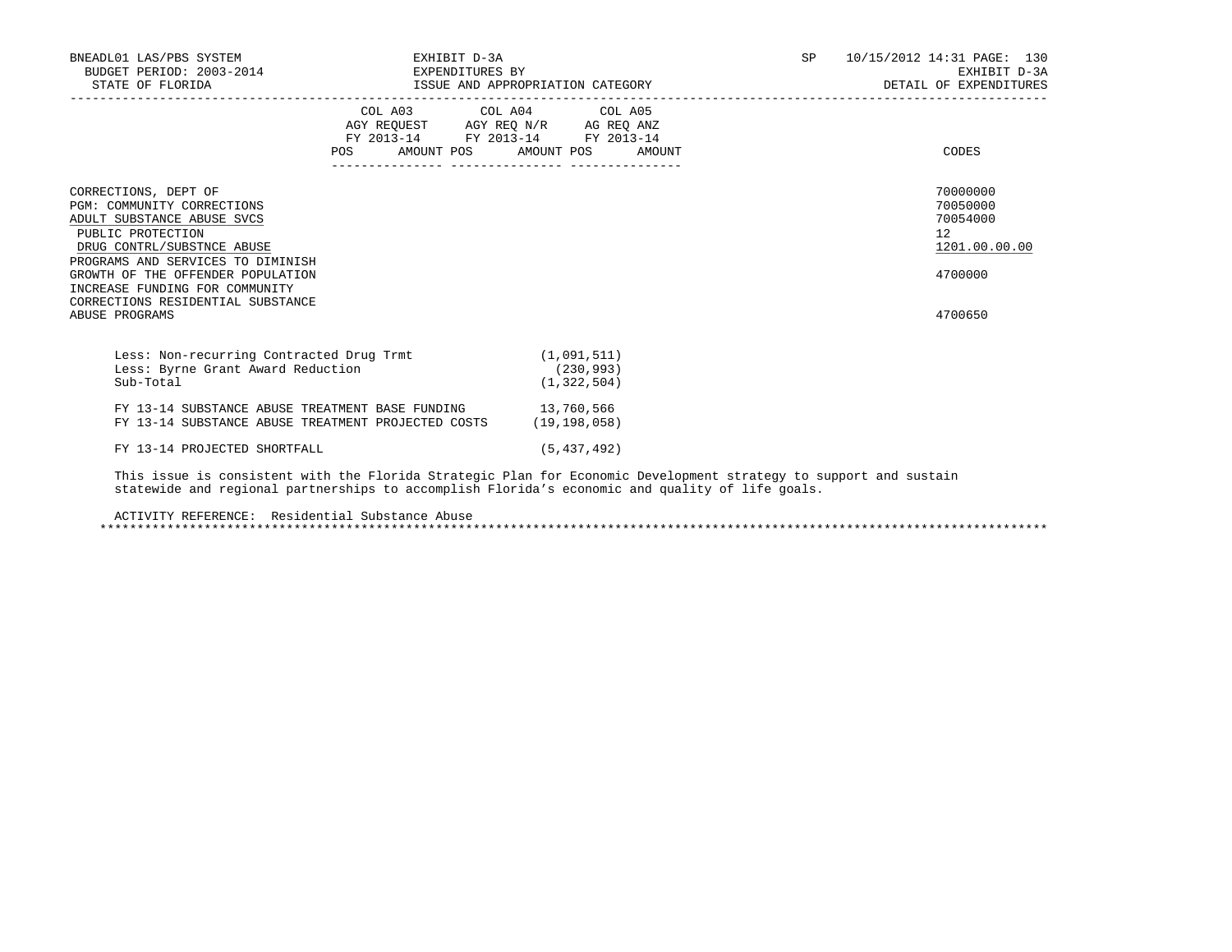| BNEADL01 LAS/PBS SYSTEM<br>BUDGET PERIOD: 2003-2014 EXPENDITURES BY<br>STATE OF FLORIDA                                                                                                                                              | EXHIBIT D-3A<br>ISSUE AND APPROPRIATION CATEGORY                                                                                                                                                  |                  | SP <sub>2</sub> | 10/15/2012 14:31 PAGE: 131<br>EXHIBIT D-3A<br>DETAIL OF EXPENDITURES                              |
|--------------------------------------------------------------------------------------------------------------------------------------------------------------------------------------------------------------------------------------|---------------------------------------------------------------------------------------------------------------------------------------------------------------------------------------------------|------------------|-----------------|---------------------------------------------------------------------------------------------------|
|                                                                                                                                                                                                                                      | $\begin{tabular}{lcccc} COL A03 & COL A04 & COL A05 \\ AGY REQUEST & AGY REQ N/R & AG REQ ANZ \\ FY & 2013-14 & FY & 2013-14 & FY & 2013-14 \end{tabular}$<br>AMOUNT POS<br>AMOUNT POS<br>POS FOR | AMOUNT           |                 | CODES                                                                                             |
| CORRECTIONS, DEPT OF<br>PGM: COMMUNITY CORRECTIONS<br>ADULT SUBSTANCE ABUSE SVCS<br>PUBLIC PROTECTION<br>ADULT PRISONS<br>ESTIMATED EXPENDITURES<br>ESTIMATED EXPENDITURES - OPERATIONS<br>SPECIAL CATEGORIES<br>CONTRACTED SERVICES |                                                                                                                                                                                                   |                  |                 | 70000000<br>70050000<br>70054000<br>12<br>1206.00.00.00<br>1000000<br>1001000<br>100000<br>100777 |
| GENERAL REVENUE FUND                                                                                                                                                                                                                 | $-$ STATE $1,888,656$                                                                                                                                                                             |                  |                 | 1000 1                                                                                            |
| ADJUSTMENTS TO CURRENT YEAR<br>ESTIMATED EXPENDITURES<br>PROGRAM COMPONENT TECHNICAL<br>CORRECTION - DEDUCT<br>SPECIAL CATEGORIES<br>CONTRACTED SERVICES                                                                             |                                                                                                                                                                                                   |                  |                 | 1600000<br>160P020<br>100000<br>100777                                                            |
| GENERAL REVENUE FUND -STATE 1,888,656-                                                                                                                                                                                               |                                                                                                                                                                                                   |                  |                 | 1000 1                                                                                            |
|                                                                                                                                                                                                                                      |                                                                                                                                                                                                   |                  |                 |                                                                                                   |
| AGENCY ISSUE NARRATIVE:<br>2013-2014 BUDGET YEAR NARRATIVE:                                                                                                                                                                          | This issue is requested to correctly align activity funding in appropriate program component within the same service.<br>ACTIVITY REFERENCE: Instruct, Supervise, Investigate and Report          | IT COMPONENT? NO |                 |                                                                                                   |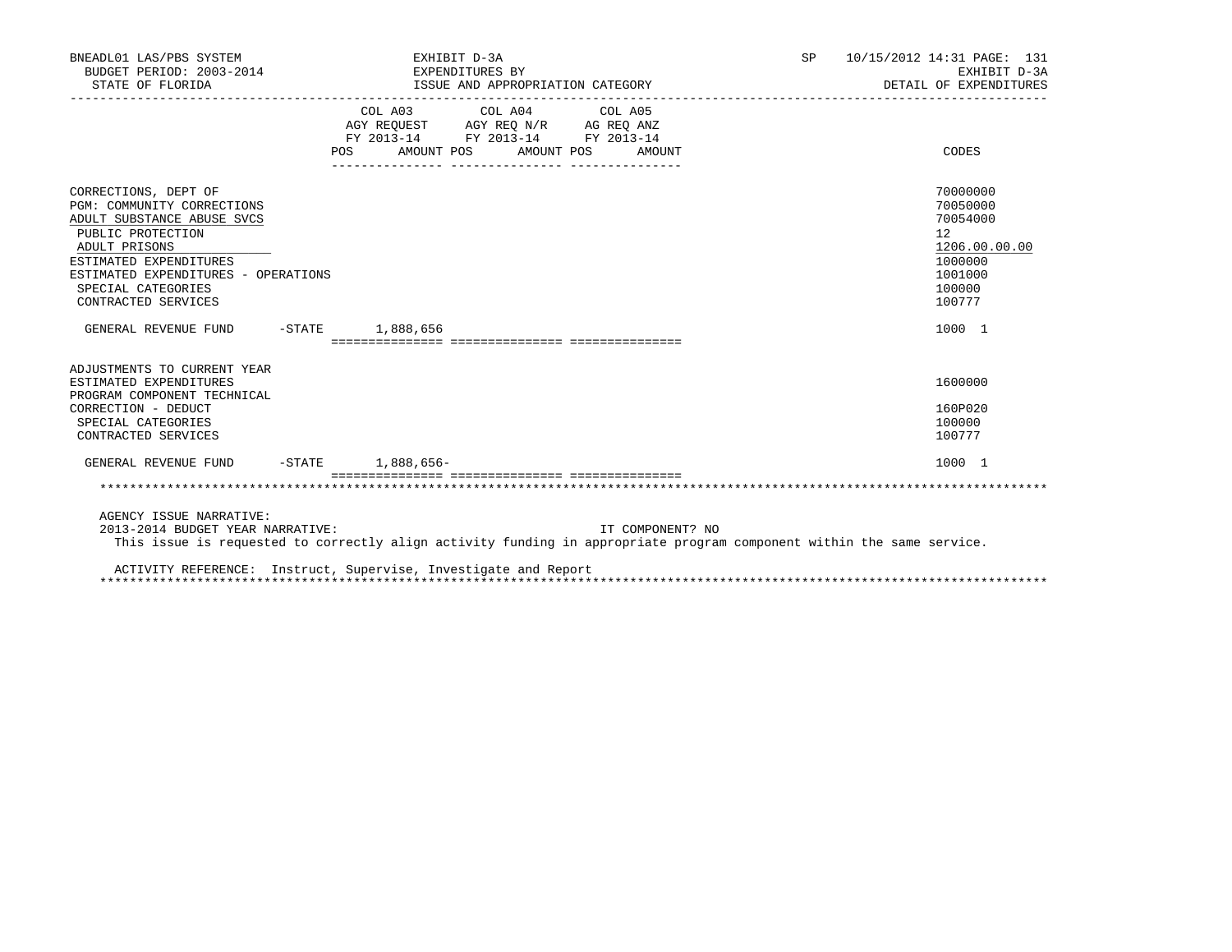| BNEADL01 LAS/PBS SYSTEM<br>BUDGET PERIOD: 2003-2014 CHERRY EXPENDITURES BY<br>STATE OF FLORIDA                                                                                                                                     | EXHIBIT D-3A | ISSUE AND APPROPRIATION CATEGORY                                                                                                      | SP <sub>2</sub> | 10/15/2012 14:31 PAGE: 132<br>EXHIBIT D-3A<br>DETAIL OF EXPENDITURES                              |
|------------------------------------------------------------------------------------------------------------------------------------------------------------------------------------------------------------------------------------|--------------|---------------------------------------------------------------------------------------------------------------------------------------|-----------------|---------------------------------------------------------------------------------------------------|
|                                                                                                                                                                                                                                    |              | COL A03 COL A04 COL A05<br>AGY REQUEST AGY REQ N/R AG REQ ANZ<br>FY 2013-14 FY 2013-14 FY 2013-14<br>POS AMOUNT POS AMOUNT POS AMOUNT |                 | CODES                                                                                             |
| CORRECTIONS, DEPT OF<br>PGM: COMMUNITY CORRECTIONS<br>COMM FACILITY OPERATIONS<br>PUBLIC PROTECTION<br>ADULT PRISONS<br>ESTIMATED EXPENDITURES<br>ESTIMATED EXPENDITURES - OPERATIONS<br>SPECIAL CATEGORIES<br>CONTRACTED SERVICES |              |                                                                                                                                       |                 | 70000000<br>70050000<br>70056000<br>12<br>1206.00.00.00<br>1000000<br>1001000<br>100000<br>100777 |
| GENERAL REVENUE FUND -STATE 2,466,521                                                                                                                                                                                              |              |                                                                                                                                       |                 | 1000 1                                                                                            |
| JUDC/DOC SENTENCING ALT                                                                                                                                                                                                            |              |                                                                                                                                       |                 | 104691                                                                                            |
| GENERAL REVENUE FUND -STATE 700,143                                                                                                                                                                                                |              |                                                                                                                                       |                 | 1000 1                                                                                            |
| TOTAL: ESTIMATED EXPENDITURES - OPERATIONS<br>TOTAL ISSUE 3,166,664                                                                                                                                                                |              |                                                                                                                                       |                 | 1001000                                                                                           |
| TOTAL: ADULT PRISONS<br>BY FUND TYPE                                                                                                                                                                                               |              |                                                                                                                                       |                 | 1206.00.00.00                                                                                     |
| GENERAL REVENUE FUND 3,166,664                                                                                                                                                                                                     |              |                                                                                                                                       |                 | 1000                                                                                              |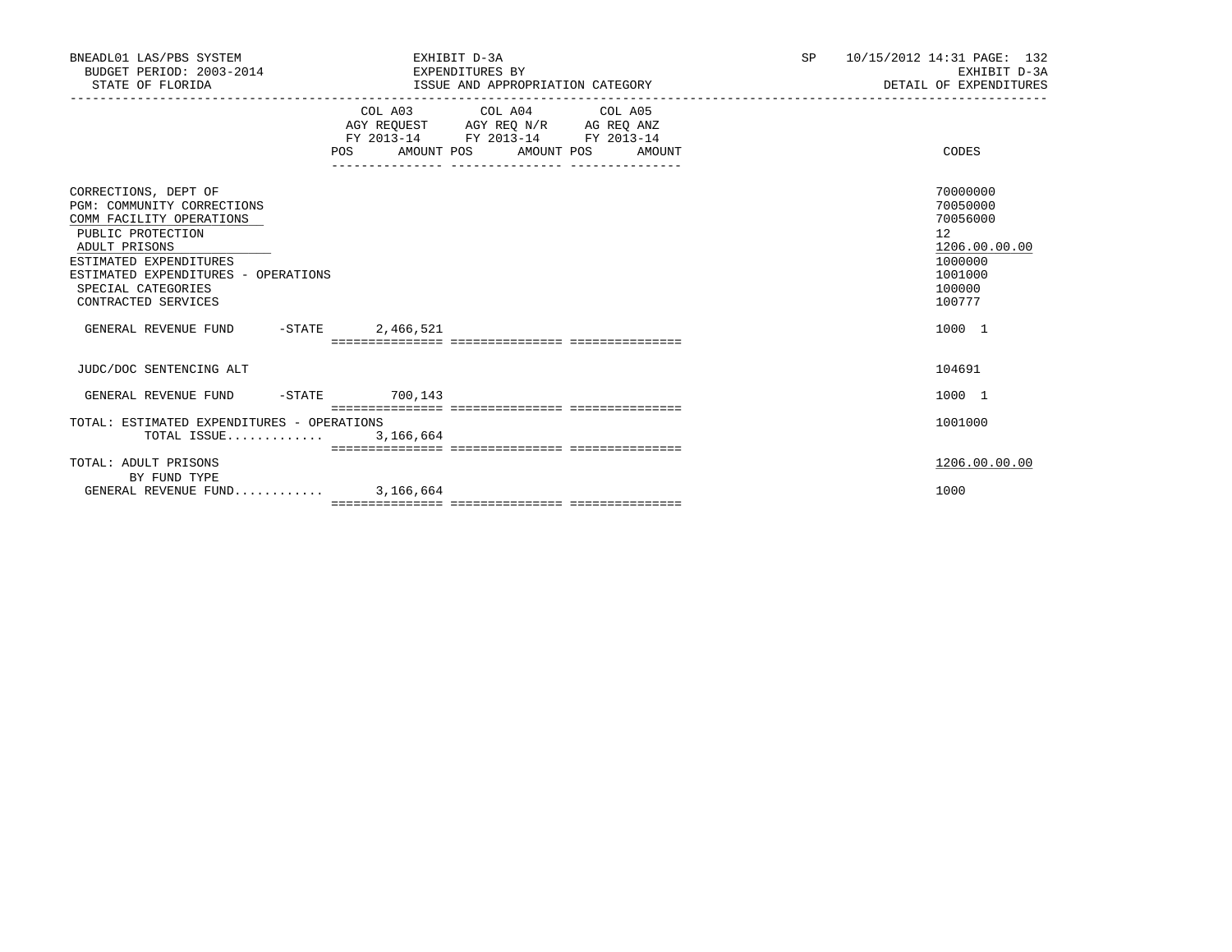| BNEADL01 LAS/PBS SYSTEM<br>BUDGET PERIOD: 2003-2014<br>STATE OF FLORIDA<br>-----------------<br>------------------                                                                                                      |                              |                                                                                                                | EXHIBIT D-3A<br>EXPENDITURES BY<br>ISSUE AND APPROPRIATION CATEGORY | SP    | 10/15/2012 14:31 PAGE: 133<br>EXHIBIT D-3A<br>DETAIL OF EXPENDITURES                    |
|-------------------------------------------------------------------------------------------------------------------------------------------------------------------------------------------------------------------------|------------------------------|----------------------------------------------------------------------------------------------------------------|---------------------------------------------------------------------|-------|-----------------------------------------------------------------------------------------|
|                                                                                                                                                                                                                         | COL A03<br>POS<br>AMOUNT POS | COL A04 COL A05<br>AGY REQUEST AGY REQ N/R AG REQ ANZ<br>FY 2013-14 FY 2013-14 FY 2013-14<br>AMOUNT POS AMOUNT |                                                                     | CODES |                                                                                         |
| CORRECTIONS, DEPT OF<br>PGM: HEALTH SERVICES<br>INMATE HEALTH SERVICES<br>PUBLIC PROTECTION<br>ADULT PRISONS<br>ESTIMATED EXPENDITURES<br>ESTIMATED EXPENDITURES - OPERATIONS<br>SALARY RATE<br>SALARY RATE 121,757,982 |                              |                                                                                                                |                                                                     |       | 70000000<br>70250000<br>70251000<br>12<br>1206.00.00.00<br>1000000<br>1001000<br>000000 |
| SALARIES AND BENEFITS                                                                                                                                                                                                   |                              |                                                                                                                |                                                                     |       | 010000                                                                                  |
| GENERAL REVENUE FUND                                                                                                                                                                                                    |                              | 2,679.00<br>$-$ STATE $124, 440, 177$                                                                          |                                                                     |       | 1000 1                                                                                  |
| OTHER PERSONAL SERVICES                                                                                                                                                                                                 |                              |                                                                                                                |                                                                     |       | 030000                                                                                  |
| GENERAL REVENUE FUND                                                                                                                                                                                                    |                              | -STATE 17,691,537                                                                                              |                                                                     |       | 1000 1                                                                                  |
| <b>EXPENSES</b>                                                                                                                                                                                                         |                              |                                                                                                                |                                                                     |       | 040000                                                                                  |
| GENERAL REVENUE FUND                                                                                                                                                                                                    |                              | $-$ STATE $11,051,314$                                                                                         |                                                                     |       | 1000 1                                                                                  |
| OPERATING CAPITAL OUTLAY                                                                                                                                                                                                |                              |                                                                                                                |                                                                     |       | 060000                                                                                  |
| GENERAL REVENUE FUND                                                                                                                                                                                                    | $-$ STATE                    | 249,229                                                                                                        |                                                                     |       | 1000 1                                                                                  |
| SPECIAL CATEGORIES<br>CONTRACTED SERVICES                                                                                                                                                                               |                              |                                                                                                                |                                                                     |       | 100000<br>100777                                                                        |
| GENERAL REVENUE FUND                                                                                                                                                                                                    |                              | -STATE 773,686                                                                                                 |                                                                     |       | 1000 1                                                                                  |
| RISK MANAGEMENT INSURANCE                                                                                                                                                                                               |                              |                                                                                                                |                                                                     |       | 103241                                                                                  |
| GENERAL REVENUE FUND                                                                                                                                                                                                    |                              | -STATE 769,274                                                                                                 |                                                                     |       | 1000 1                                                                                  |
| INMATE HEALTH SERVICES                                                                                                                                                                                                  |                              |                                                                                                                |                                                                     |       | 104017                                                                                  |
| GENERAL REVENUE FUND<br>ADMINISTRATIVE TRUST FUND -STATE                                                                                                                                                                | -STATE                       | 133,880,822<br>116,000                                                                                         |                                                                     |       | 1000 1<br>2021 1                                                                        |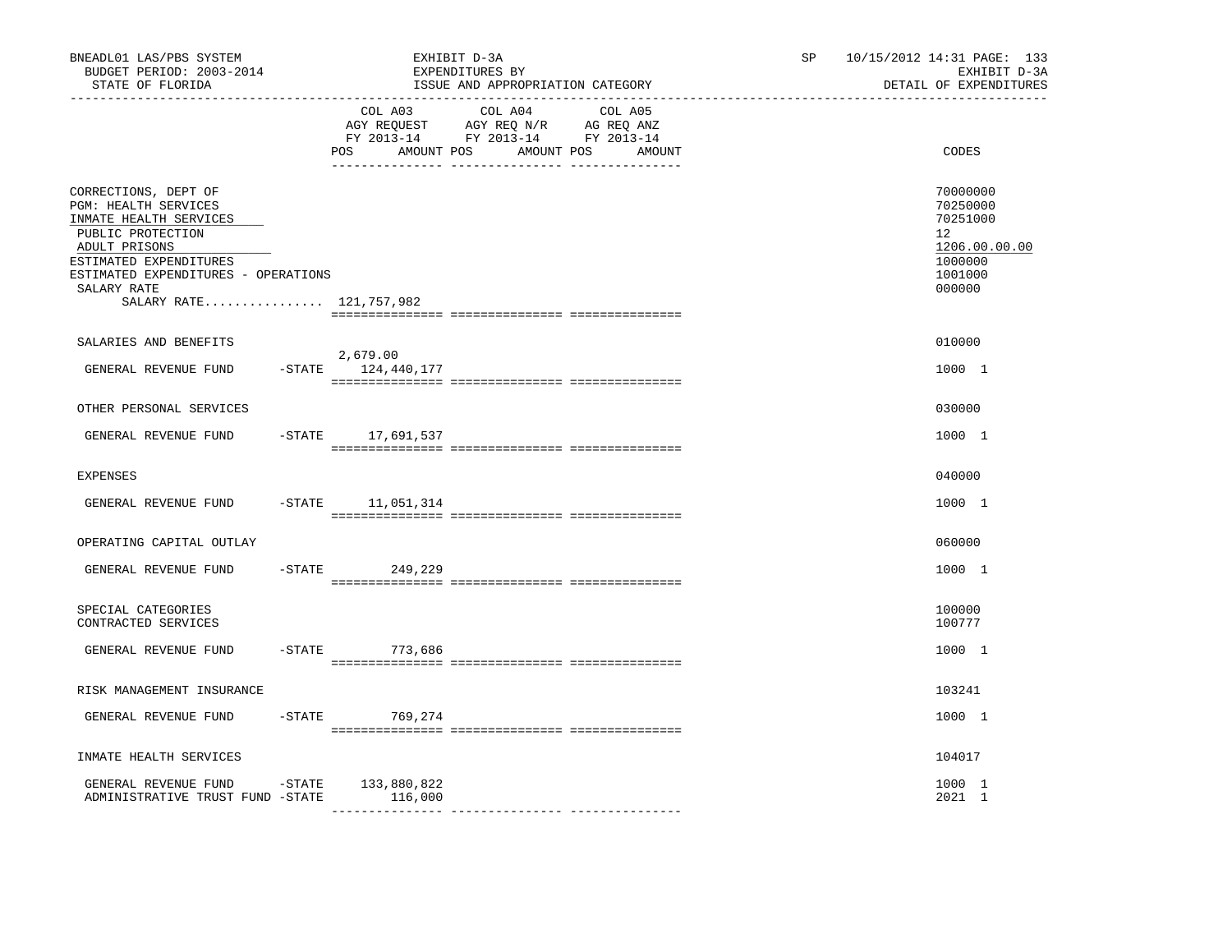| BNEADL01 LAS/PBS SYSTEM<br>BUDGET PERIOD: 2003-2014<br>STATE OF FLORIDA                                                                                                                                                                                  |                                     | EXHIBIT D-3A<br>EXPENDITURES BY<br>ISSUE AND APPROPRIATION CATEGORY                                                  | SP | 10/15/2012 14:31 PAGE: 134<br>EXHIBIT D-3A<br>DETAIL OF EXPENDITURES                              |
|----------------------------------------------------------------------------------------------------------------------------------------------------------------------------------------------------------------------------------------------------------|-------------------------------------|----------------------------------------------------------------------------------------------------------------------|----|---------------------------------------------------------------------------------------------------|
|                                                                                                                                                                                                                                                          | COL A03<br><b>POS</b><br>AMOUNT POS | COL A04<br>COL A05<br>AGY REQUEST AGY REQ N/R AG REQ ANZ<br>FY 2013-14 FY 2013-14 FY 2013-14<br>AMOUNT POS<br>AMOUNT |    | CODES                                                                                             |
| CORRECTIONS, DEPT OF<br>PGM: HEALTH SERVICES<br>INMATE HEALTH SERVICES<br>PUBLIC PROTECTION<br>ADULT PRISONS<br>ESTIMATED EXPENDITURES<br>ESTIMATED EXPENDITURES - OPERATIONS<br>SPECIAL CATEGORIES<br>INMATE HEALTH SERVICES<br>TOTAL APPRO 133,996,822 |                                     |                                                                                                                      |    | 70000000<br>70250000<br>70251000<br>12<br>1206.00.00.00<br>1000000<br>1001000<br>100000<br>104017 |
| GENERAL DRUGS                                                                                                                                                                                                                                            |                                     |                                                                                                                      |    | 104530                                                                                            |
| GENERAL REVENUE FUND                                                                                                                                                                                                                                     | -STATE 22,743,337                   |                                                                                                                      |    | 1000 1                                                                                            |
| PSYCHOTROPIC DRUGS                                                                                                                                                                                                                                       |                                     |                                                                                                                      |    | 104540                                                                                            |
| GENERAL REVENUE FUND                                                                                                                                                                                                                                     | $-STATE$ 11,786,133                 |                                                                                                                      |    | 1000 1                                                                                            |
| LEASE/PURCHASE/EQUIPMENT                                                                                                                                                                                                                                 |                                     |                                                                                                                      |    | 105281                                                                                            |
| GENERAL REVENUE FUND                                                                                                                                                                                                                                     | -STATE 249,635                      |                                                                                                                      |    | 1000 1                                                                                            |
| TR/DMS/HR SVCS/STW CONTRCT                                                                                                                                                                                                                               |                                     |                                                                                                                      |    | 107040                                                                                            |
| GENERAL REVENUE FUND                                                                                                                                                                                                                                     | $-$ STATE 354, 101                  |                                                                                                                      |    | 1000 1                                                                                            |
| TOTAL: ESTIMATED EXPENDITURES - OPERATIONS<br>TOTAL POSITIONS $2,679.00$<br>TOTAL ISSUE 324, 105, 245<br>TOTAL SALARY RATE 121,757,982                                                                                                                   |                                     |                                                                                                                      |    | 1001000                                                                                           |
| CASUALTY INSURANCE PREMIUM<br>ADJUSTMENT<br>SPECIAL CATEGORIES<br>RISK MANAGEMENT INSURANCE                                                                                                                                                              |                                     |                                                                                                                      |    | 1001090<br>100000<br>103241                                                                       |
| GENERAL REVENUE FUND<br>$-$ STATE                                                                                                                                                                                                                        | 39,534                              |                                                                                                                      |    | 1000 1                                                                                            |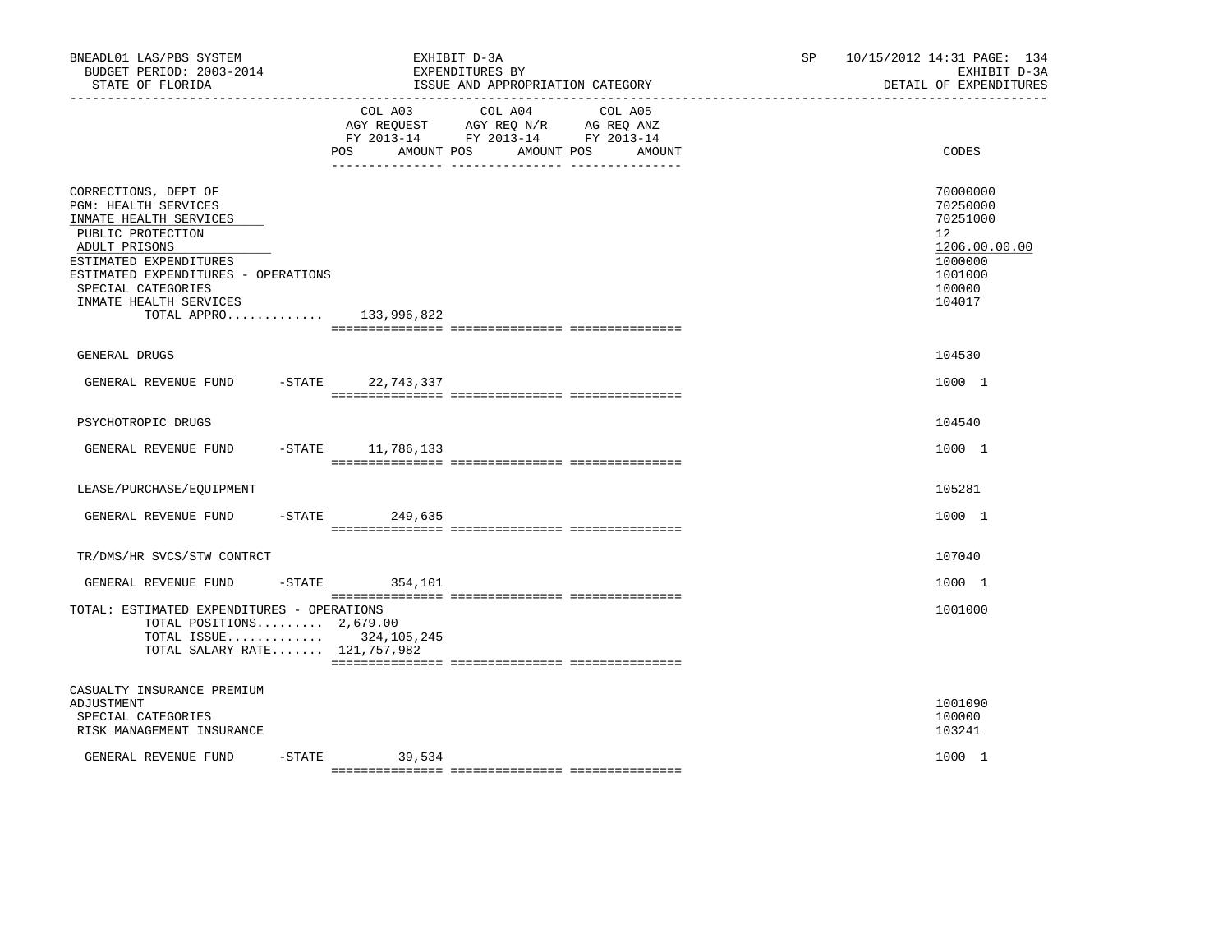| BNEADL01 LAS/PBS SYSTEM<br>BUDGET PERIOD: 2003-2014<br>STATE OF FLORIDA                                                                                                    |           | EXHIBIT D-3A<br>EXPENDITURES BY<br>ISSUE AND APPROPRIATION CATEGORY                                                                                                                                                                                 | SP.              | 10/15/2012 14:31 PAGE: 135<br>EXHIBIT D-3A<br>DETAIL OF EXPENDITURES         |
|----------------------------------------------------------------------------------------------------------------------------------------------------------------------------|-----------|-----------------------------------------------------------------------------------------------------------------------------------------------------------------------------------------------------------------------------------------------------|------------------|------------------------------------------------------------------------------|
|                                                                                                                                                                            |           | COL A04<br>COL A03<br>COL A05<br>AGY REQ N/R AG REQ ANZ<br>AGY REQUEST<br>FY 2013-14 FY 2013-14 FY 2013-14<br>POS<br>AMOUNT POS<br>AMOUNT POS                                                                                                       | AMOUNT           | CODES                                                                        |
| CORRECTIONS, DEPT OF<br><b>PGM: HEALTH SERVICES</b><br>INMATE HEALTH SERVICES<br>PUBLIC PROTECTION<br>ADULT PRISONS<br>ESTIMATED EXPENDITURES<br>FLORIDA RETIREMENT SYSTEM |           |                                                                                                                                                                                                                                                     |                  | 70000000<br>70250000<br>70251000<br>$12^{\circ}$<br>1206.00.00.00<br>1000000 |
| CONTRIBUTION ADJUSTMENT FOR<br>FISCAL YEAR 2012-2013<br>SALARIES AND BENEFITS                                                                                              |           |                                                                                                                                                                                                                                                     |                  | 1001240<br>010000                                                            |
| GENERAL REVENUE FUND                                                                                                                                                       |           | $-$ STATE<br>601,182                                                                                                                                                                                                                                |                  | 1000 1                                                                       |
| ADJUSTMENT TO STATE HEALTH<br>INSURANCE PREMIUM CONTRIBUTION -<br>FISCAL YEAR 2012-13<br>SALARIES AND BENEFITS<br>GENERAL REVENUE FUND                                     | $-$ STATE | 300,784                                                                                                                                                                                                                                             |                  | 1001830<br>010000<br>1000 1                                                  |
|                                                                                                                                                                            |           |                                                                                                                                                                                                                                                     |                  |                                                                              |
| REALLOCATION OF HUMAN RESOURCES<br>OUTSOURCING<br>SPECIAL CATEGORIES<br>TR/DMS/HR SVCS/STW CONTRCT                                                                         |           |                                                                                                                                                                                                                                                     |                  | 1005900<br>100000<br>107040                                                  |
| GENERAL REVENUE FUND                                                                                                                                                       | $-$ STATE | $33,797-$                                                                                                                                                                                                                                           |                  | 1000 1                                                                       |
| ADJUSTMENTS TO CURRENT YEAR<br>ESTIMATED EXPENDITURES<br>REAPPROVAL - DEDUCT<br>SALARIES AND BENEFITS                                                                      |           | $199.00 -$                                                                                                                                                                                                                                          |                  | 1600000<br>1600020<br>010000                                                 |
|                                                                                                                                                                            |           |                                                                                                                                                                                                                                                     |                  |                                                                              |
| AGENCY ISSUE NARRATIVE:<br>2013-2014 BUDGET YEAR NARRATIVE:                                                                                                                |           | This issue requests reapproval of EOG Number P0022 which transfers 199 medical escort security positions from the Health<br>Services program to the Security and Institutional Operations program. In the event that the Health Services program is | IT COMPONENT? NO |                                                                              |

outsourced, these positions will continue to be needed for transport to outside medical services and hospitals.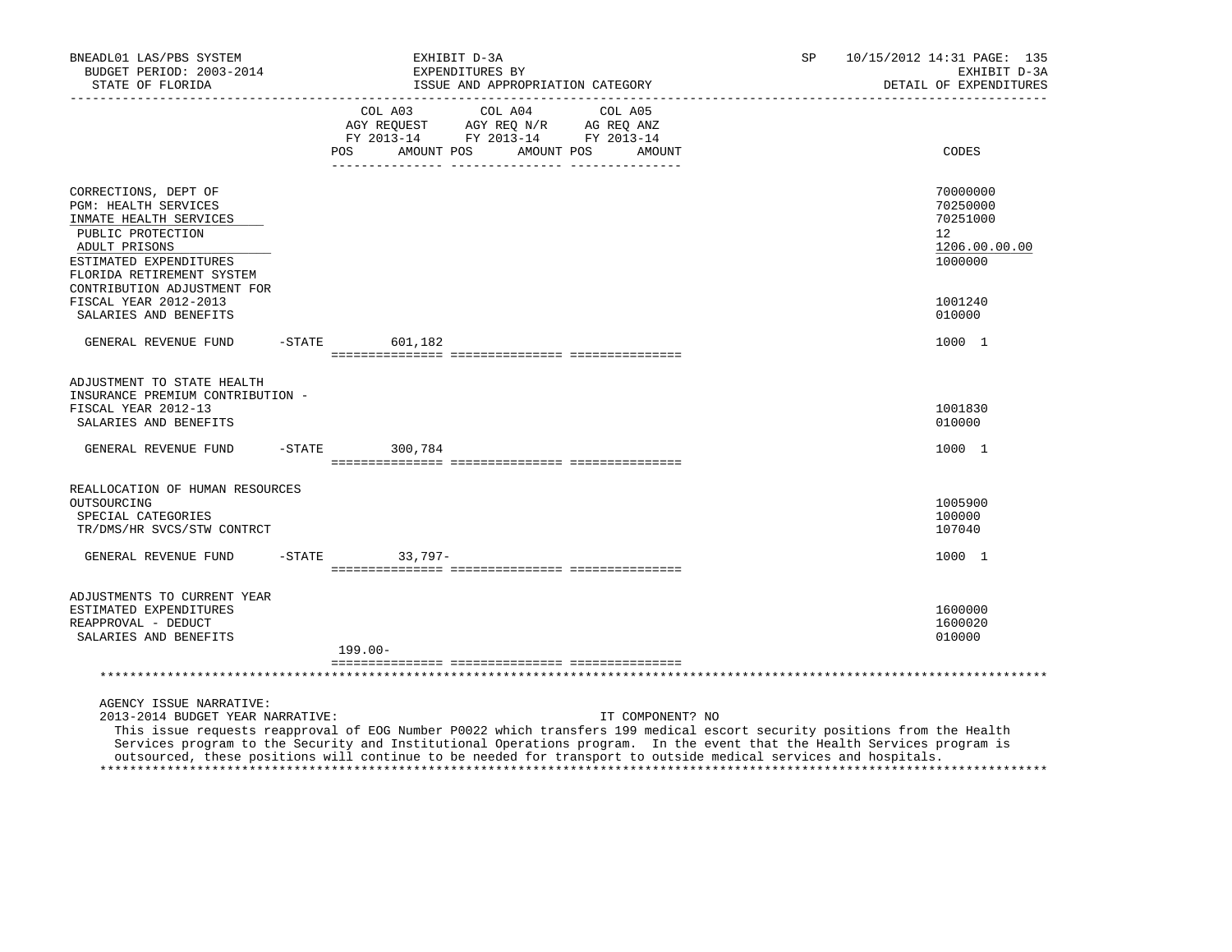| BNEADL01 LAS/PBS SYSTEM<br>BUDGET PERIOD: 2003-2014<br>STATE OF FLORIDA                                                                                                                      |                   | EXHIBIT D-3A<br>EXPENDITURES BY | ISSUE AND APPROPRIATION CATEGORY                                                                                                      |          | SP       |      | 10/15/2012 14:31 PAGE: 136<br>EXHIBIT D-3A<br>DETAIL OF EXPENDITURES          |
|----------------------------------------------------------------------------------------------------------------------------------------------------------------------------------------------|-------------------|---------------------------------|---------------------------------------------------------------------------------------------------------------------------------------|----------|----------|------|-------------------------------------------------------------------------------|
|                                                                                                                                                                                              |                   |                                 | COL A03 COL A04 COL A05<br>AGY REQUEST AGY REQ N/R AG REQ ANZ<br>FY 2013-14 FY 2013-14 FY 2013-14<br>POS AMOUNT POS AMOUNT POS AMOUNT |          |          |      | CODES                                                                         |
| CORRECTIONS, DEPT OF<br>PGM: HEALTH SERVICES<br>INMATE HEALTH SERVICES<br>PUBLIC PROTECTION<br>ADULT PRISONS<br>ADJUSTMENTS TO CURRENT YEAR<br>ESTIMATED EXPENDITURES<br>REAPPROVAL - DEDUCT |                   |                                 |                                                                                                                                       |          |          |      | 70000000<br>70250000<br>70251000<br>12<br>1206.00.00.00<br>1600000<br>1600020 |
| POSITION DETAIL OF SALARIES AND BENEFITS:                                                                                                                                                    |                   |                                 |                                                                                                                                       |          |          |      |                                                                               |
|                                                                                                                                                                                              |                   | FTE BASE RATE                   | ADDITIVES                                                                                                                             | BENEFITS | SUBTOTAL |      | LAPSE LAPSED SALARIES<br>% AND BENEFITS                                       |
| A03 - AGY REQUEST FY 2013-14                                                                                                                                                                 |                   |                                 |                                                                                                                                       |          |          |      |                                                                               |
| CHANGES TO CURRENTLY AUTHORIZED POSITIONS<br>P101 PROPOSED CLASS CODE                                                                                                                        |                   |                                 |                                                                                                                                       |          |          |      |                                                                               |
| N1001 001                                                                                                                                                                                    | 199.00-           |                                 |                                                                                                                                       |          |          | 0.00 |                                                                               |
| TOTALS FOR ISSUE BY FUND                                                                                                                                                                     |                   |                                 |                                                                                                                                       |          |          |      |                                                                               |
|                                                                                                                                                                                              | $199.00 -$        |                                 |                                                                                                                                       |          |          |      |                                                                               |
|                                                                                                                                                                                              |                   |                                 |                                                                                                                                       |          |          |      | ==============                                                                |
|                                                                                                                                                                                              |                   |                                 |                                                                                                                                       |          |          |      |                                                                               |
| INTRA-AGENCY REORGANIZATIONS<br>TRANSFER FUNDS TO NEW BUDGET<br>ENTITY STRUCTURE<br>SALARIES AND BENEFITS                                                                                    |                   |                                 |                                                                                                                                       |          |          |      | 1800000<br>1800150<br>010000                                                  |
| FEDERAL GRANTS TRUST FUND -RECPNT 407,590                                                                                                                                                    |                   |                                 |                                                                                                                                       |          |          |      | 2261 9                                                                        |
|                                                                                                                                                                                              |                   |                                 |                                                                                                                                       |          |          |      |                                                                               |
| OTHER PERSONAL SERVICES                                                                                                                                                                      |                   |                                 |                                                                                                                                       |          |          |      | 030000                                                                        |
| FEDERAL GRANTS TRUST FUND -RECPNT 104,207                                                                                                                                                    |                   |                                 |                                                                                                                                       |          |          |      | 2261 9                                                                        |
| EXPENSES                                                                                                                                                                                     |                   |                                 |                                                                                                                                       |          |          |      | 040000                                                                        |
| GENERAL REVENUE FUND -MATCH<br>FEDERAL GRANTS TRUST FUND -RECPNT                                                                                                                             | 17,083<br>201,494 |                                 |                                                                                                                                       |          |          |      | 1000 2<br>2261 9                                                              |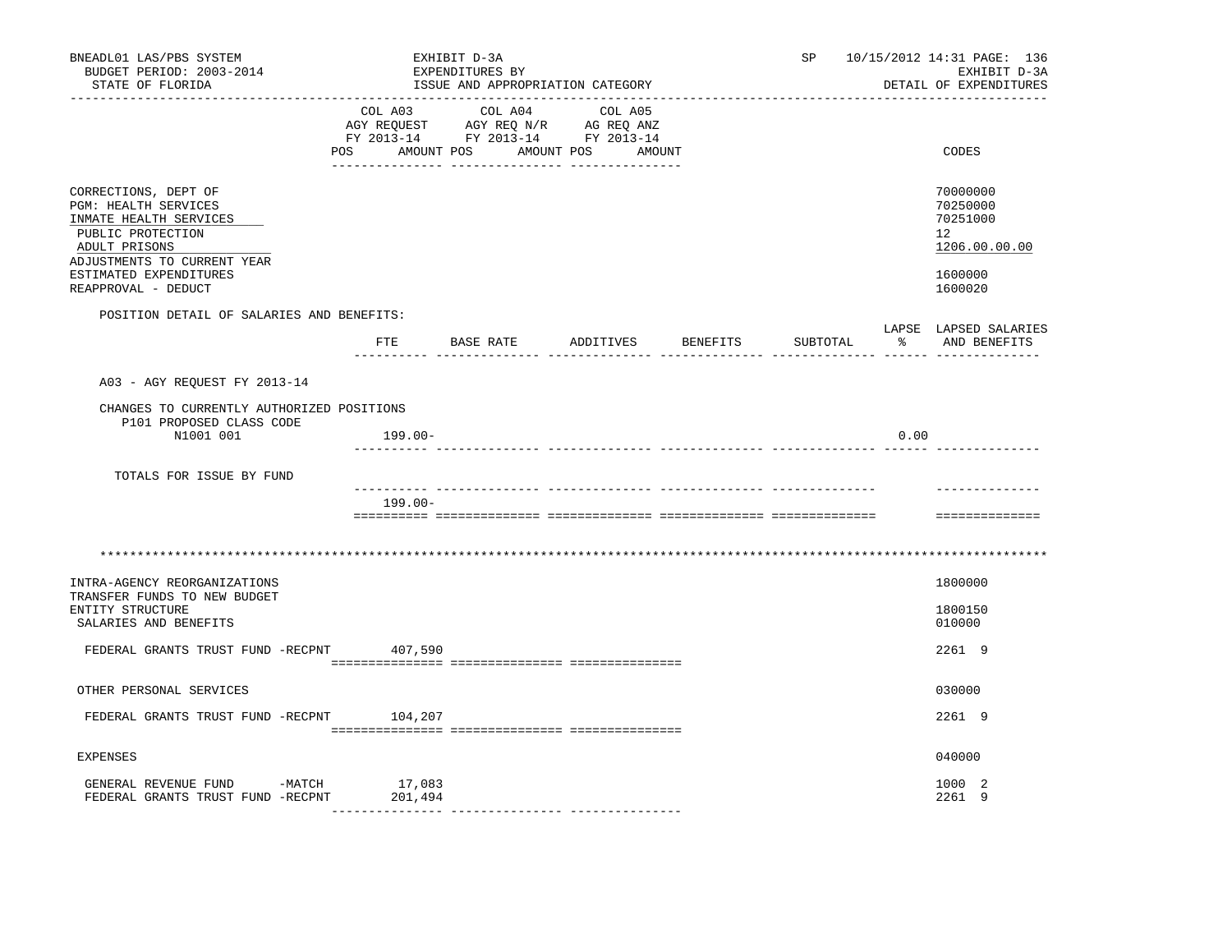| BNEADL01 LAS/PBS SYSTEM<br>BUDGET PERIOD: 2003-2014<br>STATE OF FLORIDA                                                                                                      |                              | EXHIBIT D-3A<br>EXPENDITURES BY<br>ISSUE AND APPROPRIATION CATEGORY                                                  | SP                                                                                                               | 10/15/2012 14:31 PAGE: 137<br>EXHIBIT D-3A<br>DETAIL OF EXPENDITURES            |
|------------------------------------------------------------------------------------------------------------------------------------------------------------------------------|------------------------------|----------------------------------------------------------------------------------------------------------------------|------------------------------------------------------------------------------------------------------------------|---------------------------------------------------------------------------------|
|                                                                                                                                                                              | COL A03<br>POS<br>AMOUNT POS | COL A04<br>COL A05<br>AGY REQUEST AGY REQ N/R AG REQ ANZ<br>FY 2013-14 FY 2013-14 FY 2013-14<br>AMOUNT POS<br>AMOUNT |                                                                                                                  | CODES                                                                           |
| CORRECTIONS, DEPT OF<br>PGM: HEALTH SERVICES<br>INMATE HEALTH SERVICES<br>PUBLIC PROTECTION<br>ADULT PRISONS<br>INTRA-AGENCY REORGANIZATIONS<br>TRANSFER FUNDS TO NEW BUDGET |                              |                                                                                                                      |                                                                                                                  | 70000000<br>70250000<br>70251000<br>12 <sup>°</sup><br>1206.00.00.00<br>1800000 |
| ENTITY STRUCTURE<br><b>EXPENSES</b><br>TOTAL APPRO                                                                                                                           | 218,577                      |                                                                                                                      |                                                                                                                  | 1800150<br>040000                                                               |
|                                                                                                                                                                              |                              |                                                                                                                      |                                                                                                                  |                                                                                 |
| OPERATING CAPITAL OUTLAY                                                                                                                                                     |                              |                                                                                                                      |                                                                                                                  | 060000                                                                          |
| FEDERAL GRANTS TRUST FUND -RECPNT                                                                                                                                            | 27,019                       |                                                                                                                      |                                                                                                                  | 2261 9                                                                          |
| SPECIAL CATEGORIES<br>INMATE HEALTH SERVICES                                                                                                                                 |                              |                                                                                                                      |                                                                                                                  | 100000<br>104017                                                                |
| GENERAL REVENUE FUND                                                                                                                                                         | $-STATE$<br>2,204,554        |                                                                                                                      |                                                                                                                  | 1000 1                                                                          |
| INFECTIOUS DISEASE DRUGS                                                                                                                                                     |                              |                                                                                                                      |                                                                                                                  | 104550                                                                          |
| GENERAL REVENUE FUND                                                                                                                                                         | -STATE 20,181,349            |                                                                                                                      |                                                                                                                  | 1000 1                                                                          |
| TOTAL: TRANSFER FUNDS TO NEW BUDGET<br>ENTITY STRUCTURE<br>TOTAL ISSUE                                                                                                       | 23,143,296                   |                                                                                                                      |                                                                                                                  | 1800150                                                                         |
|                                                                                                                                                                              |                              |                                                                                                                      |                                                                                                                  |                                                                                 |
| AGENCY ISSUE NARRATIVE:<br>2013-2014 BUDGET YEAR NARRATIVE:<br>Services.<br>OAD was used to adjust total salaries.                                                           |                              | IT COMPONENT? NO                                                                                                     | This issue combines budget entity 70252000, Infectious Disease Drugs, into budget entity 70251000, Inmate Health |                                                                                 |
| Activity Reference:<br>Physical Health Care                                                                                                                                  |                              |                                                                                                                      |                                                                                                                  |                                                                                 |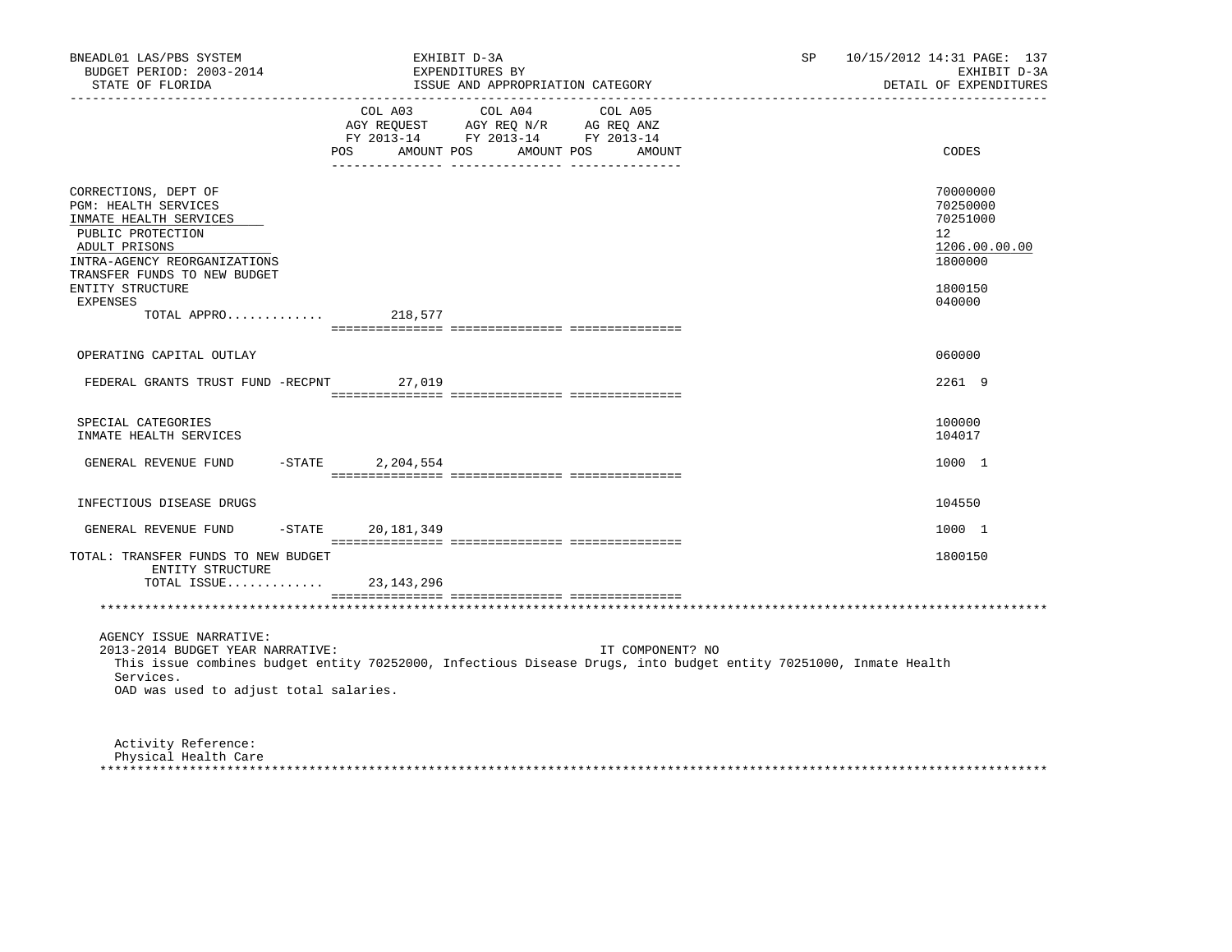| BNEADL01 LAS/PBS SYSTEM<br>BUDGET PERIOD: 2003-2014<br>STATE OF FLORIDA                                                                                                                                                                                                                                                                                                                                                                                                                                                                                                                                                                                         |                                  |           | EXHIBIT D-3A<br>EXPENDITURES BY | ISSUE AND APPROPRIATION CATEGORY                                                                                      |         | ______________________       | SP       |             | 10/15/2012 14:31 PAGE: 138<br>EXHIBIT D-3A<br>DETAIL OF EXPENDITURES          |
|-----------------------------------------------------------------------------------------------------------------------------------------------------------------------------------------------------------------------------------------------------------------------------------------------------------------------------------------------------------------------------------------------------------------------------------------------------------------------------------------------------------------------------------------------------------------------------------------------------------------------------------------------------------------|----------------------------------|-----------|---------------------------------|-----------------------------------------------------------------------------------------------------------------------|---------|------------------------------|----------|-------------|-------------------------------------------------------------------------------|
|                                                                                                                                                                                                                                                                                                                                                                                                                                                                                                                                                                                                                                                                 |                                  | COL A03   |                                 | COL A04<br>AGY REQUEST AGY REQ N/R AG REQ ANZ<br>FY 2013-14 FY 2013-14 FY 2013-14<br>POS AMOUNT POS AMOUNT POS AMOUNT | COL A05 |                              |          |             | CODES                                                                         |
| CORRECTIONS, DEPT OF<br>PGM: HEALTH SERVICES<br>INMATE HEALTH SERVICES<br>PUBLIC PROTECTION<br>ADULT PRISONS<br>INTRA-AGENCY REORGANIZATIONS<br>TRANSFER FUNDS TO NEW BUDGET<br>ENTITY STRUCTURE                                                                                                                                                                                                                                                                                                                                                                                                                                                                |                                  |           |                                 |                                                                                                                       |         |                              |          |             | 70000000<br>70250000<br>70251000<br>12<br>1206.00.00.00<br>1800000<br>1800150 |
| POSITION DETAIL OF SALARIES AND BENEFITS:                                                                                                                                                                                                                                                                                                                                                                                                                                                                                                                                                                                                                       |                                  | FTE FILE  |                                 |                                                                                                                       |         | BASE RATE ADDITIVES BENEFITS | SUBTOTAL | $rac{1}{6}$ | LAPSE LAPSED SALARIES<br>AND BENEFITS                                         |
| CHANGES TO CURRENTLY AUTHORIZED POSITIONS<br>OTHER SALARY AMOUNT<br>2261 FEDERAL GRANTS TRUST FUND                                                                                                                                                                                                                                                                                                                                                                                                                                                                                                                                                              |                                  |           |                                 |                                                                                                                       |         |                              |          |             | 407,590<br>407,590<br>==============                                          |
|                                                                                                                                                                                                                                                                                                                                                                                                                                                                                                                                                                                                                                                                 |                                  |           |                                 |                                                                                                                       |         |                              |          |             |                                                                               |
| PRICE LEVEL INCREASES<br>HEALTH SERVICES<br>SPECIAL CATEGORIES<br>INMATE HEALTH SERVICES                                                                                                                                                                                                                                                                                                                                                                                                                                                                                                                                                                        |                                  |           |                                 |                                                                                                                       |         |                              |          |             | 2300000<br>2300070<br>100000<br>104017                                        |
| GENERAL REVENUE FUND<br>$-$ STATE                                                                                                                                                                                                                                                                                                                                                                                                                                                                                                                                                                                                                               |                                  | 4,841,036 |                                 |                                                                                                                       |         |                              |          |             | 1000 1                                                                        |
| AGENCY ISSUE NARRATIVE:<br>2013-2014 BUDGET YEAR NARRATIVE:<br>The Department's health services budget was established before the Department completed the process of procuring and<br>contracting for the provision of comprehensive health services. Additional funds in the amount of \$4,841,036 will be<br>needed for FY 2013-2014 to cover the total costs associated with the two comprehensive health services contracts,<br>oversight/administration, and pharmacy.<br>This issue is consistent with the Florida Strategic Plan for Economic Development strategy to improve the efficiency and<br>effectiveness of government agencies at all levels. |                                  |           |                                 |                                                                                                                       |         | IT COMPONENT? NO             |          |             |                                                                               |
| Activity Reference:<br>Physical Health Care<br>Mental Health Services<br>Dental Services<br>*****************                                                                                                                                                                                                                                                                                                                                                                                                                                                                                                                                                   | ******************************** |           |                                 |                                                                                                                       |         |                              |          |             |                                                                               |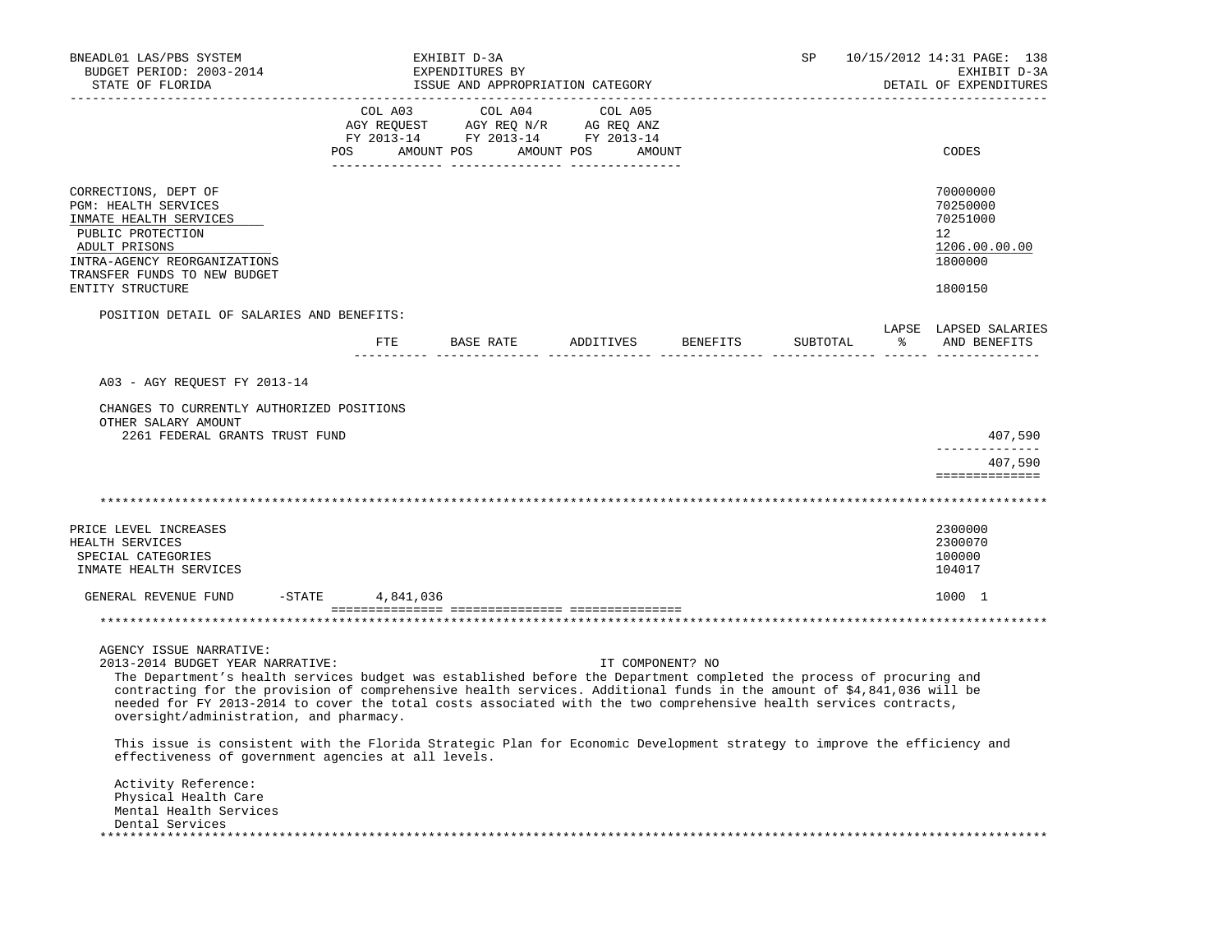| BNEADL01 LAS/PBS SYSTEM<br>BUDGET PERIOD: 2003-2014<br>STATE OF FLORIDA                                                                       | EXHIBIT D-3A<br>EXPENDITURES BY<br>ISSUE AND APPROPRIATION CATEGORY                                                                                   | 10/15/2012 14:31 PAGE: 139<br>SP.<br>EXHIBIT D-3A<br>DETAIL OF EXPENDITURES |
|-----------------------------------------------------------------------------------------------------------------------------------------------|-------------------------------------------------------------------------------------------------------------------------------------------------------|-----------------------------------------------------------------------------|
|                                                                                                                                               | COL A03 COL A04 COL A05<br>AGY REQUEST AGY REQ N/R AG REQ ANZ<br>FY 2013-14 FY 2013-14 FY 2013-14<br>AMOUNT POS<br><b>POS</b><br>AMOUNT POS<br>AMOUNT | CODES                                                                       |
| CORRECTIONS, DEPT OF<br>PGM: HEALTH SERVICES<br>INMATE HEALTH SERVICES<br>PUBLIC PROTECTION<br>ADULT PRISONS<br>ANNUALIZATION OF ADMINISTERED |                                                                                                                                                       | 70000000<br>70250000<br>70251000<br>12<br>1206.00.00.00                     |
| FUNDS APPROPRIATIONS<br>STATE HEALTH INSURANCE ADJUSTMENT<br>FOR FY 2012-13 - 10 MONTHS<br>ANNUALIZATION<br>SALARIES AND BENEFITS             |                                                                                                                                                       | 26A0000<br>26A1830<br>010000                                                |
| GENERAL REVENUE FUND                                                                                                                          | -STATE 1,503,920                                                                                                                                      | 1000 1                                                                      |
| OUTSOURCING OF STATE PROGRAMS,<br>SERVICES OR ACTIVITIES<br>OUTSOURCE HEALTH SERVICES - DEDUCT<br>SALARY RATE<br>SALARY RATE 78, 347, 579-    |                                                                                                                                                       | 33J0000<br>33J0010<br>000000                                                |
| SALARIES AND BENEFITS<br>GENERAL REVENUE FUND                                                                                                 | $2,343.50-$<br>$-$ STATE 119,862,439 -                                                                                                                | 010000<br>1000 1                                                            |
| OTHER PERSONAL SERVICES                                                                                                                       |                                                                                                                                                       | 030000                                                                      |
| GENERAL REVENUE FUND                                                                                                                          | -STATE 17,391,537-                                                                                                                                    | 1000 1                                                                      |
| EXPENSES                                                                                                                                      |                                                                                                                                                       | 040000                                                                      |
| GENERAL REVENUE FUND                                                                                                                          | $-$ STATE<br>$9,569,497-$                                                                                                                             | 1000 1                                                                      |
| OPERATING CAPITAL OUTLAY                                                                                                                      |                                                                                                                                                       | 060000                                                                      |
| GENERAL REVENUE FUND                                                                                                                          | $-$ STATE<br>249,229-                                                                                                                                 | 1000 1                                                                      |
| SPECIAL CATEGORIES<br>CONTRACTED SERVICES                                                                                                     |                                                                                                                                                       | 100000<br>100777                                                            |
| GENERAL REVENUE FUND<br>-STATE                                                                                                                | 772,686-                                                                                                                                              | 1000 1                                                                      |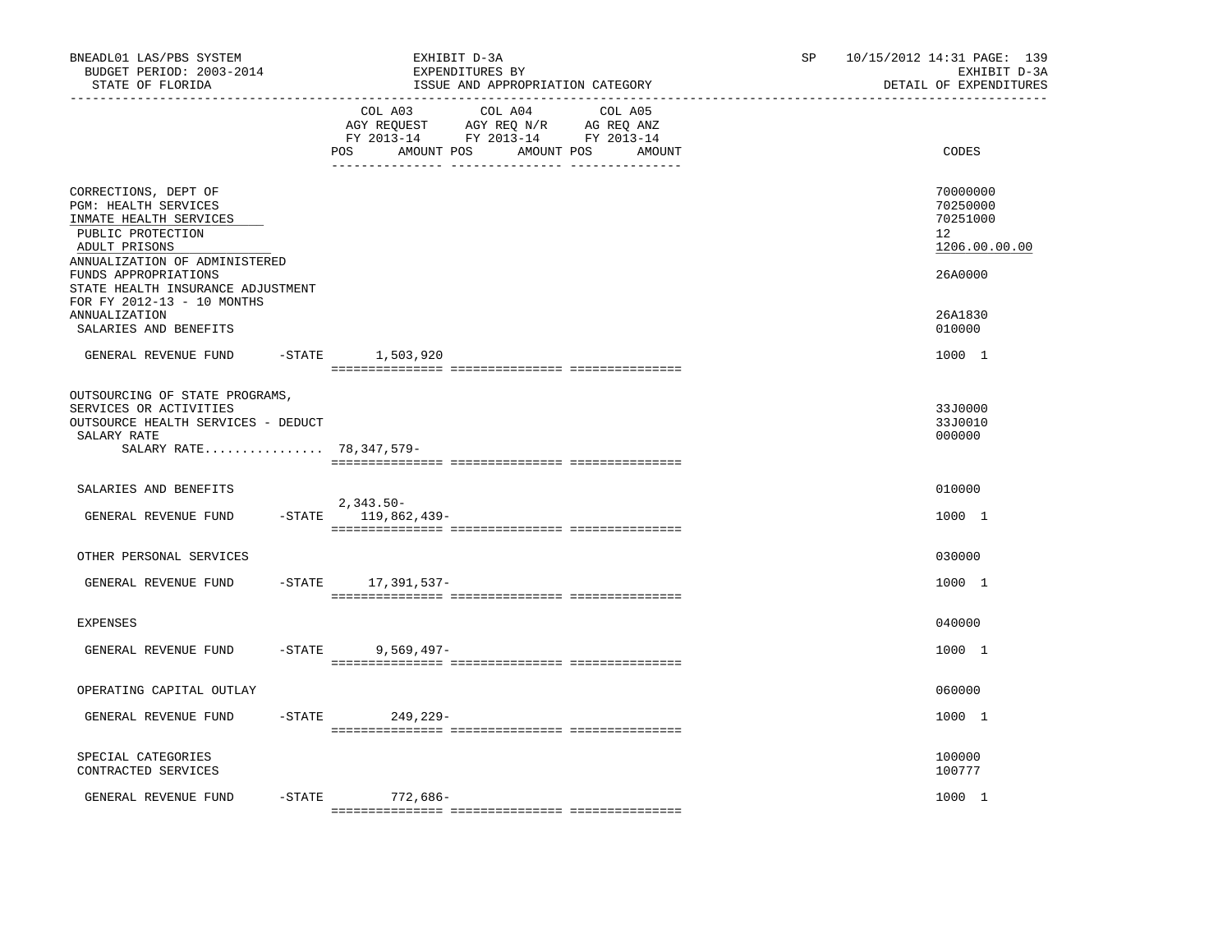| BNEADL01 LAS/PBS SYSTEM<br>BUDGET PERIOD: 2003-2014<br>STATE OF FLORIDA                                                                                                                                                                                    | EXHIBIT D-3A<br>EXPENDITURES BY<br>ISSUE AND APPROPRIATION CATEGORY                                                                                                                                                                                                    | SP. | 10/15/2012 14:31 PAGE: 140<br>EXHIBIT D-3A<br>DETAIL OF EXPENDITURES                              |
|------------------------------------------------------------------------------------------------------------------------------------------------------------------------------------------------------------------------------------------------------------|------------------------------------------------------------------------------------------------------------------------------------------------------------------------------------------------------------------------------------------------------------------------|-----|---------------------------------------------------------------------------------------------------|
|                                                                                                                                                                                                                                                            | FY 2013-14 FY 2013-14 FY 2013-14<br>POS AMOUNT POS AMOUNT POS AMOUNT                                                                                                                                                                                                   |     | CODES                                                                                             |
| CORRECTIONS, DEPT OF<br>PGM: HEALTH SERVICES<br>INMATE HEALTH SERVICES<br>PUBLIC PROTECTION<br>ADULT PRISONS<br>OUTSOURCING OF STATE PROGRAMS,<br>SERVICES OR ACTIVITIES<br>OUTSOURCE HEALTH SERVICES - DEDUCT<br>SPECIAL CATEGORIES<br>PSYCHOTROPIC DRUGS |                                                                                                                                                                                                                                                                        |     | 70000000<br>70250000<br>70251000<br>12<br>1206.00.00.00<br>33J0000<br>33J0010<br>100000<br>104540 |
| GENERAL REVENUE FUND -STATE 7,028,341-                                                                                                                                                                                                                     |                                                                                                                                                                                                                                                                        |     | 1000 1                                                                                            |
| LEASE/PURCHASE/EQUIPMENT                                                                                                                                                                                                                                   |                                                                                                                                                                                                                                                                        |     | 105281                                                                                            |
| GENERAL REVENUE FUND -STATE 249,535-                                                                                                                                                                                                                       |                                                                                                                                                                                                                                                                        |     | 1000 1                                                                                            |
| TOTAL: OUTSOURCE HEALTH SERVICES - DEDUCT<br>TOTAL POSITIONS $2.343.50 -$<br>TOTAL ISSUE 155, 123, 264-<br>TOTAL SALARY RATE 78,347,579-                                                                                                                   |                                                                                                                                                                                                                                                                        |     | 33J0010                                                                                           |
|                                                                                                                                                                                                                                                            |                                                                                                                                                                                                                                                                        |     |                                                                                                   |
| AGENCY ISSUE NARRATIVE:<br>2013-2014 BUDGET YEAR NARRATIVE:<br>various drug categories.<br>OAD was used to adjust total salaries.                                                                                                                          | IT COMPONENT? NO<br>The Department requests the transfer of \$137,391,002 from various categories into the Inmate Health Services category in<br>order to fund a portion of the outsourcing of inmate health services statewide. This issue also realigns funds in the |     |                                                                                                   |
| Activity Reference:<br>Physical Health Services<br>Mental Health Services<br>Dental Services<br>Pharmacy Services                                                                                                                                          |                                                                                                                                                                                                                                                                        |     |                                                                                                   |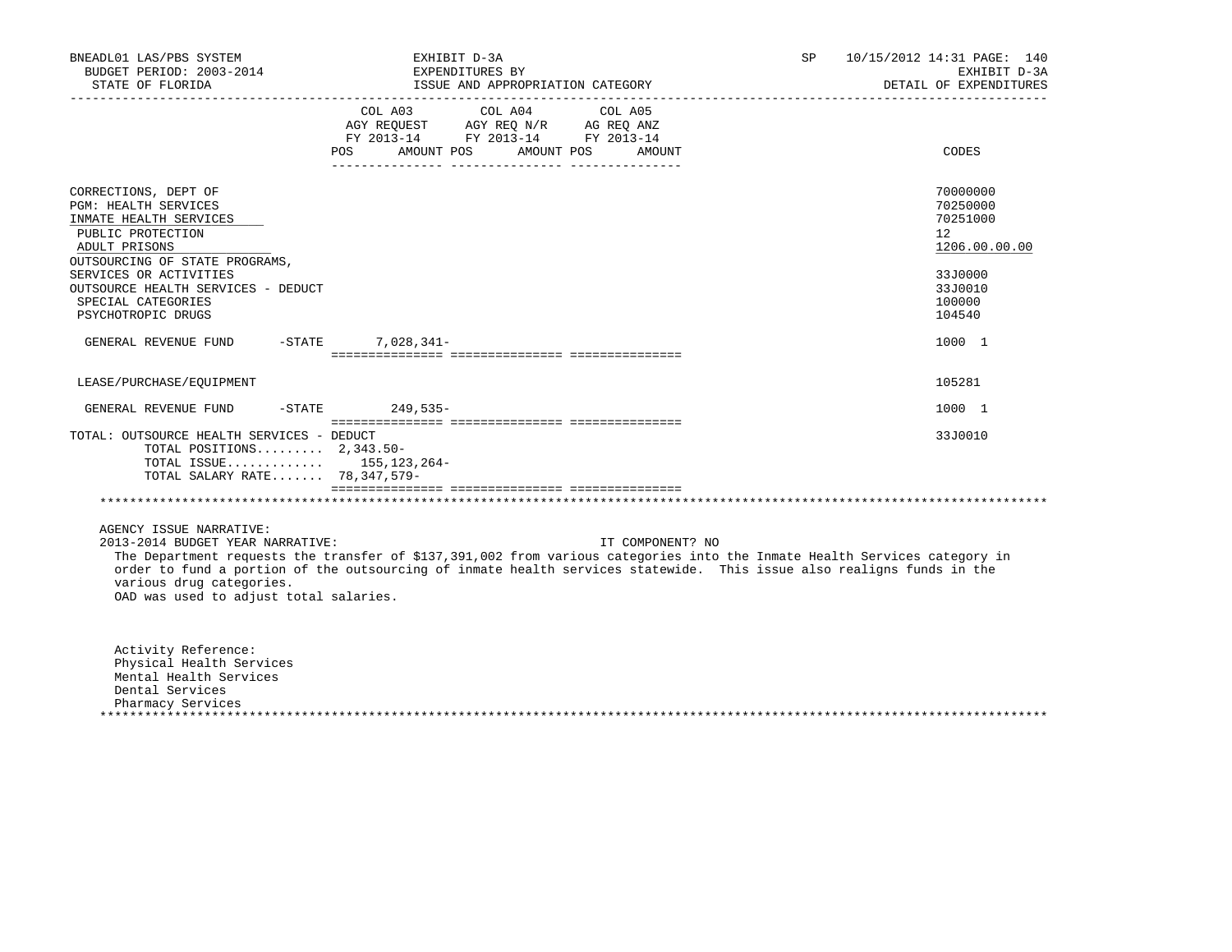| BNEADL01 LAS/PBS SYSTEM<br>BUDGET PERIOD: 2003-2014<br>STATE OF FLORIDA                                                                        |                           | EXHIBIT D-3A<br>EXPENDITURES BY<br>ISSUE AND APPROPRIATION CATEGORY                       |                   |                          | SP       | 10/15/2012 14:31 PAGE: 141<br>EXHIBIT D-3A<br>DETAIL OF EXPENDITURES |
|------------------------------------------------------------------------------------------------------------------------------------------------|---------------------------|-------------------------------------------------------------------------------------------|-------------------|--------------------------|----------|----------------------------------------------------------------------|
|                                                                                                                                                | COL A03<br>POS AMOUNT POS | COL A04 COL A05<br>AGY REQUEST AGY REQ N/R AG REQ ANZ<br>FY 2013-14 FY 2013-14 FY 2013-14 | AMOUNT POS AMOUNT |                          |          | CODES                                                                |
| CORRECTIONS, DEPT OF<br>PGM: HEALTH SERVICES<br>INMATE HEALTH SERVICES<br>PUBLIC PROTECTION<br>ADULT PRISONS<br>OUTSOURCING OF STATE PROGRAMS, |                           |                                                                                           |                   |                          |          | 70000000<br>70250000<br>70251000<br>12<br>1206.00.00.00              |
| SERVICES OR ACTIVITIES<br>OUTSOURCE HEALTH SERVICES - DEDUCT                                                                                   |                           |                                                                                           |                   |                          |          | 33J0000<br>33J0010                                                   |
| POSITION DETAIL OF SALARIES AND BENEFITS:                                                                                                      |                           |                                                                                           |                   |                          |          | LAPSE LAPSED SALARIES                                                |
|                                                                                                                                                | ETE                       | BASE RATE ADDITIVES BENEFITS                                                              |                   |                          | SUBTOTAL | % AND BENEFITS                                                       |
| A03 - AGY REQUEST FY 2013-14                                                                                                                   |                           |                                                                                           |                   |                          |          |                                                                      |
| CHANGES TO CURRENTLY AUTHORIZED POSITIONS<br>P101 PROPOSED CLASS CODE<br>09999 001                                                             |                           | $2,343.50 - 78,347,579 -$                                                                 |                   |                          |          | $41,514,860-119,862,439-0.00119,862,439-$                            |
| TOTALS FOR ISSUE BY FUND<br>1000 GENERAL REVENUE FUND                                                                                          |                           |                                                                                           |                   |                          |          | 119,862,439-                                                         |
|                                                                                                                                                |                           | 2,343.50- 78,347,579-                                                                     |                   | 41,514,860- 119,862,439- |          | --------------<br>119,862,439-<br>==============                     |
|                                                                                                                                                |                           |                                                                                           |                   |                          |          |                                                                      |
| OUTSOURCE HEALTH SERVICES - ADD<br>SPECIAL CATEGORIES<br>INMATE HEALTH SERVICES                                                                |                           |                                                                                           |                   |                          |          | 33J0020<br>100000<br>104017                                          |
| GENERAL REVENUE FUND                                                                                                                           | -STATE 137,391,002        |                                                                                           |                   |                          |          | 1000 1                                                               |
| GENERAL DRUGS                                                                                                                                  |                           |                                                                                           |                   |                          |          | 104530                                                               |
| GENERAL REVENUE FUND                                                                                                                           | $-STATE$ 5,903,498        |                                                                                           |                   |                          |          | 1000 1                                                               |
| INFECTIOUS DISEASE DRUGS                                                                                                                       |                           |                                                                                           |                   |                          |          | 104550                                                               |
| GENERAL REVENUE FUND                                                                                                                           | $-$ STATE 12,092,256      |                                                                                           |                   |                          |          | 1000 1                                                               |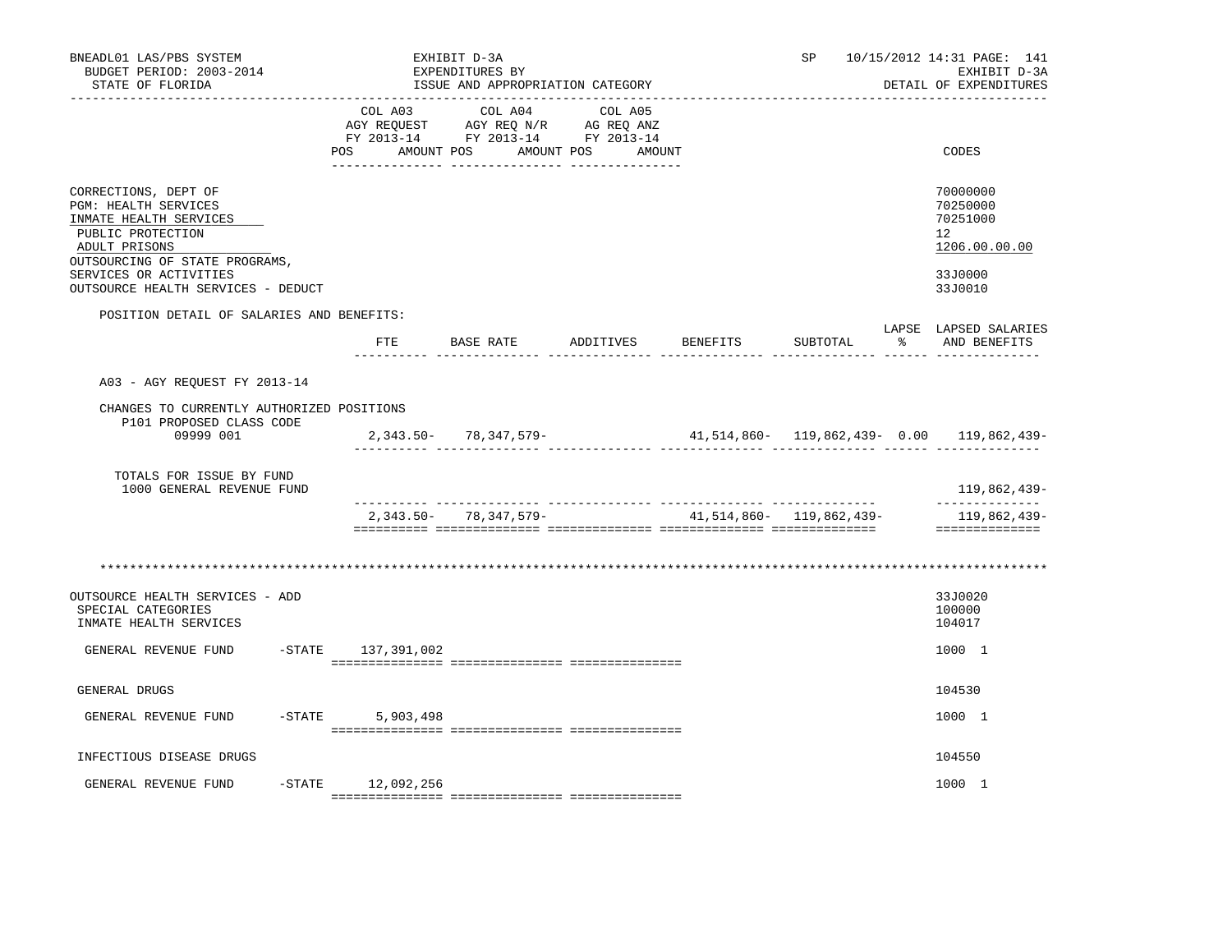| BNEADL01 LAS/PBS SYSTEM<br>BUDGET PERIOD: 2003-2014<br>STATE OF FLORIDA                                                                        | EXHIBIT D-3A<br>EXPENDITURES BY<br>ISSUE AND APPROPRIATION CATEGORY                                                                                                                                                                                | SP               | 10/15/2012 14:31 PAGE: 142<br>EXHIBIT D-3A<br>DETAIL OF EXPENDITURES |
|------------------------------------------------------------------------------------------------------------------------------------------------|----------------------------------------------------------------------------------------------------------------------------------------------------------------------------------------------------------------------------------------------------|------------------|----------------------------------------------------------------------|
|                                                                                                                                                | COL A04 COL A05<br>COL A03<br>AGY REQUEST AGY REQ N/R AG REQ ANZ<br>FY 2013-14 FY 2013-14 FY 2013-14<br>POS AMOUNT POS AMOUNT POS                                                                                                                  | AMOUNT           | CODES                                                                |
| CORRECTIONS, DEPT OF<br>PGM: HEALTH SERVICES<br>INMATE HEALTH SERVICES<br>PUBLIC PROTECTION<br>ADULT PRISONS<br>OUTSOURCING OF STATE PROGRAMS, |                                                                                                                                                                                                                                                    |                  | 70000000<br>70250000<br>70251000<br>12<br>1206.00.00.00              |
| SERVICES OR ACTIVITIES<br>OUTSOURCE HEALTH SERVICES - ADD                                                                                      |                                                                                                                                                                                                                                                    |                  | 33J0000<br>33J0020                                                   |
| TOTAL: OUTSOURCE HEALTH SERVICES - ADD<br>TOTAL ISSUE 155,386,756                                                                              |                                                                                                                                                                                                                                                    |                  | 33J0020                                                              |
| AGENCY ISSUE NARRATIVE:                                                                                                                        |                                                                                                                                                                                                                                                    |                  |                                                                      |
| 2013-2014 BUDGET YEAR NARRATIVE:<br>various drug categories.                                                                                   | The Department requests the transfer of \$137,391,002 from various categories into the Inmate Health Services category in<br>order to fund a portion of the outsourcing of inmate health services statewide. This issue also realigns funds in the | IT COMPONENT? NO |                                                                      |
| Activity Reference:<br>Physical Health Services<br>Mental Health Services<br>Dental Services<br>Pharmacy Services                              |                                                                                                                                                                                                                                                    |                  |                                                                      |
| TOTAL: ADULT PRISONS<br>BY FUND TYPE<br>GENERAL REVENUE FUND<br>TRUST FUNDS                                                                    | 353,908,382<br>856,310                                                                                                                                                                                                                             |                  | 1206.00.00.00<br>1000<br>2000                                        |
| TOTAL POSITIONS 136.50<br>TOTAL PROG COMP 354,764,692<br>TOTAL SALARY RATE 43, 410, 403                                                        |                                                                                                                                                                                                                                                    |                  |                                                                      |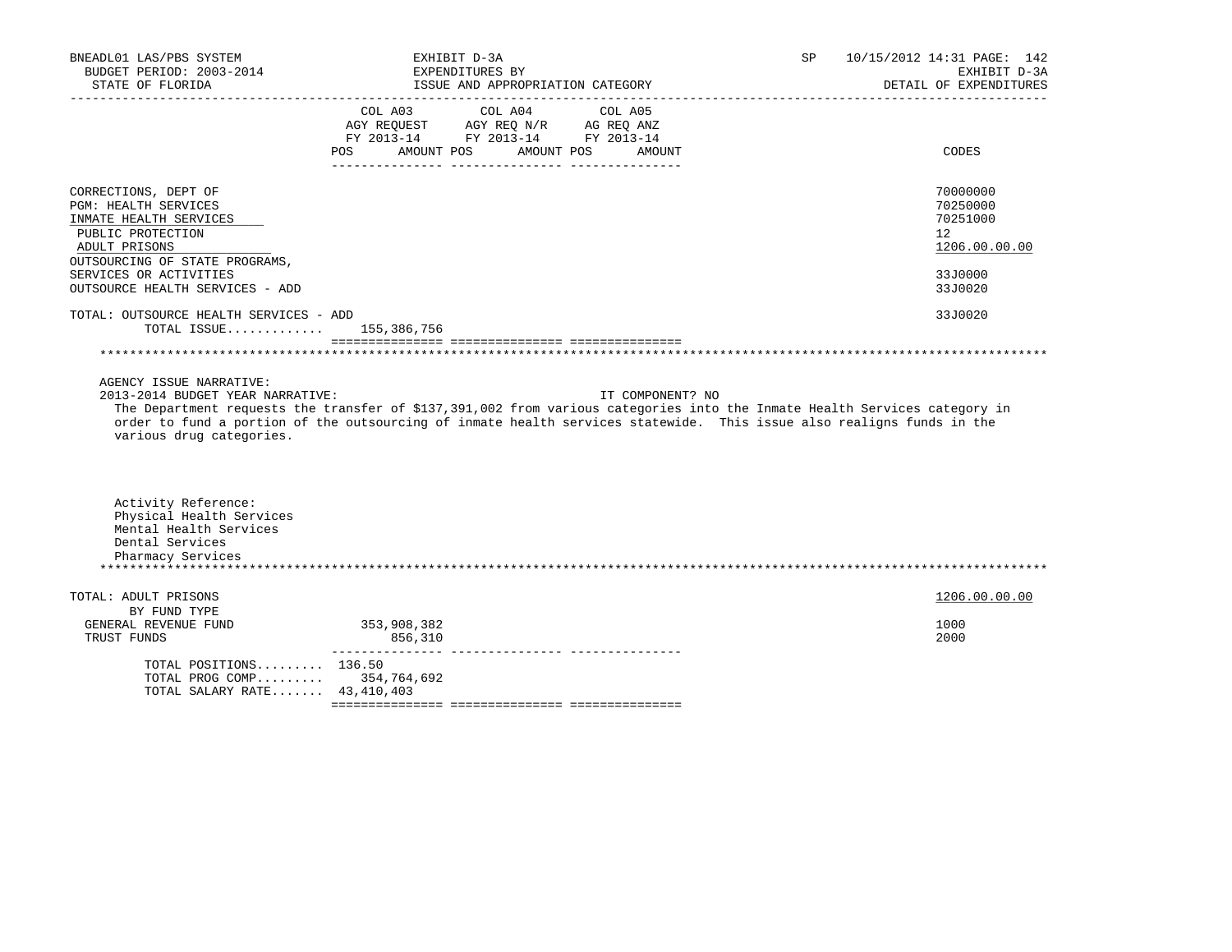| BNEADL01 LAS/PBS SYSTEM<br>BUDGET PERIOD: 2003-2014<br>STATE OF FLORIDA                                                                                                                                               | EXHIBIT D-3A<br>EXPENDITURES BY<br>ISSUE AND APPROPRIATION CATEGORY                                                                      | SP | 10/15/2012 14:31 PAGE: 143<br>EXHIBIT D-3A<br>DETAIL OF EXPENDITURES                    |
|-----------------------------------------------------------------------------------------------------------------------------------------------------------------------------------------------------------------------|------------------------------------------------------------------------------------------------------------------------------------------|----|-----------------------------------------------------------------------------------------|
|                                                                                                                                                                                                                       | COL A03 COL A04 COL A05<br>AGY REQUEST AGY REQ N/R AG REQ ANZ<br>FY 2013-14 FY 2013-14 FY 2013-14<br>AMOUNT POS AMOUNT POS AMOUNT<br>POS |    | CODES                                                                                   |
| CORRECTIONS, DEPT OF<br>PGM: HEALTH SERVICES<br>TRMT/INFECTIOUS DISEASES<br>PUBLIC PROTECTION<br>ADULT PRISONS<br>ESTIMATED EXPENDITURES<br>ESTIMATED EXPENDITURES - OPERATIONS<br>SALARY RATE<br>SALARY RATE 527,639 |                                                                                                                                          |    | 70000000<br>70250000<br>70252000<br>12<br>1206.00.00.00<br>1000000<br>1001000<br>000000 |
| SALARIES AND BENEFITS                                                                                                                                                                                                 |                                                                                                                                          |    | 010000                                                                                  |
| GENERAL REVENUE FUND -MATCH 100,143<br>FEDERAL GRANTS TRUST FUND -RECPNT 399,894                                                                                                                                      |                                                                                                                                          |    | 1000 2<br>2261 9                                                                        |
| TOTAL POSITIONS 11.50<br>TOTAL APPRO 500,037                                                                                                                                                                          |                                                                                                                                          |    |                                                                                         |
| OTHER PERSONAL SERVICES                                                                                                                                                                                               |                                                                                                                                          |    | 030000                                                                                  |
| FEDERAL GRANTS TRUST FUND -RECPNT 104,207                                                                                                                                                                             |                                                                                                                                          |    | 2261 9                                                                                  |
| <b>EXPENSES</b>                                                                                                                                                                                                       |                                                                                                                                          |    | 040000                                                                                  |
| GENERAL REVENUE FUND<br>$-MATCH$                                                                                                                                                                                      | $-$ STATE $161, 423$<br>17,083                                                                                                           |    | 1000 1<br>1000 2                                                                        |
| TOTAL GENERAL REVENUE FUND                                                                                                                                                                                            | 178,506                                                                                                                                  |    | 1000                                                                                    |
| FEDERAL GRANTS TRUST FUND -RECPNT 201,494                                                                                                                                                                             |                                                                                                                                          |    | 2261 9                                                                                  |
| TOTAL APPRO                                                                                                                                                                                                           | 380,000                                                                                                                                  |    |                                                                                         |
| OPERATING CAPITAL OUTLAY                                                                                                                                                                                              |                                                                                                                                          |    | 060000                                                                                  |
| FEDERAL GRANTS TRUST FUND -RECPNT 27,019                                                                                                                                                                              |                                                                                                                                          |    | 2261 9                                                                                  |
| SPECIAL CATEGORIES<br>INMATE HEALTH SERVICES                                                                                                                                                                          |                                                                                                                                          |    | 100000<br>104017                                                                        |
| GENERAL REVENUE FUND -STATE                                                                                                                                                                                           | 2,204,554                                                                                                                                |    | 1000 1                                                                                  |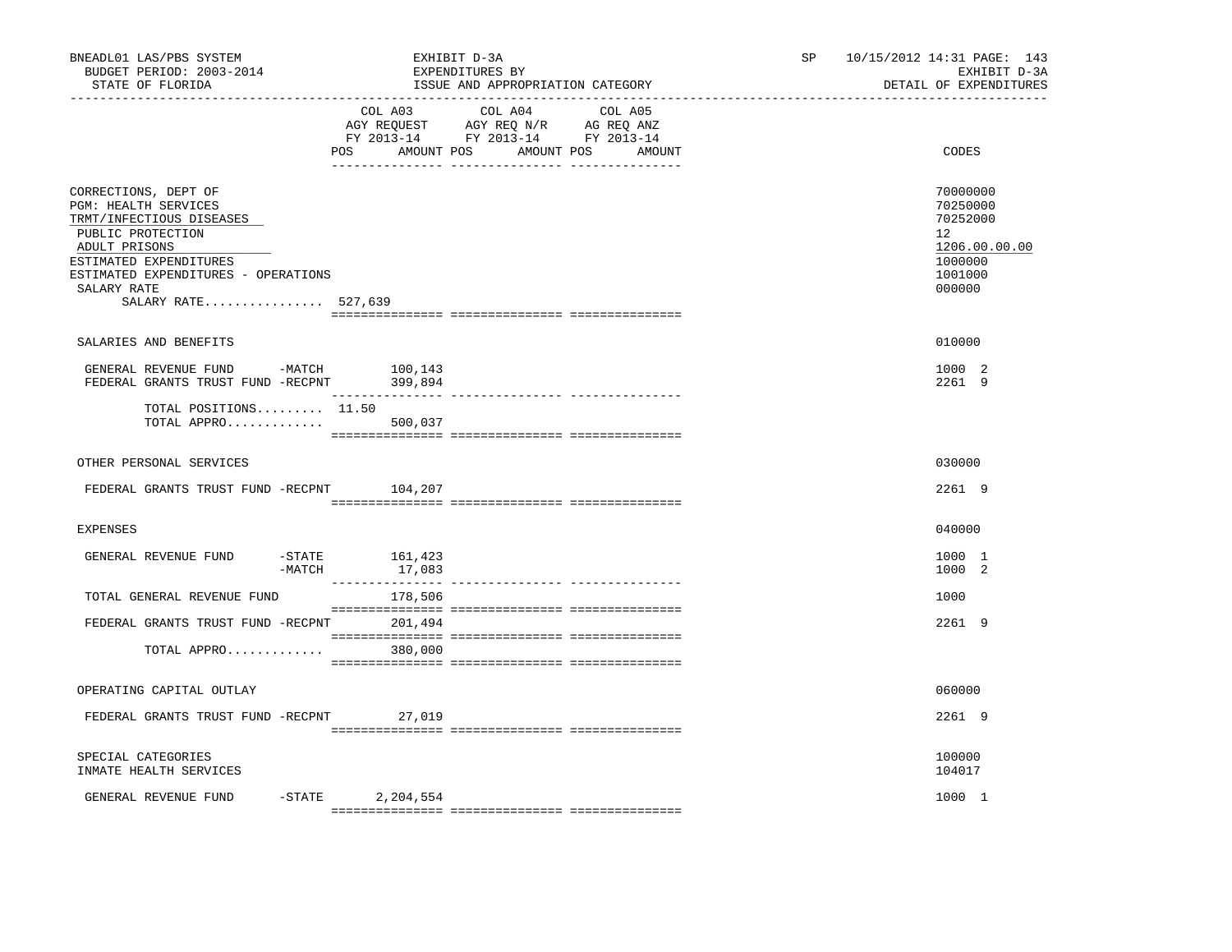| COL A03<br>COL A04<br>COL A05<br>AGY REQUEST AGY REQ N/R AG REQ ANZ<br>FY 2013-14 FY 2013-14 FY 2013-14<br>POS AMOUNT POS AMOUNT POS<br>AMOUNT                                                                                         | CODES<br>70000000                                                                               |
|----------------------------------------------------------------------------------------------------------------------------------------------------------------------------------------------------------------------------------------|-------------------------------------------------------------------------------------------------|
|                                                                                                                                                                                                                                        |                                                                                                 |
| CORRECTIONS, DEPT OF<br>PGM: HEALTH SERVICES<br>TRMT/INFECTIOUS DISEASES<br>PUBLIC PROTECTION<br>ADULT PRISONS<br>ESTIMATED EXPENDITURES<br>ESTIMATED EXPENDITURES - OPERATIONS<br>SPECIAL CATEGORIES<br>INFECTIOUS DISEASE DRUGS      | 70250000<br>70252000<br>$12^{\circ}$<br>1206.00.00.00<br>1000000<br>1001000<br>100000<br>104550 |
| -STATE 20,181,349<br>GENERAL REVENUE FUND<br>TOTAL: ESTIMATED EXPENDITURES - OPERATIONS<br>TOTAL POSITIONS 11.50<br>TOTAL ISSUE 23,397,166<br>TOTAL SALARY RATE 527,639                                                                | 1000 1<br>1001000                                                                               |
| FLORIDA RETIREMENT SYSTEM<br>CONTRIBUTION ADJUSTMENT FOR<br>FISCAL YEAR 2012-2013<br>SALARIES AND BENEFITS<br>GENERAL REVENUE FUND -MATCH<br>366<br>FEDERAL GRANTS TRUST FUND -RECPNT<br>1,462<br>------------<br>TOTAL APPRO<br>1,828 | 1001240<br>010000<br>1000 2<br>2261 9                                                           |
| ADJUSTMENT TO STATE HEALTH<br>INSURANCE PREMIUM CONTRIBUTION -<br>FISCAL YEAR 2012-13<br>SALARIES AND BENEFITS                                                                                                                         | 1001830<br>010000                                                                               |
| GENERAL REVENUE FUND -MATCH<br>$\begin{array}{c} 260 \\ 1,039 \end{array}$<br>FEDERAL GRANTS TRUST FUND -RECPNT<br>_______________<br>1,299<br>TOTAL APPRO                                                                             | 1000 2<br>2261 9                                                                                |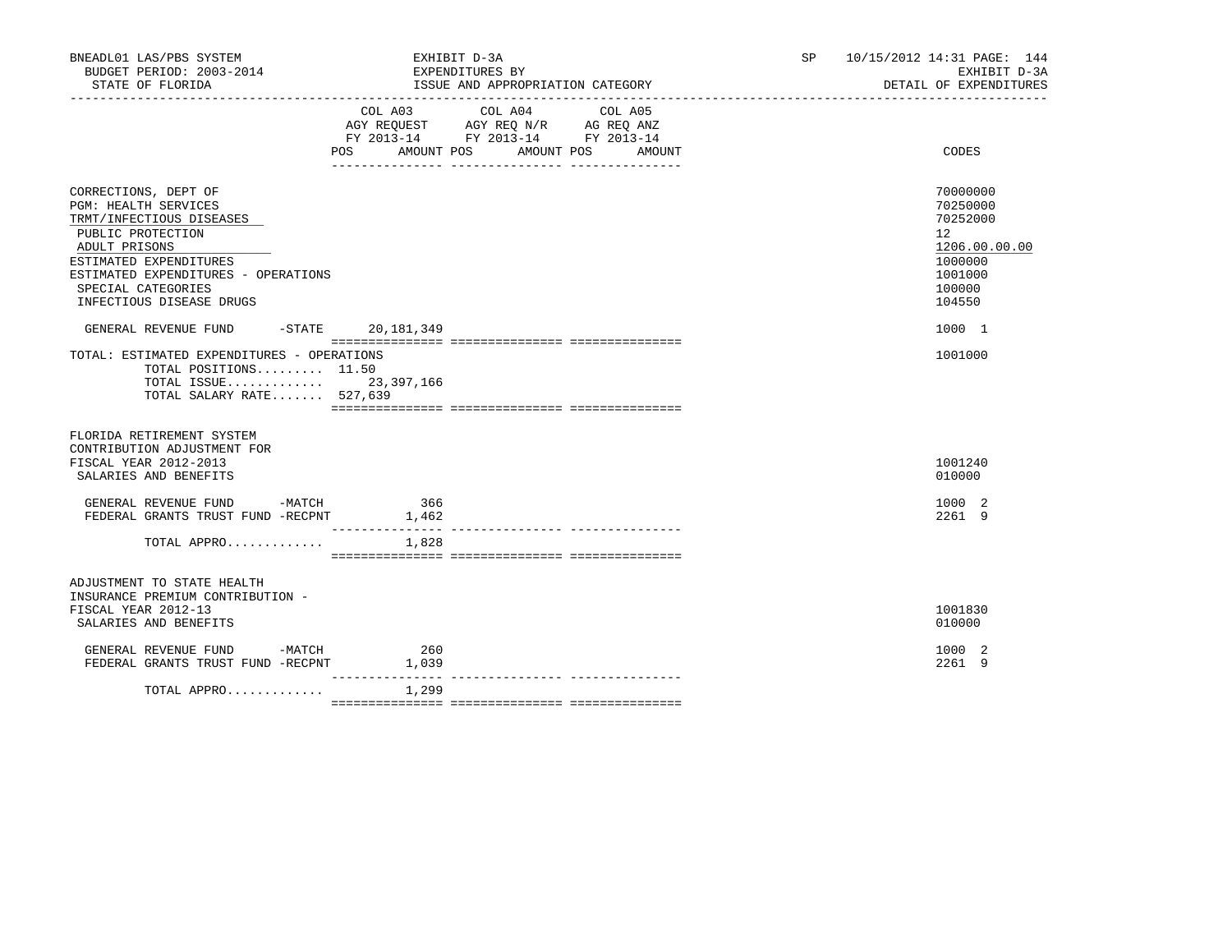| BNEADL01 LAS/PBS SYSTEM<br>BUDGET PERIOD: 2003-2014<br>STATE OF FLORIDA                                                                                                                                  | EXHIBIT D-3A<br>EXPENDITURES BY<br>ISSUE AND APPROPRIATION CATEGORY                                                                         | 10/15/2012 14:31 PAGE: 145<br>SP and the set of the set of the set of the set of the set of the set of the set of the set of the set of the set of the set of the set of the set of the set of the set of the set of the set of the set of the set of the se<br>DETAIL OF EXPENDITURES | EXHIBIT D-3A |  |
|----------------------------------------------------------------------------------------------------------------------------------------------------------------------------------------------------------|---------------------------------------------------------------------------------------------------------------------------------------------|----------------------------------------------------------------------------------------------------------------------------------------------------------------------------------------------------------------------------------------------------------------------------------------|--------------|--|
|                                                                                                                                                                                                          | COL A03 COL A04 COL A05<br>AGY REQUEST AGY REQ N/R AG REQ ANZ<br>FY 2013-14 FY 2013-14 FY 2013-14<br>POS AMOUNT POS<br>AMOUNT POS<br>AMOUNT | CODES                                                                                                                                                                                                                                                                                  |              |  |
| CORRECTIONS, DEPT OF<br>PGM: HEALTH SERVICES<br>TRMT/INFECTIOUS DISEASES<br>PUBLIC PROTECTION<br>ADULT PRISONS<br>INTRA-AGENCY REORGANIZATIONS<br>TRANSFER FUNDS FROM CURRENT<br>BUDGET ENTITY STRUCTURE |                                                                                                                                             | 70000000<br>70250000<br>70252000<br>12<br>1206.00.00.00<br>1800000<br>1800160                                                                                                                                                                                                          |              |  |
| SALARIES AND BENEFITS                                                                                                                                                                                    |                                                                                                                                             | 010000                                                                                                                                                                                                                                                                                 |              |  |
| FEDERAL GRANTS TRUST FUND -RECPNT 407,590-                                                                                                                                                               |                                                                                                                                             | 2261 9                                                                                                                                                                                                                                                                                 |              |  |
| OTHER PERSONAL SERVICES                                                                                                                                                                                  |                                                                                                                                             | 030000                                                                                                                                                                                                                                                                                 |              |  |
| FEDERAL GRANTS TRUST FUND -RECPNT 104,207-                                                                                                                                                               |                                                                                                                                             | 2261 9                                                                                                                                                                                                                                                                                 |              |  |
| EXPENSES                                                                                                                                                                                                 |                                                                                                                                             | 040000                                                                                                                                                                                                                                                                                 |              |  |
| GENERAL REVENUE FUND -MATCH<br>FEDERAL GRANTS TRUST FUND -RECPNT                                                                                                                                         | 17,083-<br>201,494-                                                                                                                         | 1000 2<br>2261 9                                                                                                                                                                                                                                                                       |              |  |
| TOTAL APPRO                                                                                                                                                                                              | $218,577-$                                                                                                                                  |                                                                                                                                                                                                                                                                                        |              |  |
| OPERATING CAPITAL OUTLAY                                                                                                                                                                                 |                                                                                                                                             | 060000                                                                                                                                                                                                                                                                                 |              |  |
| FEDERAL GRANTS TRUST FUND -RECPNT 27,019-                                                                                                                                                                |                                                                                                                                             | 2261 9                                                                                                                                                                                                                                                                                 |              |  |
| SPECIAL CATEGORIES<br>INMATE HEALTH SERVICES                                                                                                                                                             |                                                                                                                                             | 100000<br>104017                                                                                                                                                                                                                                                                       |              |  |
| $-STATE$<br>GENERAL REVENUE FUND                                                                                                                                                                         | $2,204,554-$                                                                                                                                | 1000 1                                                                                                                                                                                                                                                                                 |              |  |
| INFECTIOUS DISEASE DRUGS                                                                                                                                                                                 |                                                                                                                                             | 104550                                                                                                                                                                                                                                                                                 |              |  |
| $-$ STATE<br>GENERAL REVENUE FUND                                                                                                                                                                        | 20,181,349-                                                                                                                                 | 1000 1                                                                                                                                                                                                                                                                                 |              |  |
| TOTAL: TRANSFER FUNDS FROM CURRENT<br>BUDGET ENTITY STRUCTURE<br>TOTAL ISSUE                                                                                                                             | 23,143,296-                                                                                                                                 | 1800160                                                                                                                                                                                                                                                                                |              |  |
|                                                                                                                                                                                                          |                                                                                                                                             |                                                                                                                                                                                                                                                                                        |              |  |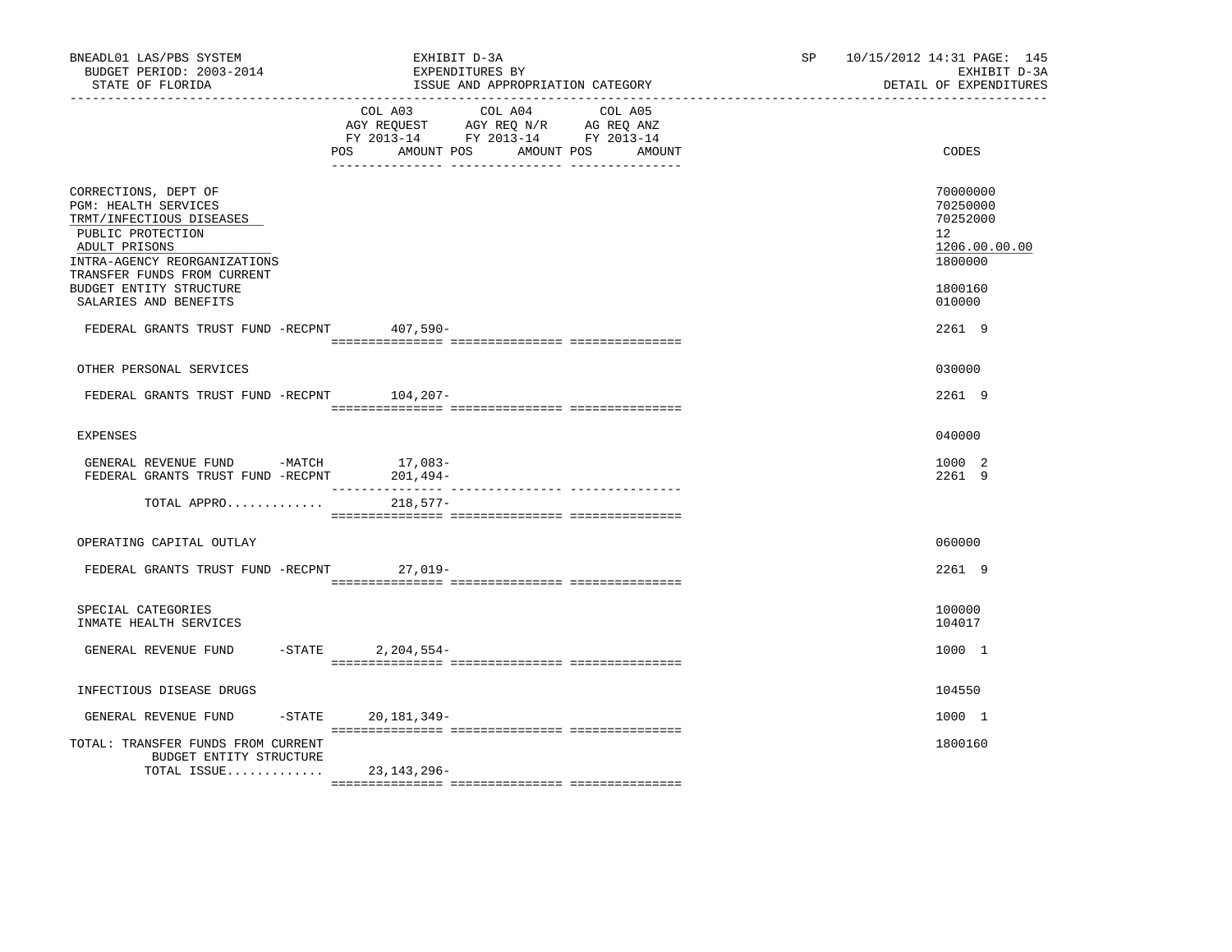| BNEADL01 LAS/PBS SYSTEM<br>BUDGET PERIOD: 2003-2014<br>STATE OF FLORIDA                                                                                                                                  |                | EXHIBIT D-3A<br>EXPENDITURES BY<br>ISSUE AND APPROPRIATION CATEGORY | SP         |        | 10/15/2012 14:31 PAGE: 146<br>EXHIBIT D-3A<br>DETAIL OF EXPENDITURES |               |                                                                               |
|----------------------------------------------------------------------------------------------------------------------------------------------------------------------------------------------------------|----------------|---------------------------------------------------------------------|------------|--------|----------------------------------------------------------------------|---------------|-------------------------------------------------------------------------------|
|                                                                                                                                                                                                          | POS AMOUNT POS | FY 2013-14 FY 2013-14 FY 2013-14                                    | AMOUNT POS | AMOUNT |                                                                      |               | CODES                                                                         |
| CORRECTIONS, DEPT OF<br>PGM: HEALTH SERVICES<br>TRMT/INFECTIOUS DISEASES<br>PUBLIC PROTECTION<br>ADULT PRISONS<br>INTRA-AGENCY REORGANIZATIONS<br>TRANSFER FUNDS FROM CURRENT<br>BUDGET ENTITY STRUCTURE |                |                                                                     |            |        |                                                                      |               | 70000000<br>70250000<br>70252000<br>12<br>1206.00.00.00<br>1800000<br>1800160 |
| POSITION DETAIL OF SALARIES AND BENEFITS:                                                                                                                                                                |                |                                                                     |            |        |                                                                      |               |                                                                               |
|                                                                                                                                                                                                          |                | FTE BASE RATE ADDITIVES BENEFITS                                    |            |        | SUBTOTAL                                                             | $\frac{1}{6}$ | LAPSE LAPSED SALARIES<br>AND BENEFITS                                         |
| A03 - AGY REOUEST FY 2013-14<br>CHANGES TO CURRENTLY AUTHORIZED POSITIONS<br>OTHER SALARY AMOUNT<br>2261 FEDERAL GRANTS TRUST FUND                                                                       |                |                                                                     |            |        |                                                                      |               | $407,590-$                                                                    |
|                                                                                                                                                                                                          |                |                                                                     |            |        |                                                                      |               | ______________<br>$407,590-$                                                  |
|                                                                                                                                                                                                          |                |                                                                     |            |        |                                                                      |               | ==============                                                                |
|                                                                                                                                                                                                          |                |                                                                     |            |        |                                                                      |               |                                                                               |
| ANNUALIZATION OF ADMINISTERED<br>FUNDS APPROPRIATIONS<br>STATE HEALTH INSURANCE ADJUSTMENT<br>FOR FY 2012-13 - 10 MONTHS                                                                                 |                |                                                                     |            |        |                                                                      |               | 26A0000                                                                       |
| ANNUALIZATION<br>SALARIES AND BENEFITS                                                                                                                                                                   |                |                                                                     |            |        |                                                                      |               | 26A1830<br>010000                                                             |
| GENERAL REVENUE FUND -MATCH 1,300<br>FEDERAL GRANTS TRUST FUND -RECPNT 5,195                                                                                                                             |                |                                                                     |            |        |                                                                      |               | 1000 2<br>2261 9                                                              |
| TOTAL APPRO                                                                                                                                                                                              |                | 6,495                                                               |            |        |                                                                      |               |                                                                               |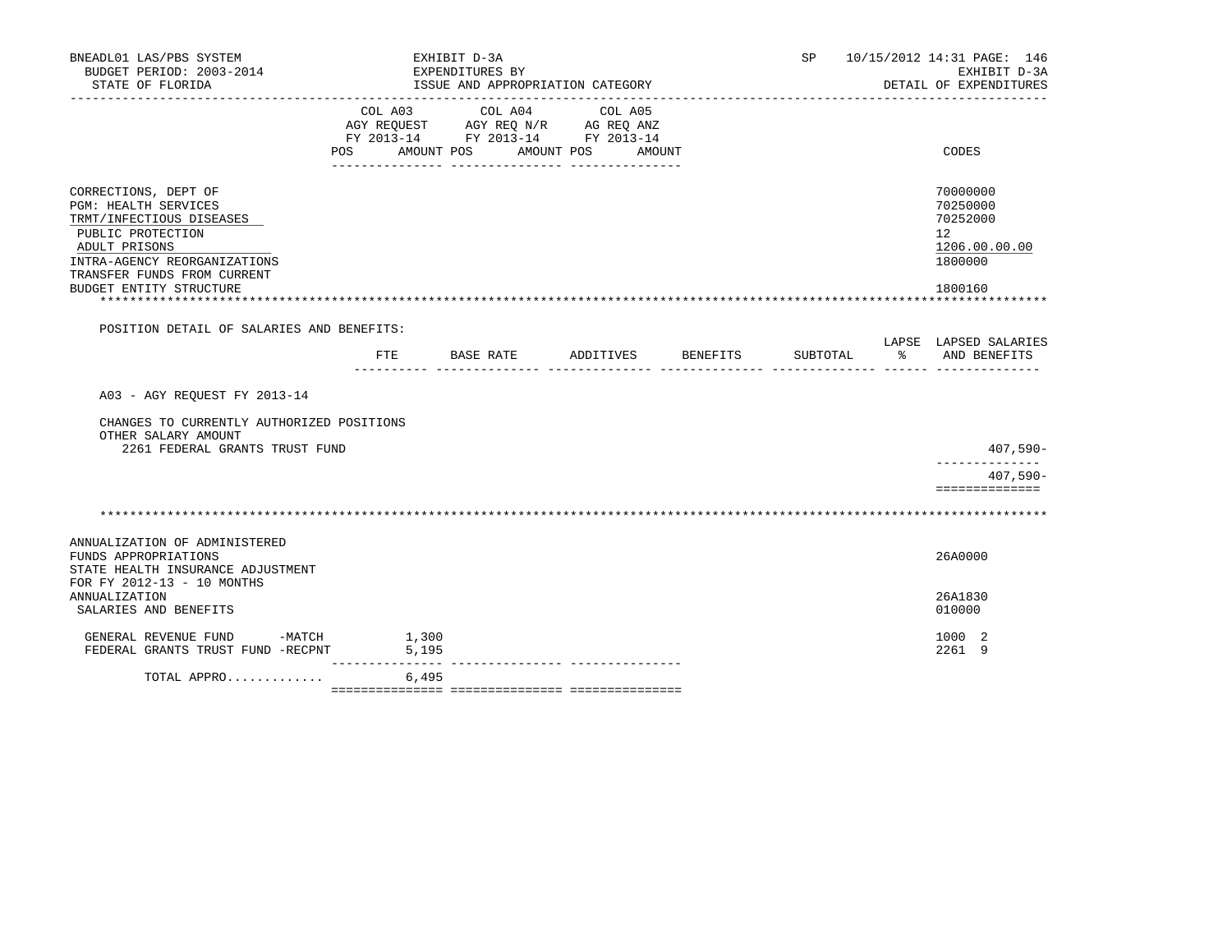| BNEADL01 LAS/PBS SYSTEM<br>BUDGET PERIOD: 2003-2014<br>STATE OF FLORIDA<br>__________________                                                                              | EXHIBIT D-3A<br>EXPENDITURES BY<br>ISSUE AND APPROPRIATION CATEGORY                                                                                                                                                                                                    | 10/15/2012 14:31 PAGE: 147<br>SP<br>EXHIBIT D-3A<br>DETAIL OF EXPENDITURES      |
|----------------------------------------------------------------------------------------------------------------------------------------------------------------------------|------------------------------------------------------------------------------------------------------------------------------------------------------------------------------------------------------------------------------------------------------------------------|---------------------------------------------------------------------------------|
|                                                                                                                                                                            | COL A03<br>COL A05<br>COL A04<br>AGY REQUEST AGY REQ N/R AG REQ ANZ<br>FY 2013-14 FY 2013-14 FY 2013-14<br><b>POS</b><br>AMOUNT POS<br>AMOUNT POS<br>AMOUNT                                                                                                            | CODES                                                                           |
| CORRECTIONS, DEPT OF<br>PGM: HEALTH SERVICES<br>TRMT/INFECTIOUS DISEASES<br>PUBLIC PROTECTION<br>ADULT PRISONS<br>OUTSOURCING OF STATE PROGRAMS,<br>SERVICES OR ACTIVITIES |                                                                                                                                                                                                                                                                        | 70000000<br>70250000<br>70252000<br>12 <sup>°</sup><br>1206.00.00.00<br>33J0000 |
| OUTSOURCE HEALTH SERVICES - DEDUCT<br>SALARY RATE<br>SALARY RATE 527,639-                                                                                                  |                                                                                                                                                                                                                                                                        | 33J0010<br>000000                                                               |
| SALARIES AND BENEFITS                                                                                                                                                      |                                                                                                                                                                                                                                                                        | 010000                                                                          |
| GENERAL REVENUE FUND                                                                                                                                                       | 11.50-<br>$-MATCH$<br>$102,069-$                                                                                                                                                                                                                                       | 1000 2                                                                          |
| <b>EXPENSES</b>                                                                                                                                                            |                                                                                                                                                                                                                                                                        | 040000                                                                          |
| GENERAL REVENUE FUND<br>$-$ STATE                                                                                                                                          | $161,423-$                                                                                                                                                                                                                                                             | 1000 1                                                                          |
| TOTAL: OUTSOURCE HEALTH SERVICES - DEDUCT<br>TOTAL POSITIONS 11.50-<br>TOTAL ISSUE<br>TOTAL SALARY RATE 527,639-                                                           | $263, 492 -$                                                                                                                                                                                                                                                           | 33J0010                                                                         |
|                                                                                                                                                                            |                                                                                                                                                                                                                                                                        |                                                                                 |
| AGENCY ISSUE NARRATIVE:<br>2013-2014 BUDGET YEAR NARRATIVE:<br>various drug categories.                                                                                    | IT COMPONENT? NO<br>The Department requests the transfer of \$137,391,002 from various categories into the Inmate Health Services category in<br>order to fund a portion of the outsourcing of inmate health services statewide. This issue also realigns funds in the |                                                                                 |
| OAD was used to adjust total salaries.                                                                                                                                     |                                                                                                                                                                                                                                                                        |                                                                                 |
| Activity Reference:<br>Physical Health Services<br>Mental Health Services<br>Dental Services<br>Pharmacy Services                                                          |                                                                                                                                                                                                                                                                        |                                                                                 |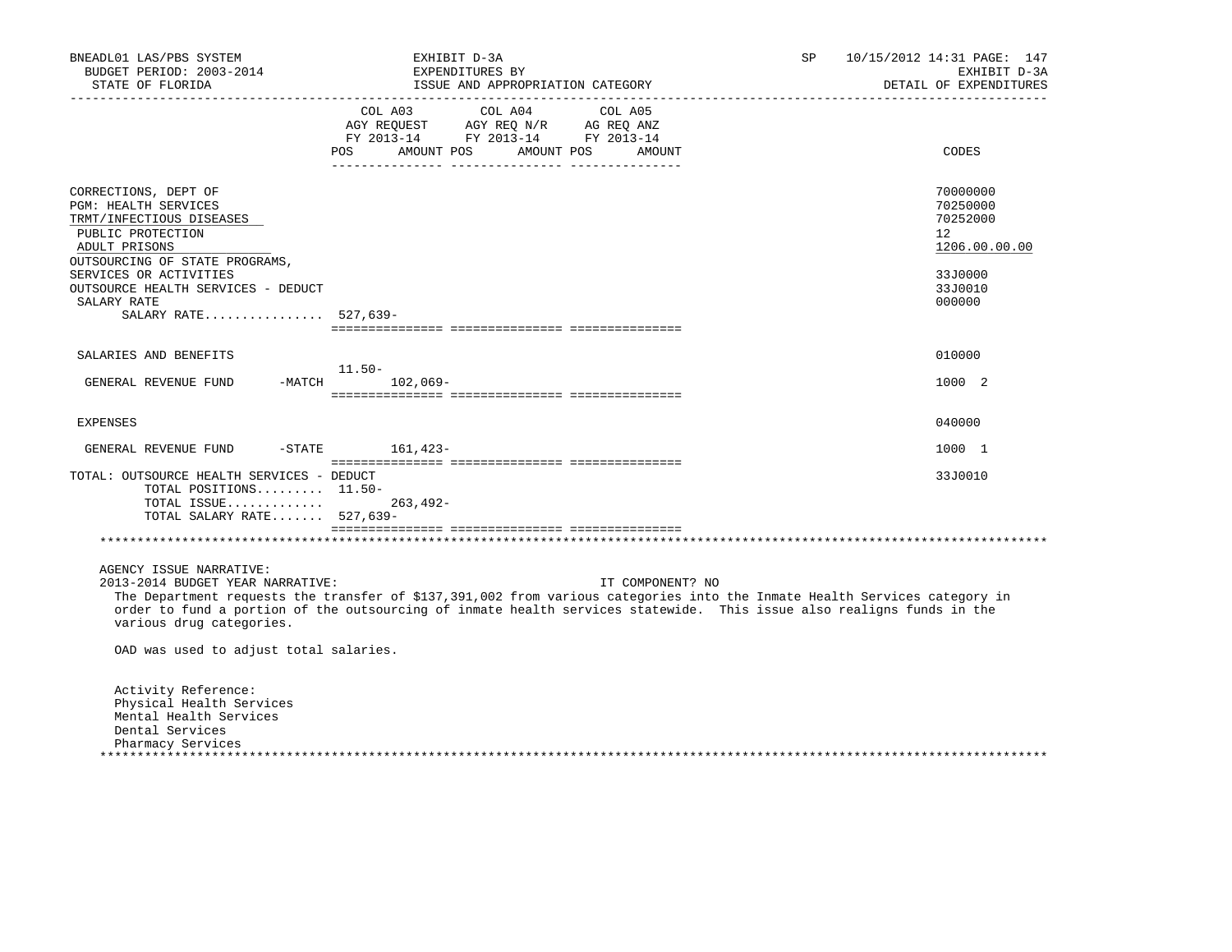| BNEADL01 LAS/PBS SYSTEM<br>BUDGET PERIOD: 2003-2014<br>STATE OF FLORIDA                                                                                                                                                 |     |           | EXHIBIT D-3A | EXPENDITURES BY<br>ISSUE AND APPROPRIATION CATEGORY                                                                                |                            |          | SP       |           | 10/15/2012 14:31 PAGE: 148<br>EXHIBIT D-3A<br>DETAIL OF EXPENDITURES          |
|-------------------------------------------------------------------------------------------------------------------------------------------------------------------------------------------------------------------------|-----|-----------|--------------|------------------------------------------------------------------------------------------------------------------------------------|----------------------------|----------|----------|-----------|-------------------------------------------------------------------------------|
|                                                                                                                                                                                                                         | POS | COL A03   |              | COL A04<br>AGY REQUEST AGY REQ N/R AG REQ ANZ<br>FY 2013-14 FY 2013-14 FY 2013-14<br>AMOUNT POS AMOUNT POS AMOUNT<br>_____________ | COL A05<br>_______________ |          |          |           | CODES                                                                         |
| CORRECTIONS, DEPT OF<br><b>PGM: HEALTH SERVICES</b><br>TRMT/INFECTIOUS DISEASES<br>PUBLIC PROTECTION<br>ADULT PRISONS<br>OUTSOURCING OF STATE PROGRAMS,<br>SERVICES OR ACTIVITIES<br>OUTSOURCE HEALTH SERVICES - DEDUCT |     |           |              |                                                                                                                                    |                            |          |          |           | 70000000<br>70250000<br>70252000<br>12<br>1206.00.00.00<br>33J0000<br>33J0010 |
| POSITION DETAIL OF SALARIES AND BENEFITS:                                                                                                                                                                               |     | FTE       |              | BASE RATE                                                                                                                          | ADDITIVES                  | BENEFITS | SUBTOTAL | $\approx$ | LAPSE LAPSED SALARIES<br>AND BENEFITS                                         |
| A03 - AGY REOUEST FY 2013-14                                                                                                                                                                                            |     |           |              |                                                                                                                                    |                            |          |          |           |                                                                               |
| CHANGES TO CURRENTLY AUTHORIZED POSITIONS<br>P101 PROPOSED CLASS CODE<br>00999 001                                                                                                                                      |     |           |              | $11.50 - 527.639 -$                                                                                                                |                            |          |          |           | 184,722- 712,361- 0.00 712,361-                                               |
| TOTALS FOR ISSUE BY FUND<br>1000 GENERAL REVENUE FUND                                                                                                                                                                   |     |           |              |                                                                                                                                    |                            |          |          |           | $712, 361 -$                                                                  |
|                                                                                                                                                                                                                         |     | $11.50 -$ |              | $527,639-$                                                                                                                         |                            | 184,722- | 712,361- |           | $712, 361 -$<br>==============                                                |
| OTHER SALARY AMOUNT<br>1000 GENERAL REVENUE FUND                                                                                                                                                                        |     |           |              |                                                                                                                                    |                            |          |          |           | 610,292                                                                       |
|                                                                                                                                                                                                                         |     |           |              |                                                                                                                                    |                            |          |          |           | $102,069-$<br>==============                                                  |
|                                                                                                                                                                                                                         |     |           |              |                                                                                                                                    |                            |          |          |           |                                                                               |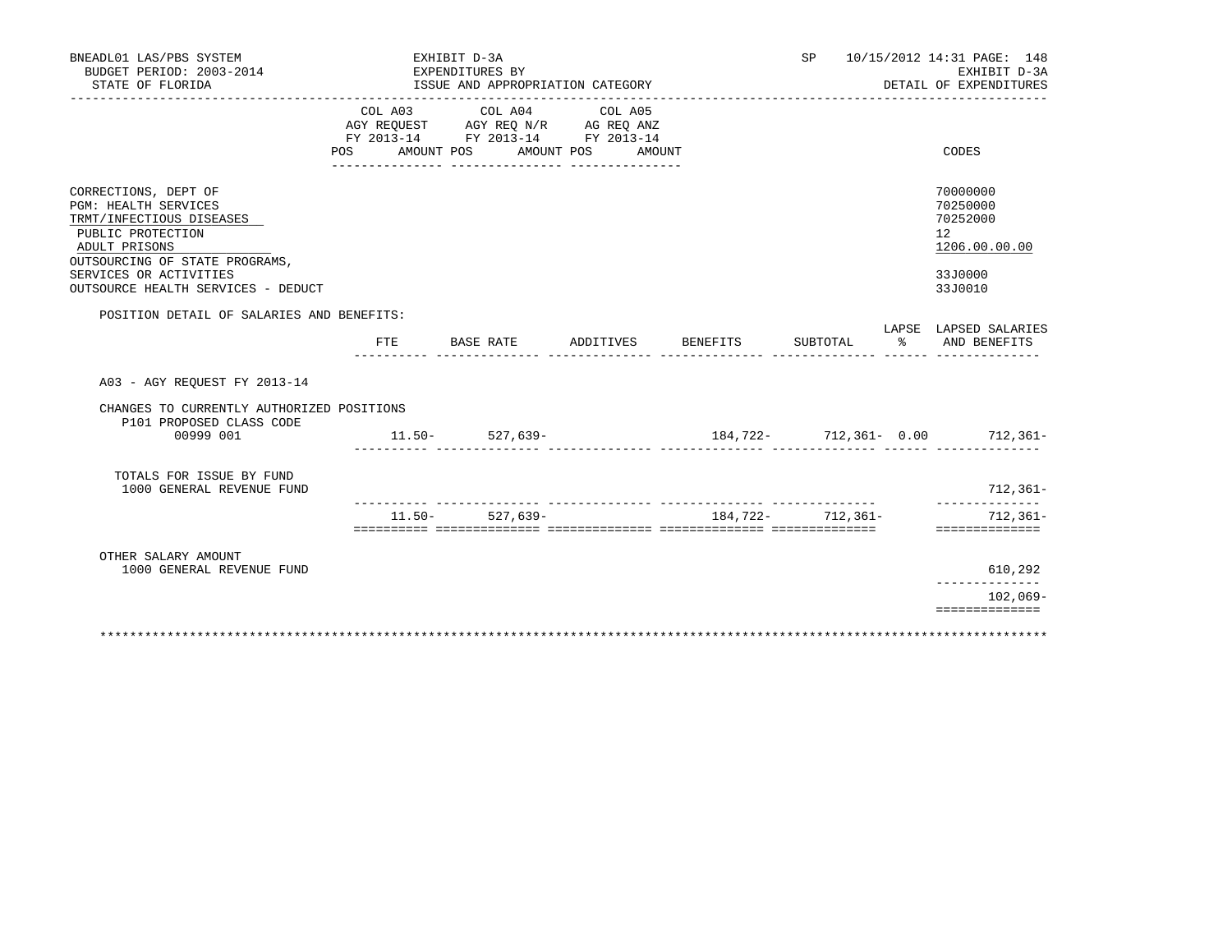| BNEADL01 LAS/PBS SYSTEM<br>BUDGET PERIOD: 2003-2014<br>STATE OF FLORIDA                                                                                                                                                                     |                             | EXHIBIT D-3A<br>EXPENDITURES BY<br>ISSUE AND APPROPRIATION CATEGORY                                                                                                                                                                             | SP and the set of the set of the set of the set of the set of the set of the set of the set of the set of the set of the set of the set of the set of the set of the set of the set of the set of the set of the set of the se | 10/15/2012 14:31 PAGE: 149<br>EXHIBIT D-3A<br>DETAIL OF EXPENDITURES                    |  |
|---------------------------------------------------------------------------------------------------------------------------------------------------------------------------------------------------------------------------------------------|-----------------------------|-------------------------------------------------------------------------------------------------------------------------------------------------------------------------------------------------------------------------------------------------|--------------------------------------------------------------------------------------------------------------------------------------------------------------------------------------------------------------------------------|-----------------------------------------------------------------------------------------|--|
|                                                                                                                                                                                                                                             | POS AMOUNT POS              | COL A03 COL A04 COL A05<br>$\begin{tabular}{lllllll} AGY & \texttt{REQUEST} & \texttt{AGY} & \texttt{REG} & \texttt{N/R} & \texttt{AG} & \texttt{REQ} & \texttt{ANZ} \end{tabular}$<br>FY 2013-14 FY 2013-14 FY 2013-14<br>AMOUNT POS<br>AMOUNT |                                                                                                                                                                                                                                | CODES                                                                                   |  |
| CORRECTIONS, DEPT OF<br>PGM: EDUCATION & PROGRAMS<br>ADULT SUBST ABUSE/PREV/SVC<br>PUBLIC PROTECTION<br>DRUG CONTRL/SUBSTNCE ABUSE<br>ESTIMATED EXPENDITURES<br>ESTIMATED EXPENDITURES - OPERATIONS<br>SALARY RATE<br>SALARY RATE 1,569,267 |                             |                                                                                                                                                                                                                                                 |                                                                                                                                                                                                                                | 70000000<br>70450000<br>70450100<br>12<br>1201.00.00.00<br>1000000<br>1001000<br>000000 |  |
| SALARIES AND BENEFITS                                                                                                                                                                                                                       |                             |                                                                                                                                                                                                                                                 |                                                                                                                                                                                                                                | 010000                                                                                  |  |
| GENERAL REVENUE FUND<br>$-MATCH$                                                                                                                                                                                                            | $-STATE$ 583,000<br>352,483 |                                                                                                                                                                                                                                                 |                                                                                                                                                                                                                                | 1000 1<br>1000 2                                                                        |  |
| TOTAL GENERAL REVENUE FUND                                                                                                                                                                                                                  | 935,483                     |                                                                                                                                                                                                                                                 |                                                                                                                                                                                                                                | 1000                                                                                    |  |
| FEDERAL GRANTS TRUST FUND -RECPNT 754,082                                                                                                                                                                                                   |                             |                                                                                                                                                                                                                                                 |                                                                                                                                                                                                                                | 2261 9                                                                                  |  |
| TOTAL POSITIONS 33.00<br>TOTAL APPRO 1,689,565                                                                                                                                                                                              |                             |                                                                                                                                                                                                                                                 |                                                                                                                                                                                                                                |                                                                                         |  |
| OTHER PERSONAL SERVICES                                                                                                                                                                                                                     |                             |                                                                                                                                                                                                                                                 |                                                                                                                                                                                                                                | 030000                                                                                  |  |
| FEDERAL GRANTS TRUST FUND -RECPNT 32,809                                                                                                                                                                                                    |                             |                                                                                                                                                                                                                                                 |                                                                                                                                                                                                                                | 2261 9                                                                                  |  |
| <b>EXPENSES</b>                                                                                                                                                                                                                             |                             |                                                                                                                                                                                                                                                 |                                                                                                                                                                                                                                | 040000                                                                                  |  |
| GENERAL REVENUE FUND<br>$-MATCH$                                                                                                                                                                                                            | $-STATE$ 40,734<br>27,914   |                                                                                                                                                                                                                                                 |                                                                                                                                                                                                                                | 1000 1<br>1000 2                                                                        |  |
| TOTAL GENERAL REVENUE FUND                                                                                                                                                                                                                  | 68,648                      |                                                                                                                                                                                                                                                 |                                                                                                                                                                                                                                | 1000                                                                                    |  |
| FEDERAL GRANTS TRUST FUND -RECPNT 622,815                                                                                                                                                                                                   |                             |                                                                                                                                                                                                                                                 |                                                                                                                                                                                                                                | 2261 9                                                                                  |  |
| TOTAL APPRO                                                                                                                                                                                                                                 | 691,463                     |                                                                                                                                                                                                                                                 |                                                                                                                                                                                                                                |                                                                                         |  |
| OPERATING CAPITAL OUTLAY                                                                                                                                                                                                                    |                             |                                                                                                                                                                                                                                                 |                                                                                                                                                                                                                                | 060000                                                                                  |  |
| FEDERAL GRANTS TRUST FUND -RECPNT 45,600                                                                                                                                                                                                    |                             |                                                                                                                                                                                                                                                 |                                                                                                                                                                                                                                | 2261 9                                                                                  |  |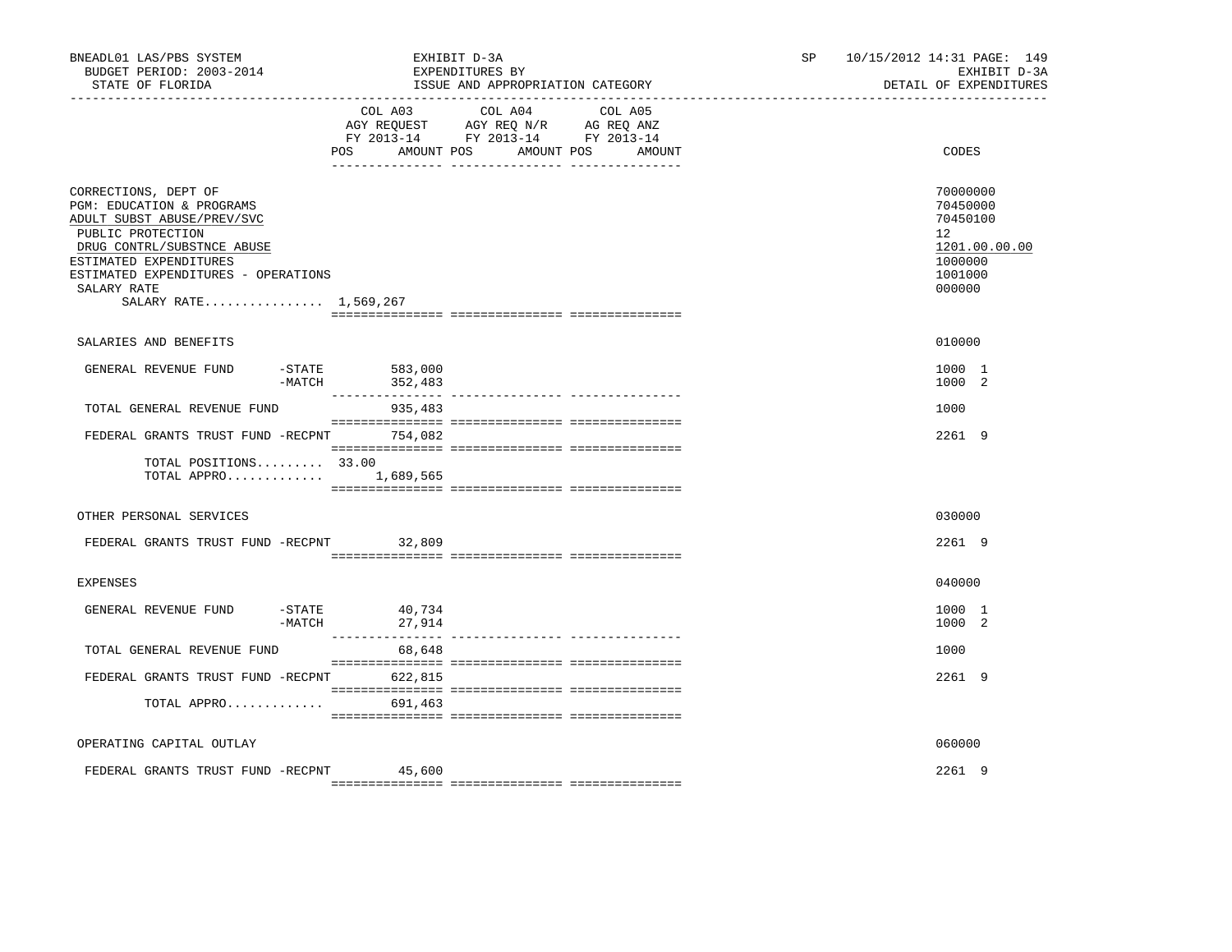| BNEADL01 LAS/PBS SYSTEM<br>BUDGET PERIOD: 2003-2014<br>STATE OF FLORIDA                                                                                                                                                                               |                    |                                      | EXHIBIT D-3A<br>EXPENDITURES BY<br>ISSUE AND APPROPRIATION CATEGORY                                                                                                                                                                                        | SP and the set of the set of the set of the set of the set of the set of the set of the set of the set of the set of the set of the set of the set of the set of the set of the set of the set of the set of the set of the se | 10/15/2012 14:31 PAGE: 150<br>EXHIBIT D-3A<br>DETAIL OF EXPENDITURES |                                                                                                   |
|-------------------------------------------------------------------------------------------------------------------------------------------------------------------------------------------------------------------------------------------------------|--------------------|--------------------------------------|------------------------------------------------------------------------------------------------------------------------------------------------------------------------------------------------------------------------------------------------------------|--------------------------------------------------------------------------------------------------------------------------------------------------------------------------------------------------------------------------------|----------------------------------------------------------------------|---------------------------------------------------------------------------------------------------|
|                                                                                                                                                                                                                                                       |                    |                                      | COL A03 COL A04 COL A05<br>$\begin{tabular}{lllllll} \bf AGY \,\, REQUEST \,\, &\bf AGY \,\, REQ \,\, N/R &\bf AG \,\, REQ \,\, ANZ \\ \bf FY \,\, 2013-14 &\bf FY \,\, 2013-14 &\bf FY \,\, 2013-14 \\ \end{tabular}$<br>POS AMOUNT POS AMOUNT POS AMOUNT |                                                                                                                                                                                                                                |                                                                      | CODES                                                                                             |
| CORRECTIONS, DEPT OF<br>PGM: EDUCATION & PROGRAMS<br>ADULT SUBST ABUSE/PREV/SVC<br>PUBLIC PROTECTION<br>DRUG CONTRL/SUBSTNCE ABUSE<br>ESTIMATED EXPENDITURES<br>ESTIMATED EXPENDITURES - OPERATIONS<br>SPECIAL CATEGORIES<br>CONTRACT DRUG ABUSE SVCS |                    |                                      |                                                                                                                                                                                                                                                            |                                                                                                                                                                                                                                |                                                                      | 70000000<br>70450000<br>70450100<br>12<br>1201.00.00.00<br>1000000<br>1001000<br>100000<br>100716 |
| GENERAL REVENUE FUND                                                                                                                                                                                                                                  |                    | -STATE 2,799,968<br>$-MATCH$ 524,656 |                                                                                                                                                                                                                                                            |                                                                                                                                                                                                                                |                                                                      | 1000 1<br>1000 2                                                                                  |
| TOTAL GENERAL REVENUE FUND                                                                                                                                                                                                                            |                    | 3,324,624                            |                                                                                                                                                                                                                                                            |                                                                                                                                                                                                                                |                                                                      | 1000                                                                                              |
| FEDERAL GRANTS TRUST FUND -RECPNT                                                                                                                                                                                                                     |                    | 3,072,341                            |                                                                                                                                                                                                                                                            |                                                                                                                                                                                                                                |                                                                      | 2261 9                                                                                            |
| TOTAL APPRO                                                                                                                                                                                                                                           |                    | 6,396,965                            |                                                                                                                                                                                                                                                            |                                                                                                                                                                                                                                |                                                                      |                                                                                                   |
| LEASE/PURCHASE/EOUIPMENT                                                                                                                                                                                                                              |                    |                                      |                                                                                                                                                                                                                                                            |                                                                                                                                                                                                                                |                                                                      | 105281                                                                                            |
| GENERAL REVENUE FUND -STATE 2,900<br>FEDERAL GRANTS TRUST FUND -RECPNT                                                                                                                                                                                |                    | 50                                   |                                                                                                                                                                                                                                                            |                                                                                                                                                                                                                                |                                                                      | 1000 1<br>2261 9                                                                                  |
| TOTAL APPRO                                                                                                                                                                                                                                           |                    | 2,950                                |                                                                                                                                                                                                                                                            |                                                                                                                                                                                                                                |                                                                      |                                                                                                   |
| TOTAL: ESTIMATED EXPENDITURES - OPERATIONS<br>TOTAL POSITIONS 33.00<br>TOTAL ISSUE 8,859,352<br>TOTAL SALARY RATE 1,569,267                                                                                                                           |                    |                                      |                                                                                                                                                                                                                                                            |                                                                                                                                                                                                                                |                                                                      | 1001000                                                                                           |
| FLORIDA RETIREMENT SYSTEM<br>CONTRIBUTION ADJUSTMENT FOR<br>FISCAL YEAR 2012-2013<br>SALARIES AND BENEFITS                                                                                                                                            |                    |                                      |                                                                                                                                                                                                                                                            |                                                                                                                                                                                                                                |                                                                      | 1001240<br>010000                                                                                 |
| GENERAL REVENUE FUND                                                                                                                                                                                                                                  | -STATE<br>$-MATCH$ | 1,929<br>1,167                       |                                                                                                                                                                                                                                                            |                                                                                                                                                                                                                                |                                                                      | 1000 1<br>1000 2                                                                                  |
| TOTAL GENERAL REVENUE FUND                                                                                                                                                                                                                            |                    | 3,096                                |                                                                                                                                                                                                                                                            |                                                                                                                                                                                                                                |                                                                      | 1000                                                                                              |
| FEDERAL GRANTS TRUST FUND -RECPNT 2,495                                                                                                                                                                                                               |                    |                                      |                                                                                                                                                                                                                                                            |                                                                                                                                                                                                                                |                                                                      | 2261 9                                                                                            |
| TOTAL APPRO                                                                                                                                                                                                                                           |                    | 5,591                                |                                                                                                                                                                                                                                                            |                                                                                                                                                                                                                                |                                                                      |                                                                                                   |
|                                                                                                                                                                                                                                                       |                    |                                      |                                                                                                                                                                                                                                                            |                                                                                                                                                                                                                                |                                                                      |                                                                                                   |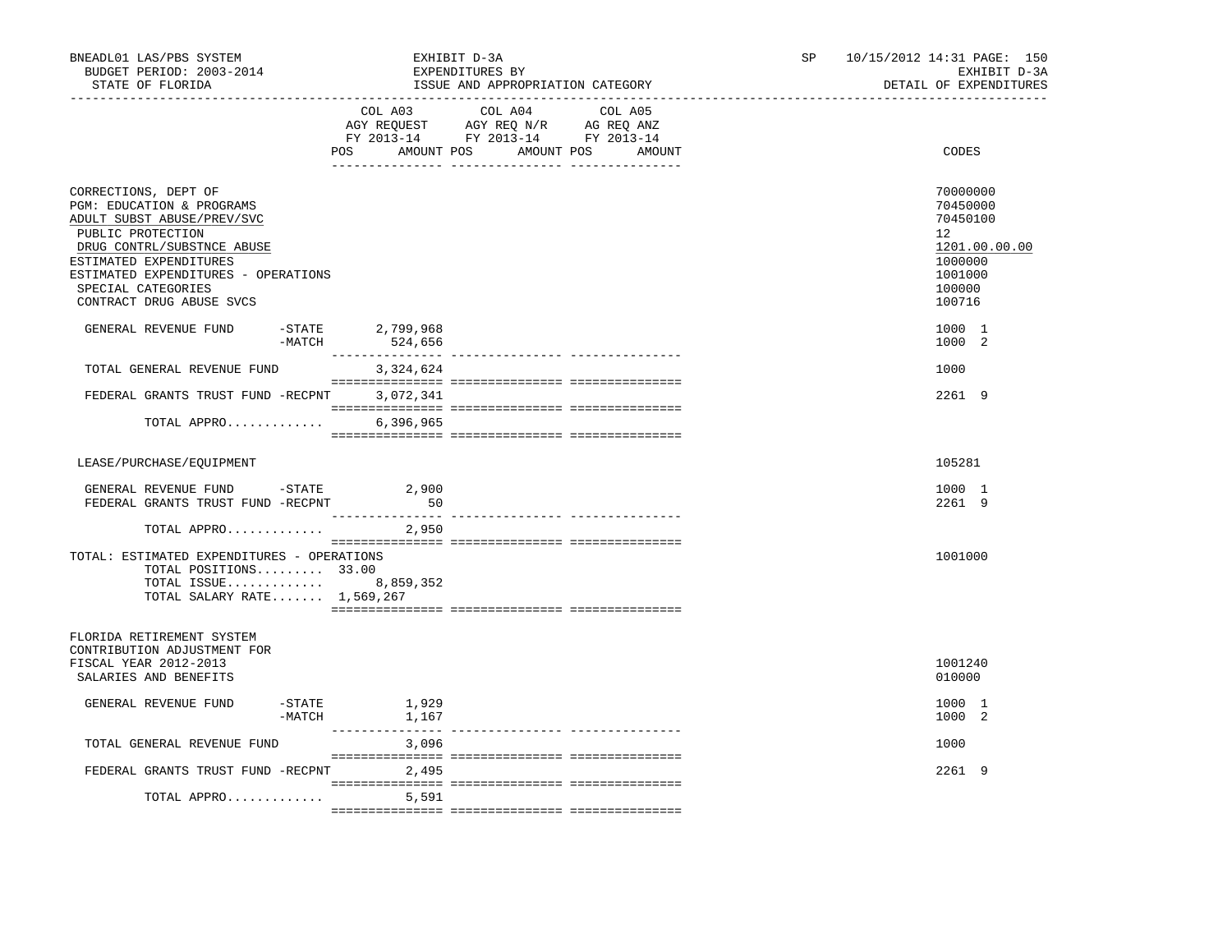| BNEADL01 LAS/PBS SYSTEM<br>BUDGET PERIOD: 2003-2014<br>STATE OF FLORIDA                                                                                                                    |        |                                                                                                                                                                                                                                                                                                                                                              | EXHIBIT D-3A<br>EXPENDITURES BY | ISSUE AND APPROPRIATION CATEGORY |                  | SP <sub>2</sub>                                                                                                        | 10/15/2012 14:31 PAGE: 151<br>EXHIBIT D-3A<br>DETAIL OF EXPENDITURES            |
|--------------------------------------------------------------------------------------------------------------------------------------------------------------------------------------------|--------|--------------------------------------------------------------------------------------------------------------------------------------------------------------------------------------------------------------------------------------------------------------------------------------------------------------------------------------------------------------|---------------------------------|----------------------------------|------------------|------------------------------------------------------------------------------------------------------------------------|---------------------------------------------------------------------------------|
|                                                                                                                                                                                            |        | $\begin{tabular}{lllllllllll} &\multicolumn{4}{c}{\text{COL A03}} &\multicolumn{4}{c}{\text{COL A04}} &\multicolumn{4}{c}{\text{COL A05}} \\ \multicolumn{4}{c}{\text{AGY REQUEST}} &\multicolumn{4}{c}{\text{AGY REQ N/R}} &\multicolumn{4}{c}{\text{AG REQ ANZ}} \end{tabular}$<br>FY 2013-14 FY 2013-14 FY 2013-14<br>AMOUNT POS AMOUNT POS AMOUNT<br>POS | <u>--- --------------</u>       |                                  |                  |                                                                                                                        | <b>CODES</b>                                                                    |
| CORRECTIONS, DEPT OF<br>PGM: EDUCATION & PROGRAMS<br>ADULT SUBST ABUSE/PREV/SVC<br>PUBLIC PROTECTION<br>DRUG CONTRL/SUBSTNCE ABUSE<br>ESTIMATED EXPENDITURES<br>ADJUSTMENT TO STATE HEALTH |        |                                                                                                                                                                                                                                                                                                                                                              |                                 |                                  |                  |                                                                                                                        | 70000000<br>70450000<br>70450100<br>12 <sup>°</sup><br>1201.00.00.00<br>1000000 |
| INSURANCE PREMIUM CONTRIBUTION -<br>FISCAL YEAR 2012-13<br>SALARIES AND BENEFITS                                                                                                           |        |                                                                                                                                                                                                                                                                                                                                                              |                                 |                                  |                  |                                                                                                                        | 1001830<br>010000                                                               |
| GENERAL REVENUE FUND                                                                                                                                                                       | -MATCH | $-$ STATE $1.493$<br>902                                                                                                                                                                                                                                                                                                                                     |                                 |                                  |                  |                                                                                                                        | 1000 1<br>1000 2                                                                |
| TOTAL GENERAL REVENUE FUND                                                                                                                                                                 |        | 2,395                                                                                                                                                                                                                                                                                                                                                        |                                 |                                  |                  |                                                                                                                        | 1000                                                                            |
| FEDERAL GRANTS TRUST FUND -RECPNT                                                                                                                                                          |        | 1,930                                                                                                                                                                                                                                                                                                                                                        |                                 |                                  |                  |                                                                                                                        | 2261 9                                                                          |
| TOTAL APPRO                                                                                                                                                                                |        | 4.325                                                                                                                                                                                                                                                                                                                                                        |                                 |                                  |                  |                                                                                                                        |                                                                                 |
| ADJUSTMENTS TO CURRENT YEAR<br>ESTIMATED EXPENDITURES<br>TRANSFER FUNDING TO CATEGORY<br>OR ENTITY VIA 5-DAY OR 5 PERCENT                                                                  |        |                                                                                                                                                                                                                                                                                                                                                              |                                 |                                  |                  |                                                                                                                        | 1600000<br>160F020                                                              |
| SALARIES AND BENEFITS                                                                                                                                                                      |        |                                                                                                                                                                                                                                                                                                                                                              |                                 |                                  |                  |                                                                                                                        | 010000                                                                          |
| GENERAL REVENUE FUND                                                                                                                                                                       |        | $-STATE$ 600,000                                                                                                                                                                                                                                                                                                                                             |                                 |                                  |                  |                                                                                                                        | 1000 1                                                                          |
|                                                                                                                                                                                            |        |                                                                                                                                                                                                                                                                                                                                                              |                                 |                                  |                  |                                                                                                                        |                                                                                 |
| AGENCY ISSUE NARRATIVE:<br>2013-2014 BUDGET YEAR NARRATIVE:                                                                                                                                |        |                                                                                                                                                                                                                                                                                                                                                              |                                 |                                  | IT COMPONENT? NO | Re-Approval of budget amendment transferring general revenue salary and benefits appropriation from the Adult Offender |                                                                                 |

 Transition, Rehabilitation and Support budget entity into the Adult Substance Abuse Prevention, Evaluation and Treatment Services budget entity within the Education and Programs program. This amendment was approved on EOG #Q0025. \*\*\*\*\*\*\*\*\*\*\*\*\*\*\*\*\*\*\*\*\*\*\*\*\*\*\*\*\*\*\*\*\*\*\*\*\*\*\*\*\*\*\*\*\*\*\*\*\*\*\*\*\*\*\*\*\*\*\*\*\*\*\*\*\*\*\*\*\*\*\*\*\*\*\*\*\*\*\*\*\*\*\*\*\*\*\*\*\*\*\*\*\*\*\*\*\*\*\*\*\*\*\*\*\*\*\*\*\*\*\*\*\*\*\*\*\*\*\*\*\*\*\*\*\*\*\*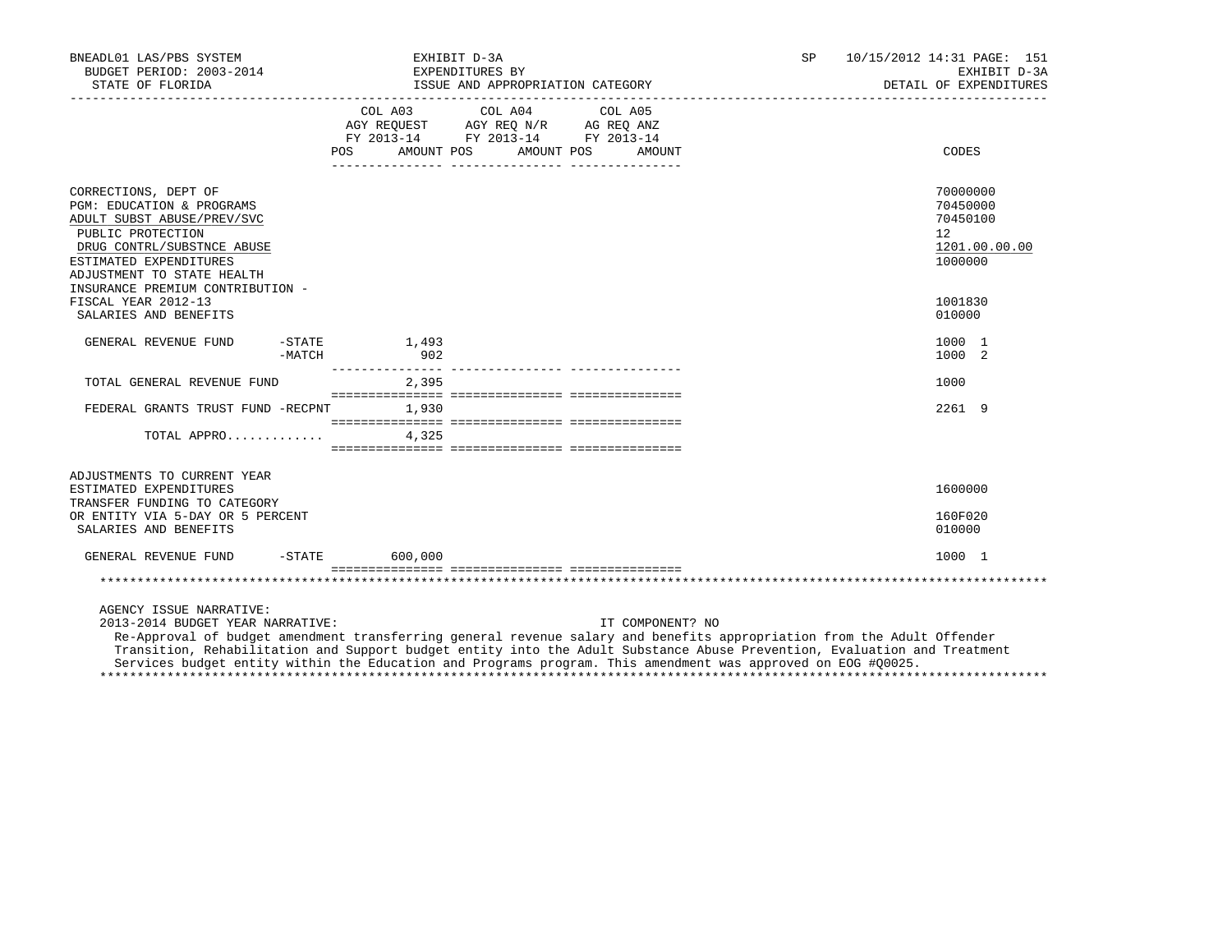| BNEADL01 LAS/PBS SYSTEM<br>BUDGET PERIOD: 2003-2014<br>STATE OF FLORIDA<br>__________________                                                                                                                                                                                                                                                                                                                                                                                                                                                     |                           | EXHIBIT D-3A<br>EXPENDITURES BY<br>ISSUE AND APPROPRIATION CATEGORY    |                                         |          | SP       | ______________________ | 10/15/2012 14:31 PAGE: 152<br>EXHIBIT D-3A<br>DETAIL OF EXPENDITURES |
|---------------------------------------------------------------------------------------------------------------------------------------------------------------------------------------------------------------------------------------------------------------------------------------------------------------------------------------------------------------------------------------------------------------------------------------------------------------------------------------------------------------------------------------------------|---------------------------|------------------------------------------------------------------------|-----------------------------------------|----------|----------|------------------------|----------------------------------------------------------------------|
|                                                                                                                                                                                                                                                                                                                                                                                                                                                                                                                                                   | COL A03<br>POS AMOUNT POS | AGY REQUEST AGY REQ N/R AG REQ ANZ<br>FY 2013-14 FY 2013-14 FY 2013-14 | COL A04 COL A05<br>AMOUNT POS<br>AMOUNT |          |          |                        | CODES                                                                |
| CORRECTIONS, DEPT OF<br>PGM: EDUCATION & PROGRAMS<br>ADULT SUBST ABUSE/PREV/SVC<br>PUBLIC PROTECTION<br>DRUG CONTRL/SUBSTNCE ABUSE<br>ADJUSTMENTS TO CURRENT YEAR                                                                                                                                                                                                                                                                                                                                                                                 |                           |                                                                        |                                         |          |          |                        | 70000000<br>70450000<br>70450100<br>$12^{\circ}$<br>1201.00.00.00    |
| ESTIMATED EXPENDITURES<br>TRANSFER FUNDING TO CATEGORY                                                                                                                                                                                                                                                                                                                                                                                                                                                                                            |                           |                                                                        |                                         |          |          |                        | 1600000                                                              |
| OR ENTITY VIA 5-DAY OR 5 PERCENT                                                                                                                                                                                                                                                                                                                                                                                                                                                                                                                  |                           |                                                                        |                                         |          |          |                        | 160F020                                                              |
| POSITION DETAIL OF SALARIES AND BENEFITS:                                                                                                                                                                                                                                                                                                                                                                                                                                                                                                         | $_{\rm FTE}$              | BASE RATE ADDITIVES                                                    |                                         | BENEFITS | SUBTOTAL | $\epsilon$             | LAPSE LAPSED SALARIES<br>AND BENEFITS                                |
| A03 - AGY REOUEST FY 2013-14<br>CHANGES TO CURRENTLY AUTHORIZED POSITIONS<br>OTHER SALARY AMOUNT<br>1000 GENERAL REVENUE FUND                                                                                                                                                                                                                                                                                                                                                                                                                     |                           |                                                                        |                                         |          |          |                        | 600,000<br>600,000                                                   |
|                                                                                                                                                                                                                                                                                                                                                                                                                                                                                                                                                   |                           |                                                                        |                                         |          |          |                        | ==============                                                       |
| PROGRAM COMPONENT TECHNICAL<br>CORRECTIONS - ADD<br>SPECIAL CATEGORIES<br>CONTRACT DRUG ABUSE SVCS                                                                                                                                                                                                                                                                                                                                                                                                                                                |                           |                                                                        |                                         |          |          |                        | 160P010<br>100000<br>100716                                          |
| GENERAL REVENUE FUND                                                                                                                                                                                                                                                                                                                                                                                                                                                                                                                              | -STATE 694,960            |                                                                        |                                         |          |          |                        | 1000 1                                                               |
|                                                                                                                                                                                                                                                                                                                                                                                                                                                                                                                                                   |                           |                                                                        |                                         |          |          |                        |                                                                      |
| AGENCY ISSUE NARRATIVE:<br>2013-2014 BUDGET YEAR NARRATIVE:<br>In HB5001, the Department was allocated \$1,230,930 for a Re-Entry Program for Nonviolent Offenders. These programs<br>include Substance Abuse, Academic, Vocational and Betterment programs. Of this new allocation \$694,960 was allocated for<br>Substance Abuse treatment. This allocation should be in the Drug Control and Substance Abuse program component. This<br>issue corrects the program component.<br>Activity Reference: Inmate Contracted Substance Abuse Program |                           |                                                                        | IT COMPONENT? NO                        |          |          |                        |                                                                      |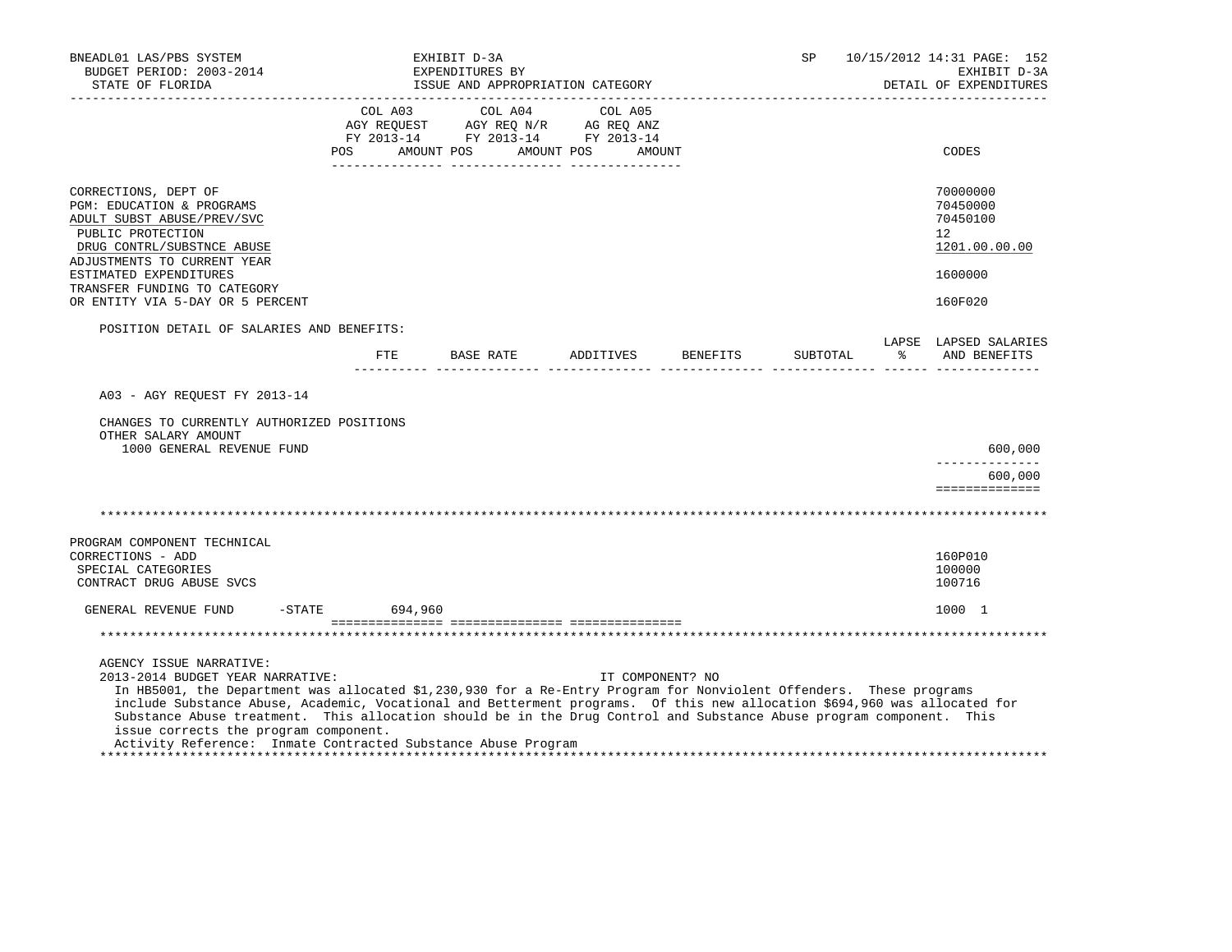| BNEADL01 LAS/PBS SYSTEM<br>BUDGET PERIOD: 2003-2014<br>STATE OF FLORIDA                                                                                                                                                                                                                                                                                                                                                                          |                  | EXHIBIT D-3A     | EXPENDITURES BY<br>ISSUE AND APPROPRIATION CATEGORY                                                                                                                                                                                                           |                  | SP | 10/15/2012 14:31 PAGE: 153<br>EXHIBIT D-3A<br>DETAIL OF EXPENDITURES<br>------------------------------ |
|--------------------------------------------------------------------------------------------------------------------------------------------------------------------------------------------------------------------------------------------------------------------------------------------------------------------------------------------------------------------------------------------------------------------------------------------------|------------------|------------------|---------------------------------------------------------------------------------------------------------------------------------------------------------------------------------------------------------------------------------------------------------------|------------------|----|--------------------------------------------------------------------------------------------------------|
|                                                                                                                                                                                                                                                                                                                                                                                                                                                  | POS              | AMOUNT POS       | COL A03 COL A04 COL A05<br>$\begin{tabular}{lllllllllll} \bf{AGY} & \bf{REQUEST} & \bf{AGY} & \bf{REQ} & \bf{N/R} & \bf{AG} & \bf{REQ} & \bf{ANZ} \\ \bf{FY} & \bf{2013-14} & \bf{FY} & \bf{2013-14} & \bf{FY} & \bf{2013-14} \\ \end{tabular}$<br>AMOUNT POS | AMOUNT           |    | <b>CODES</b>                                                                                           |
| CORRECTIONS, DEPT OF<br>PGM: EDUCATION & PROGRAMS<br>ADULT SUBST ABUSE/PREV/SVC<br>PUBLIC PROTECTION<br>DRUG CONTRL/SUBSTNCE ABUSE<br>INTRA-AGENCY REORGANIZATIONS<br>CONSOLIDATE SUBSTANCE ABUSE                                                                                                                                                                                                                                                |                  |                  |                                                                                                                                                                                                                                                               |                  |    | 70000000<br>70450000<br>70450100<br>12<br>1201.00.00.00<br>1800000                                     |
| PROGRAMS - ADD<br>SPECIAL CATEGORIES<br>CONTRACT DRUG ABUSE SVCS                                                                                                                                                                                                                                                                                                                                                                                 |                  |                  |                                                                                                                                                                                                                                                               |                  |    | 1800020<br>100000<br>100716                                                                            |
| GENERAL REVENUE FUND                                                                                                                                                                                                                                                                                                                                                                                                                             |                  | -STATE 3,935,371 |                                                                                                                                                                                                                                                               |                  |    | 1000 1                                                                                                 |
|                                                                                                                                                                                                                                                                                                                                                                                                                                                  |                  |                  |                                                                                                                                                                                                                                                               |                  |    |                                                                                                        |
| AGENCY ISSUE NARRATIVE:<br>2013-2014 BUDGET YEAR NARRATIVE:<br>The Department's issue to realign substance abuse programs funding will streamline the processing of contractual<br>payments and personnel matters by placing the funding and fte's under one program area. Currently, funding for these<br>programs are in three separate program areas. This realignment will provide more efficient tracking and management of<br>these funds. |                  |                  |                                                                                                                                                                                                                                                               | IT COMPONENT? NO |    |                                                                                                        |
| This request does not reduce any funding or fte's currently appropriated for these programs.                                                                                                                                                                                                                                                                                                                                                     |                  |                  |                                                                                                                                                                                                                                                               |                  |    |                                                                                                        |
| Activity Reference: Inmate Contracted Substance Abuse Program                                                                                                                                                                                                                                                                                                                                                                                    |                  |                  |                                                                                                                                                                                                                                                               |                  |    |                                                                                                        |
| ANNUALIZATION OF ADMINISTERED<br>FUNDS APPROPRIATIONS<br>STATE HEALTH INSURANCE ADJUSTMENT<br>FOR FY 2012-13 - 10 MONTHS                                                                                                                                                                                                                                                                                                                         |                  |                  |                                                                                                                                                                                                                                                               |                  |    | 26A0000                                                                                                |
| <b>ANNUALIZATION</b><br>SALARIES AND BENEFITS                                                                                                                                                                                                                                                                                                                                                                                                    |                  |                  |                                                                                                                                                                                                                                                               |                  |    | 26A1830<br>010000                                                                                      |
| GENERAL REVENUE FUND                                                                                                                                                                                                                                                                                                                                                                                                                             | -STATE<br>-MATCH | 7,465<br>4,510   |                                                                                                                                                                                                                                                               |                  |    | 1000 1<br>1000 2                                                                                       |
| TOTAL GENERAL REVENUE FUND                                                                                                                                                                                                                                                                                                                                                                                                                       |                  | 11,975           |                                                                                                                                                                                                                                                               |                  |    | 1000                                                                                                   |
| FEDERAL GRANTS TRUST FUND -RECPNT 9,650                                                                                                                                                                                                                                                                                                                                                                                                          |                  |                  |                                                                                                                                                                                                                                                               |                  |    | 2261 9                                                                                                 |
| TOTAL APPRO                                                                                                                                                                                                                                                                                                                                                                                                                                      |                  | 21,625           |                                                                                                                                                                                                                                                               |                  |    |                                                                                                        |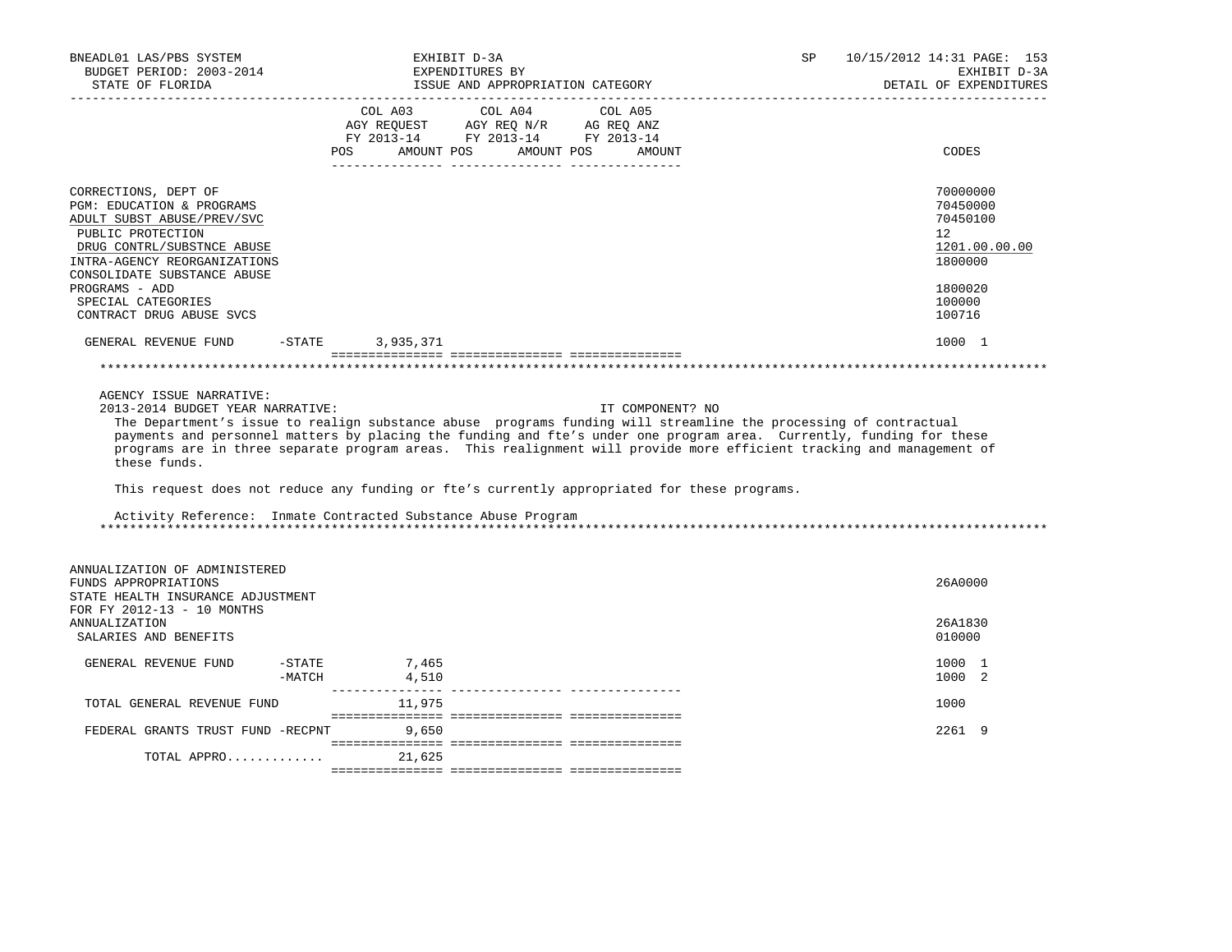| BNEADL01 LAS/PBS SYSTEM<br>BUDGET PERIOD: 2003-2014<br>STATE OF FLORIDA                                                                                                                                 | EXHIBIT D-3A<br>EXPENDITURES BY<br>ISSUE AND APPROPRIATION CATEGORY                                                                                     |                                 | SP<br>10/15/2012 14:31 PAGE: 154<br>EXHIBIT D-3A<br>DETAIL OF EXPENDITURES                        |
|---------------------------------------------------------------------------------------------------------------------------------------------------------------------------------------------------------|---------------------------------------------------------------------------------------------------------------------------------------------------------|---------------------------------|---------------------------------------------------------------------------------------------------|
|                                                                                                                                                                                                         | COL A04<br>COL A03<br>AGY REQUEST AGY REQ N/R AG REQ ANZ<br>FY 2013-14 FY 2013-14 FY 2013-14<br>AMOUNT POS<br>POS FOR<br>______________________________ | COL A05<br>AMOUNT POS<br>AMOUNT | CODES                                                                                             |
| CORRECTIONS, DEPT OF<br>PGM: EDUCATION & PROGRAMS<br>ADULT SUBST ABUSE/PREV/SVC<br>PUBLIC PROTECTION<br>DRUG CONTRL/SUBSTNCE ABUSE<br>WORKLOAD<br>RE-ENTRY CENTER<br>SALARY RATE<br>SALARY RATE 249,603 |                                                                                                                                                         |                                 | 70000000<br>70450000<br>70450100<br>$12^{\circ}$<br>1201.00.00.00<br>3000000<br>3000710<br>000000 |
| SALARIES AND BENEFITS<br>GENERAL REVENUE FUND                                                                                                                                                           | 8.00<br>$-STATE$ 364,202                                                                                                                                |                                 | 010000<br>1000 1                                                                                  |
| <b>EXPENSES</b>                                                                                                                                                                                         |                                                                                                                                                         |                                 | 040000                                                                                            |
| GENERAL REVENUE FUND                                                                                                                                                                                    | -STATE 82,716 56,298                                                                                                                                    |                                 | 1000 1                                                                                            |
| SPECIAL CATEGORIES<br>TR/DMS/HR SVCS/STW CONTRCT                                                                                                                                                        |                                                                                                                                                         |                                 | 100000<br>107040                                                                                  |
| GENERAL REVENUE FUND                                                                                                                                                                                    | $-STATE$<br>2,832                                                                                                                                       |                                 | 1000 1                                                                                            |
| TOTAL: RE-ENTRY CENTER<br>TOTAL POSITIONS 8.00<br>TOTAL SALARY RATE 249,603                                                                                                                             | TOTAL ISSUE 449,750 56,298                                                                                                                              |                                 | 3000710                                                                                           |
|                                                                                                                                                                                                         |                                                                                                                                                         |                                 |                                                                                                   |

# AGENCY ISSUE NARRATIVE:

2013-2014 BUDGET YEAR NARRATIVE: IT COMPONENT? NO

 The evidence is very clear not just in Florida but across the nation, that the provision of education, be it Adult Basic Education, Pre-GED or GED course work, along with vocational courses, all have a positive impact on reducing recidivism. In Florida for every grade of advancement in a TABE score, the risk of re-incarceration is reduced by approximately 3.5%. If a Florida inmate achieves a GED while incarcerated, he or she is approximately 9.7% more likely to be employed than other inmates who did not earn a GED. Those same inmates are 7.9% less likely to recidivate. Inmates who earn vocational certificates are 17% less likely to return to prison and 17.9% more likely to be employed after release from prison. Nationally, one of the leading research institutes, the Washington State Institute for Public Policy (WSIPP), in their October 2006 Report titled Evidence-Based Public Policy Options to Reduce Future Prison Construction, Criminal Justice Costs and Crime Rates, concluded from four evidence based studies on vocational education in prison, that the cost avoidance (per participant savings) for inmates that did not recidivate as a result of receiving a vocational certificate exceeded \$13,000 per inmate. Applying those figures for the last fiscal year for the Florida Department of Corrections (DOC), the 2,217 certificates completed is the potential cost avoidance of nearly \$5 million.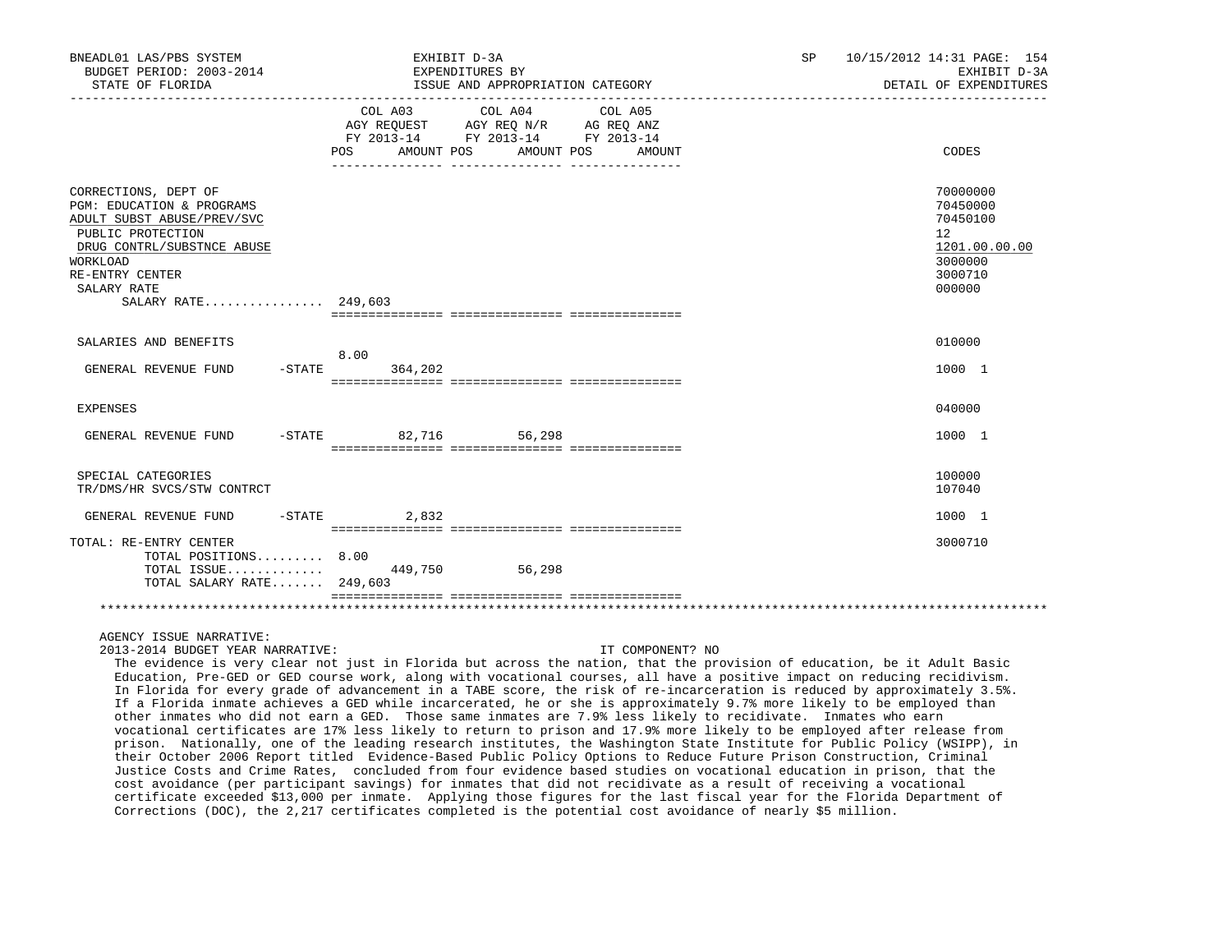| BNEADL01 LAS/PBS SYSTEM<br>BUDGET PERIOD: 2003-2014<br>STATE OF FLORIDA                                                                                                      | EXHIBIT D-3A<br>EXPENDITURES BY<br>ISSUE AND APPROPRIATION CATEGORY                                                                               | SP | 10/15/2012 14:31 PAGE: 155<br>EXHIBIT D-3A<br>DETAIL OF EXPENDITURES          |
|------------------------------------------------------------------------------------------------------------------------------------------------------------------------------|---------------------------------------------------------------------------------------------------------------------------------------------------|----|-------------------------------------------------------------------------------|
|                                                                                                                                                                              | COL A04 COL A05<br>COL A03<br>AGY REOUEST AGY REO N/R AG REO ANZ<br>FY 2013-14 FY 2013-14 FY 2013-14<br>AMOUNT POS<br>AMOUNT POS<br>POS<br>AMOUNT |    | CODES                                                                         |
| CORRECTIONS, DEPT OF<br><b>PGM: EDUCATION &amp; PROGRAMS</b><br>ADULT SUBST ABUSE/PREV/SVC<br>PUBLIC PROTECTION<br>DRUG CONTRL/SUBSTNCE ABUSE<br>WORKLOAD<br>RE-ENTRY CENTER |                                                                                                                                                   |    | 70000000<br>70450000<br>70450100<br>12<br>1201.00.00.00<br>3000000<br>3000710 |

 In addition to reducing recidivism and the actual costs associated with re-incarceration both locally and at the state level, there are also operational benefits from these programs for the Department. Reducing idleness in prisons is a major factor in maintaining safe prison facilities. Inmates involved in education programs historically are much better behaved and earn substantially fewer disciplinary reports. Simply put, educational opportunities increase safety. Of the inmates in prison in 2011, those with vocational certificates were 35% less likely to have received a disciplinary report during the year than inmates without.

 Thus, education, be it academic or vocational, has a tremendous impact on reducing recidivism upon an inmate's release, but also plays a role in helping maintain safe and secure prisons. However, at the same time, it is equally clear that the need for educational services is nearly overwhelming. In looking at Florida's current prison population scheduled to be released within the next 3 years (in excess of 50,000 inmates), 75% currently do not have a GED or High School Diploma and 88% do not have a vocational certificate. For those without a High School Diploma or GED, within 3 years of release, the median TABE score is around the 6th grade level.

 A corresponding reduction in victimization will accompany a recidivism reduction. By reducing the number of victims in the State, you will have a cost avoidance in other criminal justice agencies, the court system and law enforcement agencies throughout the State.

 To reduce future costs through recidivism reduction, maintain safer prisons and ultimately provide inmates an opportunity and the potential for a better future, the Department proposes closing a facility and using the positions from the closure to open a re-entry center. Additional education staffing, along with an Assistant Warden position, would be required in order to support the re-entry mission.

Florida Strategic Plan for Economic Development Reference: #6 Prepare students for becoming successful workers.

 Agency Reference: Inmate Contracted Substance Abuse Program \*\*\*\*\*\*\*\*\*\*\*\*\*\*\*\*\*\*\*\*\*\*\*\*\*\*\*\*\*\*\*\*\*\*\*\*\*\*\*\*\*\*\*\*\*\*\*\*\*\*\*\*\*\*\*\*\*\*\*\*\*\*\*\*\*\*\*\*\*\*\*\*\*\*\*\*\*\*\*\*\*\*\*\*\*\*\*\*\*\*\*\*\*\*\*\*\*\*\*\*\*\*\*\*\*\*\*\*\*\*\*\*\*\*\*\*\*\*\*\*\*\*\*\*\*\*\*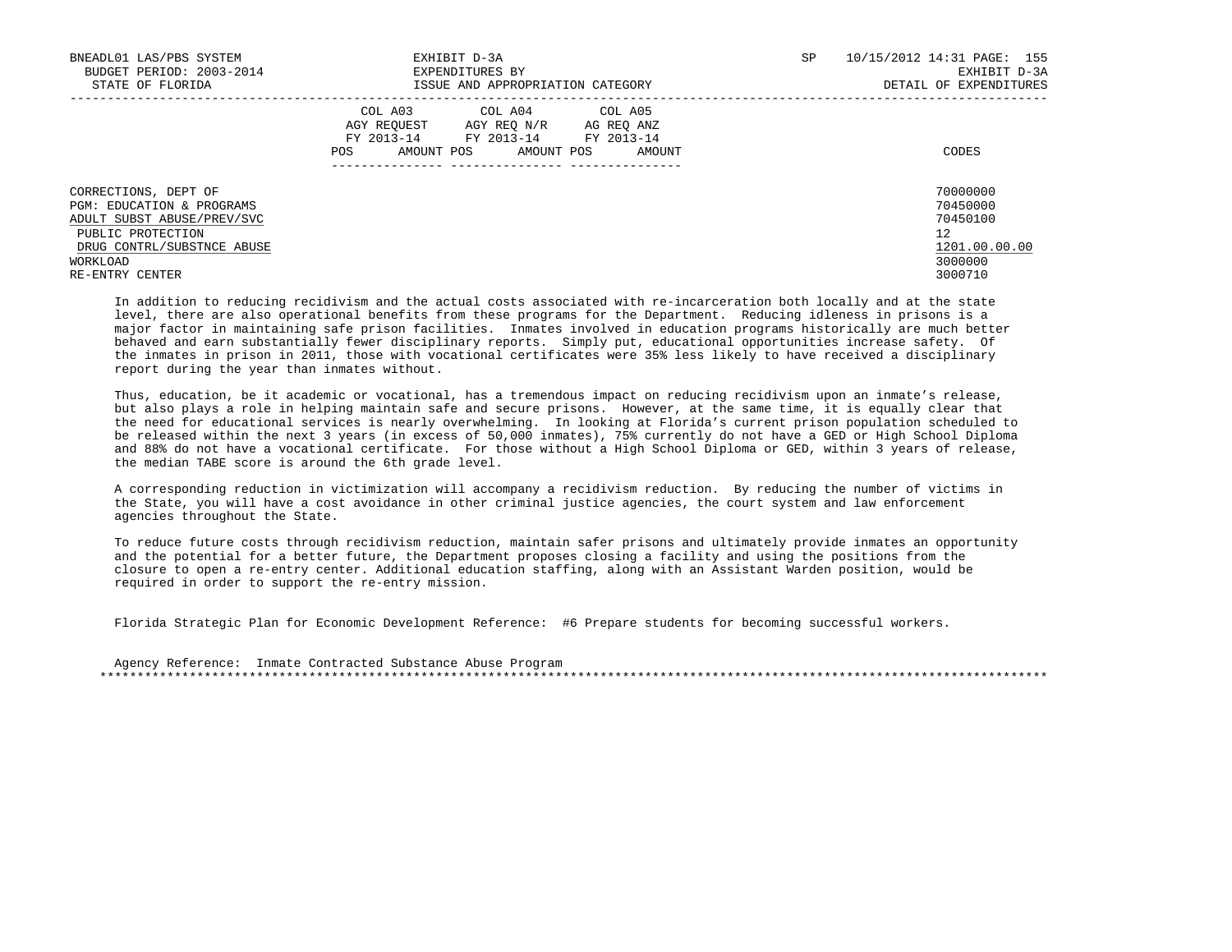| BNEADL01 LAS/PBS SYSTEM<br>BUDGET PERIOD: 2003-2014<br>STATE OF FLORIDA                                                                                           | EXHIBIT D-3A<br>EXPENDITURES BY<br>ISSUE AND APPROPRIATION CATEGORY |                         |             |              |                                                                                                                       |  |          |                                           | SP 10/15/2012 14:31 PAGE: 156<br>EXHIBIT D-3A<br>DETAIL OF EXPENDITURES |                                                                               |  |
|-------------------------------------------------------------------------------------------------------------------------------------------------------------------|---------------------------------------------------------------------|-------------------------|-------------|--------------|-----------------------------------------------------------------------------------------------------------------------|--|----------|-------------------------------------------|-------------------------------------------------------------------------|-------------------------------------------------------------------------------|--|
|                                                                                                                                                                   |                                                                     | COL A03                 |             | COL A04      | COL A05<br>AGY REQUEST AGY REQ N/R AG REQ ANZ<br>FY 2013-14 FY 2013-14 FY 2013-14<br>POS AMOUNT POS AMOUNT POS AMOUNT |  |          |                                           |                                                                         | CODES                                                                         |  |
| CORRECTIONS, DEPT OF<br>PGM: EDUCATION & PROGRAMS<br>ADULT SUBST ABUSE/PREV/SVC<br>PUBLIC PROTECTION<br>DRUG CONTRL/SUBSTNCE ABUSE<br>WORKLOAD<br>RE-ENTRY CENTER |                                                                     |                         |             |              |                                                                                                                       |  |          |                                           |                                                                         | 70000000<br>70450000<br>70450100<br>12<br>1201.00.00.00<br>3000000<br>3000710 |  |
| POSITION DETAIL OF SALARIES AND BENEFITS:                                                                                                                         |                                                                     | FTE                     |             |              | BASE RATE ADDITIVES                                                                                                   |  | BENEFITS | SUBTOTAL                                  | $\sim$ 8                                                                | LAPSE LAPSED SALARIES<br>AND BENEFITS                                         |  |
| A03 - AGY REQUEST FY 2013-14                                                                                                                                      |                                                                     |                         |             |              |                                                                                                                       |  |          |                                           |                                                                         |                                                                               |  |
| NEW POSITIONS<br>0078 CLERK TYPIST SPECIALIST<br>N4503 001<br>5960 SOCIAL SERVICES COUNSELOR-F/C                                                                  |                                                                     |                         | 1.00 19,274 |              |                                                                                                                       |  |          |                                           |                                                                         | 12,648 31,922 0.00 31,922                                                     |  |
| N4502 001<br>5916 PROGRAM ADMINISTRATOR - SES<br>N4501 001                                                                                                        |                                                                     | 6.00<br>1.00            | 186,654     | 43,675       |                                                                                                                       |  |          | 85,004 271,658 0.00<br>16,947 60,622 0.00 |                                                                         | 271,658<br>60,622                                                             |  |
| TOTALS FOR ISSUE BY FUND<br>1000 GENERAL REVENUE FUND                                                                                                             |                                                                     |                         |             |              |                                                                                                                       |  |          |                                           |                                                                         | 364,202                                                                       |  |
|                                                                                                                                                                   |                                                                     |                         |             | 8.00 249,603 |                                                                                                                       |  |          | 114,599 364,202                           |                                                                         | --------------<br>364,202                                                     |  |
| TOTAL: DRUG CONTRL/SUBSTNCE ABUSE<br>BY FUND TYPE                                                                                                                 |                                                                     |                         |             |              |                                                                                                                       |  |          |                                           |                                                                         | 1201.00.00.00                                                                 |  |
| GENERAL REVENUE FUND<br>TRUST FUNDS                                                                                                                               |                                                                     | 10,029,202<br>4,541,772 |             | 56,298       |                                                                                                                       |  |          |                                           |                                                                         | 1000<br>2000                                                                  |  |
| TOTAL POSITIONS 41.00<br>TOTAL PROG COMP 14,570,974 56,298<br>TOTAL SALARY RATE 1,818,870                                                                         |                                                                     |                         |             |              |                                                                                                                       |  |          |                                           |                                                                         |                                                                               |  |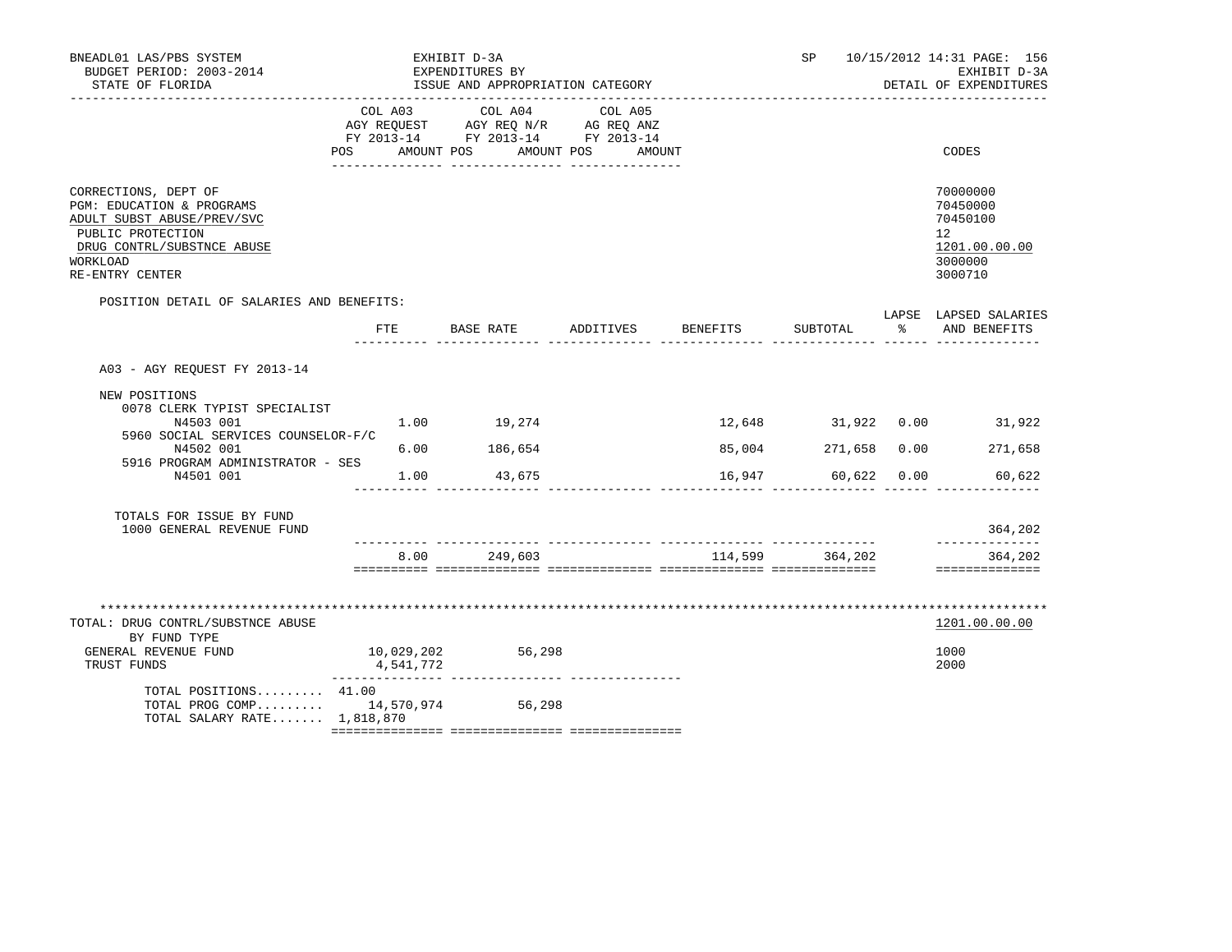| BNEADL01 LAS/PBS SYSTEM<br>BUDGET PERIOD: 2003-2014<br>STATE OF FLORIDA                                                                                                                                                                  | EXHIBIT D-3A<br>EXPENDITURES BY<br>ISSUE AND APPROPRIATION CATEGORY | <b>SP</b>                                                                                                                                                                                                                                                                                                                                                                                    | 10/15/2012 14:31 PAGE: 157<br>EXHIBIT D-3A<br>DETAIL OF EXPENDITURES |                                                                                                   |
|------------------------------------------------------------------------------------------------------------------------------------------------------------------------------------------------------------------------------------------|---------------------------------------------------------------------|----------------------------------------------------------------------------------------------------------------------------------------------------------------------------------------------------------------------------------------------------------------------------------------------------------------------------------------------------------------------------------------------|----------------------------------------------------------------------|---------------------------------------------------------------------------------------------------|
|                                                                                                                                                                                                                                          | AMOUNT POS<br><b>POS</b>                                            | COL A03 COL A04 COL A05<br>AGY REQUEST AGY REQ N/R AG REQ ANZ<br>FY 2013-14 FY 2013-14 FY 2013-14<br>AMOUNT POS<br>AMOUNT                                                                                                                                                                                                                                                                    |                                                                      | CODES                                                                                             |
| CORRECTIONS, DEPT OF<br>PGM: EDUCATION & PROGRAMS<br>ADULT SUBST ABUSE/PREV/SVC<br>PUBLIC PROTECTION<br>ADULT PRISONS<br>ESTIMATED EXPENDITURES<br>ESTIMATED EXPENDITURES - OPERATIONS<br>SPECIAL CATEGORIES<br>CONTRACT DRUG ABUSE SVCS |                                                                     |                                                                                                                                                                                                                                                                                                                                                                                              |                                                                      | 70000000<br>70450000<br>70450100<br>12<br>1206.00.00.00<br>1000000<br>1001000<br>100000<br>100716 |
| GENERAL REVENUE FUND                                                                                                                                                                                                                     | -STATE 694,960                                                      |                                                                                                                                                                                                                                                                                                                                                                                              |                                                                      | 1000 1                                                                                            |
| ADJUSTMENTS TO CURRENT YEAR<br>ESTIMATED EXPENDITURES<br>PROGRAM COMPONENT TECHNICAL<br>CORRECTION - DEDUCT<br>SPECIAL CATEGORIES<br>CONTRACT DRUG ABUSE SVCS                                                                            |                                                                     |                                                                                                                                                                                                                                                                                                                                                                                              |                                                                      | 1600000<br>160P020<br>100000<br>100716                                                            |
| GENERAL REVENUE FUND                                                                                                                                                                                                                     | -STATE 694,960-                                                     |                                                                                                                                                                                                                                                                                                                                                                                              |                                                                      | 1000 1                                                                                            |
|                                                                                                                                                                                                                                          |                                                                     |                                                                                                                                                                                                                                                                                                                                                                                              |                                                                      |                                                                                                   |
| AGENCY ISSUE NARRATIVE:<br>2013-2014 BUDGET YEAR NARRATIVE:<br>issue corrects the program component.                                                                                                                                     |                                                                     | IT COMPONENT? NO<br>In HB5001, the Department was allocated \$1,230,930 for a Re-Entry Program for Nonviolent Offenders. These programs<br>include Substance Abuse, Academic, Vocational and Betterment programs. Of this new allocation \$694,960 was allocated for<br>Substance Abuse treatment. This allocation should be in the Drug Control and Substance Abuse program component. This |                                                                      |                                                                                                   |
| Activity Reference: Inmate Contracted Substance Abuse Program                                                                                                                                                                            |                                                                     |                                                                                                                                                                                                                                                                                                                                                                                              |                                                                      |                                                                                                   |
| TOTAL: ADULT SUBST ABUSE/PREV/SVC<br>BY FUND TYPE<br>GENERAL REVENUE FUND<br>TRUST FUNDS                                                                                                                                                 | 10,029,202<br>4,541,772                                             | 56,298                                                                                                                                                                                                                                                                                                                                                                                       |                                                                      | 70450100<br>1000<br>2000                                                                          |
| TOTAL POSITIONS 41.00<br>TOTAL SALARY RATE 1,818,870                                                                                                                                                                                     | TOTAL BUREAU 14,570,974 56,298                                      |                                                                                                                                                                                                                                                                                                                                                                                              |                                                                      |                                                                                                   |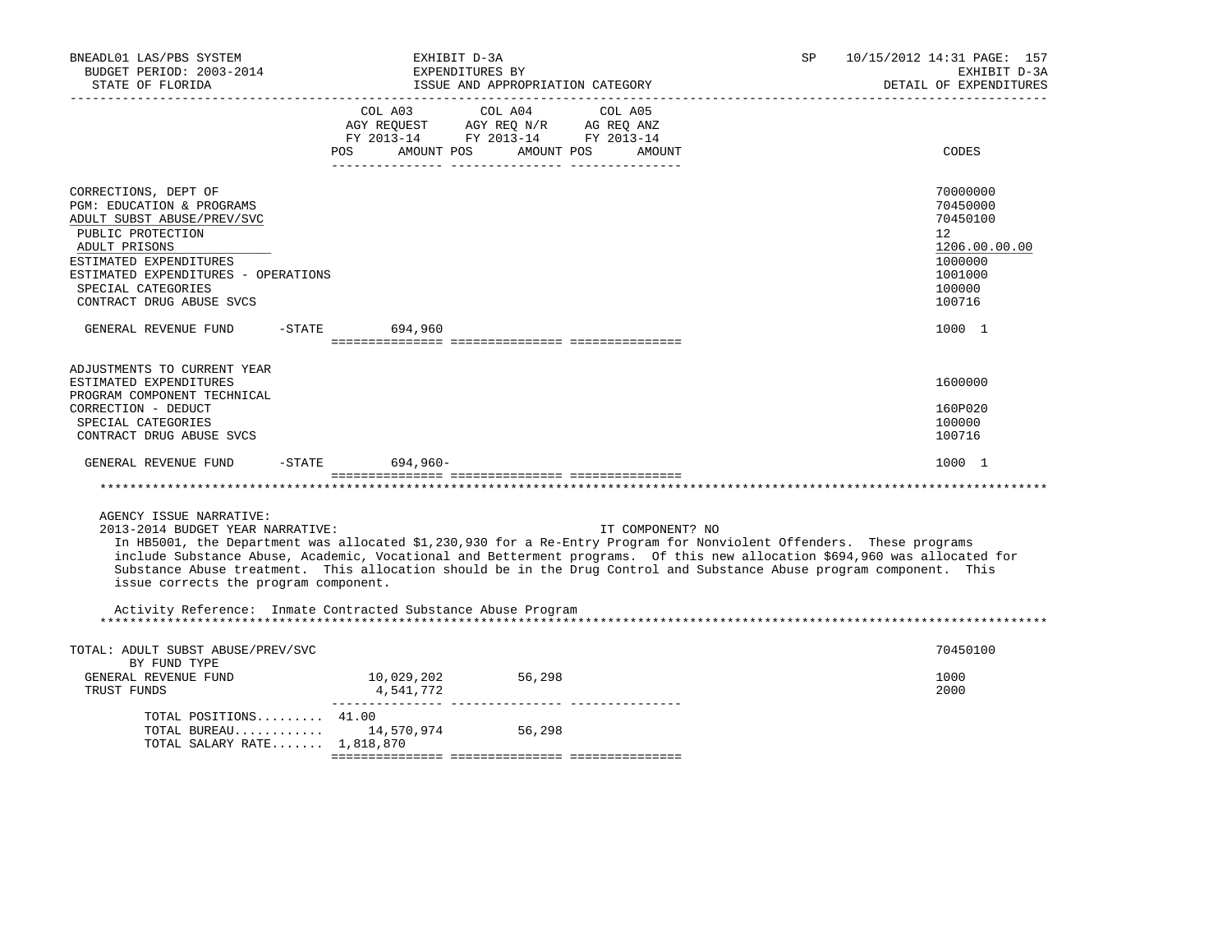| BNEADL01 LAS/PBS SYSTEM<br>BUDGET PERIOD: 2003-2014 EXPENDITURES BY<br>STATE OF FLORIDA                                                                                                                                                      | EXHIBIT D-3A                                                           | ISSUE AND APPROPRIATION CATEGORY                            | SP <sub>2</sub> | 10/15/2012 14:31 PAGE: 158<br>EXHIBIT D-3A<br>DETAIL OF EXPENDITURES                                           |
|----------------------------------------------------------------------------------------------------------------------------------------------------------------------------------------------------------------------------------------------|------------------------------------------------------------------------|-------------------------------------------------------------|-----------------|----------------------------------------------------------------------------------------------------------------|
|                                                                                                                                                                                                                                              | AGY REQUEST AGY REQ N/R AG REQ ANZ<br>FY 2013-14 FY 2013-14 FY 2013-14 | COL A03 COL A04 COL A05<br>POS AMOUNT POS AMOUNT POS AMOUNT |                 | CODES                                                                                                          |
| CORRECTIONS, DEPT OF<br>PGM: EDUCATION & PROGRAMS<br>BASIC EDUCATION SKILLS<br>PUBLIC PROTECTION<br>DRUG CONTRL/SUBSTNCE ABUSE<br>ESTIMATED EXPENDITURES<br>ESTIMATED EXPENDITURES - OPERATIONS<br>SPECIAL CATEGORIES<br>CONTRACTED SERVICES |                                                                        |                                                             |                 | 70000000<br>70450000<br>70450200<br>12 <sup>°</sup><br>1201.00.00.00<br>1000000<br>1001000<br>100000<br>100777 |
| GENERAL REVENUE FUND -STATE 125,000                                                                                                                                                                                                          |                                                                        |                                                             |                 | 1000 1                                                                                                         |
| NONRECURRING EXPENDITURES<br>HILLSBOROUGH REENTRY CENTER<br>SPECIAL CATEGORIES<br>CONTRACTED SERVICES                                                                                                                                        |                                                                        |                                                             |                 | 2100000<br>2103067<br>100000<br>100777                                                                         |
| -STATE<br>GENERAL REVENUE FUND                                                                                                                                                                                                               | $125,000-$                                                             |                                                             |                 | 1000 1                                                                                                         |
|                                                                                                                                                                                                                                              |                                                                        |                                                             |                 |                                                                                                                |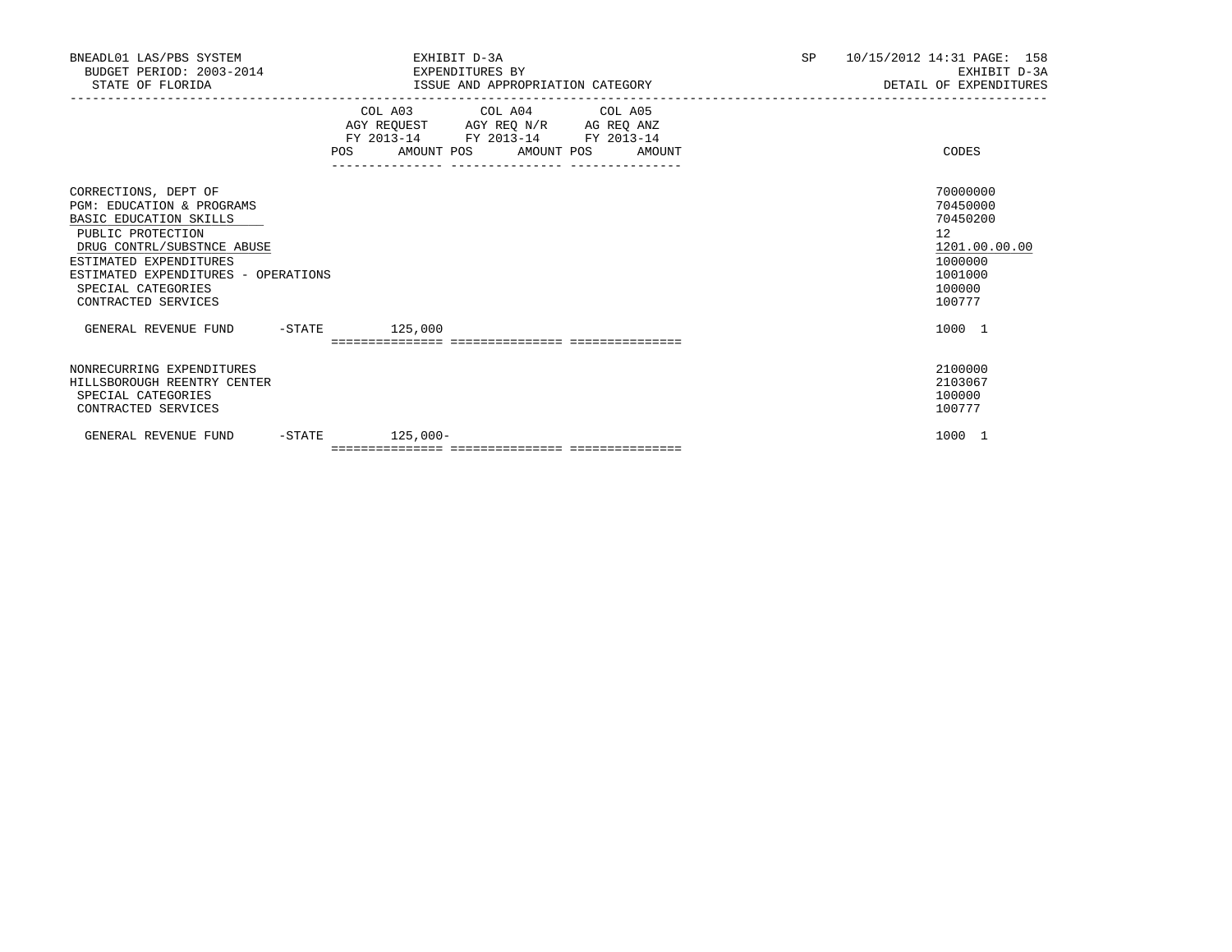| BNEADL01 LAS/PBS SYSTEM<br>BUDGET PERIOD: 2003-2014<br>STATE OF FLORIDA                                                                                                                                                     |            |                                    | EXHIBIT D-3A<br>EXPENDITURES BY<br>ISSUE AND APPROPRIATION CATEGORY                                                               |  |  | SP<br>10/15/2012 14:31 PAGE: 159<br>EXHIBIT D-3A<br>DETAIL OF EXPENDITURES |                                                                                         |  |
|-----------------------------------------------------------------------------------------------------------------------------------------------------------------------------------------------------------------------------|------------|------------------------------------|-----------------------------------------------------------------------------------------------------------------------------------|--|--|----------------------------------------------------------------------------|-----------------------------------------------------------------------------------------|--|
|                                                                                                                                                                                                                             |            | POS                                | COL A03 COL A04 COL A05<br>AGY REQUEST AGY REQ N/R AG REQ ANZ<br>FY 2013-14 FY 2013-14 FY 2013-14<br>AMOUNT POS AMOUNT POS AMOUNT |  |  |                                                                            | CODES                                                                                   |  |
| CORRECTIONS, DEPT OF<br>PGM: EDUCATION & PROGRAMS<br>BASIC EDUCATION SKILLS<br>PUBLIC PROTECTION<br>ADULT PRISONS<br>ESTIMATED EXPENDITURES<br>ESTIMATED EXPENDITURES - OPERATIONS<br>SALARY RATE<br>SALARY RATE 13,972,951 |            |                                    |                                                                                                                                   |  |  |                                                                            | 70000000<br>70450000<br>70450200<br>12<br>1206.00.00.00<br>1000000<br>1001000<br>000000 |  |
| SALARIES AND BENEFITS                                                                                                                                                                                                       |            |                                    |                                                                                                                                   |  |  |                                                                            | 010000                                                                                  |  |
| GENERAL REVENUE FUND                                                                                                                                                                                                        |            | STATE 12,577,573,-MATCH 12,577,573 |                                                                                                                                   |  |  |                                                                            | 1000 1<br>1000 2                                                                        |  |
| TOTAL GENERAL REVENUE FUND                                                                                                                                                                                                  |            | 12,938,449                         |                                                                                                                                   |  |  |                                                                            | 1000                                                                                    |  |
| FEDERAL GRANTS TRUST FUND -FEDERL                                                                                                                                                                                           | $-$ RECPNT | 93,581<br>2,351,067                |                                                                                                                                   |  |  |                                                                            | 2261 3<br>2261 9                                                                        |  |
| TOTAL FEDERAL GRANTS TRUST FUND<br>TOTAL POSITIONS 314.00<br>TOTAL APPRO $15,383,097$                                                                                                                                       |            | 2,444,648                          |                                                                                                                                   |  |  |                                                                            | 2261                                                                                    |  |
| OTHER PERSONAL SERVICES                                                                                                                                                                                                     |            |                                    |                                                                                                                                   |  |  |                                                                            | 030000                                                                                  |  |
| GENERAL REVENUE FUND -STATE<br>FEDERAL GRANTS TRUST FUND -RECPNT 516,172<br>TOTAL APPRO                                                                                                                                     |            | 493,477<br>1,009,649               |                                                                                                                                   |  |  |                                                                            | 1000 1<br>2261 9                                                                        |  |
|                                                                                                                                                                                                                             |            |                                    |                                                                                                                                   |  |  |                                                                            |                                                                                         |  |
| <b>EXPENSES</b>                                                                                                                                                                                                             |            |                                    |                                                                                                                                   |  |  |                                                                            | 040000                                                                                  |  |
| GENERAL REVENUE FUND                                                                                                                                                                                                        | -MATCH     | $-$ STATE $1,831,684$<br>140,337   |                                                                                                                                   |  |  |                                                                            | 1000 1<br>1000 2                                                                        |  |
| TOTAL GENERAL REVENUE FUND                                                                                                                                                                                                  |            | 1,972,021                          |                                                                                                                                   |  |  |                                                                            | 1000                                                                                    |  |
| FEDERAL GRANTS TRUST FUND -FEDERL                                                                                                                                                                                           |            | 14,772<br>-RECPNT 1,919,051        |                                                                                                                                   |  |  |                                                                            | 2261 3<br>2261 9                                                                        |  |
| TOTAL FEDERAL GRANTS TRUST FUND                                                                                                                                                                                             |            | 1,933,823                          |                                                                                                                                   |  |  |                                                                            | 2261                                                                                    |  |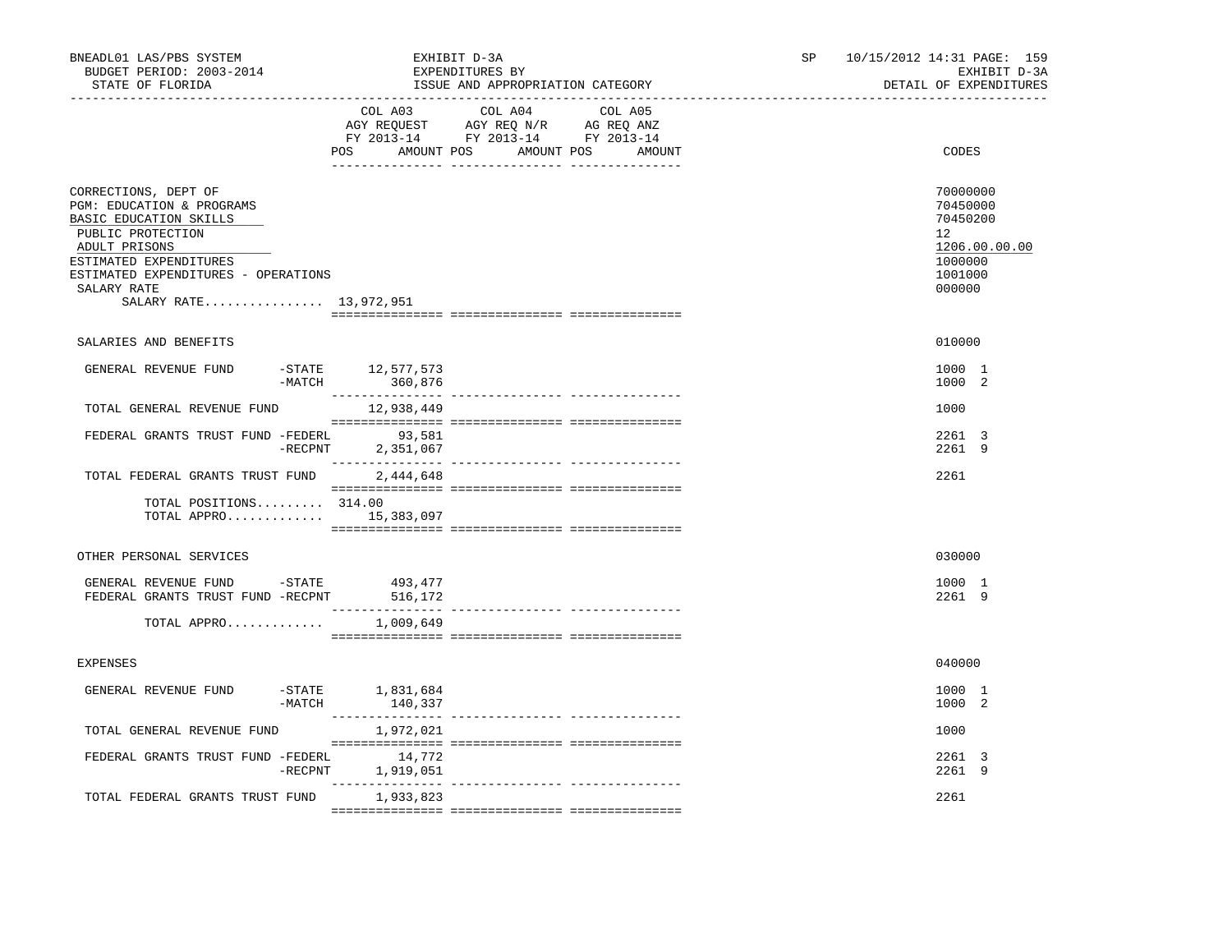| BNEADL01 LAS/PBS SYSTEM<br>BUDGET PERIOD: 2003-2014<br>STATE OF FLORIDA<br>_____________________________________                                                                                                        |                    | EXHIBIT D-3A<br>EXPENDITURES BY<br>ISSUE AND APPROPRIATION CATEGORY                                                                   | SP | 10/15/2012 14:31 PAGE: 160<br>EXHIBIT D-3A<br>DETAIL OF EXPENDITURES                                  |
|-------------------------------------------------------------------------------------------------------------------------------------------------------------------------------------------------------------------------|--------------------|---------------------------------------------------------------------------------------------------------------------------------------|----|-------------------------------------------------------------------------------------------------------|
|                                                                                                                                                                                                                         |                    | COL A03 COL A04 COL A05<br>AGY REQUEST AGY REQ N/R AG REQ ANZ<br>FY 2013-14 FY 2013-14 FY 2013-14<br>POS AMOUNT POS AMOUNT POS AMOUNT |    | CODES                                                                                                 |
| CORRECTIONS, DEPT OF<br>PGM: EDUCATION & PROGRAMS<br>BASIC EDUCATION SKILLS<br>PUBLIC PROTECTION<br>ADULT PRISONS<br>ESTIMATED EXPENDITURES<br>ESTIMATED EXPENDITURES - OPERATIONS<br>EXPENSES<br>TOTAL APPRO 3,905,844 |                    |                                                                                                                                       |    | 70000000<br>70450000<br>70450200<br>12 <sup>12</sup><br>1206.00.00.00<br>1000000<br>1001000<br>040000 |
| OPERATING CAPITAL OUTLAY                                                                                                                                                                                                |                    |                                                                                                                                       |    | 060000                                                                                                |
| FEDERAL GRANTS TRUST FUND -FEDERL<br>$-{\rm RECPNT}$                                                                                                                                                                    | 3,000<br>469,386   |                                                                                                                                       |    | 2261 3<br>2261 9                                                                                      |
| TOTAL FEDERAL GRANTS TRUST FUND 472,386                                                                                                                                                                                 |                    |                                                                                                                                       |    | 2261                                                                                                  |
| TOTAL APPRO                                                                                                                                                                                                             | 472,386            |                                                                                                                                       |    |                                                                                                       |
| SPECIAL CATEGORIES<br>CONTRACTED SERVICES                                                                                                                                                                               |                    |                                                                                                                                       |    | 100000<br>100777                                                                                      |
| GENERAL REVENUE FUND -STATE 432,821<br>FEDERAL GRANTS TRUST FUND -RECPNT 1,402,052                                                                                                                                      |                    |                                                                                                                                       |    | 1000 1<br>2261 9                                                                                      |
| TOTAL APPRO                                                                                                                                                                                                             | 1,834,873          |                                                                                                                                       |    |                                                                                                       |
| RISK MANAGEMENT INSURANCE                                                                                                                                                                                               |                    |                                                                                                                                       |    | 103241                                                                                                |
| GENERAL REVENUE FUND                                                                                                                                                                                                    | $-STATE$<br>96,709 |                                                                                                                                       |    | 1000 1                                                                                                |
| LEASE/PURCHASE/EQUIPMENT                                                                                                                                                                                                |                    |                                                                                                                                       |    | 105281                                                                                                |
| GENERAL REVENUE FUND                                                                                                                                                                                                    | $-STATE$ 20,888    |                                                                                                                                       |    | 1000 1                                                                                                |
| TR/DMS/HR SVCS/STW CONTRCT                                                                                                                                                                                              |                    |                                                                                                                                       |    | 107040                                                                                                |
| GENERAL REVENUE FUND -STATE<br>FEDERAL GRANTS TRUST FUND -RECPNT                                                                                                                                                        | 14,268<br>1,196    |                                                                                                                                       |    | 1000 1<br>2261 9                                                                                      |
| TOTAL APPRO                                                                                                                                                                                                             | 15,464             |                                                                                                                                       |    |                                                                                                       |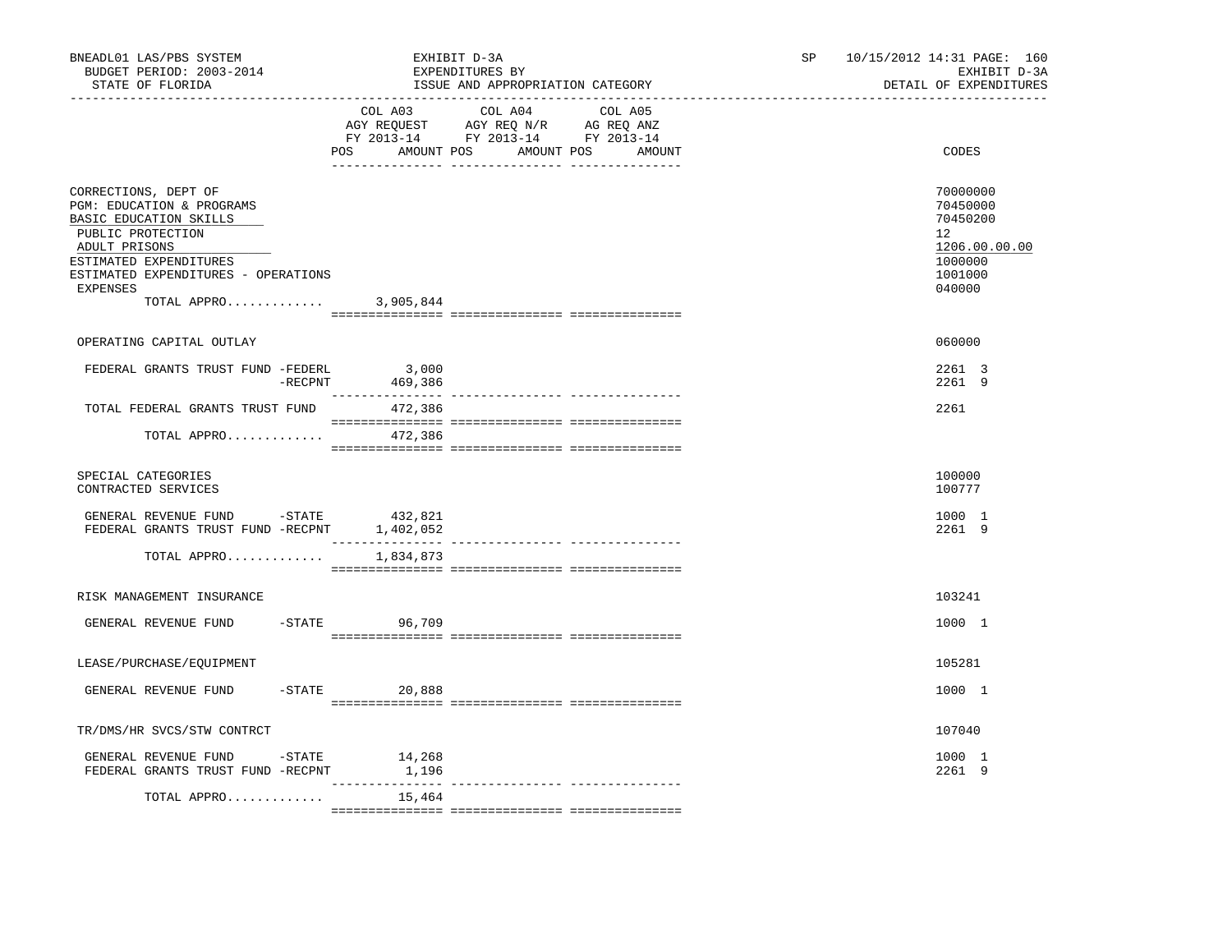| BNEADL01 LAS/PBS SYSTEM<br>BUDGET PERIOD: 2003-2014<br>STATE OF FLORIDA                                                                                                            | EXHIBIT D-3A<br>EXPENDITURES BY<br>ISSUE AND APPROPRIATION CATEGORY                                                                  | 10/15/2012 14:31 PAGE: 161<br>SP and the set of the set of the set of the set of the set of the set of the set of the set of the set of the set of the set of the set of the set of the set of the set of the set of the set of the set of the set of the se<br>EXHIBIT D-3A<br>DETAIL OF EXPENDITURES |
|------------------------------------------------------------------------------------------------------------------------------------------------------------------------------------|--------------------------------------------------------------------------------------------------------------------------------------|--------------------------------------------------------------------------------------------------------------------------------------------------------------------------------------------------------------------------------------------------------------------------------------------------------|
|                                                                                                                                                                                    | COL A03<br>COL A04<br>COL A05<br>AGY REQUEST AGY REQ N/R AG REQ ANZ<br>FY 2013-14 FY 2013-14 FY 2013-14<br>POS AMOUNT POS AMOUNT POS | CODES<br>AMOUNT                                                                                                                                                                                                                                                                                        |
| CORRECTIONS, DEPT OF<br>PGM: EDUCATION & PROGRAMS<br>BASIC EDUCATION SKILLS<br>PUBLIC PROTECTION<br>ADULT PRISONS<br>ESTIMATED EXPENDITURES<br>ESTIMATED EXPENDITURES - OPERATIONS |                                                                                                                                      | 70000000<br>70450000<br>70450200<br>$12^{\circ}$<br>1206.00.00.00<br>1000000<br>1001000                                                                                                                                                                                                                |
| TOTAL: ESTIMATED EXPENDITURES - OPERATIONS<br>TOTAL POSITIONS 314.00<br>TOTAL ISSUE 22,738,910<br>TOTAL SALARY RATE 13,972,951                                                     |                                                                                                                                      | 1001000                                                                                                                                                                                                                                                                                                |
| CASUALTY INSURANCE PREMIUM<br>ADJUSTMENT<br>SPECIAL CATEGORIES<br>RISK MANAGEMENT INSURANCE                                                                                        |                                                                                                                                      | 1001090<br>100000<br>103241                                                                                                                                                                                                                                                                            |
| GENERAL REVENUE FUND -STATE                                                                                                                                                        | 4,970                                                                                                                                | 1000 1                                                                                                                                                                                                                                                                                                 |
| FLORIDA RETIREMENT SYSTEM<br>CONTRIBUTION ADJUSTMENT FOR<br>FISCAL YEAR 2012-2013<br>SALARIES AND BENEFITS                                                                         |                                                                                                                                      | 1001240<br>010000                                                                                                                                                                                                                                                                                      |
| GENERAL REVENUE FUND<br>-MATCH                                                                                                                                                     | $-STATE$ 29, 121<br>836                                                                                                              | 1000 1<br>1000 2                                                                                                                                                                                                                                                                                       |
| TOTAL GENERAL REVENUE FUND                                                                                                                                                         | 29,957                                                                                                                               | 1000                                                                                                                                                                                                                                                                                                   |
| FEDERAL GRANTS TRUST FUND -FEDERL<br>$-$ RECPNT                                                                                                                                    | 217<br>5,442                                                                                                                         | 2261 3<br>22619                                                                                                                                                                                                                                                                                        |
| TOTAL FEDERAL GRANTS TRUST FUND                                                                                                                                                    | 5,659                                                                                                                                | 2261                                                                                                                                                                                                                                                                                                   |
| TOTAL APPRO 35,616                                                                                                                                                                 |                                                                                                                                      |                                                                                                                                                                                                                                                                                                        |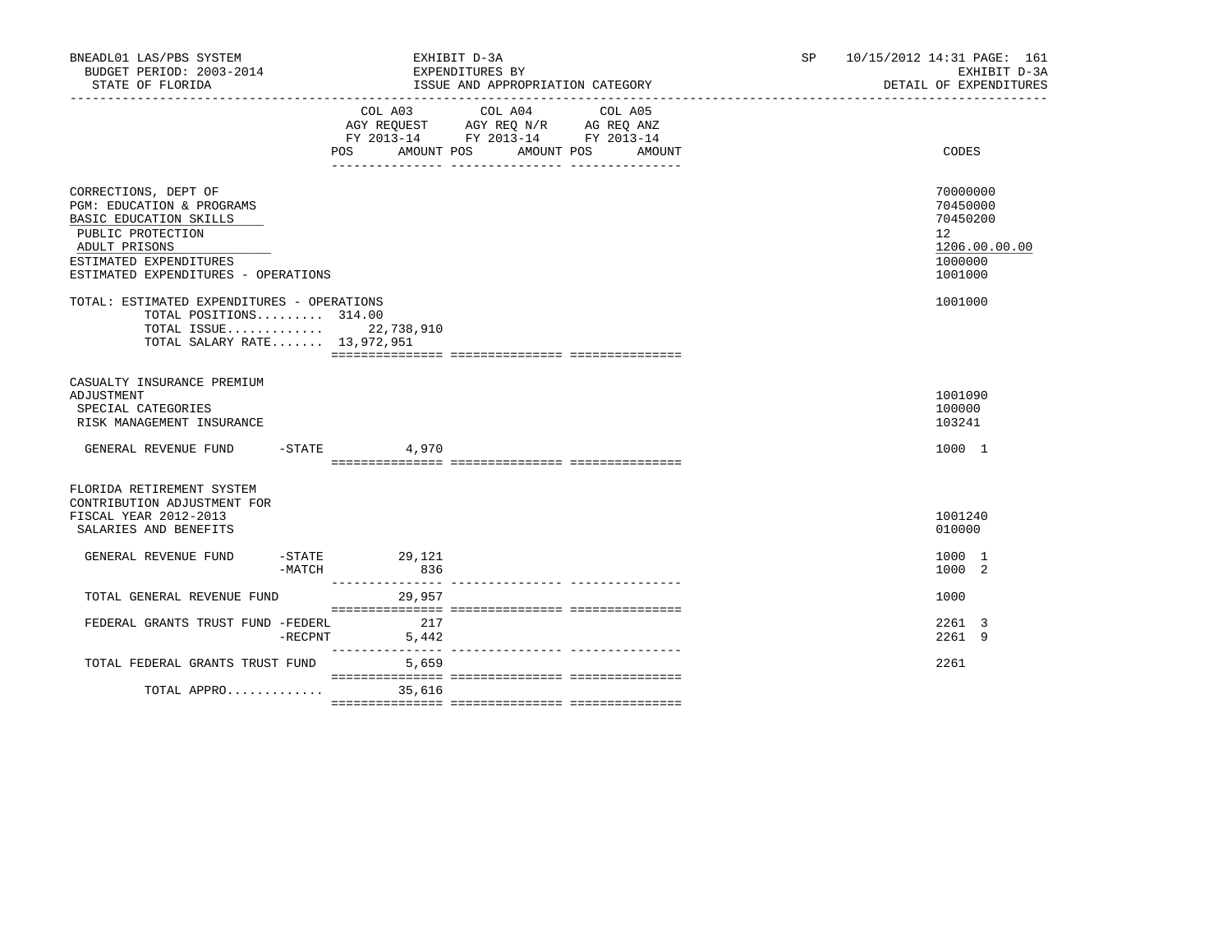| BNEADL01 LAS/PBS SYSTEM<br>BUDGET PERIOD: 2003-2014<br>STATE OF FLORIDA                                                                                                   |         | EXHIBIT D-3A<br>EXPENDITURES BY<br>ISSUE AND APPROPRIATION CATEGORY |                    |  |                                                                                                                                                                                                                                                                                                                       |  | SP and the set of the set of the set of the set of the set of the set of the set of the set of the set of the set of the set of the set of the set of the set of the set of the set of the set of the set of the set of the se | 10/15/2012 14:31 PAGE: 162<br>EXHIBIT D-3A<br>DETAIL OF EXPENDITURES            |
|---------------------------------------------------------------------------------------------------------------------------------------------------------------------------|---------|---------------------------------------------------------------------|--------------------|--|-----------------------------------------------------------------------------------------------------------------------------------------------------------------------------------------------------------------------------------------------------------------------------------------------------------------------|--|--------------------------------------------------------------------------------------------------------------------------------------------------------------------------------------------------------------------------------|---------------------------------------------------------------------------------|
|                                                                                                                                                                           |         | POS AMOUNT POS AMOUNT POS AMOUNT                                    |                    |  | $\begin{tabular}{lllllllllll} &\multicolumn{4}{c}{\text{COL A03}} &\multicolumn{4}{c}{\text{COL A04}} &\multicolumn{4}{c}{\text{COL A05}} \\ \multicolumn{4}{c}{\text{AGY REQUEST}} &\multicolumn{4}{c}{\text{AGY REQ N/R}} &\multicolumn{4}{c}{\text{AG REQ ANZ}} \end{tabular}$<br>FY 2013-14 FY 2013-14 FY 2013-14 |  |                                                                                                                                                                                                                                | CODES                                                                           |
| CORRECTIONS, DEPT OF<br>PGM: EDUCATION & PROGRAMS<br>BASIC EDUCATION SKILLS<br>PUBLIC PROTECTION<br>ADULT PRISONS<br>ESTIMATED EXPENDITURES<br>ADJUSTMENT TO STATE HEALTH |         |                                                                     |                    |  |                                                                                                                                                                                                                                                                                                                       |  |                                                                                                                                                                                                                                | 70000000<br>70450000<br>70450200<br>12 <sup>°</sup><br>1206.00.00.00<br>1000000 |
| INSURANCE PREMIUM CONTRIBUTION -<br>FISCAL YEAR 2012-13<br>SALARIES AND BENEFITS                                                                                          |         |                                                                     |                    |  |                                                                                                                                                                                                                                                                                                                       |  |                                                                                                                                                                                                                                | 1001830<br>010000                                                               |
| GENERAL REVENUE FUND                                                                                                                                                      | -MATCH  | $-STATE$ 30,051<br>---------------                                  | 863                |  |                                                                                                                                                                                                                                                                                                                       |  |                                                                                                                                                                                                                                | 1000 1<br>1000 2                                                                |
| TOTAL GENERAL REVENUE FUND                                                                                                                                                |         |                                                                     | 30,914             |  |                                                                                                                                                                                                                                                                                                                       |  |                                                                                                                                                                                                                                | 1000                                                                            |
| FEDERAL GRANTS TRUST FUND -FEDERL 224                                                                                                                                     | -RECPNT | 5,616<br>________________                                           |                    |  | ---------------- ----------------                                                                                                                                                                                                                                                                                     |  |                                                                                                                                                                                                                                | 2261 3<br>22619                                                                 |
| TOTAL FEDERAL GRANTS TRUST FUND<br>TOTAL APPRO                                                                                                                            |         |                                                                     | 5,840<br>36,754    |  |                                                                                                                                                                                                                                                                                                                       |  |                                                                                                                                                                                                                                | 2261                                                                            |
|                                                                                                                                                                           |         |                                                                     |                    |  |                                                                                                                                                                                                                                                                                                                       |  |                                                                                                                                                                                                                                |                                                                                 |
| REALLOCATION OF HUMAN RESOURCES<br>OUTSOURCING<br>SPECIAL CATEGORIES<br>TR/DMS/HR SVCS/STW CONTRCT                                                                        |         |                                                                     |                    |  |                                                                                                                                                                                                                                                                                                                       |  |                                                                                                                                                                                                                                | 1005900<br>100000<br>107040                                                     |
| GENERAL REVENUE FUND -STATE<br>FEDERAL GRANTS TRUST FUND -RECPNT                                                                                                          |         |                                                                     | $1,362-$<br>$114-$ |  |                                                                                                                                                                                                                                                                                                                       |  |                                                                                                                                                                                                                                | 1000 1<br>2261 9                                                                |
| TOTAL APPRO                                                                                                                                                               |         |                                                                     | 1,476-             |  |                                                                                                                                                                                                                                                                                                                       |  |                                                                                                                                                                                                                                |                                                                                 |

=============== =============== ===============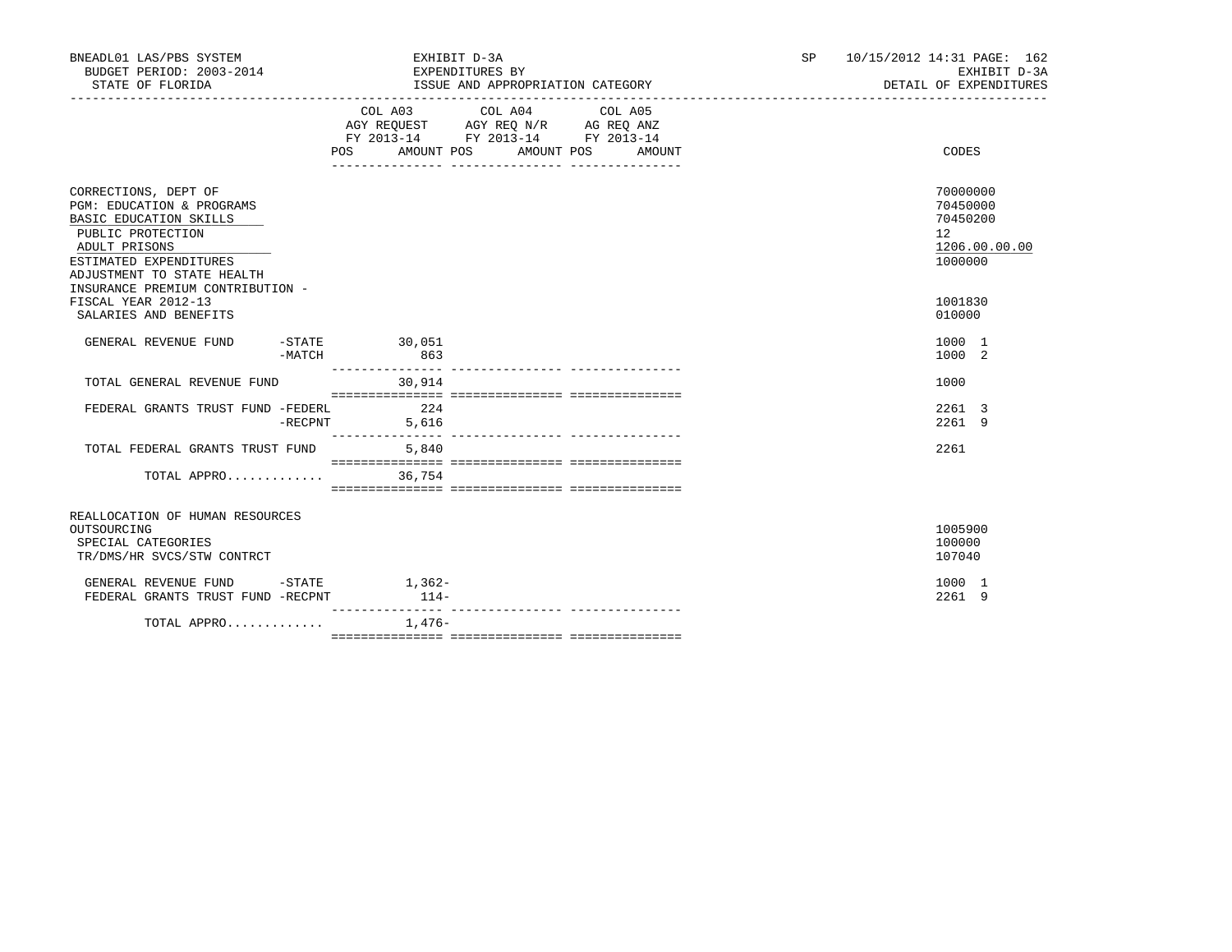| BNEADL01 LAS/PBS SYSTEM<br>BUDGET PERIOD: 2003-2014<br>STATE OF FLORIDA                                                                            |                            | EXHIBIT D-3A    | EXPENDITURES BY<br>ISSUE AND APPROPRIATION CATEGORY                                                                                                                                                                                   |        | 10/15/2012 14:31 PAGE: 163<br>SP.<br>EXHIBIT D-3A<br>DETAIL OF EXPENDITURES |                                                                      |  |
|----------------------------------------------------------------------------------------------------------------------------------------------------|----------------------------|-----------------|---------------------------------------------------------------------------------------------------------------------------------------------------------------------------------------------------------------------------------------|--------|-----------------------------------------------------------------------------|----------------------------------------------------------------------|--|
|                                                                                                                                                    | POS                        | AMOUNT POS      | COL A03 COL A04 COL A05<br>$\begin{tabular}{lllllll} AGY & \texttt{REQUEST} & \texttt{AGY} & \texttt{REG} & \texttt{N/R} & \texttt{AG} & \texttt{REQ} & \texttt{ANZ} \end{tabular}$<br>FY 2013-14 FY 2013-14 FY 2013-14<br>AMOUNT POS | AMOUNT |                                                                             | CODES                                                                |  |
| CORRECTIONS, DEPT OF<br>PGM: EDUCATION & PROGRAMS<br>BASIC EDUCATION SKILLS<br>PUBLIC PROTECTION<br>ADULT PRISONS<br>ANNUALIZATION OF ADMINISTERED |                            |                 |                                                                                                                                                                                                                                       |        |                                                                             | 70000000<br>70450000<br>70450200<br>12 <sup>°</sup><br>1206.00.00.00 |  |
| FUNDS APPROPRIATIONS<br>STATE HEALTH INSURANCE ADJUSTMENT<br>FOR FY 2012-13 - 10 MONTHS                                                            |                            |                 |                                                                                                                                                                                                                                       |        |                                                                             | 26A0000                                                              |  |
| ANNUALIZATION<br>SALARIES AND BENEFITS                                                                                                             |                            |                 |                                                                                                                                                                                                                                       |        |                                                                             | 26A1830<br>010000                                                    |  |
| GENERAL REVENUE FUND                                                                                                                               | -STATE 150,255<br>$-MATCH$ | 4,315           |                                                                                                                                                                                                                                       |        |                                                                             | 1000 1<br>1000 2                                                     |  |
| TOTAL GENERAL REVENUE FUND                                                                                                                         |                            | 154,570         |                                                                                                                                                                                                                                       |        |                                                                             | 1000                                                                 |  |
| FEDERAL GRANTS TRUST FUND -FEDERL                                                                                                                  | $-$ RECPNT                 | 1,120<br>28,080 |                                                                                                                                                                                                                                       |        |                                                                             | 2261 3<br>2261 9                                                     |  |
| TOTAL FEDERAL GRANTS TRUST FUND                                                                                                                    |                            | 29,200          |                                                                                                                                                                                                                                       |        |                                                                             | 2261                                                                 |  |
| TOTAL APPRO $183,770$                                                                                                                              |                            |                 |                                                                                                                                                                                                                                       |        |                                                                             |                                                                      |  |
| WORKLOAD<br>RE-ENTRY CENTER<br>SALARY RATE<br>SALARY RATE 270,381                                                                                  |                            |                 |                                                                                                                                                                                                                                       |        |                                                                             | 3000000<br>3000710<br>000000                                         |  |
|                                                                                                                                                    |                            |                 |                                                                                                                                                                                                                                       |        |                                                                             |                                                                      |  |
| SALARIES AND BENEFITS<br>GENERAL REVENUE FUND                                                                                                      | 8.00<br>$-STATE$           | 387,645         |                                                                                                                                                                                                                                       |        |                                                                             | 010000<br>1000 1                                                     |  |
| <b>EXPENSES</b>                                                                                                                                    |                            |                 |                                                                                                                                                                                                                                       |        |                                                                             | 040000                                                               |  |
| GENERAL REVENUE FUND                                                                                                                               | $-STATE$                   | 128,768         | 85,432                                                                                                                                                                                                                                |        |                                                                             | 1000 1                                                               |  |
| SPECIAL CATEGORIES<br>TR/DMS/HR SVCS/STW CONTRCT                                                                                                   |                            |                 |                                                                                                                                                                                                                                       |        |                                                                             | 100000<br>107040                                                     |  |
| GENERAL REVENUE FUND                                                                                                                               | $-$ STATE                  | 2,832           |                                                                                                                                                                                                                                       |        |                                                                             | 1000 1                                                               |  |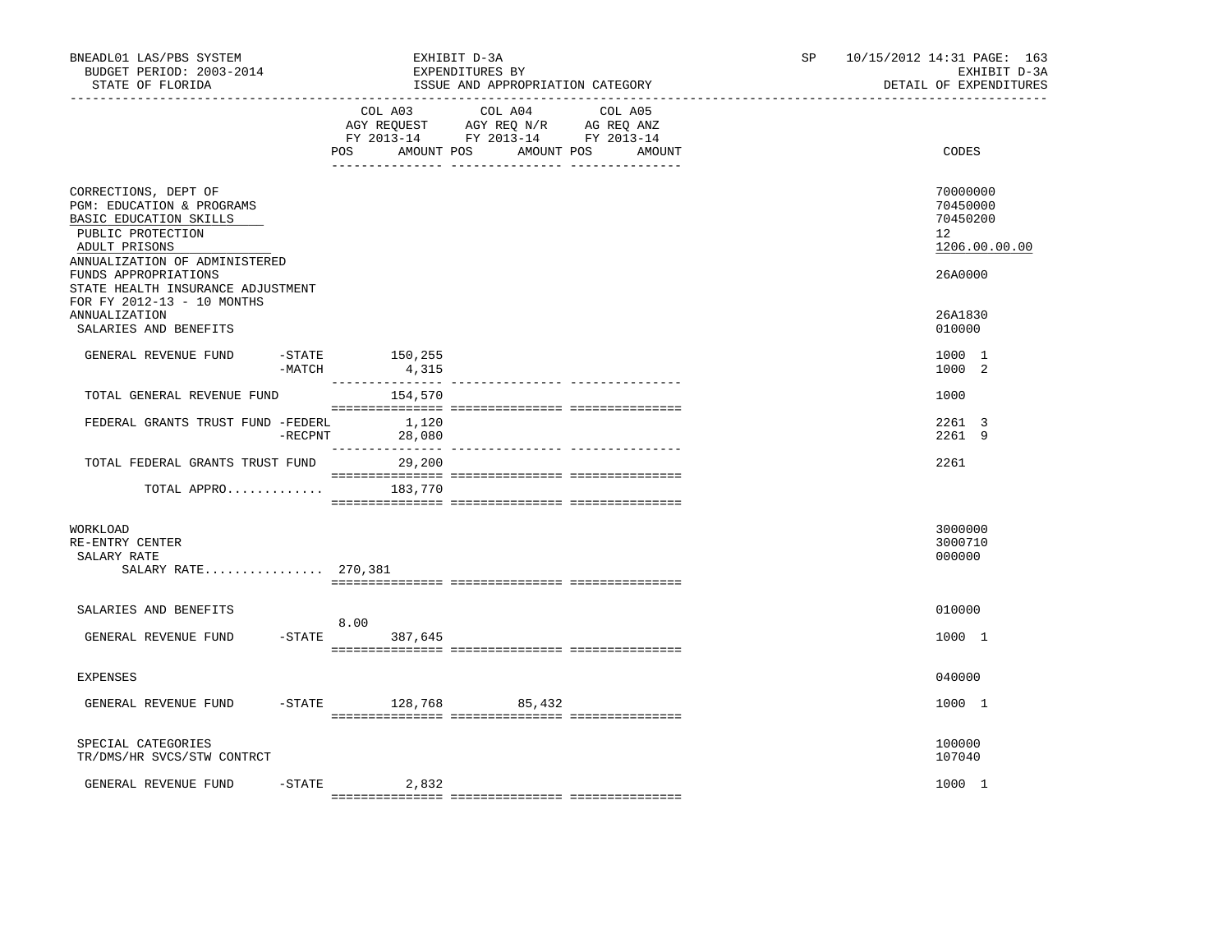| BNEADL01 LAS/PBS SYSTEM<br>BUDGET PERIOD: 2003-2014<br>STATE OF FLORIDA                                                                                     | EXHIBIT D-3A<br>EXPENDITURES BY | ISSUE AND APPROPRIATION CATEGORY                                                                                                     | <b>SP</b> | 10/15/2012 14:31 PAGE: 164<br>EXHIBIT D-3A<br>DETAIL OF EXPENDITURES          |
|-------------------------------------------------------------------------------------------------------------------------------------------------------------|---------------------------------|--------------------------------------------------------------------------------------------------------------------------------------|-----------|-------------------------------------------------------------------------------|
|                                                                                                                                                             | POS                             | COL A03 COL A04 COL A05<br>AGY REQUEST AGY REQ N/R AG REQ ANZ<br>FY 2013-14 FY 2013-14 FY 2013-14<br>AMOUNT POS AMOUNT POS<br>AMOUNT |           | CODES                                                                         |
| CORRECTIONS, DEPT OF<br><b>PGM: EDUCATION &amp; PROGRAMS</b><br>BASIC EDUCATION SKILLS<br>PUBLIC PROTECTION<br>ADULT PRISONS<br>WORKLOAD<br>RE-ENTRY CENTER |                                 |                                                                                                                                      |           | 70000000<br>70450000<br>70450200<br>12<br>1206.00.00.00<br>3000000<br>3000710 |
| TOTAL: RE-ENTRY CENTER<br>TOTAL POSITIONS 8.00<br>TOTAL ISSUE $519,245$<br>TOTAL SALARY RATE 270,381                                                        |                                 | 85,432                                                                                                                               |           | 3000710                                                                       |
|                                                                                                                                                             |                                 |                                                                                                                                      |           |                                                                               |

## AGENCY ISSUE NARRATIVE:

2013-2014 BUDGET YEAR NARRATIVE: IT COMPONENT? NO

 The evidence is very clear not just in Florida but across the nation, that the provision of education, be it Adult Basic Education, Pre-GED or GED course work, along with vocational courses, all have a positive impact on reducing recidivism. In Florida for every grade of advancement in a TABE score, the risk of re-incarceration is reduced by approximately 3.5%. If a Florida inmate achieves a GED while incarcerated, he or she is approximately 9.7% more likely to be employed than other inmates who did not earn a GED. Those same inmates are 7.9% less likely to recidivate. Inmates who earn vocational certificates are 17% less likely to return to prison and 17.9% more likely to be employed after release from prison. Nationally, one of the leading research institutes, the Washington State Institute for Public Policy (WSIPP), in their October 2006 Report titled Evidence-Based Public Policy Options to Reduce Future Prison Construction, Criminal Justice Costs and Crime Rates, concluded from four evidence based studies on vocational education in prison, that the cost avoidance (per participant savings) for inmates that did not recidivate as a result of receiving a vocational certificate exceeded \$13,000 per inmate. Applying those figures for the last fiscal year for the Florida Department of Corrections (DOC), the 2,217 certificates completed is the potential cost avoidance of nearly \$5 million.

 In addition to reducing recidivism and the actual costs associated with re-incarceration both locally and at the state level, there are also operational benefits from these programs for the Department. Reducing idleness in prisons is a major factor in maintaining safe prison facilities. Inmates involved in education programs historically are much better behaved and earn substantially fewer disciplinary reports. Simply put, educational opportunities increase safety. Of the inmates in prison in 2011, those with vocational certificates were 35% less likely to have received a disciplinary report during the year than inmates without.

 Thus, education, be it academic or vocational, has a tremendous impact on reducing recidivism upon an inmate's release, but also plays a role in helping maintain safe and secure prisons. However, at the same time, it is equally clear that the need for educational services is nearly overwhelming. In looking at Florida's current prison population scheduled to be released within the next 3 years (in excess of 50,000 inmates), 75% currently do not have a GED or High School Diploma and 88% do not have a vocational certificate. For those without a High School Diploma or GED, within 3 years of release, the median TABE score is around the 6th grade level.

 A corresponding reduction in victimization will accompany a recidivism reduction. By reducing the number of victims in the State, you will have a cost avoidance in other criminal justice agencies, the court system and law enforcement agencies throughout the State.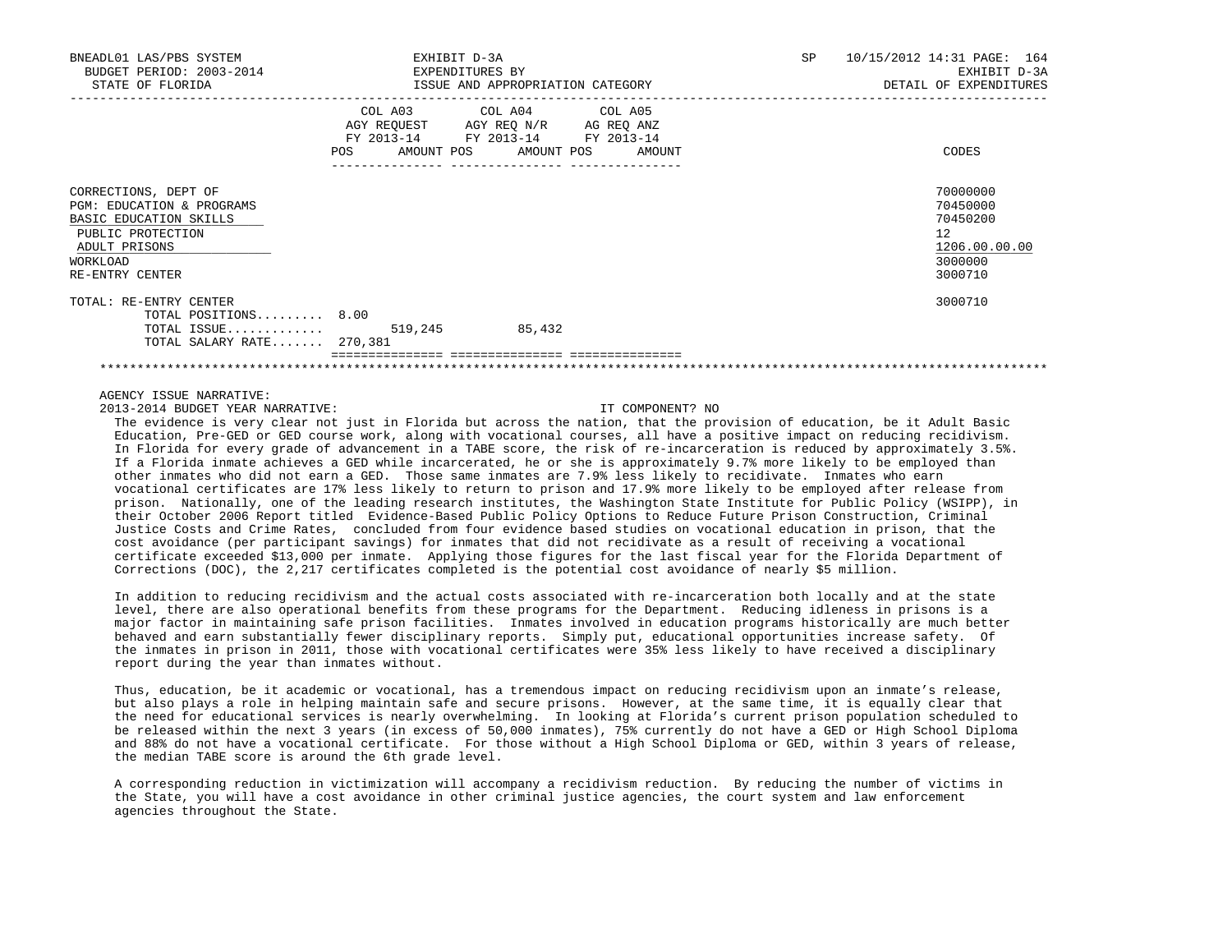| BNEADL01 LAS/PBS SYSTEM<br>BUDGET PERIOD: 2003-2014<br>STATE OF FLORIDA                                                                                     | EXHIBIT D-3A<br>EXPENDITURES BY<br>ISSUE AND APPROPRIATION CATEGORY                                                                                                                                                                             | 10/15/2012 14:31 PAGE: 165<br>SP<br>EXHIBIT D-3A<br>DETAIL OF EXPENDITURES     |
|-------------------------------------------------------------------------------------------------------------------------------------------------------------|-------------------------------------------------------------------------------------------------------------------------------------------------------------------------------------------------------------------------------------------------|--------------------------------------------------------------------------------|
|                                                                                                                                                             | COL A04 COL A05<br>COL A03<br>AGY REOUEST<br>AGY REO N/R<br>AG REO ANZ<br>FY 2013-14 FY 2013-14 FY 2013-14<br>AMOUNT POS<br>AMOUNT POS<br>AMOUNT<br>POS                                                                                         | CODES                                                                          |
| CORRECTIONS, DEPT OF<br><b>PGM: EDUCATION &amp; PROGRAMS</b><br>BASIC EDUCATION SKILLS<br>PUBLIC PROTECTION<br>ADULT PRISONS<br>WORKLOAD<br>RE-ENTRY CENTER |                                                                                                                                                                                                                                                 | 70000000<br>70450000<br>70450200<br>12.<br>1206.00.00.00<br>3000000<br>3000710 |
|                                                                                                                                                             | To reduce future costs through recidivism reduction, maintain safer prisons and ultimately provide inmates an opportunity<br>and the potential for a better future, the Department proposes closing a facility and using the positions from the |                                                                                |

 and the potential for a better future, the Department proposes closing a facility and using the positions from the closure to open a re-entry center. Additional education staffing, along with an Assistant Warden position, would be required in order to support the re-entry mission.

Florida Strategic Plan for Economic Development Reference: #6 Prepare students for becoming successful workers.

 Activity: Basic Literacy Skills General Equvalency Diploma Vocational Education Skills Other Academic Skills \*\*\*\*\*\*\*\*\*\*\*\*\*\*\*\*\*\*\*\*\*\*\*\*\*\*\*\*\*\*\*\*\*\*\*\*\*\*\*\*\*\*\*\*\*\*\*\*\*\*\*\*\*\*\*\*\*\*\*\*\*\*\*\*\*\*\*\*\*\*\*\*\*\*\*\*\*\*\*\*\*\*\*\*\*\*\*\*\*\*\*\*\*\*\*\*\*\*\*\*\*\*\*\*\*\*\*\*\*\*\*\*\*\*\*\*\*\*\*\*\*\*\*\*\*\*\*

POSITION DETAIL OF SALARIES AND BENEFITS:

|                                        | FTE  | BASE RATE | ADDITIVES | BENEFITS                   | SUBTOTAL | LAPSE<br>ႜႂ | LAPSED SALARIES<br>AND BENEFITS |
|----------------------------------------|------|-----------|-----------|----------------------------|----------|-------------|---------------------------------|
| A03 - AGY REOUEST FY 2013-14           |      |           |           |                            |          |             |                                 |
| NEW POSITIONS                          |      |           |           |                            |          |             |                                 |
| 8081 PLACEMENT & TRANSITION SPECIALIST |      |           |           |                            |          |             |                                 |
| N4507 001                              | 1.00 | 34,634    |           | 14,620                     | 49,254   | 0.00        | 49,254                          |
| 8085 VOCATIONAL TEACHER-EJT            |      |           |           |                            |          |             |                                 |
| N4506 001                              | 4.00 | 131,292   |           | 57,549                     | 188,841  | 0.00        | 188,841                         |
| 8093 ACADEMIC TEACHER<br>N4504 001     | 2.00 | 65,646    |           | 28,774                     | 94,420   | 0.00        | 94,420                          |
| 8083 EDUCATION SUPERVISOR II-SES       |      |           |           |                            |          |             |                                 |
| N4505 001                              | 1.00 | 38,809    |           | 16,321                     | 55,130   | 0.00        | 55,130                          |
| TOTALS FOR ISSUE BY FUND               |      |           |           |                            |          |             |                                 |
| 1000 GENERAL REVENUE FUND              |      |           |           |                            |          |             | 387,645                         |
|                                        | 8.00 | 270,381   |           | 117,264                    | 387,645  |             | 387,645                         |
|                                        |      |           |           | =============== ========== |          |             |                                 |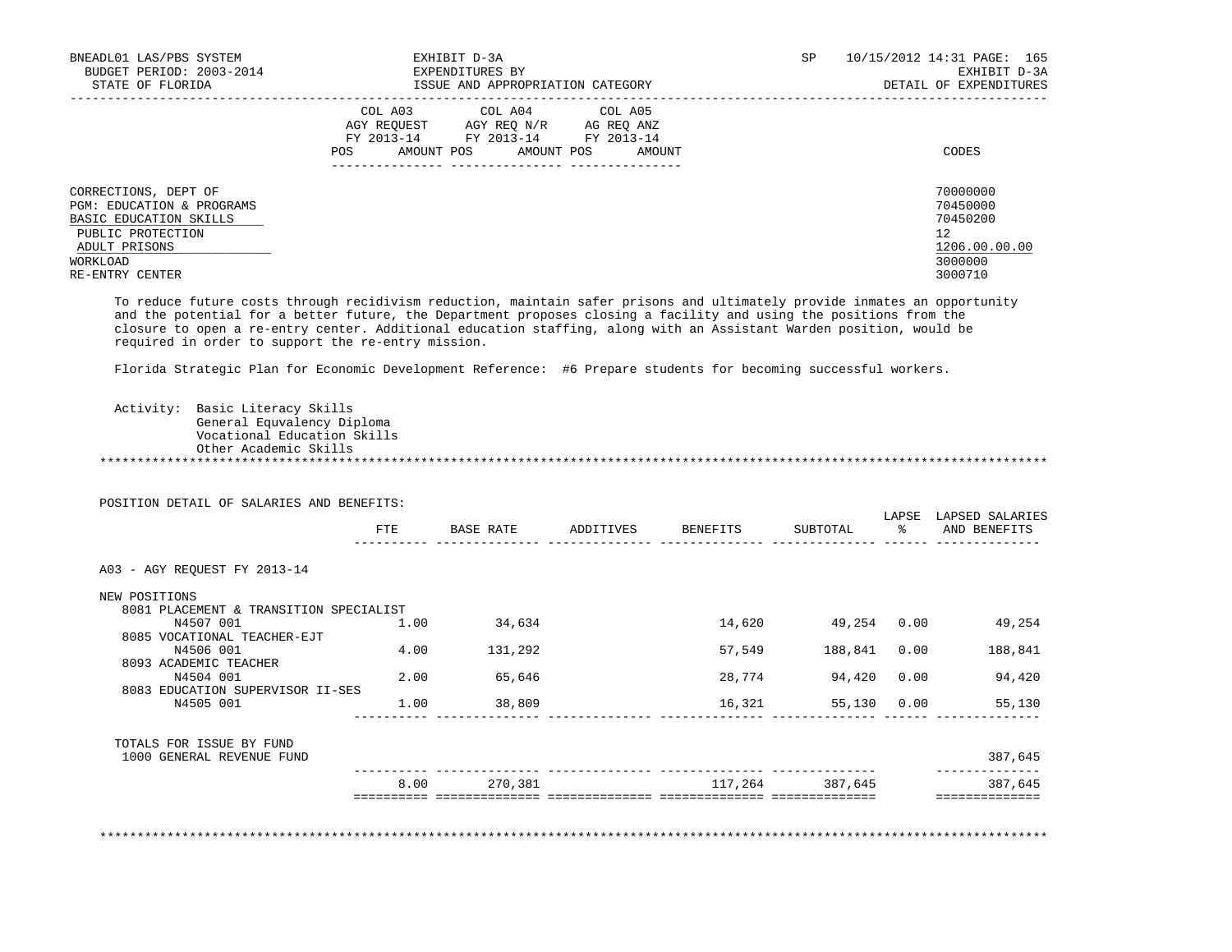| BNEADL01 LAS/PBS SYSTEM<br>BUDGET PERIOD: 2003-2014<br>STATE OF FLORIDA                                           | EXHIBIT D-3A<br>EXPENDITURES BY  |                                                                                                   | SP <sub>2</sub> | 10/15/2012 14:31 PAGE: 166<br>EXHIBIT D-3A<br>DETAIL OF EXPENDITURES |                                                         |  |
|-------------------------------------------------------------------------------------------------------------------|----------------------------------|---------------------------------------------------------------------------------------------------|-----------------|----------------------------------------------------------------------|---------------------------------------------------------|--|
|                                                                                                                   | POS AMOUNT POS AMOUNT POS AMOUNT | COL A03 COL A04 COL A05<br>AGY REQUEST AGY REQ N/R AG REQ ANZ<br>FY 2013-14 FY 2013-14 FY 2013-14 |                 |                                                                      | CODES                                                   |  |
| CORRECTIONS, DEPT OF<br>PGM: EDUCATION & PROGRAMS<br>BASIC EDUCATION SKILLS<br>PUBLIC PROTECTION<br>ADULT PRISONS |                                  |                                                                                                   |                 |                                                                      | 70000000<br>70450000<br>70450200<br>12<br>1206.00.00.00 |  |
| TOTAL: ADULT PRISONS<br>BY FUND TYPE<br>GENERAL REVENUE FUND<br>TRUST FUNDS                                       | 16,706,927 85,432<br>6,810,862   |                                                                                                   |                 |                                                                      | 1206.00.00.00<br>1000<br>2000                           |  |
| TOTAL POSITIONS 322.00<br>TOTAL PROG COMP 23,517,789 85,432<br>TOTAL SALARY RATE 14, 243, 332                     |                                  |                                                                                                   |                 |                                                                      |                                                         |  |
| TOTAL: BASIC EDUCATION SKILLS<br>BY FUND TYPE<br>GENERAL REVENUE FUND<br>TRUST FUNDS                              | 16,706,927 85,432<br>6,810,862   |                                                                                                   |                 |                                                                      | 70450200<br>1000<br>2000                                |  |
| TOTAL POSITIONS 322.00<br>TOTAL BUREAU 23,517,789 85,432<br>TOTAL SALARY RATE 14, 243, 332                        |                                  |                                                                                                   |                 |                                                                      |                                                         |  |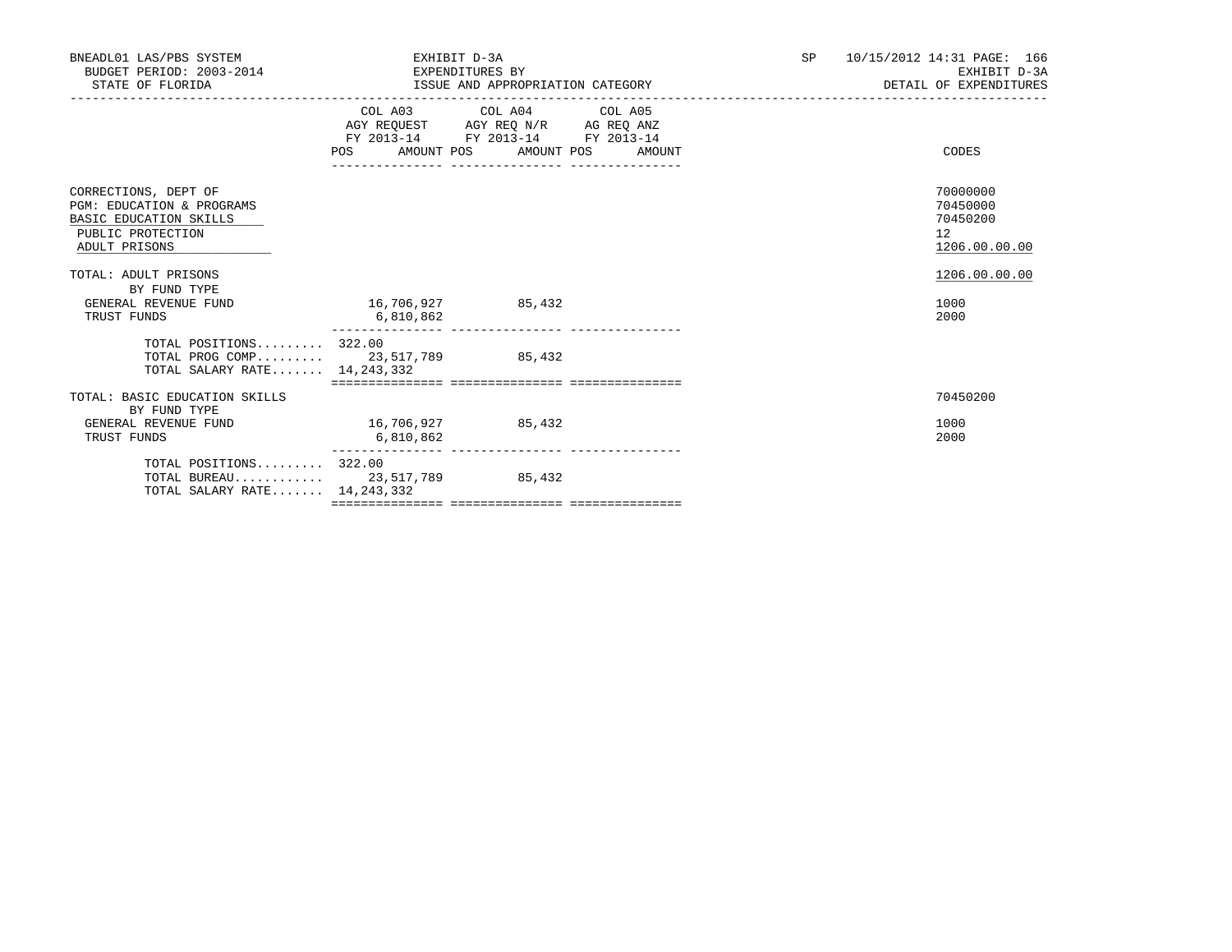| BNEADL01 LAS/PBS SYSTEM<br>BUDGET PERIOD: 2003-2014<br>STATE OF FLORIDA                                                                                                                                                                   | EXHIBIT D-3A<br>EXPENDITURES BY<br>ISSUE AND APPROPRIATION CATEGORY                                                       |                   | SP <sub>2</sub> | 10/15/2012 14:31 PAGE: 167<br>EXHIBIT D-3A<br>DETAIL OF EXPENDITURES                                 |
|-------------------------------------------------------------------------------------------------------------------------------------------------------------------------------------------------------------------------------------------|---------------------------------------------------------------------------------------------------------------------------|-------------------|-----------------|------------------------------------------------------------------------------------------------------|
|                                                                                                                                                                                                                                           | COL A03<br>COL A04<br>AGY REQUEST AGY REQ N/R AG REQ ANZ<br>FY 2013-14 FY 2013-14 FY 2013-14<br>POS AMOUNT POS AMOUNT POS | COL A05<br>AMOUNT |                 | <b>CODES</b>                                                                                         |
| CORRECTIONS, DEPT OF<br>PGM: EDUCATION & PROGRAMS<br>ADULT OFFN TRNS/REHAB/SPPT<br>PUBLIC PROTECTION<br>DRUG CONTRL/SUBSTNCE ABUSE<br>ESTIMATED EXPENDITURES<br>ESTIMATED EXPENDITURES - OPERATIONS<br>SALARY RATE<br>SALARY RATE 237,700 |                                                                                                                           |                   |                 | 70000000<br>70450000<br>70450300<br>12 <sup>°</sup><br>1201.00.00.00<br>1000000<br>1001000<br>000000 |
| SALARIES AND BENEFITS                                                                                                                                                                                                                     |                                                                                                                           |                   |                 | 010000                                                                                               |
| GENERAL REVENUE FUND -STATE 305,647                                                                                                                                                                                                       | 6.00                                                                                                                      |                   |                 | 1000 1                                                                                               |
| <b>EXPENSES</b>                                                                                                                                                                                                                           |                                                                                                                           |                   |                 | 040000                                                                                               |
| GENERAL REVENUE FUND -STATE                                                                                                                                                                                                               | 54,438                                                                                                                    |                   |                 | 1000 1                                                                                               |
| SPECIAL CATEGORIES<br>CONTRACTED SERVICES                                                                                                                                                                                                 |                                                                                                                           |                   |                 | 100000<br>100777                                                                                     |
| GENERAL REVENUE FUND -STATE 2,808,217                                                                                                                                                                                                     |                                                                                                                           |                   |                 | 1000 1                                                                                               |
| TOTAL: ESTIMATED EXPENDITURES - OPERATIONS<br>TOTAL POSITIONS 6.00<br>TOTAL ISSUE 3,168,302<br>TOTAL SALARY RATE 237,700                                                                                                                  |                                                                                                                           |                   |                 | 1001000                                                                                              |
| FLORIDA RETIREMENT SYSTEM<br>CONTRIBUTION ADJUSTMENT FOR<br>FISCAL YEAR 2012-2013<br>SALARIES AND BENEFITS                                                                                                                                |                                                                                                                           |                   |                 | 1001240<br>010000                                                                                    |
| GENERAL REVENUE FUND                                                                                                                                                                                                                      | $-$ STATE 517                                                                                                             |                   |                 | 1000 1                                                                                               |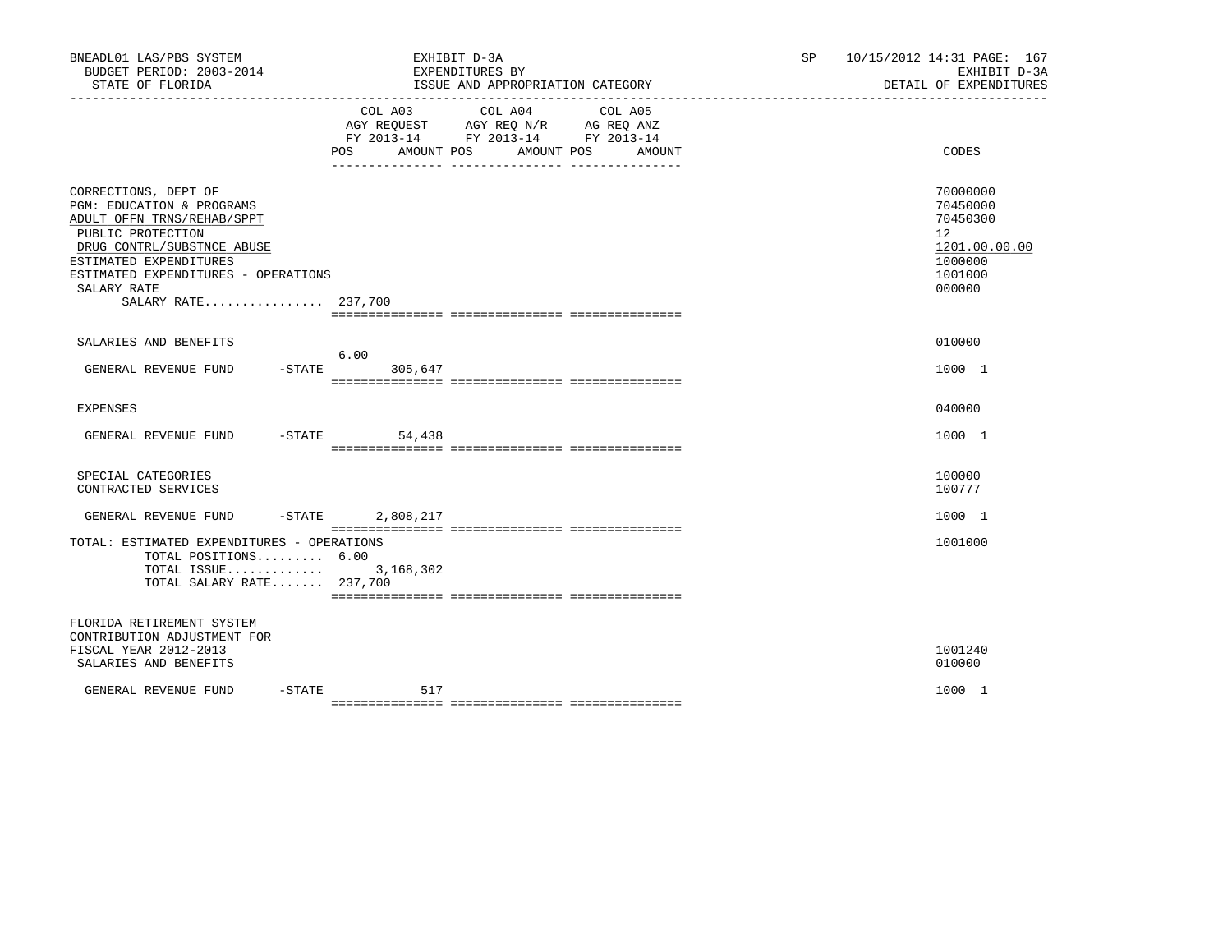| BNEADL01 LAS/PBS SYSTEM<br>BUDGET PERIOD: 2003-2014<br>STATE OF FLORIDA                                                                                                                    | EXHIBIT D-3A<br>EXPENDITURES BY<br>ISSUE AND APPROPRIATION CATEGORY                                                                                | SP<br>10/15/2012 14:31 PAGE: 168<br>EXHIBIT D-3A<br>DETAIL OF EXPENDITURES |
|--------------------------------------------------------------------------------------------------------------------------------------------------------------------------------------------|----------------------------------------------------------------------------------------------------------------------------------------------------|----------------------------------------------------------------------------|
|                                                                                                                                                                                            | COL A03 COL A04 COL A05<br>AGY REQUEST AGY REQ N/R AG REQ ANZ<br>FY 2013-14 FY 2013-14 FY 2013-14<br>AMOUNT POS AMOUNT POS<br><b>POS</b><br>AMOUNT | CODES                                                                      |
| CORRECTIONS, DEPT OF<br>PGM: EDUCATION & PROGRAMS<br>ADULT OFFN TRNS/REHAB/SPPT<br>PUBLIC PROTECTION<br>DRUG CONTRL/SUBSTNCE ABUSE<br>ESTIMATED EXPENDITURES<br>ADJUSTMENT TO STATE HEALTH |                                                                                                                                                    | 70000000<br>70450000<br>70450300<br>12<br>1201.00.00.00<br>1000000         |
| INSURANCE PREMIUM CONTRIBUTION -<br>FISCAL YEAR 2012-13<br>SALARIES AND BENEFITS                                                                                                           |                                                                                                                                                    | 1001830<br>010000                                                          |
| GENERAL REVENUE FUND<br>-STATE                                                                                                                                                             | 859                                                                                                                                                | 1000 1                                                                     |
| ANNUALIZATION OF ADMINISTERED<br>FUNDS APPROPRIATIONS<br>STATE HEALTH INSURANCE ADJUSTMENT<br>FOR FY 2012-13 - 10 MONTHS                                                                   |                                                                                                                                                    | 26A0000                                                                    |
| <b>ANNUALIZATION</b><br>SALARIES AND BENEFITS                                                                                                                                              |                                                                                                                                                    | 26A1830<br>010000                                                          |
| $-$ STATE<br>GENERAL REVENUE FUND                                                                                                                                                          | 4,295                                                                                                                                              | 1000 1                                                                     |
| TOTAL: DRUG CONTRL/SUBSTNCE ABUSE<br>BY FUND TYPE                                                                                                                                          |                                                                                                                                                    | 1201.00.00.00                                                              |
| GENERAL REVENUE FUND 3,173,973<br>SALARY RATE 237,700                                                                                                                                      | 6.00                                                                                                                                               | 1000                                                                       |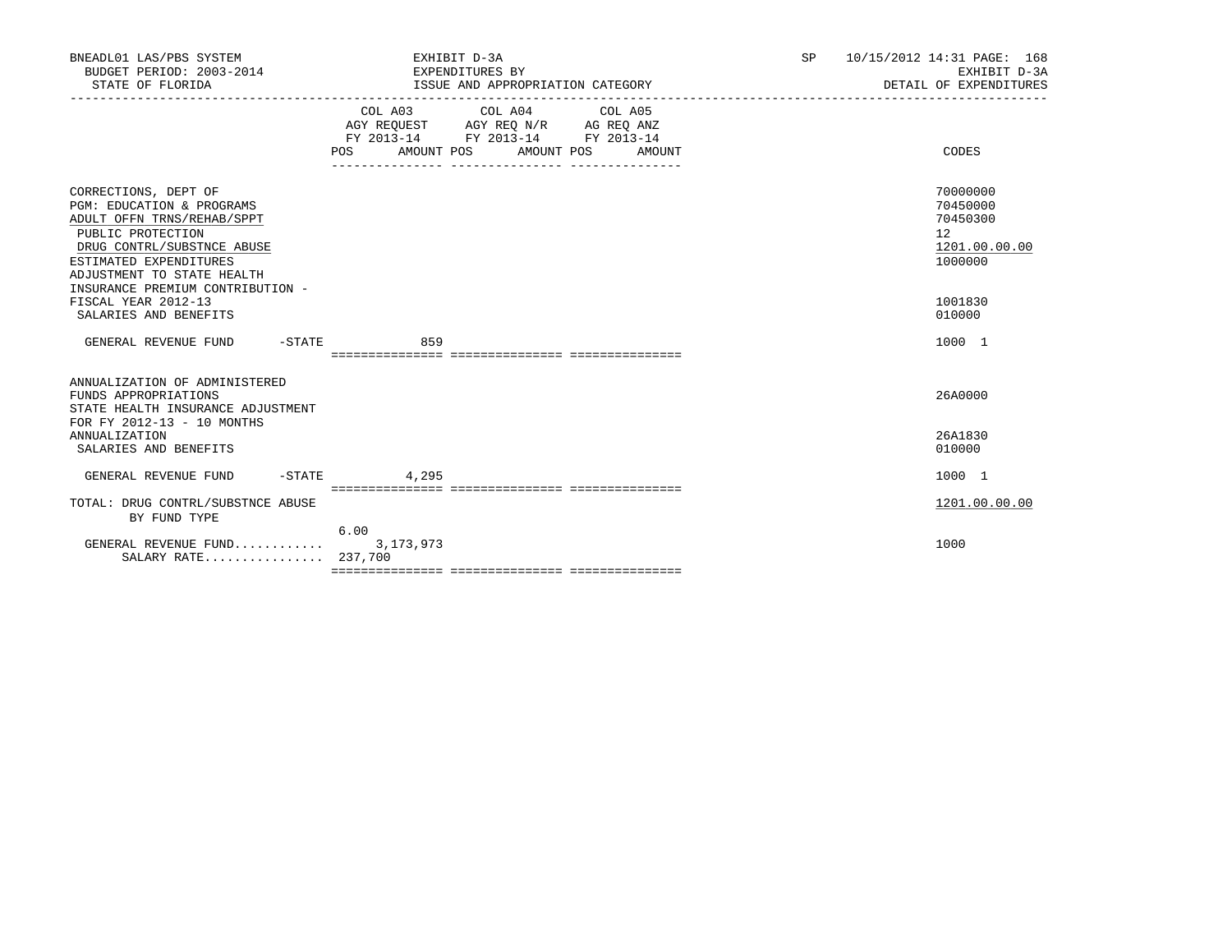| BNEADL01 LAS/PBS SYSTEM<br>BUDGET PERIOD: 2003-2014<br>STATE OF FLORIDA                                                                                                                                                          | EXHIBIT D-3A<br>EXPENDITURES BY<br>ISSUE AND APPROPRIATION CATEGORY                                                                                                                                                                                             | 10/15/2012 14:31 PAGE: 169<br>SP<br>EXHIBIT D-3A<br>DETAIL OF EXPENDITURES              |  |
|----------------------------------------------------------------------------------------------------------------------------------------------------------------------------------------------------------------------------------|-----------------------------------------------------------------------------------------------------------------------------------------------------------------------------------------------------------------------------------------------------------------|-----------------------------------------------------------------------------------------|--|
|                                                                                                                                                                                                                                  | COL A03 COL A04 COL A05<br>$\begin{tabular}{lllllll} \bf AGY \;\; RegUEST & \tt AGY \;\; REG \;\; N/R & \tt AG \;\; REG \;\; ANZ \\ \hline \tt FY \;\; 2013-14 & \tt FY \;\; 2013-14 & \tt FY \;\; 2013-14 \\ \end{tabular}$<br>AMOUNT POS<br>AMOUNT POS<br>POS | CODES<br>AMOUNT                                                                         |  |
| CORRECTIONS, DEPT OF<br>PGM: EDUCATION & PROGRAMS<br>ADULT OFFN TRNS/REHAB/SPPT<br>PUBLIC PROTECTION<br>ADULT PRISONS<br>ESTIMATED EXPENDITURES<br>ESTIMATED EXPENDITURES - OPERATIONS<br>SALARY RATE<br>SALARY RATE 3, 109, 316 |                                                                                                                                                                                                                                                                 | 70000000<br>70450000<br>70450300<br>12<br>1206.00.00.00<br>1000000<br>1001000<br>000000 |  |
| SALARIES AND BENEFITS                                                                                                                                                                                                            |                                                                                                                                                                                                                                                                 | 010000                                                                                  |  |
| GENERAL REVENUE FUND -STATE 3,958,934<br>FEDERAL GRANTS TRUST FUND -FEDERL 436,594                                                                                                                                               |                                                                                                                                                                                                                                                                 | 1000 1<br>2261 3                                                                        |  |
| TOTAL POSITIONS 53.00<br>TOTAL APPRO 4,395,528                                                                                                                                                                                   |                                                                                                                                                                                                                                                                 |                                                                                         |  |
| OTHER PERSONAL SERVICES                                                                                                                                                                                                          |                                                                                                                                                                                                                                                                 | 030000                                                                                  |  |
| GENERAL REVENUE FUND -STATE 119,743                                                                                                                                                                                              |                                                                                                                                                                                                                                                                 | 1000 1                                                                                  |  |
| <b>EXPENSES</b>                                                                                                                                                                                                                  |                                                                                                                                                                                                                                                                 | 040000                                                                                  |  |
| GENERAL REVENUE FUND -STATE 318,332<br>FEDERAL GRANTS TRUST FUND -FEDERL                                                                                                                                                         | 119,152                                                                                                                                                                                                                                                         | 1000 1<br>2261 3                                                                        |  |
| TOTAL APPRO                                                                                                                                                                                                                      | 437,484                                                                                                                                                                                                                                                         |                                                                                         |  |
| OPERATING CAPITAL OUTLAY                                                                                                                                                                                                         |                                                                                                                                                                                                                                                                 | 060000                                                                                  |  |
| FEDERAL GRANTS TRUST FUND -FEDERL                                                                                                                                                                                                | 3,000                                                                                                                                                                                                                                                           | 2261 3                                                                                  |  |
| SPECIAL CATEGORIES<br>CONTRACTED SERVICES                                                                                                                                                                                        |                                                                                                                                                                                                                                                                 | 100000<br>100777                                                                        |  |
| GENERAL REVENUE FUND -STATE<br>FEDERAL GRANTS TRUST FUND -FEDERL                                                                                                                                                                 | 414,215<br>324,848                                                                                                                                                                                                                                              | 1000 1<br>2261 3                                                                        |  |
| TOTAL APPRO                                                                                                                                                                                                                      | 739,063                                                                                                                                                                                                                                                         |                                                                                         |  |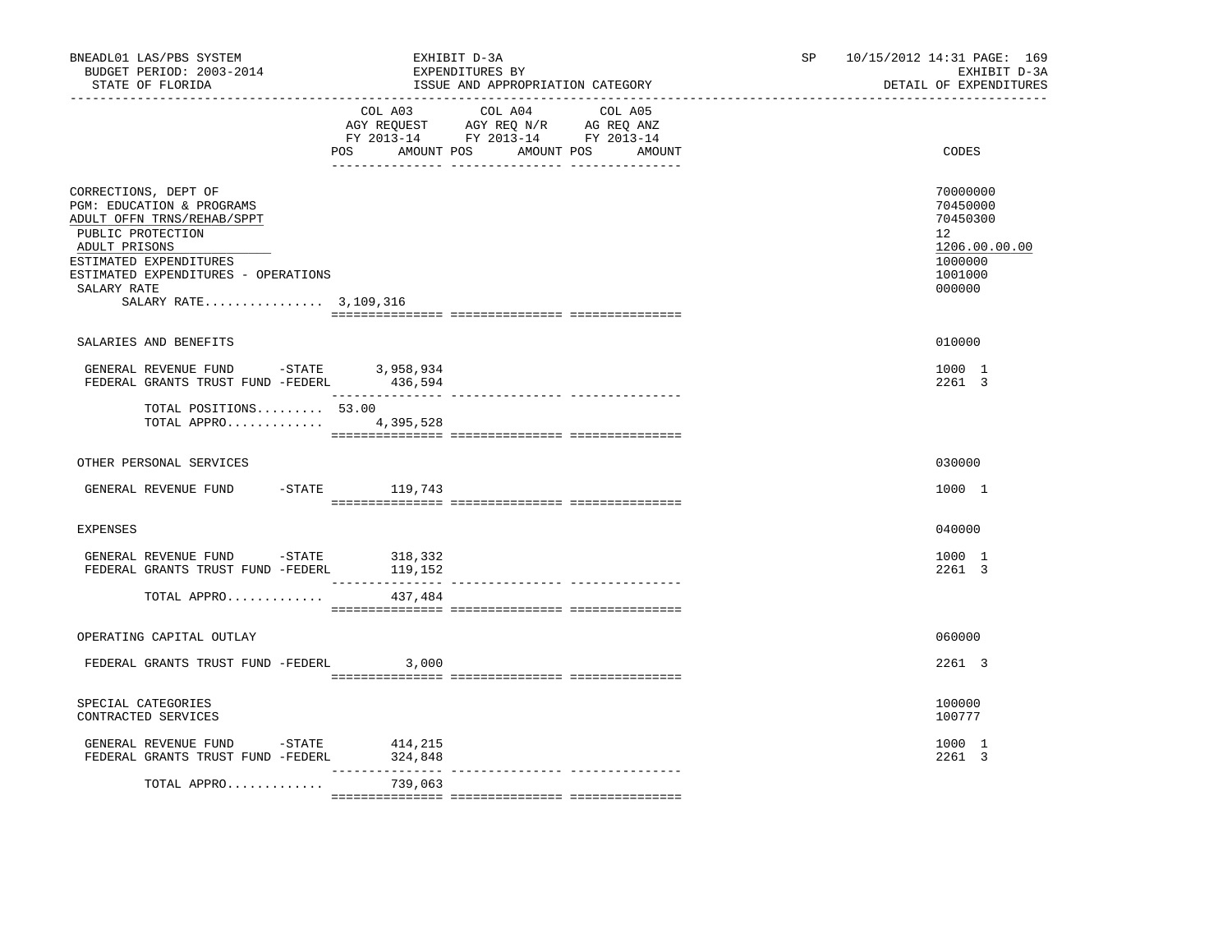| BNEADL01 LAS/PBS SYSTEM<br>BUDGET PERIOD: 2003-2014<br>STATE OF FLORIDA                                                                                                                                                                                                        | EXHIBIT D-3A<br>EXPENDITURES BY<br>ISSUE AND APPROPRIATION CATEGORY |                |                                                                                                                        |                   | SP | 10/15/2012 14:31 PAGE: 170<br>DETAIL OF EXPENDITURES                                                        | EXHIBIT D-3A |
|--------------------------------------------------------------------------------------------------------------------------------------------------------------------------------------------------------------------------------------------------------------------------------|---------------------------------------------------------------------|----------------|------------------------------------------------------------------------------------------------------------------------|-------------------|----|-------------------------------------------------------------------------------------------------------------|--------------|
|                                                                                                                                                                                                                                                                                |                                                                     |                | COL A03 COL A04<br>AGY REQUEST AGY REQ N/R AG REQ ANZ<br>FY 2013-14 FY 2013-14 FY 2013-14<br>POS AMOUNT POS AMOUNT POS | COL A05<br>AMOUNT |    | CODES                                                                                                       |              |
| CORRECTIONS, DEPT OF<br>PGM: EDUCATION & PROGRAMS<br>ADULT OFFN TRNS/REHAB/SPPT<br>PUBLIC PROTECTION<br>ADULT PRISONS<br>ESTIMATED EXPENDITURES<br>ESTIMATED EXPENDITURES - OPERATIONS<br>SPECIAL CATEGORIES<br>LEASE/PURCHASE/EQUIPMENT<br>GENERAL REVENUE FUND -STATE 20,544 |                                                                     |                |                                                                                                                        |                   |    | 70000000<br>70450000<br>70450300<br>12<br>1206.00.00.00<br>1000000<br>1001000<br>100000<br>105281<br>1000 1 |              |
| TR/DMS/HR SVCS/STW CONTRCT                                                                                                                                                                                                                                                     |                                                                     |                |                                                                                                                        |                   |    | 107040                                                                                                      |              |
| GENERAL REVENUE FUND                                                                                                                                                                                                                                                           |                                                                     | $-STATE$ 2,980 |                                                                                                                        |                   |    | 1000 1                                                                                                      |              |
| TOTAL: ESTIMATED EXPENDITURES - OPERATIONS<br>TOTAL POSITIONS $53.00$<br>TOTAL ISSUE 5,718,342<br>TOTAL SALARY RATE 3,109,316                                                                                                                                                  |                                                                     |                |                                                                                                                        |                   |    | 1001000                                                                                                     |              |
| FLORIDA RETIREMENT SYSTEM<br>CONTRIBUTION ADJUSTMENT FOR<br>FISCAL YEAR 2012-2013<br>SALARIES AND BENEFITS                                                                                                                                                                     |                                                                     |                |                                                                                                                        |                   |    | 1001240<br>010000                                                                                           |              |
| GENERAL REVENUE FUND -STATE<br>FEDERAL GRANTS TRUST FUND -FEDERL                                                                                                                                                                                                               |                                                                     | 7,068<br>779   |                                                                                                                        |                   |    | 1000 1<br>2261 3                                                                                            |              |
| TOTAL APPRO                                                                                                                                                                                                                                                                    |                                                                     | 7,847          |                                                                                                                        |                   |    |                                                                                                             |              |
| ADJUSTMENT TO STATE HEALTH<br>INSURANCE PREMIUM CONTRIBUTION -<br>FISCAL YEAR 2012-13<br>SALARIES AND BENEFITS                                                                                                                                                                 |                                                                     |                |                                                                                                                        |                   |    | 1001830<br>010000                                                                                           |              |
| GENERAL REVENUE FUND - STATE<br>FEDERAL GRANTS TRUST FUND -FEDERL                                                                                                                                                                                                              |                                                                     | 6,149<br>678   |                                                                                                                        |                   |    | 1000 1<br>2261 3                                                                                            |              |
| TOTAL APPRO                                                                                                                                                                                                                                                                    |                                                                     | 6,827          |                                                                                                                        |                   |    |                                                                                                             |              |
|                                                                                                                                                                                                                                                                                |                                                                     |                |                                                                                                                        |                   |    |                                                                                                             |              |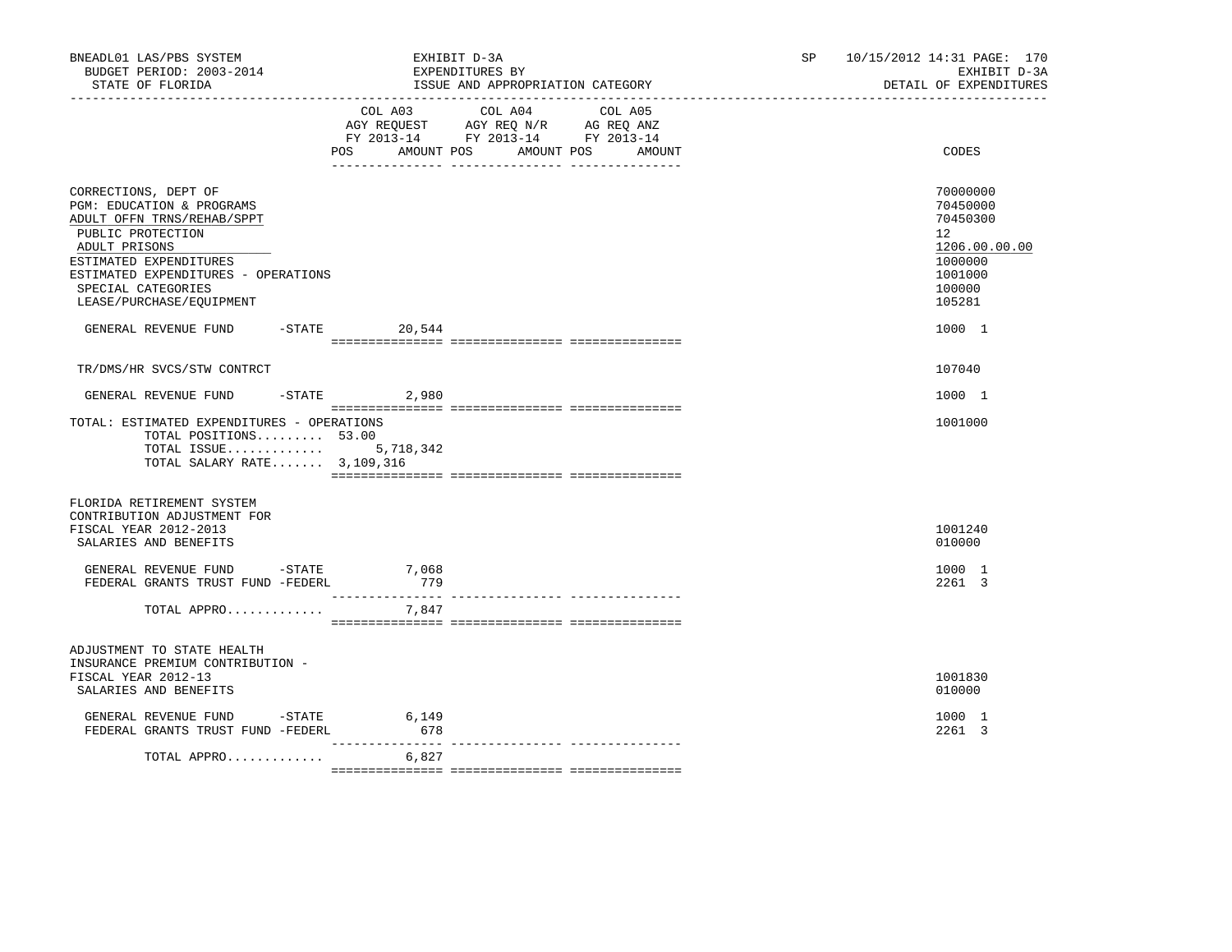| BNEADL01 LAS/PBS SYSTEM<br>BUDGET PERIOD: 2003-2014<br>STATE OF FLORIDA<br>-------------------                                                                                                                                                                                                                                                                                                                                    |        |                                                                                                                                       | EXHIBIT D-3A<br>EXPENDITURES BY | ISSUE AND APPROPRIATION CATEGORY |                  | SP       |   | 10/15/2012 14:31 PAGE: 171<br>EXHIBIT D-3A<br>DETAIL OF EXPENDITURES          |
|-----------------------------------------------------------------------------------------------------------------------------------------------------------------------------------------------------------------------------------------------------------------------------------------------------------------------------------------------------------------------------------------------------------------------------------|--------|---------------------------------------------------------------------------------------------------------------------------------------|---------------------------------|----------------------------------|------------------|----------|---|-------------------------------------------------------------------------------|
|                                                                                                                                                                                                                                                                                                                                                                                                                                   |        | COL A03 COL A04 COL A05<br>AGY REQUEST AGY REQ N/R AG REQ ANZ<br>FY 2013-14 FY 2013-14 FY 2013-14<br>POS AMOUNT POS AMOUNT POS AMOUNT |                                 |                                  |                  |          |   | CODES                                                                         |
| CORRECTIONS, DEPT OF<br>PGM: EDUCATION & PROGRAMS<br>ADULT OFFN TRNS/REHAB/SPPT<br>PUBLIC PROTECTION<br>ADULT PRISONS<br>ESTIMATED EXPENDITURES<br>REALLOCATION OF HUMAN RESOURCES<br>OUTSOURCING                                                                                                                                                                                                                                 |        |                                                                                                                                       |                                 |                                  |                  |          |   | 70000000<br>70450000<br>70450300<br>12<br>1206.00.00.00<br>1000000<br>1005900 |
| SPECIAL CATEGORIES<br>TR/DMS/HR SVCS/STW CONTRCT                                                                                                                                                                                                                                                                                                                                                                                  |        |                                                                                                                                       |                                 |                                  |                  |          |   | 100000<br>107040                                                              |
| GENERAL REVENUE FUND                                                                                                                                                                                                                                                                                                                                                                                                              | -STATE | $284-$                                                                                                                                |                                 |                                  |                  |          |   | 1000 1                                                                        |
| ADJUSTMENTS TO CURRENT YEAR<br>ESTIMATED EXPENDITURES<br>TRANSFER FUNDING FROM CATEGORY<br>OR ENTITY VIA 5-DAY OR 5 PERCENT<br>SALARIES AND BENEFITS                                                                                                                                                                                                                                                                              |        |                                                                                                                                       |                                 |                                  |                  |          |   | 1600000<br>160F010<br>010000                                                  |
| GENERAL REVENUE FUND                                                                                                                                                                                                                                                                                                                                                                                                              |        | $-$ STATE 600,000 -                                                                                                                   |                                 |                                  |                  |          |   | 1000 1                                                                        |
|                                                                                                                                                                                                                                                                                                                                                                                                                                   |        |                                                                                                                                       |                                 |                                  |                  |          |   |                                                                               |
| AGENCY ISSUE NARRATIVE:<br>2013-2014 BUDGET YEAR NARRATIVE:<br>Re-Approval of budget amendment transferring general revenue salary and benefits appropriation from the Adult Offender<br>Transition, Rehabilitation and Support budget entity into the Adult Substance Abuse Prevention, Evaluation and Treatment<br>Services budget entity within the Education and Programs program. This amendment was approved on EOG #00025. |        |                                                                                                                                       |                                 |                                  | IT COMPONENT? NO |          |   |                                                                               |
| POSITION DETAIL OF SALARIES AND BENEFITS:                                                                                                                                                                                                                                                                                                                                                                                         |        |                                                                                                                                       |                                 |                                  |                  |          |   | LAPSE LAPSED SALARIES                                                         |
|                                                                                                                                                                                                                                                                                                                                                                                                                                   |        | ETE                                                                                                                                   | BASE RATE                       | ADDITIVES                        | BENEFITS         | SUBTOTAL | ° | AND BENEFITS                                                                  |
| A03 - AGY REOUEST FY 2013-14                                                                                                                                                                                                                                                                                                                                                                                                      |        |                                                                                                                                       |                                 |                                  |                  |          |   |                                                                               |
| CHANGES TO CURRENTLY AUTHORIZED POSITIONS<br>OTHER SALARY AMOUNT                                                                                                                                                                                                                                                                                                                                                                  |        |                                                                                                                                       |                                 |                                  |                  |          |   |                                                                               |
| 1000 GENERAL REVENUE FUND                                                                                                                                                                                                                                                                                                                                                                                                         |        |                                                                                                                                       |                                 |                                  |                  |          |   | $600,000 -$<br>-------------                                                  |
|                                                                                                                                                                                                                                                                                                                                                                                                                                   |        |                                                                                                                                       |                                 |                                  |                  |          |   | $600,000 -$<br>==============                                                 |
|                                                                                                                                                                                                                                                                                                                                                                                                                                   |        |                                                                                                                                       |                                 |                                  |                  |          |   |                                                                               |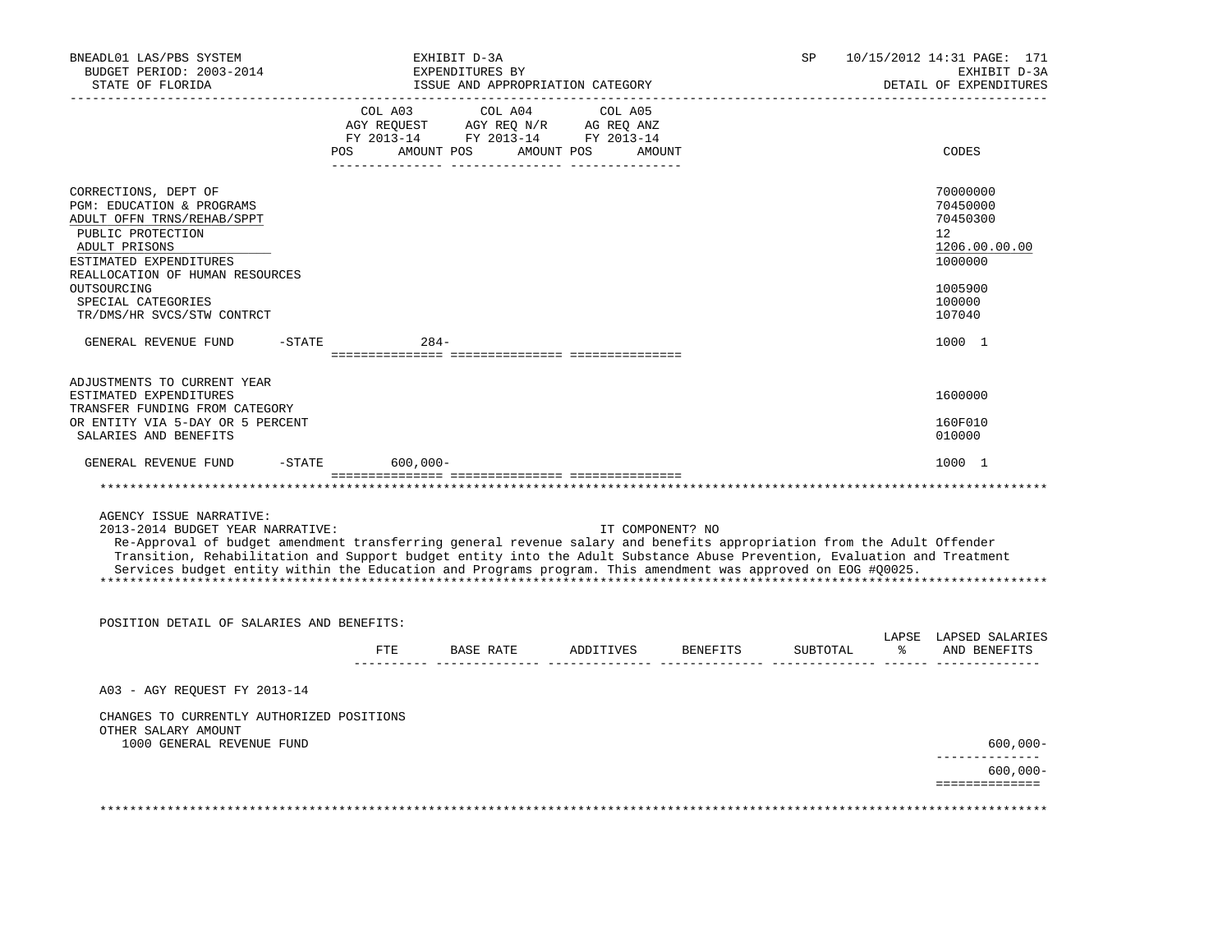| BNEADL01 LAS/PBS SYSTEM<br>BUDGET PERIOD: 2003-2014<br>STATE OF FLORIDA                                                                                                                                                                            |                              | EXHIBIT D-3A<br>EXPENDITURES BY<br>ISSUE AND APPROPRIATION CATEGORY<br>-------------------------------                                                        | SP and the set of the set of the set of the set of the set of the set of the set of the set of the set of the set of the set of the set of the set of the set of the set of the set of the set of the set of the set of the se | 10/15/2012 14:31 PAGE: 172<br>EXHIBIT D-3A<br>DETAIL OF EXPENDITURES                                           |
|----------------------------------------------------------------------------------------------------------------------------------------------------------------------------------------------------------------------------------------------------|------------------------------|---------------------------------------------------------------------------------------------------------------------------------------------------------------|--------------------------------------------------------------------------------------------------------------------------------------------------------------------------------------------------------------------------------|----------------------------------------------------------------------------------------------------------------|
|                                                                                                                                                                                                                                                    | COL A03<br>POS<br>AMOUNT POS | COL A04<br>COL A05<br>AGY REQUEST AGY REQ N/R AG REQ ANZ<br>FY 2013-14 FY 2013-14 FY 2013-14<br>AMOUNT POS<br>AMOUNT<br>_____ ________________ ______________ |                                                                                                                                                                                                                                | CODES                                                                                                          |
| CORRECTIONS, DEPT OF<br>PGM: EDUCATION & PROGRAMS<br>ADULT OFFN TRNS/REHAB/SPPT<br>PUBLIC PROTECTION<br>ADULT PRISONS<br>NONRECURRING EXPENDITURES<br>CONTINUE FAITH AND CHARACTER-BASED<br>EXPANSION<br>SPECIAL CATEGORIES<br>CONTRACTED SERVICES |                              |                                                                                                                                                               |                                                                                                                                                                                                                                | 70000000<br>70450000<br>70450300<br>12 <sup>°</sup><br>1206.00.00.00<br>2100000<br>2103068<br>100000<br>100777 |
| GENERAL REVENUE FUND                                                                                                                                                                                                                               | -STATE 250,000-              |                                                                                                                                                               |                                                                                                                                                                                                                                | 1000 1                                                                                                         |
| ANNUALIZATION OF ADMINISTERED<br>FUNDS APPROPRIATIONS<br>STATE HEALTH INSURANCE ADJUSTMENT<br>FOR FY 2012-13 - 10 MONTHS<br><b>ANNUALIZATION</b><br>SALARIES AND BENEFITS                                                                          |                              |                                                                                                                                                               |                                                                                                                                                                                                                                | 26A0000<br>26A1830<br>010000                                                                                   |
| GENERAL REVENUE FUND -STATE<br>FEDERAL GRANTS TRUST FUND -FEDERL                                                                                                                                                                                   | 30,745<br>3,390              |                                                                                                                                                               |                                                                                                                                                                                                                                | 1000 1<br>2261 3                                                                                               |
| TOTAL APPRO                                                                                                                                                                                                                                        | 34,135                       |                                                                                                                                                               |                                                                                                                                                                                                                                |                                                                                                                |
| WORKLOAD<br>RE-ENTRY CENTER<br>SALARY RATE<br>SALARY RATE 91,737                                                                                                                                                                                   |                              |                                                                                                                                                               |                                                                                                                                                                                                                                | 3000000<br>3000710<br>000000                                                                                   |
| SALARIES AND BENEFITS                                                                                                                                                                                                                              |                              |                                                                                                                                                               |                                                                                                                                                                                                                                | 010000                                                                                                         |
| GENERAL REVENUE FUND                                                                                                                                                                                                                               | 3.00<br>-STATE 135,199       |                                                                                                                                                               |                                                                                                                                                                                                                                | 1000 1                                                                                                         |
| EXPENSES                                                                                                                                                                                                                                           |                              |                                                                                                                                                               |                                                                                                                                                                                                                                | 040000                                                                                                         |
| GENERAL REVENUE FUND                                                                                                                                                                                                                               | -STATE 32,142 21,714         |                                                                                                                                                               |                                                                                                                                                                                                                                | 1000 1                                                                                                         |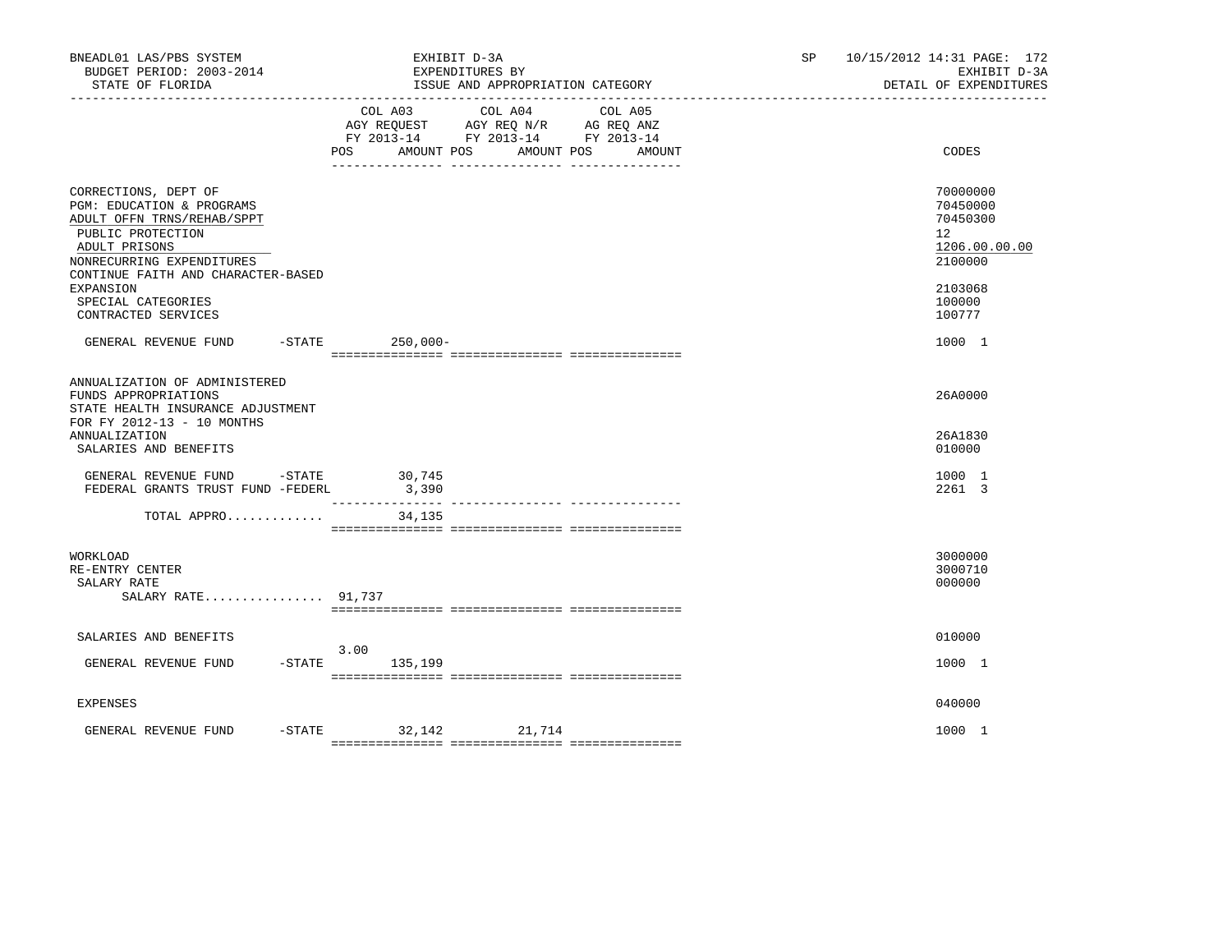| BNEADL01 LAS/PBS SYSTEM<br>BUDGET PERIOD: 2003-2014<br>STATE OF FLORIDA                                                                                                                                             | EXPENDITURES BY<br>ISSUE AND APPROPRIATION CATEGORY                                                                                   | EXHIBIT D-3A |  |  | SP | 10/15/2012 14:31 PAGE: 173<br>EXHIBIT D-3A<br>DETAIL OF EXPENDITURES                              |
|---------------------------------------------------------------------------------------------------------------------------------------------------------------------------------------------------------------------|---------------------------------------------------------------------------------------------------------------------------------------|--------------|--|--|----|---------------------------------------------------------------------------------------------------|
|                                                                                                                                                                                                                     | COL A03 COL A04 COL A05<br>AGY REQUEST AGY REQ N/R AG REQ ANZ<br>FY 2013-14 FY 2013-14 FY 2013-14<br>POS AMOUNT POS AMOUNT POS AMOUNT |              |  |  |    | CODES                                                                                             |
| CORRECTIONS, DEPT OF<br><b>PGM: EDUCATION &amp; PROGRAMS</b><br>ADULT OFFN TRNS/REHAB/SPPT<br>PUBLIC PROTECTION<br>ADULT PRISONS<br>WORKLOAD<br>RE-ENTRY CENTER<br>SPECIAL CATEGORIES<br>TR/DMS/HR SVCS/STW CONTRCT |                                                                                                                                       |              |  |  |    | 70000000<br>70450000<br>70450300<br>12<br>1206.00.00.00<br>3000000<br>3000710<br>100000<br>107040 |
| GENERAL REVENUE FUND -STATE 1,062                                                                                                                                                                                   |                                                                                                                                       |              |  |  |    | 1000 1                                                                                            |
| TOTAL: RE-ENTRY CENTER<br>TOTAL POSITIONS 3.00<br>TOTAL ISSUE 168,403 21,714<br>TOTAL SALARY RATE 91,737                                                                                                            |                                                                                                                                       |              |  |  |    | 3000710                                                                                           |

AGENCY ISSUE NARRATIVE:

2013-2014 BUDGET YEAR NARRATIVE: IT COMPONENT? NO

 The evidence is very clear not just in Florida but across the nation, that the provision of education, be it Adult Basic Education, Pre-GED or GED course work, along with vocational courses, all have a positive impact on reducing recidivism. In Florida for every grade of advancement in a TABE score, the risk of re-incarceration is reduced by approximately 3.5%. If a Florida inmate achieves a GED while incarcerated, he or she is approximately 9.7% more likely to be employed than other inmates who did not earn a GED. Those same inmates are 7.9% less likely to recidivate. Inmates who earn vocational certificates are 17% less likely to return to prison and 17.9% more likely to be employed after release from prison. Nationally, one of the leading research institutes, the Washington State Institute for Public Policy (WSIPP), in their October 2006 Report titled Evidence-Based Public Policy Options to Reduce Future Prison Construction, Criminal Justice Costs and Crime Rates, concluded from four evidence based studies on vocational education in prison, that the cost avoidance (per participant savings) for inmates that did not recidivate as a result of receiving a vocational certificate exceeded \$13,000 per inmate. Applying those figures for the last fiscal year for the Florida Department of Corrections (DOC), the 2,217 certificates completed is the potential cost avoidance of nearly \$5 million.

 In addition to reducing recidivism and the actual costs associated with re-incarceration both locally and at the state level, there are also operational benefits from these programs for the Department. Reducing idleness in prisons is a major factor in maintaining safe prison facilities. Inmates involved in education programs historically are much better behaved and earn substantially fewer disciplinary reports. Simply put, educational opportunities increase safety. Of the inmates in prison in 2011, those with vocational certificates were 35% less likely to have received a disciplinary report during the year than inmates without.

 Thus, education, be it academic or vocational, has a tremendous impact on reducing recidivism upon an inmate's release, but also plays a role in helping maintain safe and secure prisons. However, at the same time, it is equally clear that the need for educational services is nearly overwhelming. In looking at Florida's current prison population scheduled to be released within the next 3 years (in excess of 50,000 inmates), 75% currently do not have a GED or High School Diploma and 88% do not have a vocational certificate. For those without a High School Diploma or GED, within 3 years of release, the median TABE score is around the 6th grade level.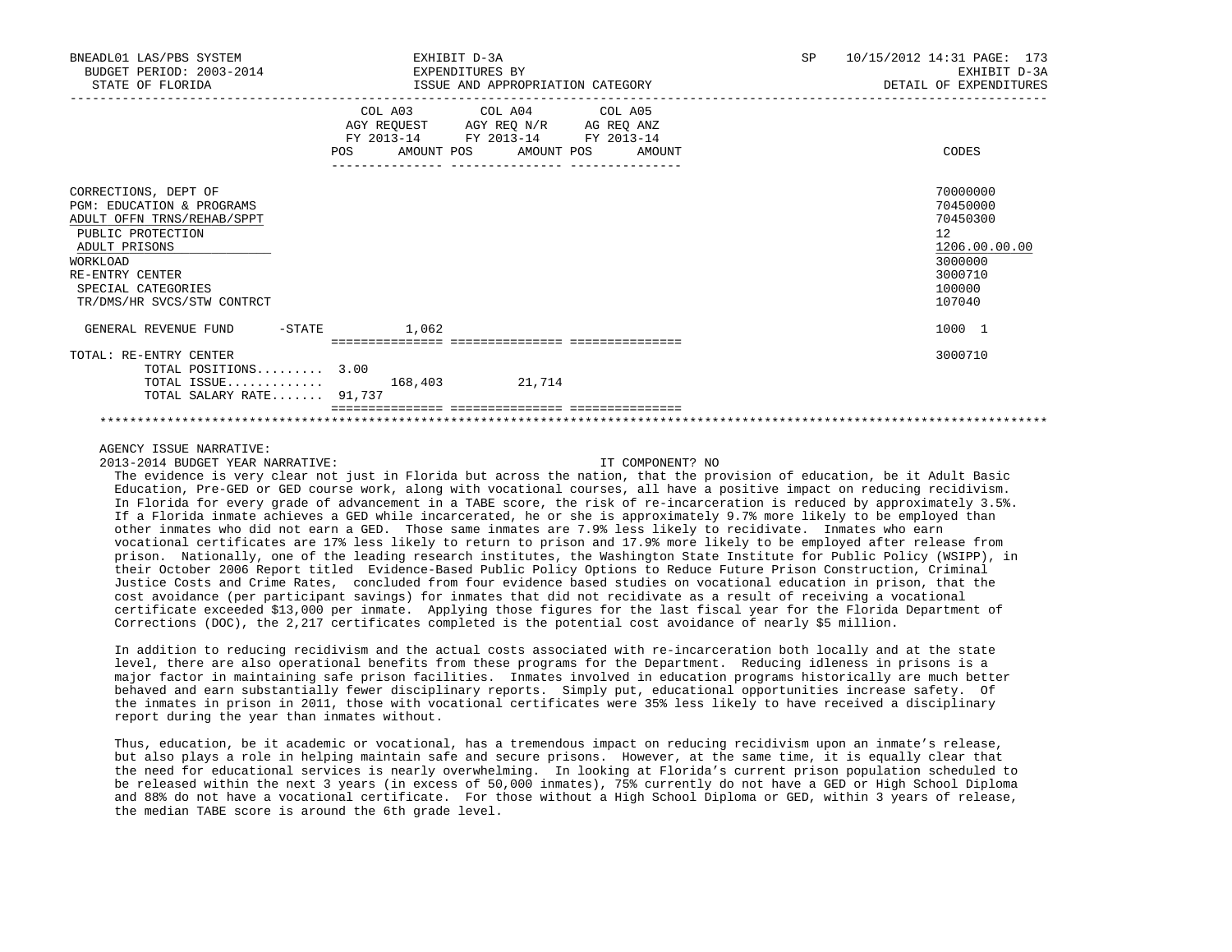| BNEADL01 LAS/PBS SYSTEM<br>BUDGET PERIOD: 2003-2014<br>STATE OF FLORIDA                                                                              | EXHIBIT D-3A<br>EXPENDITURES BY<br>ISSUE AND APPROPRIATION CATEGORY                                                                         | SP | 10/15/2012 14:31 PAGE: 174<br>EXHIBIT D-3A<br>DETAIL OF EXPENDITURES          |
|------------------------------------------------------------------------------------------------------------------------------------------------------|---------------------------------------------------------------------------------------------------------------------------------------------|----|-------------------------------------------------------------------------------|
|                                                                                                                                                      | COL A03 COL A04 COL A05<br>AGY REOUEST AGY REO N/R AG REO ANZ<br>FY 2013-14 FY 2013-14 FY 2013-14<br>POS<br>AMOUNT POS AMOUNT POS<br>AMOUNT |    | CODES                                                                         |
| CORRECTIONS, DEPT OF<br>PGM: EDUCATION & PROGRAMS<br>ADULT OFFN TRNS/REHAB/SPPT<br>PUBLIC PROTECTION<br>ADULT PRISONS<br>WORKLOAD<br>RE-ENTRY CENTER |                                                                                                                                             |    | 70000000<br>70450000<br>70450300<br>12<br>1206.00.00.00<br>3000000<br>3000710 |

 A corresponding reduction in victimization will accompany a recidivism reduction. By reducing the number of victims in the State, you will have a cost avoidance in other criminal justice agencies, the court system and law enforcement agencies throughout the State.

 To reduce future costs through recidivism reduction, maintain safer prisons and ultimately provide inmates an opportunity and the potential for a better future, the Department proposes closing a facility and using the positions from the closure to open a re-entry center. Additional education staffing, along with an Assistant Warden position, would be required in order to support the re-entry mission.

Florida Strategic Plan for Economic Development Reference: #6 Prepare students for becoming successful workers.

 Activity: Transition Skills Training \*\*\*\*\*\*\*\*\*\*\*\*\*\*\*\*\*\*\*\*\*\*\*\*\*\*\*\*\*\*\*\*\*\*\*\*\*\*\*\*\*\*\*\*\*\*\*\*\*\*\*\*\*\*\*\*\*\*\*\*\*\*\*\*\*\*\*\*\*\*\*\*\*\*\*\*\*\*\*\*\*\*\*\*\*\*\*\*\*\*\*\*\*\*\*\*\*\*\*\*\*\*\*\*\*\*\*\*\*\*\*\*\*\*\*\*\*\*\*\*\*\*\*\*\*\*\*

| POSITION DETAIL OF SALARIES AND BENEFITS: |      |           |           |          |                    |                        |                                 |
|-------------------------------------------|------|-----------|-----------|----------|--------------------|------------------------|---------------------------------|
|                                           | FTE  | BASE RATE | ADDITIVES | BENEFITS | SUBTOTAL           | LAPSE<br>$\frac{1}{6}$ | LAPSED SALARIES<br>AND BENEFITS |
| A03 - AGY REOUEST FY 2013-14              |      |           |           |          |                    |                        |                                 |
| NEW POSITIONS                             |      |           |           |          |                    |                        |                                 |
| 5819 CHAPLAIN - $F/C$                     |      |           |           |          |                    |                        |                                 |
| N4509 001                                 | 2.00 | 58,914    |           | 27,911   | 86,825 0.00        |                        | 86,825                          |
| 5822 CHAPLAIN SUPERVISOR - F/C - SES      |      |           |           |          |                    |                        |                                 |
| N4508 001                                 | 1.00 | 32,823    |           |          | 15,551 48,374 0.00 |                        | 48,374                          |
| TOTALS FOR ISSUE BY FUND                  |      |           |           |          |                    |                        |                                 |
| 1000 GENERAL REVENUE FUND                 |      |           |           |          |                    |                        | 135,199                         |
|                                           | 3.00 | 91,737    |           | 43,462   | 135,199            |                        | 135,199                         |
|                                           |      |           |           |          |                    |                        |                                 |
|                                           |      |           |           |          |                    |                        |                                 |

\*\*\*\*\*\*\*\*\*\*\*\*\*\*\*\*\*\*\*\*\*\*\*\*\*\*\*\*\*\*\*\*\*\*\*\*\*\*\*\*\*\*\*\*\*\*\*\*\*\*\*\*\*\*\*\*\*\*\*\*\*\*\*\*\*\*\*\*\*\*\*\*\*\*\*\*\*\*\*\*\*\*\*\*\*\*\*\*\*\*\*\*\*\*\*\*\*\*\*\*\*\*\*\*\*\*\*\*\*\*\*\*\*\*\*\*\*\*\*\*\*\*\*\*\*\*\*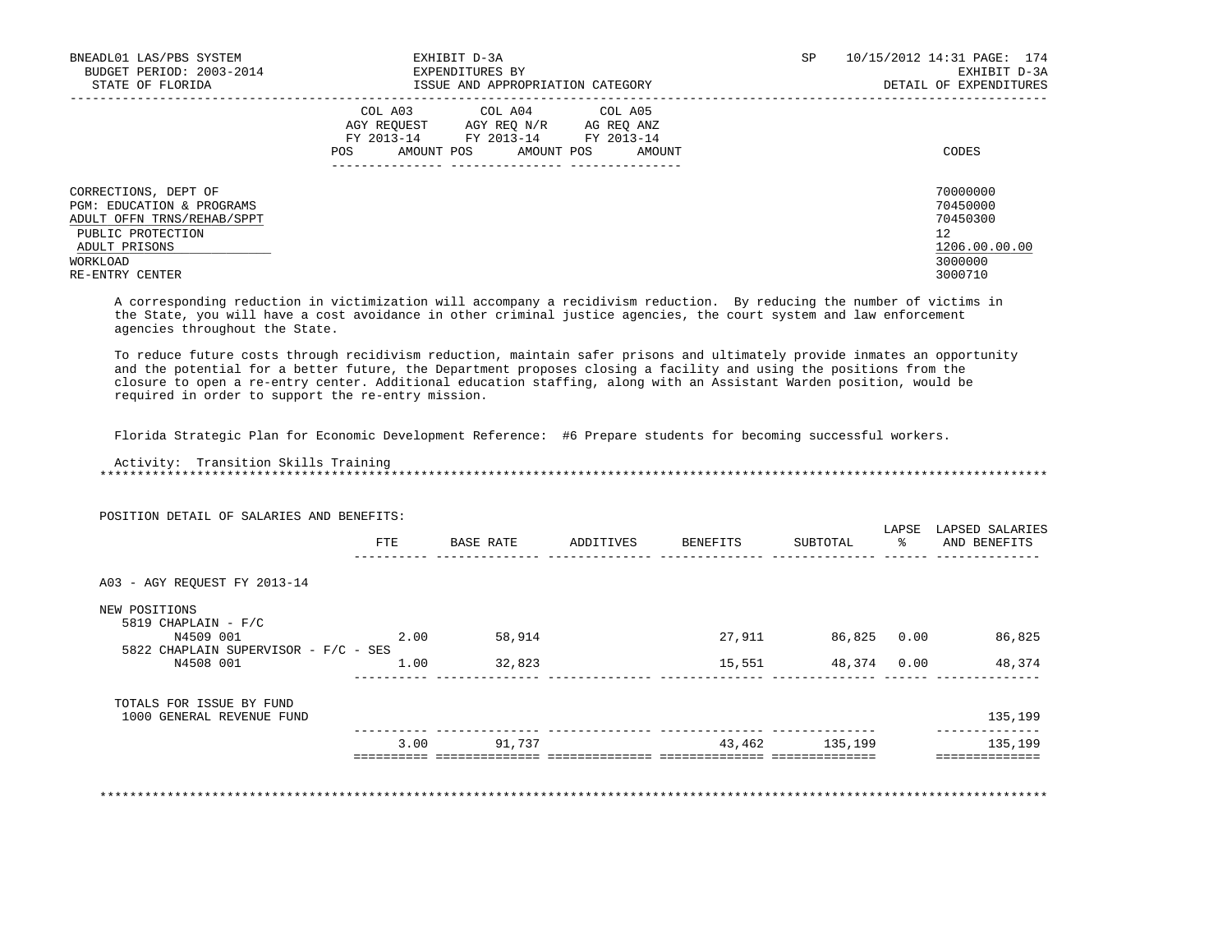| BNEADL01 LAS/PBS SYSTEM<br>BUDGET PERIOD: 2003-2014<br>STATE OF FLORIDA                                                          | EXHIBIT D-3A                     | EXPENDITURES BY                                                                                   | SP <sub>2</sub> | 10/15/2012 14:31 PAGE: 175<br>EXHIBIT D-3A<br>DETAIL OF EXPENDITURES |                                                         |
|----------------------------------------------------------------------------------------------------------------------------------|----------------------------------|---------------------------------------------------------------------------------------------------|-----------------|----------------------------------------------------------------------|---------------------------------------------------------|
|                                                                                                                                  | POS AMOUNT POS AMOUNT POS AMOUNT | COL A03 COL A04 COL A05<br>AGY REQUEST AGY REQ N/R AG REQ ANZ<br>FY 2013-14 FY 2013-14 FY 2013-14 |                 |                                                                      | CODES                                                   |
| CORRECTIONS, DEPT OF<br><b>PGM: EDUCATION &amp; PROGRAMS</b><br>ADULT OFFN TRNS/REHAB/SPPT<br>PUBLIC PROTECTION<br>ADULT PRISONS |                                  |                                                                                                   |                 |                                                                      | 70000000<br>70450000<br>70450300<br>12<br>1206.00.00.00 |
| TOTAL: ADULT PRISONS<br>BY FUND TYPE<br>GENERAL REVENUE FUND<br>TRUST FUNDS                                                      | 4,196,829<br>888,441             | 21,714                                                                                            |                 |                                                                      | 1206.00.00.00<br>1000<br>2000                           |
| TOTAL POSITIONS 56.00<br>TOTAL PROG COMP 5,085,270 21,714<br>TOTAL SALARY RATE 3,201,053                                         |                                  |                                                                                                   |                 |                                                                      |                                                         |
| TOTAL: ADULT OFFN TRNS/REHAB/SPPT<br>BY FUND TYPE<br>GENERAL REVENUE FUND<br>TRUST FUNDS                                         | 7,370,802<br>888,441             | 21,714                                                                                            |                 |                                                                      | 70450300<br>1000<br>2000                                |
| TOTAL POSITIONS $62.00$<br>TOTAL BUREAU 8,259,243 21,714<br>TOTAL SALARY RATE 3, 438, 753                                        |                                  |                                                                                                   |                 |                                                                      |                                                         |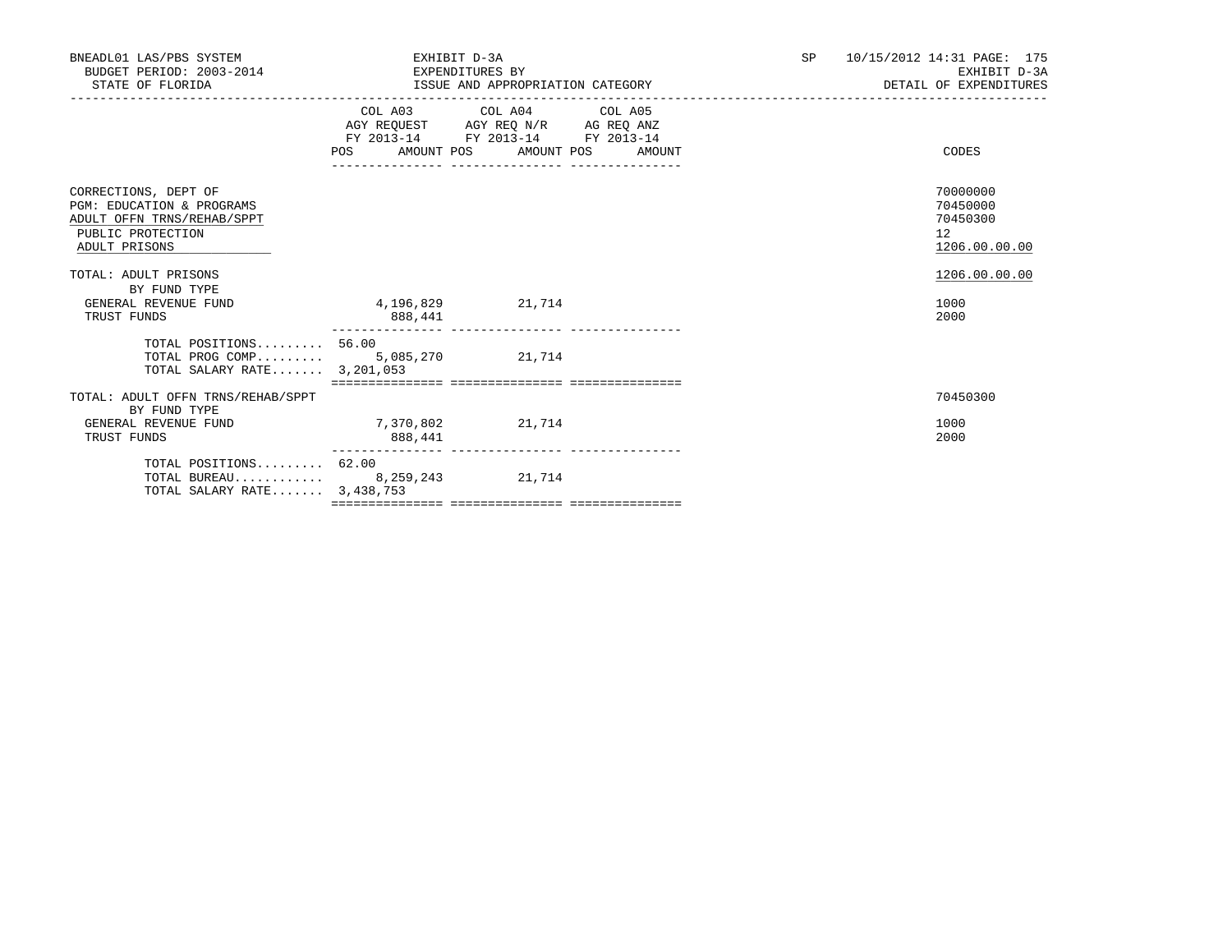| BNEADL01 LAS/PBS SYSTEM<br>BUDGET PERIOD: 2003-2014<br>STATE OF FLORIDA                                                                                                                                                                                                                                                                                                                                                                         |                       |                             | EXHIBIT D-3A<br>EXPENDITURES BY<br>ISSUE AND APPROPRIATION CATEGORY |         | ___________________________ | SP | 10/15/2012 14:31 PAGE: 176<br>EXHIBIT D-3A<br>DETAIL OF EXPENDITURES                    |
|-------------------------------------------------------------------------------------------------------------------------------------------------------------------------------------------------------------------------------------------------------------------------------------------------------------------------------------------------------------------------------------------------------------------------------------------------|-----------------------|-----------------------------|---------------------------------------------------------------------|---------|-----------------------------|----|-----------------------------------------------------------------------------------------|
|                                                                                                                                                                                                                                                                                                                                                                                                                                                 |                       | COL A03                     | COL A04<br>POS AMOUNT POS AMOUNT POS                                | COL A05 | AMOUNT                      |    | CODES                                                                                   |
| CORRECTIONS, DEPT OF<br>PGM: EDUCATION & PROGRAMS<br>COMMUNITY SUB ABUSE<br>PUBLIC PROTECTION<br>DRUG CONTRL/SUBSTNCE ABUSE<br>INTRA-AGENCY REORGANIZATIONS<br>CONSOLIDATE SUBSTANCE ABUSE<br>PROGRAMS - ADD<br><b>EXPENSES</b>                                                                                                                                                                                                                 |                       |                             |                                                                     |         |                             |    | 70000000<br>70450000<br>70450400<br>12<br>1201.00.00.00<br>1800000<br>1800020<br>040000 |
| GENERAL REVENUE FUND                                                                                                                                                                                                                                                                                                                                                                                                                            | $-$ STATE             | 300,000                     |                                                                     |         |                             |    | 1000 1                                                                                  |
| SPECIAL CATEGORIES<br>CONTRACTED SERVICES                                                                                                                                                                                                                                                                                                                                                                                                       |                       |                             |                                                                     |         |                             |    | 100000<br>100777                                                                        |
| GENERAL REVENUE FUND                                                                                                                                                                                                                                                                                                                                                                                                                            | $-$ STATE             | 4,963,104                   |                                                                     |         |                             |    | 1000 1                                                                                  |
| G/A-CNTR DRUG TREAT/REHAB                                                                                                                                                                                                                                                                                                                                                                                                                       |                       |                             |                                                                     |         |                             |    | 106671                                                                                  |
| GENERAL REVENUE FUND                                                                                                                                                                                                                                                                                                                                                                                                                            | $-$ STATE<br>$-MATCH$ | 17,397,342<br>1,481,709     |                                                                     |         |                             |    | 1000 1<br>1000 2                                                                        |
| TOTAL GENERAL REVENUE FUND                                                                                                                                                                                                                                                                                                                                                                                                                      |                       | 18,879,051                  |                                                                     |         |                             |    | 1000                                                                                    |
| FEDERAL GRANTS TRUST FUND -RECPNT 550,000                                                                                                                                                                                                                                                                                                                                                                                                       |                       |                             |                                                                     |         |                             |    | 2261 9                                                                                  |
| TOTAL APPRO                                                                                                                                                                                                                                                                                                                                                                                                                                     |                       | 19,429,051                  |                                                                     |         |                             |    |                                                                                         |
| TOTAL: CONSOLIDATE SUBSTANCE ABUSE<br>PROGRAMS - ADD<br>TOTAL ISSUE                                                                                                                                                                                                                                                                                                                                                                             |                       | 24,692,155                  |                                                                     |         |                             |    | 1800020                                                                                 |
|                                                                                                                                                                                                                                                                                                                                                                                                                                                 |                       |                             |                                                                     |         |                             |    |                                                                                         |
| AGENCY ISSUE NARRATIVE:<br>2013-2014 BUDGET YEAR NARRATIVE:<br>The Department's issue to realign substance abuse programs funding will streamline the processing of contractual<br>payments and personnel matters by placing the funding and fte's under one program area. Currently, funding for these<br>programs is in three separate program areas. This realignment will provide more efficient tracking and management of<br>these funds. |                       |                             |                                                                     |         | IT COMPONENT? NO            |    |                                                                                         |
| This request does not reduce any funding or fte's currently appropriated for these programs.                                                                                                                                                                                                                                                                                                                                                    |                       |                             |                                                                     |         |                             |    |                                                                                         |
| Activity Reference: Non-Residential Substance Abuse Treatment                                                                                                                                                                                                                                                                                                                                                                                   |                       | Residential Substance Abuse |                                                                     |         |                             |    |                                                                                         |
|                                                                                                                                                                                                                                                                                                                                                                                                                                                 | Drug Testing          |                             |                                                                     |         |                             |    |                                                                                         |